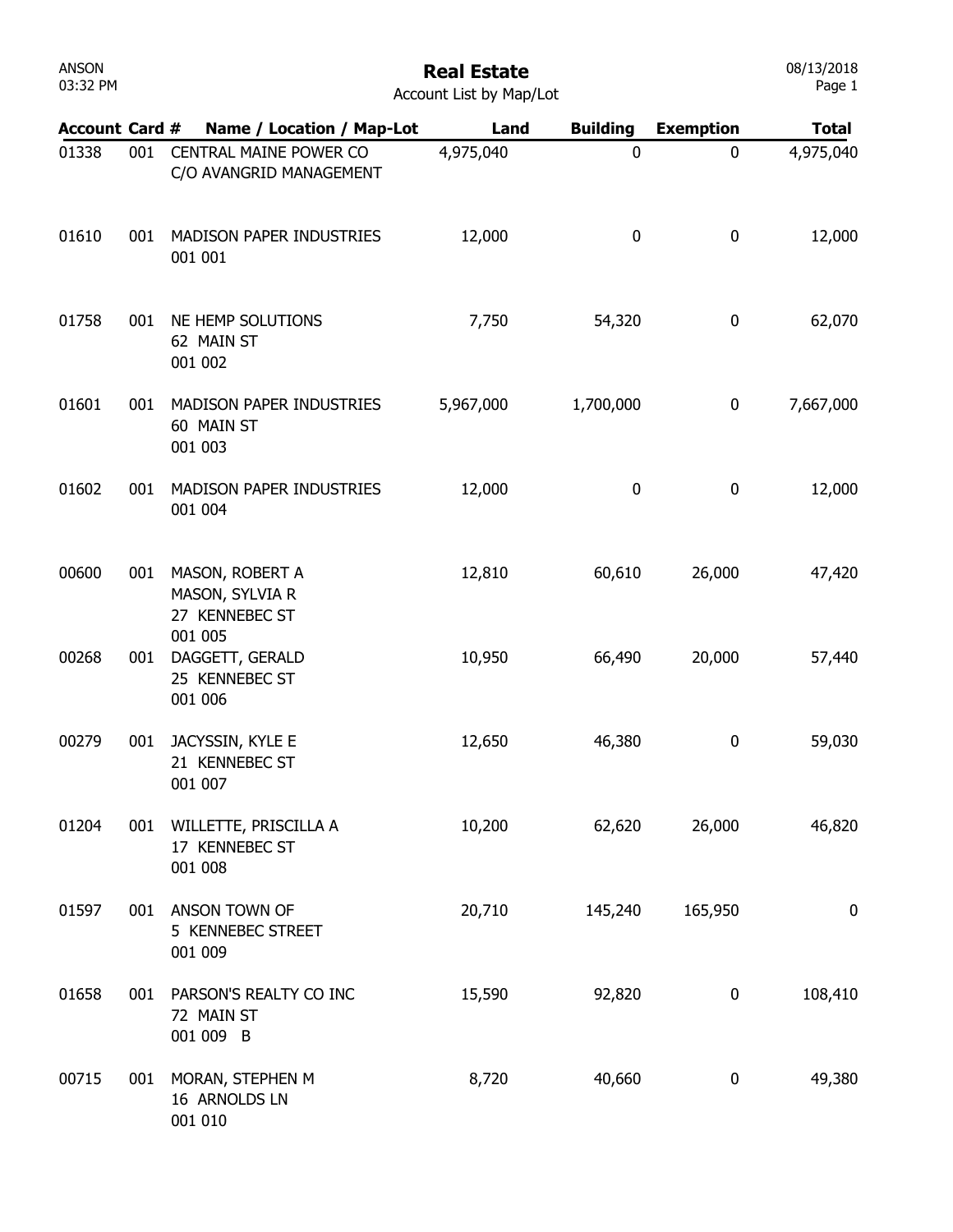## Real Estate

| <b>Account List by Map/Lot</b> |  |  |  |  |
|--------------------------------|--|--|--|--|
|--------------------------------|--|--|--|--|

| <b>Account Card #</b> |     | Name / Location / Map-Lot                                                     | Land   | <b>Building</b> | <b>Exemption</b> | <b>Total</b> |
|-----------------------|-----|-------------------------------------------------------------------------------|--------|-----------------|------------------|--------------|
| 00524                 | 001 | LEEMAN, DIANE B<br>20 ARNOLDS LN<br>001 011                                   | 11,490 | 49,030          | 20,000           | 40,520       |
| 00781                 | 001 | LEEMAN, DIANE B<br>22 ARNOLDS LN<br>001 012                                   | 11,310 | 0               | 0                | 11,310       |
| 00920                 | 001 | THOMPSON, PETER F<br>26 ARNOLDS LN<br>001 013                                 | 9,170  | 36,740          | 0                | 45,910       |
| 01230                 | 001 | STRATTON, PAULINE<br>28 ARNOLDS LN<br>001 014                                 | 10,390 | 49,550          | 20,000           | 39,940       |
| 01353                 | 001 | THOMPSON, PETER F<br>THOMPSON, LEIMOMI R<br>32 ARNOLDS LN<br>001 015          | 11,830 | 58,360          | 0                | 70,190       |
| 01603                 | 001 | MADISON PAPER INDUSTRIES<br>001 016                                           | 8,000  | 0               | 0                | 8,000        |
| 00835                 | 001 | PETLEY, TERRY A<br>PETLEY, CYNTHIA J<br>36 ARNOLDS LN<br>001 016 B            | 11,830 | 46,790          | 20,000           | 38,620       |
| 00040                 | 001 | CARON, DENNIS L<br>CARON, HELEN V<br>29 ARNOLDS LN<br>001 017                 | 12,810 | 40,870          | 0                | 53,680       |
| 00099                 | 001 | FORTIER, JOSEPH<br>25 ARNOLDS LN<br>001 018                                   | 9,170  | 36,570          | 0                | 45,740       |
| 01346                 | 001 | <b>GRIMES, LORI L</b><br><b>GRIMES, TIMOTHY B</b><br>13 ARNOLDS LN<br>001 019 | 10,580 | 59,220          | 20,000           | 49,800       |
| 01502                 | 001 | THOMAS, MAURICE<br>21 ARNOLDS LN<br>001 019 B                                 | 10,390 | 31,680          | 0                | 42,070       |
| 00944                 | 001 | ANSON MADISON STARKS EMER.<br>11 ARNOLDS LN<br>001 020                        | 14,560 | 112,000         | 126,560          | $\mathbf 0$  |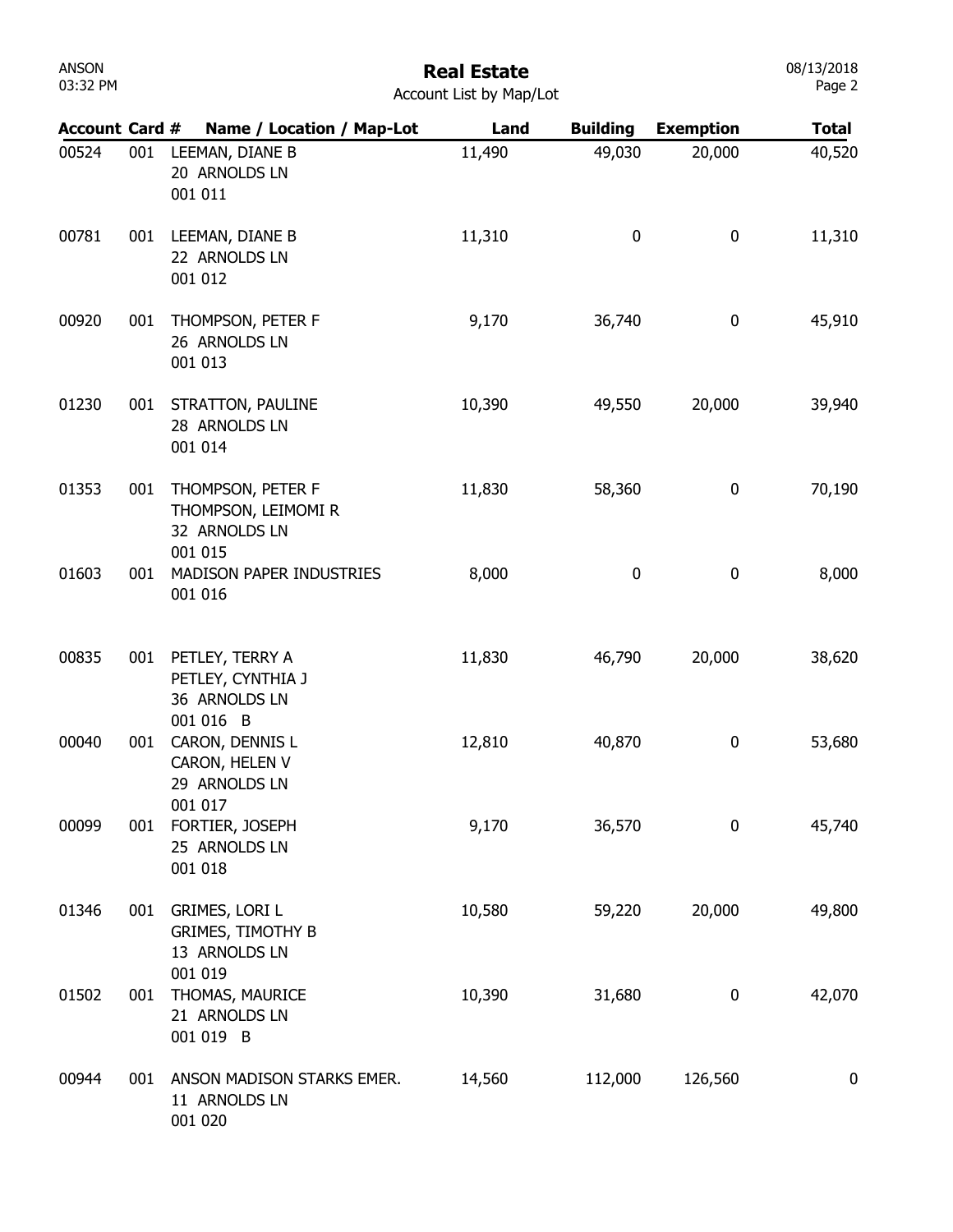| <b>ANSON</b><br>03:32 PM | <b>Real Estate</b><br>Account List by Map/Lot |                                                                            |       |                 |                  |        |
|--------------------------|-----------------------------------------------|----------------------------------------------------------------------------|-------|-----------------|------------------|--------|
| <b>Account Card #</b>    |                                               | Name / Location / Map-Lot                                                  | Land  | <b>Building</b> | <b>Exemption</b> | Total  |
| 01175                    | 001                                           | BURNS, RUSSELL A II<br><b>BURNS, JOANNE M</b><br>7 ARNOLDS LN<br>001 020 A | 8,250 | 44,410          | 0                | 52,660 |
| 00045                    | 001                                           | SABOL, FRANCIS C<br>Sabol, Mary Lou<br>76 MAIN ST<br>001 021               | 9,800 | 38,700          | 0                | 48,500 |
| 00055                    | 001                                           | TAYLOR, DARLENE<br><b>80 MAIN ST</b>                                       | 8,720 | 41,980          | 0                | 50,700 |

001 031

| 00045 | 001 | 001 020 A<br>SABOL, FRANCIS C<br>Sabol, Mary Lou              | 9,800  | 38,700    | 0      | 48,500           |
|-------|-----|---------------------------------------------------------------|--------|-----------|--------|------------------|
| 00055 | 001 | 76 MAIN ST<br>001 021<br>TAYLOR, DARLENE                      | 8,720  | 41,980    | 0      | 50,700           |
|       |     | 80 MAIN ST<br>001 022                                         |        |           |        |                  |
| 00850 | 001 | SANBORN, JAMEY S<br>4 SCHOOL ST<br>001 023                    | 8,490  | 47,010    | 0      | 55,500           |
| 01706 | 001 | SABOL, FRANCIS C<br>SABOL, MARY LOU<br>8 SCHOOL ST<br>001 024 | 16,850 | 87,580    | 20,000 | 84,430           |
| 01605 | 001 | MADISON PAPER INDUSTRIES<br>001 025                           | 26,000 | 0         | 0      | 26,000           |
| 01600 | 001 | MADISON PAPER INDUSTRIES<br>001 026                           | 7,350  | 0         | 0      | 7,350            |
| 00722 | 001 | MSAD 74<br>19 KEN TAYLOR ST<br>001 027                        | 18,000 | $\pmb{0}$ | 18,000 | $\boldsymbol{0}$ |
| 00481 | 001 | STEWART, SARAH<br>9 SCHOOL ST<br>001 028                      | 8,940  | 46,540    | 20,000 | 35,480           |
| 01449 | 001 | HOYT, IVAN E<br>HOYT, ARLENE D<br>7 SCHOOL ST<br>001 029      | 6,930  | 63,480    | 26,000 | 44,410           |
| 00340 | 001 | DULEY, SHIRLEY A<br>5 SCHOOL ST<br>001 030                    | 12,810 | 68,630    | 26,000 | 55,440           |
| 01417 | 001 | DAWES, AARON A<br>94 MAIN ST                                  | 10,200 | 72,690    | 0      | 82,890           |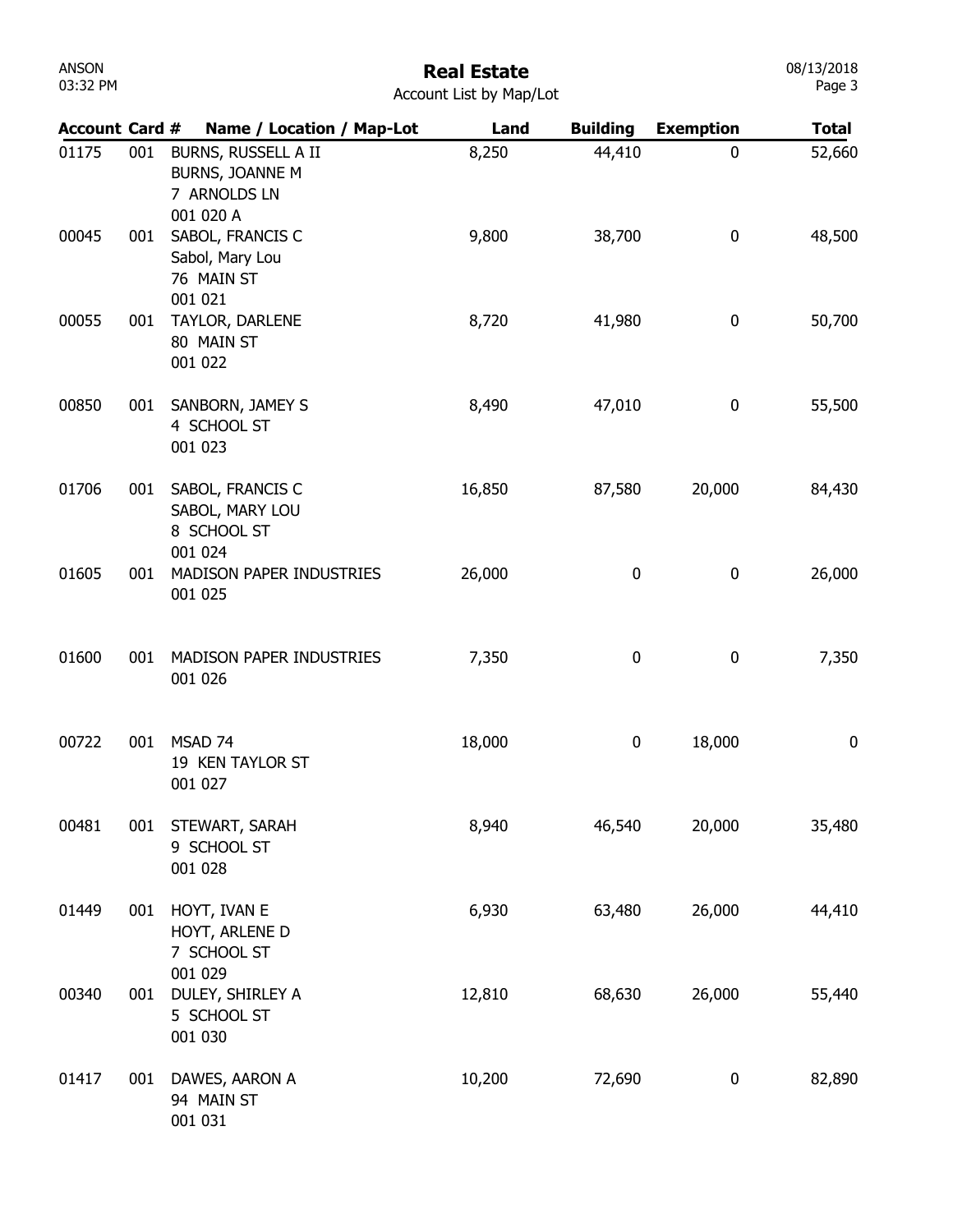| ANSON    |  |
|----------|--|
| 03:32 PM |  |

| <b>Account Card #</b> |     | Name / Location / Map-Lot                                                 | Land   | <b>Building</b> | <b>Exemption</b> | <b>Total</b> |
|-----------------------|-----|---------------------------------------------------------------------------|--------|-----------------|------------------|--------------|
| 01025                 | 001 | BRYANT, JOHN H<br>BRYANT, HARRIET R<br>001 031 B                          | 3,370  | $\mathbf 0$     | 0                | 3,370        |
| 01024                 | 001 | BRYANT, JOHN H<br>BRYANT, HARRIET R<br>100 MAIN ST<br>001 032             | 13,120 | 37,350          | 0                | 50,470       |
| 00097                 | 001 | BOYCE, GENE F<br>102 MAIN ST<br>001 033                                   | 9,170  | 47,260          | 26,000           | 30,430       |
| 00123                 | 001 | HEFFNER, THOMAS A<br>HEFFNER, NOREEN M<br>6 KEN TAYLOR ST<br>001 034      | 8,940  | 28,810          | 0                | 37,750       |
| 01788                 | 001 | ROLLINS, JOHN III<br>14 KEN TAYLOR ST<br>001 034 A                        | 10,580 | 43,220          | 20,000           | 33,800       |
| 00103                 | 001 | <b>BRALEY, FRANK W</b><br><b>BRALEY, RUTH E</b><br>112 MAIN ST<br>001 035 | 14,560 | 77,810          | 20,000           | 72,370       |
| 01518                 | 001 | BOYCE, LISA<br>3 PINE ST<br>001 036                                       | 14,970 | 58,800          | 20,000           | 53,770       |
| 00559                 | 001 | HANDLEY, CARROLL E SR<br>13 FREDRICK ST<br>001 037                        | 14,700 | 31,000          | 20,000           | 25,700       |
| 00700                 | 001 | MILLER, CHRISTOPHER<br>MILLER, COURTNEY B<br>11 FREDRICK ST<br>001 038    | 15,490 | 72,180          | 20,000           | 67,670       |
| 01561                 | 001 | GILLIGAN, BRITTANY L<br>117 MAIN ST<br>001 039                            | 24,000 | 72,180          | 0                | 96,180       |
| 00565                 | 001 | LOVELL, MARY N<br>111 MAIN ST<br>001 040                                  | 16,370 | 65,940          | 26,000           | 56,310       |
| 00580                 | 001 | DIPLOMAT PROPETY MANAGER,<br>105 MAIN ST<br>001 041                       | 21,880 | 51,600          | 0                | 73,480       |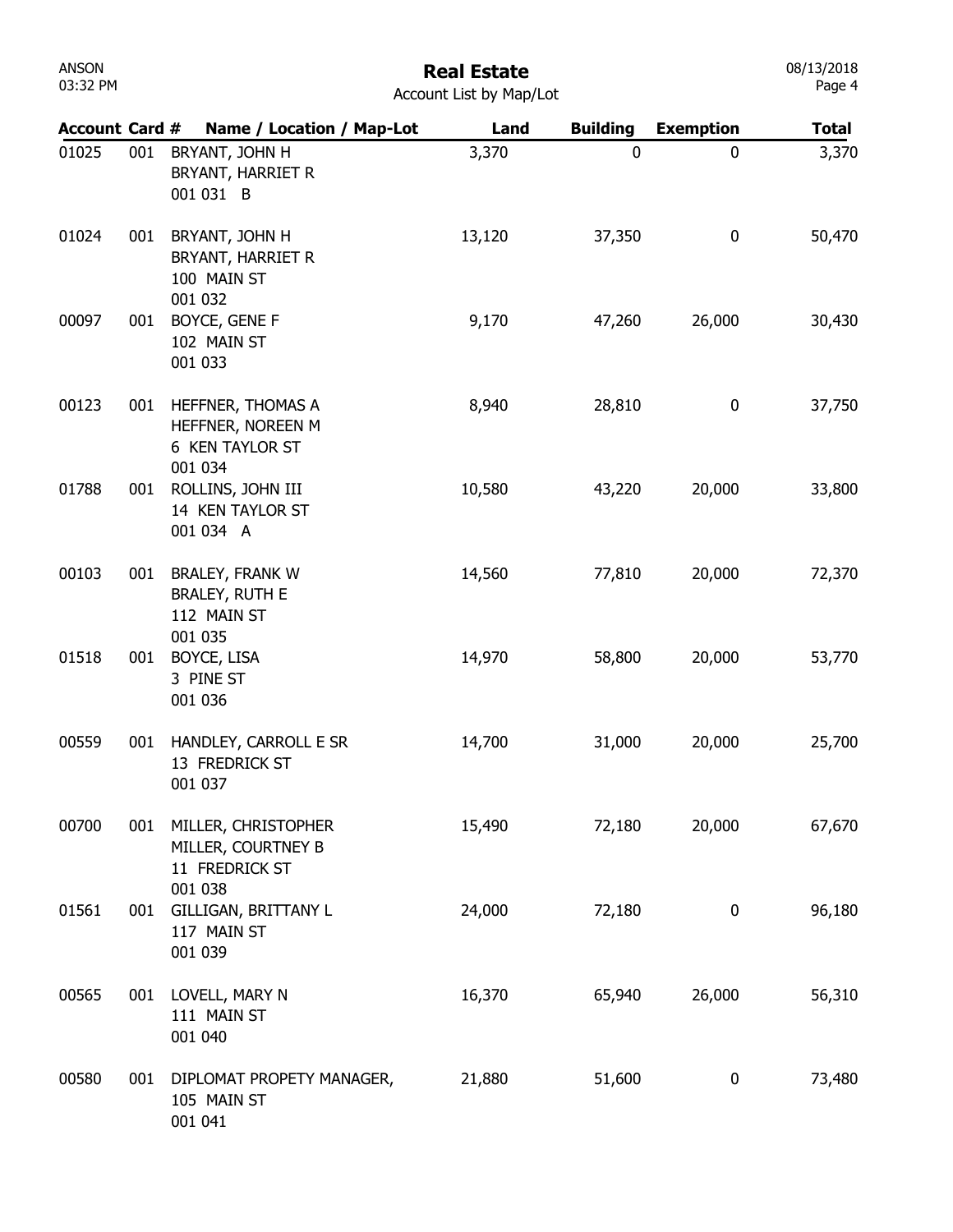| ANSON    |  |
|----------|--|
| 03:32 PM |  |

#### Real Estate Account List by Map/Lot

| <b>Account Card #</b> |     | Name / Location / Map-Lot                                                 | Land   | <b>Building</b> | <b>Exemption</b> | <b>Total</b> |
|-----------------------|-----|---------------------------------------------------------------------------|--------|-----------------|------------------|--------------|
| 00696                 | 001 | MOODY, RAYMOND O<br>MOODY, INEZ H<br>95 MAIN ST<br>001 042                | 14,280 | 68,780          | 20,000           | 63,060       |
| 00474                 | 001 | TURCOTTE, ALFRED<br>93 MAIN ST<br>001 043                                 | 8,000  | 39,020          | $\boldsymbol{0}$ | 47,020       |
| 00921                 | 001 | ROLLINS, JAMES<br>91 MAIN ST<br>001 044                                   | 10,390 | 51,090          | $\boldsymbol{0}$ | 61,480       |
| 00548                 | 001 | CORSON, GREGORY<br>87 MAIN ST<br>001 045                                  | 10,390 | 44,830          | 0                | 55,220       |
| 00877                 | 001 | ARSENAULT, MICHAEL J<br>ARSENAULT, DEBORAH M<br>83 MAIN ST<br>001 046     | 6,330  | 34,430          | 20,000           | 20,760       |
| 00992                 | 001 | SMEDBERG, PAULA<br>4 BROOK ST<br>001 047                                  | 4,900  | 27,800          | 0                | 32,700       |
| 00307                 | 001 | ST. MICHEL, NORMAND<br>8 BROOK ST<br>001 048                              | 12,730 | 18,590          | 0                | 31,320       |
| 00358                 | 001 | ST. MICHEL, NORMAND<br>001 049                                            | 9,950  | 0               | 0                | 9,950        |
| 01474                 | 001 | <b>BRAUER, KURT &amp;</b><br>WALBRECHT, ALYSSA<br>14 FRONT ST<br>001 050  | 17,320 | 37,410          | $\mathbf 0$      | 54,730       |
| 01687                 | 001 | <b>BRALEY, FRANK W</b><br><b>BRALEY, RUTH E</b><br>24 FRONT ST<br>001 051 | 11,130 | 9,760           | 0                | 20,890       |
| 01034                 | 001 | RIVER ROAD PROPERTIES, LLC<br>19 THIRD ST<br>001 053                      | 11,310 | 32,560          | $\boldsymbol{0}$ | 43,870       |
| 00104                 | 001 | <b>BRACK, DAVID</b><br>11 THIRD ST<br>001 054                             | 17,320 | 43,530          | 26,000           | 34,850       |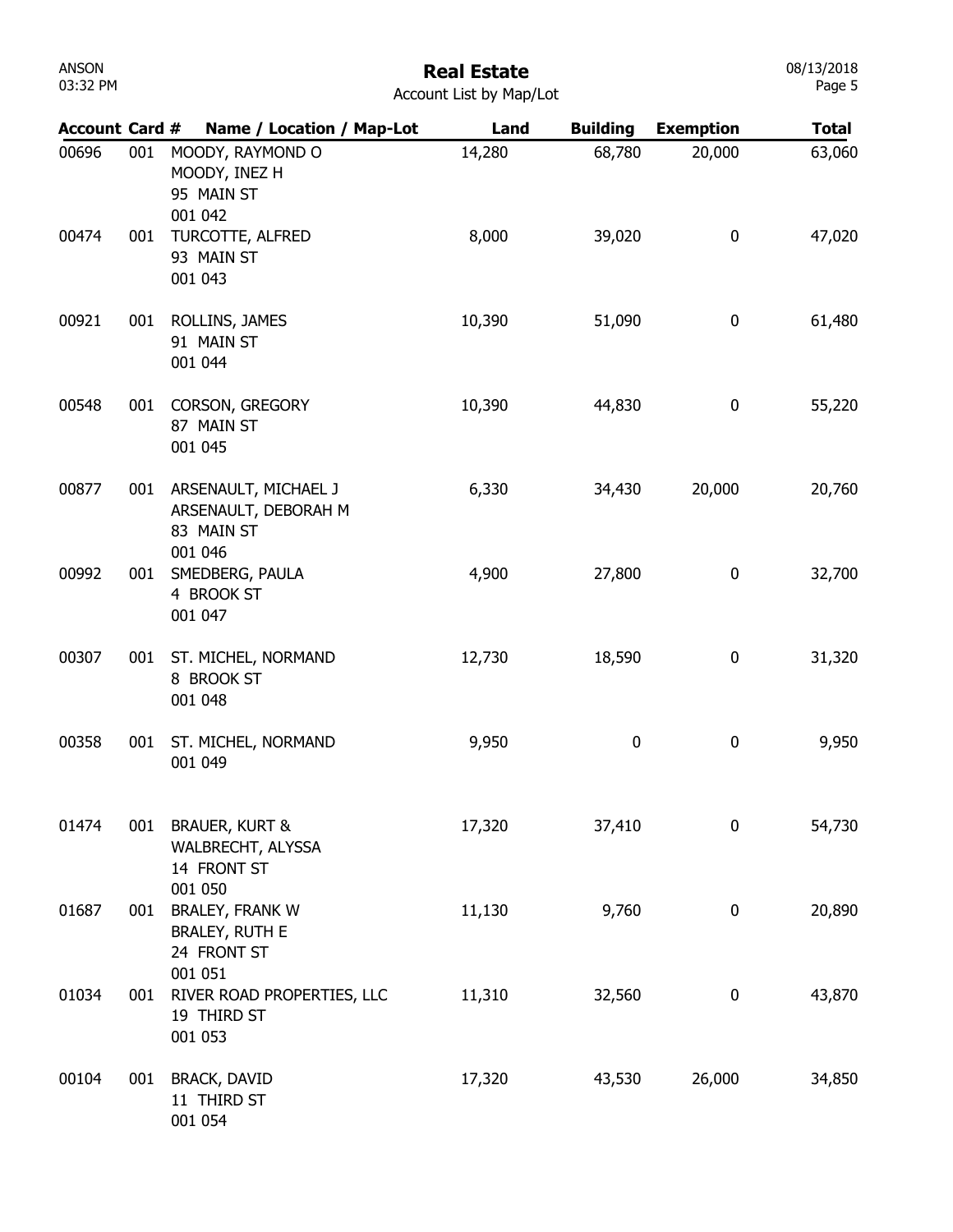#### Real Estate Account List by Map/Lot

| <b>Account Card #</b> |     | Name / Location / Map-Lot                                          | Land   | <b>Building</b> | <b>Exemption</b> | <b>Total</b> |
|-----------------------|-----|--------------------------------------------------------------------|--------|-----------------|------------------|--------------|
| 01724                 | 001 | SMITH, REBECCA L &<br>SMITH, KENNETH E II<br>3 THIRD ST<br>001 055 | 10,000 | 59,260          | 20,000           | 49,260       |
| 01257                 | 001 | SAVAGE, RICHARD J<br>34 OAK ST<br>001 056                          | 10,000 | 38,820          | 20,000           | 28,820       |
| 00221                 | 001 | DILLON, THOMAS R & JOYCE G,<br>001 057                             | 15,000 | $\pmb{0}$       | $\pmb{0}$        | 15,000       |
| 00305                 | 001 | HOLT, KAYLA J<br>HOLT, CHRISTOPHER B<br>26 OAK ST<br>001 058       | 10,000 | 36,960          | 20,000           | 26,960       |
| 00668                 | 001 | KELLER, MELISSA<br>10 THIRD ST<br>001 059                          | 14,140 | 77,880          | 20,000           | 72,020       |
| 00869                 | 001 | DULEY, ROSE A<br>DULEY, ROBERT T<br>14 THIRD ST<br>001 060         | 10,000 | 30,930          | 20,000           | 20,930       |
| 00426                 | 001 | TEWKSBURY, PETER L SR<br>001 061                                   | 14,140 | 0               | $\pmb{0}$        | 14,140       |
| 01200                 | 001 | TUCCI, JAMES A SR<br>23 SECOND ST<br>001 063                       | 11,830 | 58,460          | $\pmb{0}$        | 70,290       |
| 00235                 | 001 | JOHNSON, CRAIG<br>19 SECOND ST<br>001 064                          | 10,000 | 42,270          | $\mathbf 0$      | 52,270       |
| 01489                 | 001 | MARCOUX, ALLISON M<br>17 SECOND ST<br>001 065                      | 10,000 | 57,640          | 20,000           | 47,640       |
| 00212                 | 001 | FRENCH, ERICA L<br>13 SECOND ST<br>001 066                         | 10,000 | 61,320          | $\bf{0}$         | 71,320       |
| 00448                 | 001 | BROWN, RICHARD E JR<br>9 SECOND ST<br>001 067                      | 10,000 | 51,860          | 20,000           | 41,860       |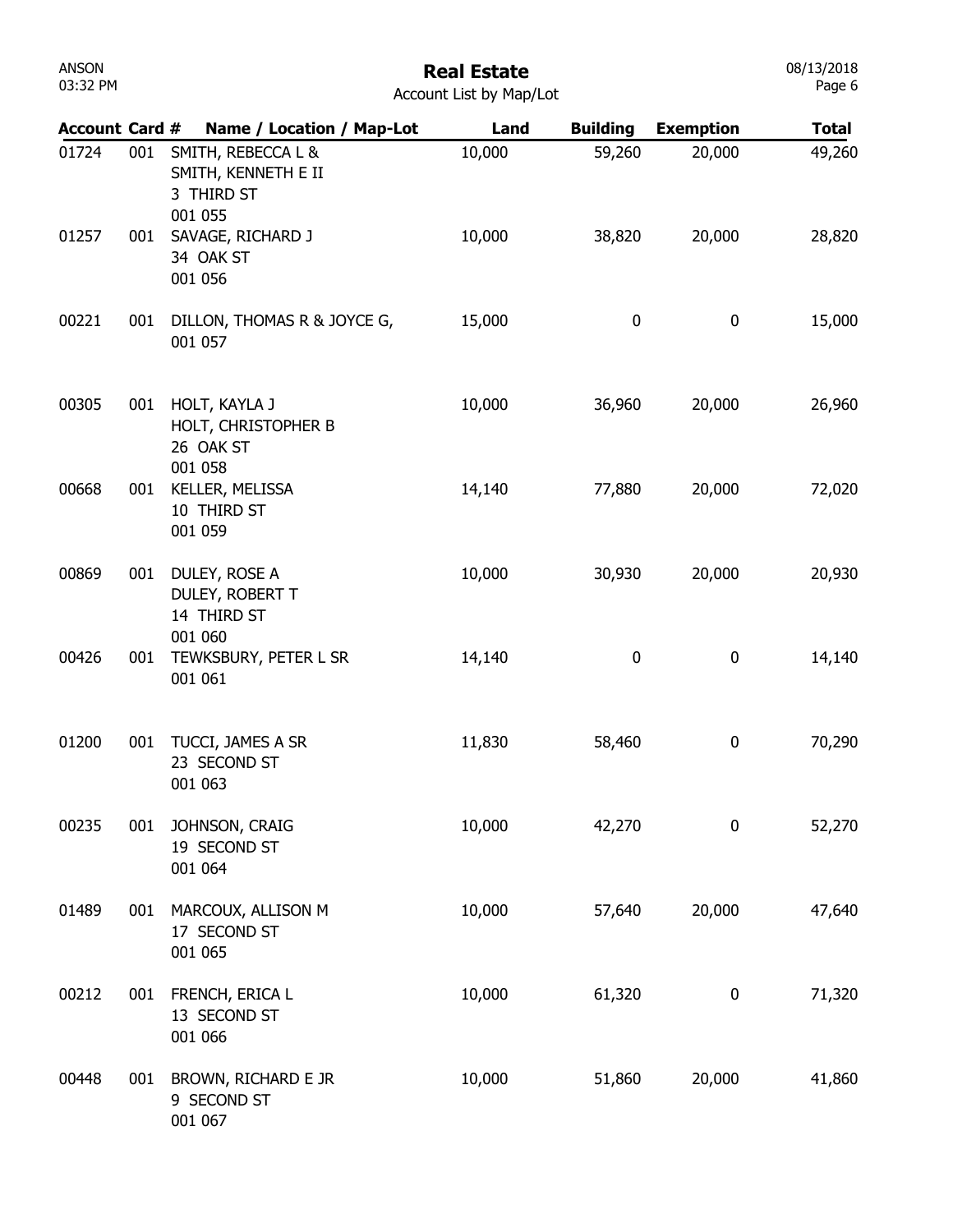#### Real Estate

08/13/2018 Page 7

| <b>Account Card #</b> |     | Name / Location / Map-Lot                                            | Land   | <b>Building</b> | <b>Exemption</b> | <b>Total</b> |
|-----------------------|-----|----------------------------------------------------------------------|--------|-----------------|------------------|--------------|
| 01542                 | 001 | LANE, LAUREL A, TRUSTEE<br>3 SECOND ST<br>001 068                    | 10,000 | 83,010          | $\mathbf{0}$     | 93,010       |
| 01227                 | 001 | SMITH, JAY<br>SMITH, NANCY<br>22 OAK ST<br>001 069                   | 10,000 | 46,930          | 20,000           | 36,930       |
| 01126                 | 001 | VIOLETTE, KATHRYN P &<br>O'DONALD, BRUCE W<br>4 SECOND ST<br>001 070 | 10,000 | 61,350          | 20,000           | 51,350       |
| 00686                 | 001 | HAYWARD, SUMNER H<br>HAYWARD, BARBARA H<br>10 SECOND ST<br>001 071   | 14,140 | 67,330          | 0                | 81,470       |
| 00430                 | 001 | TUCCI, JAMES A JR<br>TUCCI, CYNTHIA R<br>14 SECOND ST<br>001 072     | 10,000 | 44,980          | $\boldsymbol{0}$ | 54,980       |
| 01094                 | 001 | TRIPP, DONNA M<br>18 SECOND ST<br>001 073                            | 10,000 | 71,090          | 20,000           | 61,090       |
| 00267                 | 001 | ACUMEN PROPERTIES, LLC<br>7 FRONT ST<br>001 074                      | 10,000 | 52,580          | 0                | 62,580       |
| 01095                 | 001 | TRIPP, DONNA M<br>001 074 1                                          | 10,000 | 0               | 0                | 10,000       |
| 00543                 |     | 001 LIBERTI, ANNE M<br>23 CHURCH ST<br>001 075                       | 9,380  | 71,760          | 20,000           | 61,140       |
| 00042                 | 001 | DAVIS, JOHN P<br>19 CHURCH ST<br>001 076                             | 9,380  | 49,840          | 20,000           | 39,220       |
| 00542                 | 001 | MITCHELL-BERRY, DIANA L<br>15 CHURCH ST<br>001 077                   | 13,270 | 12,150          | $\boldsymbol{0}$ | 25,420       |
| 00684                 | 001 | MITCHELL, DAVID M<br>11 CHURCH ST<br>001 078                         | 9,380  | 65,660          | 20,000           | 55,040       |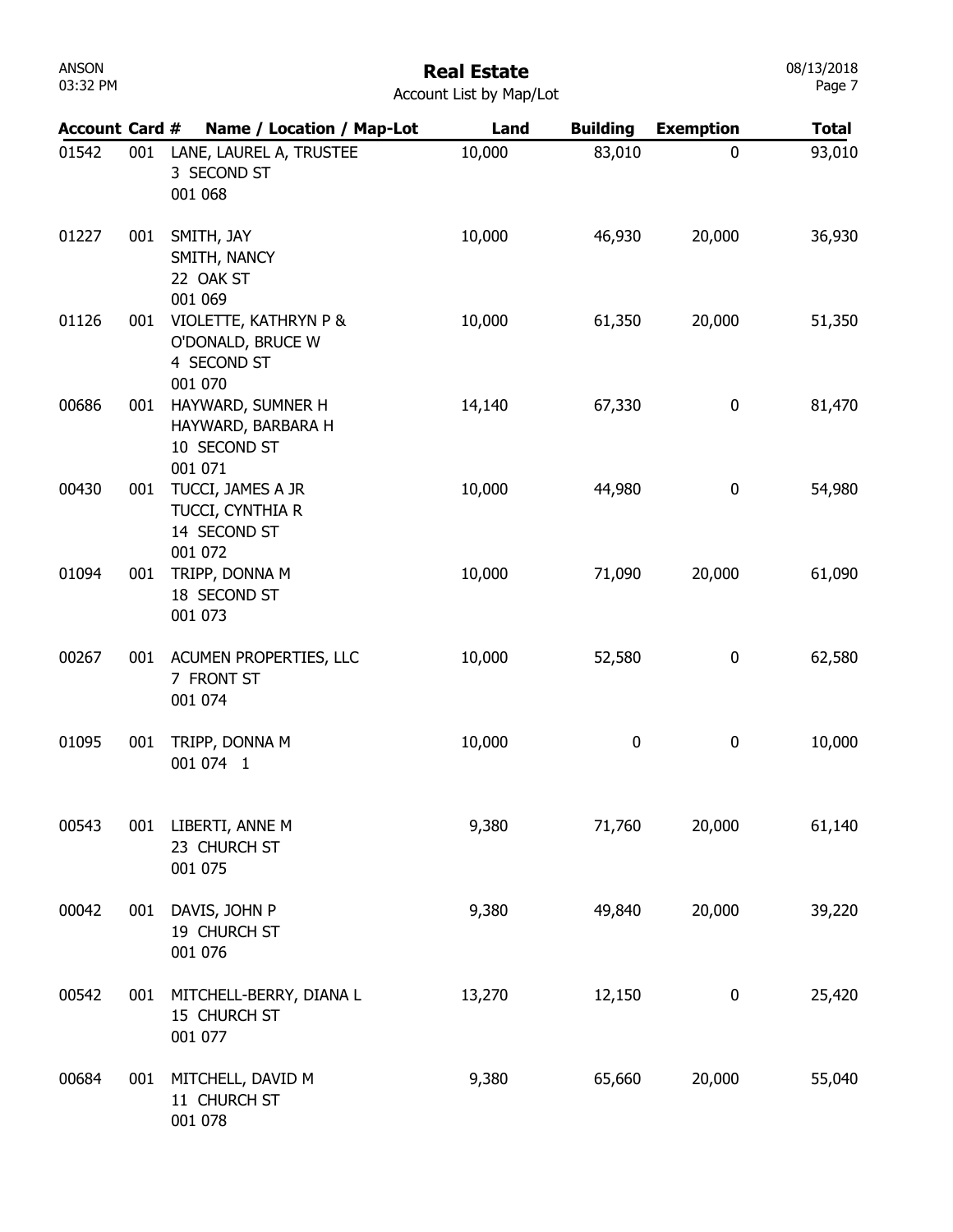#### Real Estate Account List by Map/Lot

| <b>Account Card #</b> |     | Name / Location / Map-Lot                                           | Land   | <b>Building</b> | <b>Exemption</b> | <b>Total</b>     |
|-----------------------|-----|---------------------------------------------------------------------|--------|-----------------|------------------|------------------|
| 00236                 | 001 | CORSON, MARIE S<br>7 CHURCH ST<br>001 079                           | 14,070 | 89,640          | 0                | 103,710          |
| 01477                 | 001 | WYMAN, JOSEPH<br>3 CHURCH ST<br>001 080                             | 9,380  | 10,560          | 0                | 19,940           |
| 00491                 | 001 | STRYSKO, JOHN N<br>6 CHURCH ST<br>001 081                           | 12,810 | 53,720          | 20,000           | 46,530           |
| 00647                 | 001 | MERRILL, DALE S<br>MERRILL, DANNIE V<br>10 CHURCH ST<br>001 082     | 10,580 | 35,390          | 0                | 45,970           |
| 00582                 | 001 | NAZARENE CHURCH<br>16 CHURCH ST<br>001 083                          | 10,580 | 53,200          | 63,780           | 0                |
| 01164                 | 001 | SPENCER, MICHAEL A<br>SPENCER, MELISSA A<br>18 CHURCH ST<br>001 084 | 10,580 | 46,070          | 0                | 56,650           |
| 00444                 | 001 | GILE, BRANDON W<br><b>GILE, HEATHER</b><br>20 CHURCH ST             | 10,580 | 49,450          | 0                | 60,030           |
| 00357                 | 001 | 001 085<br>DYER, GARY R<br>DYER, TERRI M<br>001 086                 | 10,390 | 0               | 0                | 10,390           |
| 01392                 |     | 001 RYDER, CHERYL L<br>6 FRONT ST<br>001 087                        | 10,950 | 46,580          | 20,000           | 37,530           |
| 01420                 |     | 001 HUFF, JR., CLINTON F.<br>5 BROOK ST<br>001 088                  | 5,290  | 21,390          | 0                | 26,680           |
| 01873                 | 001 | ANSON TOWN OF<br>1 BROOK ST<br>001 089                              | 6,000  | 0               | 6,000            | $\boldsymbol{0}$ |
| 00773                 | 001 | NILO, VINCENT<br>NILO, AMANDA<br>77 MAIN ST<br>001 090              | 9,170  | 21,270          | 0                | 30,440           |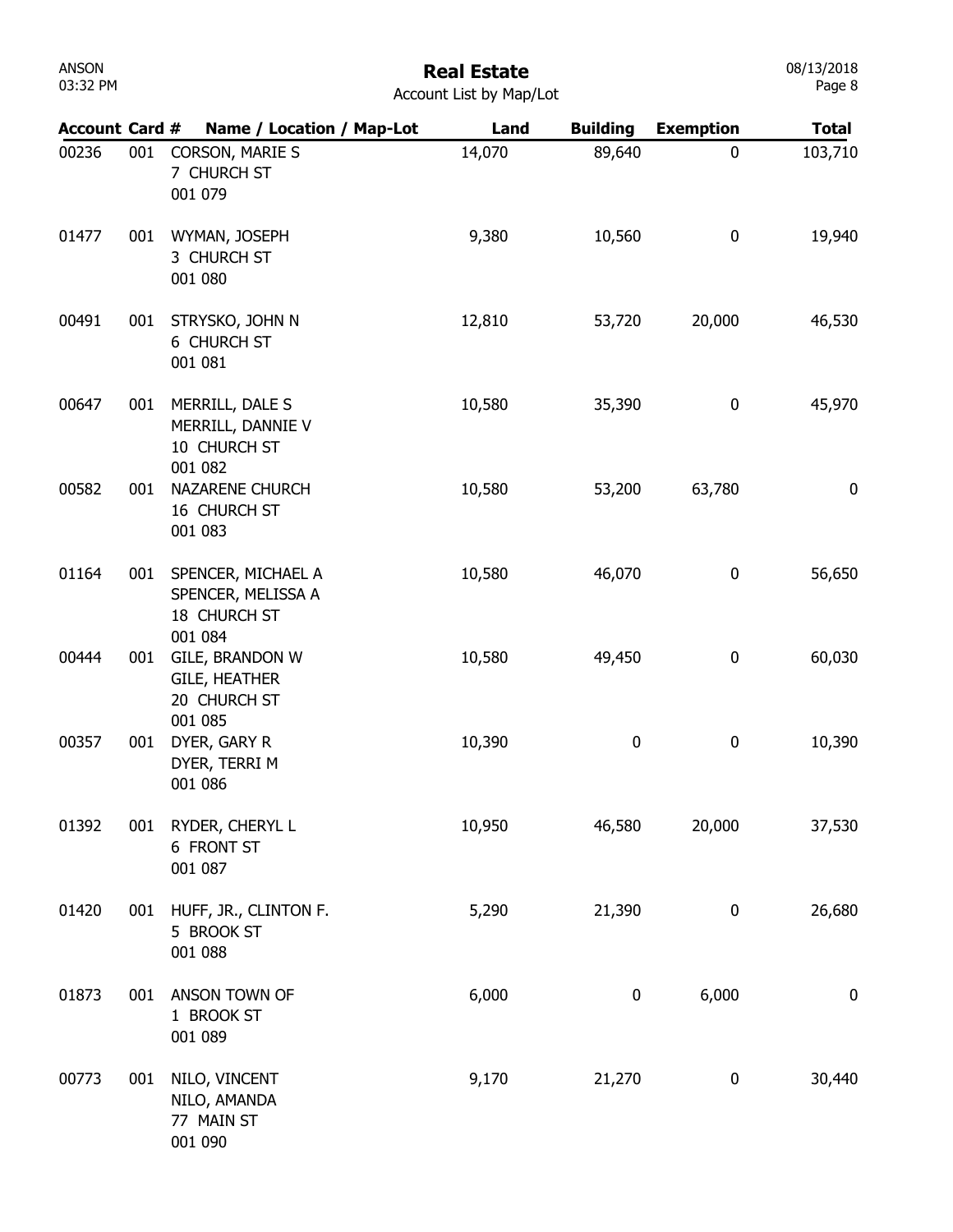| ANSON    |  |
|----------|--|
| 03:32 PM |  |

08/13/2018 Page 9

| <b>Account Card #</b> |     | Name / Location / Map-Lot                                                   | Land   | <b>Building</b> | <b>Exemption</b> | <b>Total</b> |
|-----------------------|-----|-----------------------------------------------------------------------------|--------|-----------------|------------------|--------------|
| 00996                 | 001 | TURNER, PHILIP<br>75 MAIN ST<br>001 091                                     | 8,490  | 0               | 0                | 8,490        |
| 00332                 | 001 | THOMPSON, PETER F<br>THOMPSON, LEIMOMI R<br>73 MAIN ST<br>001 092           | 9,170  | 38,820          | 0                | 47,990       |
| 00335                 | 001 | HOLT, DONALD E SR<br>HOLT, DONALD E JR<br>69 MAIN ST<br>001 093             | 6,930  | 48,940          | 20,000           | 35,870       |
| 01002                 | 001 | 200 ELM REALTY, LLC<br>NORTHEAST BANK, ATTN:<br>001 094                     | 10,340 | 0               | $\bf{0}$         | 10,340       |
| 01003                 | 001 | 200 ELM REALTY, LLC<br><b>NORTHEAST BANK ATTN:</b><br>63 MAIN ST<br>001 095 | 17,490 | 89,740          | $\bf{0}$         | 107,230      |
| 00760                 | 001 | POWERS, NORA L<br>55 MAIN ST<br>001 096                                     | 12,000 | 35,660          | $\bf{0}$         | 47,660       |
| 00102                 |     | 001 ABDELRIHIM, MOHAMED A<br>53 MAIN ST<br>001 097                          | 9,490  | 101,930         | 0                | 111,420      |
| 00389                 | 001 | EVERETT, STEVEN A<br>ANSON COIN LAUNDRY<br>49 MAIN ST<br>001 098            | 7,940  | 47,420          | $\bf{0}$         | 55,360       |
| 00331                 | 001 | HEWITT, III, HAROLD D<br>12 SPEAR HILL RD<br>001 099                        | 20,180 | 60,100          | $\mathbf 0$      | 80,280       |
| 01861                 | 001 | ANSON MADISON SANITARY<br>8 SPEAR HILL RD<br>001 099 B                      | 8,490  | 0               | 8,490            | 0            |
| 00765                 | 001 | ZALUSKI, NATHAN<br>16 SPEAR HILL RD<br>001 100                              | 7,750  | 33,660          | 20,000           | 21,410       |
| 00458                 | 001 | DICKEY, DALE W<br>24 WILSON ST<br>001 101                                   | 11,660 | 67,650          | 0                | 79,310       |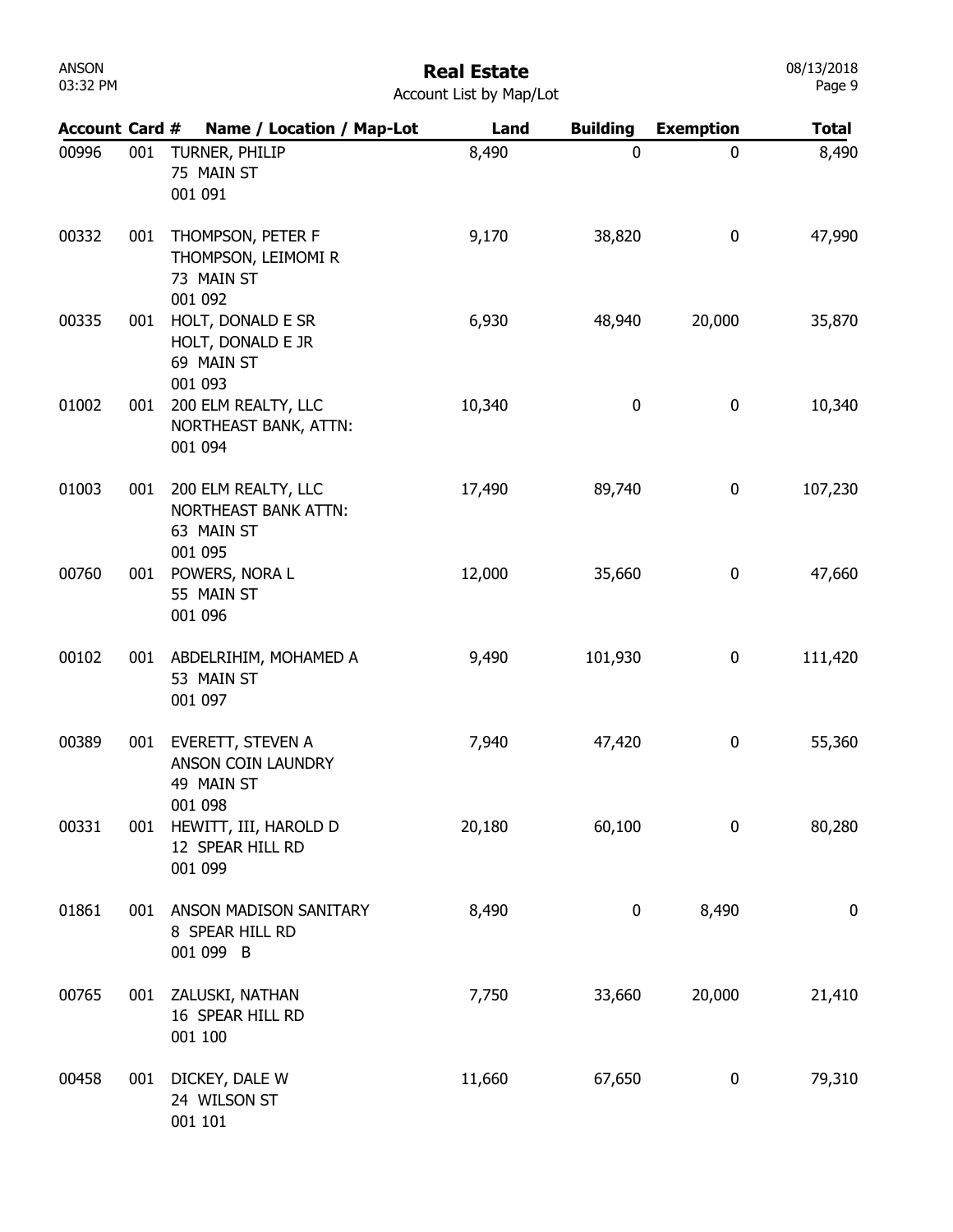### Real Estate

|  | <b>Account List by Map/Lot</b> |  |  |  |  |
|--|--------------------------------|--|--|--|--|
|--|--------------------------------|--|--|--|--|

| <b>Account Card #</b> |     | Name / Location / Map-Lot                                                     | Land   | <b>Building</b>  | <b>Exemption</b> | <b>Total</b> |
|-----------------------|-----|-------------------------------------------------------------------------------|--------|------------------|------------------|--------------|
| 00459                 | 001 | DOW, MERVIN L<br>DOW, CELIA M E<br>5 BOW ST<br>001 102                        | 9,800  | 40,450           | 0                | 50,250       |
| 01287                 | 001 | <b>BURNS, BRIAN E</b><br><b>BURNS, ALICE E</b><br>21 SPEAR HILL RD<br>001 103 | 20,000 | 39,830           | 0                | 59,830       |
| 00094                 | 001 | TURNER, JOSHUA L<br>TURNER, CHRISTINA L<br>9 SPEAR HILL RD<br>001 104         | 11,660 | 27,020           | 0                | 38,680       |
| 00637                 | 001 | MELANCON, SHIRLEY J<br>47 MAIN ST<br>001 105                                  | 2,000  | 18,410           | 0                | 20,410       |
| 00554                 | 001 | LLOYD, JEFFERY A &<br>HENDERSON, LINDA L, ET UX<br>45 MAIN ST<br>001 106      | 12,000 | 63,740           | 0                | 75,740       |
| 01744                 | 001 | <b>STATE OF MAINE</b><br>001 107                                              | 4,000  | 0                | 4,000            | 0            |
| 00500                 | 001 | NICHOLS, TIMOTHY L<br>NICHOLS, VALERIE L<br>37 MAIN ST<br>001 108             | 20,380 | 101,590          | 0                | 121,970      |
| 01757                 | 001 | ANSON TOWN OF FIRE<br>ANSON FIRE STATION<br>33 MAIN ST<br>001 109             | 14,420 | 72,800           | 87,220           | 0            |
| 00034                 | 001 | DULEY, HAROLD CRAIG<br>29 MAIN ST<br>001 110                                  | 11,140 | 47,460           | $\bf{0}$         | 58,600       |
| 00031                 | 001 | DULEY, HAROLD CRAIG<br><b>WILSON STREET</b><br>001 111                        | 910    | $\boldsymbol{0}$ | 0                | 910          |
| 00674                 | 001 | MICHAUD, LORRAINE M<br>14 WILSON ST<br>001 112                                | 6,330  | 14,390           | 20,000           | 720          |
| 00460                 | 001 | PASTERCZYK, MARK<br>18 WILSON ST<br>001 113                                   | 9,590  | 44,830           | $\boldsymbol{0}$ | 54,420       |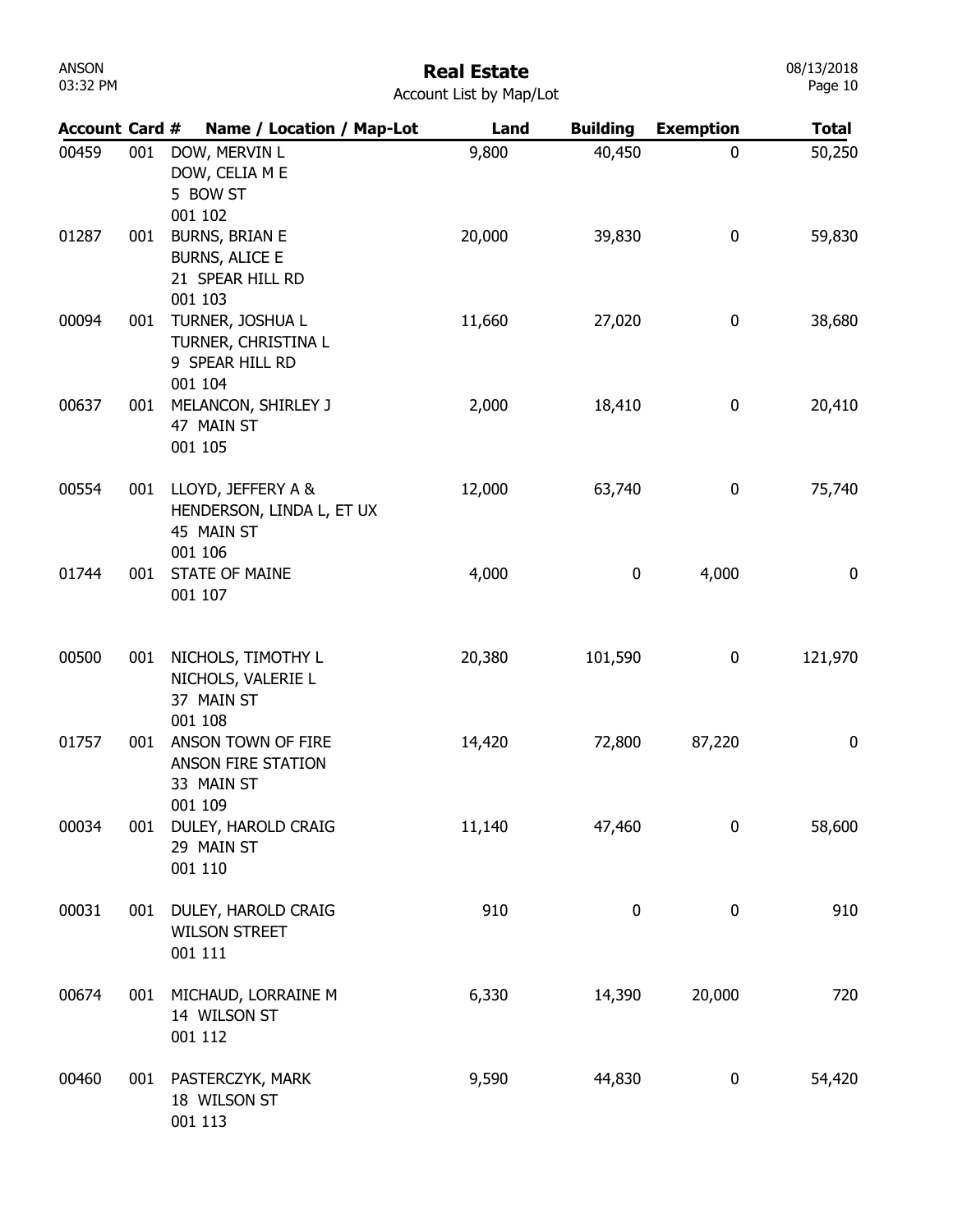| ANSON    |  |
|----------|--|
| 03:32 PM |  |

| <b>Account Card #</b> |     | Name / Location / Map-Lot                                        | Land   | <b>Building</b> | <b>Exemption</b> | <b>Total</b> |
|-----------------------|-----|------------------------------------------------------------------|--------|-----------------|------------------|--------------|
| 01394                 | 001 | CANCEMI, DINA<br>9 WILSON ST                                     | 10,000 | 50,550          | 0                | 60,550       |
|                       |     | 001 114                                                          |        |                 |                  |              |
| 01641                 | 001 | THOMPSON, PETER F<br>THOMPSON, LEIMOMI R<br>5 WILSON ST          | 9,380  | 33,240          | 0                | 42,620       |
| 01529                 | 001 | 001 115<br>PALMER, FRANK<br>PALMER, CHARLOTTE<br>23 MAIN ST      | 13,120 | 35,690          | 20,000           | 28,810       |
| 01214                 | 001 | 001 116<br>ROY, ANGELA M<br>ROY, ALLEN<br>17 MAIN ST             | 10,770 | 56,850          | 20,000           | 47,620       |
| 01104                 | 001 | 001 117<br>TURCOTTE, PETER A<br>TURCOTTE, SHEILA A<br>10 MAIN ST | 8,720  | 32,280          | 20,000           | 21,000       |
| 00985                 | 001 | 001 118<br>TURCOTTE, SHEILA A<br>TURCOTTE, PETER A<br>12 MAIN ST | 4,800  | 0               | 0                | 4,800        |
| 00294                 | 001 | 001 119<br>FLAGG, JASON<br>PINKHAM, ANGELA<br>16 MAIN ST         | 11,310 | 57,180          | 0                | 68,490       |
| 01478                 | 001 | 001 120<br>JEWELL, DAVID E<br>JEWELL, CHRISTINE A<br>20 MAIN ST  | 12,730 | 27,660          | 0                | 40,390       |
| 01596                 | 001 | 001 121<br>HAYNES, TIMOTHY<br>HAYNES, SUSAN<br>120 MAIN ST       | 10,000 | 80,850          | 0                | 90,850       |
| 00643                 | 001 | 002 001<br>MELLOWS, SHARON<br>122 MAIN ST<br>002 001 B           | 18,000 | 53,030          | 20,000           | 51,030       |
| 00101                 | 001 | TOLMAN, MARK S<br>114 MAIN ST<br>002 001 C                       | 12,370 | 68,920          | 0                | 81,290       |
| 01443                 | 001 | PARLIN, PETER E<br>126 MAIN ST<br>002 002                        | 13,420 | 41,900          | 0                | 55,320       |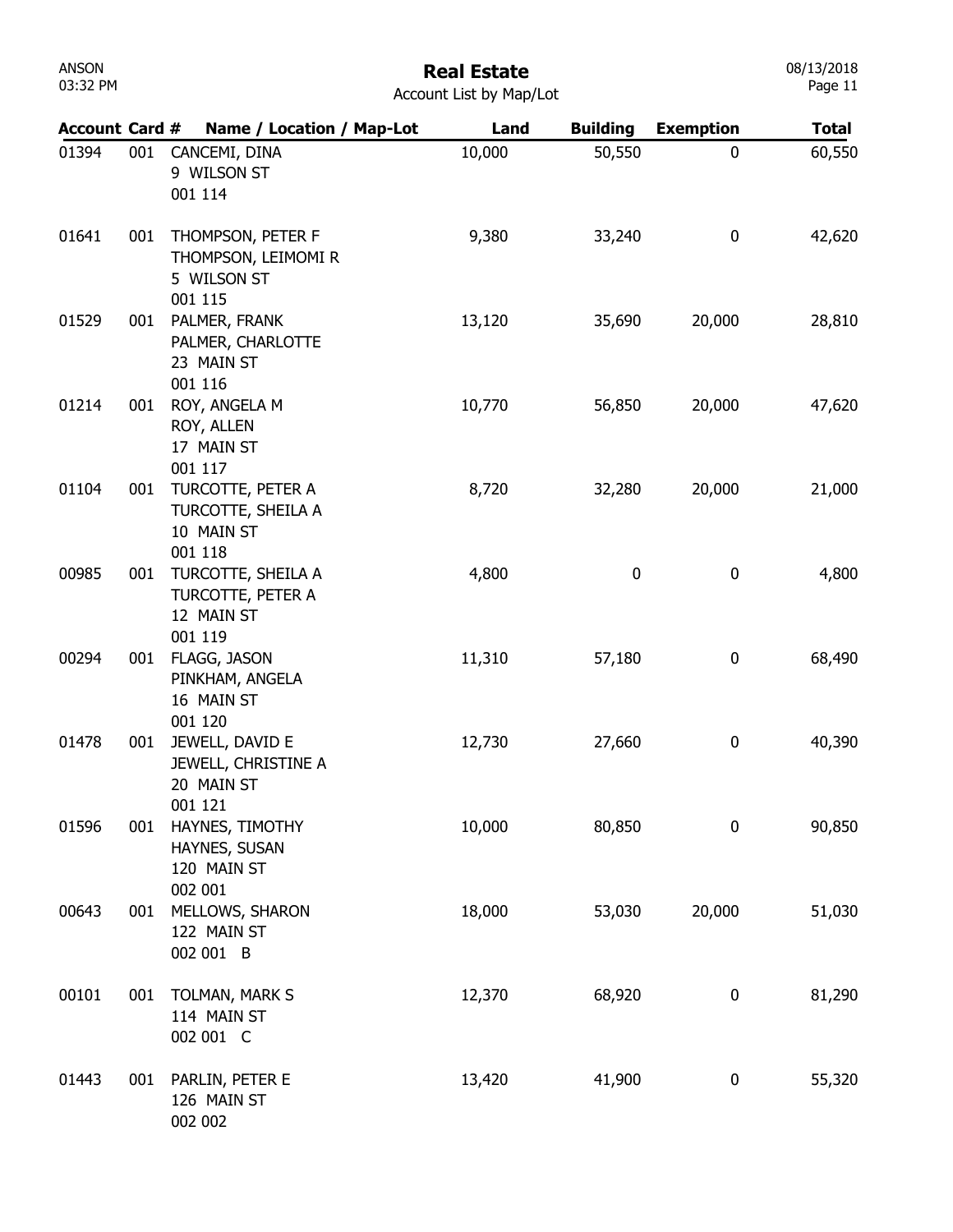# Real Estate

08/13/2018 Page 12

| <b>Account Card #</b> |     | Name / Location / Map-Lot                                                   | Land   | <b>Building</b> | <b>Exemption</b> | <b>Total</b> |
|-----------------------|-----|-----------------------------------------------------------------------------|--------|-----------------|------------------|--------------|
| 00341                 | 001 | DULEY, RICHARD<br>10 MOORE ST<br>002 003                                    | 9,590  | 28,810          | 26,000           | 12,400       |
| 01146                 | 001 | WALSH, ROBERT W JR<br>128 MAIN ST<br>002 004                                | 24,500 | 62,930          | 20,000           | 67,430       |
| 00515                 | 001 | DAVIS, MARY LOU<br>132 MAIN ST<br>002 005                                   | 8,940  | 38,930          | 0                | 47,870       |
| 01774                 | 001 | TAYLOR, BRANDON A<br>TAYLOR, DARLENE S<br>134 MAIN ST<br>002 006            | 7,750  | 27,150          | 0                | 34,900       |
| 00776                 | 001 | PELLETIER, SHARON A<br>138 MAIN ST<br>002 007                               | 15,100 | 74,680          | 20,000           | 69,780       |
| 00356                 | 001 | SMITH, MARCY L<br>140 MAIN ST<br>002 008                                    | 5,660  | 40,090          | 0                | 45,750       |
| 01821                 | 001 | PRICE, WILLIAM G<br>PRICE, AMY S<br>002 008 A                               | 9,900  | 0               | 0                | 9,900        |
| 00724                 | 001 | GALLANT, RONALD H &<br><b>GALLANT, CHRISTINE A</b><br>4 BEANE ST<br>002 012 | 13,420 | 45,630          | 20,000           | 39,050       |
| 01875                 | 001 | HEWEY, PAULINE<br>10 BEANE ST<br>002 013                                    | 20,110 | 56,360          | 26,000           | 50,470       |
| 00194                 | 001 | CHURCHILL, EDWIN B JR<br>CHURCHILL, EDWIN B SR<br>002 014                   | 15,990 | 10,230          | 0                | 26,220       |
| 01512                 | 001 | PRICE, WILLIAM G<br>PRICE, AMY S<br>14 BEANE ST<br>002 014 B                | 11,140 | 55,680          | 0                | 66,820       |
| 00193                 | 001 | CHURCHILL, EDWIN B JR<br>CHURCHILL, EDWIN B SR<br>11 BEANE ST<br>002 015    | 15,360 | 43,970          | 20,000           | 39,330       |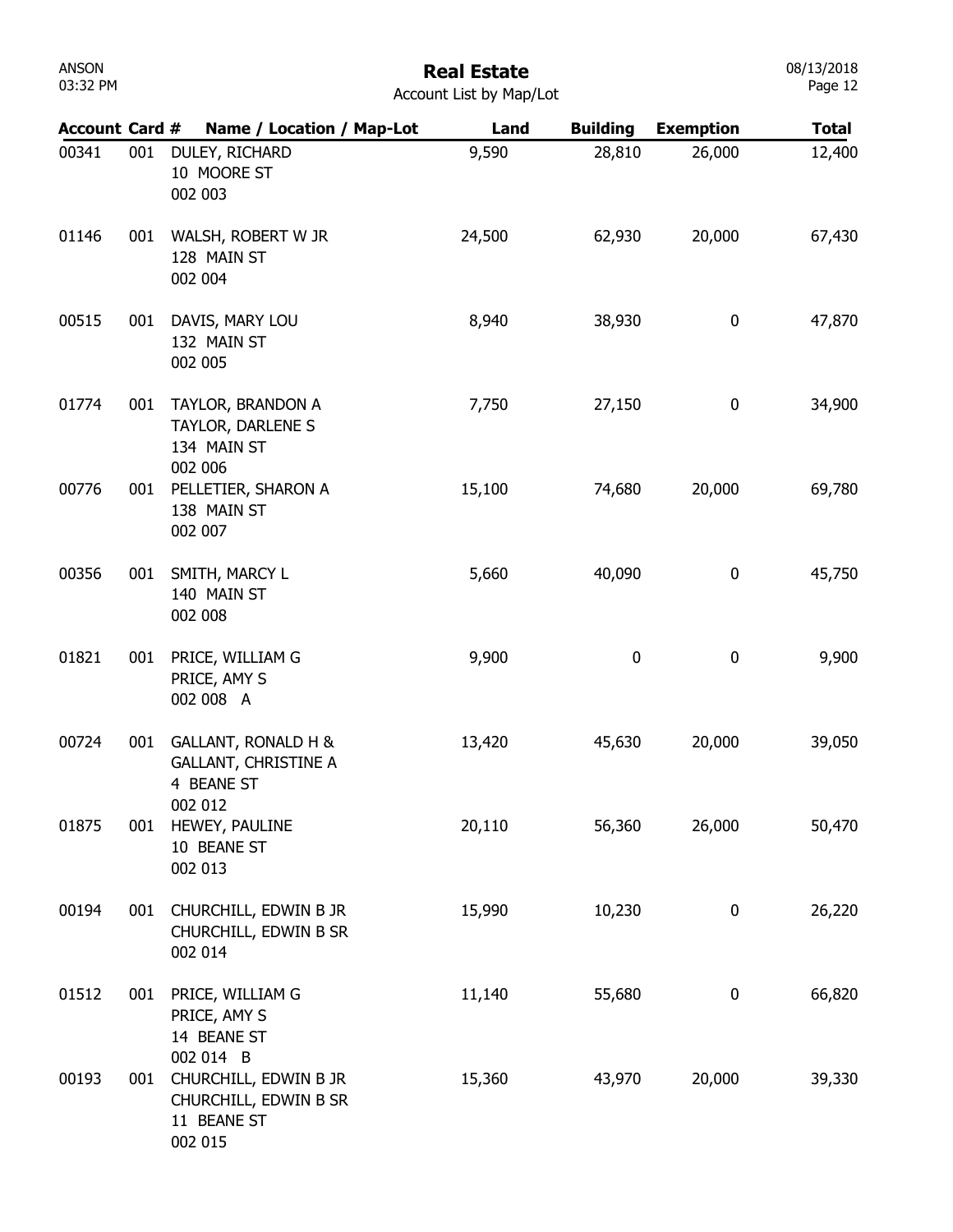| ANSON    |  |
|----------|--|
| 03:32 PM |  |

|  | <b>Account List by Map/Lot</b> |  |  |  |  |
|--|--------------------------------|--|--|--|--|
|--|--------------------------------|--|--|--|--|

| <b>Account Card #</b> |     | Name / Location / Map-Lot                                                     | Land   | <b>Building</b> | <b>Exemption</b> | <b>Total</b> |
|-----------------------|-----|-------------------------------------------------------------------------------|--------|-----------------|------------------|--------------|
| 00870                 | 001 | PRICE, ROLAND L<br>PRICE, BETTY H<br>3 BEANE ST<br>002 016                    | 15,140 | 42,460          | 26,000           | 31,600       |
| 01363                 | 001 | HALEY, CHARLES J JR<br>HALEY, LINDA S<br>162 MAIN ST<br>002 018               | 24,860 | 96,350          | $\bf{0}$         | 121,210      |
| 01154                 | 001 | FRIEND, STEPHEN M<br>FRIEND, ANGELA M<br>168 MAIN ST<br>002 019               | 17,320 | 56,270          | 20,000           | 53,590       |
| 01475                 | 001 | JACKSON, DAVID L<br>JACKSON, JEFFREY A<br>176 MAIN ST<br>002 020              | 20,110 | 71,070          | 20,000           | 71,180       |
| 00258                 | 001 | MELANCON INTER VIVOS FAM TR<br>C/O BERNARD MELANCON<br>182 MAIN ST<br>002 021 | 26,250 | 45,360          | 20,000           | 51,610       |
| 01286                 | 001 | SANTIAGO, BARBARA, ET AL<br>002 022                                           | 3,890  | 0               | 0                | 3,890        |
| 01722                 | 001 | SAVOY, BRYAN J<br>SAVOY, AUDREY L<br>202 MAIN ST<br>002 023                   | 16,730 | 51,740          | 0                | 68,470       |
| 01556                 | 001 | STUDLEY, GARY A<br>STUDLEY, COLLEEN M<br>192 MAIN ST<br>002 023 A             | 20,000 | 69,880          | 0                | 89,880       |
| 01503                 | 001 | KENNEY, EMIL<br>4 BUSWELL ST<br>002 024                                       | 17,890 | 62,940          | 26,000           | 54,830       |
| 01187                 | 001 | PICONE, SUSAN<br>16 BUSWELL ST<br>002 024 B                                   | 18,560 | 84,730          | 20,000           | 83,290       |
| 01209                 | 001 | WITHEE, HARRY<br>WITHEE, CHARLOTTE S<br>20 BUSWELL ST<br>002 025              | 12,330 | 84,640          | 26,000           | 70,970       |
| 00991                 | 001 | SMELLIE, NANCY G<br>26 BUSWELL ST<br>002 026                                  | 13,710 | 42,010          | 26,000           | 29,720       |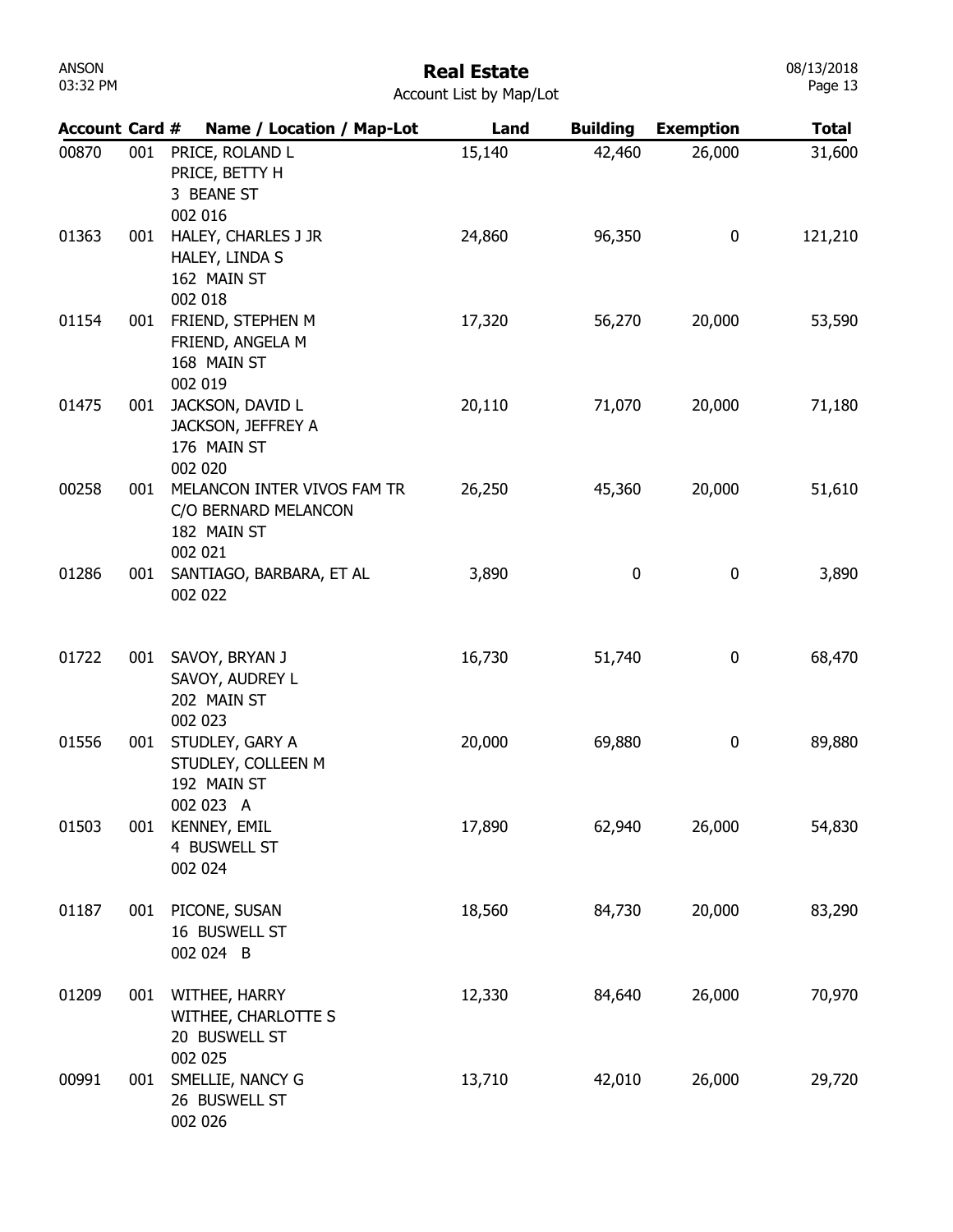## Real Estate

| <b>Account Card #</b> |     | Name / Location / Map-Lot                                  | Land   | <b>Building</b> | <b>Exemption</b> | <b>Total</b> |
|-----------------------|-----|------------------------------------------------------------|--------|-----------------|------------------|--------------|
| 01027                 | 001 | STEELE, JOAN K<br><b>BUSWELL STREET</b><br>002 027         | 10,950 | 700             | $\mathbf 0$      | 11,650       |
| 01028                 | 001 | STEELE, JOAN K<br>35 BUSWELL ST<br>002 029                 | 18,440 | 11,320          | 20,000           | 9,760        |
| 01148                 | 001 | STEELE, JOAN K<br>29 BUSWELL ST<br>002 031                 | 13,710 | 30,100          | 0                | 43,810       |
| 00147                 | 001 | EVERETT, STEVEN A., TRUSTEE<br>002 032                     | 7,780  | 0               | $\bf{0}$         | 7,780        |
| 00873                 | 001 | SMELLIE, NANCY G<br>23 BUSWELL ST<br>002 032 B             | 7,750  | 3,780           | $\bf{0}$         | 11,530       |
| 01223                 | 001 | WOOD, PAMELA E<br>19 BUSWELL ST<br>002 033                 | 12,650 | 36,020          | 20,000           | 28,670       |
| 00648                 | 001 | YOUNG, GEORGE V Jr<br>33 PINE ST<br>002 034                | 16,610 | 81,940          | $\bf{0}$         | 98,550       |
| 01315                 | 001 | SANBORN, CURT<br>29 PINE ST<br>002 037                     | 11,140 | 32,260          | 20,000           | 23,400       |
| 01928                 | 001 | <b>GREENLAW, JARRET</b><br>27 PINE ST<br>002 037A          | 10,580 | 16,230          | 20,000           | 6,810        |
| 00441                 | 001 | PRICE, STEPHEN K<br>23 PINE ST<br>002 038                  | 14,000 | 69,610          | 20,000           | 63,610       |
| 00312                 | 001 | LANDRY, CHARLES<br>OFF INGALLS STREET<br>002 039           | 10,500 | 0               | 0                | 10,500       |
| 00488                 | 001 | COBB, NATHAN T<br>COBB, JESSICA L<br>19 PINE ST<br>002 040 | 15,490 | 52,390          | 20,000           | 47,880       |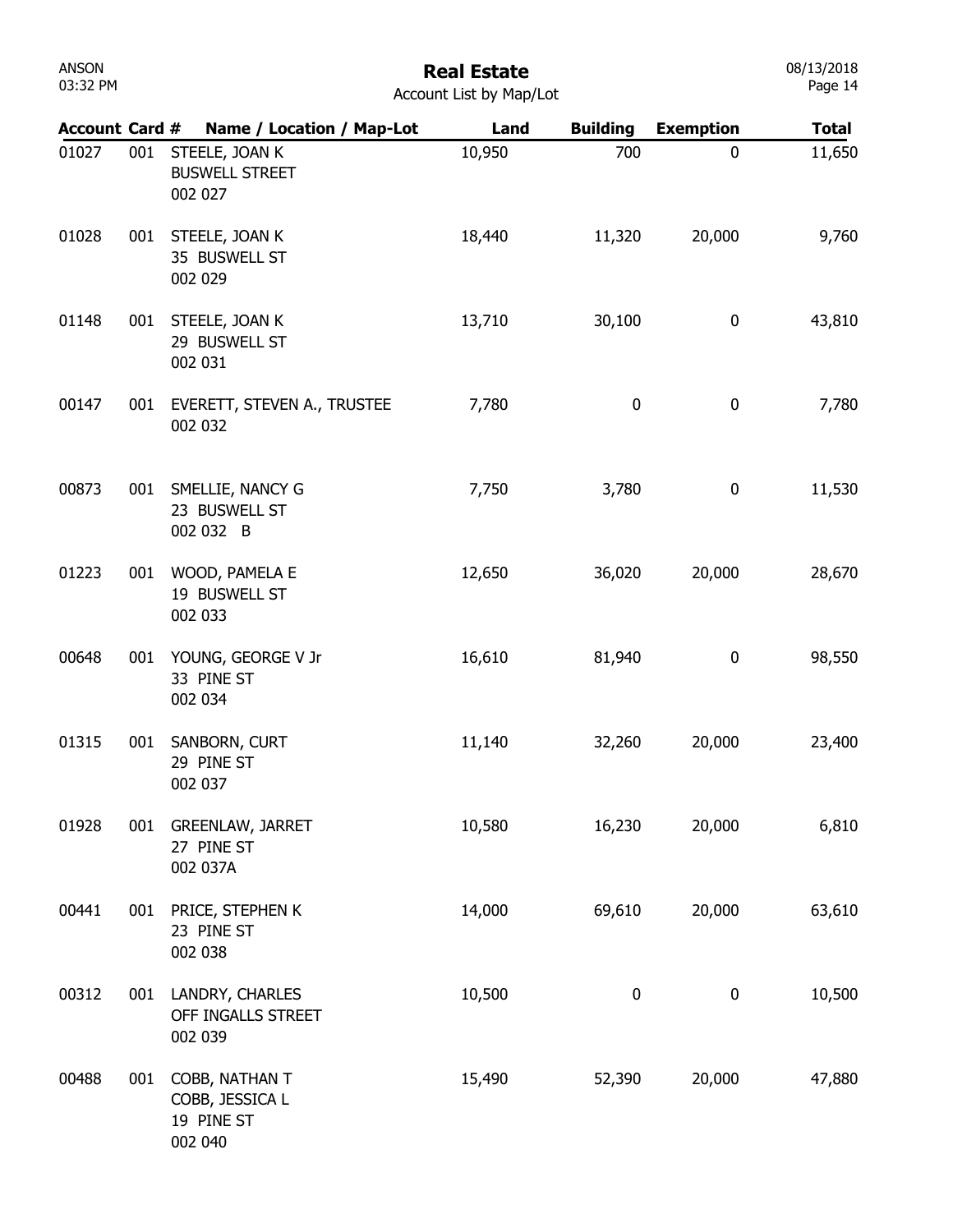#### Real Estate

| <b>Account Card #</b> |     | Name / Location / Map-Lot                                             | Land   | <b>Building</b> | <b>Exemption</b> | <b>Total</b> |
|-----------------------|-----|-----------------------------------------------------------------------|--------|-----------------|------------------|--------------|
| 00467                 | 001 | JENNINGS, RYAN A<br>JENNINGS, GLORIA J<br>15 PINE ST<br>002 041       | 14,560 | 71,480          | 20,000           | 66,040       |
| 00308                 | 001 | BEANE, LISA M<br>11 PINE ST<br>002 042                                | 10,000 | 47,810          | 20,000           | 37,810       |
| 00283                 | 001 | PAKULSKI, JOSEPH DEAN<br>5 PINE ST<br>002 043                         | 14,560 | 45,920          | 0                | 60,480       |
| 01157                 | 001 | LUCE, GARY R<br>LUCE, MARY W<br>10 FREDRICK ST<br>002 044             | 14,830 | 44,510          | 0                | 59,340       |
| 00282                 | 001 | DAWES, KENNETH<br>DAWES, MARY<br>14 PINE ST<br>002 045                | 14,420 | 42,770          | 20,000           | 37,190       |
| 00989                 | 001 | SLIPP, JOAN F<br>10 PINE ST<br>002 045 B                              | 13,270 | 82,170          | 20,000           | 75,440       |
| 00011                 | 001 | TRABUE, MARK D<br>11 INGALLS ST<br>002 046                            | 13,380 | 52,020          | 20,000           | 45,400       |
| 01030                 | 001 | STEVENS, LINCOLN R<br>STEVENS, KATHRYN J<br>5 INGALLS ST<br>002 046 C | 14,000 | 76,410          | 20,000           | 70,410       |
| 01988                 | 001 | ALLEN, JAMES R<br>ALLEN, KIMBERLY J<br>9 INGALLS ST<br>002 046 B      | 7,750  | 22,600          | 20,000           | 10,350       |
| 00001                 | 001 | SENECAL, D MICHAEL<br>SENECAL, LALIA<br>133 MAIN ST<br>002 047        | 8,720  | 46,830          | 0                | 55,550       |
| 01379                 | 001 | MCCOLLOR, MERLE E., JR., &<br>129 MAIN ST<br>002 047 B                | 9,380  | 25,370          | 0                | 34,750       |
| 00075                 | 001 | HAYNES, SAMUEL D<br>HAYNES, HARMONY S<br>121 MAIN ST<br>002 048       | 14,830 | 47,500          | 0                | 62,330       |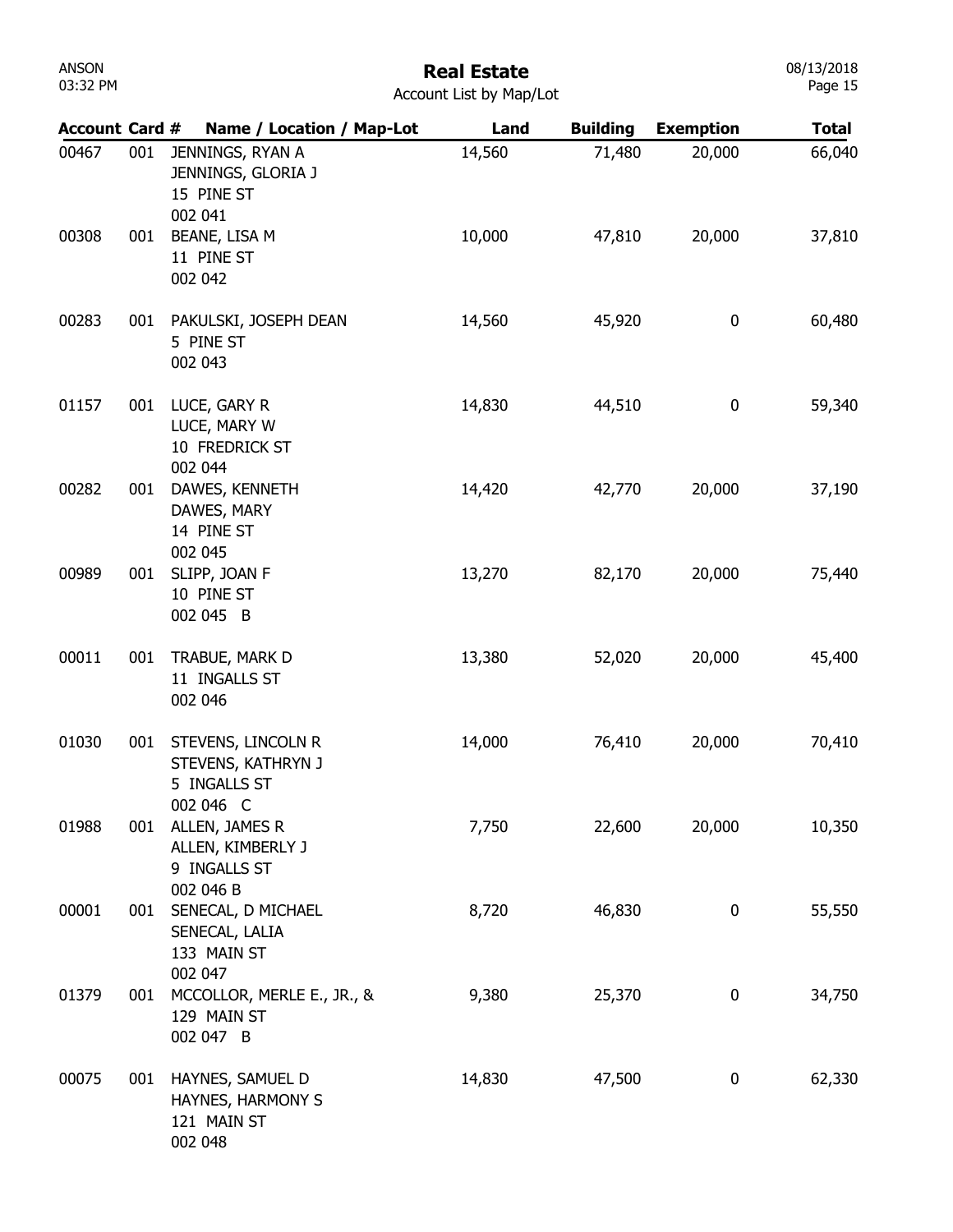| ANSON    |  |
|----------|--|
| 03:32 PM |  |

08/13/2018 Page 16

| <b>Account Card #</b> |     | Name / Location / Map-Lot                                                                  | Land   | <b>Building</b> | <b>Exemption</b> | <b>Total</b> |
|-----------------------|-----|--------------------------------------------------------------------------------------------|--------|-----------------|------------------|--------------|
| 00558                 | 001 | TAYLOR, ALAN R<br>TAYLOR, HEATHER J<br>139 MAIN ST<br>002 049                              | 8,940  | 54,840          | 20,000           | 43,780       |
| 00931                 | 001 | ST PETER, ERNEST E<br>8 INGALLS ST<br>002 050                                              | 8,940  | 37,000          | 20,000           | 25,940       |
| 01033                 | 001 | <b>GRODER, TIMOTHY A</b><br>10 INGALLS ST<br>002 051                                       | 12,650 | 55,480          | 20,000           | 48,130       |
| 00759                 | 001 | DONAHUE, MICHAEL<br>12 INGALLS ST<br>002 052                                               | 8,940  | 61,910          | 20,000           | 50,850       |
| 00226                 | 001 | LOCKE, CHRISTINE L<br>13 GARDNER ST<br>002 053                                             | 15,490 | 58,580          | 20,000           | 54,070       |
| 00853                 | 001 | POIRIER, THOMAS F & ALLISON<br>143 MAIN ST<br>002 054                                      | 12,650 | 14,240          | 0                | 26,890       |
| 00852                 | 001 | POIRIER, THOMAS F & ALLISON<br>141 MAIN ST<br>002 055                                      | 8,940  | 60,580          | 20,000           | 49,520       |
| 01777                 | 001 | TURNER, LAWRENCE<br>TURNER, DEBRA J<br>155 MAIN ST<br>002 056                              | 18,970 | 114,870         | 20,000           | 113,840      |
| 00834                 | 001 | PETLEY, FERNE L. (LIFE ESTATE)<br>PETLEY, GARY L & SMITH, GAIL<br>12 GARDNER ST<br>002 058 | 12,650 | 83,730          | 20,000           | 76,380       |
| 00146                 | 001 | <b>BUZZELL, CLINTON A</b><br><b>BUZZELL, HELEN P</b><br>11 BUSWELL ST<br>002 058 B         | 12,650 | 76,590          | 26,000           | 63,240       |
| 00464                 | 001 | <b>GARLAND, BRENDA L</b><br>3 BUSWELL ST<br>002 059                                        | 10,950 | 70,850          | 26,000           | 55,800       |
| 00537                 | 001 | MANZER, DEAN<br>MANZER, ANGELA<br>31 OAK ST<br>003 001                                     | 21,200 | 62,360          | 20,000           | 63,560       |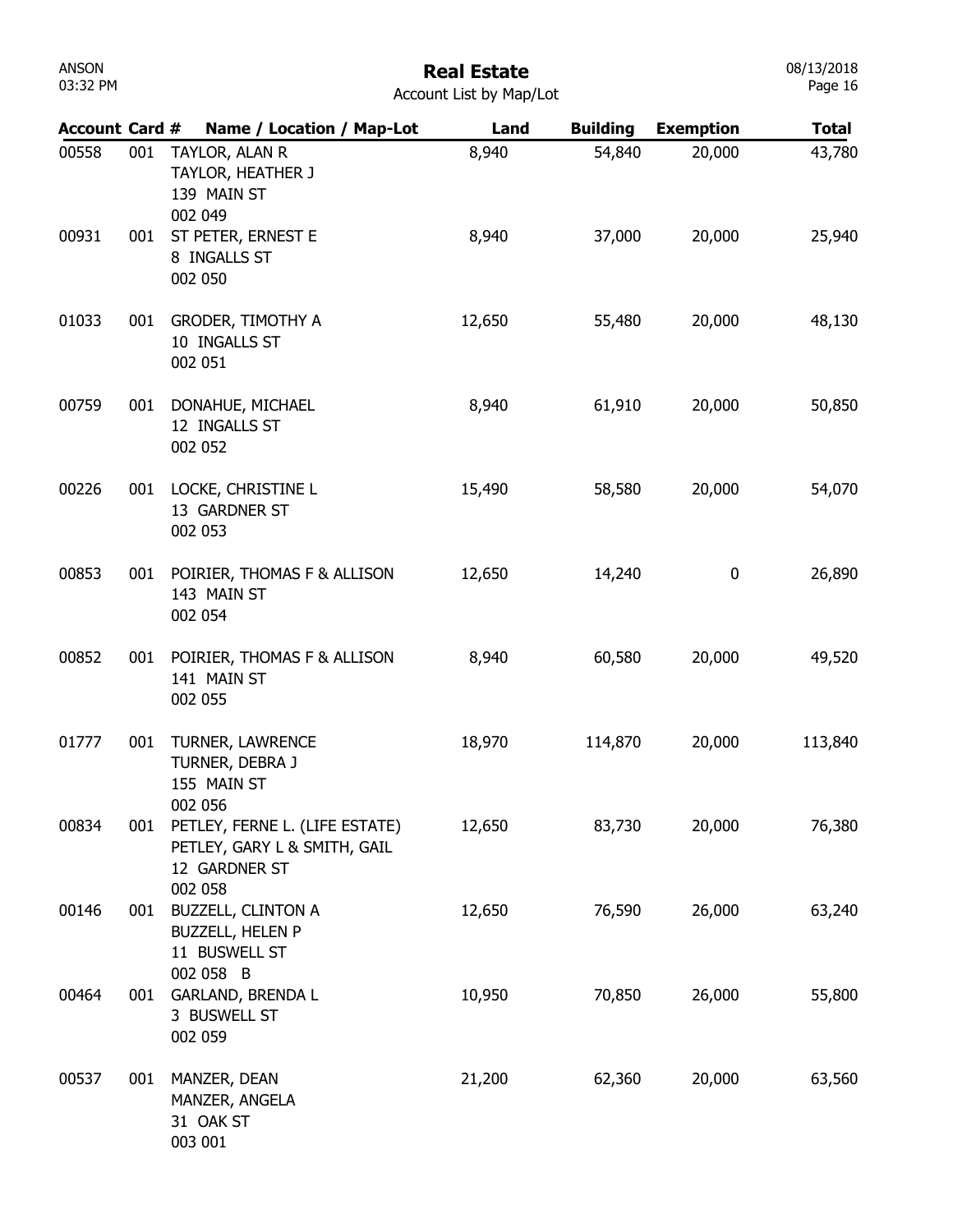| ANSON    |  |
|----------|--|
| 03:32 PM |  |

#### Real Estate Account List by Map/Lot

| <b>Account Card #</b> |     | Name / Location / Map-Lot                                             | Land   | <b>Building</b> | <b>Exemption</b> | <b>Total</b> |
|-----------------------|-----|-----------------------------------------------------------------------|--------|-----------------|------------------|--------------|
| 00979                 | 001 | BOLYARD, CRAIG A<br>BOLYARD, THELMA A<br>27 OAK ST<br>003 002         | 13,710 | 55,610          | 0                | 69,320       |
| 01270                 | 001 | DIAMOND, ROBERT E<br>17 OAK ST<br>003 003                             | 19,390 | 85,330          | 0                | 104,720      |
| 01170                 | 001 | LAWRENCE (RAYMOND), KIM M<br>32 SPEAR HILL RD<br>003 005              | 12,490 | 39,600          | 20,000           | 32,090       |
| 01763                 | 001 | ANSON TOWN OF<br>40 SPEAR HILL RD<br>003 006                          | 20,630 | 37,800          | 58,430           | 0            |
| 01106                 | 001 | TURNER, RANDALL P<br>TURNER, LISA L<br>46 SPEAR HILL RD<br>003 007    | 16,610 | 54,240          | 20,000           | 50,850       |
| 00388                 | 001 | EVERETT, STEVEN A<br>54 SPEAR HILL RD<br>003 007 B                    | 23,300 | 105,630         | 20,000           | 108,930      |
| 01457                 | 001 | EVERETT, STEVEN A<br>003 008                                          | 9,060  | 0               | 0                | 9,060        |
| 01458                 | 001 | WALLACE, MARK E &<br>MCQUISTON, ELLEN L<br>77 RANDALL ST              | 13,120 | 59,650          | 20,000           | 52,770       |
| 00255                 | 001 | 003 009<br>BURNS, DUSTY-LYN M<br>73 RANDALL ST<br>003 010             | 10,580 | 46,860          | 20,000           | 37,440       |
| 00603                 |     | 001 MAURICE, OVIDE E<br>45 HILLTOP RD<br>003 012                      | 6,930  | 36,110          | 20,000           | 23,040       |
| 00250                 |     | 001 CROCKER, ROBIN A<br>IRELAND, TENA M<br>43 HILLTOP RD<br>003 013   | 22,700 | 38,500          | $\boldsymbol{0}$ | 61,200       |
| 00384                 |     | 001 CROCKER, CROCKER A<br>IRELAND, TENA M<br>41 HILLTOP RD<br>003 014 | 8,650  | 0               | $\boldsymbol{0}$ | 8,650        |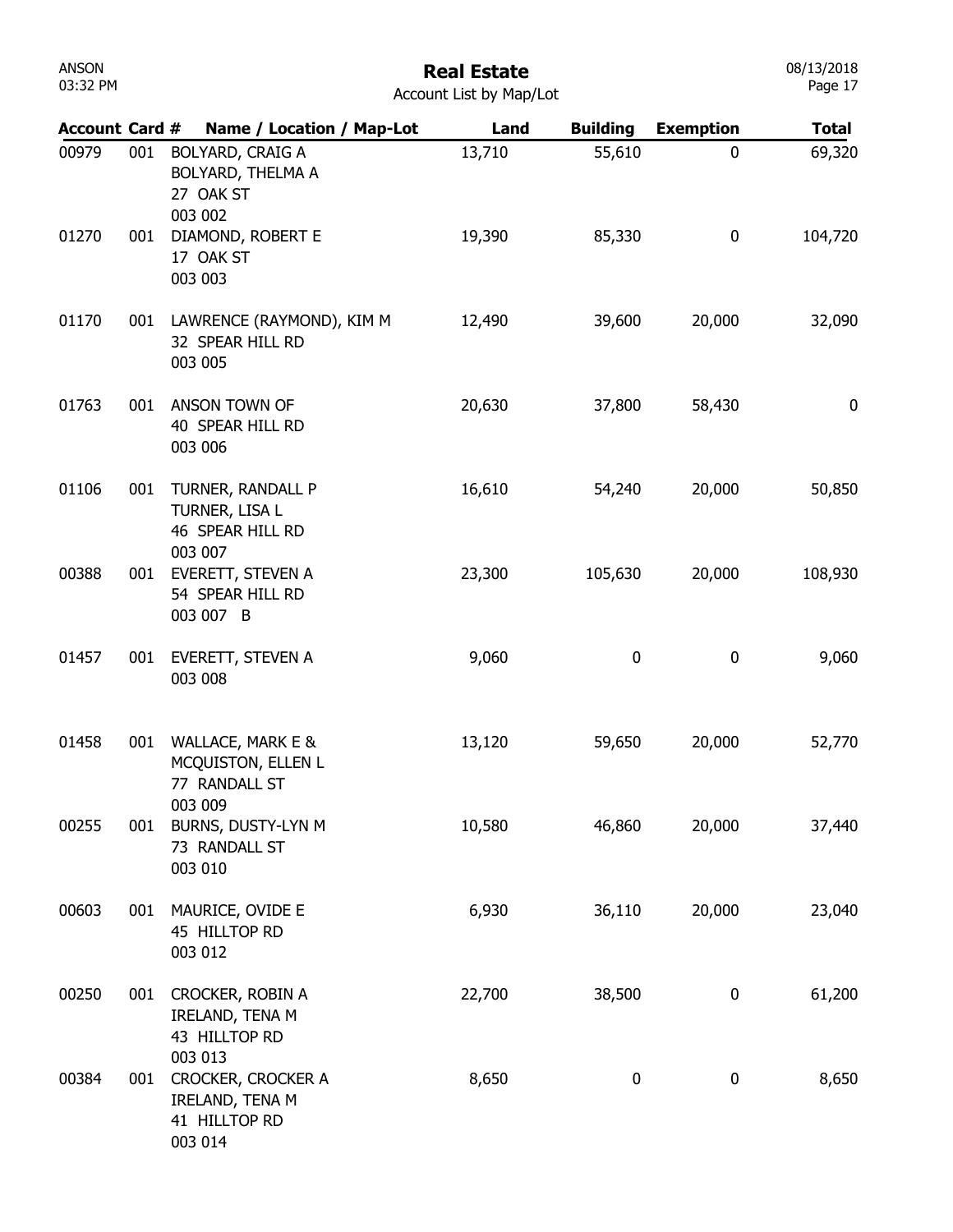#### Real Estate

08/13/2018 Page 18

| <b>Account Card #</b> |     | Name / Location / Map-Lot                                                        | Land      | <b>Building</b> | <b>Exemption</b> | <b>Total</b> |
|-----------------------|-----|----------------------------------------------------------------------------------|-----------|-----------------|------------------|--------------|
| 00159                 | 001 | RICH, DONNA J. &<br>CALDWELL, CHAD<br>29 HILLTOP RD<br>003 015                   | 24,880    | 72,790          | 20,000           | 77,670       |
| 01141                 | 001 | WALKER, ALAN W<br><b>WALKER, ARLENE S</b><br>003 016                             | 4,880     | 0               | 0                | 4,880        |
| 01142                 | 001 | WALKER, ALAN W<br><b>WALKER, ARLENE S</b><br>003 017                             | 28,000    | $\pmb{0}$       | 0                | 28,000       |
| 01238                 | 001 | ABBOTT, LINDA<br>17 HILLTOP RD<br>003 017 ON                                     | $\pmb{0}$ | 14,700          | 14,700           | 0            |
| 01172                 | 001 | COURTNEY, THOMAS J VIII<br>3 HILLTOP RD<br>003 018                               | 8,490     | 46,090          | 0                | 54,580       |
| 00289                 | 001 | STEWARD, DAWN M<br>STEWARD, ADAM T<br>55 SPEAR HILL RD<br>003 019                | 12,170    | 59,950          | 0                | 72,120       |
| 00854                 | 001 | EMERY, BRIAN I<br>EMERY, BRANDI A<br>51 SPEAR HILL RD<br>003 020                 | 10,580    | 47,530          | 20,000           | 38,110       |
| 00503                 | 001 | KNIGHT, CRAIG<br>KNIGHT, RAELYNNE<br>47 SPEAR HILL RD<br>003 021                 | 14,280    | 87,910          | 20,000           | 82,190       |
| 01547                 | 001 | LASLOW, SHEILA A & CATHY M &<br>LASLOW, MICHAEL L<br>35 SPEAR HILL RD<br>003 022 | 11,830    | 40,980          | 20,000           | 32,810       |
| 00829                 | 001 | GRAVEL, KURTIS W. &<br><b>GRAVEL, AMY L</b><br>31 SPEAR HILL RD<br>003 023       | 4,900     | 44,460          | 0                | 49,360       |
| 00613                 | 001 | <b>BURNS, BRIAN E</b><br><b>BURNS, ALICE E</b><br>2 BOW ST<br>003 024            | 6,630     | 39,730          | 20,000           | 26,360       |
| 01145                 | 001 | WITHEE, RONALD E., SR. &<br>30 WILSON ST<br>003 025                              | 7,750     | 59,430          | $\boldsymbol{0}$ | 67,180       |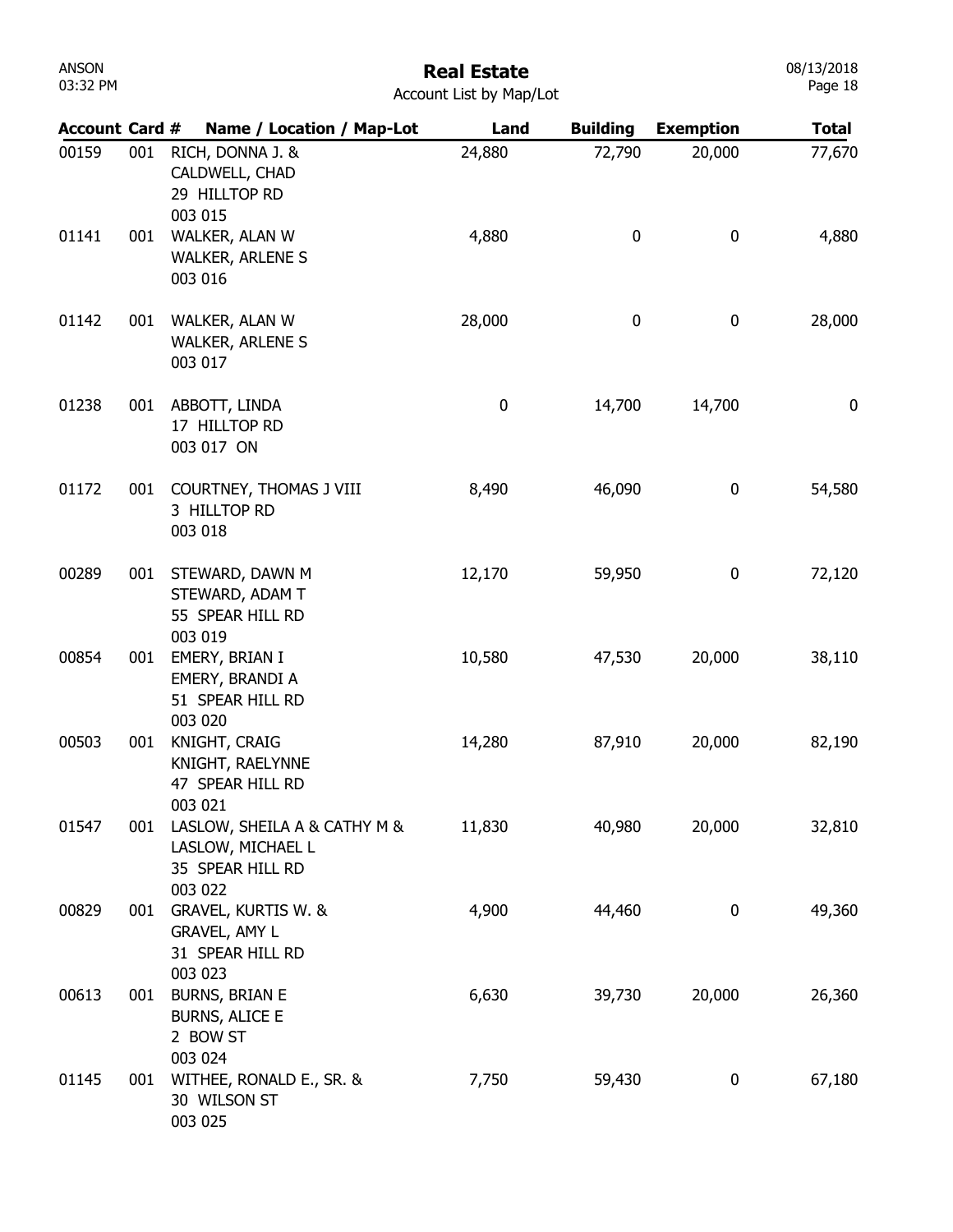#### Real Estate Account List by Map/Lot

| <b>Account Card #</b> |     | Name / Location / Map-Lot                                            | Land   | <b>Building</b> | <b>Exemption</b> | <b>Total</b> |
|-----------------------|-----|----------------------------------------------------------------------|--------|-----------------|------------------|--------------|
| 01067                 | 001 | ABBOTT, JOYCE E<br>8 BOW ST<br>003 025 A                             | 7,750  | 29,690          | 0                | 37,440       |
| 00002                 | 001 | WARNER, SUSANNAH<br>32 WILSON ST<br>003 026                          | 8,000  | 50,600          | $\mathbf 0$      | 58,600       |
| 00454                 | 001 | HAMILTON, KAREN L<br>37 WILSON ST<br>003 027                         | 10,950 | 46,540          | $\boldsymbol{0}$ | 57,490       |
| 01226                 | 001 | YORK, OLIVER T<br>33 WILSON ST<br>003 028                            | 11,490 | 55,170          | 20,000           | 46,660       |
| 00261                 | 001 | CARLSON, NORMAN R<br>29 WILSON ST<br>003 029                         | 10,000 | 47,040          | 20,000           | 37,040       |
| 00555                 | 001 | CRAWFORD, WILLIAM III &<br>CRAWFORD, MARLENE M<br>27 WILSON ST       | 12,650 | 72,330          | 20,000           | 64,980       |
| 01482                 | 001 | 003 030<br>NAWOJCZYK, JOSEPH A., JR &<br>39 FINCH ST<br>003 031 B    | 14,140 | 70,780          | $\boldsymbol{0}$ | 84,920       |
| 00667                 | 001 | BASSETT, WAYNE E<br>BASSETT, SUZANNE<br>37 FINCH ST                  | 6,630  | 38,710          | 20,000           | 25,340       |
| 00456                 | 001 | 003 031 C<br><b>CLARK, CARLTON</b><br>CLARK, PATRICIA<br>24 BOW ST   | 4,160  | 0               | $\bf{0}$         | 4,160        |
| 01348                 | 001 | 003 032<br>THEBERGE, JESSICA<br>35 FINCH ST<br>003 032 A             | 8,250  | 39,770          | 0                | 48,020       |
| 00457                 | 001 | <b>CLARK, CARLTON</b><br>CLARK, PATRICIA<br>003 033                  | 5,630  | 0               | 0                | 5,630        |
| 01320                 | 001 | <b>CLARK, CARLTON</b><br>CLARK, PATRICIA<br>52 RANDALL ST<br>003 034 | 14,970 | 53,170          | 20,000           | 48,140       |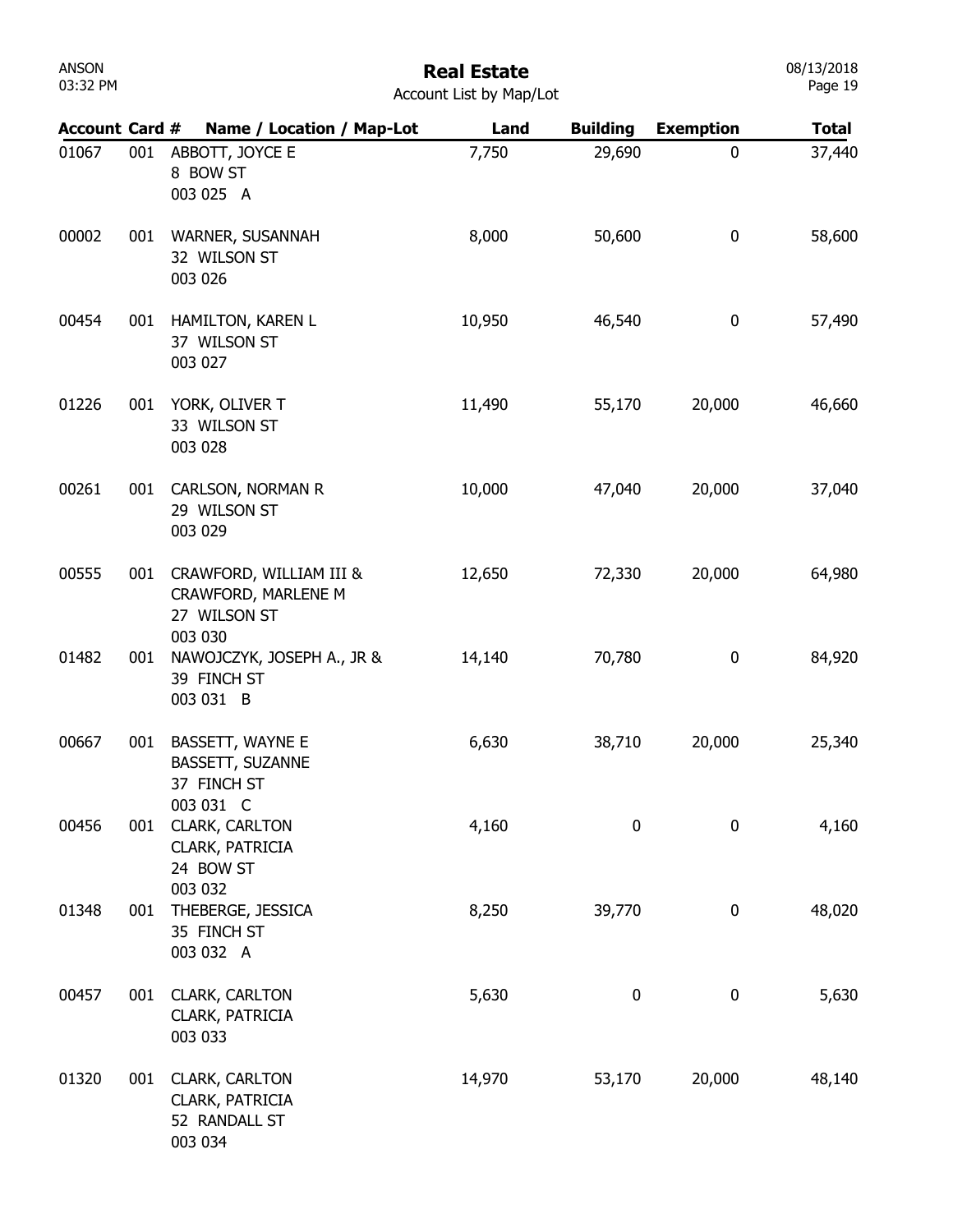# Real Estate

| Account List by Map/Lot |  |
|-------------------------|--|
|-------------------------|--|

| <b>Account Card #</b> |     | Name / Location / Map-Lot                                       | Land      | <b>Building</b> | <b>Exemption</b> | <b>Total</b> |
|-----------------------|-----|-----------------------------------------------------------------|-----------|-----------------|------------------|--------------|
| 01634                 | 001 | CLARK, CARLTON<br>CLARK, PATRICIA<br>003 035                    | 9,800     | 0               | $\mathbf 0$      | 9,800        |
| 00198                 | 001 | MOODY, DEBORAH<br>MOODY, FRAZIER<br>58 RANDALL ST<br>003 035 ON | $\pmb{0}$ | 22,750          | $\boldsymbol{0}$ | 22,750       |
| 00224                 | 001 | COMEAU, GLORIA<br>59 RANDALL ST<br>003 036                      | 10,390    | 25,750          | 26,000           | 10,140       |
| 01688                 | 001 | TURNER, PHILIP W<br>49 RANDALL ST<br>003 036 A                  | 10,390    | $\mathbf 0$     | 0                | 10,390       |
| 01396                 | 001 | WILSON, SCOTT<br>63 RANDALL ST<br>003 036 B                     | 7,480     | 630             | 0                | 8,110        |
| 01339                 | 001 | COMEAU, CHRYSTAL ANN<br>55 RANDALL ST<br>003 036 C              | 9,590     | 39,790          | 20,000           | 29,380       |
| 01705                 | 001 | TURNER, PHILIP W<br>45 RANDALL ST<br>003 036 D                  | 13,590    | 0               | 0                | 13,590       |
| 01105                 | 001 | TURNER, PHILIP W<br>34 BOW ST<br>003 037                        | 9,590     | 48,820          | 20,000           | 38,410       |
| 00531                 | 001 | ADAMS, SHERMAN, JR., &<br>23 HIGHLAND AVE<br>003 038            | 7,210     | 24,620          | $\bf{0}$         | 31,830       |
| 00805                 | 001 | LANEY, JAMES P<br>17 HIGHLAND AVE<br>003 038 A                  | 6,930     | 12,600          | $\boldsymbol{0}$ | 19,530       |
| 00509                 | 001 | LANEY, JAMES P<br>19 HIGHLAND AVE<br>003 038 B                  | 8,940     | 0               | 0                | 8,940        |
| 01764                 | 001 | MURRAY, THOMAS E<br>MURRAY, SCOTT<br>003 039                    | 16,430    | 0               | 0                | 16,430       |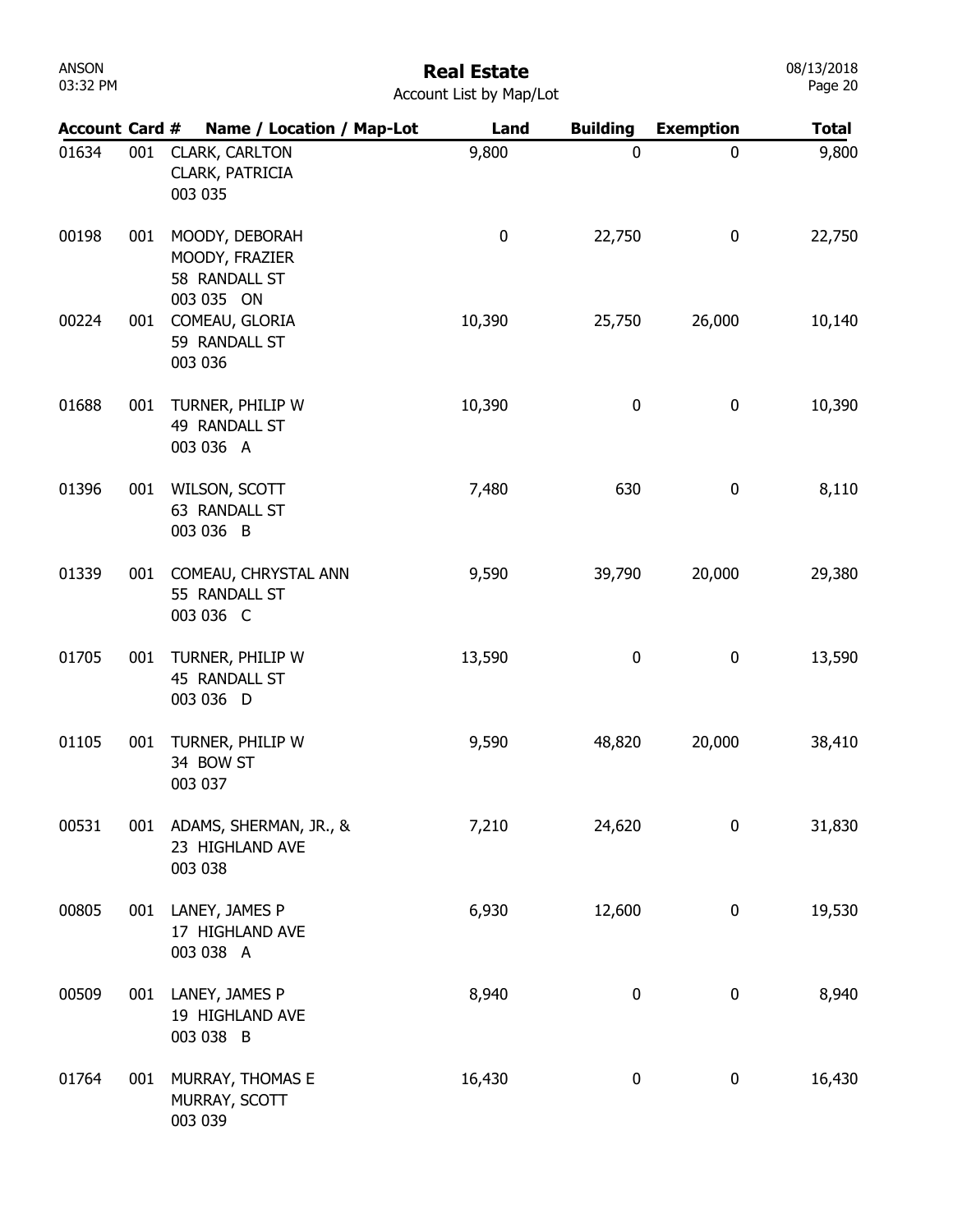## Real Estate

08/13/2018 Page 21

| <b>Account Card #</b> |     | Name / Location / Map-Lot                                                        | Land   | <b>Building</b> | <b>Exemption</b> | <b>Total</b> |
|-----------------------|-----|----------------------------------------------------------------------------------|--------|-----------------|------------------|--------------|
| 01765                 | 001 | CAREY, ROSE M<br>12 HIGHLAND AVE<br>003 040                                      | 12,650 | 81,830          | 20,000           | 74,480       |
| 00511                 | 001 | CROTEAU, CHERYL A<br>18 HIGHLAND AVE<br>003 041                                  | 9,380  | 72,790          | 20,000           | 62,170       |
| 00508                 | 001 | LANEY, JAMES P<br>22 HIGHLAND AVE<br>003 042                                     | 8,250  | 33,460          | 20,000           | 21,710       |
| 01085                 | 001 | CURRIER, SCOTT J<br>39 BOW ST<br>003 043                                         | 6,630  | 18,130          | 0                | 24,760       |
| 00966                 | 001 | SEAMS, COLBY J<br>SEAMS, KAREN L<br>37 RANDALL ST<br>003 044                     | 10,000 | 63,870          | 20,000           | 53,870       |
| 00215                 | 001 | CODY, BRUCE E<br>CODY, ALBERTA L<br>33 RANDALL ST<br>003 045                     | 8,940  | 49,420          | 26,000           | 32,360       |
| 01368                 | 001 | SAVAGE, RODNEY E<br>31 RANDALL ST<br>003 046                                     | 8,250  | 13,690          | 20,000           | 1,940        |
| 01526                 | 001 | DUBE, TRACY A<br>27 RANDALL ST<br>003 047                                        | 8,250  | 31,370          | 20,000           | 19,620       |
| 01336                 | 001 | ROWE, ELWIN<br>4 HIGHLAND AVE<br>003 048                                         | 6,630  | 29,090          | 20,000           | 15,720       |
| 01356                 | 001 | <b>GUBBINS, DAVID R</b><br><b>GUBBINS, CHRISTINE</b><br>17 RANDALL ST<br>003 049 | 11,310 | 27,520          | 20,000           | 18,830       |
| 00423                 | 001 | EAGEN, AARON T<br>15 RANDALL ST<br>003 050                                       | 12,810 | 34,640          | 26,000           | 21,450       |
| 00899                 | 001 | CASEY, ALEXIS<br>CASEY, LISA<br>9 RANDALL ST<br>003 051                          | 9,060  | 18,180          | 0                | 27,240       |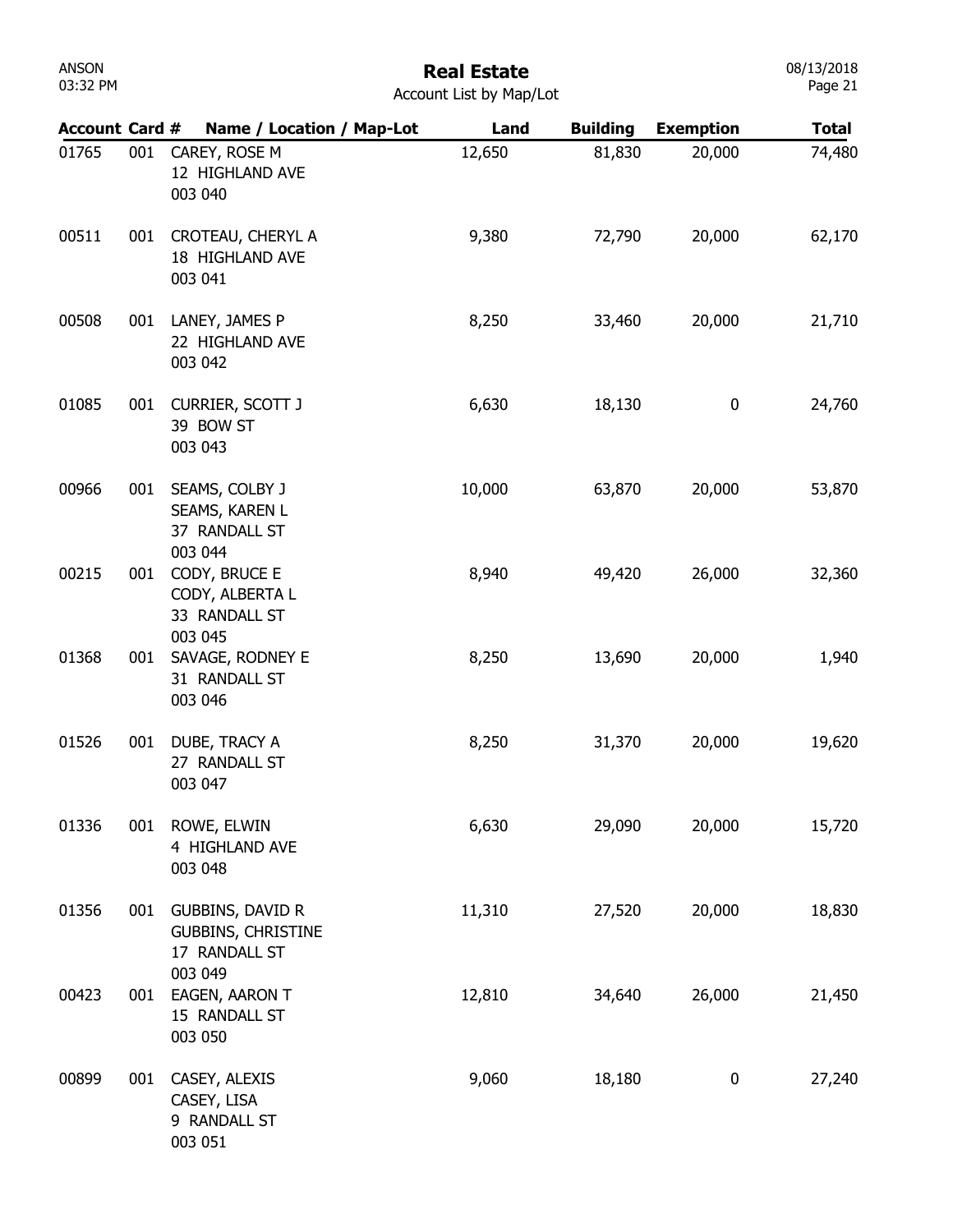| ANSON    |  |
|----------|--|
| 03:32 PM |  |

08/13/2018 Page 22

| <b>Account Card #</b> |     | Name / Location / Map-Lot                                     | Land   | <b>Building</b> | <b>Exemption</b> | <b>Total</b> |
|-----------------------|-----|---------------------------------------------------------------|--------|-----------------|------------------|--------------|
| 01511                 | 001 | TORRANCE, MARGARET J<br>18 RANDALL ST<br>003 052              | 6,630  | 0               | $\mathbf 0$      | 6,630        |
| 01690                 | 001 | POMELOW, DANIEL W<br>003 053                                  | 6,630  | 0               | $\bf{0}$         | 6,630        |
| 01014                 | 001 | SPAULDING, THOMAS E SR<br>26 RANDALL ST<br>003 054            | 11,490 | 45,040          | 26,000           | 30,530       |
| 00955                 | 001 | ABBOTT, KATIE<br>36 RANDALL ST<br>003 055                     | 9,380  | 37,200          | 20,000           | 26,580       |
| 01280                 | 001 | FROST, ROBIN M<br>29 FINCH ST<br>003 056                      | 6,630  | 3,050           | $\pmb{0}$        | 9,680        |
| 00666                 | 001 | COLE, CHRISTOPHER M<br>COLE, RHONDA<br>29 BOW ST<br>003 056 B | 6,630  | 29,390          | $\bf{0}$         | 36,020       |
| 00450                 | 001 | FROST, JACK H<br>FROST, ROBIN M<br>003 057                    | 3,980  | 0               | $\pmb{0}$        | 3,980        |
| 00449                 | 001 | FROST, JACK H<br>FROST, ROBIN M<br>23 FINCH ST<br>003 058     | 16,490 | 59,040          | 20,000           | 55,530       |
| 01484                 | 001 | JORDAN, MARK<br>JORDAN, BARBARA<br>19 FINCH ST<br>003 059     | 12,490 | 72,310          | 20,000           | 64,800       |
| 00848                 | 001 | FLANAGIN, JAMES R<br>FLANAGIN, BRENDA E<br>17 FINCH ST        | 6,630  | 47,310          | 0                | 53,940       |
| 00833                 | 001 | 003 060<br>FLANAGIN, PATRICK M<br>13 FINCH ST<br>003 061      | 10,770 | 52,840          | 20,000           | 43,610       |
| 00902                 | 001 | RICHARDSON, EVANGELINE L<br>12 FINCH ST<br>003 062            | 10,000 | 54,820          | 20,000           | 44,820       |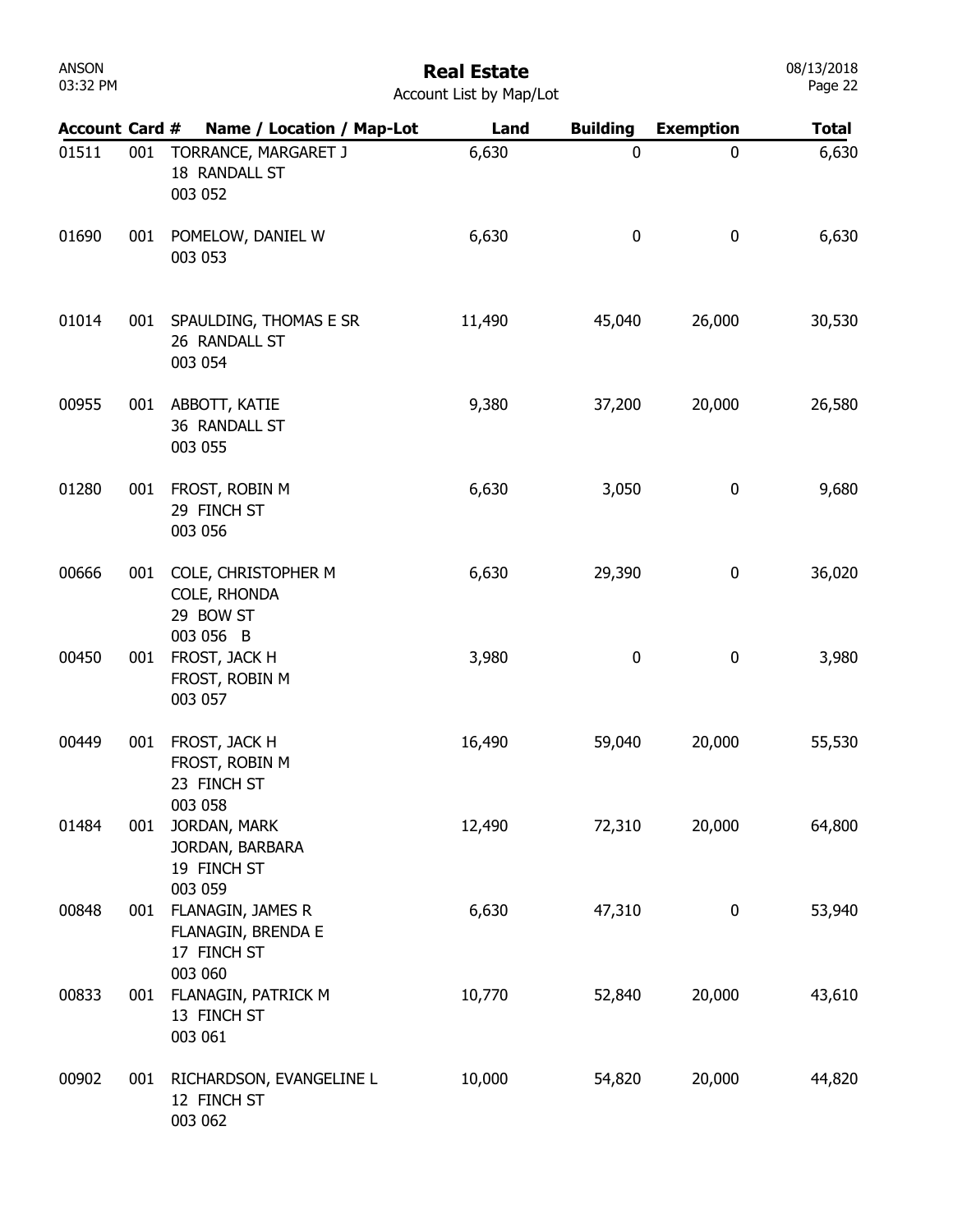| ANSON    |  |
|----------|--|
| 03:32 PM |  |

#### Real Estate Account List by Map/Lot

| <b>Account Card #</b> |     | Name / Location / Map-Lot                                                    | Land   | <b>Building</b>  | <b>Exemption</b> | <b>Total</b> |
|-----------------------|-----|------------------------------------------------------------------------------|--------|------------------|------------------|--------------|
| 00192                 | 001 | JORDAN, MARK A<br>JORDAN, BARBARA C<br>18 FINCH ST<br>003 064                | 18,740 | 65,630           | 0                | 84,370       |
| 00209                 |     | 001 CLARK, PAMELA L<br>24 FINCH ST<br>003 065                                | 8,000  | 50,360           | 20,000           | 38,360       |
| 00163                 | 001 | CALDWELL, RICHARD ALAN &<br>CALDWELL, ELIZABETH R<br>19 WILSON ST<br>003 066 | 24,380 | 152,100          | 0                | 176,480      |
| 00866                 | 001 | PRICE, CHARLES F<br>15 WILSON ST<br>003 067                                  | 18,440 | 57,860           | 20,000           | 56,300       |
| 01393                 | 001 | JORDAN, MARK<br>JORDAN, BARBARA C<br>11 WILSON ST                            | 12,650 | 11,920           | 0                | 24,570       |
| 01473                 | 001 | 003 068<br>JACOBS, ARLENE A<br>7 WILSON ST<br>003 069                        | 13,860 | 41,820           | 20,000           | 35,680       |
| 01276                 | 001 | JORDAN, JOHN B<br>JORDAN, REBECCA B<br>13 MAIN ST                            | 12,000 | 83,820           | 0                | 95,820       |
| 00079                 | 001 | 003 070<br>JORDAN, MARK A<br>JORDAN, BARBARA C<br>4 FINCH ST                 | 16,000 | 31,510           | 0                | 47,510       |
| 00119                 | 001 | 003 071<br>JORDAN, JOHN B<br>JORDAN, REBECCA B<br>4 MAIN ST                  | 12,650 | 28,420           | 0                | 41,070       |
| 00785                 | 001 | 003 072<br>CASEY'S MARKET, LLC<br>7 MAIN ST<br>003 073                       | 15,270 | $\bf{0}$         | 0                | 15,270       |
| 00176                 |     | 001 CASEY, ALEXIS M JR<br>3 MAIN ST<br>003 074                               | 13,420 | 82,570           | 0                | 95,990       |
| 01607                 | 001 | MADISON PAPER INDUSTRIES<br>003 075                                          | 8,490  | $\boldsymbol{0}$ | $\boldsymbol{0}$ | 8,490        |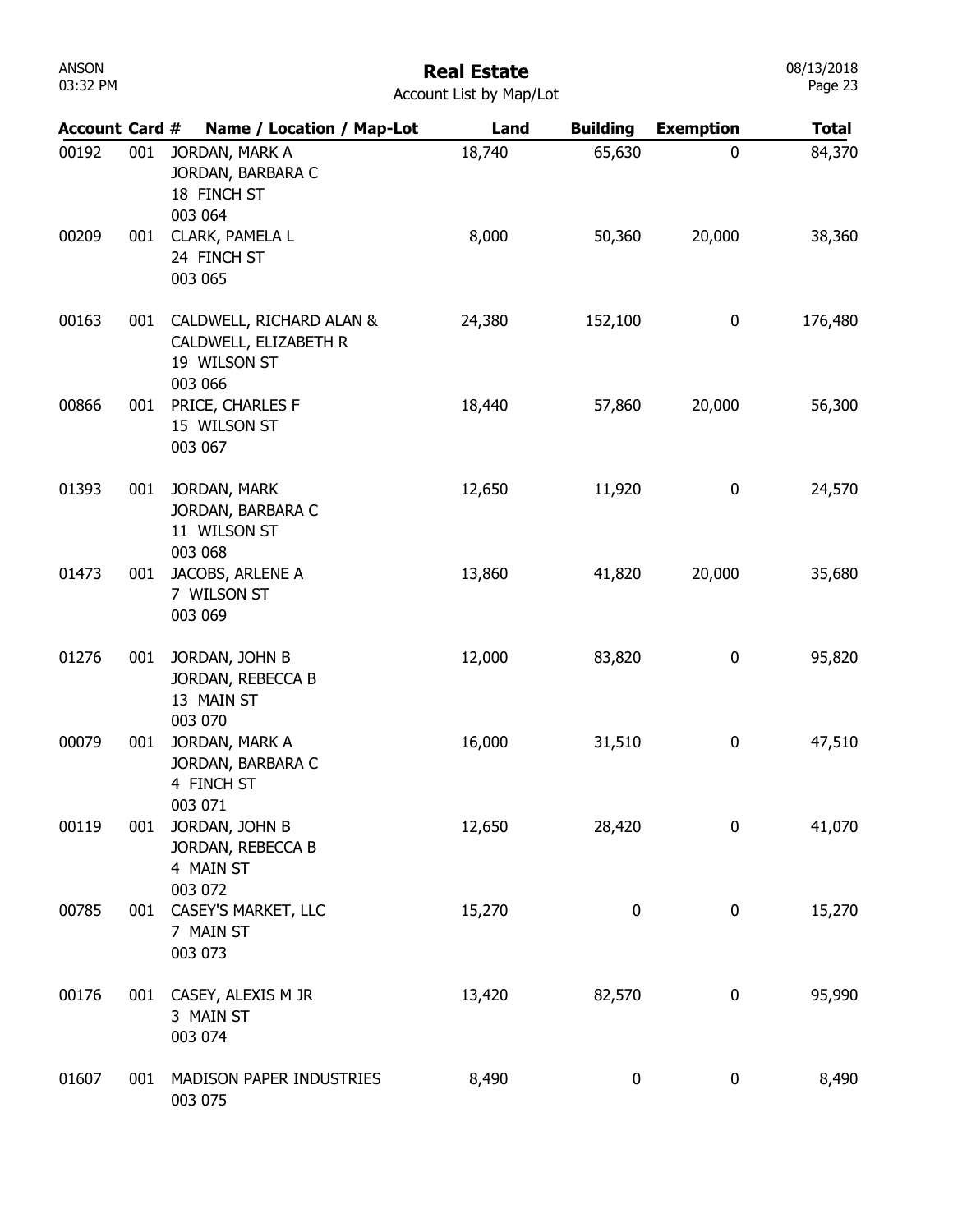# Real Estate

|  | Account List by Map/Lot |
|--|-------------------------|
|  |                         |

| <b>Account Card #</b> |     | Name / Location / Map-Lot                                          | Land      | <b>Building</b> | <b>Exemption</b> | <b>Total</b>     |
|-----------------------|-----|--------------------------------------------------------------------|-----------|-----------------|------------------|------------------|
| 00762                 | 001 | PEPIN, DAVID A<br>12 RIVER RD<br>003 076                           | 13,420    | 45,930          | 0                | 59,350           |
| 00041                 | 001 | GOWER, KEVIN & LISA, &<br>DAVIS, DEAN A<br>18 RIVER RD<br>003 077  | 11,660    | 29,950          | 0                | 41,610           |
| 00820                 | 001 | NUNES, RONALD T<br>NUNES, JOSHUA R<br>003 078                      | 10,580    | 0               | 0                | 10,580           |
| 00789                 | 001 | NUNES, RONALD T<br>NUNES, JOSHUA R<br>28 RIVER RD<br>003 079       | 12,490    | 19,180          | 0                | 31,670           |
| 01615                 | 001 | MAHEU, ROBERT R<br>MAHEU, CATHERINE S<br>36 RIVER RD<br>003 080    | 9,800     | 24,400          | 26,000           | 8,200            |
| 01721                 | 001 | ANSON-NORTH ANSON<br>003 081                                       | 1,140     | 0               | 1,140            | 0                |
| 00547                 | 001 | LIGHTBODY, LARRY W<br>LIGHTBODY, CAROLYN<br>42 RIVER RD<br>003 082 | 8,000     | 63,380          | 20,000           | 51,380           |
| 00394                 | 001 | FARINA, FRANK J<br>FARINA, LINDA<br>46 RIVER RD<br>003 083         | 10,000    | 55,570          | 20,000           | 45,570           |
| 01766                 | 001 | ANSON TOWN OF<br>60 RIVER RD<br>003 085                            | 8,050     | $\bf{0}$        | 8,050            | 0                |
| 01391                 | 001 | MORSE, FRANK L<br>MORSE, JUDITH A<br>20 PREBLE AVE<br>003 086      | 12,810    | 19,110          | 20,000           | 11,920           |
| 00741                 | 001 | MURRAY, RICHARD T<br>MURRAY, RUTH B<br>003 086 B                   | 20,250    | 0               | 0                | 20,250           |
| 00924                 | 001 | LANDRY, CHARLES<br>16 PREBLE AVE<br>003 086 B ON                   | $\pmb{0}$ | 9,560           | 9,560            | $\boldsymbol{0}$ |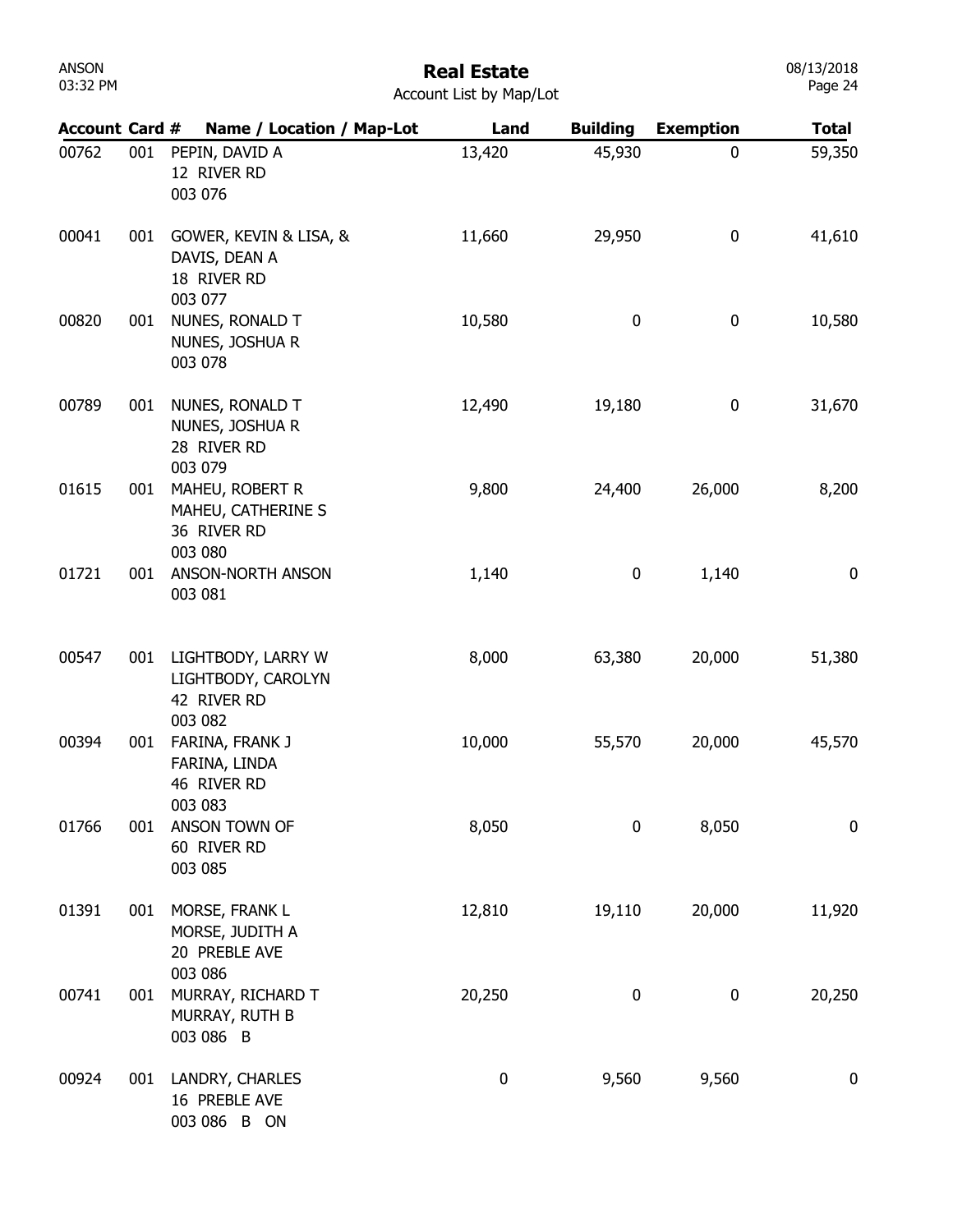#### Real Estate

| <b>Account Card #</b> |     | Name / Location / Map-Lot                                                                  | Land      | <b>Building</b> | <b>Exemption</b> | <b>Total</b> |
|-----------------------|-----|--------------------------------------------------------------------------------------------|-----------|-----------------|------------------|--------------|
| 01590                 | 001 | MURRAY, THOMAS E<br>003 087                                                                | 19,600    | 0               | 0                | 19,600       |
| 00743                 | 001 | MURRAY, SCOTT R<br>MURRAY, MICHELLE<br>14 MURRAY LN<br>003 087 A                           | 14,420    | 86,230          | 20,000           | 80,650       |
| 00745                 | 001 | MURRAY, THOMAS E<br>16 MURRAY LN<br>003 087 B                                              | 13,710    | 78,160          | 20,000           | 71,870       |
| 00322                 | 001 | MURRAY, SCOTT R<br>MURRAY, MICHELLE M<br>003 087 C                                         | 12,300    | 0               | $\bf{0}$         | 12,300       |
| 00589                 | 001 | MAINE CENTRAL RAILROAD CO<br>C/O GUILFORD TRAN IND INC<br><b>RANDALL STREET</b><br>003 088 | 13,500    | $\pmb{0}$       | 0                | 13,500       |
| 00742                 | 001 | MURRAY, RICHARD<br>MURRAY, RUTH<br>24 PREBLE AVE                                           | 17,550    | 72,300          | 20,000           | 69,850       |
| 01841                 | 001 | 003 089<br>MURRAY, THOMAS E<br>MURRAY, TAMMY L<br>003 089 A                                | 4,500     | 0               | 0                | 4,500        |
| 01143                 | 001 | <b>WALTHER, CHARLES J</b><br>88 HILLTOP RD<br>004 001                                      | 16,970    | 48,920          | $\bf{0}$         | 65,890       |
| 01306                 | 001 | WALTHER, CHARLES J. &<br>BLOOD, JILL L<br>94 HILLTOP RD                                    | 16,370    | 0               | $\mathbf 0$      | 16,370       |
| 01631                 | 001 | 004 001 A<br><b>WALTHER, TROY</b><br>94 HILLTOP RD<br>004 001 A ON                         | $\pmb{0}$ | 10,850          | 0                | 10,850       |
| 00276                 | 001 | GOODINE, LUKE S<br>GOODINE, JOANNE M<br>76 PREBLE AVE<br>004 002                           | 10,770    | 52,740          | 0                | 63,510       |
| 00723                 | 001 | PRICE, CHARLES E<br>PRICE, AMY B<br>104 PREBLE AVE<br>004 003 B                            | 18,660    | 50,430          | $\boldsymbol{0}$ | 69,090       |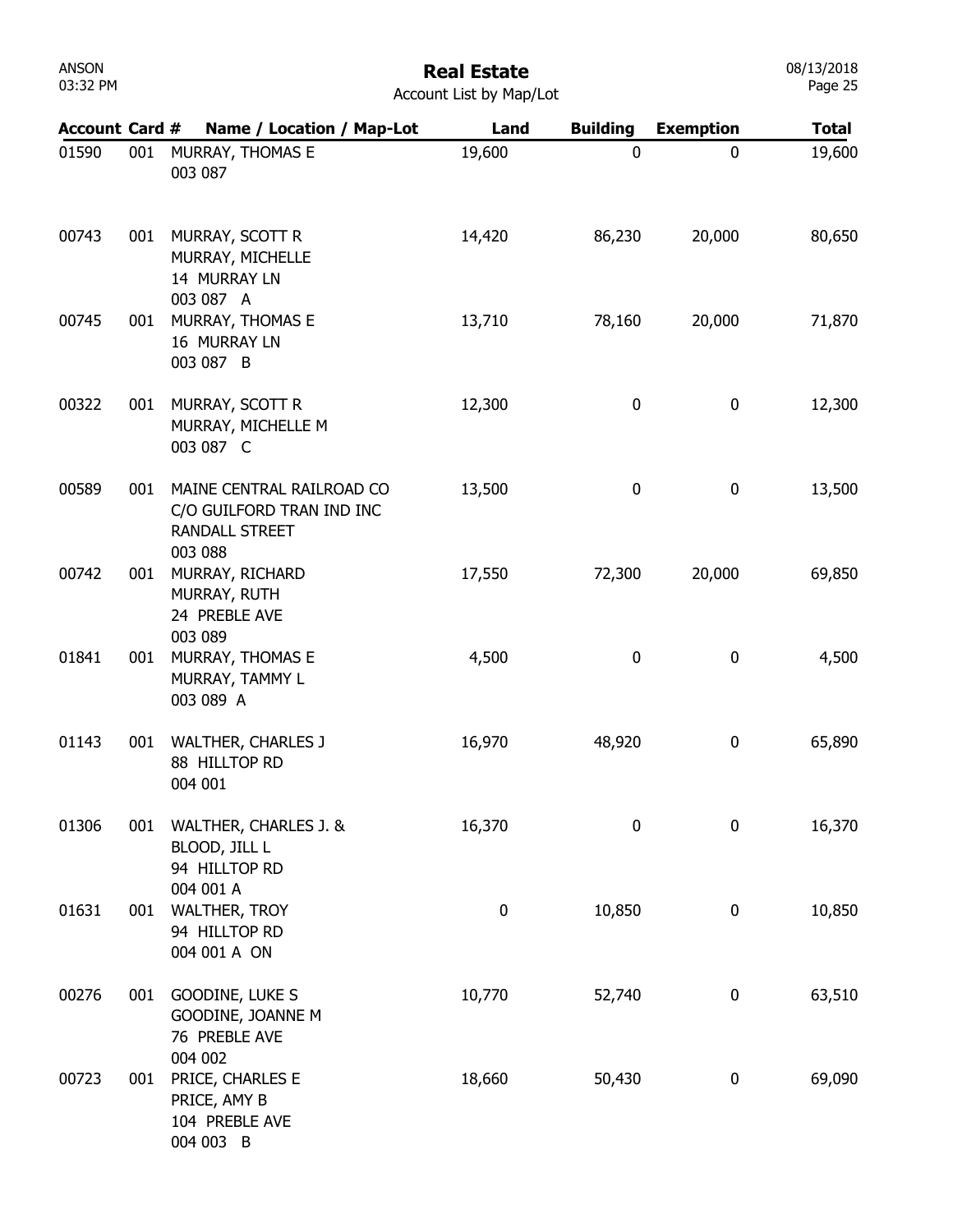## Real Estate

| Account List by Map/Lot |  |  |  |
|-------------------------|--|--|--|
|-------------------------|--|--|--|

| <b>Account Card #</b> |     | Name / Location / Map-Lot                                            | Land      | <b>Building</b> | <b>Exemption</b> | <b>Total</b> |
|-----------------------|-----|----------------------------------------------------------------------|-----------|-----------------|------------------|--------------|
| 00486                 | 001 | SAVAGE, JANELLE<br>11 WARD ST<br>004 003 C                           | 18,550    | 44,390          | 20,000           | 42,940       |
| 00772                 | 001 | OBERT, GORDON H JR<br>94 PREBLE AVE<br>004 003 D                     | 15,360    | 81,590          | 20,000           | 76,950       |
| 00219                 | 001 | COLE, BETTY J<br>COLE, JEROME<br>110 PREBLE AVE<br>004 003 E         | 17,550    | 89,210          | 20,000           | 86,760       |
| 01171                 | 001 | <b>WELCH, LEROY</b><br>118 PREBLE AVE<br>004 003 F                   | 12,490    | 10,010          | 20,000           | 2,500        |
| 00406                 | 001 | FLANAGIN, CHESTER E<br>FLANAGIN, ELAINE<br>101 PREBLE AVE<br>004 004 | 31,500    | 69,540          | 20,000           | 81,040       |
| 00407                 | 001 | FLANAGIN, CHESTER<br>107 PREBLE AVE<br>004 004 ON                    | $\pmb{0}$ | 9,460           | 0                | 9,460        |
| 00414                 | 001 | LANE, LAUREL A, TRUSTEE<br>77 PREBLE AVE<br>004 005                  | 24,010    | 50,880          | 0                | 74,890       |
| 00398                 | 001 | BUBAR, RANDY G<br>91 PREBLE AVE<br>004 005 B                         | 12,650    | 24,610          | 0                | 37,260       |
| 01813                 | 001 | <b>BUBAR, RANDY G</b><br>OFF PREBLE AVE<br>004 005 B 1               | 2,430     | 0               | 0                | 2,430        |
| 00434                 | 001 | NORRIS, JESSE D, III &<br>150 RIVER RD<br>004 006                    | 8,250     | 32,960          | $\boldsymbol{0}$ | 41,210       |
| 01450                 | 001 | HOYT, MICHAEL A<br>HOYT, GAIL R<br>158 RIVER RD                      | 12,490    | 44,510          | $\boldsymbol{0}$ | 57,000       |
| 01451                 | 001 | 004 007<br>HOYT, MICHAEL A<br>HOYT, GAIL R<br>004 008                | 6,350     | 0               | $\boldsymbol{0}$ | 6,350        |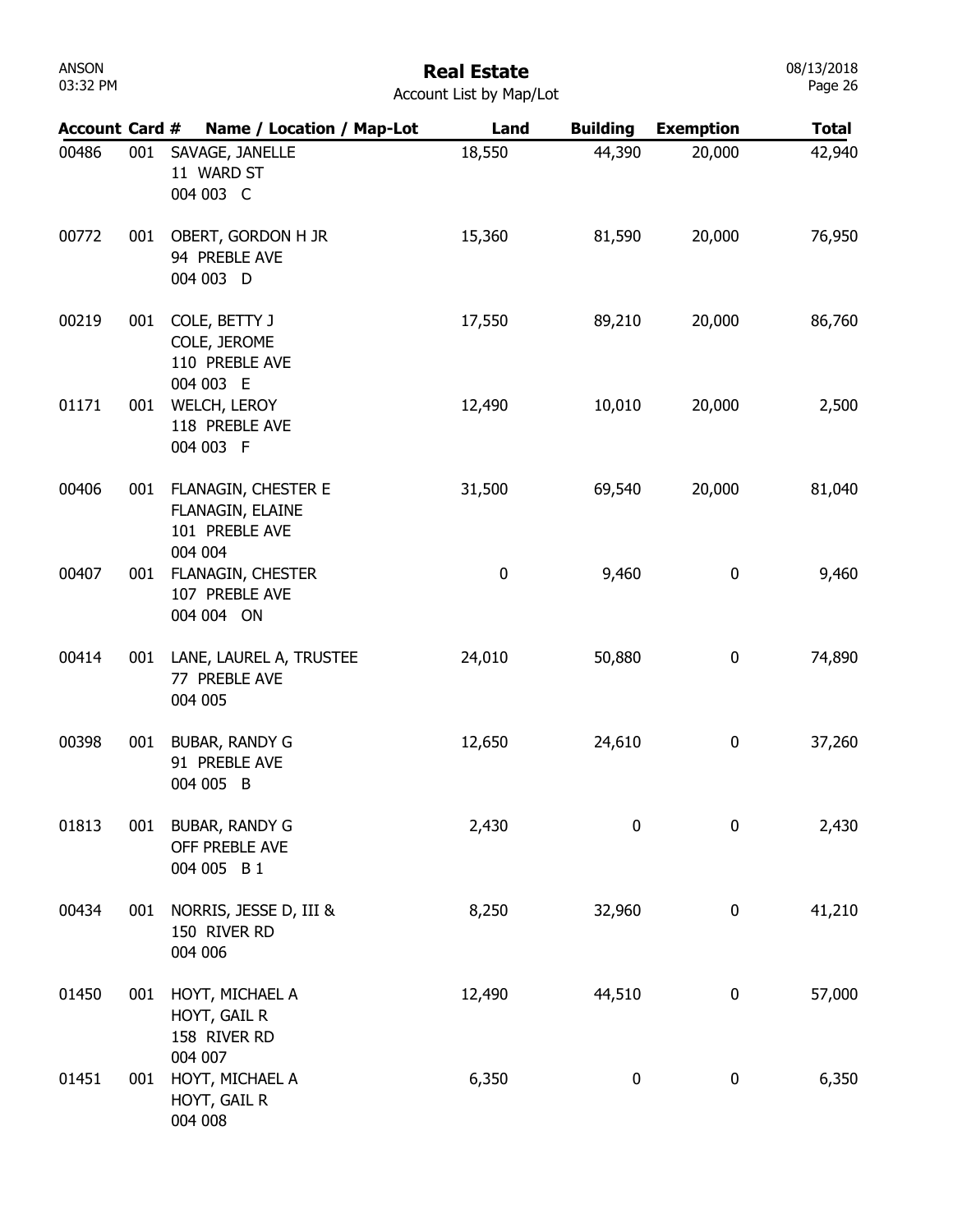| ANSON    |  |
|----------|--|
| 03:32 PM |  |

08/13/2018 Page 27

| <b>Account Card #</b> |     | Name / Location / Map-Lot                                          | Land   | <b>Building</b> | <b>Exemption</b> | <b>Total</b> |
|-----------------------|-----|--------------------------------------------------------------------|--------|-----------------|------------------|--------------|
| 01424                 | 001 | CARRIGAN, VICTOR H<br>166 RIVER RD<br>004 009                      | 16,730 | 68,220          | 0                | 84,950       |
| 01097                 | 001 | CARRIGAN, VICTOR H<br>167 RIVER RD<br>004 010 B                    | 12,170 | 58,620          | 26,000           | 44,790       |
| 00014                 | 001 | MITCHELL-BERRY, DIANA L<br>119 HILLTOP RD<br>004 012               | 19,180 | 11,100          | 0                | 30,280       |
| 00685                 | 001 | WARNER, KEVIN K<br>WARNER, SUSANNAH M<br>107 HILLTOP RD<br>004 013 | 23,110 | 64,310          | 20,000           | 67,420       |
| 00148                 | 001 | ADAMS, JOANNE M<br>67 PREBLE AVE<br>004 014                        | 17,550 | 49,910          | 20,000           | 47,460       |
| 00590                 | 001 | MANZER, GENE<br>61 PREBLE AVE<br>004 015                           | 21,500 | 53,060          | 20,000           | 54,560       |
| 01052                 | 001 | THEBARGE, MARK R<br>57 PREBLE AVE<br>004 016                       | 20,380 | 56,460          | 0                | 76,840       |
| 00070                 | 001 | GORDON, KENNETH P., ESTATE<br>45 PREBLE AVE<br>004 017             | 13,710 | 500             | 0                | 14,210       |
| 01832                 | 001 | NEWHALL, KIRK D<br>NEWHALL, CHARLENE A<br>49 PREBLE AVE            | 8,720  | 42,940          | 20,000           | 31,660       |
| 00650                 | 001 | 004 017 B<br>MERRILL, DAVID<br>MERRILL, DARLENE<br>39 PREBLE AVE   | 20,270 | 8,020           | 20,000           | 8,290        |
| 00734                 | 001 | 004 018<br>JORDAN, MICHAEL<br>JORDAN, KAYLA<br>31 PREBLE AVE       | 15,490 | 50,580          | 20,000           | 46,070       |
| 00926                 | 001 | 004 019<br>MERRILL, DREW S<br>33 PREBLE AVE<br>004 019 A           | 10,770 | 13,460          | 20,000           | 4,230        |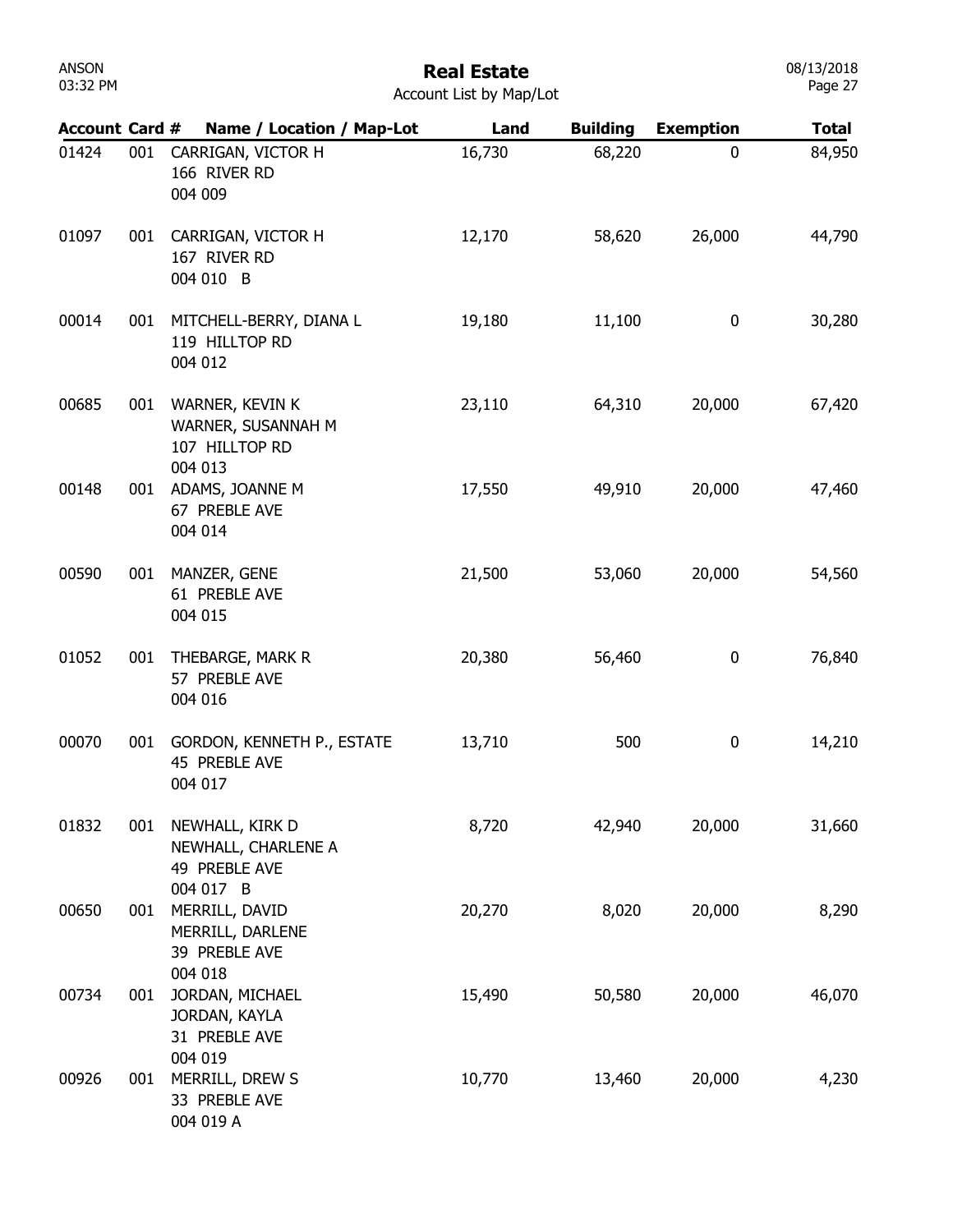| ANSON    |  |
|----------|--|
| 03:32 PM |  |

| <b>Account Card #</b> |     | Name / Location / Map-Lot                                                          | Land   | <b>Building</b>  | <b>Exemption</b> | <b>Total</b>     |
|-----------------------|-----|------------------------------------------------------------------------------------|--------|------------------|------------------|------------------|
| 01018                 | 001 | STANLEY, KEITH T<br>30 PREBLE AVE<br>004 020                                       | 14,420 | 54,220           | 26,000           | 42,640           |
| 00056                 | 001 | DOMINSKI, ROBERT J<br>DOMINSKI, BRENDA L<br>36 PREBLE AVE<br>004 021               | 14,830 | 56,270           | 20,000           | 51,100           |
| 00997                 | 001 | ROY, MARC<br>ROY, ROBERTA<br>42 PREBLE AVE<br>004 022                              | 21,880 | 53,560           | 20,000           | 55,440           |
| 01174                 | 001 | VIEKMAN, PETER W<br>VIEKMAN, MARGARET<br>54 PREBLE AVE<br>004 023                  | 17,550 | 55,540           | 20,000           | 53,090           |
| 01188                 | 001 | WHITE, WAYNE W<br>60 PREBLE AVE<br>004 024                                         | 12,330 | 22,360           | 20,000           | 14,690           |
| 01633                 | 001 | MAYO, ALFRED J<br>MAYO, ROBERTA A<br>64 PREBLE AVE<br>004 025                      | 20,650 | 70,150           | 26,000           | 64,800           |
| 00864                 | 001 | PREBLE, ARLISS T<br>PREBLE, CHERYL A<br>75 HILLTOP RD<br>004 026                   | 26,630 | $\boldsymbol{0}$ | 0                | 26,630           |
| 00285                 | 001 | <b>BURRIS, CHASELLOR</b><br><b>BURRIS, JESSICA</b><br>81 HILLTOP RD<br>004 026 ON1 | 0      | 14,090           | 14,090           | $\boldsymbol{0}$ |
| 01991                 | 001 | PREBLE, ARLISS<br>PREBLE, CHERYL<br>004 026 ON2                                    | 0      | 16,600           | 16,600           | $\bf{0}$         |
| 00382                 | 001 | EVERETT, STEVEN A., TRUSTEE<br>61 HILLTOP RD<br>004 027                            | 27,800 | 113,040          | 0                | 140,840          |
| 01640                 | 001 | ANSON TOWN OF<br>004 028                                                           | 13,170 | $\boldsymbol{0}$ | 13,170           | $\boldsymbol{0}$ |
| 01753                 | 001 | SWETT, LARRY L<br>66 RIVER RD<br>004 028 B                                         | 11,660 | 16,940           | 0                | 28,600           |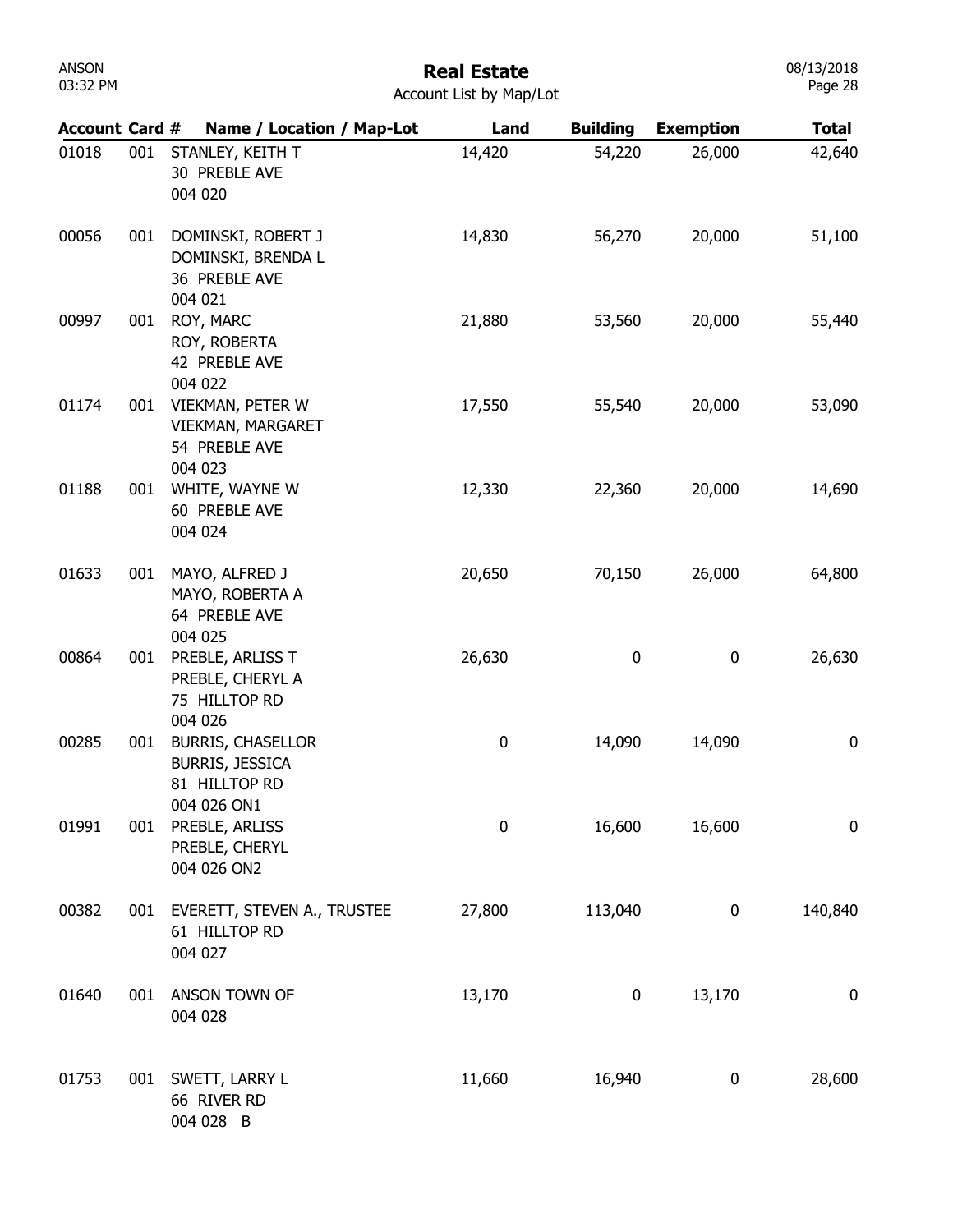| ANSON    |  |
|----------|--|
| 03:32 PM |  |

|  | <b>Account List by Map/Lot</b> |  |  |  |  |
|--|--------------------------------|--|--|--|--|
|--|--------------------------------|--|--|--|--|

| <b>Account Card #</b> |     | Name / Location / Map-Lot                                                  | Land   | <b>Building</b> | <b>Exemption</b> | <b>Total</b> |
|-----------------------|-----|----------------------------------------------------------------------------|--------|-----------------|------------------|--------------|
| 01760                 | 001 | ANSON TOWN OF<br>004 028 C                                                 | 7,490  | 0               | 7,490            | 0            |
| 01169                 | 001 | VELJKOVIC, VOISLAV<br>108 RIVER RD<br>004 029                              | 16,970 | 26,770          | 0                | 43,740       |
| 00771                 | 001 | CHICK, FREEMAN L<br>CHICK, FREEMAN T<br>118 RIVER RD<br>004 030            | 14,580 | 15,630          | 0                | 30,210       |
| 01416                 | 001 | MERCIER, COLLEEN L<br>142 RIVER RD<br>004 032                              | 5,660  | 15,440          | 0                | 21,100       |
| 00851                 | 001 | POISSONNIER, IRENE T<br>126 PREBLE AVE<br>004 035                          | 8,000  | 18,310          | 0                | 26,310       |
| 00278                 | 001 | DAVIS, LAWNY A<br>DAVIS, CHARLENE E<br>10 WARD ST<br>004 036               | 21,230 | 65,540          | 20,000           | 66,770       |
| 00802                 | 001 | PARTRIDGE, DARYEL K<br>PARTRIDGE, DENISE L<br>38 BAILEY DR<br>005 001      | 17,890 | 114,730         | 20,000           | 112,620      |
| 00343                 | 001 | FARLEY DUNTON, MARY E<br>5 DEPOT ST<br>005 002                             | 21,780 | 49,570          | 20,000           | 51,350       |
| 00881                 | 001 | QUIMBY, WILLIAM A<br>15 DEPOT ST<br>005 002 B                              | 21,050 | 80,370          | 20,000           | 81,420       |
| 01446                 | 001 | HILL, NOREEN<br>4 DEPOT ST<br>005 003                                      | 15,100 | 40,640          | 0                | 55,740       |
| 00796                 | 001 | <b>COURTNEY, AMOS R</b><br>64 UNION ST<br>005 004                          | 16,000 | 55,220          | 20,000           | 51,220       |
| 01655                 | 001 | PARTRIDGE, LINDA J. & DARYL<br>WILSON, DENISE P<br>29 BAILEY DR<br>005 005 | 34,000 | 88,410          | 20,000           | 102,410      |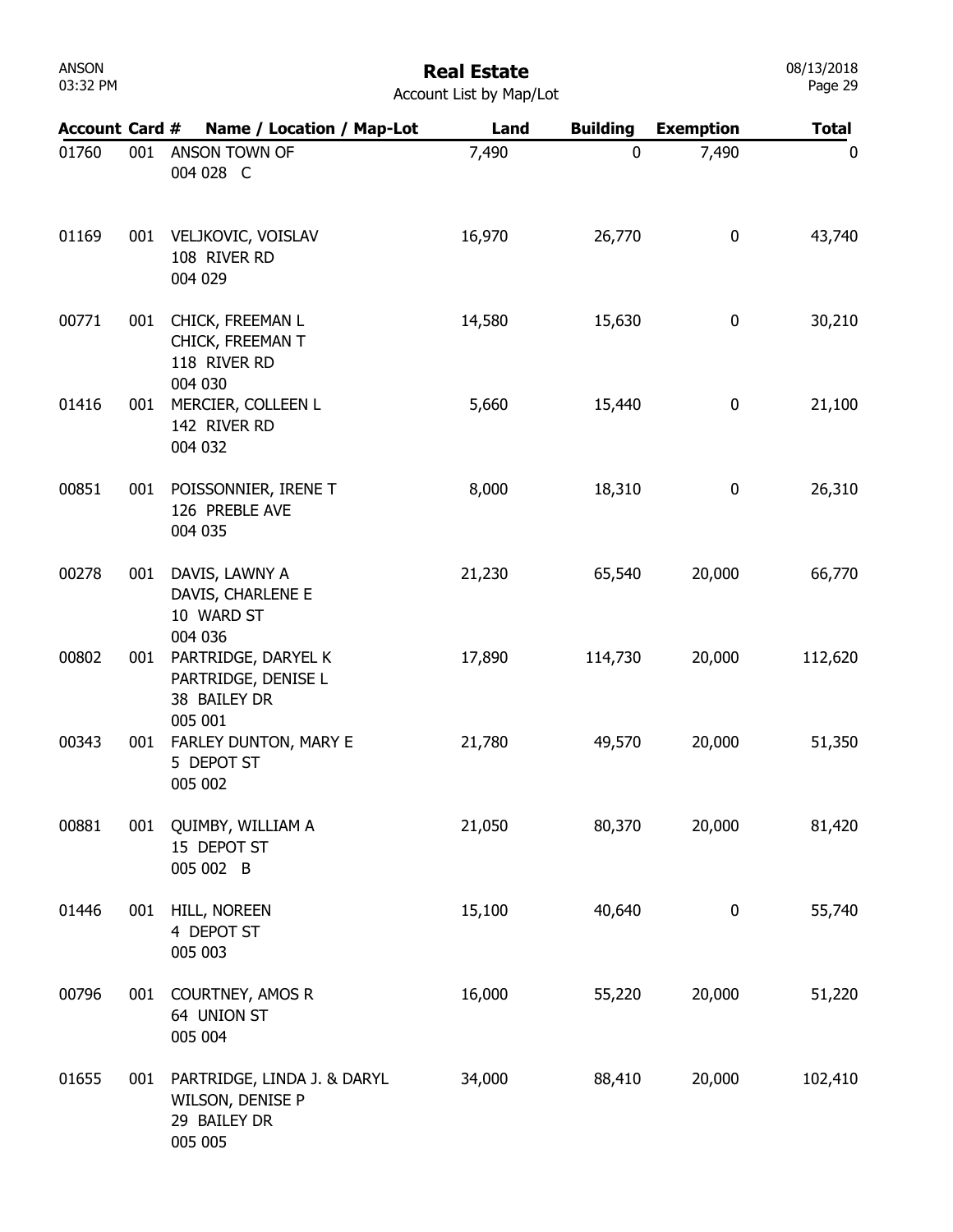#### Real Estate

| <b>U3:32 PM</b>       |     |                                                                                 | Account List by Map/Lot |                 |                  | Page 30      |
|-----------------------|-----|---------------------------------------------------------------------------------|-------------------------|-----------------|------------------|--------------|
| <b>Account Card #</b> |     | Name / Location / Map-Lot                                                       | Land                    | <b>Building</b> | <b>Exemption</b> | <b>Total</b> |
| 01260                 | 001 | <b>GREEN, GLORIA J</b><br>50 UNION ST<br>005 005 B                              | 19,620                  | 36,850          | 20,000           | 36,470       |
| 01712                 | 001 | MADORE, BRUCE A<br>MADORE, TINA<br>44 UNION ST<br>005 006                       | 12,960                  | 35,620          | 20,000           | 28,580       |
| 00183                 | 001 | MEUNIER, AMBER M<br>40 UNION ST<br>005 007                                      | 10,000                  | 57,130          | 0                | 67,130       |
| 00687                 | 001 | JONES, SCOTT C<br>JONES, LARRY A<br>38 UNION ST<br>005 008                      | 10,000                  | 43,110          | $\bf{0}$         | 53,110       |
| 01283                 | 001 | DAWES, TRACY A<br>36 UNION ST<br>005 009                                        | 8,720                   | 50,090          | 20,000           | 38,810       |
| 00044                 | 001 | BARTLETT, SYLVIA G. ESTATE OF<br>C/O PATRICK BARTLETT<br>32 UNION ST<br>005 010 | 11,830                  | 61,390          | 0                | 73,220       |
| 00871                 | 001 | FISHER, W CLIFFORD<br>26 UNION ST<br>005 011                                    | 21,500                  | 69,310          | 0                | 90,810       |
| 01326                 | 001 | JOHNSON, PHILLIP S<br>JOHNSON, DEBORAH L<br>22 UNION ST                         | 20,780                  | 82,100          | $\bf{0}$         | 102,880      |
| 01376                 | 001 | 005 012<br>MILLER, LAURA<br>18 UNION ST<br>005 013                              | 21,010                  | 78,120          | 20,000           | 79,130       |
| 01436                 | 001 | BEANE, ELEANOR M<br>12 Union Street<br>005 014                                  | 14,280                  | 35,200          | 26,000           | 23,480       |
| 01525                 | 001 | CACCHILLO, GENNARO R<br>CACCHILLO, DEIRDRA L<br>6 UNION ST                      | 14,000                  | 100,270         | 26,000           | 88,270       |
| 01370                 | 001 | 005 015<br>LONGLEY, SHARON K<br>900 RIVER RD<br>005 016                         | 9,590                   | 56,460          | 20,000           | 46,050       |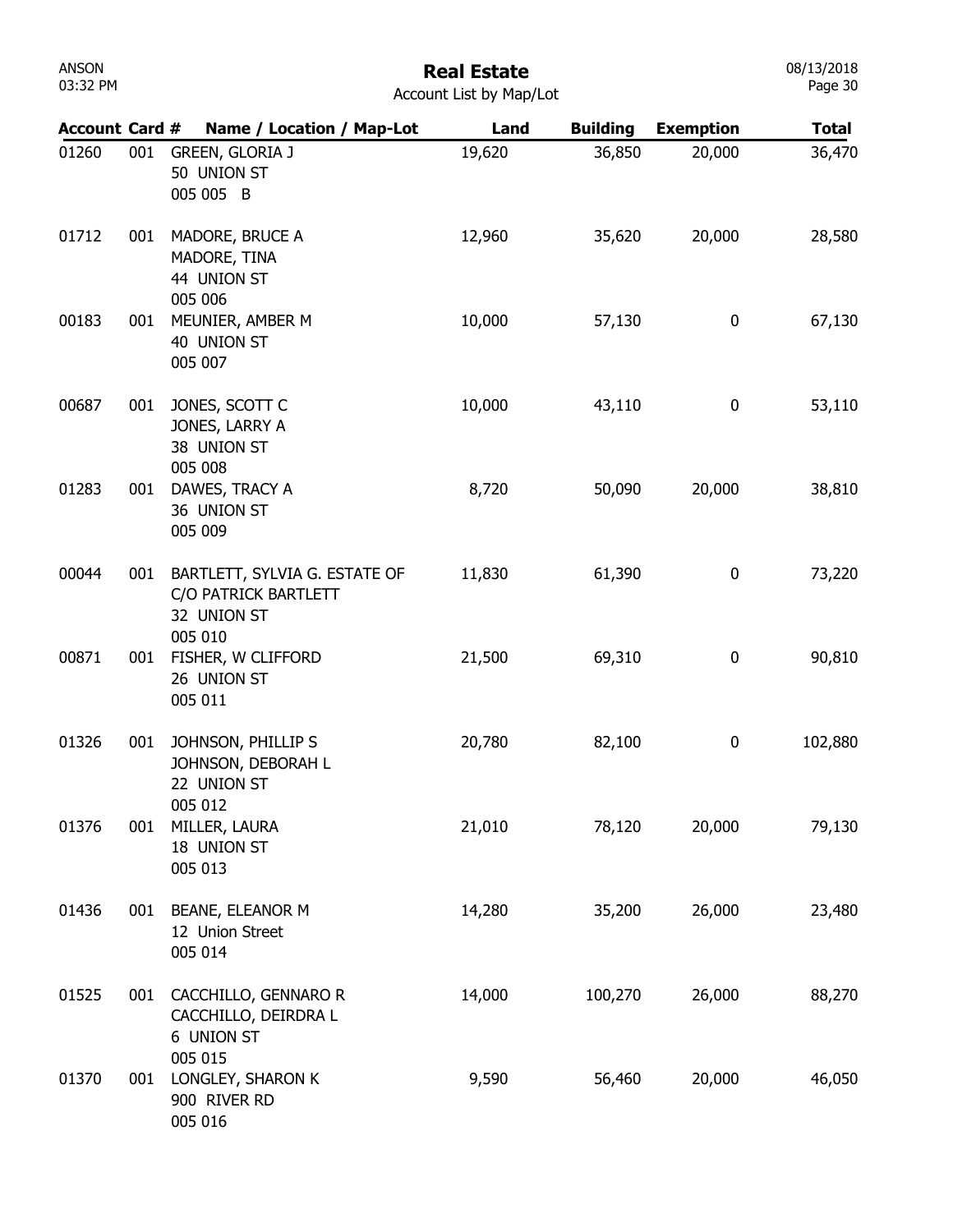| ANSON    |  |
|----------|--|
| 03:32 PM |  |

| Account List by Map/Lot |  |
|-------------------------|--|
|-------------------------|--|

| <b>Account Card #</b> |     | Name / Location / Map-Lot                                                 | Land   | <b>Building</b> | <b>Exemption</b> | <b>Total</b> |
|-----------------------|-----|---------------------------------------------------------------------------|--------|-----------------|------------------|--------------|
| 01435                 | 001 | ANSON TOWN OF<br>005 017                                                  | 12,080 | 0               | 12,080           | 0            |
| 00887                 | 001 | MORANDI, JULIA RANKIN<br>884 RIVER RD<br>005 019                          | 20,380 | 47,960          | 0                | 68,340       |
| 01434                 | 001 | HANSEN, JOSHUA J. &<br>CARON, MARY E<br>878 RIVER RD<br>005 021           | 21,500 | 124,350         | 20,000           | 125,850      |
| 00934                 | 001 | ROY, VALMOND H &<br>ROY, MICHAEL & SONYA,<br>870 RIVER RD<br>005 022      | 28,500 | 253,180         | 20,000           | 261,680      |
| 01560                 | 001 | LEHTO, IRJA N<br>905 RIVER RD<br>005 023                                  | 33,910 | 89,070          | 26,000           | 96,980       |
| 01767                 | 001 | ANSON TOWN OF<br>913 RIVER RD<br>005 023 1                                | 6,000  | 35,000          | 41,000           | 0            |
| 01714                 | 001 | LEHTO, CAROL A<br>005 024                                                 | 18,750 | 0               | 0                | 18,750       |
| 01304                 | 001 | CENTRAL MAINE POWER CO<br>c/o AVANGRID MANAGEMENT<br>005 024 B            | 5,740  | 0               | 0                | 5,740        |
| 00038                 | 001 | BAILEY, WALTER W<br>BAILEY, SYLVIA A<br>5 UNION ST                        | 24,130 | 170,070         | 26,000           | 168,200      |
| 00935                 | 001 | 005 025<br>DOW, PETER N<br>DOW, DORCAS M<br>11 UNION ST                   | 9,800  | 50,950          | 20,000           | 40,750       |
| 01263                 | 001 | 005 026<br><b>BOLVIN, BETSY</b><br>19 UNION ST<br>005 027                 | 25,200 | 162,430         | 26,000           | 161,630      |
| 01654                 | 001 | PARTRIDGE, LINTON D &<br>PARTRIDGE, PAMELA HUME<br>23 UNION ST<br>005 028 | 23,000 | 112,660         | 20,000           | 115,660      |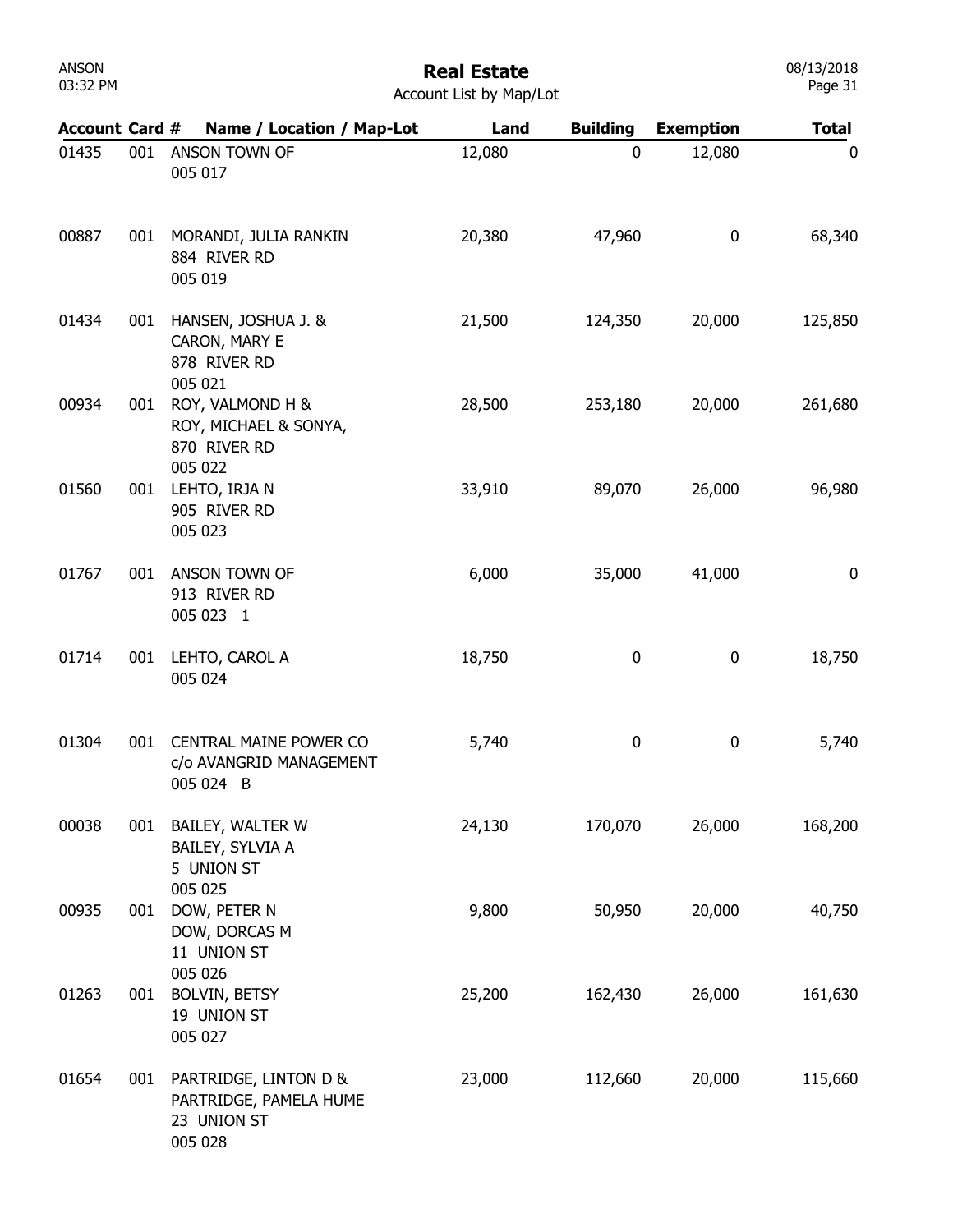## Real Estate

| Account List by Map/Lot |  |  |  |  |
|-------------------------|--|--|--|--|
|-------------------------|--|--|--|--|

| <b>Account Card #</b> |     | Name / Location / Map-Lot                                               | Land   | <b>Building</b> | <b>Exemption</b> | <b>Total</b> |
|-----------------------|-----|-------------------------------------------------------------------------|--------|-----------------|------------------|--------------|
| 00978                 | 001 | WYSOSKI, TAMMY L<br>31 UNION ST<br>005 029                              | 9,800  | 61,470          | 20,000           | 51,270       |
| 00095                 | 001 | PASKELL, JACOB I<br>35 UNION ST<br>005 030                              | 15,230 | 72,090          | 20,000           | 67,320       |
| 00714                 | 001 | CABRAL, CATHERINE R<br>45 UNION ST<br>005 031                           | 19,180 | 63,110          | 0                | 82,290       |
| 00155                 | 001 | <b>BEANE, KRISTI</b><br>BEANE, LEO & CARRIE<br>49 UNION ST<br>005 032   | 13,270 | 53,230          | 20,000           | 46,500       |
| 00618                 | 001 | <b>GASSERT, WILLIAM K</b><br>GASSERT, KAREN A<br>51 UNION ST<br>005 033 | 10,000 | 52,480          | 0                | 62,480       |
| 00170                 | 001 | FRAPPIER, LINDA M<br>53 UNION ST<br>005 034                             | 20,600 | 41,100          | 20,000           | 41,700       |
| 00913                 | 001 | DUNPHY, TROY T<br>DUNPHY, JUDITH R<br>005 035                           | 14,100 | 0               | 0                | 14,100       |
| 01383                 | 001 | WILLS, BARBARA HARVIE<br>69 UNION ST<br>005 036                         | 25,400 | 61,000          | 20,000           | 66,400       |
| 00923                 | 001 | DUNPHY, TROY T<br>DUNPHY, JUDITH R<br>005 037                           | 16,750 | 0               | 0                | 16,750       |
| 01303                 | 001 | <b>CENTRAL MAINE POWER CO</b><br>c/o AVANGRID MANAGEMENT<br>005 038     | 7,350  | 0               | 0                | 7,350        |
| 00952                 | 001 | SAVAGE, FRANCES A &<br>SAVAGE, BRENT L<br>25 SUMMER ST                  | 14,000 | 38,390          | 20,000           | 32,390       |
| 00608                 | 001 | 006 083<br>COLE, JEAN<br>51 MADISON ST<br>006 001                       | 20,000 | 19,390          | 26,000           | 13,390       |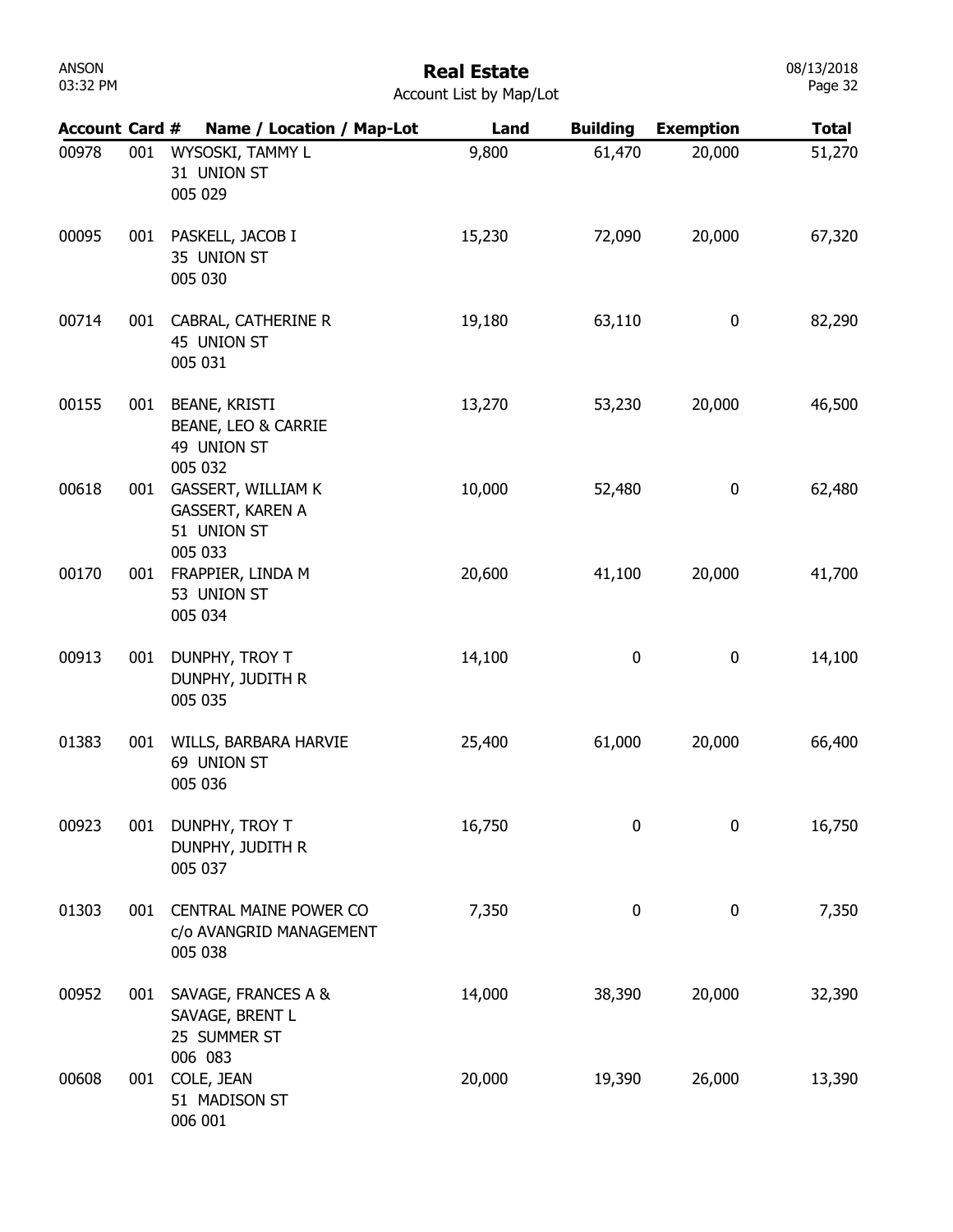## Real Estate

| <b>Account Card #</b> |     | Name / Location / Map-Lot                                                | Land   | <b>Building</b> | <b>Exemption</b> | <b>Total</b> |
|-----------------------|-----|--------------------------------------------------------------------------|--------|-----------------|------------------|--------------|
| 00954                 | 001 | BAKER, DONNA L<br>006 002                                                | 20,000 | 10,110          | $\mathbf{0}$     | 30,110       |
| 00127                 | 001 | BRYANT, HARRIET R<br>BRYANT, JOHN H<br>006 002 B                         | 26,790 | $\bf{0}$        | $\bf{0}$         | 26,790       |
| 01768                 | 001 | ANSON TOWN OF<br>31 MADISON ST<br>006 002 C                              | 4,900  | 35,000          | 39,900           | 0            |
| 00126                 | 001 | BRYANT, HARRIET R<br>BRYANT, JOHN H<br>25 MADISON ST<br>006 003          | 20,110 | 73,390          | 26,000           | 67,500       |
| 00129                 | 001 | NELSON, THOMAS F<br>NELSON, PATSY D<br>7 WINTER ST                       | 10,000 | 73,560          | 20,000           | 63,560       |
| 01056                 | 001 | 006 004<br>BAILEY, JOEL E<br>17 MADISON ST<br>006 005                    | 10,200 | 65,930          | 20,000           | 56,130       |
| 00089                 | 001 | BOOTHBY, PETER M<br>BOOTHBY, JANET M<br>15 MADISON ST                    | 9,380  | 76,310          | 26,000           | 59,690       |
| 01261                 | 001 | 006 006<br>BROWN, DANIEL M<br>11 MADISON ST<br>006 007                   | 11,490 | 55,200          | $\pmb{0}$        | 66,690       |
| 00807                 | 001 | PARTRIDGE, LINDA J<br>9 MADISON ST<br>006 008                            | 13,420 | 130,200         | 0                | 143,620      |
| 00588                 | 001 | NORTH ANSON UNITED<br>METHODIST CHURCH<br>5 MADISON ST                   | 8,000  | 56,210          | 20,000           | 44,210       |
| 01638                 | 001 | 006 009<br>NORTH ANSON UNITED<br>METHODIST CHURCH<br>31 NORTH MAIN ST    | 8,940  | 68,040          | 76,980           | $\pmb{0}$    |
| 01639                 | 001 | 006 010<br>NORTH ANSON UNITED<br><b>CHURCH</b><br>2 CENTER ST<br>006 011 | 9,380  | $\pmb{0}$       | $\pmb{0}$        | 9,380        |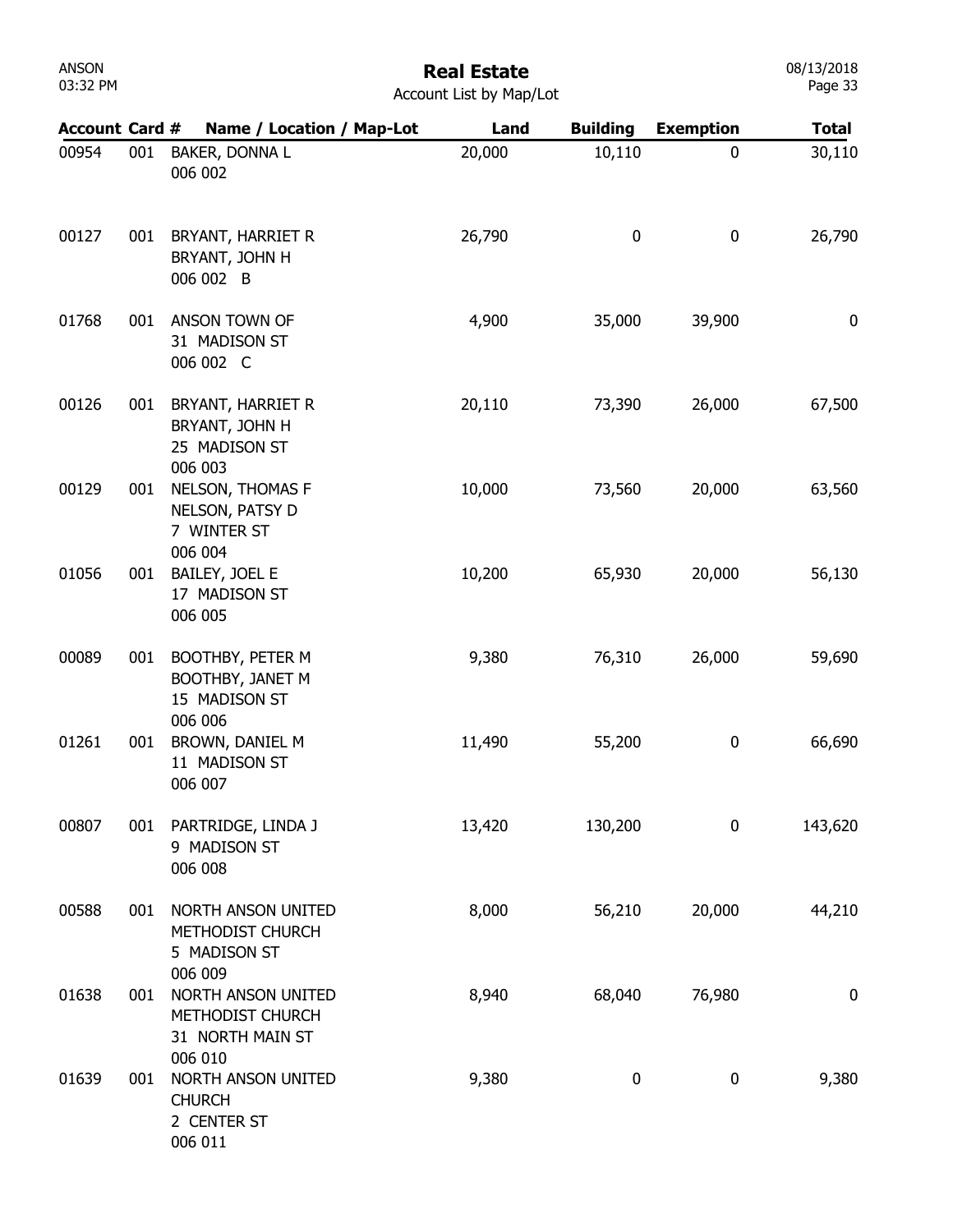| ANSON    |  |
|----------|--|
| 03:32 PM |  |

08/13/2018 Page 34

| <b>Account Card #</b> |     | Name / Location / Map-Lot                                                   | Land   | <b>Building</b> | <b>Exemption</b> | <b>Total</b>     |
|-----------------------|-----|-----------------------------------------------------------------------------|--------|-----------------|------------------|------------------|
| 00263                 | 001 | SNELL, DANIEL J<br>SNELL, CAROLYN A<br>10 CENTER ST<br>006 012              | 8,940  | 51,280          | 0                | 60,220           |
| 01221                 | 001 | <b>BLACK, WILLIAM L</b><br><b>BLACK, KELLY A</b><br>12 CENTER ST<br>006 013 | 8,490  | 44,170          | 20,000           | 32,660           |
| 01513                 | 001 | DICKEY, DALE W<br>DICKEY, DAWN A<br>16 CENTER ST<br>006 014                 | 8,940  | 20,290          | 0                | 29,230           |
| 00717                 | 001 | MORSE, WILMA G<br>MORSE, ARTHUR G<br>4 WINTER ST<br>006 015                 | 9,590  | 49,450          | 0                | 59,040           |
| 01772                 | 001 | LATHAM, BONITA M<br>1 WINTER ST<br>006 016                                  | 17,680 | 135,210         | 20,000           | 132,890          |
| 00711                 | 001 | MORRELL, MARJORIE L., ESTATE<br>21 CENTER ST<br>006 017                     | 14,420 | 76,940          | 0                | 91,360           |
| 00473                 | 001 | CANCEMI, JOSEPH<br>17 CENTER ST<br>006 018                                  | 14,830 | 63,340          | 20,000           | 58,170           |
| 00352                 | 001 | PINKHAM, KAREN S<br>13 CENTER ST<br>006 019                                 | 11,140 | 73,640          | 20,000           | 64,780           |
| 00704                 | 001 | MOORE, JEANNE R<br>9 CENTER ST<br>006 020                                   | 12,810 | 70,620          | 0                | 83,430           |
| 00367                 | 001 | <b>CHAPMAN, BRADY T</b><br>CHAPMAN, JENNIFER L<br>7 CENTER ST<br>006 021    | 12,000 | 86,280          | 0                | 98,280           |
| 01801                 | 001 | ANSON TOWN OF<br>006 022                                                    | 3,980  | 0               | 3,980            | $\boldsymbol{0}$ |
| 00262                 |     | 001 LATTIN, JASON B., TRUSTEE<br>19 NORTH MAIN ST<br>006 024                | 9,490  | 64,520          | 0                | 74,010           |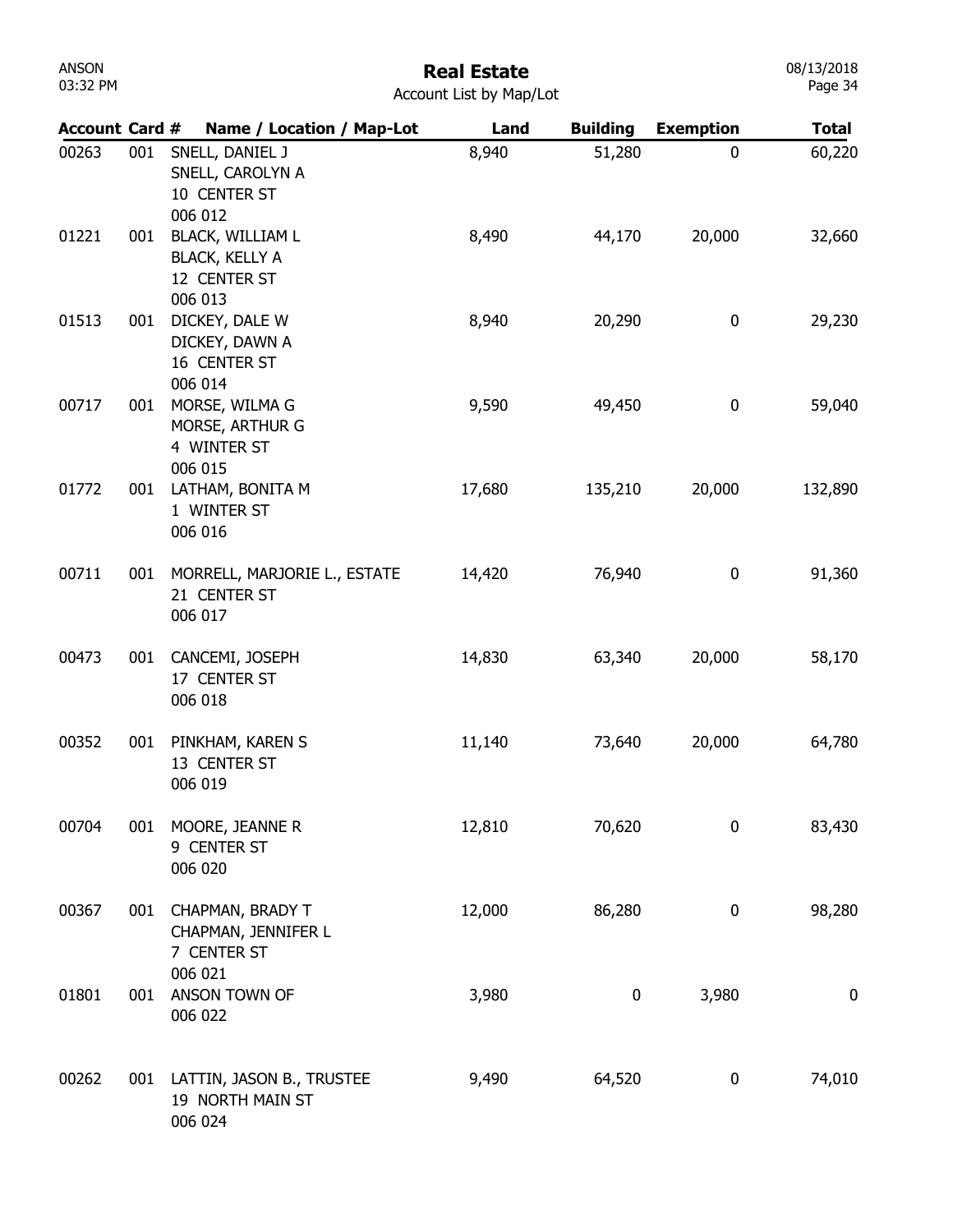| ANSON    |  |
|----------|--|
| 03:32 PM |  |

| <b>Account Card #</b> |     | Name / Location / Map-Lot                                               | Land   | <b>Building</b> | <b>Exemption</b> | <b>Total</b> |
|-----------------------|-----|-------------------------------------------------------------------------|--------|-----------------|------------------|--------------|
| 00132                 | 001 | MERCIER, COLLEEN L<br>17 NORTH MAIN ST<br>006 025                       | 10,390 | 66,070          | $\mathbf 0$      | 76,460       |
| 00595                 | 001 | MARSHALL, NANCY B<br>MARSHALL, WILLIAM J<br>15 NORTH MAIN ST<br>006 026 | 4,900  | 89,740          | $\mathbf 0$      | 94,640       |
| 00429                 | 001 | <b>FRATERNITY HALL</b><br>13 NORTH MAIN ST<br>006 027                   | 10,390 | 0               | 0                | 10,390       |
| 00233                 | 001 | CORSON, ROBIN, & DENNIS<br>MCNALLY, DANIELLE L<br>4 COURT ST<br>006 028 | 6,000  | 33,320          | $\mathbf 0$      | 39,320       |
| 00549                 | 001 | BEAULIEU, MARIE S<br>CARREIRO, DERIVAL M<br>7 COURT ST<br>006 029       | 12,000 | 122,990         | 0                | 134,990      |
| 01447                 | 001 | MORSE, KIMBERLY A<br>5 COURT ST<br>006 030                              | 8,490  | 17,240          | $\mathbf 0$      | 25,730       |
| 01051                 | 001 | TENNENT, SEAN N<br>TENNENT, SHERYL J<br>7 NORTH MAIN ST<br>006 031      | 13,420 | 51,950          | 20,000           | 45,370       |
| 00625                 | 001 | SOMA-HERNANDEZ, CYNTHIA J<br>8 WATER ST<br>006 032                      | 12,960 | 31,780          | 20,000           | 24,740       |
| 01733                 | 001 | TDS TELECOM<br>2 ELM ST<br>006 033                                      | 18,000 | 342,060         | 0                | 360,060      |
| 00327                 | 001 | DONOVAN, JACK W<br>6 ELM ST<br>006 035                                  | 9,000  | 71,850          | 0                | 80,850       |
| 01007                 | 001 | TDS TELECOM<br>006 036                                                  | 12,080 | 0               | $\pmb{0}$        | 12,080       |
| 01103                 | 001 | TURNER, GERALD H<br>14 WATER ST<br>006 037                              | 10,200 | 70,850          | 26,000           | 55,050       |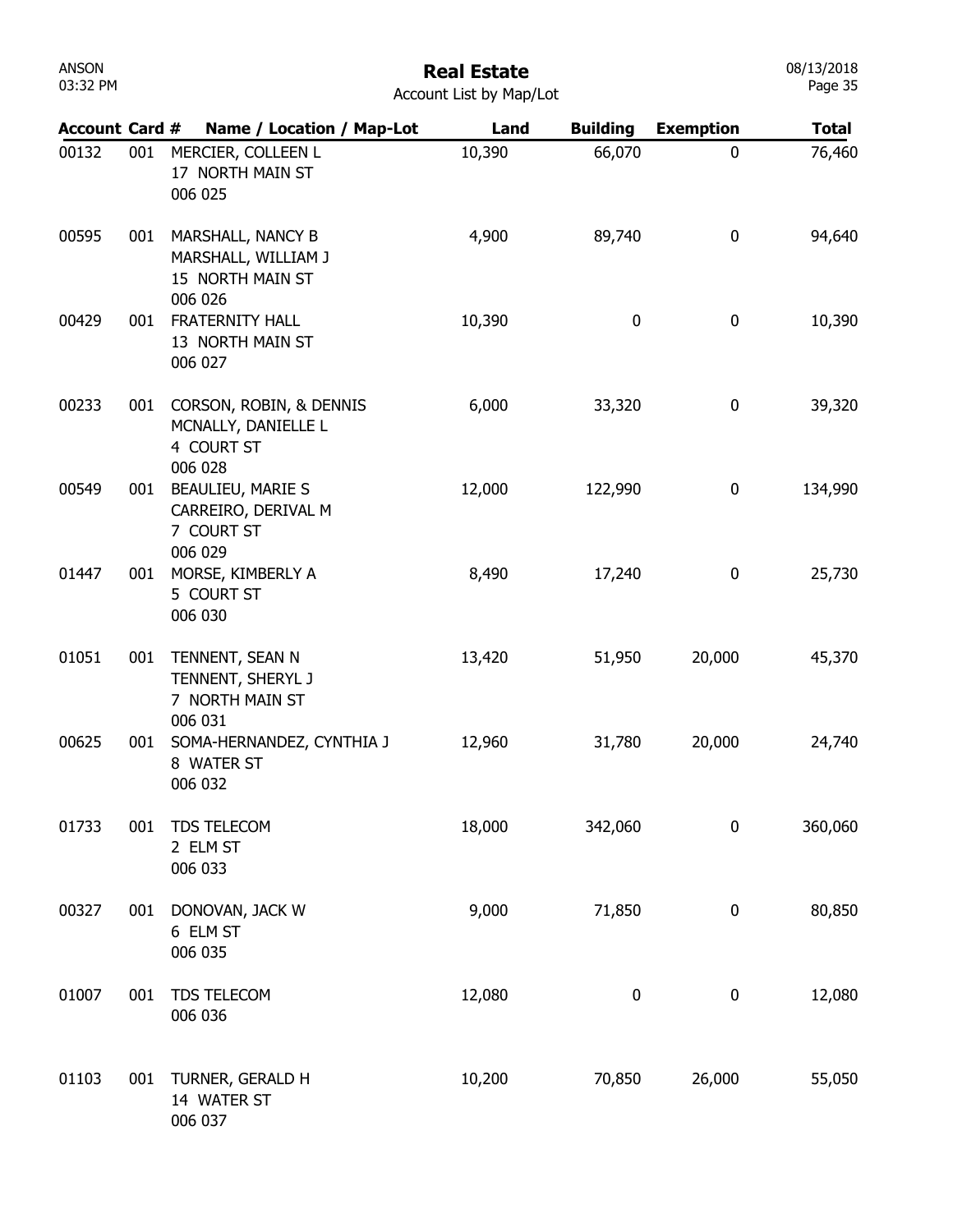# Real Estate

08/13/2018 Page 36

| <b>Account Card #</b> |     | Name / Location / Map-Lot                                 | Land   | <b>Building</b> | <b>Exemption</b> | <b>Total</b>     |
|-----------------------|-----|-----------------------------------------------------------|--------|-----------------|------------------|------------------|
| 01769                 | 001 | <b>ANSON GRANGE</b><br>10 ELM ST<br>006 038               | 7,210  | 49,280          | 56,490           | $\mathbf 0$      |
| 00904                 | 001 | ANSON TOWN OF<br>006 039                                  | 8,250  | 700             | 8,950            | $\boldsymbol{0}$ |
| 00750                 | 001 | ANSON TOWN OF<br>006 040                                  | 12,270 | 0               | 12,270           | $\mathbf 0$      |
| 00334                 | 001 | CHASSE, CLAUDETTE P<br>45 ELM ST<br>006 042               | 13,570 | 52,000          | $\bf{0}$         | 65,570           |
| 00218                 |     | 001 TURGEON, GARRY L<br>TURGEON, JUDITH L<br>43 ELM ST    | 12,810 | 60,480          | $\bf{0}$         | 73,290           |
| 00190                 | 001 | 006 043<br>HOOPER, SCOTT E<br>39 ELM ST<br>006 043 B      | 17,550 | 38,660          | 20,000           | 36,210           |
| 01746                 | 001 | STEWART PUBLIC LIBRARY<br>37 ELM ST<br>006 045            | 8,250  | 46,310          | 54,560           | 0                |
| 00936                 | 001 | PFEIFER, KRISTEN<br>35 ELM ST<br>006 046                  | 17,550 | 99,410          | $\bf{0}$         | 116,960          |
| 01314                 | 001 | HOOPER, DAVID E<br>HOOPER, ARLENE M<br>24 WILLOW ST       | 10,770 | 50,750          | 26,000           | 35,520           |
| 01385                 | 001 | 006 047<br>HURD, HOWARD D., JR.<br>006 048                | 6,890  | 0               | $\bf{0}$         | 6,890            |
| 00156                 | 001 | CHAPMAN, BRADY T<br>CHAPMAN, JENNIFER L<br>28 WILLOW ST   | 10,950 | 81,090          | $\pmb{0}$        | 92,040           |
| 01050                 | 001 | 006 048 B<br>PETRIE, GAYLE N<br>38 WILLOW ST<br>006 048 C | 13,860 | 31,780          | 0                | 45,640           |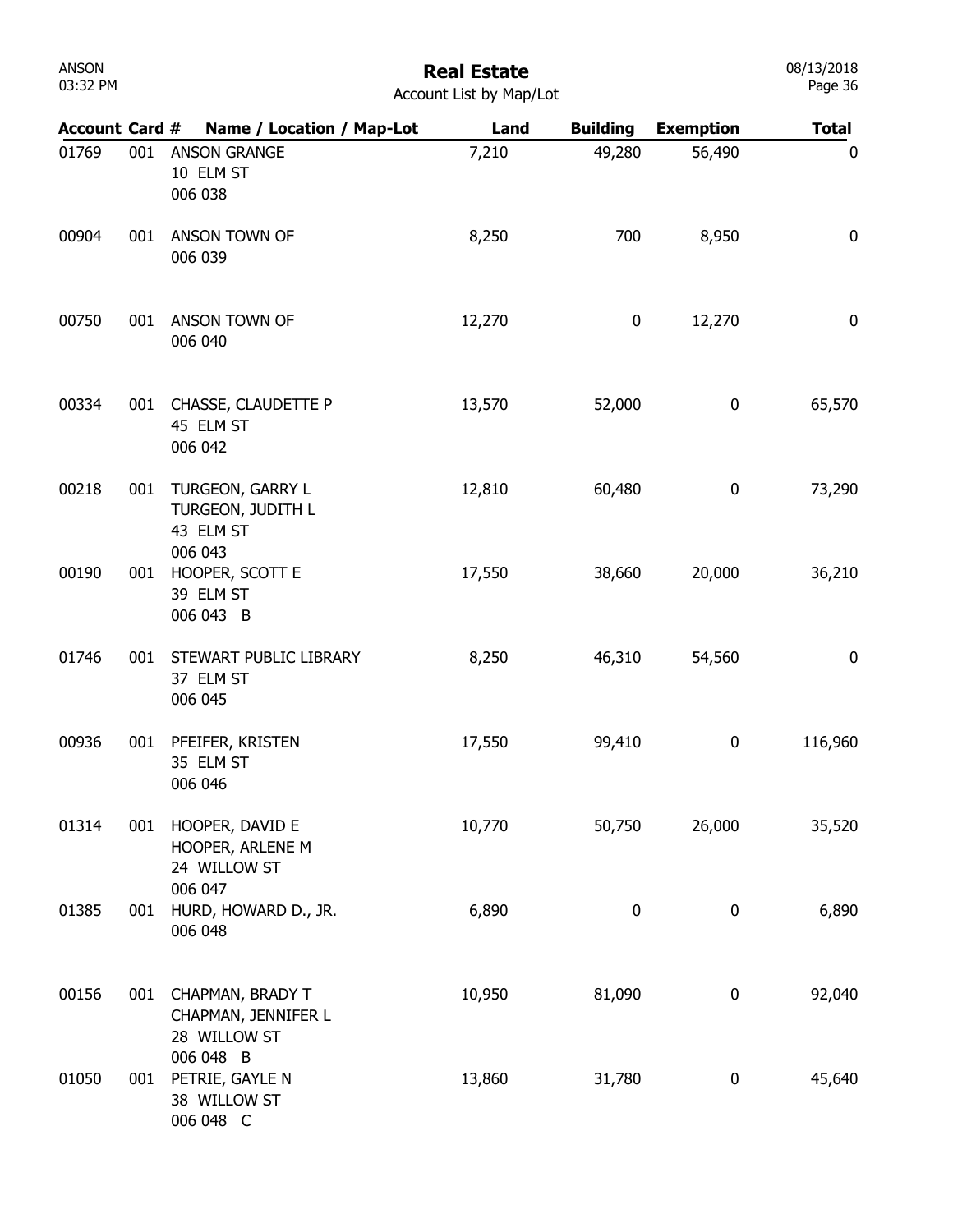# Real Estate

| <b>Account Card #</b> |     | Name / Location / Map-Lot                                                    | Land     | <b>Building</b> | <b>Exemption</b> | <b>Total</b>     |
|-----------------------|-----|------------------------------------------------------------------------------|----------|-----------------|------------------|------------------|
| 01111                 | 001 | HURD, LINDA J<br>12 HIGH ST<br>006 049                                       | 14,140   | 5,730           | 19,870           | 0                |
| 01479                 | 001 | KANGAS, PETER W<br>KANGAS, KAREN<br>23 WILLOW ST<br>006 050                  | 24,430   | 63,840          | 20,000           | 68,270           |
| 00060                 | 001 | BEANE, KENNETH H, TRUST<br>C/O RACHEL BEANE<br>7 HIGH ST<br>006 050 B        | 18,830   | 15,760          | $\pmb{0}$        | 34,590           |
| 01929                 | 001 | <b>BEANE, RACHEL</b><br>7 HIGH ST<br>006 050B ON                             | $\bf{0}$ | 2,600           | $\bf{0}$         | 2,600            |
| 01340                 | 001 | FIRST CONGREGATIONAL<br><b>CHURCH OF NORTH ANSON</b><br>23 ELM ST<br>006 053 | 21,500   | 82,770          | 20,000           | 84,270           |
| 01770                 | 001 | ANSON TOWN OF<br>22 NORTH MAIN ST<br>006 054                                 | 8,940    | 23,240          | 32,180           | 0                |
| 01859                 | 001 | FIRST CONGREGATIONAL<br><b>CHURCH</b><br>21 ELM ST<br>006 055                | 9,590    | 206,370         | 215,960          | $\mathbf 0$      |
| 01491                 | 001 | KALDRO, RANDY J<br>17 ELM ST<br>006 056                                      | 17,550   | 58,590          | 20,000           | 56,140           |
| 01754                 | 001 | ANSON/MADISON WATER DIST<br>9 ELM ST<br>006 057                              | 8,940    | 67,620          | 76,560           | 0                |
| 01472                 | 001 | DIRIGO TIMBERLANDS<br>18 NORTH MAIN ST<br>006 059                            | 16,160   | 77,460          | 0                | 93,620           |
| 00120                 | 001 | ANSON TOWN OF<br>26 NORTH MAIN ST<br>006 060                                 | 23,620   | 0               | 23,620           | $\bf{0}$         |
| 01637                 | 001 | NORTH ANSON UNITED<br>METHODIST CHURCH<br>006 061                            | 7,680    | 0               | 7,680            | $\boldsymbol{0}$ |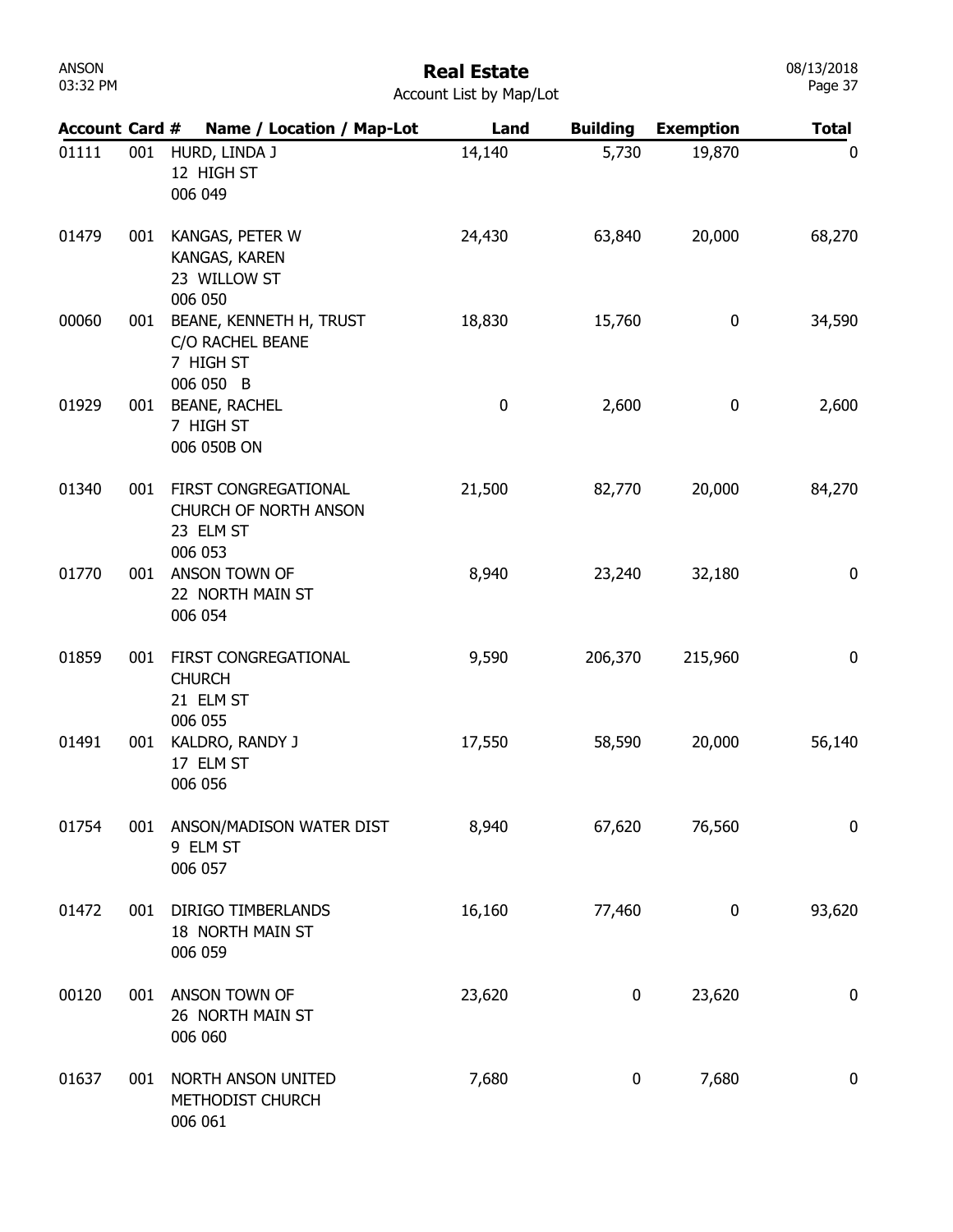### Real Estate

| Account List by Map/Lot |  |  |  |  |
|-------------------------|--|--|--|--|
|-------------------------|--|--|--|--|

| <b>Account Card #</b> |     | Name / Location / Map-Lot                                                       | Land     | <b>Building</b> | <b>Exemption</b> | <b>Total</b> |
|-----------------------|-----|---------------------------------------------------------------------------------|----------|-----------------|------------------|--------------|
| 00029                 | 001 | BLOOM, WILLIAM B<br>46 NORTH MAIN ST<br>006 063                                 | 23,000   | 145,630         | 20,000           | 148,630      |
| 01707                 | 001 | MSAD 74<br>56 NORTH MAIN ST<br>006 064                                          | 13,710   | 0               | 13,710           | $\mathbf 0$  |
| 01708                 | 001 | MSAD 74<br>64 NORTH MAIN ST<br>006 065                                          | 21,320   | 0               | 21,320           | $\mathbf 0$  |
| 00708                 | 001 | EAGEN, AARON<br>70 NORTH MAIN ST<br>006 066                                     | 24,500   | 98,280          | 0                | 122,780      |
| 00879                 | 001 | CALDWELL, DANIEL E<br>78 NORTH MAIN ST<br>006 067                               | 15,100   | 30,690          | 20,000           | 25,790       |
| 00015                 | 001 | BEAULIEU, MARIE S. &<br>CARREIRO, GRACE N. & DERIVAL<br>84 NORTH MAIN ST        | 22,700   | 43,190          | 20,000           | 45,890       |
| 01023                 | 001 | 006 068<br>STAPLES, VAUGHN H<br>STAPLES, JACQUELINE<br>88 NORTH MAIN ST         | 20,740   | 33,450          | 20,000           | 34,190       |
| 00424                 | 001 | 006 069<br>FOSS, JAMES D<br>FOSS, BEVERLY A<br>98 NORTH MAIN ST                 | 10,950   | 57,810          | 20,000           | 48,760       |
| 01017                 | 001 | 006 070<br>TAVIS, JIM<br>104 NORTH MAIN ST<br>006 071                           | 11,310   | 37,580          | 0                | 48,890       |
| 00808                 | 001 | PARTRIDGE, LINDY J<br>95 NORTH MAIN ST<br>006 072                               | 33,980   | 0               | 0                | 33,980       |
| 01972                 | 001 | HOLMES, WILLIAM<br>HOLMES, JENNIFER<br>95 NORTH MAIN ST                         | $\bf{0}$ | 67,880          | 20,000           | 47,880       |
| 01001                 | 001 | 006 072 ON<br>SNELL, DANIEL<br>SNELL, CAROLYN<br>107 NORTH MAIN ST<br>006 072 A | 24,500   | 48,030          | 20,000           | 52,530       |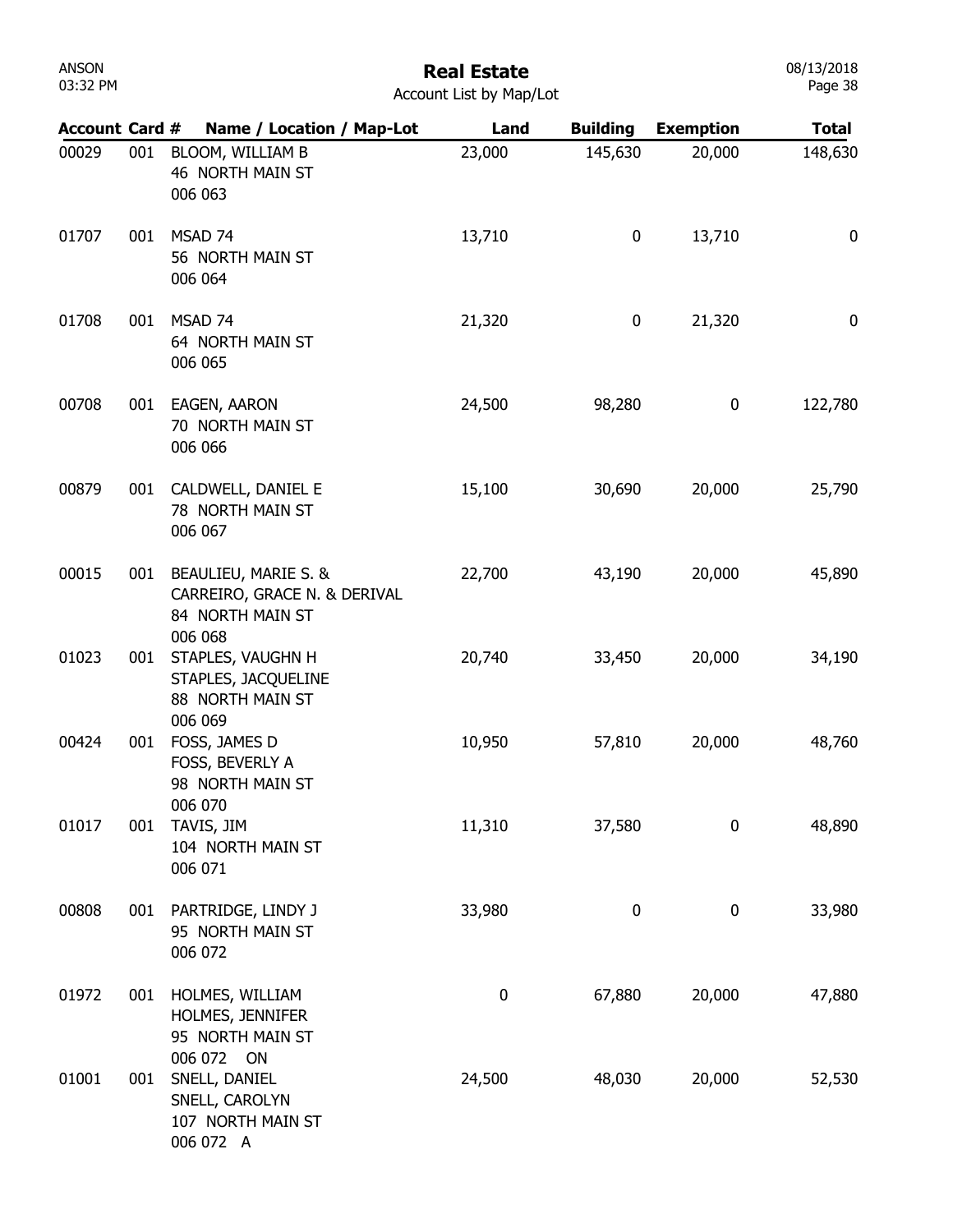| ANSON    |  |  |  |  |  |
|----------|--|--|--|--|--|
| 03:32 PM |  |  |  |  |  |

| <b>Account Card #</b> |     | Name / Location / Map-Lot                                                | Land   | <b>Building</b> | <b>Exemption</b> | <b>Total</b> |
|-----------------------|-----|--------------------------------------------------------------------------|--------|-----------------|------------------|--------------|
| 00172                 | 001 | NICHOLS, TIMOTHY L<br>NICHOLS, VALERIE<br>89 NORTH MAIN ST<br>006 073    | 21,350 | 87,160          | 20,000           | 88,510       |
| 00976                 | 001 | THOMPSON, PETER F<br>81 NORTH MAIN ST<br>006 074                         | 18,970 | 46,580          | 0                | 65,550       |
| 00409                 | 001 | DUNPHY, TROY T<br>DUNPHY, JUDITH R<br>75 NORTH MAIN ST<br>006 075        | 8,000  | 0               | 0                | 8,000        |
| 00336                 | 001 | DUNPHY, TROY T<br>71 NORTH MAIN ST<br>006 076                            | 20,260 | 93,760          | 20,000           | 94,020       |
| 00681                 | 001 | HILTON, KENNETH A., JR.<br>14 MILK ST<br>006 078                         | 14,140 | 127,890         | 20,000           | 122,030      |
| 01568                 | 001 | LIVINGSTON, MURRAY<br>26 SUMMER ST<br>006 080                            | 22,390 | 51,590          | 26,000           | 47,980       |
| 00757                 | 001 | DELEONARDIS, FREDERICK<br>DELEONARDIS, AMANDA<br>23 SUMMER ST<br>006 084 | 10,950 | 44,110          | 20,000           | 35,060       |
| 00134                 | 001 | WALZ, AMANDA M<br>19 SUMMER ST<br>006 085                                | 14,140 | 50,900          | 0                | 65,040       |
| 01448                 | 001 | The Secretary of Housing and<br>15 SUMMER ST<br>006 086                  | 13,570 | 58,580          | 0                | 72,150       |
| 00366                 | 001 | HILTON, KENNETH A., JR.<br>14 SUMMER ST<br>006 087                       | 18,110 | 0               | 0                | 18,110       |
| 01253                 | 001 | MCKENNEY, DAVID<br>7 MILK ST<br>006 088                                  | 8,250  | 28,550          | 0                | 36,800       |
| 01049                 | 001 | WADLEIGH, THEODORE D<br>WADLEIGH, LOIS J<br>57 NORTH MAIN ST<br>006 089  | 16,610 | 64,780          | 20,000           | 61,390       |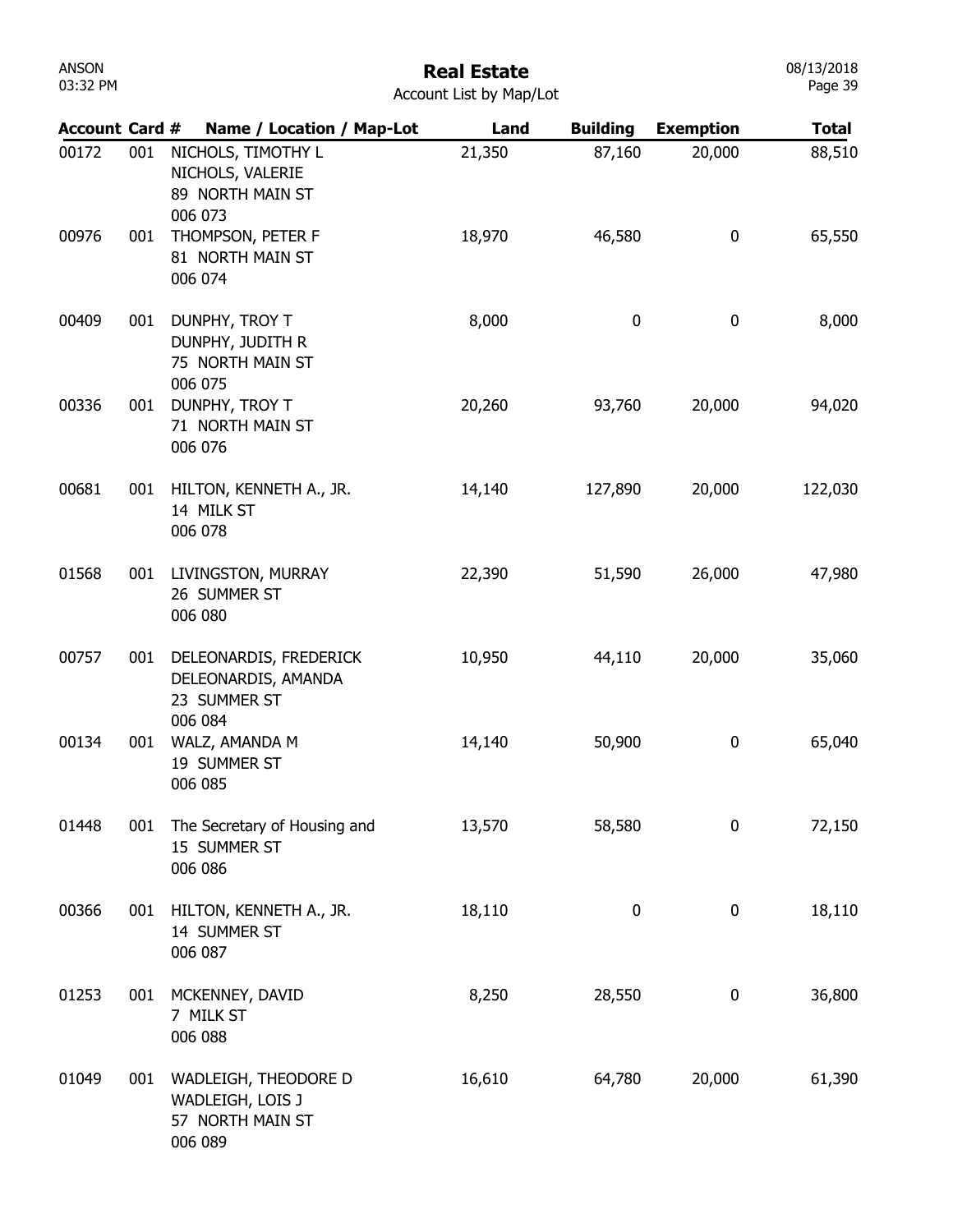| ANSON    |  |  |  |  |  |
|----------|--|--|--|--|--|
| 03:32 PM |  |  |  |  |  |

| <b>Account Card #</b> |     | Name / Location / Map-Lot                                                  | Land   | <b>Building</b> | <b>Exemption</b> | <b>Total</b> |
|-----------------------|-----|----------------------------------------------------------------------------|--------|-----------------|------------------|--------------|
| 00028                 | 001 | BLOOM, WILLIAM B<br><b>MAIN STREET</b><br>006 090                          | 3,120  | $\mathbf 0$     | 0                | 3,120        |
| 01495                 | 001 | MATTINGLY, KAREN<br>8 MADISON ST<br>006 091                                | 12,650 | 31,390          | 20,000           | 24,040       |
| 00816                 | 001 | WELLS FARGO BANK, N.A.<br>10 MADISON ST<br>006 092                         | 9,170  | 46,060          | 0                | 55,230       |
| 00461                 | 001 | U.S. BANK N.A. AS TRUSTEE<br>C/ PHH MORTGAGE<br>12 MADISON ST              | 7,750  | 66,940          | 0                | 74,690       |
| 01889                 | 001 | 006 093<br>VEILLEUX, LYN F<br>OFF MILK STREET<br>006 093 A                 | 12,000 | $\pmb{0}$       | 0                | 12,000       |
| 01053                 | 001 | CROWE, ZACHARY<br>16 MADISON ST<br>006 094                                 | 13,710 | 107,250         | 0                | 120,960      |
| 00928                 | 001 | HATCH, STACEY E<br>20 MADISON ST<br>006 095                                | 14,140 | 97,120          | 0                | 111,260      |
| 00281                 | 001 | LINDHOLM, ROBERT R<br>LINDHOLM, VALERIE J<br>4 SUMMER ST                   | 12,330 | 94,050          | 20,000           | 86,380       |
| 01361                 | 001 | 006 096<br>CARON, FRANCES L<br>3 SUMMER ST<br>006 097                      | 20,180 | 115,290         | 20,000           | 115,470      |
| 01066                 | 001 | <b>BOOKER, RUSSELL E</b><br>BOOKER, JENNIFER L<br>36 MADISON ST<br>006 098 | 25,700 | 48,600          | 20,000           | 54,300       |
| 01509                 | 001 | SWALE, ALLYSON R. &<br>MELLO, JENNIFER M<br>52 MADISON ST<br>006 099       | 15,100 | 18,280          | 0                | 33,380       |
| 01736                 | 001 | SPENCER, BARRY<br>SPENCER, PENDA<br>56 MADISON ST<br>006 100               | 21,900 | 27,240          | 0                | 49,140       |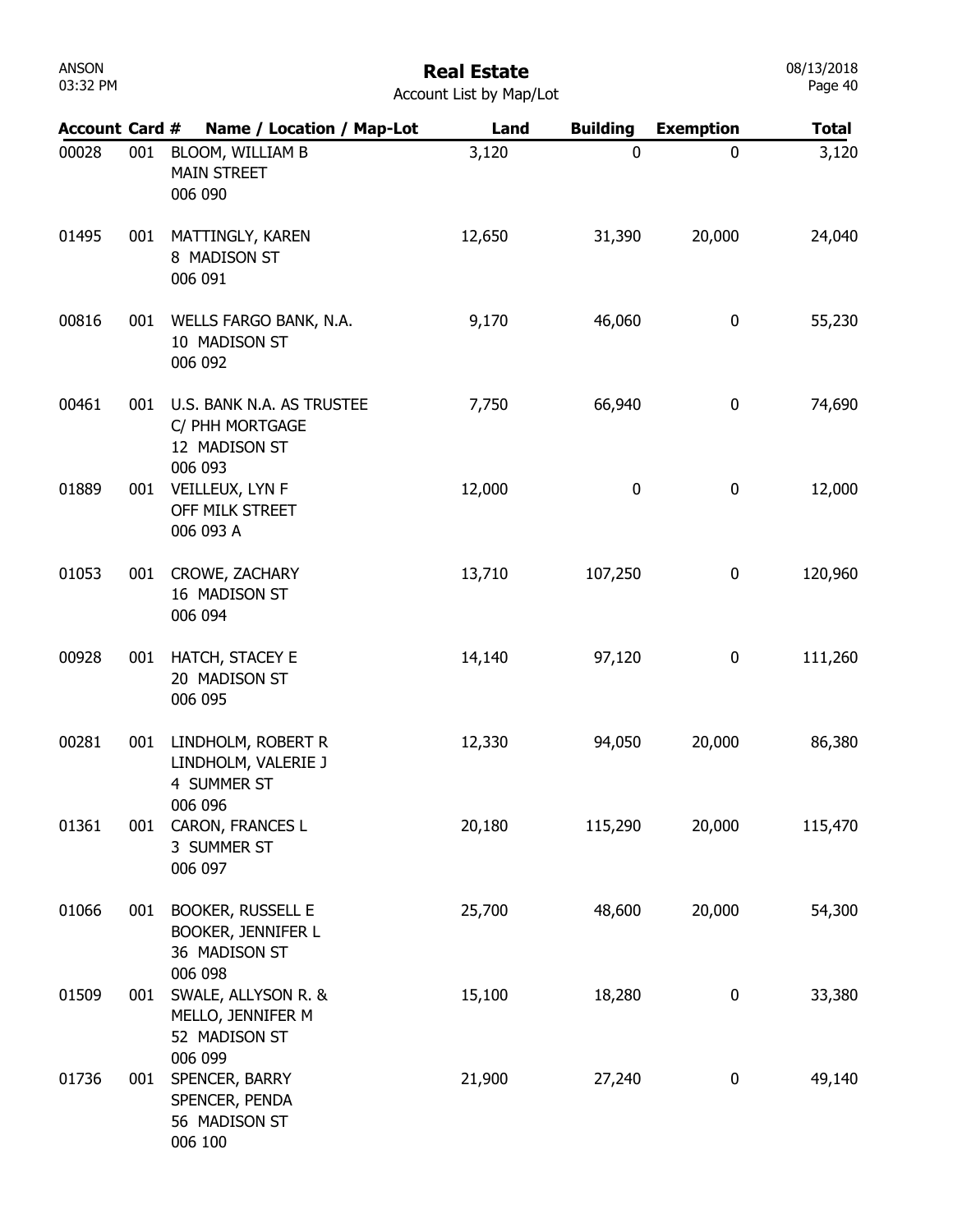#### Real Estate Account List by Map/Lot

| <b>Account Card #</b> |     | Name / Location / Map-Lot                                                  | Land   | <b>Building</b> | <b>Exemption</b> | <b>Total</b> |
|-----------------------|-----|----------------------------------------------------------------------------|--------|-----------------|------------------|--------------|
| 01704                 | 001 | FOSS, DANVILLE G &<br>FOSS, JESSICA LYNN<br>147 NORTH MAIN ST<br>007 001   | 12,000 | 44,830          | 20,000           | 36,830       |
| 01619                 | 001 | MANZER, FRANK A & DOROTHY P<br>007 002                                     | 7,000  | $\bf{0}$        | $\pmb{0}$        | 7,000        |
| 01670                 |     | 001 MANZER, FRANK A & DOROTHY P<br>141 NORTH MAIN ST<br>007 003            | 20,000 | 73,820          | 26,000           | 67,820       |
| 01620                 | 001 | NORTH ANSON HOUSING ASSOC<br>4 CARRIGAN DR<br>007 004                      | 51,920 | 609,280         | 0                | 661,200      |
| 01674                 |     | 001 GOULD, FRANCES J<br>125 NORTH MAIN ST<br>007 005                       | 25,920 | 92,600          | 20,000           | 98,520       |
| 01439                 | 001 | HINES, ROBERT E<br>HINES, PRISCILLA A<br>121 NORTH MAIN ST<br>007 006      | 15,490 | 62,310          | 20,000           | 57,800       |
| 00187                 |     | 001 CATES, AGNES E, ESTATE<br>115 NORTH MAIN ST<br>007 007                 | 15,490 | 37,980          | 0                | 53,470       |
| 00872                 | 001 | QUALEY, CHARLES W JR &<br>8 FAHI POND RD<br>007 008                        | 23,000 | 91,660          | 20,000           | 94,660       |
| 00878                 | 001 | <b>QUINT, MITCHELL B</b><br>QUINT, EMILY D<br>14 FAHI POND RD<br>007 008 B | 20,300 | 81,660          | 26,000           | 75,960       |
| 01332                 | 001 | JACOB, KELLY L<br>52 FAHI POND RD<br>007 009                               | 18,550 | 67,350          | 0                | 85,900       |
| 00211                 | 001 | OLIVER, CAROL A<br>50 FAHI POND RD<br>007 009 A                            | 17,760 | 37,870          | 20,000           | 35,630       |
| 00227                 | 001 | CONNERS, GLENN D<br>CONNERS, TAMMY L<br>46 FAHI POND RD<br>007 009 B       | 24,850 | 81,860          | 20,000           | 86,710       |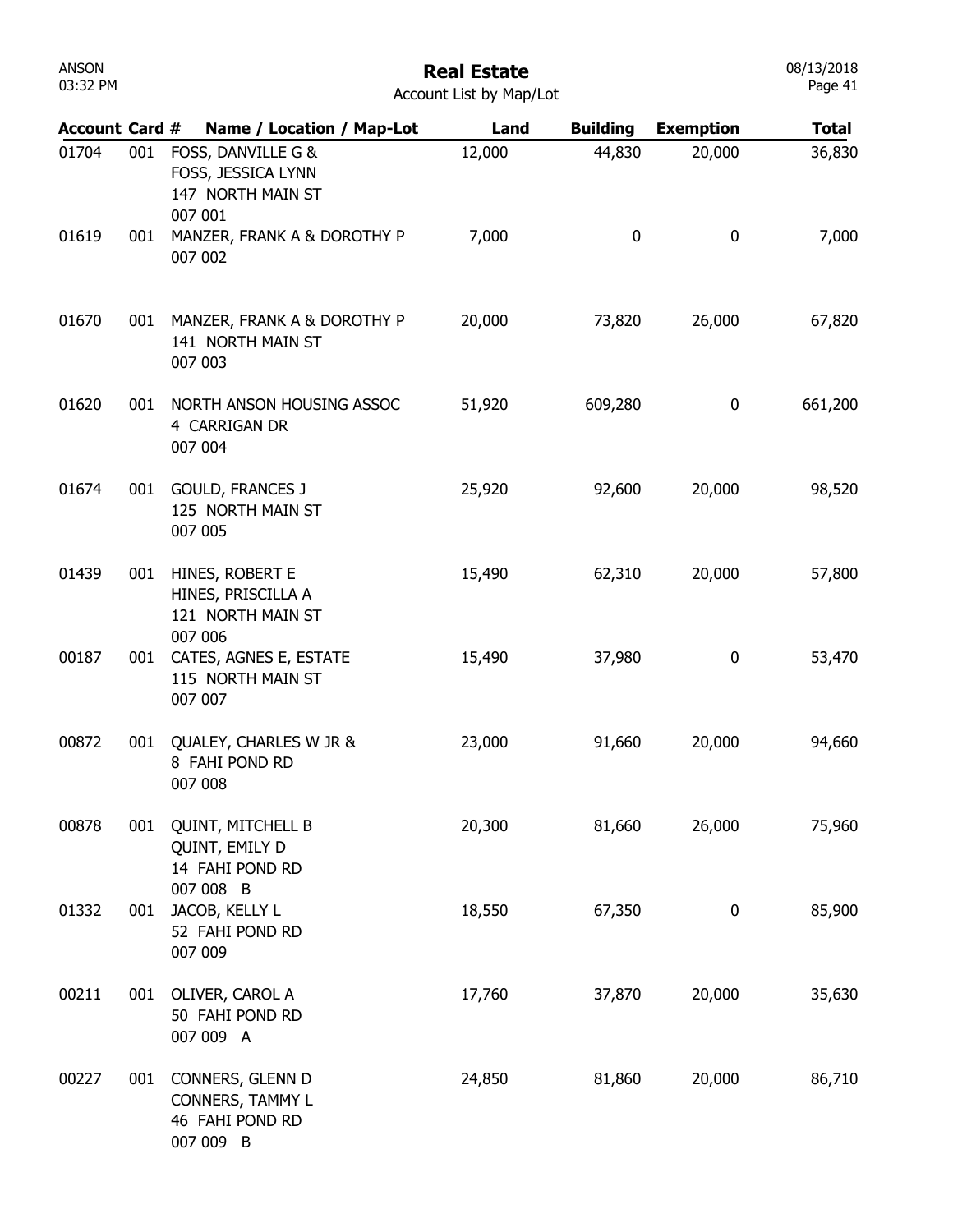| ANSON    |  |  |  |  |
|----------|--|--|--|--|
| 03:32 PM |  |  |  |  |

| <b>Account Card #</b> |     | Name / Location / Map-Lot                                                         | Land   | <b>Building</b> | <b>Exemption</b> | <b>Total</b> |
|-----------------------|-----|-----------------------------------------------------------------------------------|--------|-----------------|------------------|--------------|
| 00597                 | 001 | GRAF, PAMELA H<br>56 FAHI POND RD<br>007 010                                      | 20,900 | 70,460          | 26,000           | 65,360       |
| 01499                 | 001 | FEDERAL HOME LOAN MORTAGE<br>62 FAHI POND RD<br>007 011                           | 21,500 | 68,890          | 0                | 90,390       |
| 01139                 | 001 | AVALLONE, ROBERT M<br>AVALLONE, JANET L<br>007 011 B                              | 16,800 | 0               | 0                | 16,800       |
| 00106                 | 001 | RICHARDSON, LEVI F<br>53 FAHI POND RD<br>007 012                                  | 19,390 | 73,790          | 0                | 93,180       |
| 01319                 | 001 | TESMACHER, MICHAEL G<br>007 013                                                   | 8,400  | $\pmb{0}$       | 0                | 8,400        |
| 01275                 | 001 | TESMACHER, MICHAEL G<br>47 FAHI POND RD<br>007 014                                | 20,450 | 26,740          | 0                | 47,190       |
| 01543                 | 001 | PUTNAM, BETSY<br>PUTNAM, MARK<br>11 FAHI POND RD                                  | 17,660 | 73,330          | 20,000           | 70,990       |
| 00678                 | 001 | 007 016<br>MILLER, ELAINE B<br>15 FAHI POND RD<br>007 016 B                       | 14,420 | 92,680          | 0                | 107,100      |
| 00843                 | 001 | SWEENEY, MICHAEL S<br>112 NORTH MAIN ST<br>007 017                                | 17,890 | 30,030          | 20,000           | 27,920       |
| 00831                 | 001 | PETERSEN, HENRICK V<br>PETERSEN, SUSAN<br>116 NORTH MAIN ST                       | 17,090 | 99,740          | 26,000           | 90,830       |
| 00830                 | 001 | 007 018<br>SOUCIK, CHARLES B CO-Trustee<br>SOUCIK, LAURIE L CO-Trustee<br>007 019 | 22,190 | 0               | 0                | 22,190       |
| 00485                 | 001 | FURLONG, JOHN E<br>FURLONG, JEANNINE A<br>132 NORTH MAIN ST<br>007 019 B          | 22,550 | 210,120         | 20,000           | 212,670      |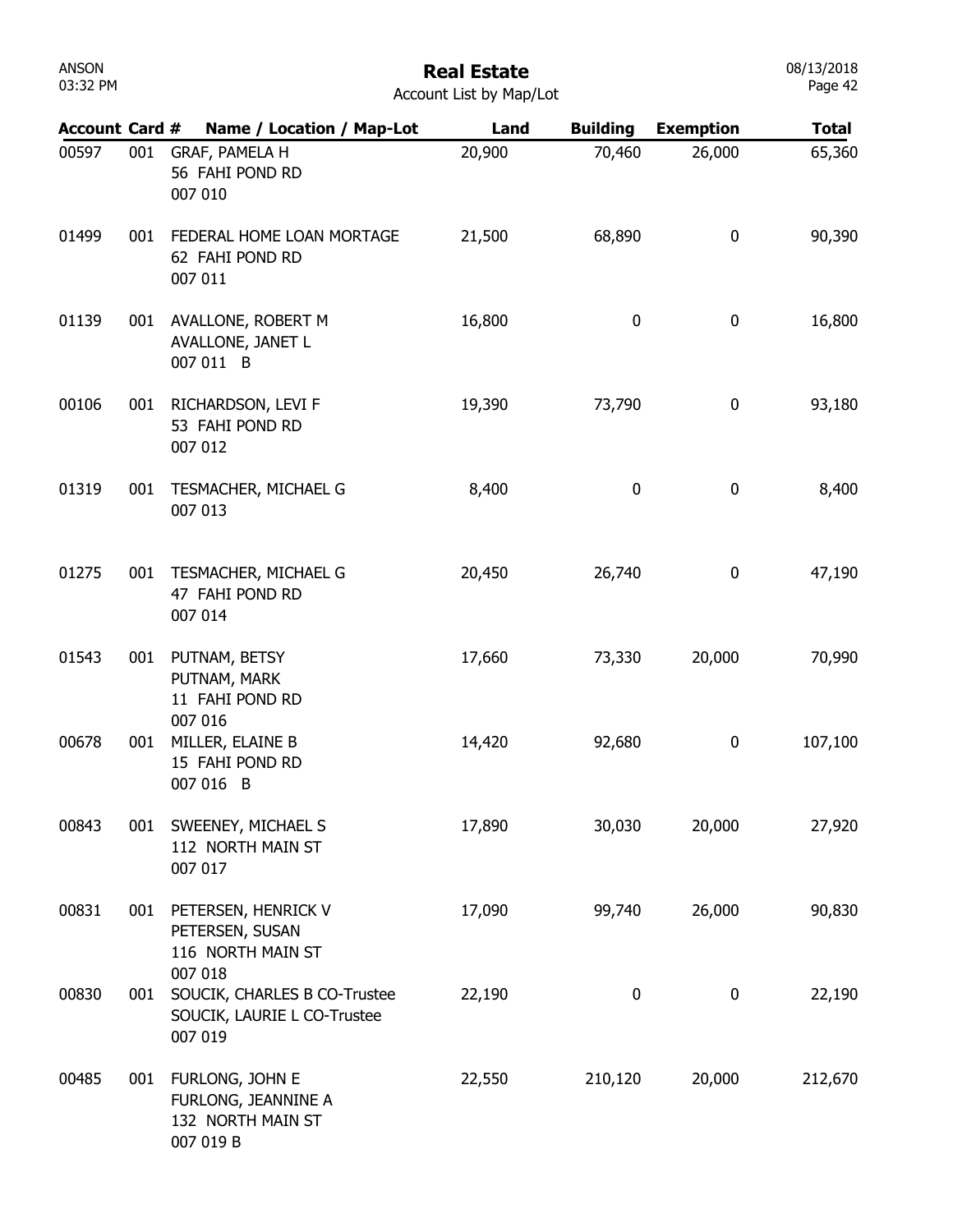# Real Estate

08/13/2018 Page 43

Account List by Map/Lot

| Account Card # |     | Name / Location / Map-Lot                                               | Land   | <b>Building</b>  | <b>Exemption</b> | <b>Total</b> |
|----------------|-----|-------------------------------------------------------------------------|--------|------------------|------------------|--------------|
| 00896          | 001 | REED, ALVAH L<br>REED, SHIRLEY A<br>138 NORTH MAIN ST<br>007 019 C      | 21,050 | 63,950           | 20,000           | 65,000       |
| 01709          | 001 | MSAD 74<br>160 NORTH MAIN ST<br>007 020                                 | 21,900 | 0                | 21,900           | 0            |
| 00248          | 001 | KELLEY, TERESA<br>13 NAULT RD<br>008 001                                | 23,600 | 37,160           | 20,000           | 40,760       |
| 00683          | 001 | MASSE, LETA D<br>616 CAMPGROUND RD<br>008 002                           | 16,970 | 26,370           | 20,000           | 23,340       |
| 00201          | 001 | CLARK, DARRELL<br>CLARK, TROY<br>602 CAMPGROUND RD<br>008 003           | 18,000 | 22,540           | 20,000           | 20,540       |
| 01691          | 001 | PARTRIDGE, DARYEL K<br>PARTRIDGE, KORY K<br>108 UNION STREET<br>008 005 | 36,480 | $\boldsymbol{0}$ | 0                | 36,480       |
| 01009          | 001 | COUSINEAU WOOD PRODUCTS<br>008 005 A                                    | 14,370 | 0                | 0                | 14,370       |
| 00827          | 001 | BURNS, RUSSELL A II<br>BURNS, JOANNE M<br>92 UNION ST                   | 20,000 | 17,150           | 0                | 37,150       |
| 00096          |     | 008 009<br>001 SLEEPER, CHRISTINA L<br>84 UNION ST<br>008 011           | 10,950 | 51,670           | 20,000           | 42,620       |
| 00735          | 001 | DUNPHY, TROY<br>DUNPHY, JUDITH<br>008 014 B                             | 7,740  | 0                | 0                | 7,740        |
| 01008          | 001 | COUSINEAU WOOD PRODUCTS<br>3 VALLEY RD<br>008 015                       | 60,000 | 840,250          | 0                | 900,250      |
| 01011          | 001 | COUSINEAU WOOD PRODUCTS<br>008 016                                      | 4,500  | $\bf{0}$         | 0                | 4,500        |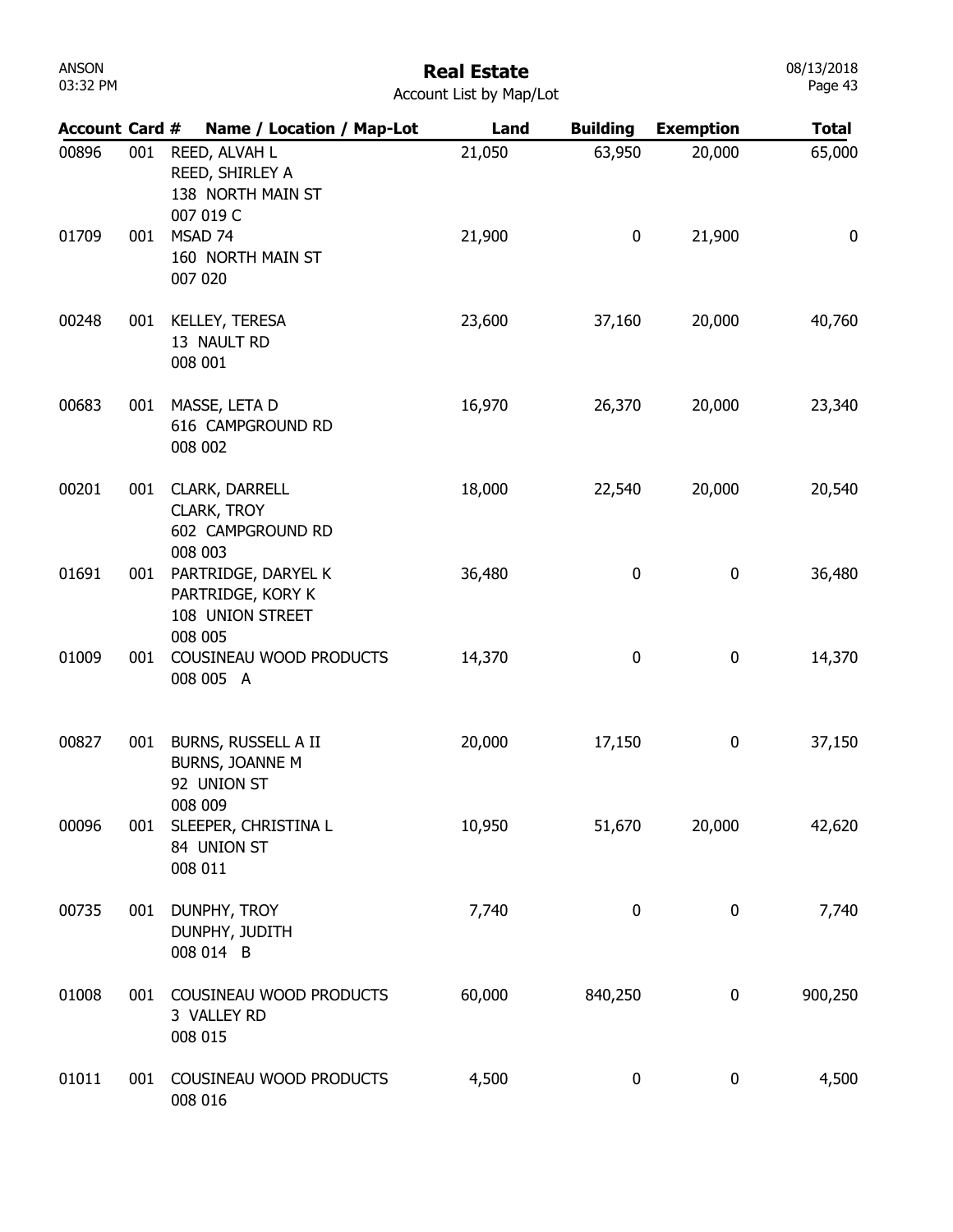# Real Estate

| <b>Account List by Map/Lot</b> |  |  |
|--------------------------------|--|--|
|                                |  |  |

| <b>Account Card #</b> |     | Name / Location / Map-Lot                                                                              | Land   | <b>Building</b> | <b>Exemption</b> | <b>Total</b> |
|-----------------------|-----|--------------------------------------------------------------------------------------------------------|--------|-----------------|------------------|--------------|
| 01755                 | 001 | ANSON TOWN OF<br>008 017                                                                               | 9,820  | $\mathbf 0$     | 9,820            | 0            |
| 01360                 | 001 | WYMAN, JOSEPH<br>78 ELM ST<br>008 018                                                                  | 11,310 | 43,330          | 0                | 54,640       |
| 01267                 | 001 | WRIGHT, JAMES G<br>80 ELM ST<br>008 019                                                                | 11,660 | 60,150          | 0                | 71,810       |
| 00325                 | 001 | HYDE, ROBERT R<br>HYDE, CHARLENE H<br>4 NEW PORTLAND RD                                                | 20,900 | 81,300          | 20,000           | 82,200       |
| 01442                 | 001 | 008 020<br><b>GREENHALGE, JOHN JR</b><br><b>GREENHALGE, REBECCA A</b><br>18 NEW PORTLAND RD<br>008 021 | 20,000 | 69,820          | 20,000           | 69,820       |
| 01681                 | 001 | <b>BLAZIC, GLENNA A</b><br><b>BLAZIC, FRANCIS P</b><br>24 NEW PORTLAND RD<br>008 022                   | 22,040 | 56,210          | 0                | 78,250       |
| 01284                 | 001 | EDELL, EDISON E<br>26 NEW PORTLAND RD<br>008 023                                                       | 25,980 | 36,900          | 0                | 62,880       |
| 01510                 | 001 | HOULE, EUGENE O<br>HOULE, WANDA<br>40 NEW PORTLAND RD                                                  | 11,140 | 81,230          | 20,000           | 72,370       |
| 00076                 | 001 | 008 023 A<br>POLLOCK, RONALD<br>42 NEW PORTLAND RD<br>008 024                                          | 7,200  | 0               | 0                | 7,200        |
| 01375                 | 001 | HARTWICK, RICHARD<br>63 NEW PORTLAND RD<br>009 001                                                     | 10,580 | 31,750          | 20,000           | 22,330       |
| 01184                 | 001 | <b>WHITLOCK, EDWARD S</b><br>47 NEW PORTLAND RD<br>009 002                                             | 13,120 | 18,900          | 20,000           | 12,020       |
| 00682                 | 001 | MANZER, BRUCE A., INC.<br>009 003                                                                      | 21,600 | 0               | 0                | 21,600       |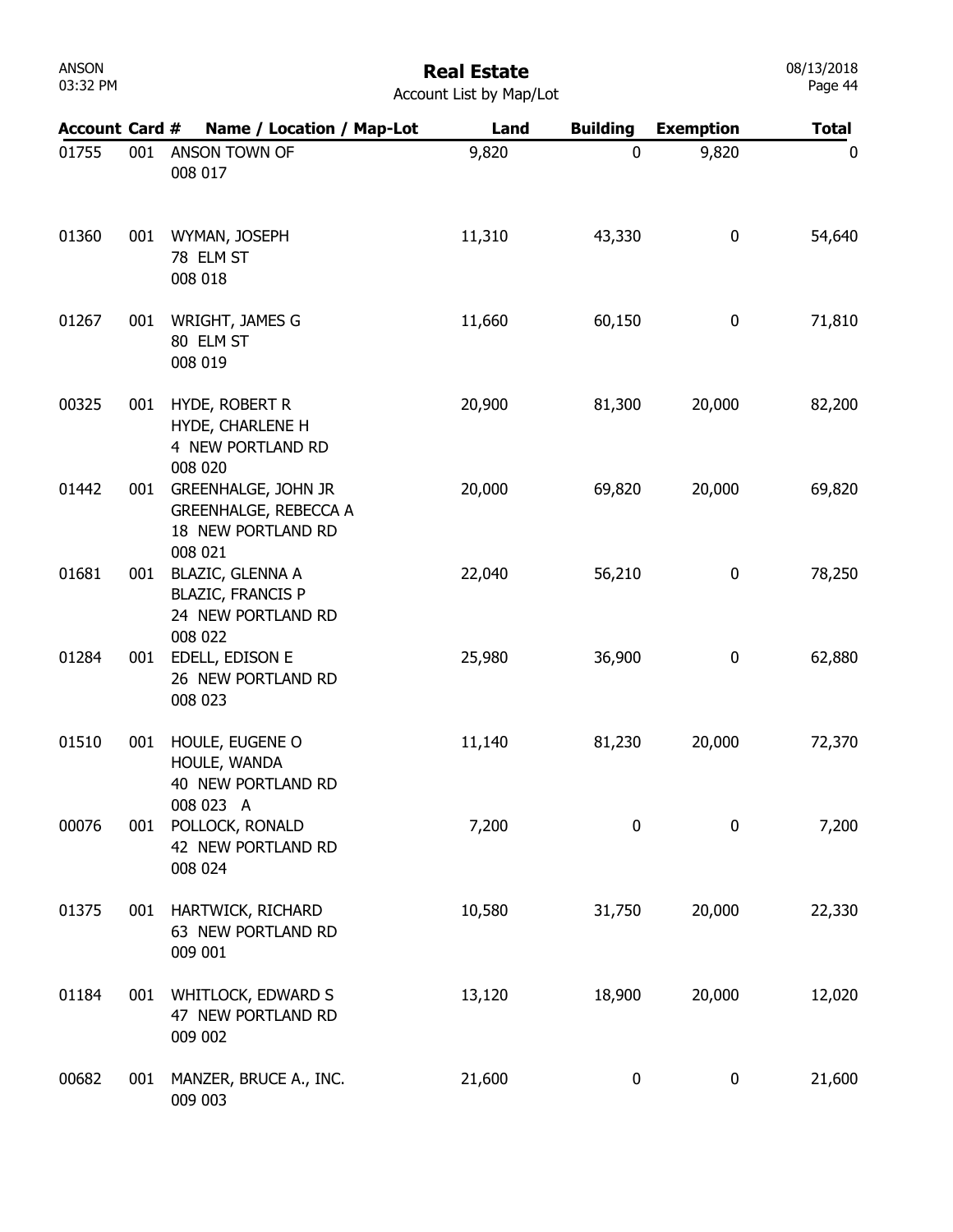| 03:32 PM | Account List by Map/Lot |                                                                                |        |                 |                  |              |  |
|----------|-------------------------|--------------------------------------------------------------------------------|--------|-----------------|------------------|--------------|--|
|          |                         | Account Card # Name / Location / Map-Lot                                       | Land   | <b>Building</b> | <b>Exemption</b> | <b>Total</b> |  |
| 01395    | 001                     | HAYDEN, DOROTHY G<br>33 NEW PORTLAND RD<br>009 004                             | 11,140 | 15,070          | 26,000           | 210          |  |
| 01530    |                         | 001 AMES PROPERTY MANAGEMENT,<br>29 NEW PORTLAND RD<br>009 005                 | 20,210 | 38,040          | 0                | 58,250       |  |
| 01437    |                         | 001 PINKHAM, VALARIE J. &<br>PINKHAM, SAMUEL N<br>5 NEW PORTLAND RD<br>009 006 | 33,570 | 170,300         | 0                | 203,870      |  |
| 00739    | 001                     | <b>BLAZIC, GLENNA</b><br>25 NEW PORTLAND RD<br>009 006 A                       | 19,900 | 45,250          | 0                | 65,150       |  |
| 01887    |                         | 001 BLAZIC, GLENNA A<br>13 NEW PORTLAND RD<br>009 006 B                        | 13,370 | 0               | 0                | 13,370       |  |
| 00477    |                         | 001 CASAVOLA, JOSEPH P<br>10 EMBDEN POND RD<br>009 007                         | 11,660 | 64,990          | 20,000           | 56,650       |  |
| 01566    | 001                     | THOMPSON, ROBERT S., SR. &<br>18 EMBDEN POND RD<br>009 008                     | 14,420 | 41,100          | 26,000           | 29,520       |  |
| 00889    | 001                     | CAHILL, DOUGLAS O<br>CAHILL, DONNA L<br>26 EMBDEN POND RD                      | 28,050 | 54,280          | 20,000           | 62,330       |  |
| 01842    | 001                     | 009 010<br>ZARTMAN, TODD R<br>ZARTMAN, PATRICIA M<br>7 PAIGE DR                | 0      | 14,400          | 0                | 14,400       |  |
| 00784    | 001                     | 009 010 ON<br>HOSKINS, NEAL P<br>30 EMBDEN POND RD<br>009 011                  | 20,080 | 14,860          | 0                | 34,940       |  |
| 00463    | 001                     | <b>GARNETT, ROBERT E</b><br>GARNETT, ADELAIDE<br>36 EMBDEN POND RD<br>009 012  | 20,080 | 61,540          | 26,000           | 55,620       |  |
| 00371    | 001                     | ELLIS, EDWARD G<br>ELLIS, PRISCILLA<br>40 EMBDEN POND RD<br>009 013            | 20,650 | 74,090          | 20,000           | 74,740       |  |

08/13/2018 Page 45

ANSON 03:32 PM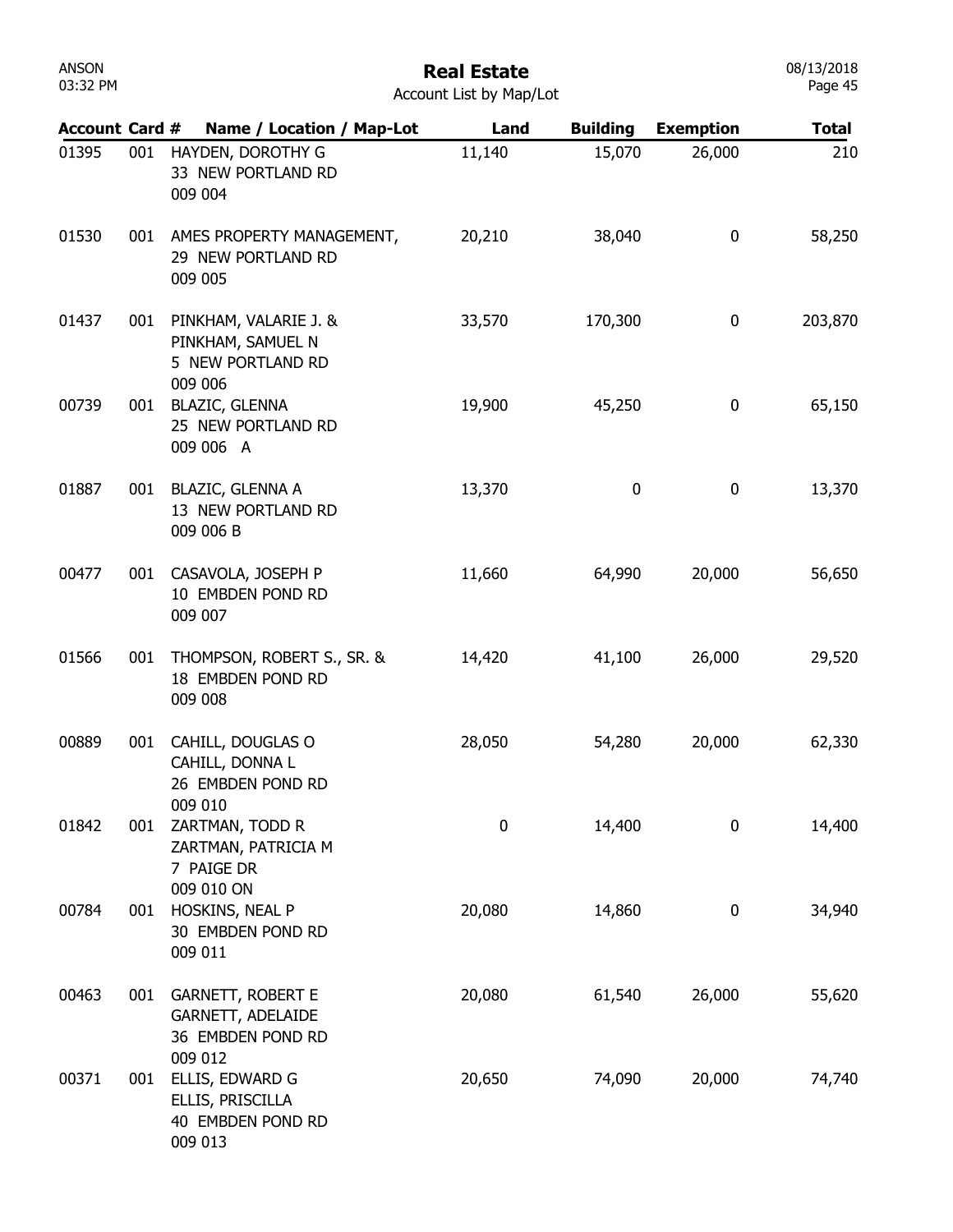| 03:32 PM              |     |                                                                                        | Account List by Map/Lot |                 |                  | Page 46      |
|-----------------------|-----|----------------------------------------------------------------------------------------|-------------------------|-----------------|------------------|--------------|
| <b>Account Card #</b> |     | Name / Location / Map-Lot                                                              | Land                    | <b>Building</b> | <b>Exemption</b> | <b>Total</b> |
| 01564                 | 001 | LIGHTBODY, ELIZABETH M<br>44 EMBDEN POND RD<br>009 014                                 | 15,360                  | 50,820          | 20,000           | 46,180       |
| 00363                 |     | 001 EDES, DONALD W. TRUSTEE<br>DARRELL W & ELLEANOR A.<br>79 EMBDEN POND RD<br>009 015 | 13,420                  | 50,040          | 26,000           | 37,460       |
| 01776                 | 001 | POMERLEAU, MIRNA M<br>83 EMBDEN POND RD<br>009 015 A                                   | 10,950                  | 25,130          | 20,000           | 16,080       |
| 00532                 |     | 001 PERKINS, SANDRA A<br>63 EMBDEN POND RD<br>009 016                                  | 15,830                  | 25,590          | 20,000           | 21,420       |
| 02030                 |     | 001 CLARK, MOLLY<br>61 EMBDEN POND RD<br>009 016 ON                                    | 0                       | 11,860          | 0                | 11,860       |
| 01236                 | 001 | KARIOTIS, DEANA L<br>49 EMBDEN POND RD<br>009 017                                      | 14,000                  | 53,890          | 0                | 67,890       |
| 00078                 | 001 | NILES, GARLAND D<br>45 EMBDEN POND RD<br>009 018                                       | 15,490                  | 59,490          | 0                | 74,980       |
| 00247                 | 001 | CRAWFORD, WILLIAM JR<br>CRAWFORD, VICKI L<br>41 EMBDEN POND RD<br>009 019              | 15,360                  | 29,230          | 20,000           | 24,590       |
| 00768                 | 001 | NORTON, GLENDON<br>NORTON, JULIETTE<br>19 EMBDEN POND RD<br>009 020                    | 20,600                  | 61,350          | 20,000           | 61,950       |
| 01771                 | 001 | DICKEY, DALE<br>DICKEY, DAWN A<br>31 EMBDEN POND RD<br>009 020 B                       | 4,900                   | 2,000           | 0                | 6,900        |
| 00073                 | 001 | FIELD, CATHERINE H estate of<br>FIELD, FRANK J<br>35 EMBDEN POND RD<br>009020C         | 18,550                  | 17,310          | 0                | 35,860       |

009 020 C 00115 CAHILL, DOUGLAS O 001 14,420 3,290 0 17,710 15 EMBDEN POND RD 009 021 CAHILL, DONNA L

03:32 PM

ANSON

#### Real Estate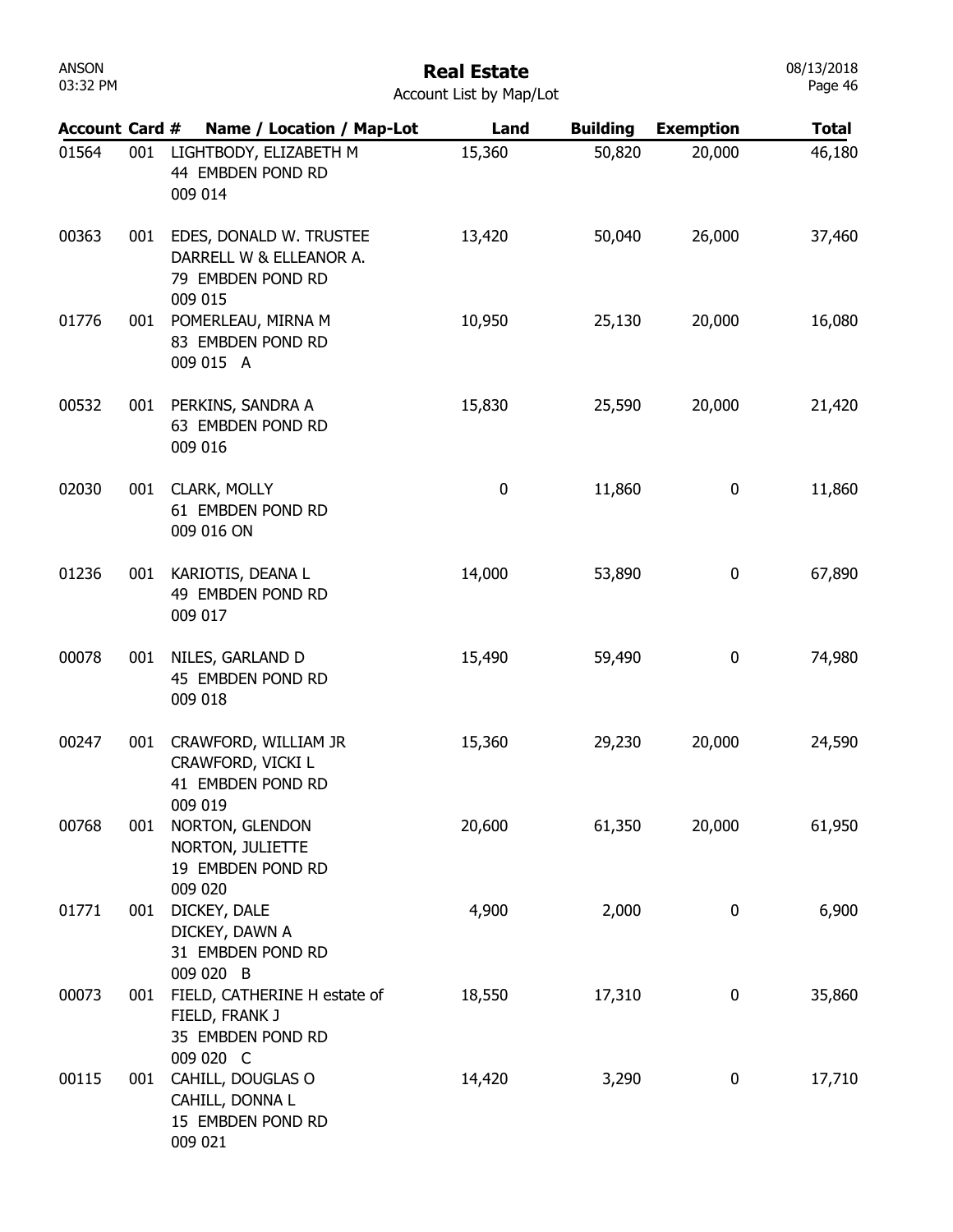| ANSON    |  |
|----------|--|
| 03:32 PM |  |

08/13/2018 Page 47

Account List by Map/Lot

| <b>Account Card #</b> |     | Name / Location / Map-Lot                                                          | Land        | <b>Building</b> | <b>Exemption</b> | <b>Total</b> |
|-----------------------|-----|------------------------------------------------------------------------------------|-------------|-----------------|------------------|--------------|
| 01441                 | 001 | KOVACS, IRENE<br>15 EMBDEN POND RD<br>009 021 ON                                   | $\mathbf 0$ | 17,600          | 17,600           | 0            |
| 00057                 | 001 | CAHILL, DOUGLAS O<br>CAHILL, DONNA L<br>13 EMBDEN POND RD<br>009 022               | 16,490      | 60,510          | 0                | 77,000       |
| 00981                 | 001 | <b>BLAZIC, GLENNA A</b><br><b>BLAZIC, FRANCIS P</b><br>7 EMBDEN POND RD<br>009 023 | 34,500      | 0               | 0                | 34,500       |
| 01667                 | 001 | LANDRY, JOSEPH<br>9 EMBDEN POND RD<br>009 023 ON                                   | 0           | 4,850           | 4,850            | $\bf{0}$     |
| 01778                 | 001 | BERRY, PHYLLIS H<br>11 EMBDEN POND RD<br>009 023 ON                                | 0           | 2,410           | 2,410            | $\bf{0}$     |
| 01460                 | 001 | NELSON, HARRIS III<br>HARRIS-ROWE, HARRIS-ROWE,<br>85 ELM ST<br>009 024            | 14,280      | 56,760          | 0                | 71,040       |
| 01390                 |     | 001 PHILPOT, CHERYL A. &<br>SHAW, MICHAEL R<br>81 ELM ST<br>009 025                | 14,830      | 52,160          | 0                | 66,990       |
| 01125                 | 001 | VILES, MARY JANE<br>77 ELM ST<br>009 026                                           | 17,780      | 89,680          | 20,000           | 87,460       |
| 01119                 | 001 | VILES, GLENN S<br>VILES, CLAUDIA G<br>65 ELM ST<br>009 027                         | 19,490      | 157,280         | 20,000           | 156,770      |
| 00575                 | 001 | CLOUTIER, BRIAN D<br>CLOUTIER, THERESA A<br>12 HALL ST<br>009 028                  | 9,170       | 59,350          | 20,000           | 48,520       |
| 00186                 | 001 | WOOSTER, JAMES A<br>18 HALL ST<br>009 029                                          | 16,850      | 64,020          | 20,000           | 60,870       |
| 00905                 | 001 | RAY V. RICKARDS & CARLENE A.<br>BATES, RAYLENE V. TRUSTEE<br>44 HIGH ST<br>009 031 | 21,100      | 79,790          | 20,000           | 80,890       |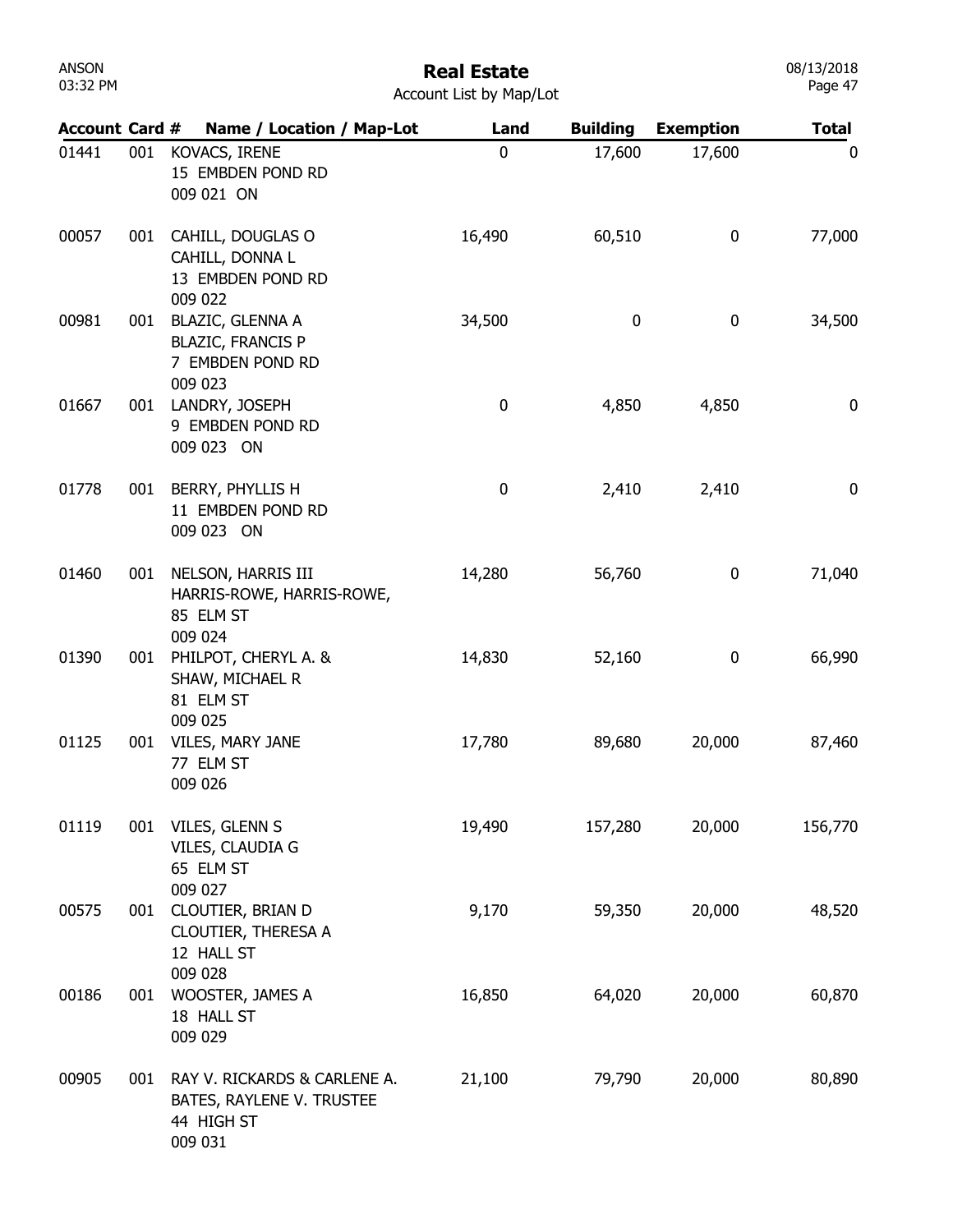| <b>ANSON</b><br>03:32 PM | <b>Real Estate</b><br>Account List by Map/Lot |                                                                     |          |                 |                  |              |  |
|--------------------------|-----------------------------------------------|---------------------------------------------------------------------|----------|-----------------|------------------|--------------|--|
| <b>Account Card #</b>    |                                               | Name / Location / Map-Lot                                           | Land     | <b>Building</b> | <b>Exemption</b> | <b>Total</b> |  |
| 00061                    | 001                                           | PHILPOT, JEAN H, R COURTNEY<br>PINKHAM, MARK W & DALE R<br>009 032  | 24,050   | 2,100           | 20,000           | 6,150        |  |
| 00846                    | 001                                           | PHILPOT, JEAN<br>56 HIGH ST<br>009 032 ON                           | $\bf{0}$ | 6,140           | $\bf{0}$         | 6,140        |  |
| 00265                    | 001                                           | FEDERAL NATIONAL MORTGAGE<br>20 HALL ST<br>009 033                  | 14,140   | 46,350          | 0                | 60,490       |  |
| 01756                    | 001                                           | ANSON TOWN OF<br>009 034                                            | 7,100    | 0               | 7,100            | $\bf{0}$     |  |
| 01322                    | 001                                           | VILES, GLENN<br>VILES, CLAUDIA<br>34 HALL ST<br>009 035             | 20,420   | 39,580          | 0                | 60,000       |  |
| 01685                    | 001                                           | PEASE, MICHAEL S<br>PEASE, JANA L V<br>35 HALL ST<br>009 036        | 27,500   | 69,800          | 20,000           | 77,300       |  |
| 01684                    | 001                                           | PEASE, MICHAEL S<br>PEASE, JANA L V<br>009 037                      | 12,330   | 0               | 0                | 12,330       |  |
| 00634                    | 001                                           | MAINE CENTRAL RAILROAD CO<br>C/O GUILFORD TRAN IND INC<br>009 038   | 35,070   | 0               | 0                | 35,070       |  |
| 01123                    |                                               | 001 VILES, GLENN S<br>VILES, CLAUDIA G<br>009 038 A                 | 6,350    | $\mathbf 0$     | $\mathbf 0$      | 6,350        |  |
| 00943                    | 001                                           | <b>BOIARDI, LAWRENCE A</b><br>BOIARDI, SHELLEY A<br>13 HALL ST      | 11,140   | 50,540          | 20,000           | 41,680       |  |
| 00942                    | 001                                           | 009 039<br>PENA, WENDY<br>15 HALL ST<br>009 039 A                   | 7,210    | 38,570          | 20,000           | 25,780       |  |
| 01374                    |                                               | 001 PARKER, LOREN H JR<br>PARKER, REBECCA A<br>9 HALL ST<br>009 040 | 9,800    | 27,640          | 0                | 37,440       |  |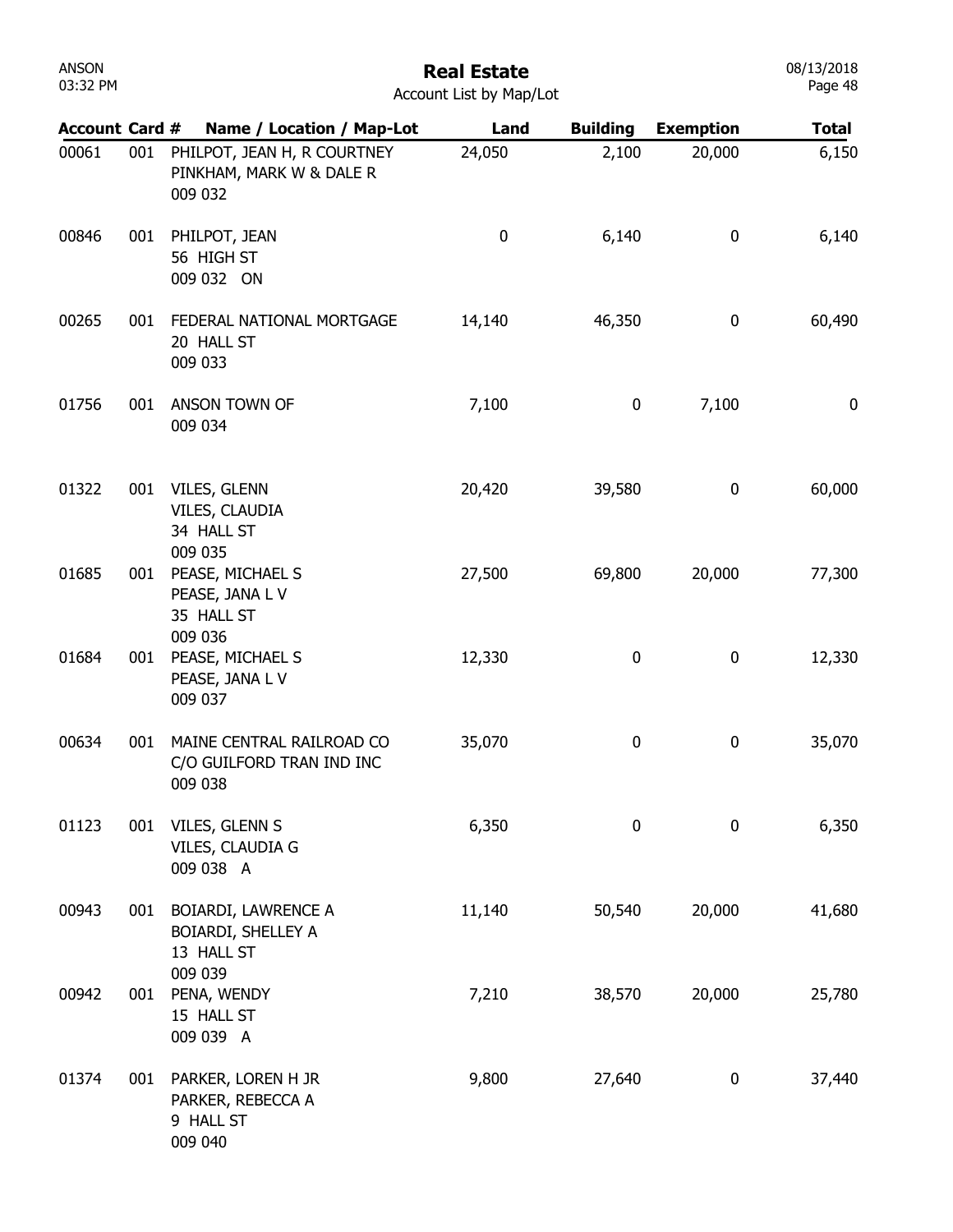# Real Estate

| <b>Account Card #</b> |     | Name / Location / Map-Lot                                  | Land      | <b>Building</b>  | <b>Exemption</b> | <b>Total</b>     |
|-----------------------|-----|------------------------------------------------------------|-----------|------------------|------------------|------------------|
| 01814                 | 001 | VILES, GLENN S<br>VILES, CLAUDIA G<br>3 HALL ST<br>009 041 | 10,390    | 49,070           | 0                | 59,460           |
| 01743                 | 001 | <b>STATE OF MAINE</b><br>009 042                           | 6,570     | $\boldsymbol{0}$ | 6,570            | 0                |
| 01387                 | 001 | HATHEWAY, EDWIN III<br>51 ELM ST<br>009 043                | 14,560    | 53,210           | 20,000           | 47,770           |
| 01411                 | 001 | HATHEWAY, EDWIN R III<br>49 ELM ST<br>009 044              | 14,730    | 6,430            | 0                | 21,160           |
| 01107                 | 001 | RAFFERTY, LEONARD P., III<br>75 EMBDEN POND RD<br>009 045  | 15,880    | 40,290           | 0                | 56,170           |
| 01604                 | 001 | MADISON PAPER INDUSTRIES<br>010 001                        | 6,615,000 | 0                | 0                | 6,615,000        |
| 01606                 | 001 | MADISON PAPER INDUSTRIES<br>37 KENNEBEC ST<br>010 002      | 54,920    | 0                | 0                | 54,920           |
| 00158                 | 001 | ANSON MADISON SANITARY<br>010 002 A                        | 38,660    | 0                | 38,660           | $\bf{0}$         |
| 01407                 | 001 | STEVENS, VICKI R<br>STEVENS, ALAN R<br>010 003             | 18,150    | $\pmb{0}$        | 0                | 18,150           |
| 01876                 | 001 | MADISON ELECTRIC WORKS<br>190 MAIN ST<br>010 003 A         | 20,680    | 0                | 20,680           | $\boldsymbol{0}$ |
| 01317                 | 001 | CHURCHILL, EDWIN B JR<br>CHURCHILL, EDWIN B SR<br>010 004  | 18,500    | $\boldsymbol{0}$ | 0                | 18,500           |
| 01877                 | 001 | MADISON TOWN OF<br>190 MAIN ST<br>010 005                  | 14,000    | 0                | 14,000           | $\bf{0}$         |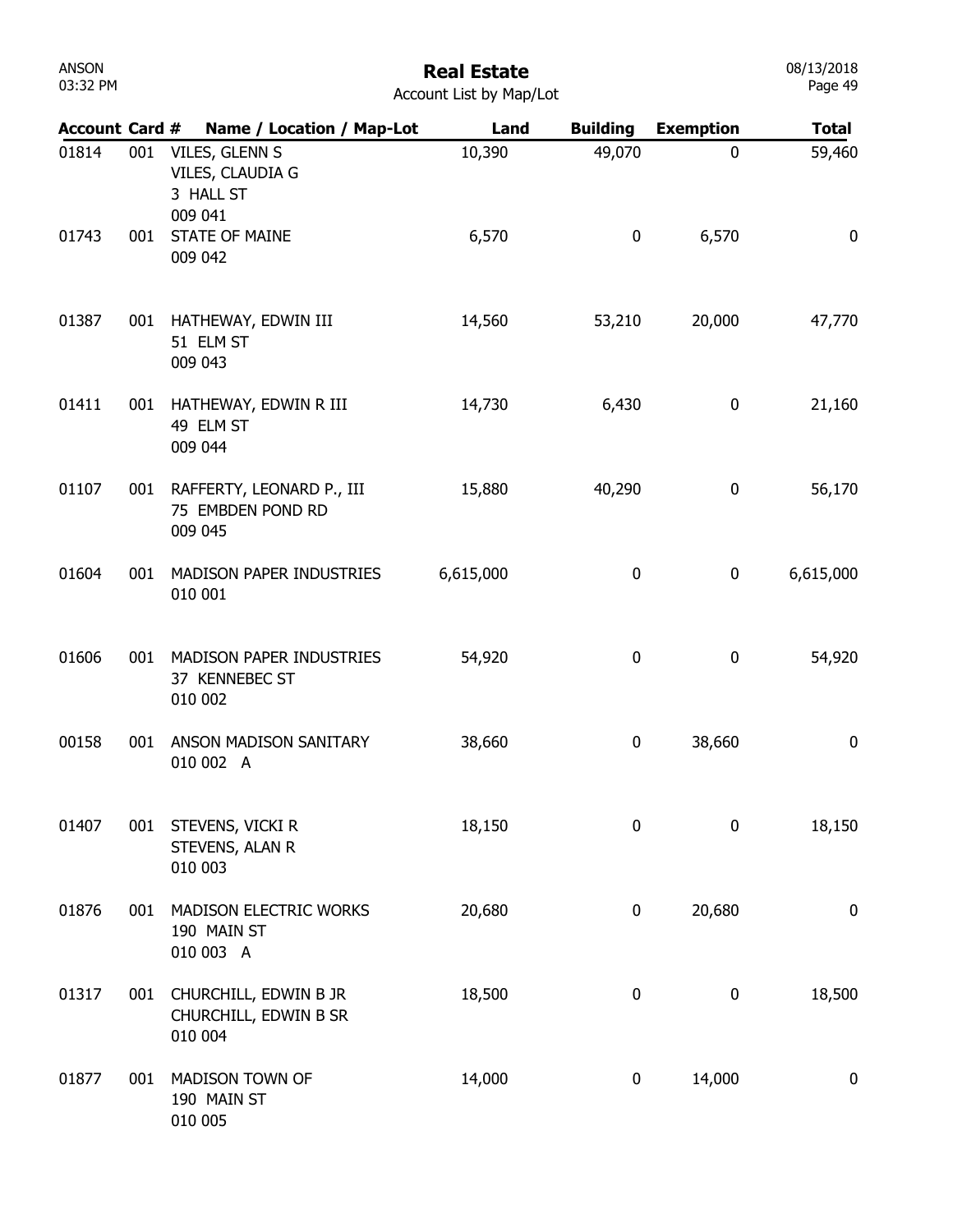# Real Estate

| Account List by Map/Lot |  |  |
|-------------------------|--|--|

| <b>Account Card #</b> |     | Name / Location / Map-Lot                                                           | Land   | <b>Building</b> | <b>Exemption</b> | <b>Total</b> |
|-----------------------|-----|-------------------------------------------------------------------------------------|--------|-----------------|------------------|--------------|
| 01886                 | 001 | MADISON, TOWN OF<br>190 MAIN ST<br>010 005 A                                        | 17,500 | 0               | 17,500           | 0            |
| 01307                 | 001 | SANTIAGO, BARBARA, ET AL<br>010 006                                                 | 520    | 0               | $\bf{0}$         | 520          |
| 00378                 | 001 | EVERETT, STEVEN A<br>010 007                                                        | 48,620 | 0               | $\pmb{0}$        | 48,620       |
| 00022                 | 001 | ANSON LTD PARTNERSHIP<br>28 PARKWOODS DR<br>010 007 1                               | 70,380 | 839,600         | 0                | 909,980      |
| 00381                 | 001 | COWAN, MARC E<br>COWAN, TRACY M<br>46 PARKWOODS DR<br>010 007 4                     | 22,840 | 74,940          | 0                | 97,780       |
| 00144                 | 001 | ELA, DAVID C<br>51 Parkwoods Drive<br>010 007 6                                     | 22,060 | 72,210          | 20,000           | 74,270       |
| 00380                 | 001 | FORTIN, JORDAN T<br>43 PARKWOODS DR<br>010 007 7                                    | 21,860 | 79,470          | 0                | 101,330      |
| 01539                 | 001 | GRAY, BARRY A<br>GRAY, SUSAN E<br>35 PARKWOODS DR<br>010 007 8                      | 21,710 | 103,760         | 20,000           | 105,470      |
| 00385                 | 001 | CHARTIER, GLORIA<br>PLOURDE, DONNA RAE<br>27 PARKWOODS DR<br>010 007 9              | 21,520 | 163,370         | 20,000           | 164,890      |
| 01254                 | 001 | <b>GREENLEAF, LESLIE E</b><br><b>GREENLEAF, MARIE J</b><br>232 MAIN ST<br>010 007 A | 22,700 | 78,050          | 26,000           | 74,750       |
| 01581                 | 001 | LUCE, GARY R<br>LUCE, MARY W<br>212 MAIN ST<br>010 007 B                            | 22,700 | 85,760          | 20,000           | 88,460       |
| 00386                 | 001 | PLOURDE, DONNA R<br>25 PARKWOODS DR<br>010 007 10                                   | 21,100 | 135,830         | 20,000           | 136,930      |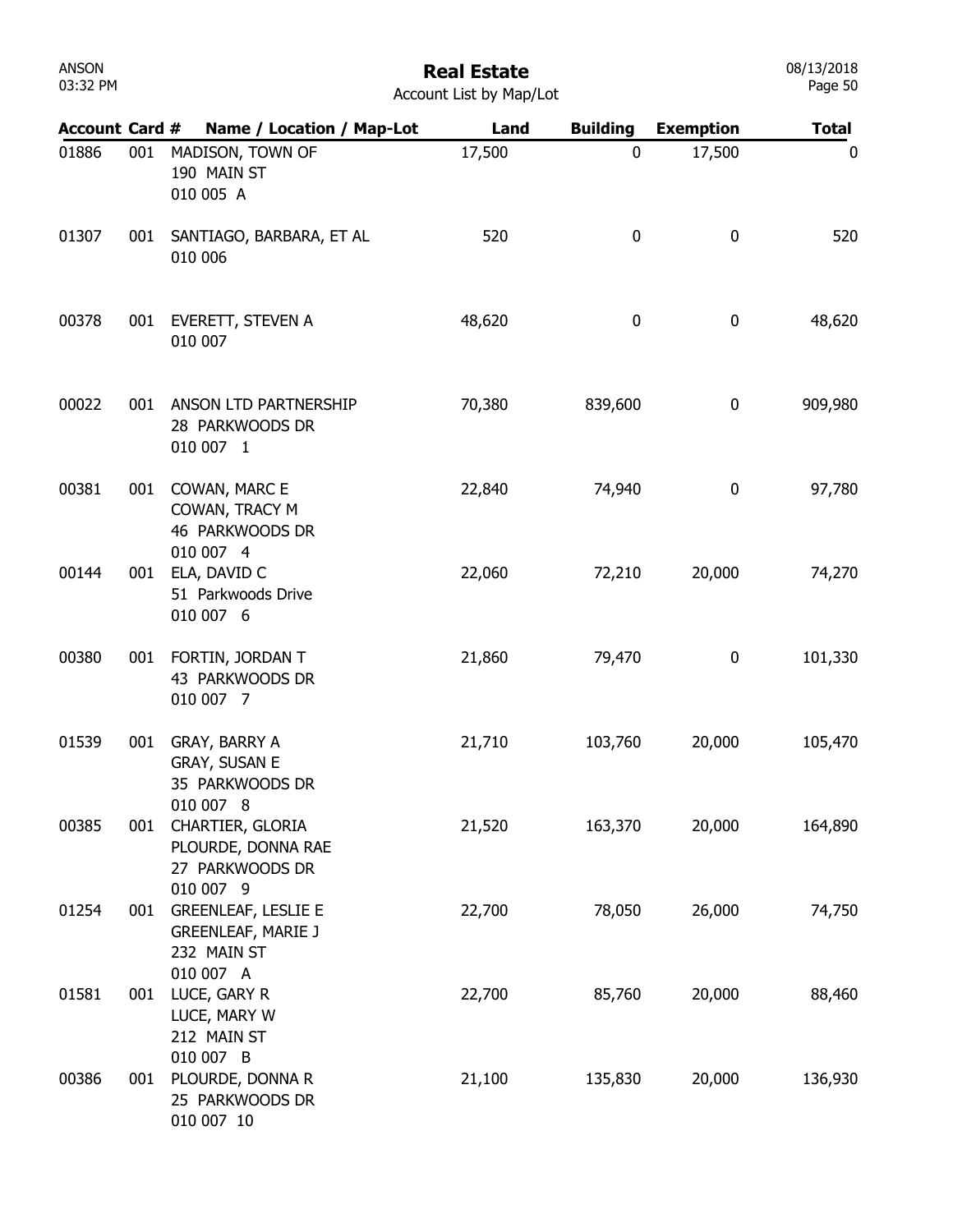| <b>ANSON</b><br>03:32 PM |     |                                                                | <b>Real Estate</b><br>Account List by Map/Lot |                 |                  | 08/13/2018<br>Page 51 |
|--------------------------|-----|----------------------------------------------------------------|-----------------------------------------------|-----------------|------------------|-----------------------|
| <b>Account Card #</b>    |     | Name / Location / Map-Lot                                      | Land                                          | <b>Building</b> | <b>Exemption</b> | <b>Total</b>          |
| 01830                    | 001 | CENTRAL MAINE POWER CO<br>C/O AVANGRID MANAGEMENT<br>010 008   | 378,000                                       | $\mathbf 0$     | $\mathbf 0$      | 378,000               |
| 01787                    | 001 | MANZER, BRUCE A<br>MANZER, CRYSTAL D<br>86 STARKS RD           | 87,000                                        | 71,540          | 0                | 158,540               |
| 01288                    | 001 | 010 009<br>GRAY, RICHARD E<br>010 010                          | 33,000                                        | $\bf{0}$        | 0                | 33,000                |
| 01612                    | 001 | TROTT, ERIK C<br>99 STARKS RD<br>010 011 1                     | 26,410                                        | 58,740          | 0                | 85,150                |
| 01591                    | 001 | LUCE, NORMAN<br>4 WEST MILLS RD<br>010 011 2                   | 26,570                                        | 39,700          | 0                | 66,270                |
| 01808                    | 001 | TROTT, KENNETH<br>TROTT, GRETA<br>38 SMITH RD                  | 26,840                                        | 97,410          | 20,000           | 104,250               |
| 00415                    | 001 | 010 011 3<br>FORTIN, BARRY<br>52 SMITH RD<br>010 011 4         | 26,170                                        | 87,150          | 20,000           | 93,320                |
| 00823                    | 001 | LEPAGE, KATHRYN<br>RICHARDSON, RICHARDSON,<br>64 SMITH RD      | 26,000                                        | 86,350          | 20,000           | 92,350                |
| 01656                    | 001 | 010 011 5<br>CABECEIRAS, MELISSA A<br>98 SMITH RD<br>010 011 6 | 23,750                                        | 1,540           | 0                | 25,290                |
| 01582                    | 001 | LUCE, NORMAN<br>010 011 6 A                                    | 12,750                                        | 0               | 0                | 12,750                |
| 01147                    | 001 | HOWARD, JUDITH G<br>116 SMITH RD<br>010 011 7                  | 26,050                                        | 57,890          | 20,000           | 63,940                |
| 00416                    | 001 | SHOREY, JIMMY-LEE J<br>117 SMITH RD<br>010 011 8 A             | 23,500                                        | 100,490         | 26,000           | 97,990                |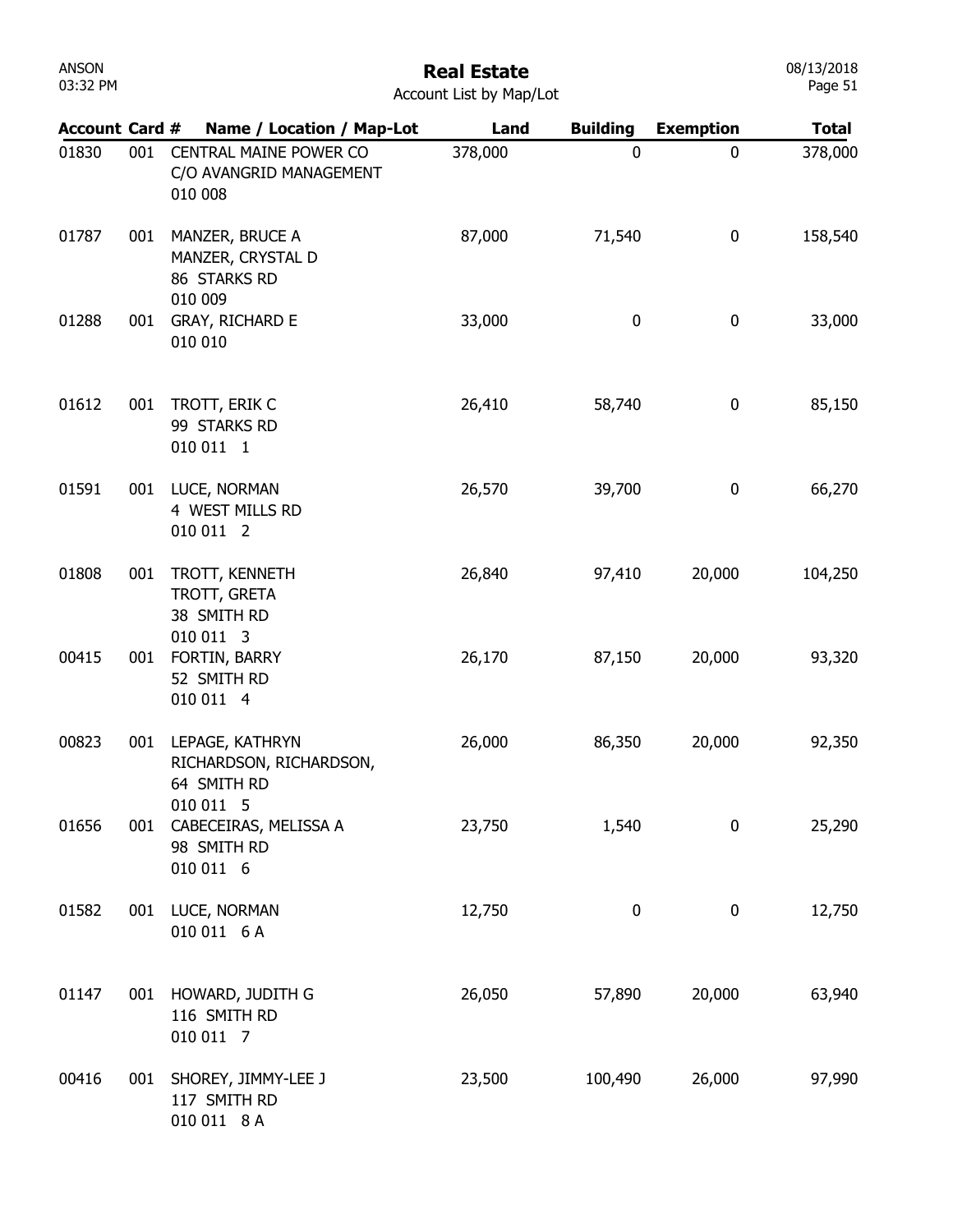| Account Card # |     | Name / Location / Map-Lot                                                        | Land   | <b>Building</b> | <b>Exemption</b> | <b>Total</b> |
|----------------|-----|----------------------------------------------------------------------------------|--------|-----------------|------------------|--------------|
| 00421          | 001 | FORTIN, BRUCE P<br>010 011 8 B                                                   | 13,070 | 0               | $\mathbf 0$      | 13,070       |
| 00420          | 001 | PINKHAM, VALARIE J<br>PINKHAM, SAMUEL N<br>131 SMITH RD<br>010 011 9             | 26,710 | 83,400          | 20,000           | 90,110       |
| 01483          | 001 | <b>BILLINGS, CHERYL &amp;</b><br>TOLX, ERNEST<br>115 STARKS RD<br>010 011 B      | 39,500 | 91,670          | 20,000           | 111,170      |
| 01894          | 001 | <b>BILLINGS, CHERYL A &amp;</b><br>TOLX, ERNEST, JR.<br>010 011 B-1              | 13,500 | 0               | 0                | 13,500       |
| 01583          | 001 | LUCE, NORMAN<br>010 011 10                                                       | 28,720 | 0               | $\pmb{0}$        | 28,720       |
| 01481          | 001 | <b>BOLIA, CRAIG D</b><br><b>BOLIA, SHARLENE D</b><br>999 MAYHEW RD<br>010 011 14 | 33,500 | 0               | 0                | 33,500       |
| 00795          | 001 | PAINE, CHARLES<br>61 SMITH RD<br>010 012                                         | 64,250 | 49,740          | 20,000           | 93,990       |
| 01334          | 001 | BERUBE, ZOYA<br><b>BERUBE, LWRENCE</b><br>152 WEST MILLS RD<br>010 012<br>B      | 36,170 | 28,960          | 0                | 65,130       |
| 01108          | 001 | VAILLANCOURT, RINO<br>120 WEST MILLS RD<br>010 012 C                             | 21,500 | 114,300         | 20,000           | 115,800      |
| 01228          |     | 001 YOUNG, HATTIE E, TRUSTEE<br>49 WEST MILLS RD<br>010 013                      | 44,500 | 77,110          | 20,000           | 101,610      |
| 01749          |     | 001 KAWA, RUSSELL<br>50 HILTON HILL RD<br>010 014                                | 52,990 | 40,080          | 0                | 93,070       |
| 00133          |     | 001 CURRIER, WENDY L<br>54 HILTON HILL RD<br>010 014 A                           | 24,500 | 79,840          | $\bf{0}$         | 104,340      |

#### Real Estate Account List by Map/Lot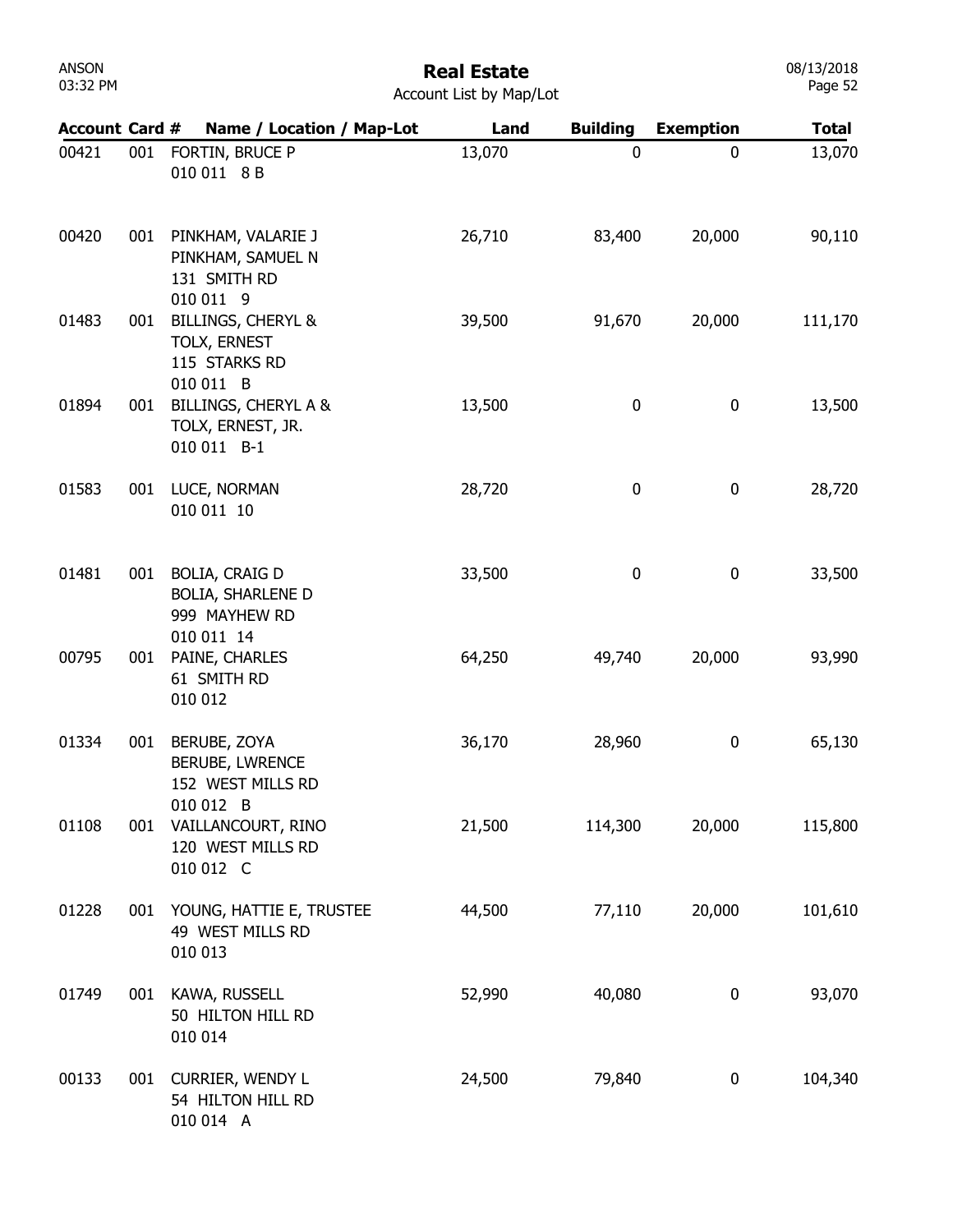| <b>ANSON</b> |  |
|--------------|--|
| 03:32 PM     |  |

| <b>Account Card #</b> |     | Name / Location / Map-Lot                                                 | Land      | <b>Building</b> | <b>Exemption</b> | <b>Total</b> |
|-----------------------|-----|---------------------------------------------------------------------------|-----------|-----------------|------------------|--------------|
| 01874                 | 001 | YOUNG, LLEWELLYN A<br>14 PEASE HILL RD<br>010 015                         | 21,560    | 0               | 0                | 21,560       |
| 00117                 | 001 | BERUBE, ZOYA<br><b>BERUBE, LAWRENCE</b><br>147 WEST MILLS RD<br>010 015 1 | 21,850    | 33,670          | 0                | 55,520       |
| 00207                 | 001 | CLARKE, JUANITA A<br>PEASE HILL ROAD<br>010 015 2                         | 20,510    | 0               | 0                | 20,510       |
| 00206                 | 001 | CLARKE, JUANITA A<br>64 PEASE HILL RD<br>010 015 3                        | 39,260    | 28,630          | 20,000           | 47,890       |
| 01872                 | 001 | DOMER, DEBRA<br>14 PEASE HILL RD<br>010 015 ON                            | $\pmb{0}$ | 26,840          | 20,000           | 6,840        |
| 01425                 | 001 | SHOREY, MARY<br>SHOREY, FRANCIS<br>010 016                                | 1,200     | 0               | 0                | 1,200        |
| 01423                 | 001 | SHOREY, MARY<br>SHOREY, FRANCIS<br>010 017                                | 17,890    | 0               | 0                | 17,890       |
| 00411                 | 001 | FLETCHER, DAVID W<br>160 HILTON HILL RD<br>010 018                        | 40,000    | 78,240          | 20,000           | 98,240       |
| 02005                 | 001 | FLETCHER, DENNIS E<br>PEASE HILL ROAD<br>010 018 A                        | 72,300    | 19,270          | 0                | 91,570       |
| 00443                 | 001 | FRIEND, DARREN L<br>FRIEND, BERTHA<br>194 HILTON HILL RD                  | 50,400    | 43,980          | 20,000           | 74,380       |
| 00256                 | 001 | 010 019<br>MOORE, DENNIS W<br>230 HILTON HILL RD<br>010 020               | 39,500    | 9,950           | 20,000           | 29,450       |
| 01629                 | 001 | <b>GRAM, CHRISTOPHER</b><br>218 HILTON HILL RD<br>010 020 B&C             | 41,000    | 0               | 0                | 41,000       |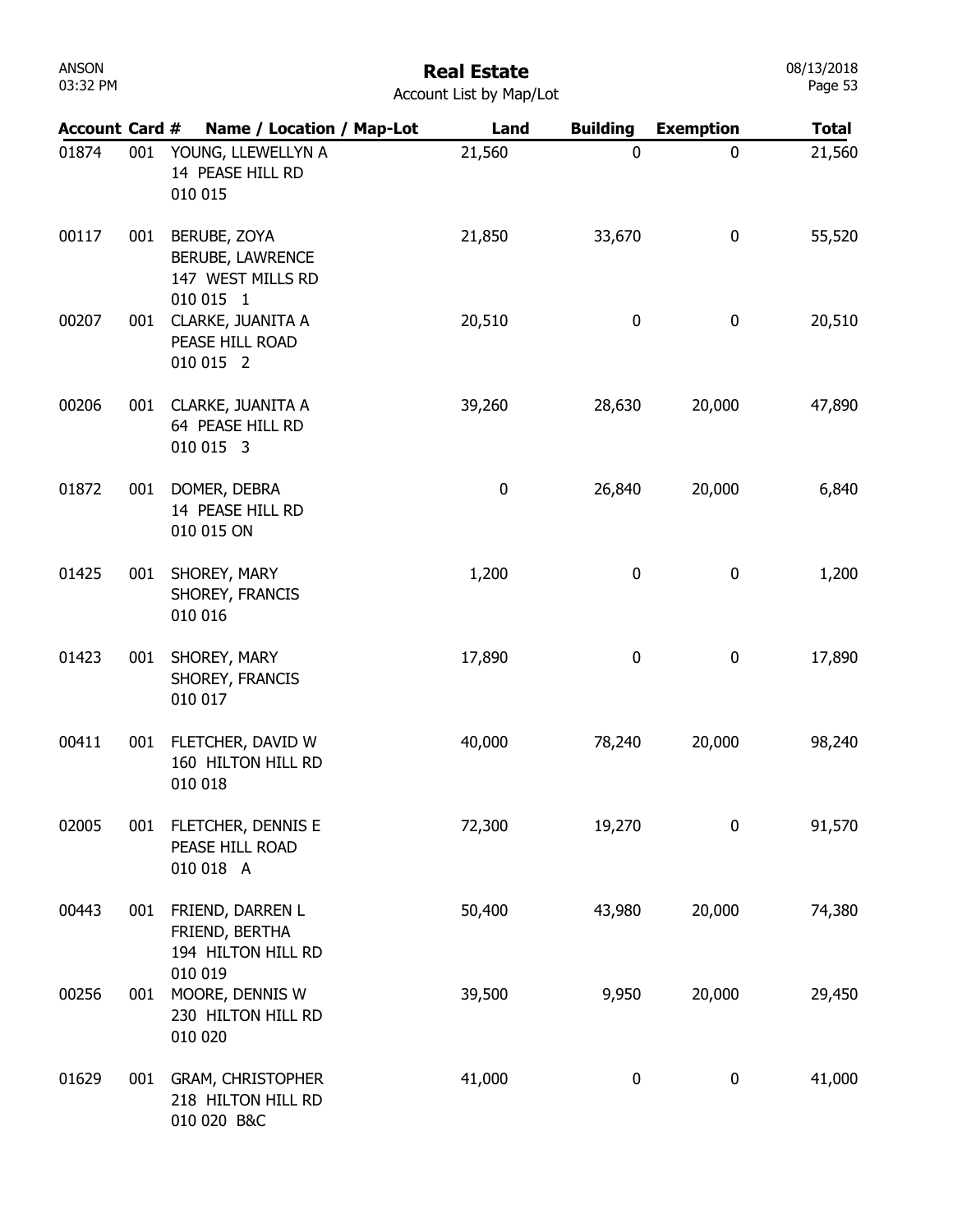# Real Estate

08/13/2018 Page 54

Account List by Map/Lot

| <b>Account Card #</b> |     | Name / Location / Map-Lot                                                  | Land   | <b>Building</b> | <b>Exemption</b> | <b>Total</b> |
|-----------------------|-----|----------------------------------------------------------------------------|--------|-----------------|------------------|--------------|
| 01324                 | 001 | <b>GORDON, ANNE F</b><br>264 HILTON HILL RD<br>010 021                     | 47,530 | 19,600          | 26,000           | 41,130       |
| 01614                 | 001 | GRAY, DARLENE<br>242 HILTON HILL RD<br>010 021 A                           | 36,990 | 85,590          | 26,000           | 96,580       |
| 01663                 | 001 | <b>GORDON, HAZEL L</b><br>280 HILTON HILL ROAD<br>010 021 B                | 23,900 | 14,050          | 0                | 37,950       |
| 01325                 | 001 | <b>GORDON, ANNE F</b><br><b>HILTON HILL ROAD</b><br>010 022                | 28,020 | 0               | 0                | 28,020       |
| 01559                 |     | 001 GORDON, ROBERT SR<br>279 HILTON HILL RD<br>010 022 1                   | 38,140 | 43,340          | 0                | 81,480       |
| 00175                 | 001 | CARMICHAEL, WELDON<br><b>HILTON HILL ROAD</b><br>010 022 B                 | 14,280 | 490             | 0                | 14,770       |
| 00058                 | 001 | <b>GRAY, CAROLYN J</b><br>241 HILTON HILL RD<br>010 022 C                  | 22,210 | 48,170          | 0                | 70,380       |
| 01296                 | 001 | GORDON, ROBERT B., JR.<br>265 HILTON HILL RD<br>010 022 D                  | 20,380 | 63,700          | 0                | 84,080       |
| 01595                 | 001 | LYNDS, PATRICIA<br>229 HILTON HILL RD<br>010 023                           | 34,760 | 94,160          | 26,000           | 102,920      |
| 00593                 | 001 | MULCAHY, MATTHEW J<br>MULCAHY, SALLY A<br>010 023 B                        | 38,500 | 0               | 0                | 38,500       |
| 00442                 | 001 | FRIEND, DARREN L<br>FRIEND, BERTHA M<br>010 024                            | 22,720 | 0               | 0                | 22,720       |
| 00410                 |     | 001 FLETCHER, DAVID W<br>FLETCHER, DENNIS E<br>HILTON HILL ROAD<br>010 025 | 42,500 | 0               | 0                | 42,500       |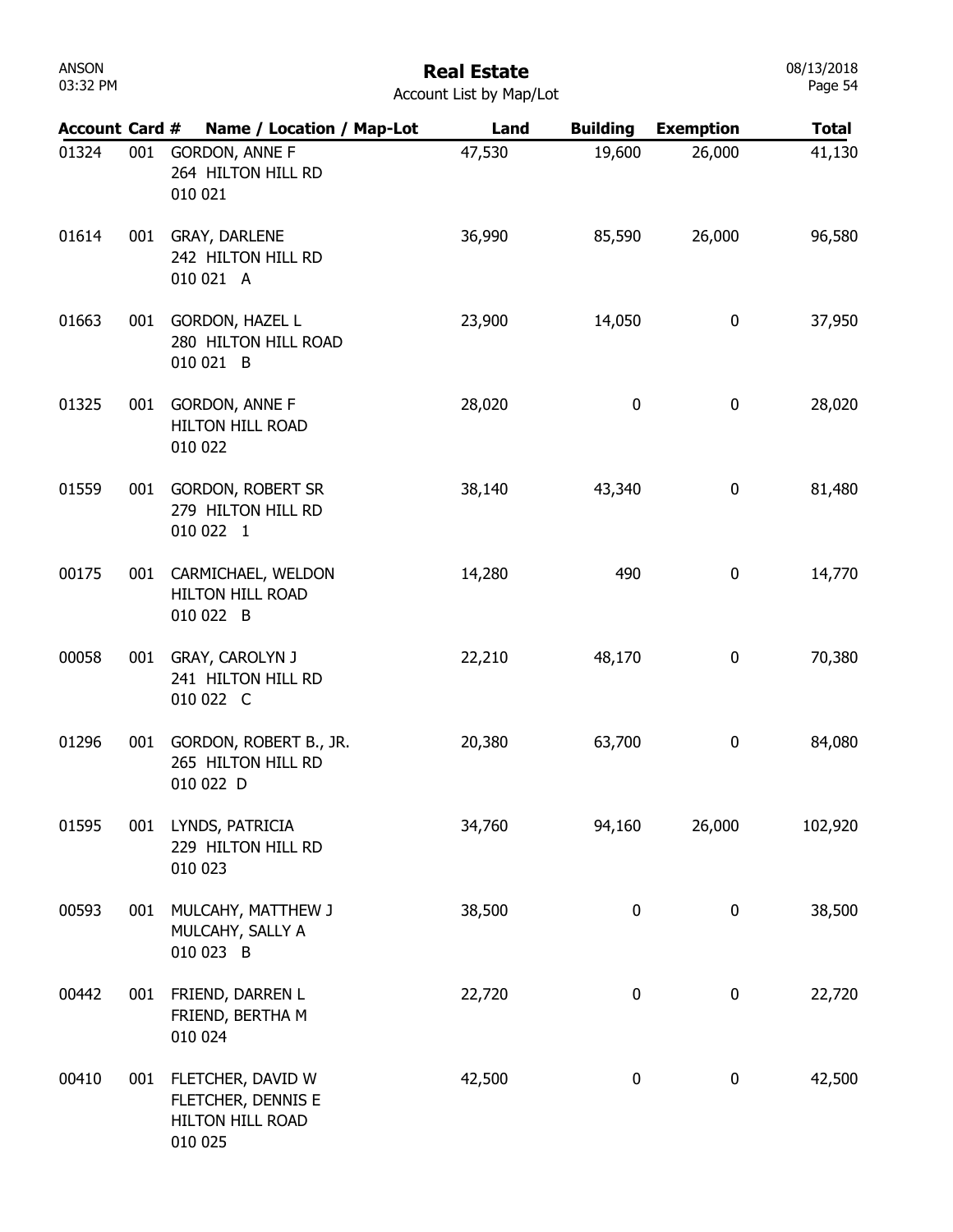|       |     | Account Card # Name / Location / Map-Lot                             | Land   | <b>Building</b> | <b>Exemption</b> | <b>Total</b> |
|-------|-----|----------------------------------------------------------------------|--------|-----------------|------------------|--------------|
| 01426 | 001 | SHOREY, MARY H<br>SHOREY, FRANCIS L<br>113 HILTON HILL RD<br>010 026 | 64,970 | 160,000         | 26,000           | 198,970      |
| 01428 | 001 | MANZER, BRUCE A<br>MANZER, CRYSTAL D<br>27 HILTON HILL RD<br>010 027 | 52,100 | 157,470         | 0                | 209,570      |
| 00270 | 001 | DAIGLE, PATRICK J<br>010 028                                         | 22,280 | 0               | 0                | 22,280       |
| 01136 | 001 | WALKER, ALAN W<br><b>WALKER, ARLENE S</b><br>010 029                 | 8,000  | 0               | 0                | 8,000        |
| 01137 | 001 | WALKER, ALAN W<br><b>WALKER, ARLENE S</b><br>010 030                 | 12,250 | 0               | 0                | 12,250       |
| 01580 | 001 | MATTINGLY, PHILLIP P<br>010 031                                      | 27,500 | 0               | 0                | 27,500       |
| 00863 |     | 001 PREBLE, LORRAINE M (Life<br>MOODY DANIEL R. &<br>010 032         | 3,370  | 0               | 0                | 3,370        |
| 01302 | 001 | MATTINGLY LAND HOLDINGS,<br>010 032 A                                | 5,210  | 0               | 0                | 5,210        |
| 00556 | 001 | LLOYD, JEFFERY A, &<br>HENDERSON, LINDA L, ET UX<br>010 033          | 64,370 | $\bf{0}$        | 0                | 64,370       |
| 01149 | 001 | BARRY, DEBRA E<br>29 WARD ST<br>010 034                              | 31,990 | 98,560          | 20,000           | 110,550      |
| 01822 | 001 | HILTON, LEISA C<br>56 LLOYD RD<br>010 034 A                          | 17,100 | 61,630          | 0                | 78,730       |
| 01012 | 001 | CROMPTON, JOHN J<br>CROMPTON, BRENDA L<br>010 034 B                  | 20,000 | 39,440          | 0                | 59,440       |

Real Estate Account List by Map/Lot

08/13/2018 Page 55

ANSON 03:32 PM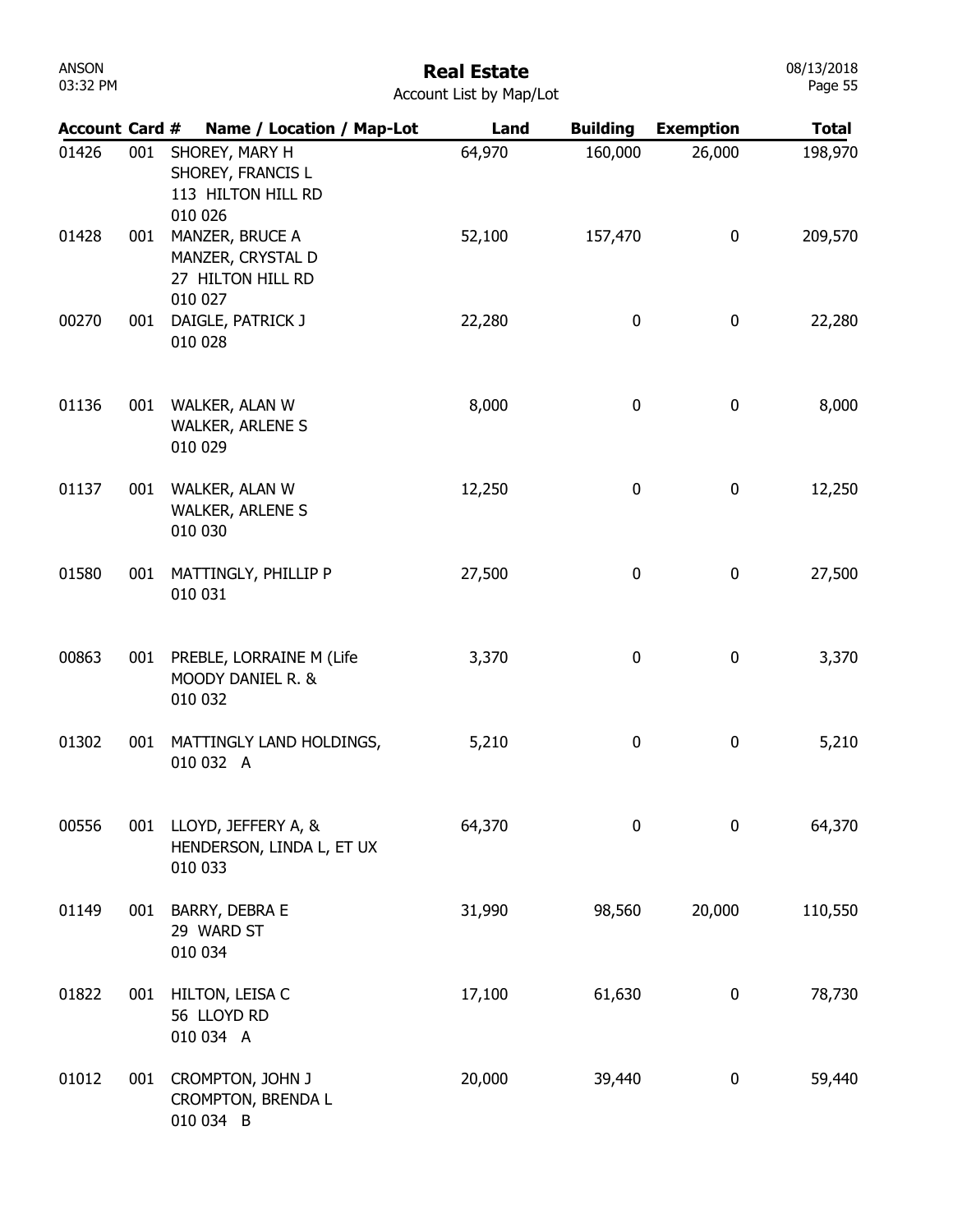#### Real Estate Account List by Map/Lot

|       |     | Account Card # Name / Location / Map-Lot                                                   | Land   | <b>Building</b> | <b>Exemption</b> | Total   |
|-------|-----|--------------------------------------------------------------------------------------------|--------|-----------------|------------------|---------|
| 00990 | 001 | SMALL, RONALD<br>24 WARD ST<br>010 034 C                                                   | 20,000 | 29,900          | 20,000           | 29,900  |
| 01570 | 001 | LLOYD, MERLE L & SONS, INC<br>66 LLOYD RD<br>010 034 G                                     | 28,100 | 49,450          | 0                | 77,550  |
| 00865 |     | 001 PREBLE, LORRAINE M (Life<br>MOODY DANIEL R. &<br>76 HILLTOP RD<br>010 035              | 30,300 | 91,040          | 20,000           | 101,340 |
| 01862 | 001 | ANSON/MADISON WATER DIST<br>28 WARD ST<br>010 035 A                                        | 32,500 | 0               | 32,500           | 0       |
| 01578 |     | 001 CULVER, JEAN B. (Life Estate)<br>NEWTON, SAWN & LEEANNE Y.<br>42 HILLTOP RD<br>010 036 | 27,290 | 212,860         | 20,000           | 220,150 |
| 01883 |     | 001 GAUDETTE, JAY G<br>GAUDETTE, AMY M<br>13 ROLLING RIDGE DR<br>010 036 A 1               | 26,240 | 38,670          | 20,000           | 44,910  |
| 01248 |     | 001 LYNDS, WILLIAM I & JANETTE F,<br>21 ROLLING RIDGE DR<br>010 036 A 2                    | 27,740 | 126,140         | 20,000           | 133,880 |
| 01258 |     | 001 MATTINGLY, PHILLIP P<br>31 ROLLING RIDGE DR<br>010 036 A 3                             | 29,940 | 44,390          | 0                | 74,330  |
| 01213 | 001 | GORDON, DAVID H<br><b>GORDON, JANET L</b><br>64 HILLTOP RD<br>010 036 B                    | 16,490 | 77,000          | 0                | 93,490  |
| 00610 | 001 | MAYO, DAVID E<br>54 HILLTOP RD<br>010 036 D                                                | 18,550 | 55,850          | 20,000           | 54,400  |
| 01212 | 001 | LEACH, TRAVIS C<br>LEACH, JENNIFER A<br>58 HILLTOP RD<br>010 036 E                         | 18,550 | 40,920          | 20,000           | 39,470  |
| 01138 | 001 | WALKER, ALAN W<br><b>WALKER, ARLENE S</b><br>26 HILLTOP RD<br>010 037                      | 36,000 | 84,670          | 26,000           | 94,670  |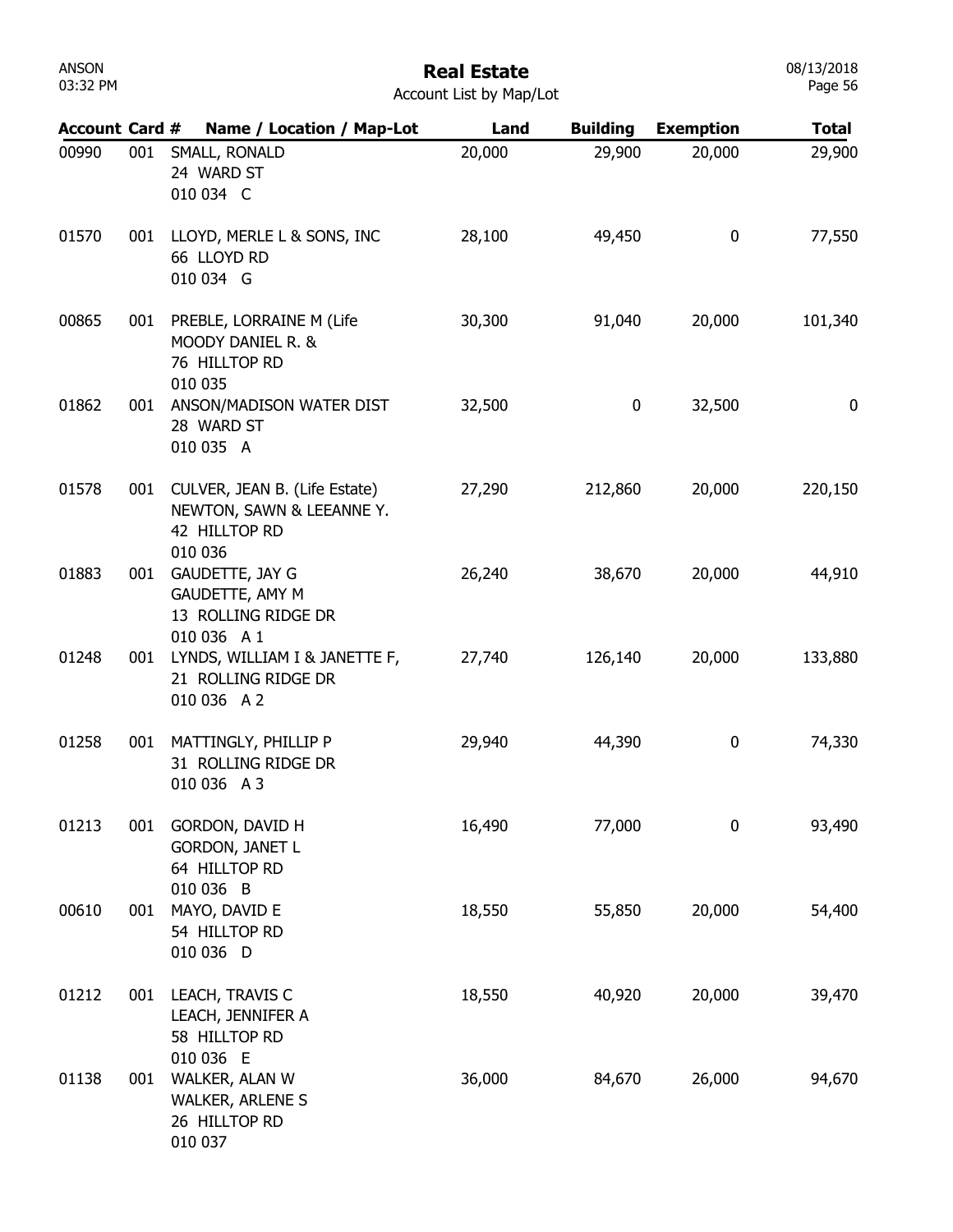| ANSON    |  |
|----------|--|
| 03:32 PM |  |

#### Real Estate Account List by Map/Lot

| <b>Account Card #</b> |     | Name / Location / Map-Lot                                                               | Land   | <b>Building</b> | <b>Exemption</b> | <b>Total</b> |
|-----------------------|-----|-----------------------------------------------------------------------------------------|--------|-----------------|------------------|--------------|
| 01827                 | 001 | WALKER, MARTHA L<br>28 HILLTOP RD<br>010 037 A                                          | 21,200 | 134,600         | 20,000           | 135,800      |
| 00063                 | 001 | BEAULIEU, DANA W<br>BEAULIEU, NARCISA B<br>14 HILLTOP RD<br>010 038                     | 39,250 | 92,920          | 20,000           | 112,170      |
| 00319                 | 001 | DILLON, THOMAS R JR, TRUSTEE<br>DILLON, JOYCE G, TRUSTEE<br>010 039                     | 38,400 | 0               | 0                | 38,400       |
| 01347                 | 001 | DILLON, THOMAS R JR, TRUSTEE<br>DILLON, JOYCE G., TRUSTEE<br>84 RANDALL ST<br>010 039 C | 26,450 | 171,230         | 20,000           | 177,680      |
| 00391                 | 001 | FANCY, ERIC N &<br>BERGERON, MARY ANN<br>85 RANDALL ST<br>010 039 D                     | 21,040 | 103,280         | 20,000           | 104,320      |
| 00269                 | 001 | DICKEY, PAMELA J<br>171 MAIN ST<br>010 040                                              | 25,500 | 82,210          | 20,000           | 87,710       |
| 00145                 | 001 | EVERETT, STEVEN A., TRUSTEE<br>010 040 1                                                | 23,830 | 0               | 0                | 23,830       |
| 00271                 | 001 | DAIGLE, PATRICK JASON<br>18 DAIGLE DR<br>010 040 3&2                                    | 46,300 | 126,410         | 20,000           | 152,710      |
| 00273                 | 001 | DAIGLE, PRESCOTT HEIRS<br>DAIGLE, DEVAN J. JARRAD<br>9 DAIGLE DR                        | 27,500 | 65,660          | 20,000           | 73,160       |
| 00272                 | 001 | 010 040 4<br>DAIGLE, PAUL J III<br>DAIGLE, CHERYL M<br>221 MAIN ST                      | 23,950 | 100,400         | 20,000           | 104,350      |
| 00642                 | 001 | 010 040 5<br>MELLOWS, HENRY R<br>MELLOWS, SHIRLEY A<br>209 PEASE HILL RD                | 36,510 | 118,030         | 20,000           | 134,540      |
| 00638                 | 001 | 011 001<br>MELLOWS, HENRY R<br>MELLOWS, SHIRLEY A<br>011 002                            | 1,200  | 0               | 0                | 1,200        |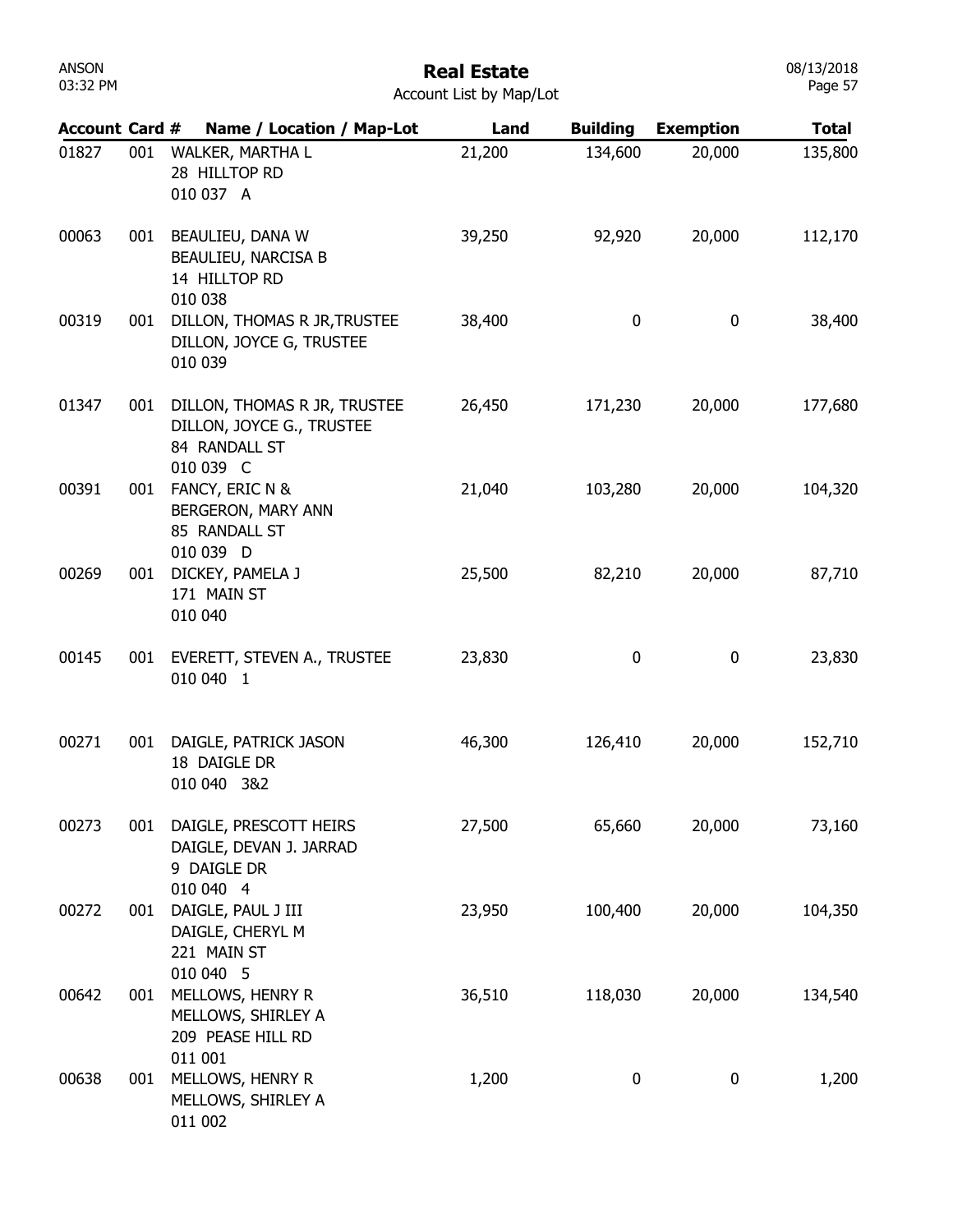| 01492 | 001 | MELLOWS, HENRY R., SR. &<br>141 PEASE HILL RD<br>011 003                | 21,170 | 46,480           | $\mathbf 0$ | 67,650  |
|-------|-----|-------------------------------------------------------------------------|--------|------------------|-------------|---------|
| 01496 | 001 | MELLOWS, HENRY R., SR. &<br>011 004                                     | 5,770  | $\boldsymbol{0}$ | 0           | 5,770   |
| 01486 | 001 | MERRY, ROSEMARY M, TRUSTEE<br>011 005                                   | 8,290  | $\boldsymbol{0}$ | 0           | 8,290   |
| 01461 | 001 | MICHAUD, DIANA R<br>187 WEST MILLS RD<br>011 006                        | 63,000 | 102,270          | 0           | 165,270 |
| 00659 | 001 | NARAINE, AUDREY L<br>245 WEST MILLS RD<br>011 006 A                     | 20,000 | 45,670           | 20,000      | 45,670  |
| 01476 | 001 | SCHICK, LAURA V<br>SCHICK, ALAN R<br>232 WEST MILLS RD                  | 20,750 | 26,170           | 0           | 46,920  |
| 00719 | 001 | 011 007<br>MOORE, DARRIN C<br>200 WEST MILLS RD<br>011 007 B            | 26,750 | 43,670           | 0           | 70,420  |
| 01493 | 001 | MELLOWS, HENRY R., SR. &<br>011 008                                     | 6,330  | $\boldsymbol{0}$ | $\bf{0}$    | 6,330   |
| 01403 | 001 | HEALD, FRED L<br>HEALD, PAULETT A<br>23 HEALD RD                        | 29,500 | 33,900           | 20,000      | 43,400  |
| 00427 |     | 011 009<br>001 FOTTER, LAWRENCE<br>FOTTER, SHIRLEY<br>250 WEST MILLS RD | 21,500 | 36,650           | 20,000      | 38,150  |
| 01553 | 001 | 011 009 A<br>ST. MICHEL, NORMAND<br><b>MAYHEW ROAD</b><br>011 009 B     | 2,700  | $\boldsymbol{0}$ | $\bf{0}$    | 2,700   |
| 01402 | 001 | RICHARDS, ROGER G<br>3 HEALD RD<br>011 009 C                            | 25,400 | 28,060           | 20,000      | 33,460  |

Account List by Map/Lot

Account Card # Name / Location / Map-Lot Land Building Exemption Total

Real Estate

ANSON 03:32 PM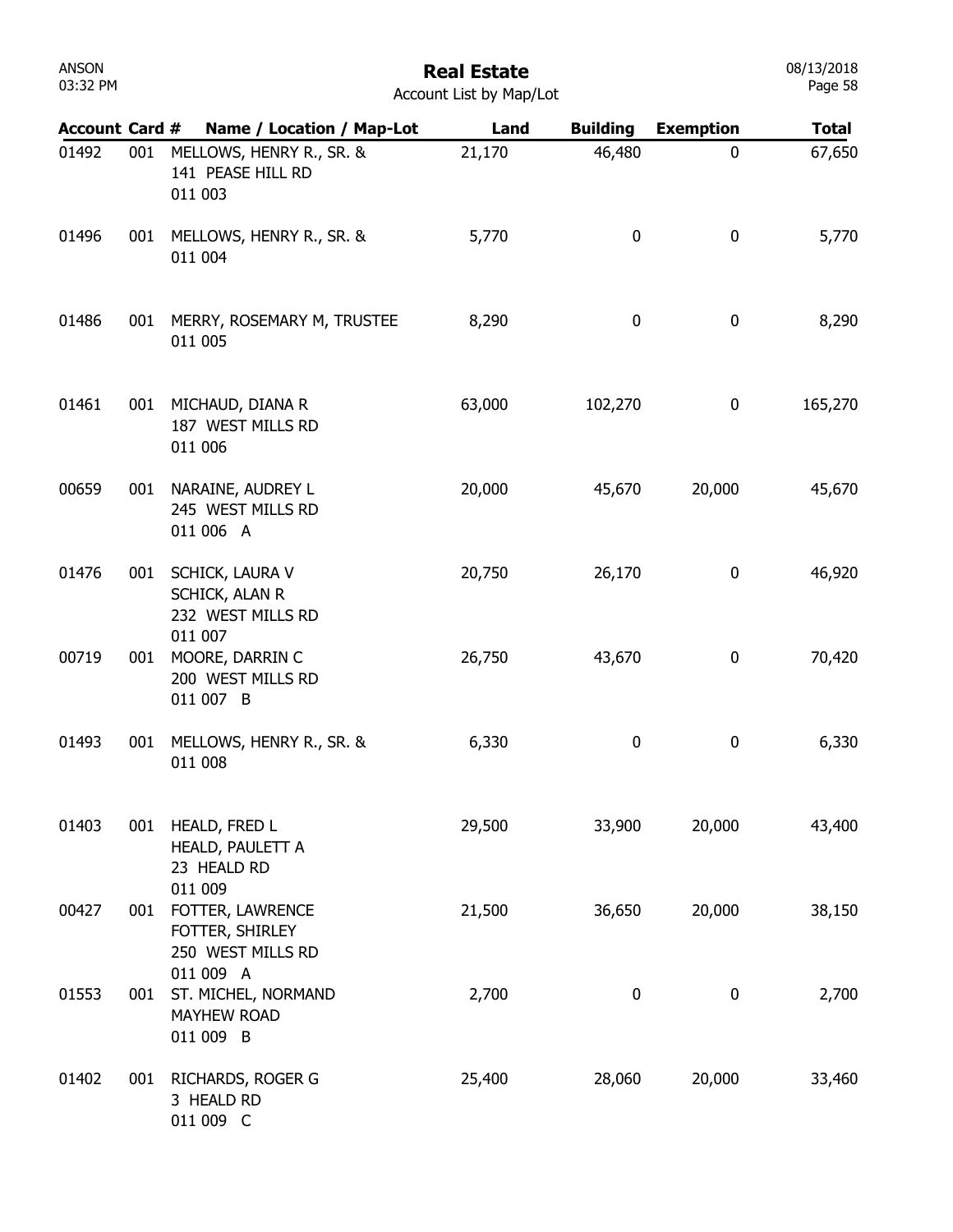# Real Estate

| <b>Account Card #</b> |     | Name / Location / Map-Lot                                         | Land      | <b>Building</b> | <b>Exemption</b> | <b>Total</b> |
|-----------------------|-----|-------------------------------------------------------------------|-----------|-----------------|------------------|--------------|
| 01144                 | 001 | FERNALD, JOHN R &<br>COWAN, TERI J<br>948 MAYHEW RD<br>011 009 D  | 42,750    | 125,920         | 20,000           | 148,670      |
| 00875                 | 001 | IRELAND, JEANICE T<br>IRELAND, JAYDEN G<br>011 009 E              | 14,550    | 0               | $\boldsymbol{0}$ | 14,550       |
| 00516                 | 001 | HEALD, KRISTIAN F<br>276 B WEST MILLS RD<br>011 009 F             | 39,000    | 86,350          | $\boldsymbol{0}$ | 125,350      |
| 01828                 | 001 | WALTHER, CHARLES J. &<br>BLOOD, JILL L<br>276 A WEST MILLS RD     | 18,000    | 146,330         | 20,000           | 144,330      |
| 00897                 | 001 | 011 009 F1<br>JARVIS, JONATHAN M<br>011 009 F2                    | 10,500    | 0               | 0                | 10,500       |
| 01121                 | 001 | HAYDEN, JEFFREY S., JR.<br>24 HEALD ROAD<br>011 009 G             | 22,500    | 44,250          | 0                | 66,750       |
| 00526                 | 001 | LEEMAN, STEVEN<br>LEEMAN, KATHARINE M<br>268 WEST MILLS RD        | 20,690    | 66,020          | 20,000           | 66,710       |
| 00525                 | 001 | 011 010<br>LEEMAN, DIANE B<br><b>WEST MILLS ROAD</b><br>011 010 A | 11,130    | 2,970           | 0                | 14,100       |
| 00707                 | 001 | MOORE, SCOTT L<br>011 011                                         | 42,000    | $\pmb{0}$       | 0                | 42,000       |
| 01239                 | 001 | MOORE, SCOTT L<br>306 WEST MILLS RD<br>011 011 ON                 | $\pmb{0}$ | 8,240           | 0                | 8,240        |
| 00705                 | 001 | MOORE, SCOTT L<br>302 WEST MILLS RD<br>011 011 A                  | 34,600    | 93,680          | 0                | 128,280      |
| 01890                 | 001 | MOORE, SCOTT L<br>302 A WEST MILLS RD<br>011 011 A ON             | $\pmb{0}$ | 14,240          | 0                | 14,240       |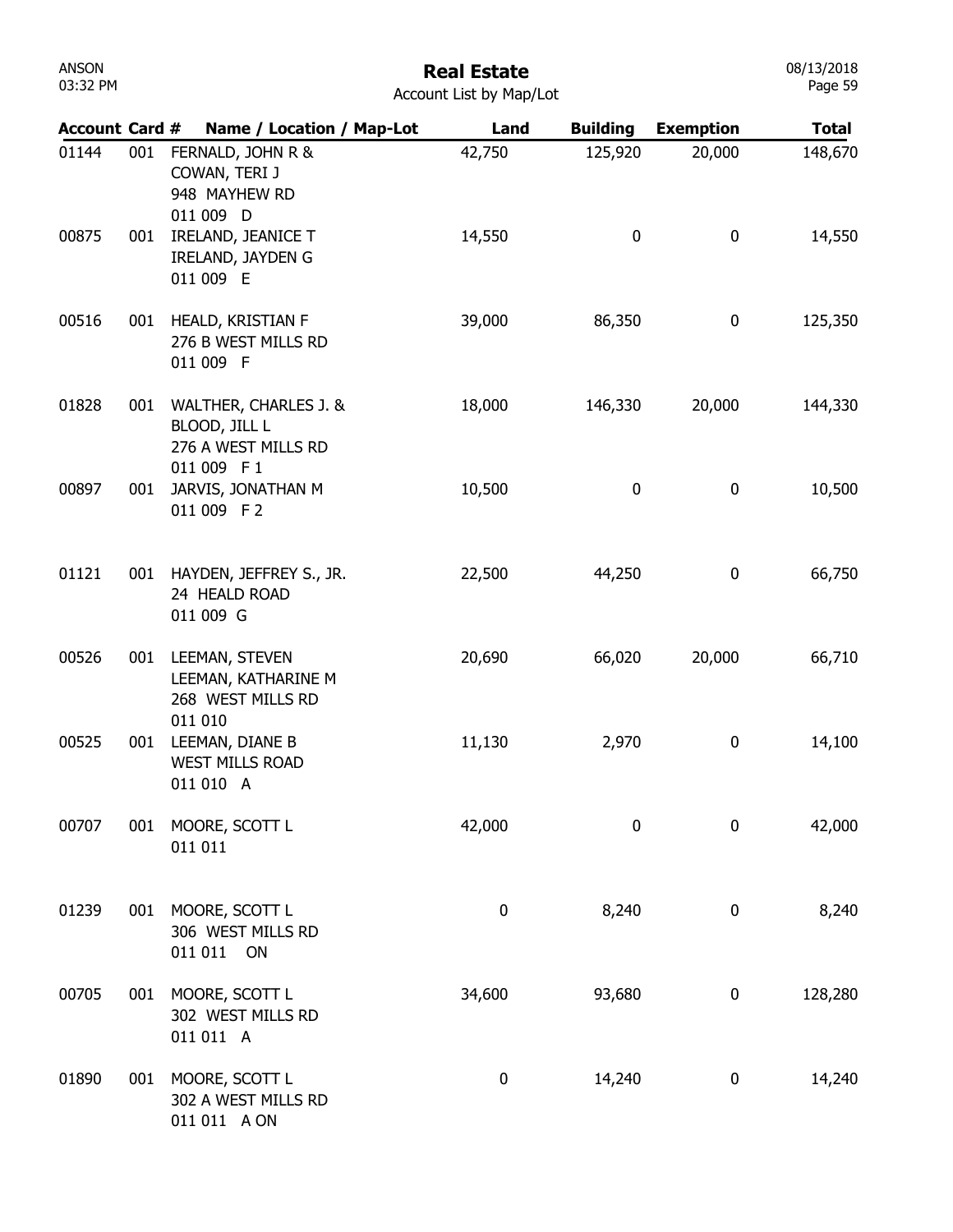# Real Estate

|  | <b>Account List by Map/Lot</b> |  |  |  |  |
|--|--------------------------------|--|--|--|--|
|--|--------------------------------|--|--|--|--|

| <b>Account Card #</b> |     | Name / Location / Map-Lot                                                | Land   | <b>Building</b> | <b>Exemption</b> | <b>Total</b> |
|-----------------------|-----|--------------------------------------------------------------------------|--------|-----------------|------------------|--------------|
| 01932                 | 001 | MOORE, SCOTT L<br>MOORE, JILL A<br>358 WEST MILLS RD<br>011 011B         | 26,000 | 79,180          | 20,000           | 85,180       |
| 01945                 | 001 | MOORE, SCOTT L<br>011 011C                                               | 29,500 | 0               | 0                | 29,500       |
| 00930                 | 001 | WEDO, LINDA E<br>West Mills Road<br>011 012                              | 12,380 | 0               | 0                | 12,380       |
| 00733                 | 001 | MURRAY, GLORIA A<br>414 WEST MILLS RD<br>011 013                         | 45,400 | 78,410          | 20,000           | 103,810      |
| 00392                 | 001 | <b>COLLINS, DEBORAH S</b><br>386 WEST MILLS RD<br>011 013 B              | 48,000 | 48,690          | 20,000           | 76,690       |
| 00128                 | 001 | RODERICK, ROBERT A<br>RODERICK, MYRA J<br>454 WEST MILLS RD<br>011 013 C | 38,300 | 60,210          | 20,000           | 78,510       |
| 00527                 | 001 | LEEMAN, RICHARD D<br>LEEMAN, JAMIE<br>468 WEST MILLS RD<br>011 013 D     | 38,000 | 113,300         | 20,000           | 131,300      |
| 00701                 | 001 | MOORE, BRENDA S<br>448 WEST MILLS RD<br>011 013 E                        | 22,270 | 72,630          | 20,000           | 74,900       |
| 00983                 | 001 | MURRAY, CHRISTOPHER D<br>412 WEST MILLS RD<br>011 013 F                  | 18,760 | 73,290          | 20,000           | 72,050       |
| 00139                 | 001 | GOREY, DAVID A<br>GOREY, JOANNE D<br>011 015                             | 10,000 | 1,960           | 0                | 11,960       |
| 01429                 | 001 | HILTON, BERNARD L &<br><b>GUILLETTE, ROSEMARY</b><br>011 016             | 11,350 | 0               | 0                | 11,350       |
| 00321                 | 001 | DIRKMAN, JOHN<br>011 017                                                 | 12,230 | 0               | 0                | 12,230       |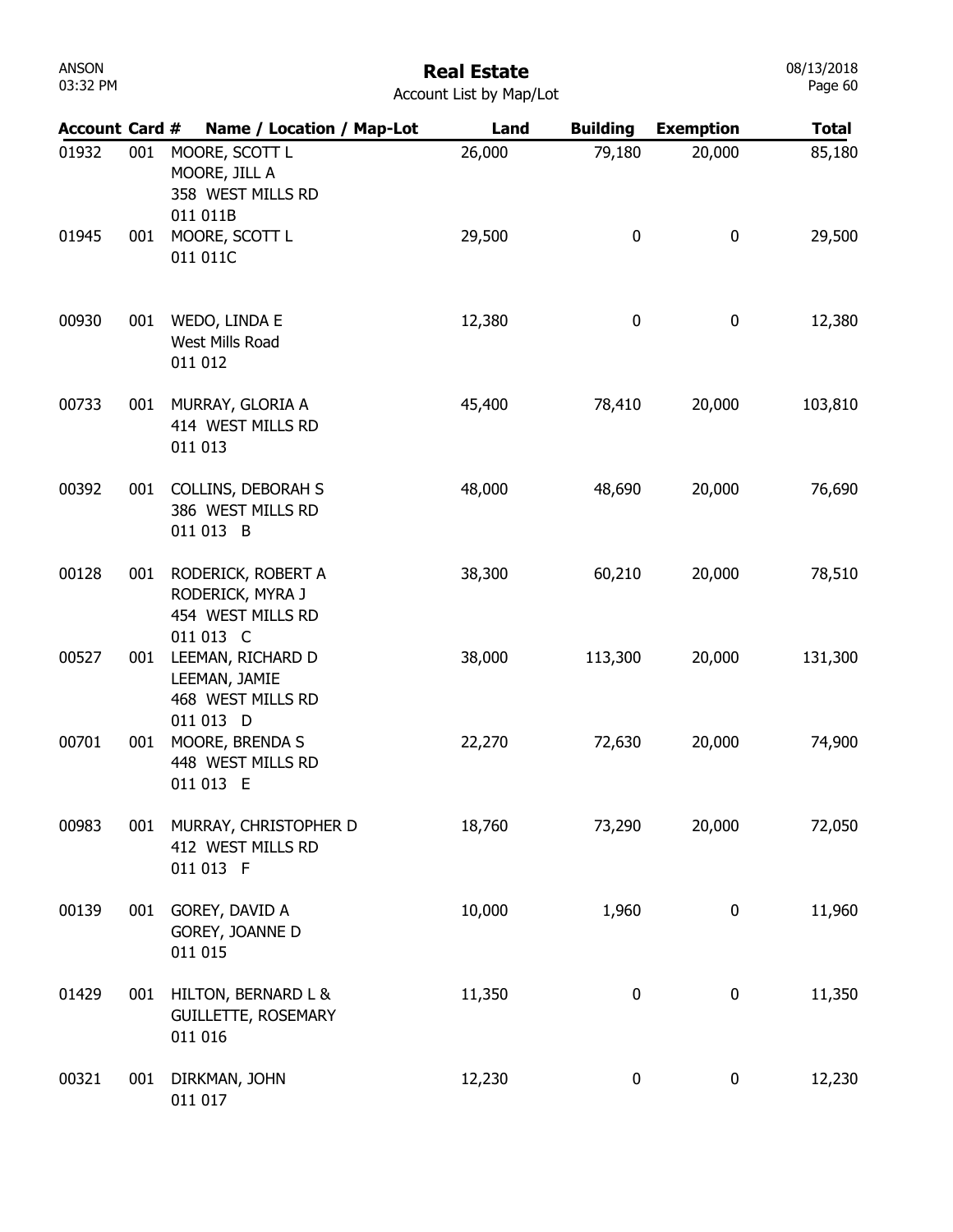### Real Estate

| Account List by Map/Lot |  |  |  |  |  |
|-------------------------|--|--|--|--|--|
|-------------------------|--|--|--|--|--|

| <b>Account Card #</b> |     | Name / Location / Map-Lot                                                     | Land        | <b>Building</b> | <b>Exemption</b> | <b>Total</b> |
|-----------------------|-----|-------------------------------------------------------------------------------|-------------|-----------------|------------------|--------------|
| 00091                 | 001 | BURNS, DANNY E<br>586 WEST MILLS RD<br>011 017 B                              | 26,500      | 7,150           | $\mathbf 0$      | 33,650       |
| 00082                 | 001 | <b>BURNS, DANA E</b><br>BURNS, SUSAN J<br>572 WEST MILLS RD<br>011 017 C      | 30,580      | 57,470          | 20,000           | 68,050       |
| 00090                 | 001 | BOTTESCH, GEORGE B<br>583 WEST MILLS RD<br>011 018                            | 40,010      | 87,440          | 20,000           | 107,450      |
| 00105                 | 001 | <b>BURNS, BRIAN</b><br><b>BURNS, ALICE</b><br>94 BURNS RD<br>011 019          | 17,270      | 0               | 0                | 17,270       |
| 00046                 | 001 | <b>BURNS, KEITH E</b><br>BURNS, SAMANTHA M<br>94 BURNS RD<br>011 019 A        | 29,170      | 29,570          | 0                | 58,740       |
| 00699                 | 001 | BLUEBERRY BROADCASTING LLC<br>D/B/A WIGY<br>011 019 ON                        | $\mathbf 0$ | 21,000          | 0                | 21,000       |
| 00369                 | 001 | KANDEL, MATTHEW A. &<br>PENNINGTON, GRACE<br>111 BURNS RD<br>011 020          | 46,800      | 15,020          | 0                | 61,820       |
| 00399                 | 001 | RICKER FAMILY REVOCABLE<br>117 BURNS ROAD<br>011 020 A                        | 39,300      | 0               | $\bf{0}$         | 39,300       |
| 00758                 | 001 | NGUYEN, KINH &<br><b>COLEMAN, FRANCES</b><br>011 021                          | 33,000      | 0               | $\mathbf 0$      | 33,000       |
| 00658                 | 001 | MERRILL, RYAN A<br>011 022                                                    | 31,500      | 0               | $\bf{0}$         | 31,500       |
| 00098                 | 001 | <b>BURNS, BRIAN</b><br><b>BURNS, ALICE</b><br><b>BURNS ROAD</b><br>011 023    | 37,460      | 0               | 0                | 37,460       |
| 01853                 | 001 | RICHARDS, GERALD estate of<br>c/o Alice Burns<br>97 BURNS RD<br>011 023<br>ON | $\pmb{0}$   | 12,850          | $\bf{0}$         | 12,850       |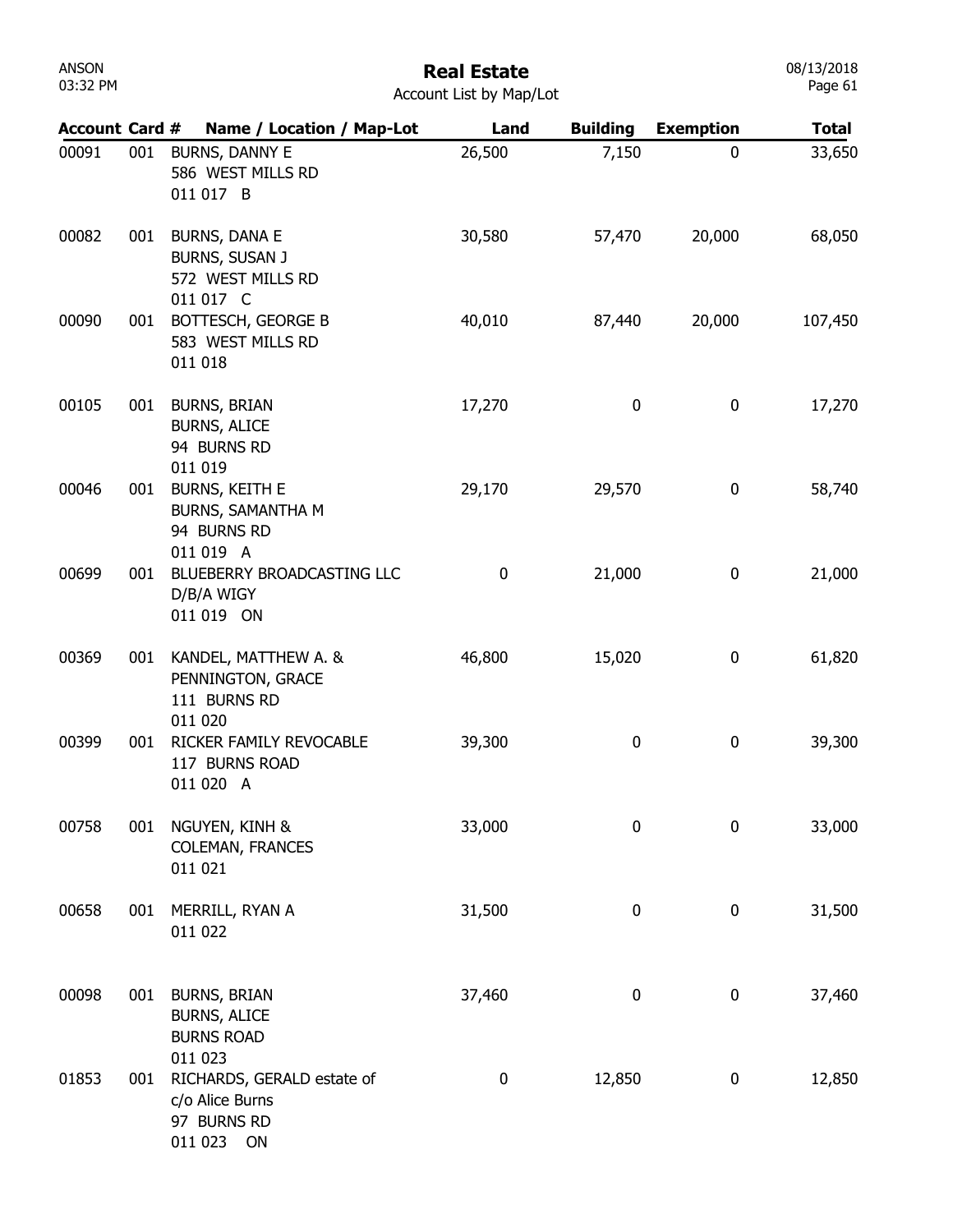# Real Estate

| Account List by Map/Lot |  |  |  |
|-------------------------|--|--|--|
|-------------------------|--|--|--|

| <b>Account Card #</b> |     | Name / Location / Map-Lot                                              | Land   | <b>Building</b> | <b>Exemption</b> | <b>Total</b> |
|-----------------------|-----|------------------------------------------------------------------------|--------|-----------------|------------------|--------------|
| 00867                 | 001 | ROWE, CHARLES R<br>ROWE, DIANNE L<br>61 BURNS RD<br>011 023 B          | 18,500 | 10,150          | 0                | 28,650       |
| 00141                 | 001 | BURNS, RUSSELL A II<br>BURNS, JOANNE M<br>011 024                      | 4,300  | 0               | 0                | 4,300        |
| 00140                 | 001 | BURNS, RUSSELL A II<br>BURNS, JOANNE M<br>515 WEST MILLS RD<br>011 025 | 45,760 | 124,870         | 20,000           | 150,630      |
| 00657                 | 001 | MERRILL, DEAN F<br>MERRILL, REVA J<br>425 WEST MILLS RD<br>011 025 B   | 22,550 | 55,600          | 20,000           | 58,150       |
| 00484                 | 001 | <b>GLEASON, MARY ALICE</b><br>479 WEST MILLS RD<br>011 025 C           | 20,000 | 59,300          | 20,000           | 59,300       |
| 00142                 | 001 | GOREY, DAVID A<br>GOREY, JOANNE D<br>495 WEST MILLS RD<br>011 025 D    | 30,180 | 49,360          | 20,000           | 59,540       |
| 00652                 | 001 | MERRILL, RYAN A<br>411 WEST MILLS RD<br>011 027                        | 26,300 | 89,810          | 20,000           | 96,110       |
| 00199                 | 001 | PETERSON, LAURA A<br>24 LAURA'S WAY<br>011 028                         | 45,220 | 173,330         | 20,000           | 198,550      |
| 02006                 | 001 | KNOX, LARRY WAYNE JR<br><b>WEST MILLS ROAD</b><br>011 028 A            | 27,500 | 32,030          | 0                | 59,530       |
| 00849                 | 001 | THOMAS, HEATHER L<br>391 WEST MILLS RD<br>011 028 B                    | 14,140 | 38,650          | 20,000           | 32,790       |
| 00906                 | 001 | RICKARDS, RAY V<br>011 029                                             | 36,000 | $\bf{0}$        | 0                | 36,000       |
| 01222                 | 001 | BOULETTE, LAWRENCE R., JR.<br>383 WEST MILLS RD<br>011 031             | 28,500 | 52,300          | 0                | 80,800       |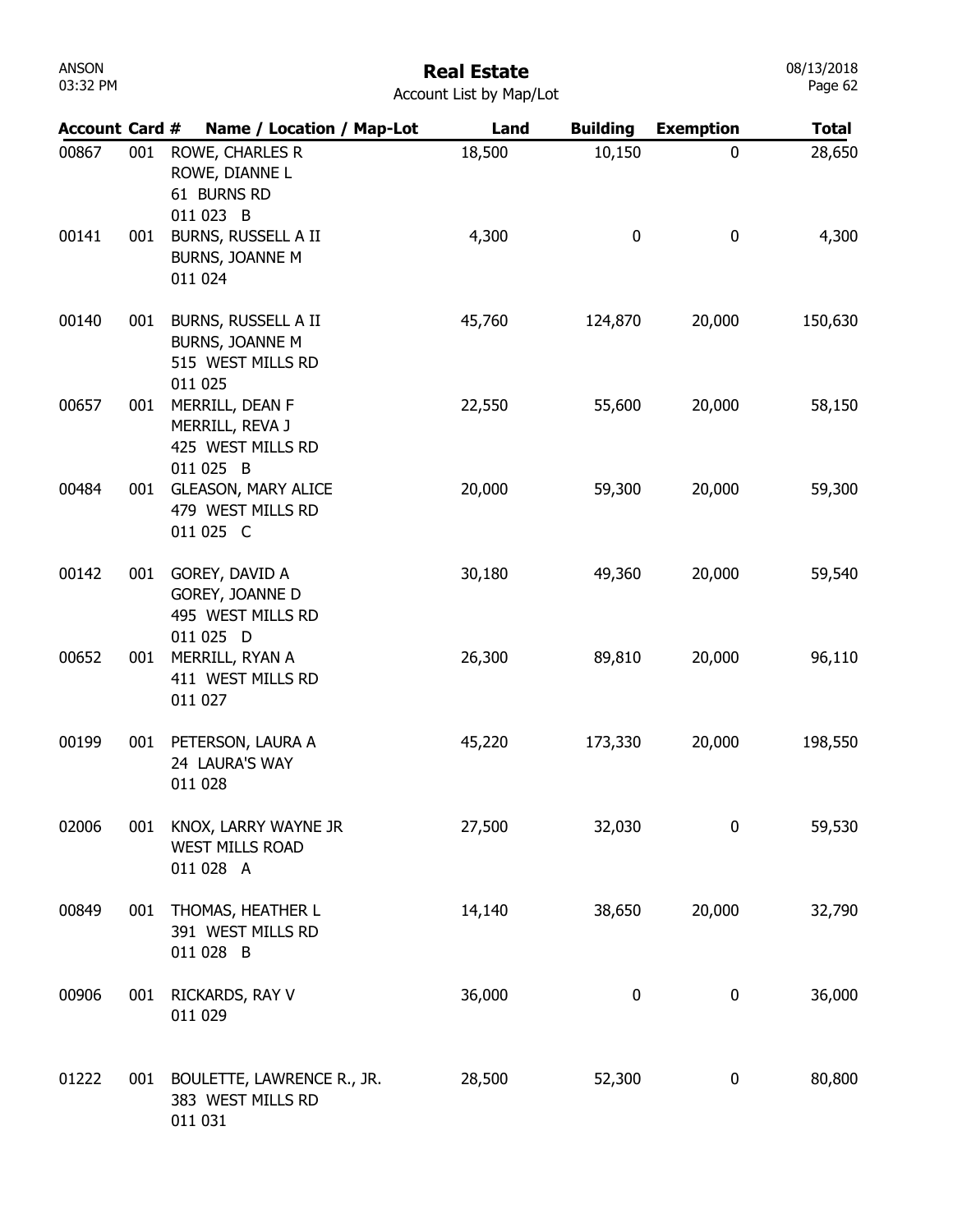| ANSON    |  |
|----------|--|
| 03:32 PM |  |

Account List by Map/Lot

| <b>Account Card #</b> |     | Name / Location / Map-Lot                                                         | Land      | <b>Building</b> | <b>Exemption</b> | <b>Total</b> |
|-----------------------|-----|-----------------------------------------------------------------------------------|-----------|-----------------|------------------|--------------|
| 01752                 | 001 | THOMPSON, WILLIAM H<br>343 WEST MILLS RD<br>011 032                               | 26,000    | 3,170           | 0                | 29,170       |
| 00718                 | 001 | JORDAN, MARK A<br>JORDAN, BARBARA C<br>50 CROSS RD<br>011 032 1                   | 26,300    | 19,960          | 0                | 46,260       |
| 00948                 | 001 | GORDON, RICKY E<br><b>GORDON, SUSAN V</b><br>36 CROSS RD<br>011 032 2             | 26,300    | 59,600          | 20,000           | 65,900       |
| 00012                 | 001 | GORDON, RICKY E, SR, & SUSAN<br>26 CROSS RD<br>011 032 3                          | 30,450    | 0               | 0                | 30,450       |
| 00180                 | 001 | THOM, RUTH M<br>WAINWRIGHT, RUSSELL<br><b>WEST MILLS ROAD</b><br>011 032 4        | 18,150    | 0               | $\pmb{0}$        | 18,150       |
| 01515                 | 001 | BELANGER, ROBBIE A<br>303 WEST MILLS RD<br>011 032 5                              | 27,500    | 38,560          | 20,000           | 46,060       |
| 01751                 | 001 | WEBER, JERRY W<br>309 WEST MILLS RD<br>011 032 6                                  | 22,550    | 0               | 0                | 22,550       |
| 01805                 | 001 | INGERSOLL, GERRY L. &<br>THIBODEAU, MICHELE M<br>317 WEST MILLS RD<br>011 032 6 A | 22,550    | 12,210          | 20,000           | 14,760       |
| 01505                 | 001 | GORDON, RICKY E., JR.<br>26 A CROSS RD<br>011 032 3 ON                            | 0         | 9,220           | 0                | 9,220        |
| 01507                 | 001 | GORDON, JAMES<br>26 A CROSS RD<br>011 032 3 ON                                    | $\pmb{0}$ | 8,810           | 0                | 8,810        |
| 01802                 | 001 | HEALD, FRED L<br>HEALD, PAULETT A<br>011 032 A                                    | 21,850    | 0               | 0                | 21,850       |
| 01554                 |     | 001 LEEMAN, SHIRLEY E<br>255 WEST MILLS RD<br>011 033                             | 24,500    | 58,310          | 20,000           | 62,810       |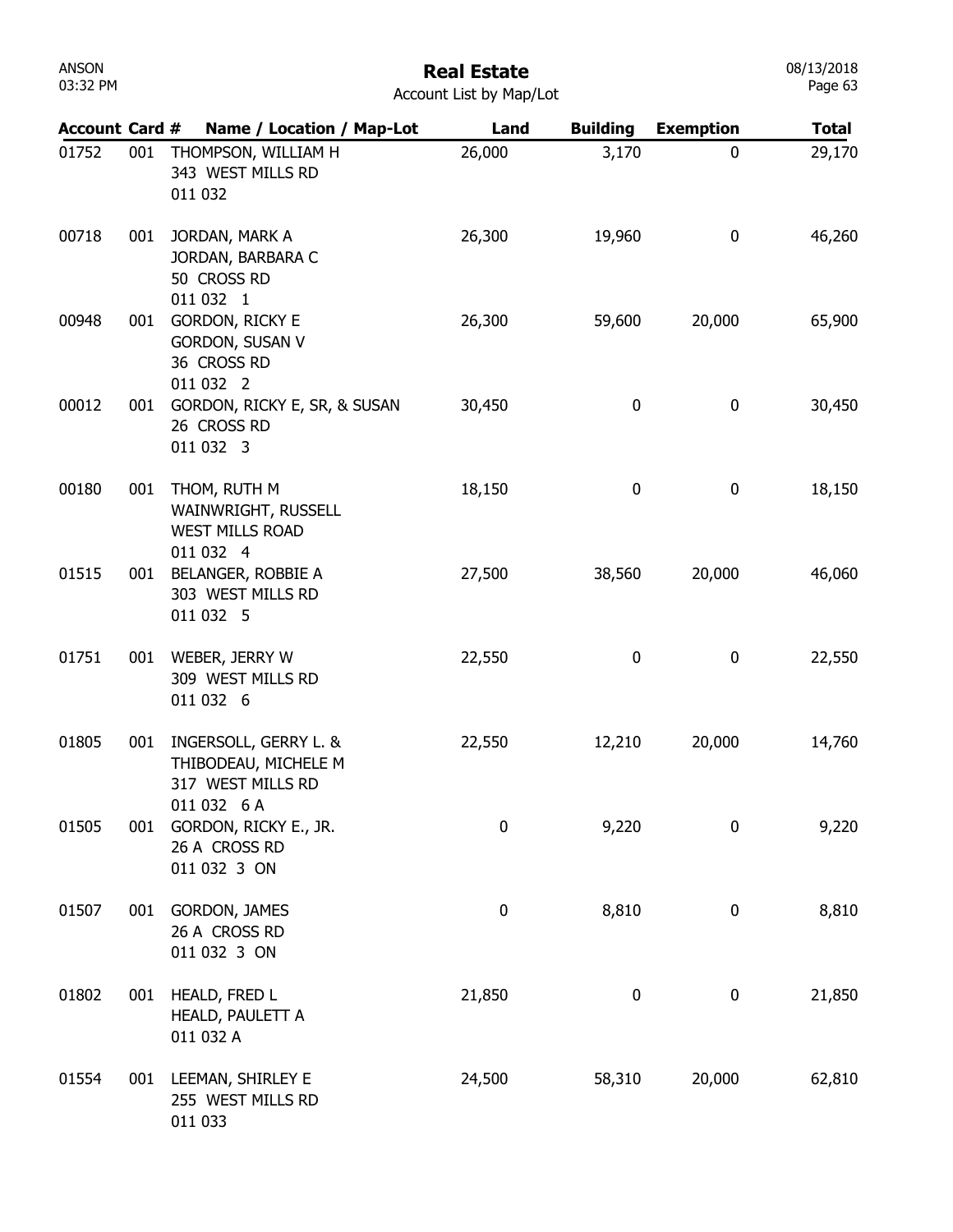# Real Estate

| <b>Account Card #</b> |     | Name / Location / Map-Lot                                           | Land   | <b>Building</b> | <b>Exemption</b> | <b>Total</b> |
|-----------------------|-----|---------------------------------------------------------------------|--------|-----------------|------------------|--------------|
| 00157                 | 001 | LEEMAN, JOSHUA R<br>LEEMAN, HEATHER M<br>20 CROSS RD<br>011 033 A   | 20,000 | 63,880          | 20,000           | 63,880       |
| 01812                 | 001 | VAUGH, STEPHEN D<br>011 034                                         | 41,500 | $\pmb{0}$       | $\pmb{0}$        | 41,500       |
| 01557                 | 001 | VAILLANCOURT, PAMELA<br>110 CROSS RD<br>011 035                     | 68,500 | 70,360          | 20,000           | 118,860      |
| 01925                 | 001 | BROWN, FRED D<br>BROWN, CHRISTINE L<br><b>CROSS RD</b><br>011 035 A | 16,110 | 0               | $\bf{0}$         | 16,110       |
| 00670                 | 001 | MERRY, WARREN<br>172 CROSS RD<br>011 037                            | 31,160 | 11,050          | 0                | 42,210       |
| 00641                 | 001 | MELLOWS, HENRY R<br>MELLOWS, SHIRLEY A<br>011 037 A                 | 1,760  | 0               | $\bf{0}$         | 1,760        |
| 00640                 | 001 | MELLOWS, HENRY R<br>MELLOWS, SHIRLEY A<br>011 038                   | 7,550  | 0               | $\bf{0}$         | 7,550        |
| 01552                 | 001 | MELLOWS, HENRY R<br>MELLOWS, SHIRLEY A<br>011 039                   | 3,120  | 0               | $\bf{0}$         | 3,120        |
| 00167                 | 001 | CAMPBELL, COLIN D<br>011 040                                        | 26,500 | 0               | $\mathbf 0$      | 26,500       |
| 00241                 | 001 | <b>COURTNEY, THOMAS J</b><br>242 PEASE HILL RD<br>011 042 1         | 32,940 | 25,580          | 20,000           | 38,520       |
| 01037                 | 001 | SWEENEY, MICHAEL S<br>268 PEASE HILL RD<br>011 042 2                | 27,720 | 0               | $\bf{0}$         | 27,720       |
| 00536                 |     | 001 LEMAY, GEORGE E<br>282 PEASE HILL RD<br>011 042 3               | 36,220 | 36,830          | 20,000           | 53,050       |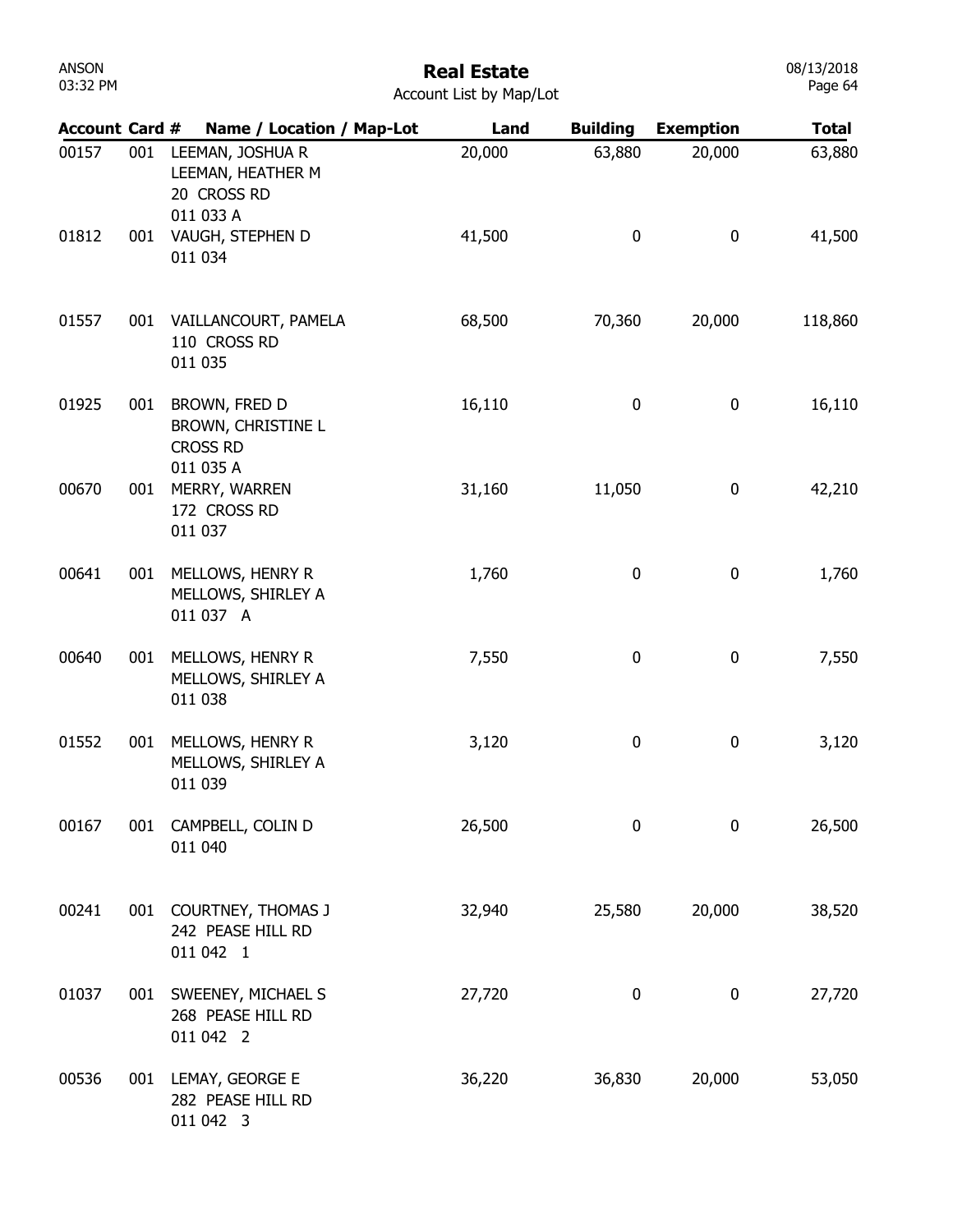### Real Estate

| Account List by Map/Lot |  |  |
|-------------------------|--|--|
|                         |  |  |

| <b>Account Card #</b> |     | Name / Location / Map-Lot                                                  | Land        | <b>Building</b> | <b>Exemption</b> | <b>Total</b> |
|-----------------------|-----|----------------------------------------------------------------------------|-------------|-----------------|------------------|--------------|
| 00633                 | 001 | MEADOWS, JERRY E<br>MEADOWS, LUCIANO<br>286 PEASE HILL RD<br>011 042 4     | 47,300      | 22,600          | $\mathbf 0$      | 69,900       |
| 01397                 | 001 | LAKE, LINDA MARIE<br>304 PEASE HILL RD<br>011 042 5 1                      | 20,800      | 9,180           | 0                | 29,980       |
| 00497                 | 001 | MEADOWS, ERIK &<br>ROETHER, RACHELLE<br>011 042 5 2                        | 18,050      | 0               | 0                | 18,050       |
| 01405                 | 001 | DILLINGHAM, REBECCA J<br>312 PEASE HILL RD<br>011 042 53                   | 21,350      | 8,370           | 0                | 29,720       |
| 00498                 | 001 | CLIFFORD, DAVID C<br>CLIFFORD, VIRGINIA C<br>326 PEASE HILL RD             | 21,380      | 7,450           | 0                | 28,830       |
| 00083                 | 001 | 011 042 54<br><b>BLAKE, DEBORAH</b><br>332 PEASE HILL RD<br>011 042 61     | 20,660      | $\mathbf 0$     | 0                | 20,660       |
| 01899                 | 001 | SMALL, CHRISTOPHER<br>332 PEASE HILL RD<br>011 042 6 1 ON                  | $\mathbf 0$ | 770             | 0                | 770          |
| 01462                 | 001 | NELSON, ALAN H<br>NELSON, SHEILA L<br>338 PEASE HILL RD                    | 30,510      | 23,530          | 20,000           | 34,040       |
| 00738                 | 001 | 011 042 62<br>KIMBALL, LEMUEL C<br>KIMBALL, MELISSA L<br>354 PEASE HILL RD | 23,510      | 13,470          | 20,000           | 16,980       |
| 01036                 | 001 | 011 042 64<br>GOSPODAREK, MICHAEL<br>GOSPODAREK, ROBIN<br>011 042 7        | 26,960      | 0               | 0                | 26,960       |
| 01497                 | 001 | MELLOWS, HENRY R<br>MELLOWS, SHIRLEY A<br>011 042 B                        | 1,520       | 0               | 0                | 1,520        |
| 01501                 | 001 | DOW, LAWRENCE E<br>011 043                                                 | 35,770      | 0               | 0                | 35,770       |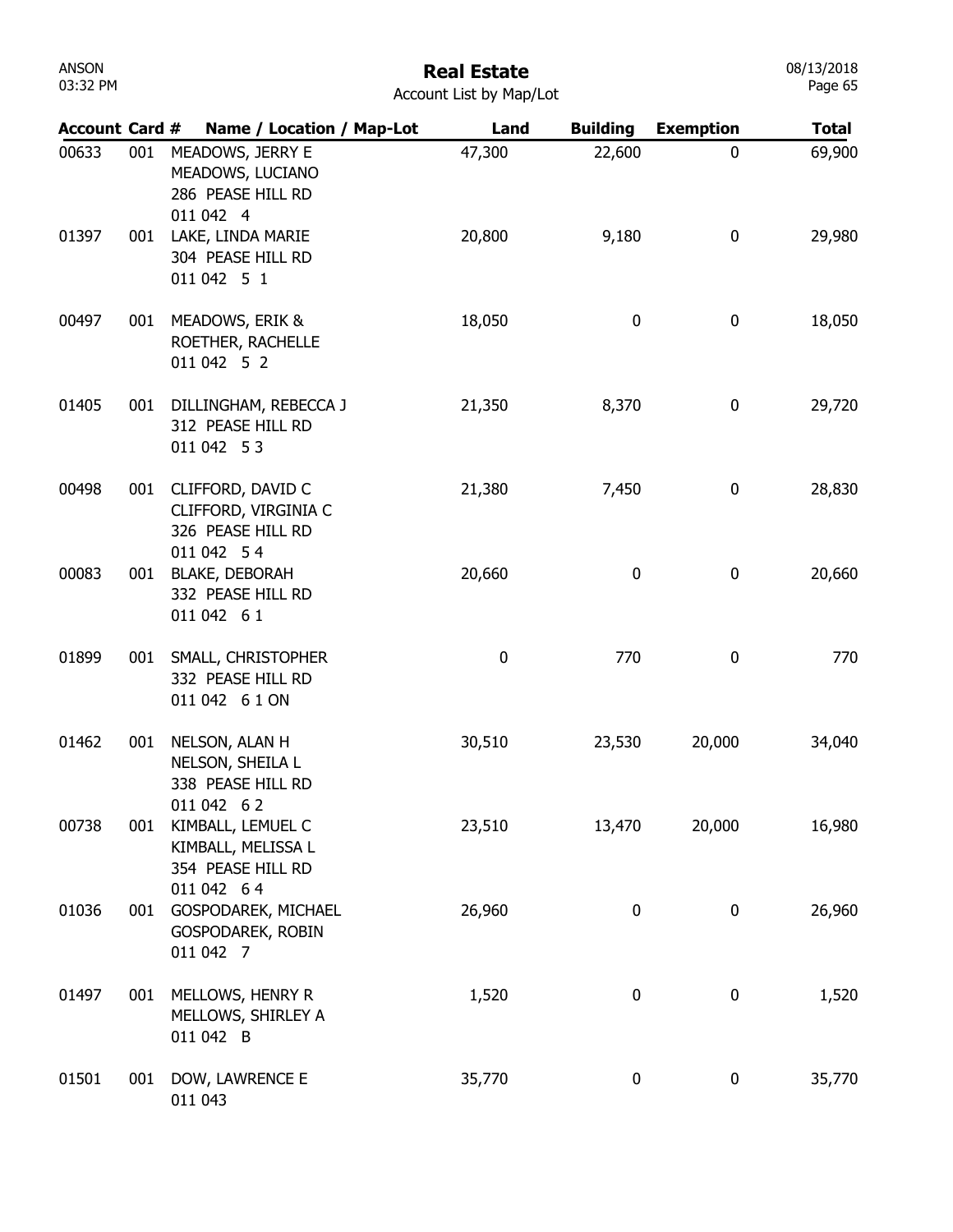| Account Card # |     | Name / Location / Map-Lot                                        | Land   | <b>Building</b> | <b>Exemption</b> | <b>Total</b> |
|----------------|-----|------------------------------------------------------------------|--------|-----------------|------------------|--------------|
| 01252          |     | 001 BERLINGHOFF, WILLIAM P<br>011 043 B                          | 43,900 | $\mathbf 0$     | $\mathbf 0$      | 43,900       |
| 01021          | 001 | MCDONALD, MICHAEL<br>MCDONALD, SUSAN<br>394 PEASE HILL RD        | 49,360 | 39,230          | 0                | 88,590       |
| 01318          | 001 | 011 043 C<br>AUBREY, ROBERT D<br>372 PEASE HILL RD<br>011 043 DF | 21,500 | 29,640          | 0                | 51,140       |
| 00940          |     | 001 RUIZ, ROLANDO &<br>FRITZBERG, ESTHELLA<br>436 PEASE HILL RD  | 37,500 | 20,120          | $\pmb{0}$        | 57,620       |
| 01527          |     | 011 043 E<br>001 KREGER, ROBERTA M<br>011 043 G                  | 43,900 | 0               | 0                | 43,900       |
| 00736          |     | 001 CLARK, NATHAN R<br>CLARK, MICHELLE L<br>011 044              | 26,750 | $\pmb{0}$       | $\pmb{0}$        | 26,750       |
| 00592          | 001 | MARTIN, DONALD W<br>540 PEASE HILL RD<br>011 045                 | 62,370 | 52,560          | 20,000           | 94,930       |
| 00293          | 001 | <b>DEVINE, LAWRENCE</b><br>25 DEER WANDER RIDGE RD<br>011 046    | 61,000 | 57,960          | $\pmb{0}$        | 118,960      |
| 00697          |     | 001 DEVINE, LAWRENCE L<br>51 DEER WANDER RIDGE RD<br>011 046 B   | 39,500 | 32,460          | $\bf{0}$         | 71,960       |
| 01366          | 001 | HARWOOD, LYNNE<br>608 PEASE HILL RD<br>011 046 C                 | 21,500 | 48,220          | 20,000           | 49,720       |
| 00023          |     | 001 ARABASZ, JOHN B JR<br>566 PEASE HILL RD<br>011 046 D         | 21,200 | 60,240          | 20,000           | 61,440       |
| 01401          |     | 001 HARMON, BETSY BROWN<br>011 046 E                             | 36,750 | 0               | 0                | 36,750       |

Real Estate Account List by Map/Lot 08/13/2018 Page 66

ANSON 03:32 PM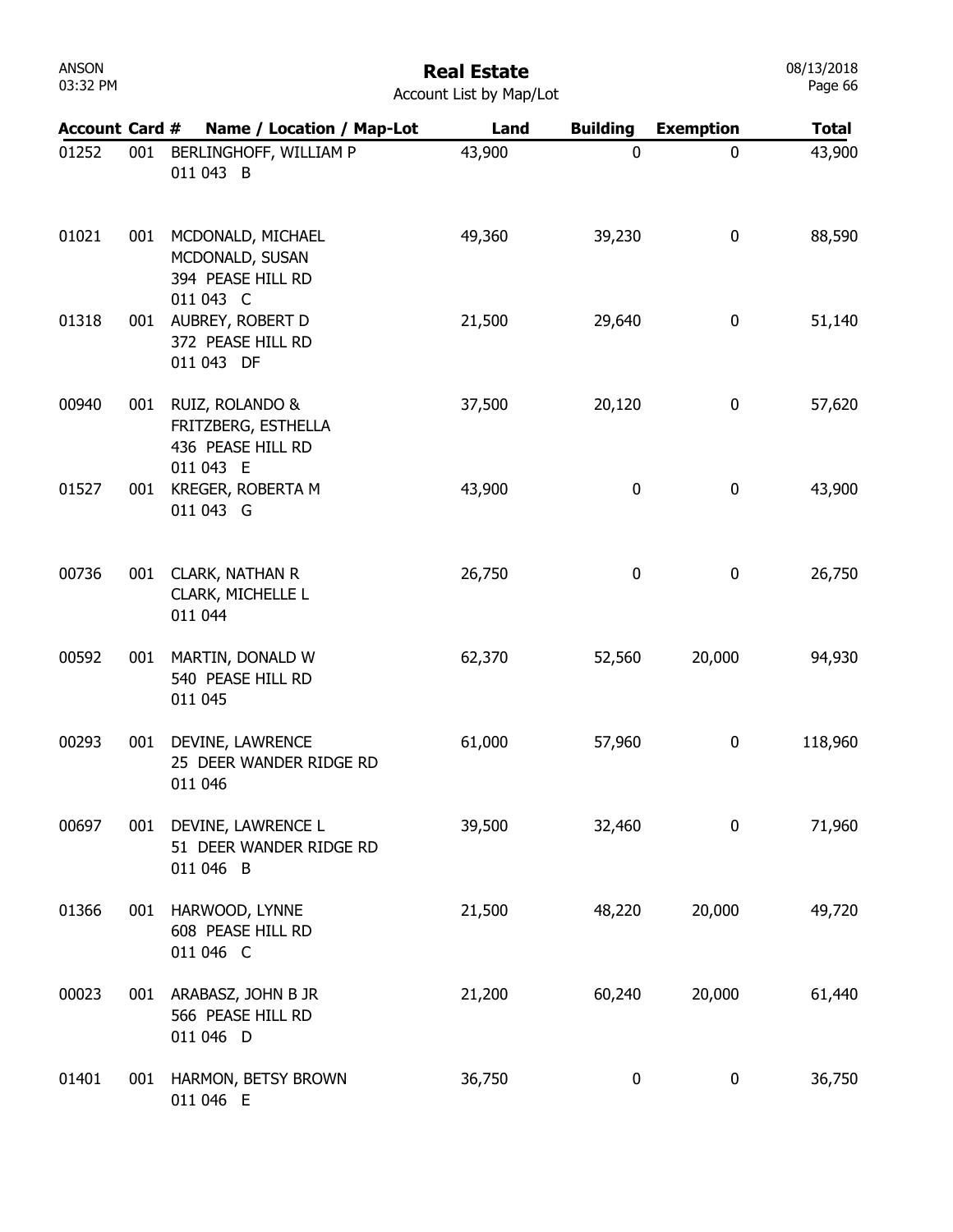| <b>ANSON</b><br>03:32 PM | <b>Real Estate</b><br>Account List by Map/Lot |                                                                                     |        |                  |                  |              |  |
|--------------------------|-----------------------------------------------|-------------------------------------------------------------------------------------|--------|------------------|------------------|--------------|--|
| <b>Account Card #</b>    |                                               | Name / Location / Map-Lot                                                           | Land   | <b>Building</b>  | <b>Exemption</b> | <b>Total</b> |  |
| 00890                    | 001                                           | RANDALL, ROBERT M SR &<br>RANDALL, KATHLEEN A<br>692 WEST MILLS RD<br>012 001       | 26,610 | 15,020           | 20,000           | 21,630       |  |
| 00888                    | 001                                           | RANDALL, LEWIS G & BARBARA J<br>MENDOZA, CRYSTAL L &<br>79 WYNDING WAY<br>012 001 1 | 33,060 | 15,940           | $\boldsymbol{0}$ | 49,000       |  |
| 01378                    | 001                                           | RANDALL, ROBERT<br>RANDALL, LEWIS<br>012 001 2                                      | 2,000  | 0                | $\boldsymbol{0}$ | 2,000        |  |
| 01277                    | 001                                           | ZOLNIK, ALBERTA R<br>012 002                                                        | 24,420 | 0                | $\bf{0}$         | 24,420       |  |
| 00916                    | 001                                           | OSBORNE, GARY G<br>914 WEST MILLS RD<br>012 003                                     | 43,100 | 44,240           | 20,000           | 67,340       |  |
| 01386                    | 001                                           | THIEM, AL<br>THIEM, SUSAN<br>938 WEST MILLS RD<br>012 003 A                         | 41,500 | 32,430           | $\bf{0}$         | 73,930       |  |
| 01720                    | 001                                           | HESSE FARMS, LLC<br><b>WEST MILLS ROAD</b><br>012 007                               | 55,480 | 0                | $\pmb{0}$        | 55,480       |  |
| 00901                    | 001                                           | SMITH, TROY N<br>SMITH, JACQULYN M<br>73 WESCOTT RD<br>012 008                      | 38,440 | 40,290           | 20,000           | 58,730       |  |
| 01046                    | 001                                           | SMITH, TROY N<br>SMITH, JACQULYN M<br>012 008 A                                     | 8,490  | $\boldsymbol{0}$ | $\boldsymbol{0}$ | 8,490        |  |
| 01723                    | 001                                           | BAGROWSKI, JOSEPH R<br>680 PEASE HILL RD<br>012 009 1                               | 26,050 | 46,300           | 20,000           | 52,350       |  |
| 00328                    | 001                                           | HARNEY, JAMES SR<br>HARNEY, JAMES JR<br>678 PEASE HILL RD<br>012 009 2              | 26,030 | 32,850           | $\boldsymbol{0}$ | 58,880       |  |
| 01084                    | 001                                           | TOCE, DAVID L<br>TOCE, DIANE M<br>664 PEASE HILL RD<br>012 009 3                    | 26,140 | 14,830           | $\boldsymbol{0}$ | 40,970       |  |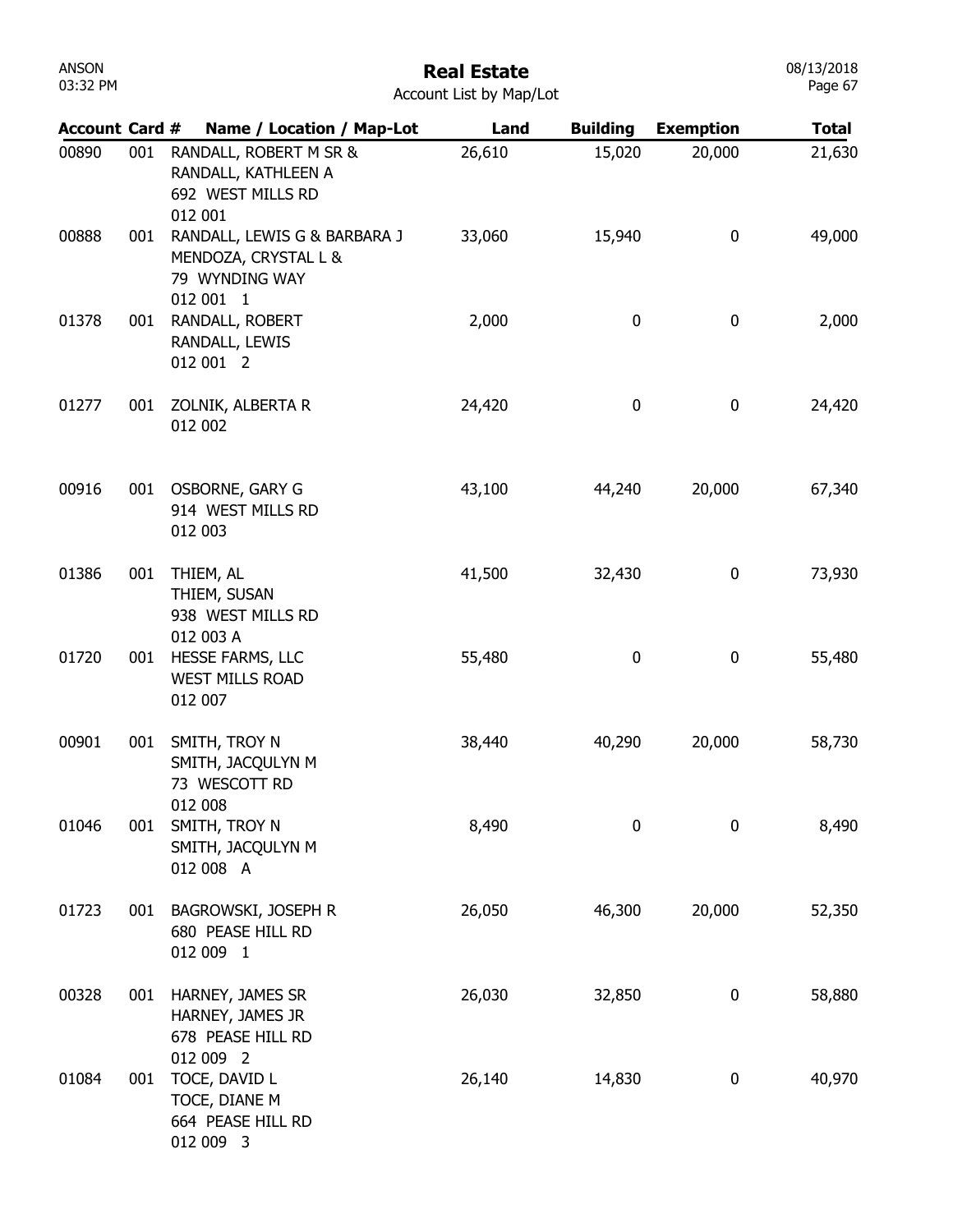| ANSON    |  |
|----------|--|
| 03:32 PM |  |

| <b>Account Card #</b> |     | Name / Location / Map-Lot                                                         | Land   | <b>Building</b>  | <b>Exemption</b> | <b>Total</b> |
|-----------------------|-----|-----------------------------------------------------------------------------------|--------|------------------|------------------|--------------|
| 01155                 | 001 | WATT, PHILLIP W<br>012 009 4                                                      | 18,360 | $\mathbf 0$      | $\mathbf 0$      | 18,360       |
| 01234                 |     | 001 ZORN, RICHARD P<br>634 PEASE HILL RD<br>012 009 5                             | 26,410 | 39,580           | 0                | 65,990       |
| 01205                 | 001 | WILLIAMS, RICKEY<br>WILLIAMS, LESLEY<br>012 009 6                                 | 18,140 | 0                | 0                | 18,140       |
| 00915                 |     | 001 ROCRAY, ARTHUR C J<br>56 MOUNTAIN VIEW RD<br>012 009 7                        | 23,120 | 3,080            | 0                | 26,200       |
| 01224                 | 001 | YARNELL, LESTER N<br>012 009 8                                                    | 18,150 | $\boldsymbol{0}$ | 0                | 18,150       |
| 01924                 |     | 001 CLARKIN, DAVID D<br>70 MOUNTAIN VIEW RD<br>012 009 9                          | 27,780 | 24,400           | 20,000           | 32,180       |
| 01466                 | 001 | ST. GERMAIN, RENE J<br>MOUNTAIN VIEW RD<br>012 009 10                             | 16,410 | 0                | 0                | 16,410       |
| 00453                 | 001 | GARGAS, JOHN F<br>MOUNTAIN VIEW ROAD<br>012 009 11                                | 26,170 | 0                | 0                | 26,170       |
| 01487                 | 001 | FOSKETT, RICHARD D<br>FOSKETT, WANDA SUE<br>012 009 12                            | 26,150 | 0                | 0                | 26,150       |
| 01829                 |     | 001 FOSKETT, RICHARD D<br>FOSKETT, WANDA SUE<br>99 MOUNTAIN VIEW RD<br>012 009 13 | 26,150 | 29,930           | $\boldsymbol{0}$ | 56,080       |
| 00320                 | 001 | SIMON, JOHN T<br>SIMON, PATRICIA<br>93 MOUNTAIN VIEW RD<br>012 009 14             | 22,150 | 22,370           | $\boldsymbol{0}$ | 44,520       |
| 00632                 | 001 | CONNOR, WILLIAM J<br>87 MOUNTAIN VIEW RD<br>012 009 15                            | 26,150 | 20,110           | 20,000           | 26,260       |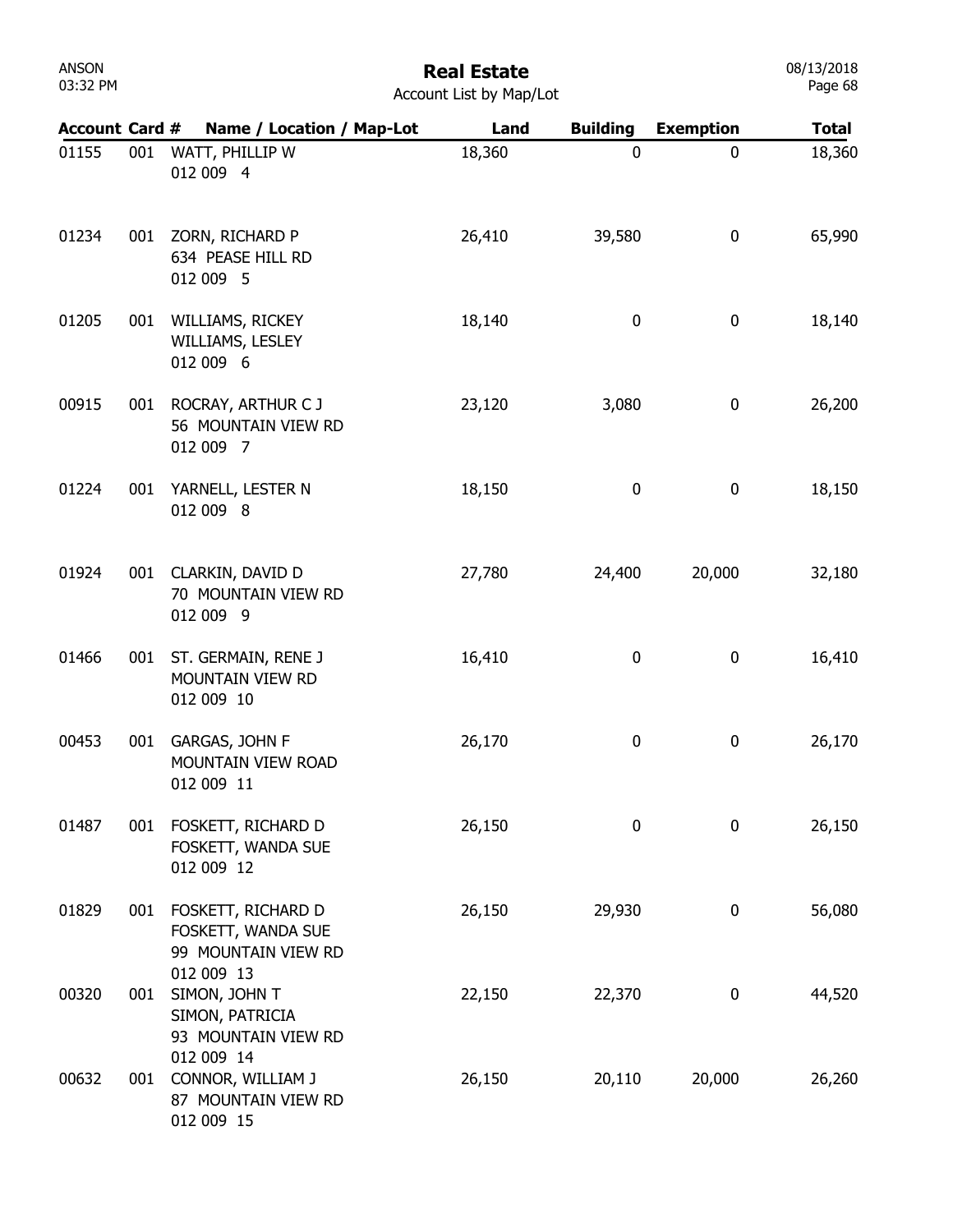| ANSON    |  |
|----------|--|
| 03:32 PM |  |

| <b>Account Card #</b> |     | Name / Location / Map-Lot                                               | Land   | <b>Building</b> | <b>Exemption</b> | <b>Total</b> |
|-----------------------|-----|-------------------------------------------------------------------------|--------|-----------------|------------------|--------------|
| 00964                 | 001 | SCHRAUT, DAVID<br>012 009 16                                            | 18,150 | $\mathbf 0$     | $\mathbf 0$      | 18,150       |
| 00617                 | 001 | MCGRAVES, JANET A<br>012 009 17                                         | 18,150 | 0               | 0                | 18,150       |
| 00348                 | 001 | MILLER, STEVEN R. ESTATE OF<br>MOUNTAIN VIEW ROAD<br>012 009 18         | 18,150 | 0               | $\bf{0}$         | 18,150       |
| 00860                 | 001 | POWER, DOUGLAS K<br>012 009 19                                          | 18,150 | 0               | 0                | 18,150       |
| 01440                 | 001 | HARWOOD, LYNNE<br>012 010                                               | 8,960  | 0               | $\pmb{0}$        | 8,960        |
| 00540                 | 001 | WEBSTER, JOHN N &<br>CARLE, TIMOTHY A. ET AL<br>54 DEER WANDER RIDGE RD | 30,620 | 29,390          | 0                | 60,010       |
| 01269                 | 001 | 012 010 B<br>HESSE, BENJAMIN A<br>OFF WEST MILLS ROAD<br>012 011        | 4,700  | 0               | 0                | 4,700        |
| 00644                 | 001 | LATOUCHE, RODNEY P<br>LATOUCHE, NABELLA E<br>688 PEASE HILL RD          | 33,500 | 0               | 0                | 33,500       |
| 00431                 | 001 | 012 012<br>FREITAS, CAETANO L<br>012 013                                | 7,510  | 0               | $\mathbf 0$      | 7,510        |
| 01465                 |     | 001 VARTANIAN, WENDY JEAN<br>696 PEASE HILL RD<br>012 013 B             | 34,500 | 78,630          | 0                | 113,130      |
| 00918                 | 001 | ROELOFS, ROCHELLE M<br>ROELOFS, AMY L. & JASON D.<br>728 PEASE HILL RD  | 36,200 | 36,810          | 20,000           | 53,010       |
| 00433                 | 001 | 012 013 C<br>FREITAS, CAETANO<br>718 PEASE HILL RD<br>012 013 D         | 95,700 | 17,990          | 0                | 113,690      |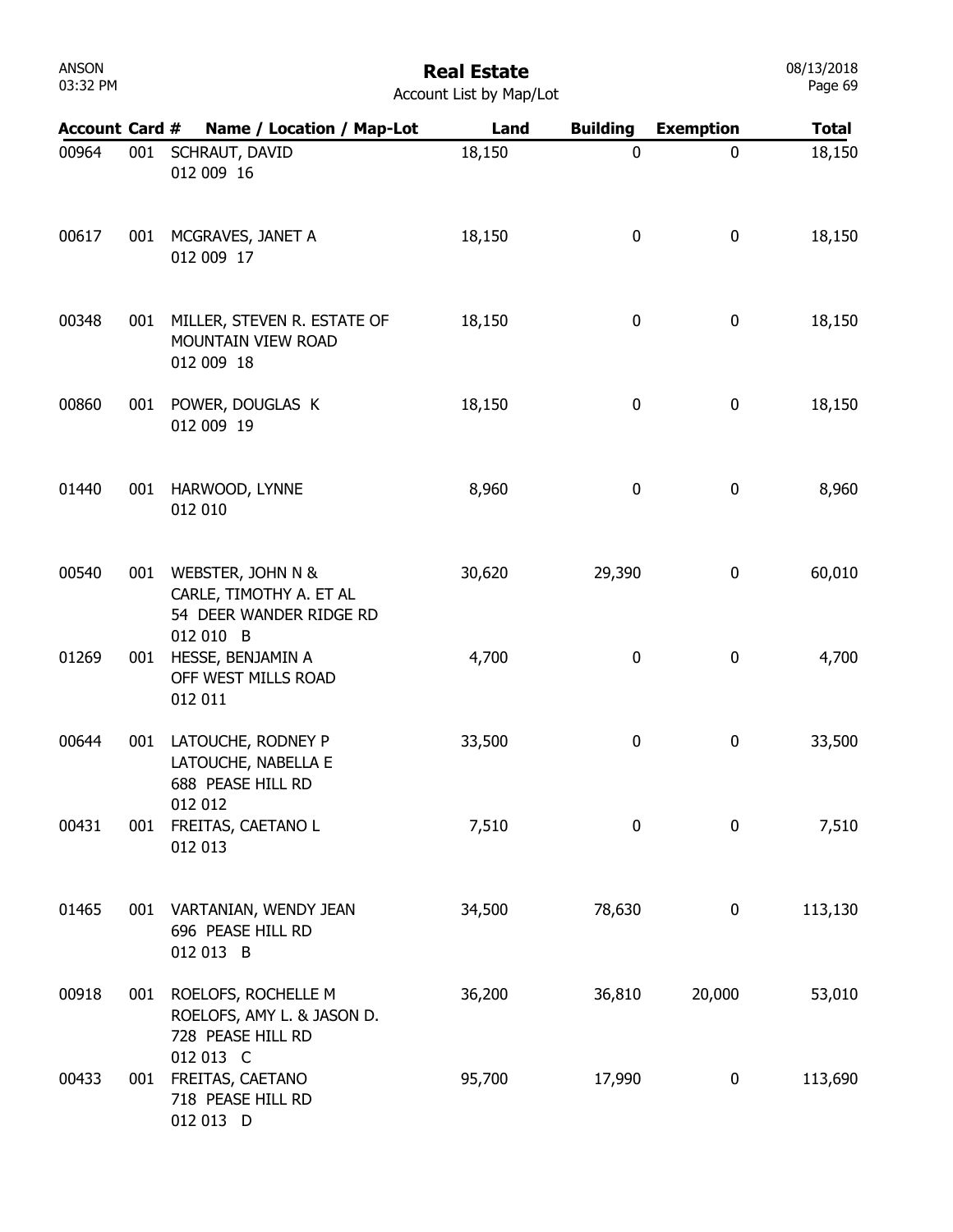### Real Estate

| <b>Account Card #</b> |     | Name / Location / Map-Lot                                                | Land    | <b>Building</b> | <b>Exemption</b> | <b>Total</b> |
|-----------------------|-----|--------------------------------------------------------------------------|---------|-----------------|------------------|--------------|
| 01096                 | 001 | TRAVERS, MICHAEL &<br>TRAVERS, JAQUELINE<br>758 PEASE HILL RD<br>012 014 | 43,300  | 21,780          | 20,000           | 45,080       |
| 00259                 | 001 | ADAMS, BARRY JR<br>ADAMS, MELISSA<br>784 PEASE HILL RD<br>012 014 1      | 26,000  | 72,760          | 20,000           | 78,760       |
| 01968                 | 001 | ADAMS, MELISSA J<br>788 PEASE HILL RD<br>012 014 1 A                     | 45,570  | $\bf{0}$        | $\bf{0}$         | 45,570       |
| 00053                 | 001 | LUCE, BRIAN R<br>LUCE, NORMAN F<br>012 015 A                             | 17,250  | 0               | $\boldsymbol{0}$ | 17,250       |
| 00606                 | 001 | LUCE, PATRICIA L<br>824 PEASE HILL RD<br>012 015 D                       | 24,050  | 79,490          | 20,000           | 83,540       |
| 00365                 | 001 | EDWARDS, JANET<br>858 PEASE HILL RD<br>012 015 E                         | 26,750  | 32,750          | 20,000           | 39,500       |
| 00570                 | 001 | LUCE, NORMAN F<br>LUCE, BETH B<br>902 PEASE HILL RD                      | 101,920 | 27,710          | 0                | 129,630      |
| 01592                 | 001 | 012 016<br>LUCE, NORMA S<br>984 PEASE HILL RD<br>012 016 1               | 26,260  | 58,380          | 30,000           | 54,640       |
| 00260                 | 001 | <b>CURRIE, STEPHEN A</b><br><b>CURRIE, JANE E</b><br>1060 PEASE HILL RD  | 57,500  | 49,980          | 0                | 107,480      |
| 01643                 | 001 | 012 018<br>SUNNYSIDE FOREST, LLC<br>012 019                              | 860     | 0               | 0                | 860          |
| 00364                 | 001 | SUNNYSIDE FOREST, LLC<br>012 020                                         | 1,380   | 0               | 0                | 1,380        |
| 01418                 | 001 | LONGFELLOW MOUNTAINVIEW<br>012 Mt View Rd                                | 7,420   | 0               | 0                | 7,420        |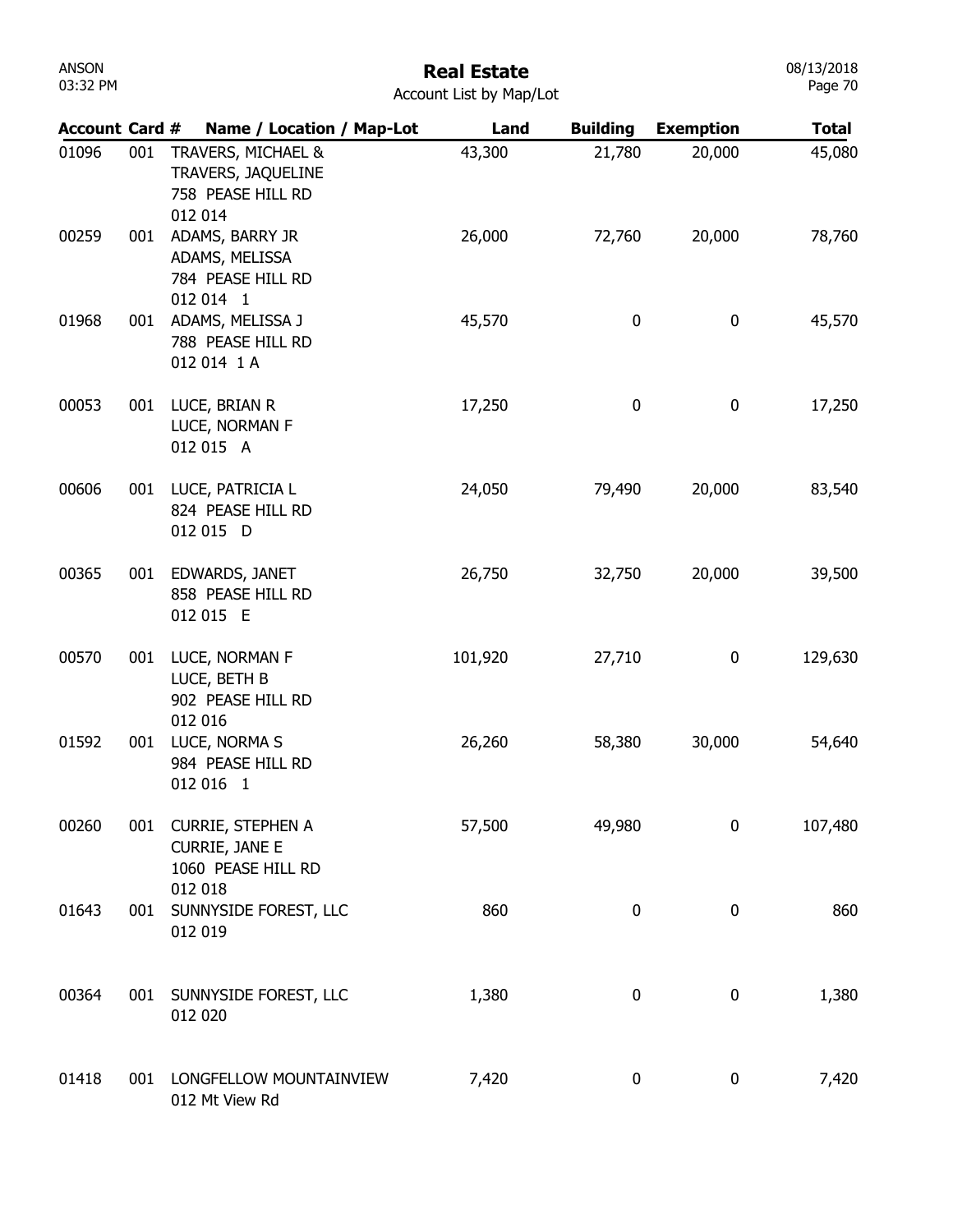#### Real Estate Account List by Map/Lot

| <b>Account Card #</b> |     | Name / Location / Map-Lot                                              | Land      | <b>Building</b>  | <b>Exemption</b> | <b>Total</b> |
|-----------------------|-----|------------------------------------------------------------------------|-----------|------------------|------------------|--------------|
| 00712                 | 001 | HAYNES, JONATHAN P<br>HAYNES, TIMOTHY A<br>49 FLETCHER RD<br>013 001   | 50,000    | 25,050           | 20,000           | 55,050       |
| 01488                 | 001 | JUBILEE REVIVALS, INC<br>54 GORMAN RD<br>013 001 B                     | 42,500    | 100,760          | 119,640          | 23,620       |
| 01076                 | 001 | <b>GORMAN, FLORENCE E</b><br>4 GORMAN RD<br>013 001 B ON               | $\pmb{0}$ | 13,110           | 0                | 13,110       |
| 00818                 | 001 | RICHARDSON, NICHOLE<br>RICHARDSON, RONALD<br>87 FLETCHER RD            | 9,360     | 0                | $\bf{0}$         | 9,360        |
| 01398                 | 001 | 013 001 C<br>HAYNES, TIMOTHY A<br>HAYNES, SUSAN L<br>5 FLETCHER RD     | 44,000    | 61,380           | 20,000           | 85,380       |
| 01986                 | 001 | 013 001 D<br>HAYNES, TIMOTHY A<br>HAYNES, SUSAN L<br>677 PEASE HILL RD | 0         | 41,480           | 0                | 41,480       |
| 00538                 | 001 | 013 001 D ON<br>HUNTER, ANSON S<br>627 PEASE HILL RD<br>013 001 E      | 31,380    | 8,600            | 0                | 39,980       |
| 01974                 | 001 | HAYNES, JOEL<br>47 FLETCHER RD<br>013 001 ON                           | 0         | 13,000           | 0                | 13,000       |
| 01087                 | 001 | EDINGTON, LORI ELLEN AKA<br>FLETCHER RD<br>013 002                     | 42,950    | $\mathbf 0$      | $\mathbf 0$      | 42,950       |
| 00891                 | 001 | HIETSCH, THOMAS M & EVELYN<br>111 FLETCHER RD<br>013 002 A             | 36,500    | 91,960           | 0                | 128,460      |
| 00237                 | 001 | TAYLOR, WADE B<br>TAYLOR, AMANDA J<br>113 BROWN HILL RD                | 58,000    | 24,950           | 0                | 82,950       |
| 01235                 | 001 | 013 003<br>BARTLETT, JOHN ROBERT<br>013 004                            | 67,000    | $\boldsymbol{0}$ | $\bf{0}$         | 67,000       |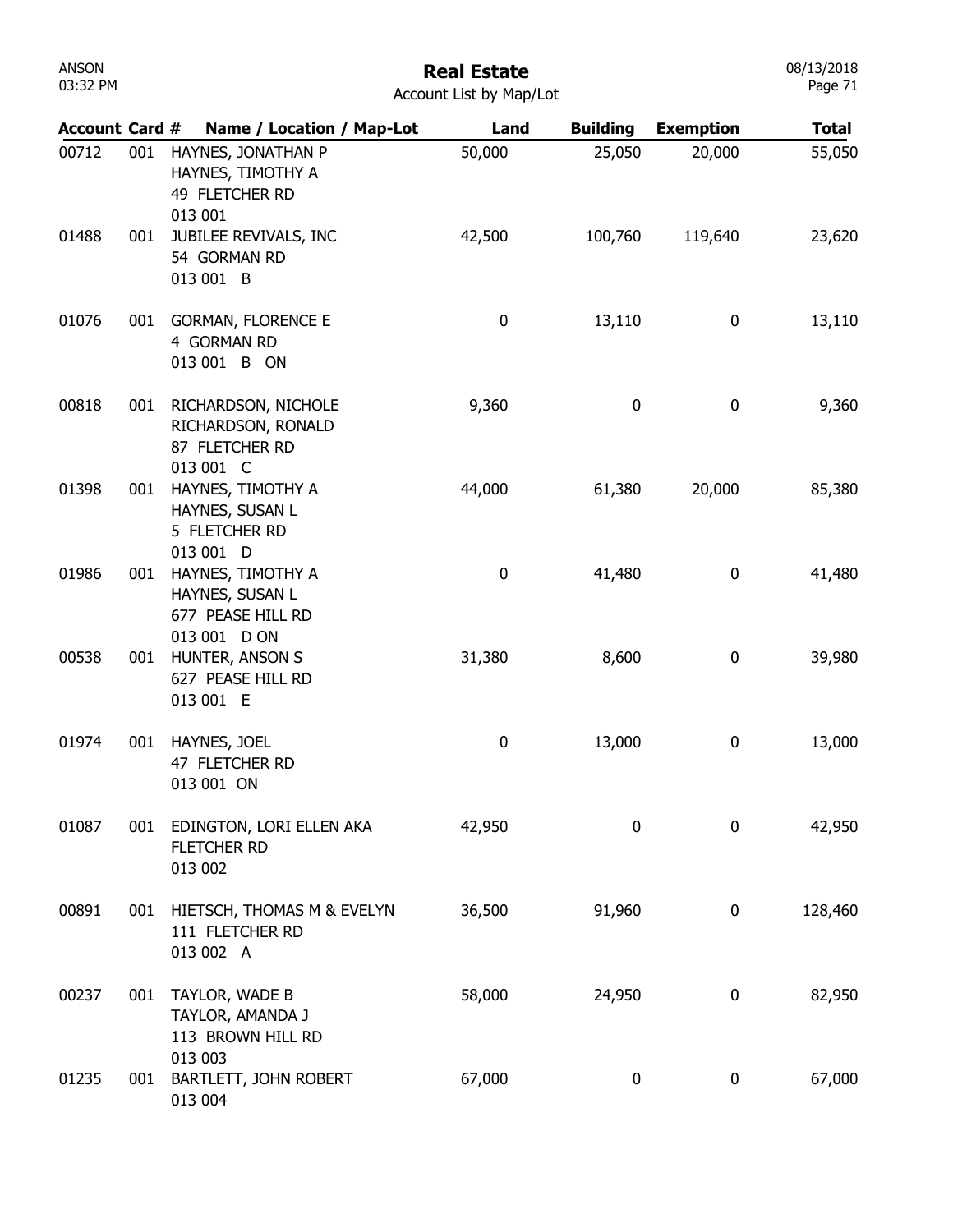# Real Estate

| <b>Account Card #</b> |     | Name / Location / Map-Lot                                                           | Land   | <b>Building</b> | <b>Exemption</b> | <b>Total</b> |
|-----------------------|-----|-------------------------------------------------------------------------------------|--------|-----------------|------------------|--------------|
| 00280                 | 001 | UNGER, GREGORY<br>013 005                                                           | 49,000 | 0               | 0                | 49,000       |
| 01362                 | 001 | MANZER, BRUCE A<br>MANZER, CRYSTAL D<br>013 006                                     | 4,380  | 0               | 0                | 4,380        |
| 01308                 | 001 | ATKINS, CAMDEN<br>31 BARTON HILL RD<br>013 006 A                                    | 42,300 | 10,370          | 0                | 52,670       |
| 00568                 | 001 | LATOUCHE, CHRISAUNDRA L<br><b>BARTON HILL RD</b><br>013 006 B                       | 34,960 | 4,280           | 0                | 39,240       |
| 01983                 | 001 | LATOUCHE, CHRISAUNDRA L. &<br>ROBBINS, CAROL L<br>174 BARTON HILL RD<br>013 006 B-1 | 23,520 | 75,350          | 20,000           | 78,870       |
| 00257                 | 001 | BURTT, VAUGHN A<br>BURTT, ROBERTA H<br>35 BARTON HILL RD<br>013 006 C               | 43,800 | 90,080          | 20,000           | 113,880      |
| 01031                 | 001 | MANZER, BRUCE A<br>MANZER, CRYSTAL D<br>71 BARTON HILL RD<br>013 006 D              | 30,740 | 94,670          | 0                | 125,410      |
| 01415                 | 001 | HENRY, JOHN R<br>81 BARTON HILL RD<br>013 006 E                                     | 44,400 | 75,730          | 20,000           | 100,130      |
| 00585                 | 001 | MANZER, BRUCE A<br>MANZER, CRYSTAL D<br>013 006 F                                   | 16,140 | 23,740          | $\mathbf 0$      | 39,880       |
| 00841                 | 001 | MANZER, BRUCE A INC<br>013 007                                                      | 33,980 | 0               | $\boldsymbol{0}$ | 33,980       |
| 00586                 | 001 | MANZER, BRUCE A<br>MANZER, CRYSTAL D<br>54 BARTON HILL RD<br>013 008                | 37,440 | 85,110          | $\boldsymbol{0}$ | 122,550      |
| 00587                 | 001 | MANZER, BRUCE A<br>MANZER, CRYSTAL D<br>32 BARTON HILL RD<br>013 008 A              | 31,500 | 160,120         | 20,000           | 171,620      |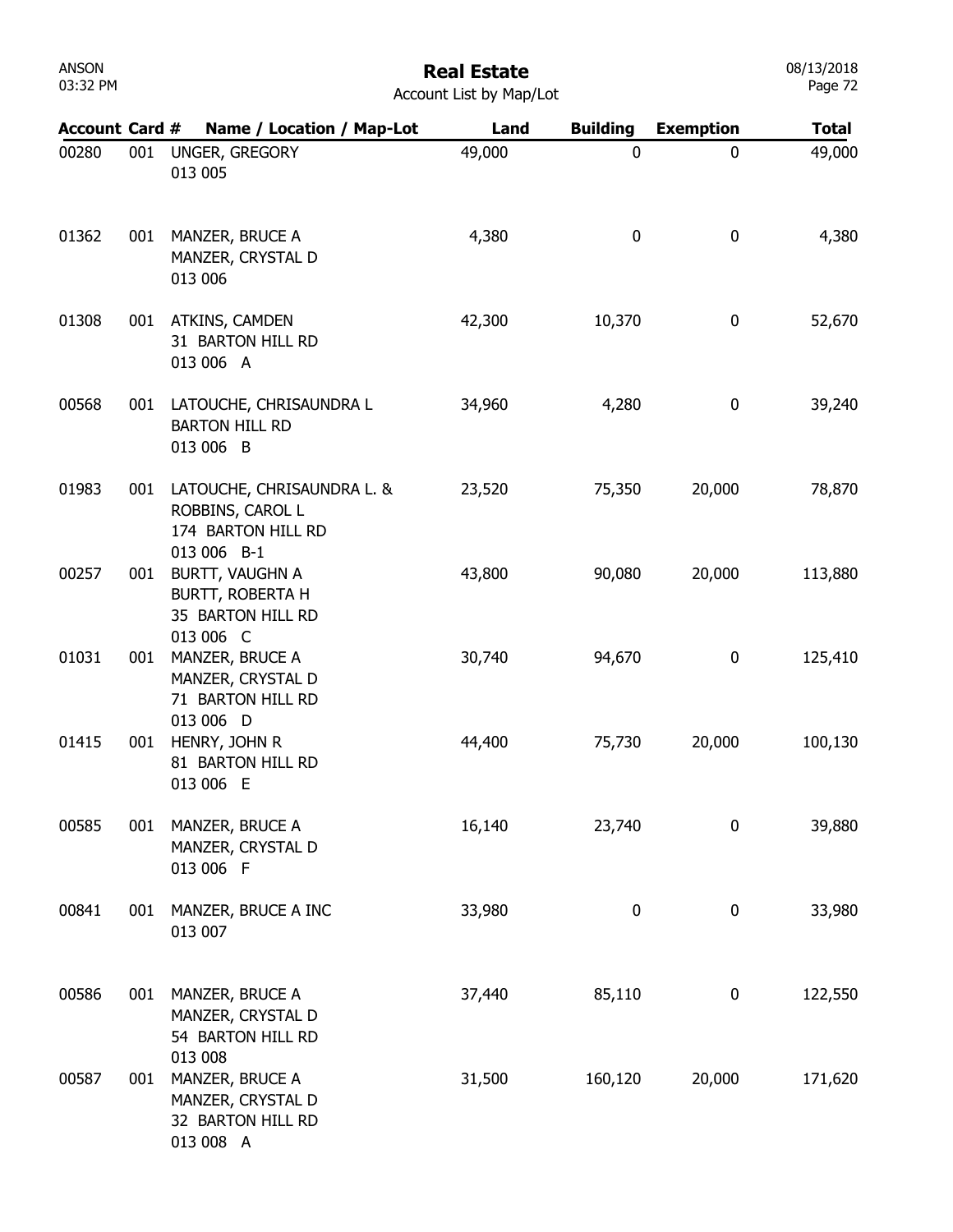| ANSON    |  |
|----------|--|
| 03:32 PM |  |

#### Real Estate Account List by Map/Lot

| <b>Account Card #</b> |     | Name / Location / Map-Lot                                                        | Land   | <b>Building</b> | <b>Exemption</b> | <b>Total</b> |
|-----------------------|-----|----------------------------------------------------------------------------------|--------|-----------------|------------------|--------------|
| 00788                 | 001 | MCELROY, GARTH J<br>MCELROY, MEGAN J<br>188 FLETCHER RD<br>013 008 B             | 31,700 | 97,370          | 20,000           | 109,070      |
| 00822                 | 001 | BELANGER, IAN K<br>176 FLETCHER RD<br>013 008 C                                  | 29,100 | 18,440          | 20,000           | 27,540       |
| 01804                 | 001 | EDINGTON, LORI ELLEN AKA<br>013 009                                              | 26,220 | 0               | 0                | 26,220       |
| 01421                 | 001 | HUPPER, BLANCHARD G<br>HUPPER, DAVID P. & JUSTIN D.<br>76 FLETCHER RD<br>013 010 | 10,000 | 19,590          | 0                | 29,590       |
| 01463                 | 001 | HUPPER, BLANCHARD G<br>693 PEASE HILL RD<br>013 011                              | 74,000 | 58,230          | 20,000           | 112,230      |
| 01538                 | 001 | LANGSTON, GLYNN WALLAS<br>LANGSTON, ANN MARIE<br>013 011 B                       | 17,250 | 0               | 0                | 17,250       |
| 01349                 | 001 | CHESSMAN, JAMES C<br>106 FLETCHER RD<br>013 011 C                                | 27,200 | 48,610          | 20,000           | 55,810       |
| 01665                 | 001 | HUPPER, DAVID<br>80 FLETCHER RD<br>013 011 D                                     | 25,100 | 36,900          | 20,000           | 42,000       |
| 00143                 | 001 | BUSBY, ARCHIBALD H<br>785 PEASE HILL RD<br>013 012                               | 79,500 | 11,350          | 0                | 90,850       |
| 00837                 | 001 | PIERRO, SAMUEL O<br>767 PEASE HILL RD<br>013 012 B                               | 37,500 | 0               | 0                | 37,500       |
| 01132                 |     | 001 SCHUR, MARK BYRAN<br>013 013                                                 | 36,720 | 17,210          | 0                | 53,930       |
| 01587                 |     | 001 ELLIS, ALLEN J. &<br>LUCE, JAMIE L<br>25 GREENLEAF RD<br>013 013 A           | 43,500 | 111,260         | 0                | 154,760      |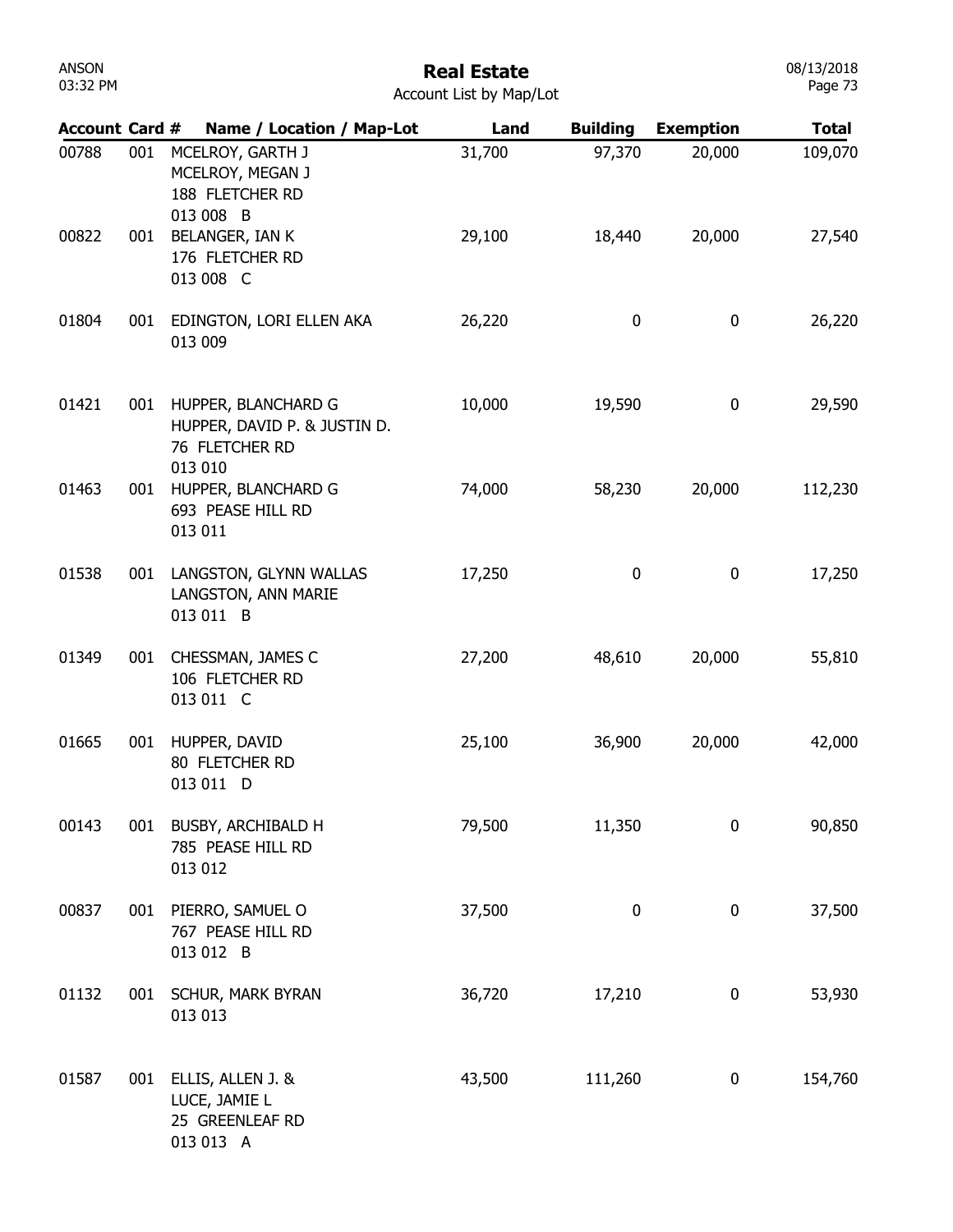# Real Estate

| Account List by Map/Lot |  |
|-------------------------|--|
|-------------------------|--|

| <b>Account Card #</b> |     | Name / Location / Map-Lot                                                               | Land   | <b>Building</b> | <b>Exemption</b> | <b>Total</b> |
|-----------------------|-----|-----------------------------------------------------------------------------------------|--------|-----------------|------------------|--------------|
| 00274                 | 001 | LUCE, NORMAN F<br>LUCE, BETH B<br>843 PEASE HILL RD<br>013 013 B                        | 27,300 | 5,310           | 0                | 32,610       |
| 02031                 | 001 | LUCE, NORMAN F<br>LUCE, BETH B<br>013 013 C                                             | 64,640 | $\mathbf 0$     | 0                | 64,640       |
| 02034                 | 001 | LUCE, DALE E<br>013 013 D                                                               | 31,280 | 22,970          | $\boldsymbol{0}$ | 54,250       |
| 00569                 | 001 | LUCE, NORMAN F<br>LUCE, BETH B<br>013 015                                               | 16,510 | 0               | $\boldsymbol{0}$ | 16,510       |
| 00566                 | 001 | LUCE, ARNOLD P<br>LUCE, ELAINE A<br>54 SUGAR MAPLE DR<br>013 016                        | 34,040 | 119,690         | 20,000           | 133,730      |
| 01153                 | 001 | LUCE, ADAM F<br>LUCE, MICHELLE N<br>44 FISH RD<br>013 016 1                             | 28,400 | 63,310          | 20,000           | 71,710       |
| 01328                 | 001 | LUCE, ARNOLD P<br>LUCE, ELAINE<br>3 FISH RD<br>013 016 A                                | 10,750 | 14,490          | 0                | 25,240       |
| 00266                 | 001 | <b>CYRUS, WM THOMAS &amp;</b><br><b>GERHARDT-CYRUS, JEANNE</b><br>90 FISH RD<br>013 017 | 32,500 | 10,720          | $\boldsymbol{0}$ | 43,220       |
| 00793                 | 001 | MARKEY, DANIEL &<br>WHITEHOUSE, KEITH<br><b>FISH ROAD</b><br>013 018                    | 43,600 | 7,210           | $\bf{0}$         | 50,810       |
| 00755                 | 001 | LUCE, NORMAN F<br>LUCE, BETH B<br>013 018 A                                             | 40,500 | 0               | $\boldsymbol{0}$ | 40,500       |
| 00471                 | 001 | GERMINI, DAVID A<br>013 018 B                                                           | 13,350 | 0               | $\boldsymbol{0}$ | 13,350       |
| 00941                 | 001 | O'DONAL, CHRIS E<br><b>GREENLEAF ROAD</b><br>013 019                                    | 31,680 | 21,740          | $\boldsymbol{0}$ | 53,420       |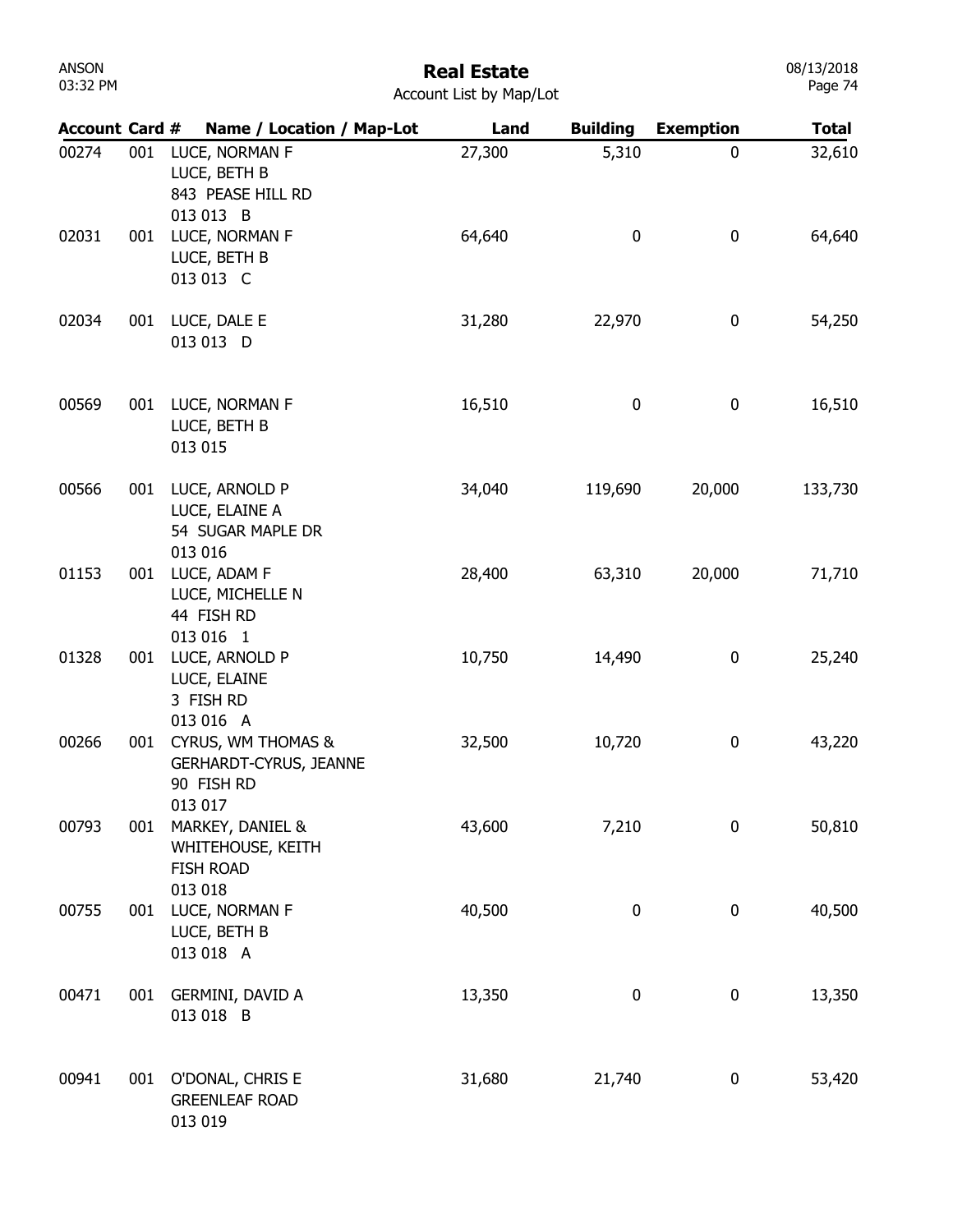## Real Estate

| <b>Account List by Map/Lot</b> |  |  |  |  |
|--------------------------------|--|--|--|--|
|--------------------------------|--|--|--|--|

| <b>Account Card #</b> |     | Name / Location / Map-Lot                                                     | Land   | <b>Building</b> | <b>Exemption</b> | <b>Total</b> |
|-----------------------|-----|-------------------------------------------------------------------------------|--------|-----------------|------------------|--------------|
| 01179                 | 001 | MAHONEY, DANIEL F<br>013 019 1                                                | 35,000 | 3,300           | $\mathbf 0$      | 38,300       |
| 01178                 | 001 | <b>WHARTON, ARCHIE JR &amp;</b><br>SHEPERD, DAVID<br>013 020                  | 37,000 | 0               | 0                | 37,000       |
| 00182                 | 001 | <b>BURTT, SHAWN</b><br>OFF GREENLEAF ROAD<br>013 021                          | 13,500 | 0               | 0                | 13,500       |
| 01245                 | 001 | THIBAULT, LOUIS J<br>46 RAND RD<br>013 022                                    | 20,080 | 1,880           | 0                | 21,960       |
| 01089                 | 001 | DREW, REBECCA L<br>013 022 1                                                  | 21,860 | 0               | 0                | 21,860       |
| 01090                 | 001 | DREW, REBECCA L<br>013 022 2                                                  | 22,050 | 0               | $\pmb{0}$        | 22,050       |
| 00397                 |     | 001 PEARY, ERNEST D<br>PEARY, MARIA I<br>216 GREENLEAF RD<br>013 022 3        | 31,660 | 68,730          | 26,000           | 74,390       |
| 00824                 | 001 | VAN GULICK, JOHN D<br>204 GREENLEAF RD<br>013 022 4                           | 32,600 | 44,090          | 20,000           | 56,690       |
| 01243                 | 001 | BARNES, DOUGLAS K., JR. &<br>HOULIHAN, SARAH<br>188 GREENLEAF RD<br>013 022 5 | 21,300 | 0               | 0                | 21,300       |
| 01500                 | 001 | WAITE, KATRINA<br><b>GREENLEAF ROAD</b><br>013 022 6                          | 20,600 | 0               | 0                | 20,600       |
| 01335                 | 001 | TRUDEAU, JON<br>TRUDEAU, DARYN P<br>166 GREENLEAF RD<br>013 022 7             | 27,800 | 36,520          | $\boldsymbol{0}$ | 64,320       |
| 00253                 | 001 | MANZER, ALAN BLAKE<br>158 GREENLEAF RD<br>013 022 8                           | 34,400 | 68,140          | 0                | 102,540      |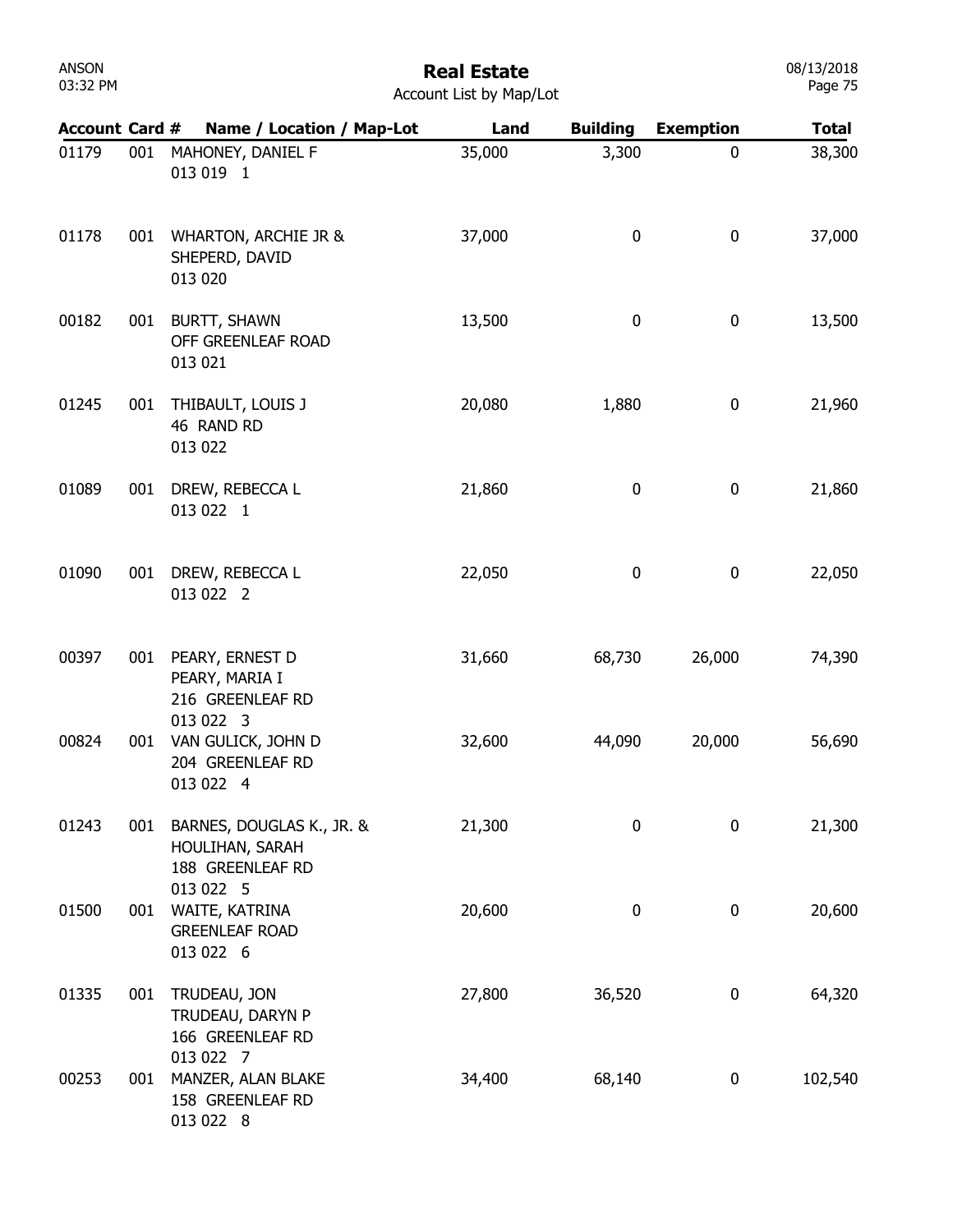# Real Estate

| <b>Account List by Map/Lot</b> |  |  |  |  |
|--------------------------------|--|--|--|--|
|--------------------------------|--|--|--|--|

| <b>Account Card #</b> |     | Name / Location / Map-Lot                                                           | Land   | <b>Building</b> | <b>Exemption</b> | <b>Total</b> |
|-----------------------|-----|-------------------------------------------------------------------------------------|--------|-----------------|------------------|--------------|
| 01203                 | 001 | DUNHAM, KENNETH W<br>DUNHAM, DIANE L<br>132 GREENLEAF RD<br>013 022 10              | 22,850 | 10,930          | $\boldsymbol{0}$ | 33,780       |
| 01881                 | 001 | DUNHAM, REBEKAH K<br>013 022 10 A                                                   | 10,500 | 0               | $\boldsymbol{0}$ | 10,500       |
| 00191                 | 001 | SACKEY, ALBERT N<br>013 023                                                         | 27,720 | 0               | $\boldsymbol{0}$ | 27,720       |
| 01651                 | 001 | MAROBELLA, MICHAEL<br>219 GREENLEAF RD<br>013 023 1                                 | 33,890 | 55,860          | 20,000           | 69,750       |
| 01649                 | 001 | <b>CORNELL, STEPHEN &amp;</b><br><b>KRAUSE, KAREN</b><br>013 023 2                  | 8,740  | 0               | 0                | 8,740        |
| 00480                 | 001 | <b>CORNELL, STEPHEN T &amp;</b><br>KRAUSE, KAREN D<br>205 GREENLEAF RD<br>013 023 3 | 36,310 | 20,440          | 20,000           | 36,750       |
| 01380                 | 001 | MARSHALL, STEPHEN P<br>013 023 4                                                    | 27,260 | 0               | 0                | 27,260       |
| 00792                 | 001 | PADULA, LOUIS M<br>177 GREENLEAF RD<br>013 023 5                                    | 35,010 | 88,900          | 26,000           | 97,910       |
| 00933                 | 001 | ROY, ROBERT A<br>ROY, DOREEN K<br>159 GREENLEAF RD<br>013 023 6                     | 34,500 | 72,600          | $\mathbf 0$      | 107,100      |
| 00596                 | 001 | CINSOV, JAMES &<br><b>BURKE, LINDSAY E</b><br>147 GREENLEAF RD<br>013 023 7         | 33,910 | 60,680          | 20,000           | 74,590       |
| 00769                 | 001 | CINSOV, JAMES<br>BURKE-CINSOV, LINDSAY<br>013 023 8                                 | 25,950 | 0               | 0                | 25,950       |
| 00672                 | 001 | JOHNSON, HARRY J<br>JOHNSON, DEBRA<br>013 023 B                                     | 13,500 | 0               | 0                | 13,500       |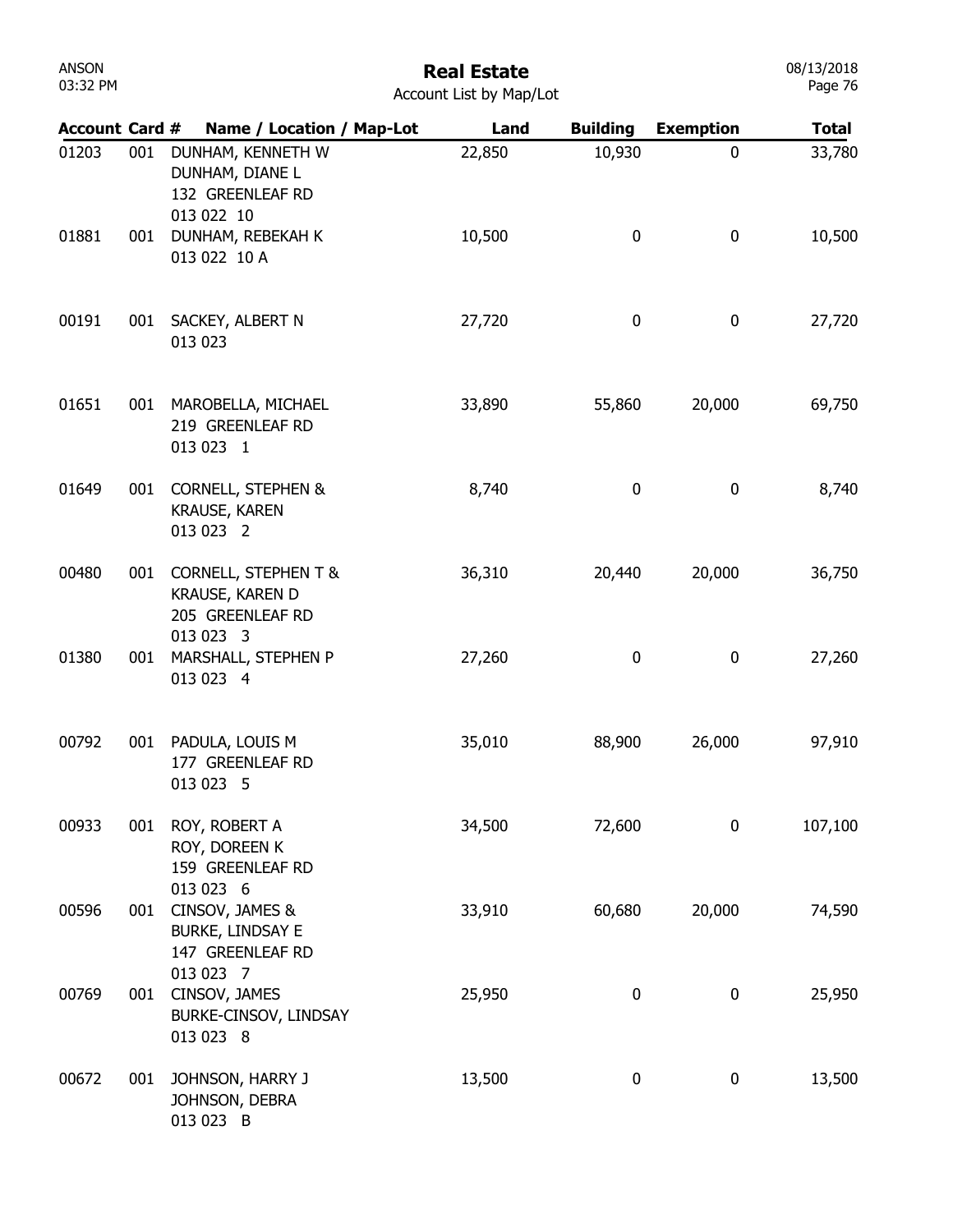| ANSON    |  |
|----------|--|
| 03:32 PM |  |

08/13/2018 Page 77

| <b>Account Card #</b> |     | Name / Location / Map-Lot                                                              | Land   | <b>Building</b> | <b>Exemption</b> | <b>Total</b> |
|-----------------------|-----|----------------------------------------------------------------------------------------|--------|-----------------|------------------|--------------|
| 00080                 | 001 | MULCH, CHARLES Co-Trustee G<br>RAGAN, LISE B Co-Trustee<br>243 GREENLEAF RD<br>013 025 | 95,650 | 114,670         | 26,000           | 184,320      |
| 01885                 | 001 | RAGAN, ALEXANDER T IV<br>013 025 A                                                     | 22,550 | 840             | 0                | 23,390       |
| 01531                 | 001 | RAGAN, ALEX<br>RAGAN, MELISSSA<br>261 GREENLEAF RD<br>013 025 A ON                     | 0      | 67,600          | 0                | 67,600       |
| 02024                 | 001 | YORK, SCOTT G<br>YORK, JOY<br><b>GREENLEAF RD</b><br>013 025 B                         | 31,340 | $\mathbf 0$     | 0                | 31,340       |
| 02025                 | 001 | CHASE, TYSON I<br><b>GREENLEAF RD</b><br>013 025 C                                     | 3,760  | 0               | $\bf{0}$         | 3,760        |
| 00645                 | 001 | MERRY, WILLIAM H, II & JODI A<br>118 MERRY RD<br>014 001                               | 49,600 | 144,800         | 20,000           | 174,400      |
| 01122                 | 001 | CAMPBELL, COLIN D; REGINA P<br>CAMPBELL, COLIN D JR<br>014 001 3                       | 9,130  | 0               | 0                | 9,130        |
| 01682                 | 001 | CLARK, DANIEL W<br>CLARK, TRAVIS T<br>014 001 4                                        | 32,000 | 0               | 0                | 32,000       |
| 01938                 | 001 | HILBERT, BRUCE B<br>014 001 4A                                                         | 32,000 | $\pmb{0}$       | $\pmb{0}$        | 32,000       |
| 01848                 | 001 | AMES, SCOTT R<br>014 001 B                                                             | 12,100 | 0               | 0                | 12,100       |
| 01626                 | 001 | MANZER, JOHN M<br>014 003                                                              | 5,320  | 0               | 0                | 5,320        |
| 01728                 | 001 | SMITH, BENJAMIN L<br>138 MILLER RD<br>014 004                                          | 44,500 | 22,440          | 20,000           | 46,940       |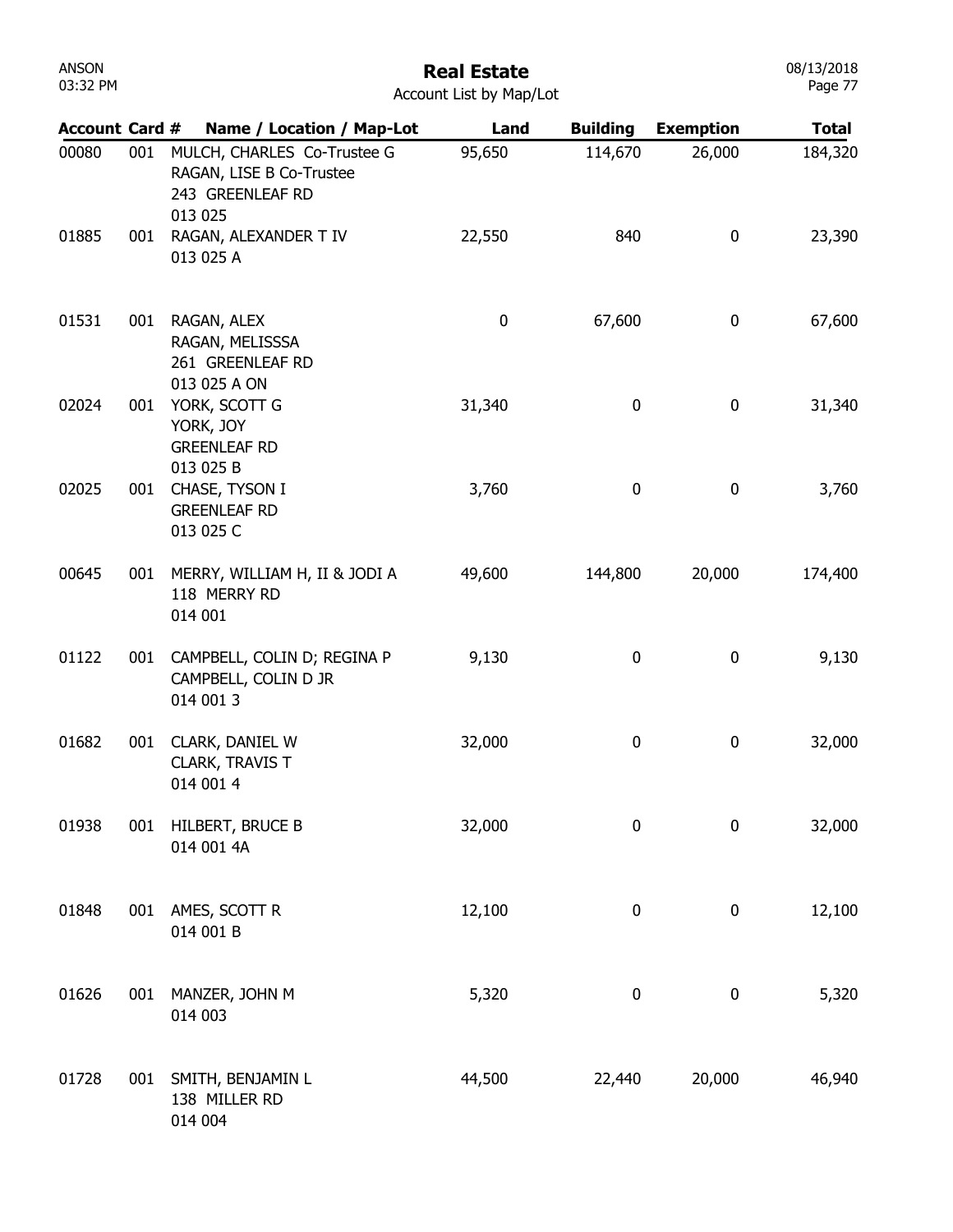#### Real Estate Account List by Map/Lot

| <b>Account Card #</b> |     | Name / Location / Map-Lot                                               | Land   | <b>Building</b> | <b>Exemption</b> | <b>Total</b> |
|-----------------------|-----|-------------------------------------------------------------------------|--------|-----------------|------------------|--------------|
| 01950                 | 001 | SMITH, GLEN S<br>014 004 A                                              | 32,500 | $\mathbf 0$     | 0                | 32,500       |
| 01400                 | 001 | MILLER, ROBERT N<br>MILLER, JILL C<br>56 MILLER RD                      | 32,510 | 131,940         | 20,000           | 144,450      |
| 00998                 | 001 | 014 005<br>HOYT, GAIL<br>12 MILLER RD<br>014 005 B                      | 20,000 | 46,230          | 0                | 66,230       |
| 01818                 | 001 | MAGNIFICO, MARK B<br>MAGNIFICO, KAREN G<br>431 HORSEBACK RD             | 27,500 | 86,300          | $\mathbf 0$      | 113,800      |
| 00987                 | 001 | 014 006<br>SMITH, KIM A<br>SMITH, IRINA Y<br>472 HORSEBACK RD           | 38,900 | 6,610           | $\pmb{0}$        | 45,510       |
| 00986                 | 001 | 014 007<br>SMITH, KIM A<br>SMITH, IRINA Y<br>014 008                    | 23,800 | 0               | $\pmb{0}$        | 23,800       |
| 00576                 | 001 | NELSON, BRUCE<br>28 QUINCY WOOD RD<br>014 009                           | 24,970 | 8,760           | 20,000           | 13,730       |
| 01323                 | 001 | KEENE, DONNA M, TRUSTEE<br>THE AXILLA REALTY TRUST<br>38 QUINCY WOOD RD | 16,730 | 40,550          | $\pmb{0}$        | 57,280       |
| 00086                 | 001 | 014 009 1<br>JOHNSON, BONNIE J<br>523 HORSEBACK RD<br>014 010           | 39,480 | 63,460          | 20,000           | 82,940       |
| 00628                 |     | 001 FLANAGIN, MELISSA L<br>539 HORSEBACK RD<br>014 010 1                | 18,550 | 61,040          | $\mathbf 0$      | 79,590       |
| 01926                 | 001 | Waugh, Roxann<br>523 HORSEBACK ROAD<br>014 010 A                        | 27,630 | 23,910          | $\pmb{0}$        | 51,540       |
| 01964                 |     | 001 GERVAIS, JENNIFER P<br>563 HORSEBACK RD<br>014 010 C                | 23,460 | 7,440           | 20,000           | 10,900       |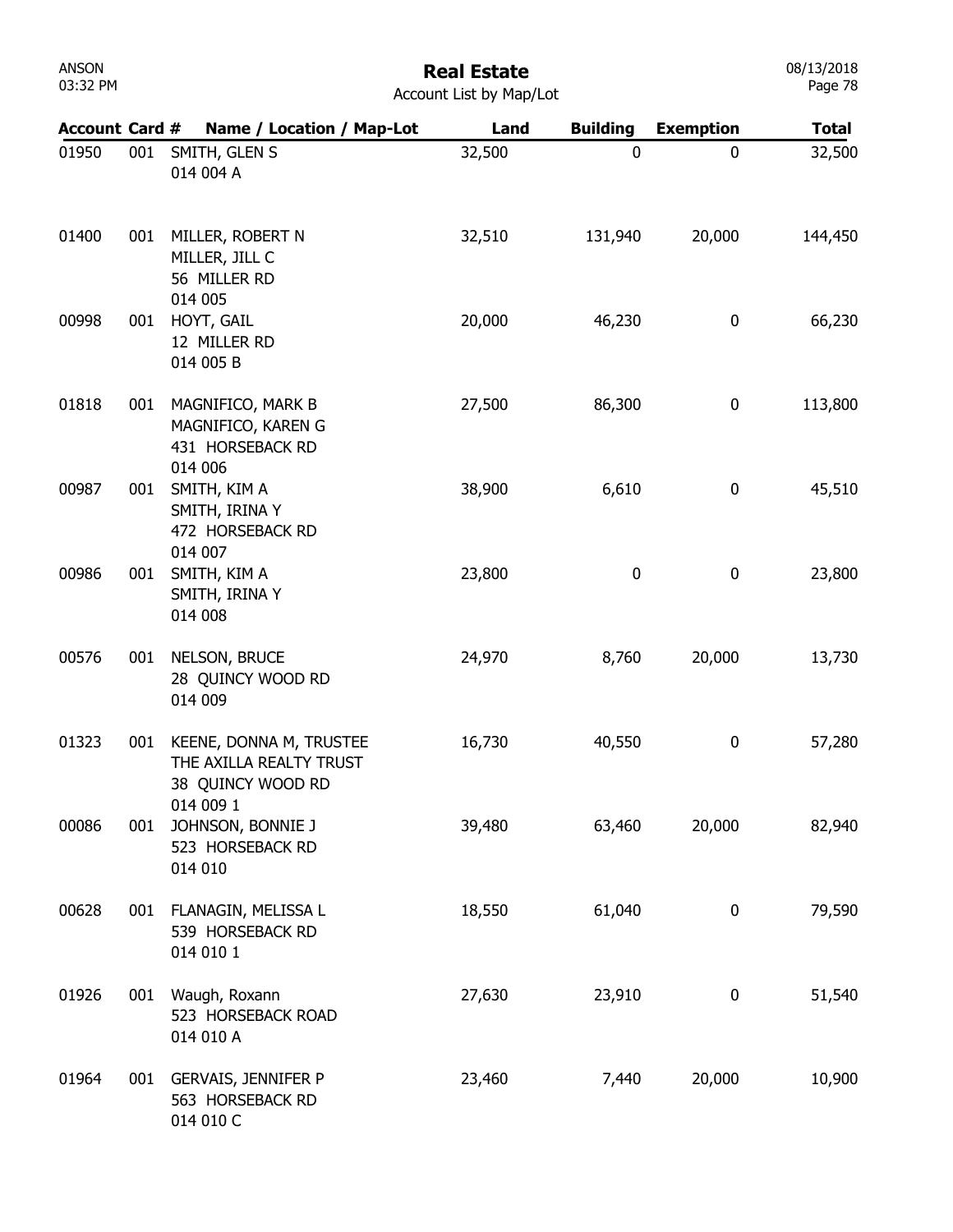| ANSON    |  |
|----------|--|
| 03:32 PM |  |

| <b>Account Card #</b> |     | Name / Location / Map-Lot                                                | Land             | <b>Building</b> | <b>Exemption</b> | <b>Total</b> |
|-----------------------|-----|--------------------------------------------------------------------------|------------------|-----------------|------------------|--------------|
| 00756                 | 001 | NELSON, BRETT K<br>014 011                                               | 2,910            | $\mathbf 0$     | 0                | 2,910        |
| 01158                 | 001 | WAUGH, TIMOTHY<br>WAUGH, ROXANN<br>494 HORSEBACK RD<br>014 011 A         | 24,500           | 67,490          | 20,000           | 71,990       |
| 00754                 | 001 | NELSON, BRETT<br>516 HORSEBACK RD<br>014 011 B                           | 20,390           | 13,760          | 0                | 34,150       |
| 00753                 | 001 | NELSON, BRETT K<br>NELSON, PATRICIA ANN<br>562 HORSEBACK RD<br>014 011 C | 23,450           | 48,010          | 20,000           | 51,460       |
| 01718                 | 001 | JOHNSON, ROBERT<br>548 HORSEBACK RD<br>014 011 D                         | 20,600           | 24,080          | 0                | 44,680       |
| 01773                 | 001 | FLANAGIN, CINDY J<br>FLANAGIN, JASON P<br>524 HORSEBACK RD               | 22,700           | 46,980          | 20,000           | 49,680       |
| 01949                 | 001 | 014 011 E<br>NELSON, NICHOLIS R<br>NELSON, SARAH S<br>520 B HORSEBACK RD | 15,000           | 74,900          | 20,000           | 69,900       |
| 02009                 | 001 | 014 011 F<br>Waugh, Roxann<br>014 011 G                                  | 1,890            | $\mathbf 0$     | 0                | 1,890        |
| 01297                 | 001 | NELSON, GARY L<br>520 HORSEBACK RD<br>014 011 H                          | $\boldsymbol{0}$ | 11,070          | 0                | 11,070       |
| 02010                 | 001 | FLANAGIN, CINDY J<br><b>HORSEBACK ROAD</b><br>014 011 I                  | 17,660           | 0               | 0                | 17,660       |
| 00810                 | 001 | PARLIN, JANICE K<br>014 013                                              | 17,310           | 0               | 0                | 17,310       |
| 00811                 | 001 | PARLIN, JANICE K<br>574 HORSEBACK RD<br>014 014                          | 43,120           | 66,910          | 26,000           | 84,030       |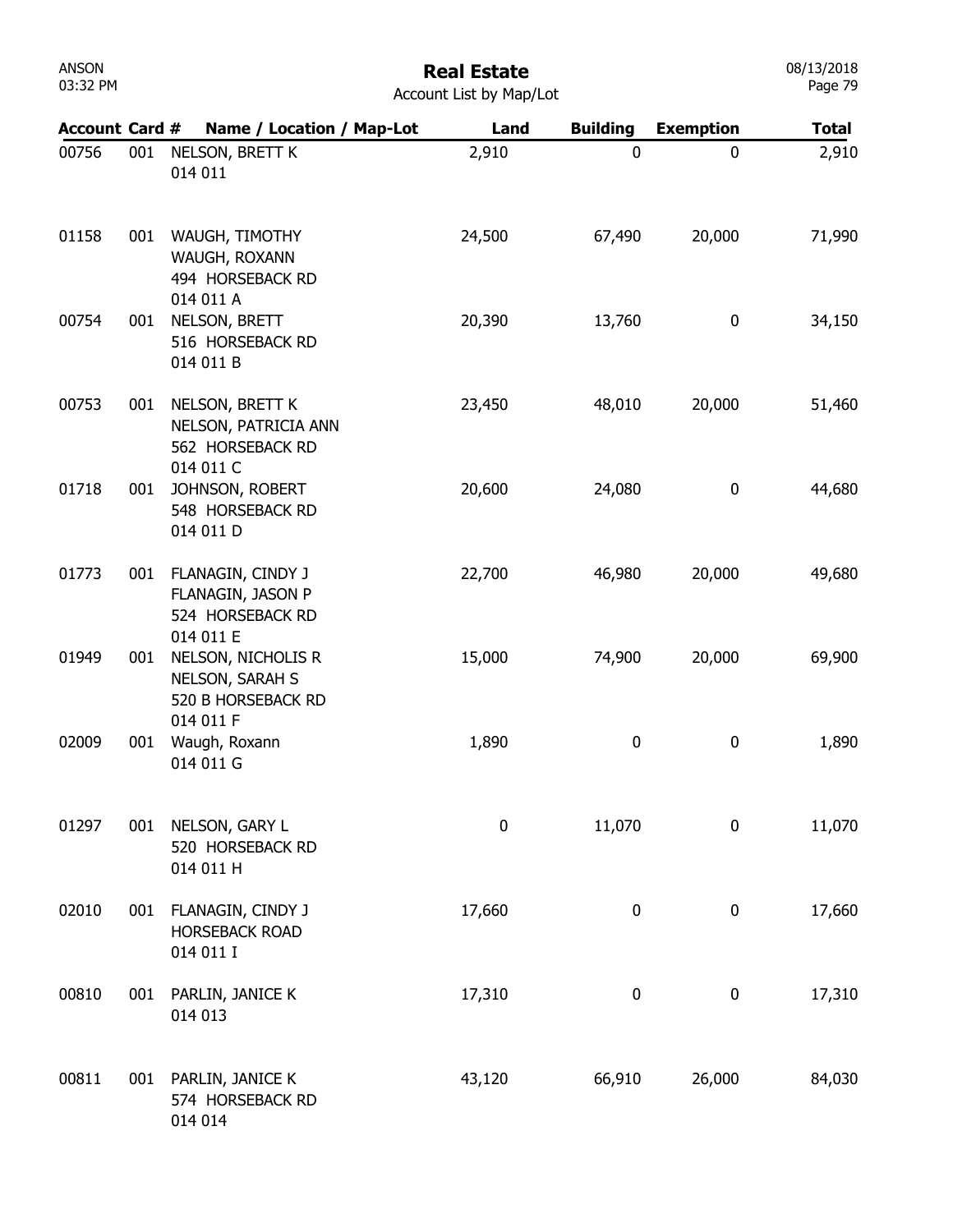### Real Estate

08/13/2018 Page 80

| <b>Account Card #</b> |     | Name / Location / Map-Lot                                                       | Land   | <b>Building</b> | <b>Exemption</b> | <b>Total</b> |
|-----------------------|-----|---------------------------------------------------------------------------------|--------|-----------------|------------------|--------------|
| 00999                 | 001 | WILLIAMS, GABRIEL K<br>104 QUILL HILL RD<br>014 015                             | 30,790 | 13,760          | 0                | 44,550       |
| 01351                 | 001 | WILLIAMS, GABRIEL K<br>014 016                                                  | 9,160  | 0               | 0                | 9,160        |
| 01729                 | 001 | SMITH, BERNARD R<br>SMITH, NANCY A<br>61 MILLER RD                              | 21,500 | 21,840          | 20,000           | 23,340       |
| 01618                 | 001 | 014 017<br>MANZER, FRANK A & DOROTHY P<br>014 018                               | 68,000 | 0               | 0                | 68,000       |
| 00468                 | 001 | <b>GEHRKE, ERIC E</b><br>118 MILLER RD<br>014 019                               | 28,500 | 0               | 0                | 28,500       |
| 00980                 | 001 | CAMPBELL, COLIN SR., COLIN<br><b>BROCK &amp; DOUGLAS</b><br>014 020             | 32,920 | 0               | 0                | 32,920       |
| 01128                 | 001 | CAMPBELL, COLIN D. SR.,<br>CAMPBELL, BROCK, REGINA,<br>209 MILLER RD<br>014 021 | 31,500 | 16,790          | 0                | 48,290       |
| 00165                 | 001 | CAMPBELL, ALAN S<br>CAMPBELL, ELIZABETH M<br>218 MILLER RD<br>014 022           | 38,220 | 120,620         | 26,000           | 132,840      |
| 00164                 |     | 001 CAMPBELL, ALAN<br>CAMPBELL, ELIZABETH M<br>014 024                          | 2,150  | 0               | 0                | 2,150        |
| 01292                 | 001 | CAMPBELL, MARK L<br>CAMPBELL, DONNA A<br>112 CAMPBELL RD<br>014 025             | 41,850 | 79,310          | 0                | 121,160      |
| 00671                 | 001 | LYNCH, JONATHAN P<br>LYNCH, HELEN R<br>321 HOLLIN WAITE HILL RD<br>014 025 B    | 35,310 | 194,560         | 0                | 229,870      |
| 00747                 | 001 | NASON, LOWELL R<br>NASON, ROSALIE A<br>42 CAMPBELL RD<br>014 026                | 41,900 | 73,080          | 20,000           | 94,980       |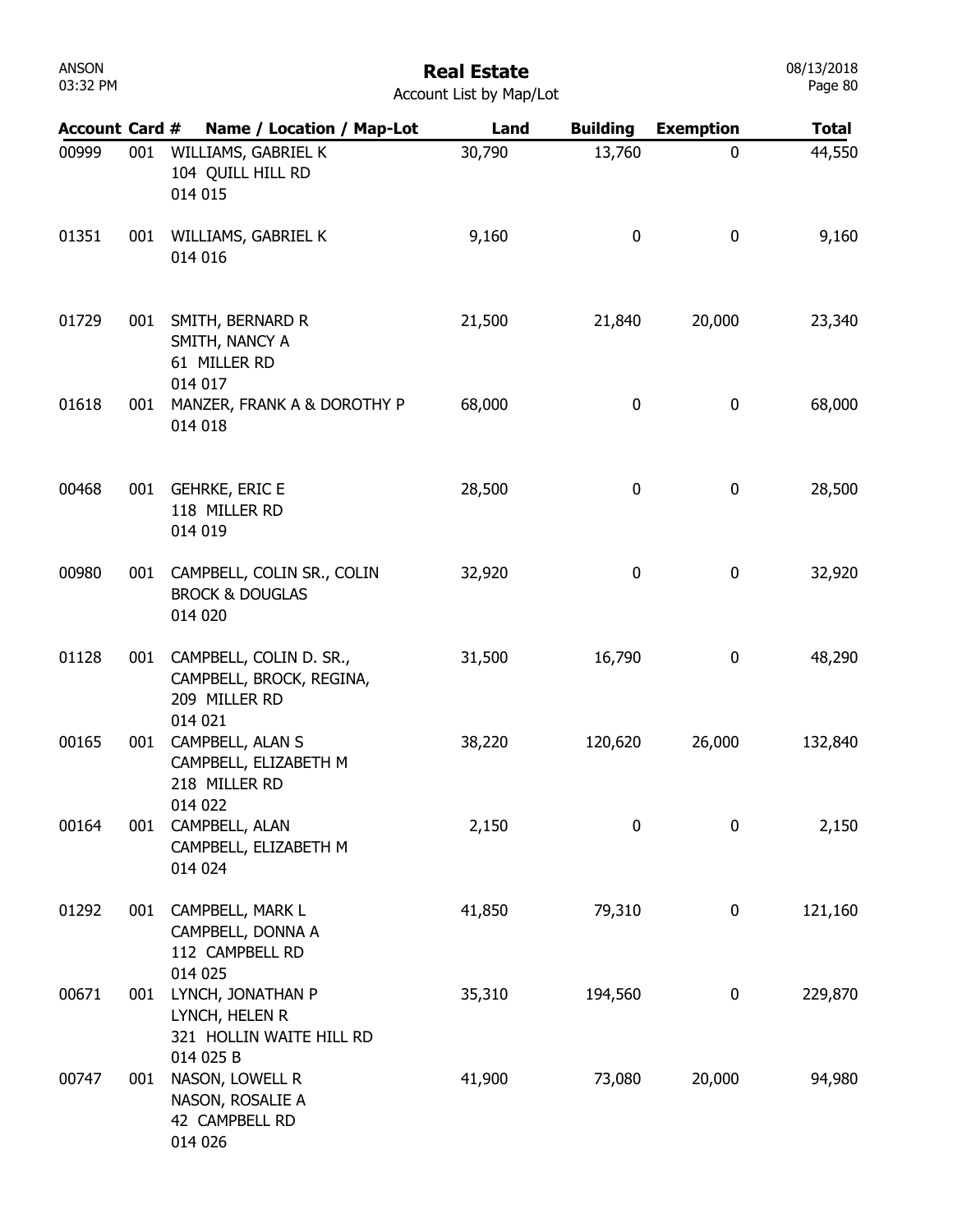## Real Estate

| Account List by Map/Lot |  |  |  |
|-------------------------|--|--|--|
|-------------------------|--|--|--|

| <b>Account Card #</b> |     | Name / Location / Map-Lot                                                           | Land   | <b>Building</b> | <b>Exemption</b> | <b>Total</b> |
|-----------------------|-----|-------------------------------------------------------------------------------------|--------|-----------------|------------------|--------------|
| 00171                 | 001 | CAMPBELL, MARK L<br>CAMPBELL, DONNA A<br>43 CAMPBELL RD<br>014 027                  | 31,600 | 95,190          | 20,000           | 106,790      |
| 00169                 | 001 | CAMPBELL, COLIN D<br>CAMPBELL, REGINA P<br>014 028                                  | 36,710 | 0               | 0                | 36,710       |
| 01410                 | 001 | MCCONNELL, PEGEEN S<br>MCCONNELL, MALCOLM S<br>HOLLIN WAITE HILL ROAD<br>014 029    | 9,250  | 0               | 0                | 9,250        |
| 01541                 | 001 | KIERNAN, EDWARD T<br>014 029 A                                                      | 4,430  | 0               | 0                | 4,430        |
| 02021                 | 001 | KELLY, SHAWNA M<br>KELLY, HUGH M<br>HOLLAND WAITE ROAD                              | 6,040  | 0               | 0                | 6,040        |
| 02022                 | 001 | 014 029 B<br>HEBERT, ERROL K. Trustee<br>HEBERT, SUN JA Trustee SUN JA<br>014 029 C | 8,030  | 0               | 0                | 8,030        |
| 00963                 | 001 | WADE, JACOB L<br>MACDONALD, JENNIFER S<br>368 HOLLIN WAITE HILL RD                  | 28,090 | 78,860          | 0                | 106,950      |
| 00959                 | 001 | 014 030<br>DRIVER, BILLIE A<br>014 030 1                                            | 17,510 | 0               | 0                | 17,510       |
| 00546                 | 001 | CLARK, JASON D<br>354 HOLLIN WAITE HILL RD<br>014 030 2                             | 24,880 | 0               | 0                | 24,880       |
| 01329                 | 001 | CLARK, JASON<br>350 HOLLIN WAITE HILL RD<br>014 030 2 A                             | 24,880 | 34,750          | 20,000           | 39,630       |
| 00113                 | 001 | DODGE, JEREMIAH N<br>342 HOLLIN WAITE HILL RD<br>014 030 3                          | 35,500 | 15,140          | 0                | 50,640       |
| 01207                 | 001 | WILLARD, ROBERT A JR<br>WILLARD, SANDRA<br>304 HOLLIN WAITE HILL RD<br>014 030 4    | 31,590 | 38,660          | 20,000           | 50,250       |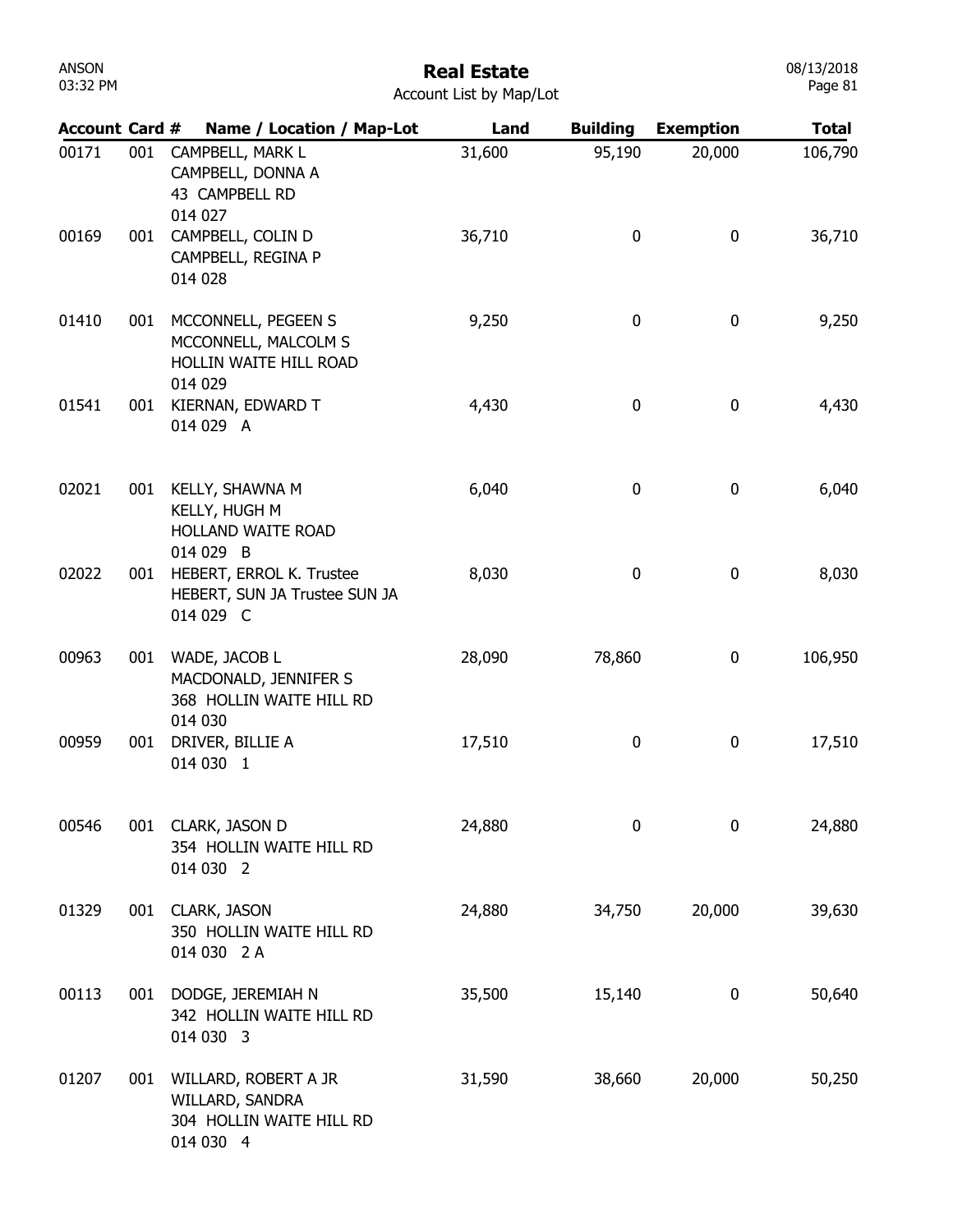| <b>ANSON</b> |  |
|--------------|--|
| 03:32 PM     |  |

08/13/2018 Page 82

| <b>Account Card #</b> |     | Name / Location / Map-Lot                                                          | Land   | <b>Building</b> | <b>Exemption</b> | <b>Total</b> |
|-----------------------|-----|------------------------------------------------------------------------------------|--------|-----------------|------------------|--------------|
| 01504                 | 001 | Kerr, John R<br>294 HOLLIN WAITE HILL RD<br>014 030 5                              | 30,150 | 18,220          | 20,000           | 28,370       |
| 00514                 | 001 | <b>BLANCHARD, MARIE E</b><br>278 HOLLIN WAITE HILL RD<br>014 030 6                 | 26,150 | 6,890           | $\boldsymbol{0}$ | 33,040       |
| 00124                 | 001 | BROWN, STEPHEN W<br>BROWN, PAULA D<br>014 030 7                                    | 18,150 | 0               | $\mathbf 0$      | 18,150       |
| 00100                 | 001 | BOYCE, TIMOTHY G &<br>TUCCI, KELLIE S<br>35 BROWN HILL RD<br>014 030 8             | 26,150 | 45,290          | 20,000           | 51,440       |
| 00993                 | 001 | <b>BOUCHARD, LOUIS J III</b><br>43 BROWN HILL RD<br>014 030 9                      | 26,150 | 38,690          | 20,000           | 44,840       |
| 01406                 | 001 | HEBERT, DAVID L<br>HEBERT, JILLANE M<br>014 030 A                                  | 19,860 | 0               | $\mathbf 0$      | 19,860       |
| 00898                 | 001 | NADEAU, MICHAEL J<br>446 HOLLIN WAITE HILL RD<br>014 030 B                         | 25,400 | 67,430          | 20,000           | 72,830       |
| 00019                 | 001 | RODBELL, ATHENA A<br><b>BROWN HILL ROAD</b><br>014 032                             | 8,600  | 0               | 0                | 8,600        |
| 00817                 | 001 | RICHARDSON, RONALD J<br>RICHARDSON, NICOLE A<br><b>BROWN HILL ROAD</b><br>014 033  | 72,800 | 0               | $\mathbf 0$      | 72,800       |
| 01676                 | 001 | STEWART, SARAH<br>STEWART, FLOYD<br>186 HOLLIN WAITE HILL RD<br>014 034 1          | 23,110 | 0               | 0                | 23,110       |
| 01719                 | 001 | MOORE, PAUL<br>MOORE, CHRISTINE<br>220 HOLLIN WAITE HILL RD<br>014 034 2           | 41,250 | 62,690          | 0                | 103,940      |
| 01404                 | 001 | RODERICK, ALLEN L. &<br>RODERICK, DONNA M<br>222 HOLLIN WAITE HILL RD<br>014 034 3 | 37,960 | 26,390          | 26,000           | 38,350       |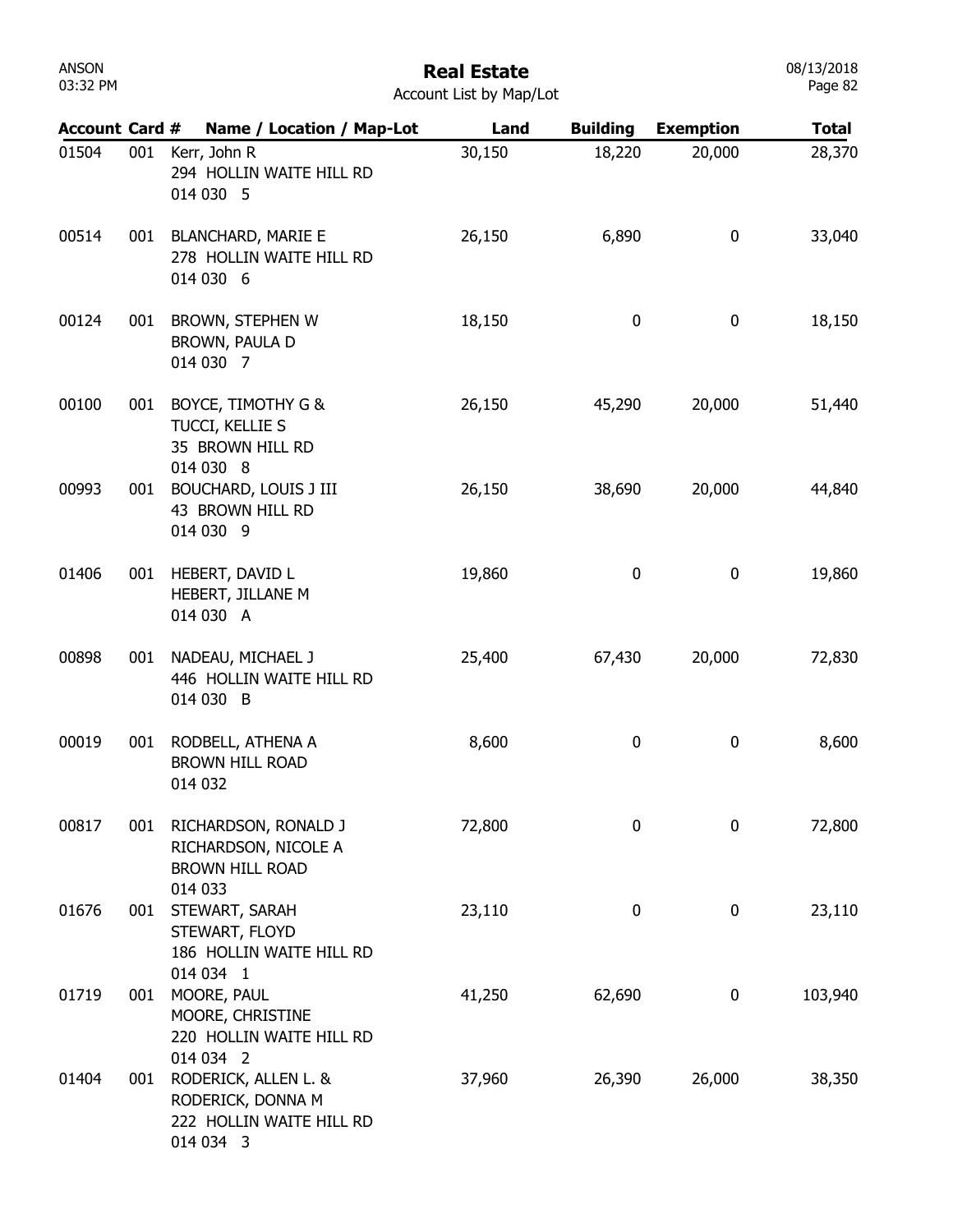| <b>UUCU</b><br>03:32 PM |     |                                                                                      | Kedi Estate<br>Account List by Map/Lot |                 |                  | 007 IU LUIU<br>Page 83 |
|-------------------------|-----|--------------------------------------------------------------------------------------|----------------------------------------|-----------------|------------------|------------------------|
| <b>Account Card #</b>   |     | Name / Location / Map-Lot                                                            | Land                                   | <b>Building</b> | <b>Exemption</b> | <b>Total</b>           |
| 01625                   | 001 | COOKINHAM, HARRY, III &<br>32 BROWN HILL RD<br>014 034 4                             | 26,000                                 | 31,270          | 0                | 57,270                 |
| 01882                   | 001 | ROUX, CHRISTOPHER L<br>ROUX, HEATHER E TORNO-ROUX<br>28 BROWN HILL RD<br>014 034 4 A | 26,000                                 | 29,740          | 0                | 55,740                 |
| 01266                   | 001 | RICHARDSON, DAVID A<br>RICHARDSON, SHARON A<br>11 CAMPBELL RD<br>014 035             | 28,980                                 | 125,820         | 20,000           | 134,800                |
| 01613                   | 001 | MAGEE, WALTER S<br>MAGEE, LAURIE ANN<br>168 HOLLIN WAITE HILL RD<br>014 036          | 43,800                                 | 80,430          | 20,000           | 104,230                |
| 01514                   | 001 | CAMPBELL, MARK L<br>CAMPBELL, DONNA A<br>014 037                                     | 16,600                                 | 0               | 0                | 16,600                 |
| 01327                   | 001 | PETERS, RICHARD<br>PETERS, TAMARA JEAN<br>110 HOLLIN WAITE HILL ROAD<br>014 038 001  | 10,980                                 | 0               | 0                | 10,980                 |
| 02013                   | 001 | FOSTER, HENRY M<br>102 HOLLIN WAITE HILL ROAD<br>014 038 002                         | 22,370                                 | 0               | 0                | 22,370                 |
| 02014                   | 001 | FOSTER, HENRY M<br>HOLLIN WAITE HILL ROAD<br>014 038 003                             | 3,180                                  | 0               | 0                | 3,180                  |
| 02015                   | 001 | MERRILL, PETER<br>MERRILL, MABEL<br>014 038 004                                      | 24,600                                 | 5,000           | 0                | 29,600                 |
| 01636                   | 001 | MERRILL, PETER A<br>MERRILL, MABEL F<br>70 COUNTY RD<br>014 039                      | 29,850                                 | 14,710          | 0                | 44,560                 |
| 01659                   | 001 | RICHARDSON, NICHOLE<br>RICHARDSON, RONALD<br>014 040                                 | 55,720                                 | 19,660          | 0                | 75,380                 |
| 00636                   | 001 | MEDLING, TRACY<br>609 PEASE HILL RD<br>014 040 1                                     | 57,000                                 | 53,230          | 20,000           | 90,230                 |

ANSON

## Real Estate

08/13/2018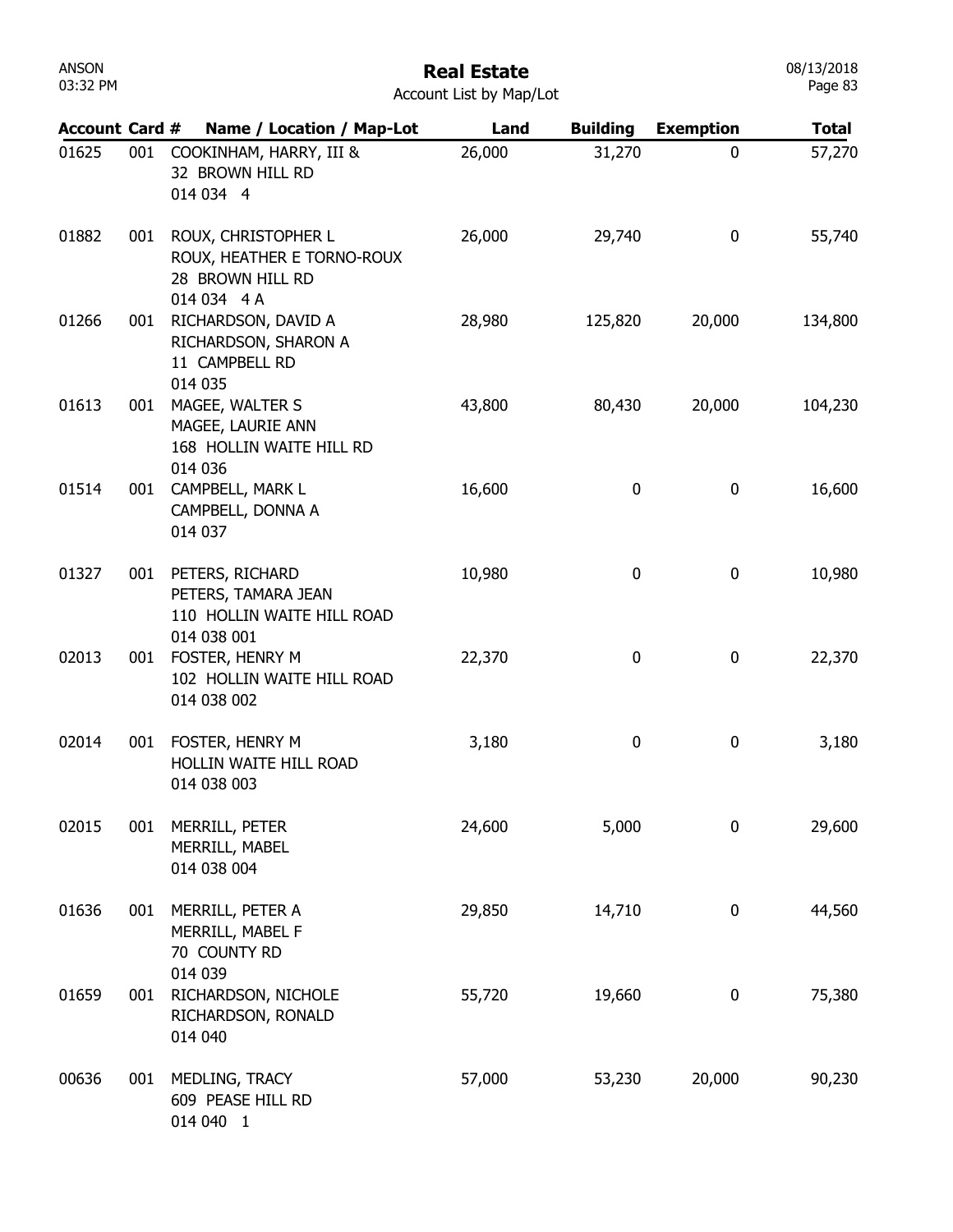## Real Estate

| <b>Account List by Map/Lot</b> |  |  |  |  |
|--------------------------------|--|--|--|--|
|--------------------------------|--|--|--|--|

| <b>Account Card #</b> |     | Name / Location / Map-Lot                                                          | Land   | <b>Building</b> | <b>Exemption</b> | <b>Total</b> |
|-----------------------|-----|------------------------------------------------------------------------------------|--------|-----------------|------------------|--------------|
| 01162                 | 001 | WEBB, ERNESTINE L<br>565 PEASE HILL RD<br>014 040 B                                | 27,500 | 33,560          | 26,000           | 35,060       |
| 01793                 | 001 | MCLEAN, KENNETH P<br>014 041                                                       | 12,100 | 0               | 0                | 12,100       |
| 01678                 | 001 | BROWN, LOUISE J<br>DOUGLAS D, DOUGLAS D, JR<br>555 PEASE HILL RD<br>014 041 1      | 24,230 | 18,760          | 20,000           | 22,990       |
| 00629                 | 001 | MCLEAN, KENNETH P<br>543 PEASE HILL RD<br>014 041 2                                | 24,260 | 1,400           | 0                | 25,660       |
| 01354                 | 001 | <b>GROVER, GALEN G</b><br><b>GROVER, JULIE A</b><br>539 PEASE HILL RD<br>014 041 3 | 24,290 | 41,100          | 20,000           | 45,390       |
| 00216                 | 001 | <b>BERNIER, GARY</b><br>BERNIER, CATHY<br>014 041 4                                | 18,230 | 18,710          | 0                | 36,940       |
| 01494                 | 001 | DUBE, HONORE GENE<br>DUBE, MAXINE REBECCA<br>6 COUNTY RD<br>014 041 5              | 24,460 | 31,250          | 26,000           | 29,710       |
| 00412                 | 001 | CICHOCKI, TIMOTHY S<br>483 PEASE HILL RD<br>014 042                                | 49,900 | 20,770          | 20,000           | 50,670       |
| 01508                 | 001 | N.F. LUCE, INC.<br>014 043 1                                                       | 28,700 | 0               | 0                | 28,700       |
| 00402                 | 001 | N. F. LUCE, INC.<br>014 043 2                                                      | 26,000 | 0               | 0                | 26,000       |
| 01683                 | 001 | CAMPBELL, CRAIG I<br>CAMPBELL, CAROL<br>60 HOLLIN WAITE HILL RD<br>014 044         | 36,500 | 97,690          | 20,000           | 114,190      |
| 01467                 | 001 | BURRIS, WILLIAM<br>85 HOLLIN WAITE HILL RD<br>014 045 1                            | 22,730 | 26,840          | 20,000           | 29,570       |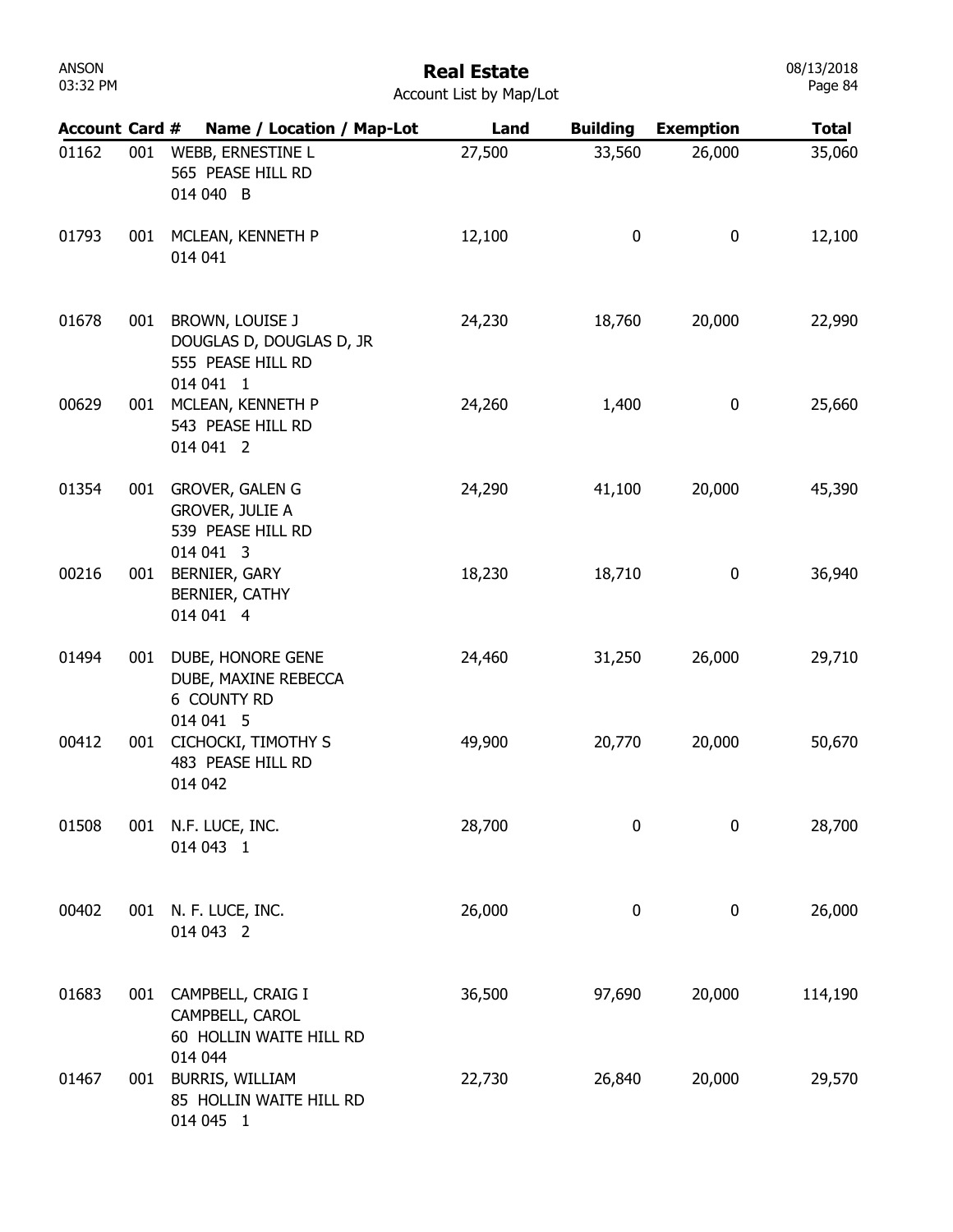| <b>ANSON</b><br>03:32 PM |     |                                                                                  | <b>Real Estate</b><br>Account List by Map/Lot |                 |                  | 08/13/2018<br>Page 85 |
|--------------------------|-----|----------------------------------------------------------------------------------|-----------------------------------------------|-----------------|------------------|-----------------------|
| <b>Account Card #</b>    |     | Name / Location / Map-Lot                                                        | Land                                          | <b>Building</b> | <b>Exemption</b> | <b>Total</b>          |
| 01242                    | 001 | PAGE, ROBERT M., II &<br>93 HOLLIN WAITE HILL RD<br>014 045 2                    | 23,380                                        | 60,040          | 20,000           | 63,420                |
| 01686                    | 001 | INGERSOLL, ERIN N. &<br>DUBE, PATRICK H<br>103 HOLLIN WAITE HILL RD<br>014 045 3 | 23,110                                        | 16,880          | 20,000           | 19,990                |
| 01796                    | 001 | OLIVER, RANDALL L<br>OLIVER, MARCIA H<br>111 HOLLIN WAITE HILL RD<br>014 045 4   | 23,920                                        | 36,820          | 20,000           | 40,740                |
| 01823                    | 001 | TRUDEAU, ROBERT L<br>TRUDEAU, JANET M<br>115 A HOLLIN WAITE HILL RD<br>014 045 A | 31,200                                        | 78,980          | 20,000           | 90,180                |
| 01800                    | 001 | SELLICK, MARGARET P<br>115 B HOLLIN WAITE HILL RD<br>014 045 A 1                 | 50,500                                        | 59,640          | 20,000           | 90,140                |
| 00166                    | 001 | CAMPBELL, BEVERLY<br>014 045 B                                                   | 4,280                                         | $\bf{0}$        | 0                | 4,280                 |
| 00168                    | 001 | CAMPBELL, COLIN D<br>CAMPBELL, REGINA<br>72 DINSMORE RD<br>014 046               | 37,500                                        | 177,980         | 20,000           | 195,480               |
| 01289                    | 001 | CAMPBELL, COLIN D<br>CAMPBELL, REGINA<br>014 046 B                               | 7,950                                         | 0               | 0                | 7,950                 |
| 01054                    | 001 | CAMPBELL, COLIN D<br>CAMPBELL, REGINA<br>014 047                                 | 17,200                                        | $\bf{0}$        | 0                | 17,200                |
| 01293                    | 001 | CAMPBELL, ALAN S<br>CAMPBELL, COLIN D<br>014 048                                 | 13,900                                        | 0               | 0                | 13,900                |
| 00661                    | 001 | MASON, RICHARD E<br>MASON, MARIE C<br>112 MERRY RD<br>014 049                    | 35,400                                        | 93,180          | 20,000           | 108,580               |
| 01895                    | 001 | LANE, CHARLOTTE WHITNEY<br><b>WEBBER, TONY ALLEN</b><br>97 MERRY RD<br>014 049 A | 19,180                                        | 77,650          | 20,000           | 76,830                |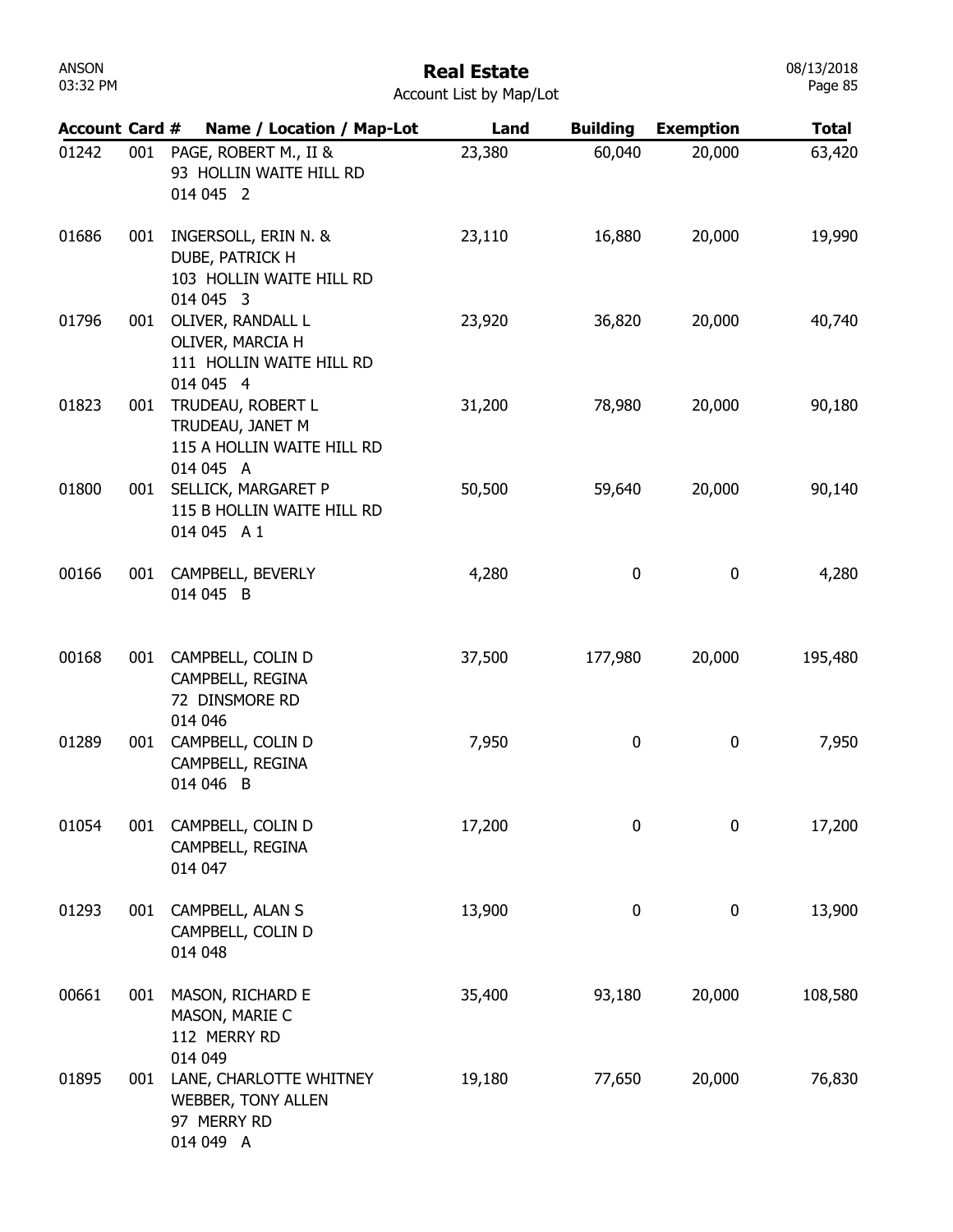| ANSON    |  |
|----------|--|
| 03:32 PM |  |

| <b>Account Card #</b> |     | Name / Location / Map-Lot                                             | Land      | <b>Building</b> | <b>Exemption</b> | <b>Total</b> |
|-----------------------|-----|-----------------------------------------------------------------------|-----------|-----------------|------------------|--------------|
| 01677                 | 001 | POISSONNIER, IRENE T<br>130 PREBLE AVE<br>015 001                     | 29,130    | 25,680          | 26,000           | 28,810       |
| 00883                 | 001 | MUNN, MELISSA L<br>MUNN, ANTHONY J<br>140 PREBLE AVE                  | $\pmb{0}$ | 19,850          | 19,850           | 0            |
| 00726                 | 001 | 015 001 ON<br>MUNN, DWINAL<br>MUNN, JUDY<br>134 PREBLE AVE            | 6,630     | 37,160          | 20,000           | 23,790       |
| 01571                 | 001 | 015 001 B<br>TRUDEAU, ERIC P<br>139 LLOYD RD<br>015 003               | 40,300    | 80,630          | 20,000           | 100,930      |
| 00804                 | 001 | GIROUX, KATHY M<br>GIROUX, ANDREW J<br>32 HORSEBACK RD                | 28,200    | 75,290          | 20,000           | 83,490       |
| 01464                 | 001 | 015 003 1<br><b>GARLAND, BRENDA L</b><br>42 HORSEBACK RD<br>015 003 2 | 31,910    | 73,160          | 0                | 105,070      |
| 01609                 | 001 | TRUDEAU, JESSE<br>85 LLOYD RD<br>015 003A                             | 23,400    | 55,900          | 20,000           | 59,300       |
| 00455                 | 001 | TRUDEAU, ERIC P<br>015 004                                            | 13,000    | 0               | 0                | 13,000       |
| 02007                 | 001 | Gordon JR, Robert<br>015 004 A                                        | 17,000    | 0               | $\pmb{0}$        | 17,000       |
| 00069                 | 001 | AMES, SCOTT R<br>300 HILTON HILL RD<br>015 005                        | 34,450    | 27,610          | 0                | 62,060       |
| 01190                 | 001 | WILLS, EDWARD<br>015 005 A                                            | 21,000    | 0               | 0                | 21,000       |
| 01781                 | 001 | AMES, SCOTT R<br>015 006                                              | 15,290    | $\pmb{0}$       | 0                | 15,290       |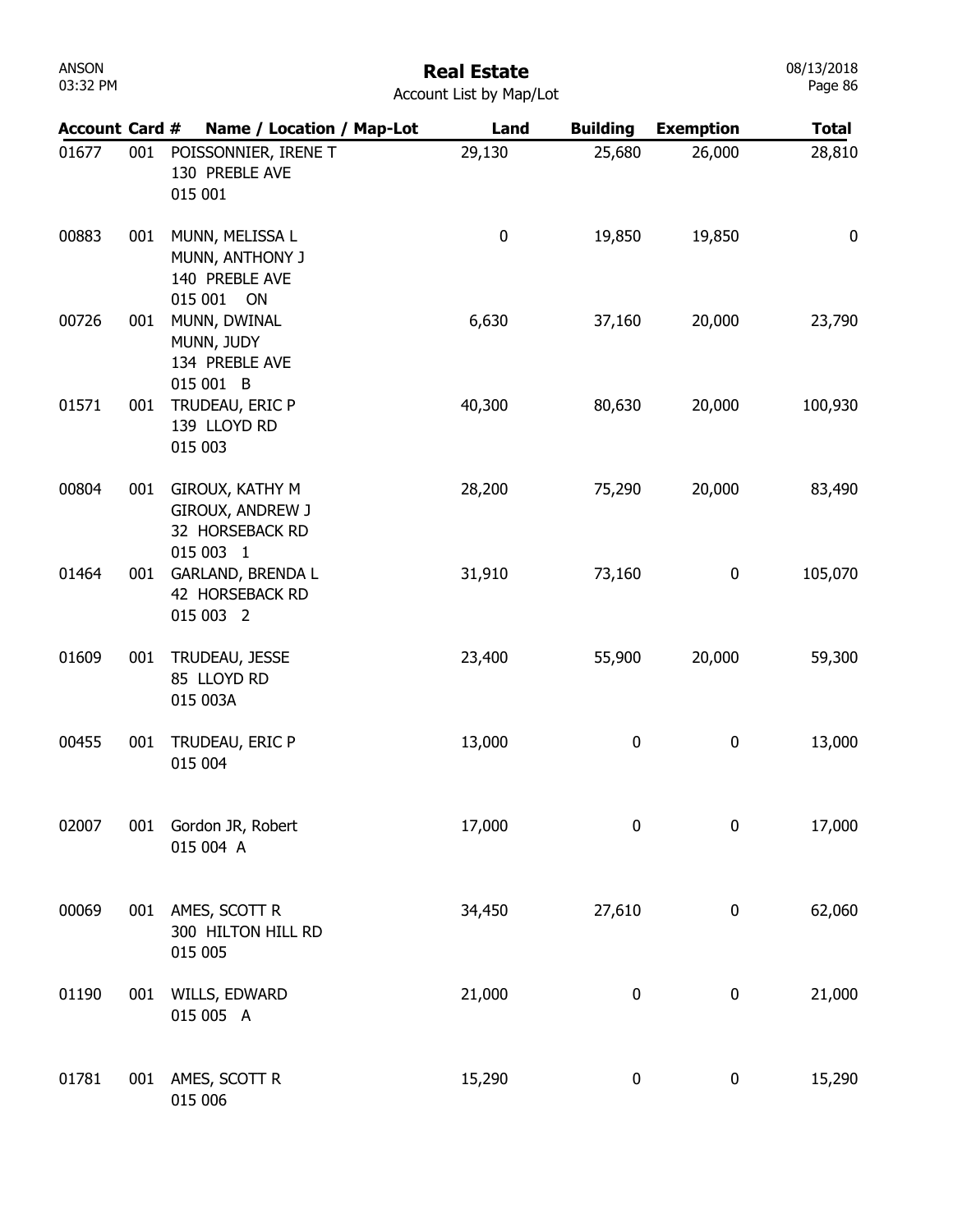## Real Estate

08/13/2018 Page 87

| <b>Account Card #</b> |     | Name / Location / Map-Lot                                                     | Land   | <b>Building</b>  | <b>Exemption</b> | <b>Total</b> |
|-----------------------|-----|-------------------------------------------------------------------------------|--------|------------------|------------------|--------------|
| 00111                 | 001 | AMES, SCOTT R<br>015 007                                                      | 7,080  | $\mathbf 0$      | 0                | 7,080        |
| 00495                 | 001 | GORDON, REGGIE<br>015 007 A                                                   | 12,300 | 0                | 0                | 12,300       |
| 00355                 | 001 | LABAGH, TODD M<br>LABAGH, LISA A<br>98 HORSEBACK RD<br>015 008                | 44,500 | 21,430           | 20,000           | 45,930       |
| 01399                 | 001 | HAYWARD, DAVID A<br>HAYWARD, PATRICIA L<br>74 HORSEBACK RD<br>015 008 1       | 26,000 | 53,700           | 20,000           | 59,700       |
| 01131                 | 001 | MCHUGH, LAURENCE F, TRUSTEE<br>134 HORSEBACK RD<br>015 009                    | 34,000 | 75,860           | 0                | 109,860      |
| 01191                 | 001 | CHICK, FREEMAN L<br>CHICK, FREEMAN T<br>180 HORSEBACK RD<br>015 010 B         | 21,500 | 13,790           | 0                | 35,290       |
| 01196                 | 001 | <b>BAKER, LEONA</b><br>204 HORSEBACK RD<br>015 010 C                          | 23,000 | 14,290           | 0                | 37,290       |
| 01041                 | 001 | EDES, KENNETH F &<br>HERTLEIN, CHANTELL M<br>246 HORSEBACK RD<br>015 010 D    | 25,480 | 69,400           | 20,000           | 74,880       |
| 01956                 | 001 | MARTINS, JOHN<br>MARTINS, LAURA N<br><b>HORSEBACK ROAD</b><br>015 010 1       | 17,790 | 0                | 0                | 17,790       |
| 01957                 | 001 | SHUSTA, ANTHONY P II<br><b>HORSEBACK ROAD</b><br>015 010 2                    | 17,250 | $\boldsymbol{0}$ | 0                | 17,250       |
| 01958                 | 001 | SMITH, DAVID R<br>SMITH, HOLLY M<br>230 HORSEBACK RD<br>015 010 3             | 23,180 | 54,690           | 20,000           | 57,870       |
| 01959                 | 001 | SWIHART, PATRICK E., JR. &<br>SWIHART, BREA P<br>9 Whitetail Way<br>015 010 4 | 35,650 | 71,440           | 0                | 107,090      |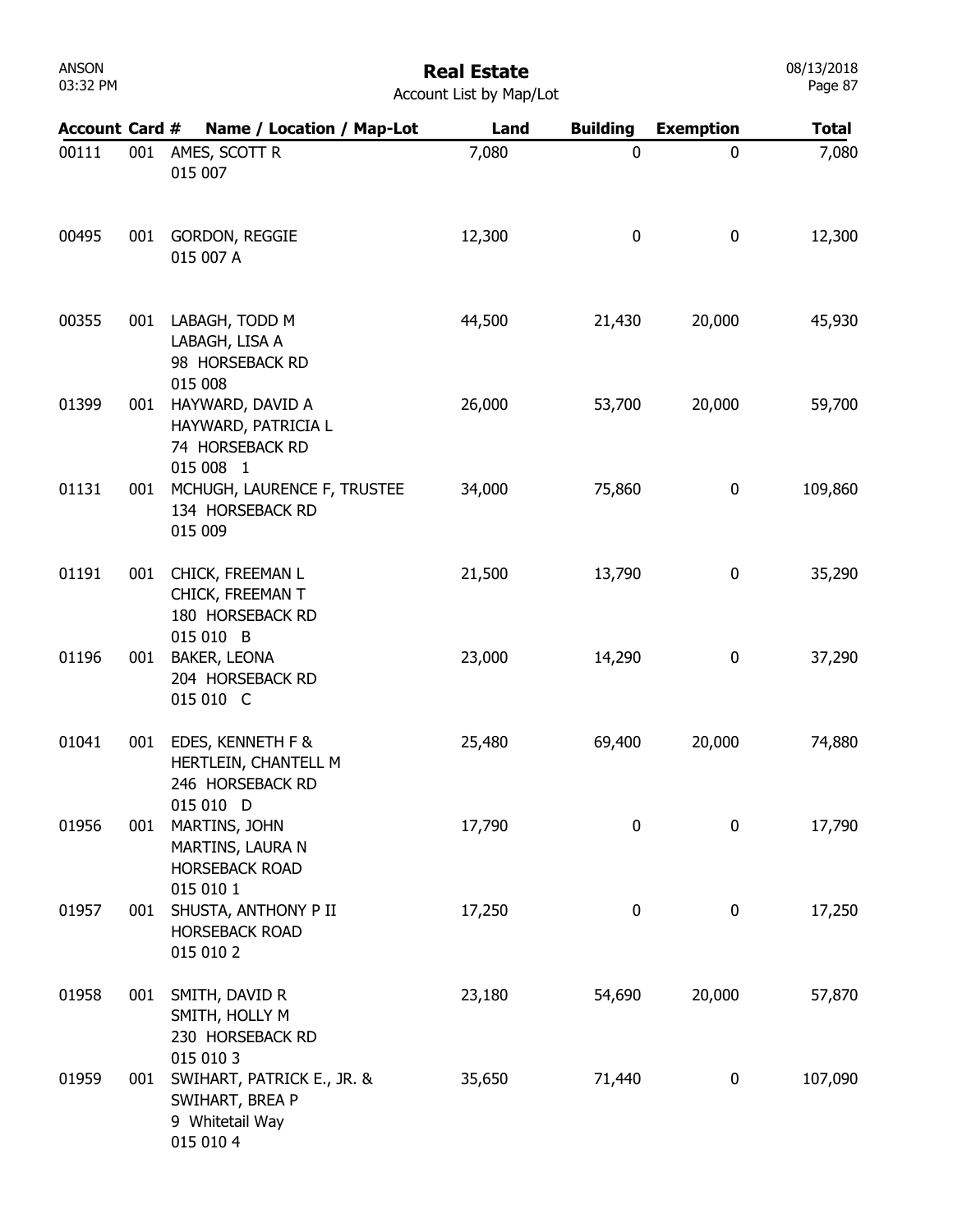## Real Estate

| <b>Account List by Map/Lot</b> |  |  |  |  |
|--------------------------------|--|--|--|--|
|--------------------------------|--|--|--|--|

| <b>Account Card #</b> |     | Name / Location / Map-Lot                                                  | Land   | <b>Building</b> | <b>Exemption</b> | <b>Total</b> |
|-----------------------|-----|----------------------------------------------------------------------------|--------|-----------------|------------------|--------------|
| 01960                 | 001 | FRITH, DONALD A<br>FRITH, CRYSTAL A<br>29 Whitetail Way<br>015 010 5       | 28,890 | 72,980          | 20,000           | 81,870       |
| 01117                 | 001 | AMES, SCOTT R<br>015 010 6                                                 | 10,940 | 0               | 0                | 10,940       |
| 01623                 | 001 | MANZER, JAMES R<br>MANZER, LAURIE A<br>015 011                             | 13,810 | 0               | 0                | 13,810       |
| 00598                 | 001 | MANZER, JAMES R<br>290 HORSEBACK RD<br>015 011 A                           | 31,500 | 164,480         | 20,000           | 175,980      |
| 00809                 | 001 | GOFF, MICHAEL J<br>264 HORSEBACK RD<br>015 011 B                           | 22,780 | 68,960          | 0                | 91,740       |
| 00573                 | 001 | MANZER, CHRIS A<br>MANZER, GEORGIANA L<br>366 HORSEBACK RD<br>015 012      | 28,500 | 0               | 0                | 28,500       |
| 01673                 | 001 | PLOURD, RICHARD<br>PLOURD, AUDREY<br>100 QUINCY WOOD RD<br>015 013, 14, 15 | 78,460 | 229,770         | 26,000           | 282,230      |
| 00066                 | 001 | ANDERSON, DAVID<br>ANDERSON, LAURA G<br>015 015 A                          | 15,000 | 0               | 0                | 15,000       |
| 01946                 | 001 | BOUDREAU, MICHAEL<br><b>BOUDREAU, JENNIFER G</b><br>015 015 B              | 15,000 | 0               | 0                | 15,000       |
| 01413                 | 001 | CONCORD LAND COMPANY LLC,<br>015 016                                       | 30,500 | 0               | 0                | 30,500       |
| 01412                 | 001 | NILE, DANIEL S<br>NILE, JENNIFER L<br>015 017                              | 6,400  | 0               | 0                | 6,400        |
| 01455                 | 001 | MANZER, SHERMAN A<br>015 019                                               | 8,970  | 0               | 0                | 8,970        |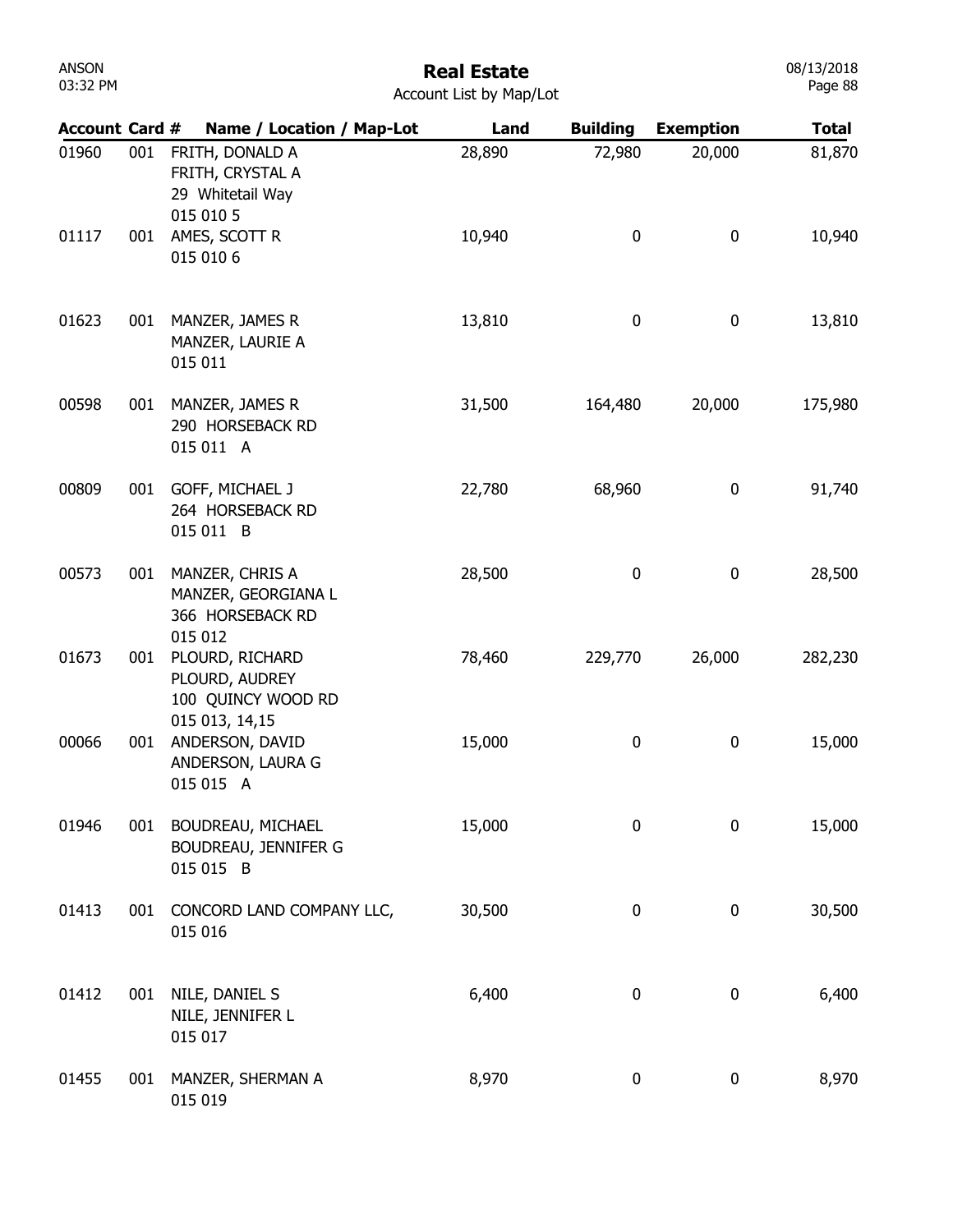#### Real Estate Account List by Map/Lot

| <b>Account Card #</b> |     | Name / Location / Map-Lot                                               | Land   | <b>Building</b> | <b>Exemption</b> | <b>Total</b> |
|-----------------------|-----|-------------------------------------------------------------------------|--------|-----------------|------------------|--------------|
| 00845                 | 001 | PLOURD, RICHARD<br>PLOURD, AUDREY<br>015 020                            | 35,270 | 1,050           | 0                | 36,320       |
| 00577                 | 001 | MANZER, CHARLES A<br>119 QUINCY WOOD RD<br>015 020 B                    | 63,500 | 61,240          | 20,000           | 104,740      |
| 01622                 | 001 | MANZER, JERRY E<br>MANZER, ELLEN<br>015 021                             | 8,480  | $\bf{0}$        | $\mathbf 0$      | 8,480        |
| 01624                 | 001 | MANZER, RALPH A., JR.<br>MANZER, J.R. & L., J.M. &<br>279 HORSEBACK RD  | 21,500 | 43,850          | 20,000           | 45,350       |
| 00591                 | 001 | 015 022<br>MANZER, JODY A<br>11 GETCHELL POND ROAD<br>015 022 A         | 32,230 | 120,260         | 20,000           | 132,490      |
| 02026                 | 001 | MANZER, JODY A<br><b>HORSEBACK RD</b><br>015 022 C                      | 14,750 | 31,920          | $\bf{0}$         | 46,670       |
| 02027                 | 001 | MANZER, JEREMY E<br>44 GETCHELL POND ROAD<br>015 022 D                  | 16,980 | 0               | $\pmb{0}$        | 16,980       |
| 01118                 | 001 | NELSON, BYRON E<br>195 HORSEBACK RD<br>015 024                          | 52,000 | 57,730          | 26,000           | 83,730       |
| 00510                 | 001 | LAPOINTE, CHRISTINA M<br>015 024 A                                      | 1,310  | 3,780           | 0                | 5,090        |
| 02004                 | 001 | KNIGHT, AMBYR D. N. TRUST<br>C/O LAURIE A. KNIGHT<br>187 HORSEBACK ROAD | 23,000 | 22,600          | 0                | 45,600       |
| 01576                 | 001 | 015 024 B<br>KNIGHT, LAURIE A<br>187 HORSEBACK ROAD<br>015 024 B ON     | 0      | 22,430          | $\pmb{0}$        | 22,430       |
| 00361                 | 001 | DYER, STAFFORD<br><b>HORSEBACK ROAD</b><br>015 025                      | 16,500 | 0               | $\pmb{0}$        | 16,500       |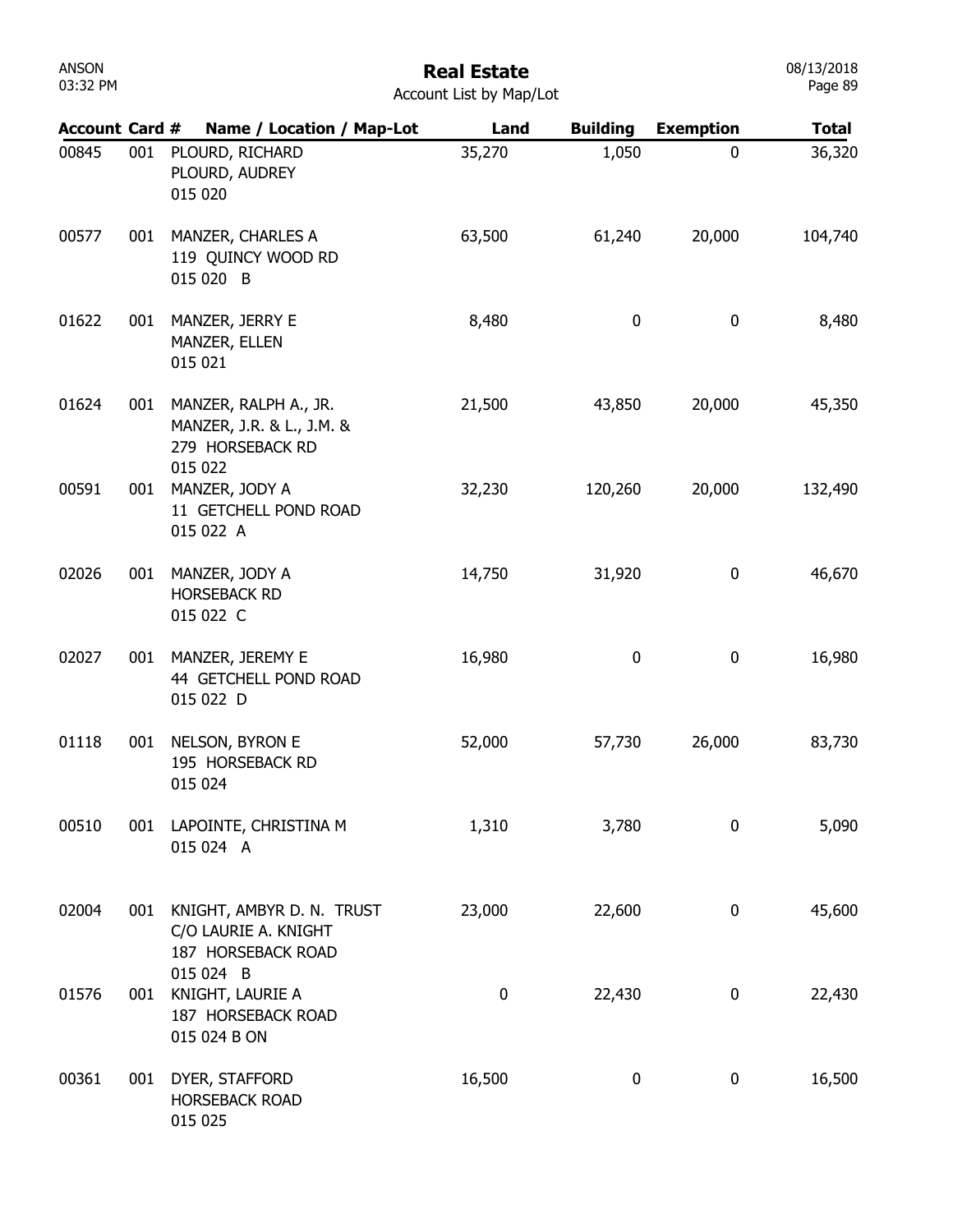| 03:32 PM              |     |                                                                                 | Account List by Map/Lot |                 |                  | Page 90      |
|-----------------------|-----|---------------------------------------------------------------------------------|-------------------------|-----------------|------------------|--------------|
| <b>Account Card #</b> |     | Name / Location / Map-Lot                                                       | Land                    | <b>Building</b> | <b>Exemption</b> | <b>Total</b> |
| 00496                 | 001 | GORDON, EDWARD M. &<br>GORDON, NANCY M. TRUST<br>31 MUTTON HILL RD<br>015 027   | 67,960                  | 35,590          | 0                | 103,550      |
| 00502                 | 001 | LAPOINTE, CHRISTINA M<br>23 MUTTON HILL RD<br>015 027 B                         | 23,000                  | 74,680          | 20,000           | 77,680       |
| 01715                 | 001 | SEARS, DOUGLAS M<br>SEARS, CATHY E<br>015 028 B                                 | 7,100                   | 0               | 0                | 7,100        |
| 01454                 | 001 | SEARS, DOUGLAS M<br>SEARS, CATHY E<br>23 HORSEBACK RD<br>015 029                | 49,310                  | 76,860          | 20,000           | 106,170      |
| 01866                 | 001 | RICHARDS, BRIAN D<br>015 031                                                    | 31,000                  | 0               | $\pmb{0}$        | 31,000       |
| 01422                 | 001 | CARRIGAN, JOSEPH F<br><b>RIVER ROAD</b><br>015 032                              | 16,500                  | 0               | $\pmb{0}$        | 16,500       |
| 01627                 | 001 | THORPE, BRIAN J<br>190 RIVER RD<br>015 033                                      | 14,140                  | 38,750          | 20,000           | 32,890       |
| 01617                 | 001 | LEHAY, MICHAEL A<br>8 CAMPGROUND RD<br>015 034                                  | 14,140                  | 57,640          | 20,000           | 51,780       |
| 00018                 | 001 | ANDERSON, GARY H<br>ANDERSON, VICKI L<br>20 CAMPGROUND RD<br>015 035            | 21,500                  | 52,470          | 20,000           | 53,970       |
| 00181                 | 001 | DOIRON, FRANCIS T<br>128 CAMPGROUND RD<br>015 036                               | 25,550                  | 7,790           | 33,340           | $\bf{0}$     |
| 00178                 | 001 | CASWELL, LINTON A<br><b>CASWELL, MARLENE E</b><br>40 CAMPGROUND RD<br>015 036 1 | 26,150                  | 83,370          | 26,000           | 83,520       |
| 01471                 | 001 | LANE, AARON M<br>LANE, TAMARA A<br>42 CAMPGROUND RD<br>015 036 2                | 19,750                  | 31,080          | 0                | 50,830       |

08/13/2018

ANSON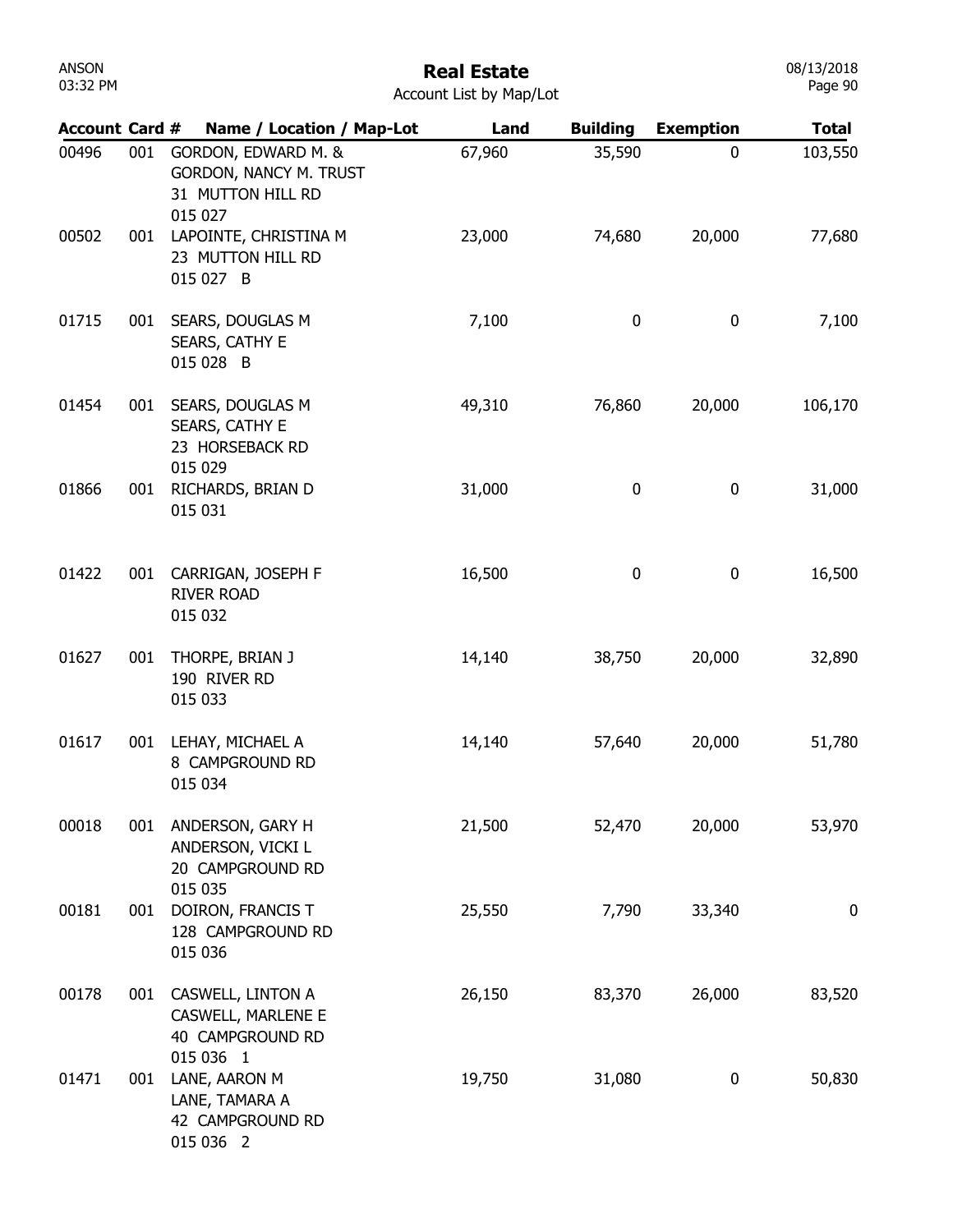| ANSON    |  |
|----------|--|
| 03:32 PM |  |

#### Real Estate Account List by Map/Lot

| <b>Account Card #</b> |     | Name / Location / Map-Lot                                                           | Land      | <b>Building</b> | <b>Exemption</b> | <b>Total</b> |
|-----------------------|-----|-------------------------------------------------------------------------------------|-----------|-----------------|------------------|--------------|
| 00277                 | 001 | HANSON, CHERYL G<br>015 036 2 A                                                     | 13,200    | 0               | $\mathbf 0$      | 13,200       |
| 00770                 | 001 | PAINE, TIMOTHY J., SR. &<br>PAINE, TIMOTHY J., JR.<br>62 CAMPGROUND RD<br>015 036 3 | 23,680    | 29,250          | 20,000           | 32,930       |
| 01444                 | 001 | HOOKER, DAVID<br>015 036 3 A                                                        | 15,450    | 0               | $\pmb{0}$        | 15,450       |
| 00476                 | 001 | GIGUERE, SCOTT J<br>64 CAMPGROUND RD<br>015 036 4                                   | 29,000    | 58,620          | 20,000           | 67,620       |
| 00112                 | 001 | GRAY, TAMMY J<br>GRAY, ALAN<br>015 036 5                                            | 26,150    | 0               | $\pmb{0}$        | 26,150       |
| 01246                 | 001 | BROWN, MARY D<br>78 CAMPGROUND RD<br>015 036 5 ON                                   | $\pmb{0}$ | 9,940           | 9,940            | 0            |
| 00228                 | 001 | KOLLAR, FRANCIS<br>KOLLAR, SANDRA<br>86 CAMPGROUND RD                               | 26,150    | 0               | $\pmb{0}$        | 26,150       |
| 01759                 | 001 | 015 036 6<br>MAYO, TERRY L<br>86 CAMPGROUND RD<br>015 036 6 ON                      | $\pmb{0}$ | 20,190          | 20,000           | 190          |
| 00043                 | 001 | OAKES, JENNIFER<br>96 CAMPGROUND RD<br>015 036 7                                    | 25,430    | 38,370          | 0                | 63,800       |
| 00489                 | 001 | CORSON, GREGORY<br>108 CAMPGROUND RD<br>015 036 7 1                                 | 13,860    | 23,790          | $\boldsymbol{0}$ | 37,650       |
| 00507                 | 001 | CORSON, GREGORY<br>116 CAMPGROUND RD<br>015 036 9                                   | 20,000    | 82,240          | 20,000           | 82,240       |
| 00017                 |     | 001 ANDERSON, CARL A<br>ANDERSON, CAROL J<br>139 CAMPGROUND RD<br>015 037           | 36,400    | 135,170         | $\mathbf 0$      | 171,570      |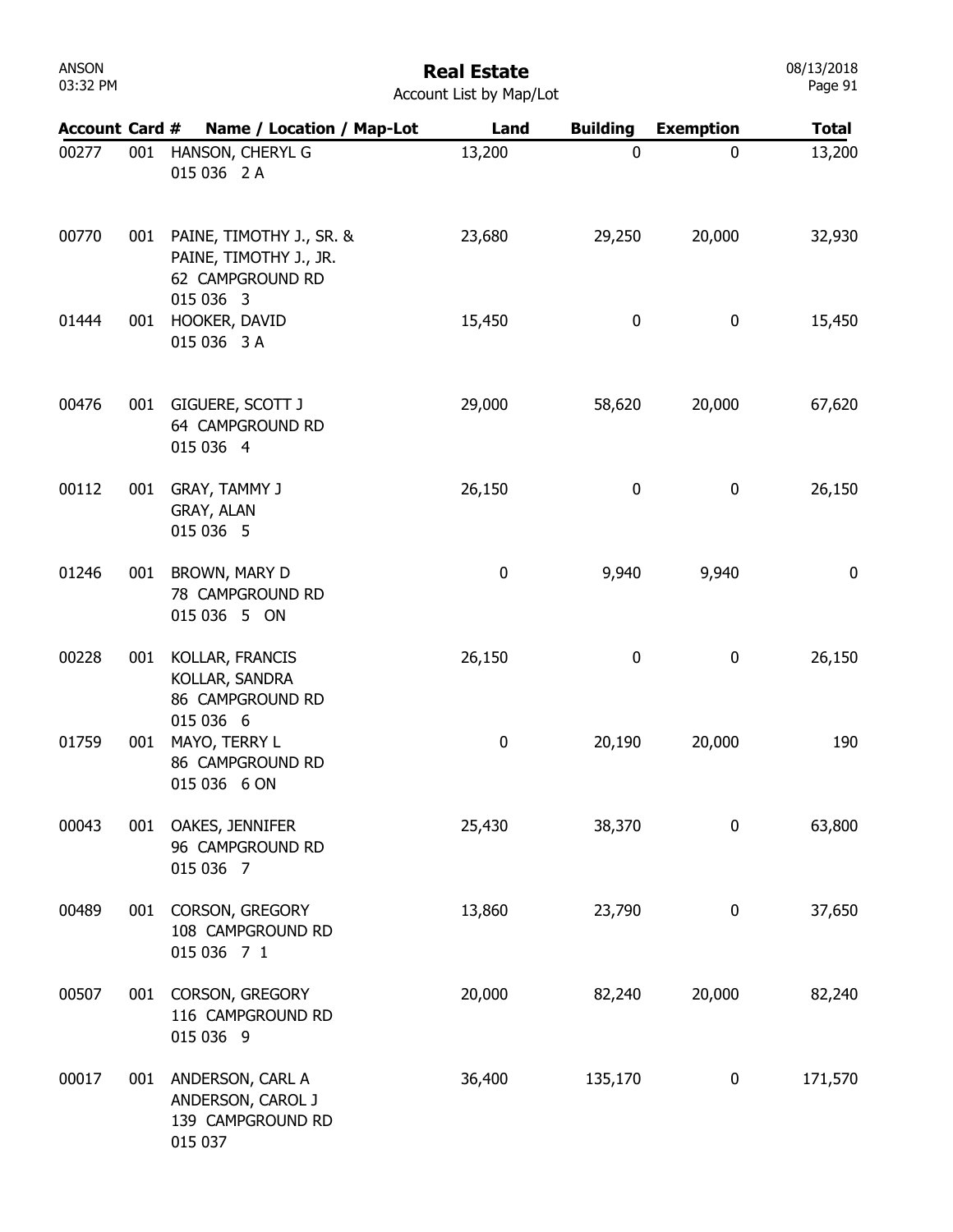| ANSON    |  |
|----------|--|
| 03:32 PM |  |

#### Real Estate Account List by Map/Lot

| <b>Account Card #</b> |     | Name / Location / Map-Lot                                                              | Land        | <b>Building</b> | <b>Exemption</b> | <b>Total</b> |
|-----------------------|-----|----------------------------------------------------------------------------------------|-------------|-----------------|------------------|--------------|
| 00825                 | 001 | <b>BLACK, MICHAEL C</b><br>45 CAMPGROUND RD<br>015 037 1                               | 26,450      | 37,620          | 20,000           | 44,070       |
| 01598                 | 001 | THOMPSON, SAMUEL D<br>75 CAMPGROUND RD<br>015 037 2                                    | 26,150      | 21,220          | 0                | 47,370       |
| 00483                 | 001 | DICKEY, DALE<br>89 CAMPGROUND RD<br>015 037 3                                          | 39,770      | 55,780          | 0                | 95,550       |
| 01577                 | 001 | <b>GLEASON, FRANK III</b><br>97 CAMPGROUND RD<br>015 037 3 ON                          | $\mathbf 0$ | 11,430          | $\mathbf 0$      | 11,430       |
| 01299                 | 001 | DESILVA, MAUREEN<br>111 CAMPGROUND RD<br>015 037 4                                     | 26,750      | 16,020          | 20,000           | 22,770       |
| 01022                 | 001 | STATEZNI, DANIEL L<br>015 037 5                                                        | 20,000      | 0               | $\mathbf 0$      | 20,000       |
| 01470                 | 001 | FARRINGTON, DEBORAH L &<br>LEVASSEUR, KATHLEEN<br>133 CAMPGROUND RD                    | 23,000      | 74,780          | 20,000           | 77,780       |
| 00669                 | 001 | 015 037 6<br>DOUCETTE, LORIE K<br>129 CAMPGROUND RD<br>015 037 6 A                     | 25,850      | 54,530          | 0                | 80,380       |
| 00088                 | 001 | LANDRY, GARY F SR. & YEVETT<br>166 CAMPGROUND RD<br>015 038                            | 48,270      | 54,910          | 0                | 103,180      |
| 00506                 | 001 | LANDRY, CHARLES<br>015 039                                                             | 48,000      | 25,720          | 0                | 73,720       |
| 01711                 | 001 | SAVAGE, BRENT L<br>SAVAGE, DEBORAH A<br>226 CAMPGROUND RD                              | 18,110      | 52,740          | 20,000           | 50,850       |
| 00550                 | 001 | 015 040<br>LIVINGSTON, GARRY J<br>LIVINGSTON, GLORIA<br>192 CAMPGROUND RD<br>015 040 B | 44,000      | 60,910          | 20,000           | 84,910       |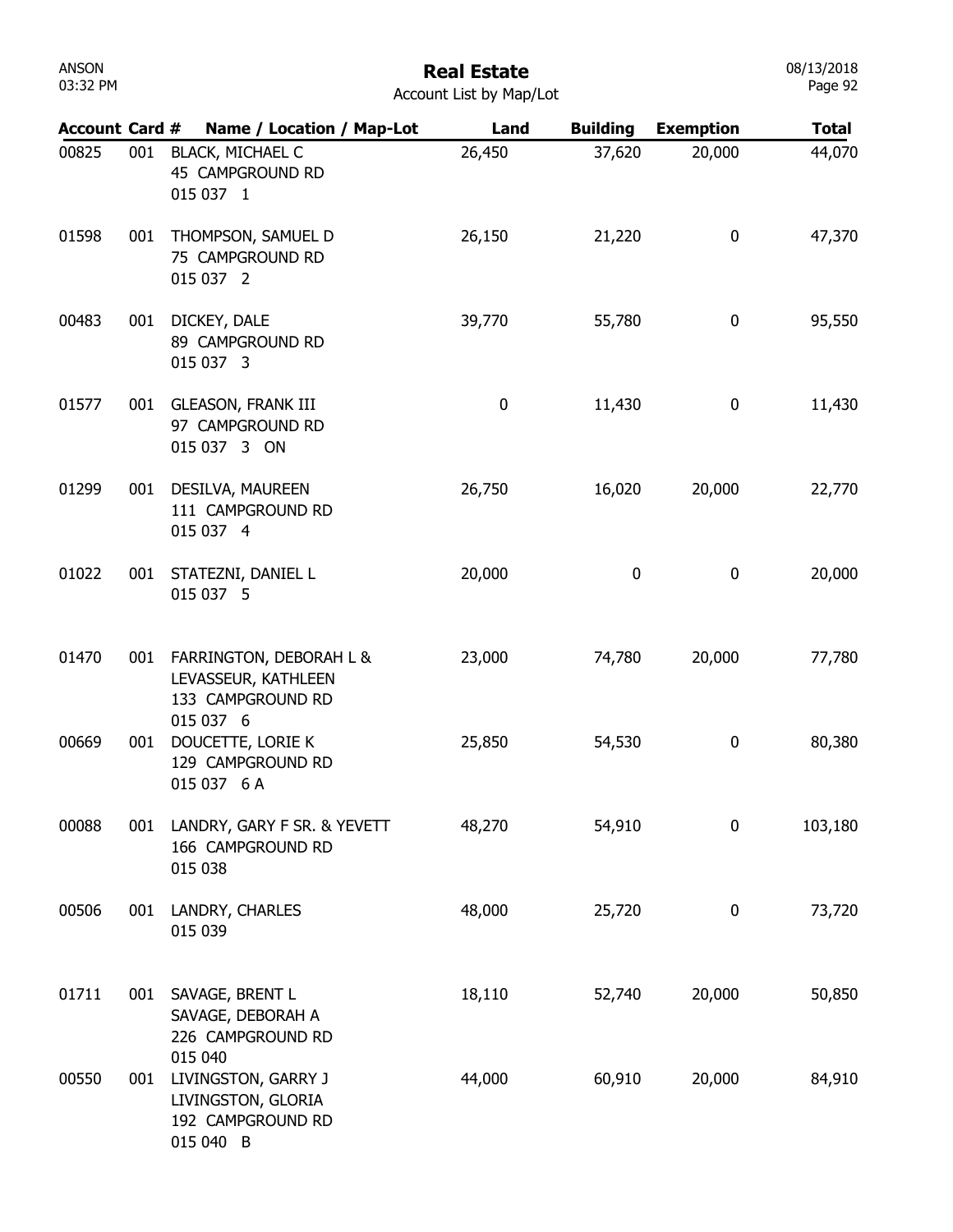| ANSON    |  |
|----------|--|
| 03:32 PM |  |

|  | <b>Account List by Map/Lot</b> |  |  |  |  |
|--|--------------------------------|--|--|--|--|
|--|--------------------------------|--|--|--|--|

| <b>Account Card #</b> |     | Name / Location / Map-Lot                                                                          | Land     | <b>Building</b> | <b>Exemption</b> | <b>Total</b> |
|-----------------------|-----|----------------------------------------------------------------------------------------------------|----------|-----------------|------------------|--------------|
| 00560                 | 001 | IANNONE, AUGUSTO J. JR &<br>IANNONE, JILL M<br>242 CAMPGROUND RD<br>015 041                        | 25,030   | 66,630          | 0                | 91,660       |
| 01902                 | 001 | SAVAGE, BRENT L<br>SAVAGE, DEBORAH A<br>015 041 A                                                  | 9,080    | 0               | 0                | 9,080        |
| 01555                 | 001 | MANZER, JODY A<br>MANZER, SHIRLEY A<br>015 042                                                     | 31,370   | 0               | 0                | 31,370       |
| 00614                 | 001 | MCCOURT, JOYCE E<br>015 043 A                                                                      | 23,800   | 0               | 0                | 23,800       |
| 00333                 | 001 | TIME WARNER CABLE<br>272 CAMPGROUND RD<br>015 043 B                                                | 27,640   | 0               | 0                | 27,640       |
| 00330                 | 001 | DOUGLAS, DEBORAH A<br>DOUGLAS, ROLAND H<br>288 CAMPGROUND RD                                       | 39,030   | 110,700         | 0                | 149,730      |
| 00660                 | 001 | 015 043 C<br>LANDRY, MAGEN L<br>302 CAMPGROUND RD<br>015 043 D                                     | 17,550   | 43,780          | 20,000           | 41,330       |
| 01982                 | 001 | MERRILL, SCOTT B<br>015 043 D-1                                                                    | 25,390   | 0               | 0                | 25,390       |
| 00338                 | 001 | PINKHAM, SAMUEL N<br>PINKHAM, VALARIE J<br>308 CAMPGROUND RD                                       | 33,640   | $\bf{0}$        | 0                | 33,640       |
| 01930                 | 001 | 015 043 E<br>SIDELINGER, BARBARA<br>308 CAMPGROUND RD<br>015 043 E ON                              | $\bf{0}$ | 27,610          | 20,000           | 7,610        |
| 01217                 | 001 | BOWN, MATTHEW F<br>BOWN, AMY A<br>314 CAMPGROUND RD                                                | 33,320   | 91,250          | 20,000           | 104,570      |
| 00572                 | 001 | 015 043 F<br><b>GORDON, DANNY B</b><br><b>GORDON, JENNIFER S</b><br>340 CAMPGROUND RD<br>015 043 G | 33,450   | 53,410          | 0                | 86,860       |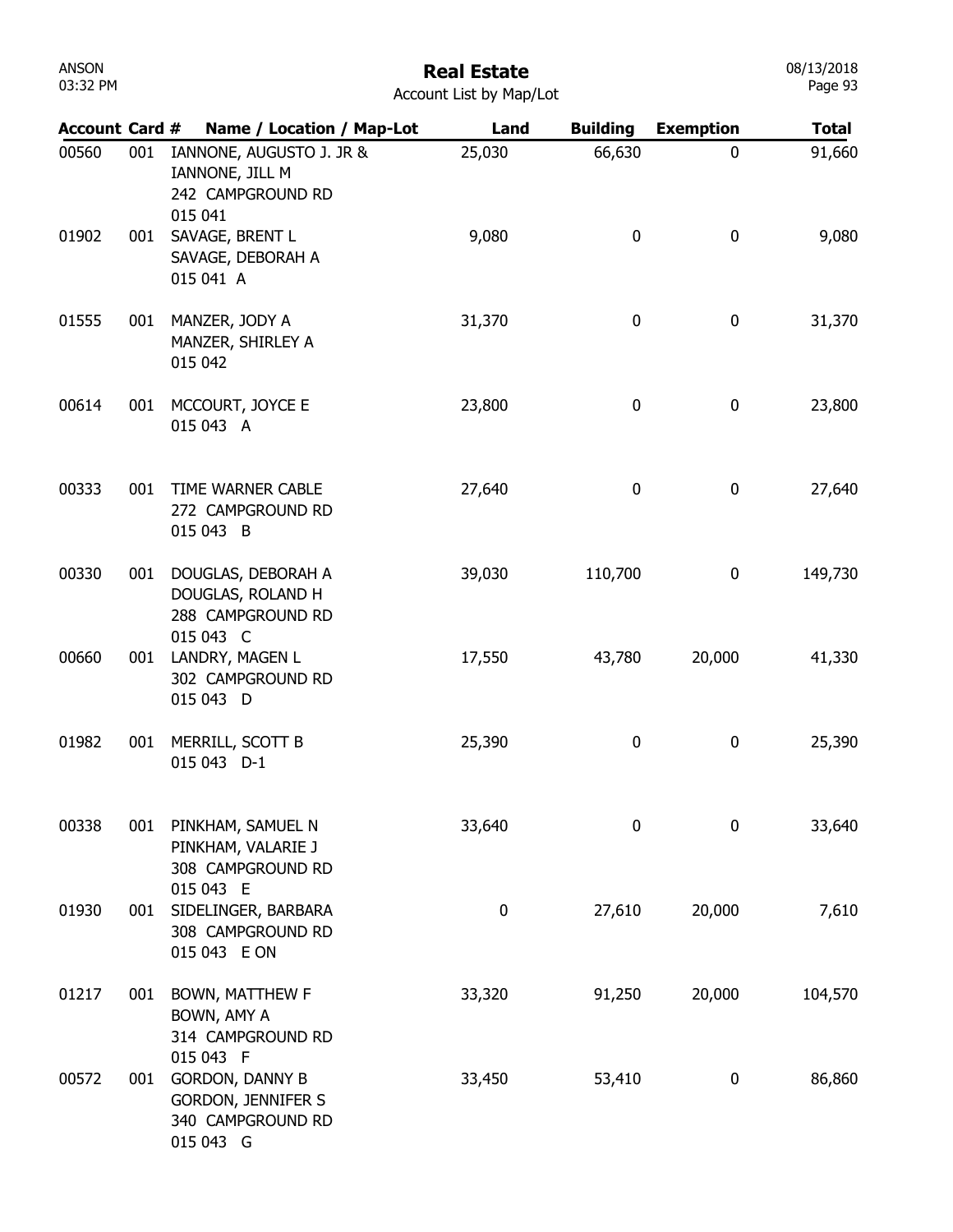| ANSON    |  |
|----------|--|
| 03:32 PM |  |

| <b>Account Card #</b> |     | Name / Location / Map-Lot                                               | Land   | <b>Building</b> | <b>Exemption</b> | <b>Total</b> |
|-----------------------|-----|-------------------------------------------------------------------------|--------|-----------------|------------------|--------------|
| 00917                 | 001 | DUNN, SCOTT E<br>46 BEAVER DAM RD<br>015 043 I                          | 24,700 | 14,500          | $\mathbf 0$      | 39,200       |
| 01389                 | 001 | HODGES, RYAN P<br>47 BEAVER DAM RD<br>015 044                           | 28,070 | 72,770          | $\boldsymbol{0}$ | 100,840      |
| 00673                 | 001 | HODGES, RYAN P<br>015 044 A                                             | 26,800 | 0               | 0                | 26,800       |
| 00965                 | 001 | SCHNABLE, DANIEL E<br>SCHNABLE, ROBERTA<br>015 044 B                    | 17,440 | 0               | 0                | 17,440       |
| 01364                 | 001 | PILATO, FREDERICK J<br>015 044 C                                        | 17,520 | $\mathbf 0$     | $\pmb{0}$        | 17,520       |
| 00452                 | 001 | STEERS, BENJAMIN D, estate of<br>C/O JANET FREITAS PER REP<br>015 044 D | 17,600 | 0               | $\boldsymbol{0}$ | 17,600       |
| 00021                 | 001 | WACOME, BETTY<br>015 044 E                                              | 18,000 | $\pmb{0}$       | $\pmb{0}$        | 18,000       |
| 00574                 | 001 | WACOME, BETTY J<br>PULLEN ROAD<br>015 044 F                             | 18,580 | 0               | 0                | 18,580       |
| 01359                 | 001 | GUTOWSKI, DONALD H.,<br>GUTOWSKI, DAVID T. & WALTER<br>015 044 G        | 17,280 | 0               | 0                | 17,280       |
| 00814                 | 001 | PATENAUDE, DONALD O<br>015 044 H                                        | 18,320 | $\bf{0}$        | 0                | 18,320       |
| 01794                 |     | 001 WACOME, BETTY J<br>29 PULLEN CORNER RD<br>015 044 I                 | 37,860 | 26,270          | 20,000           | 44,130       |
| 01650                 |     | 001 WACOME, BETTY<br>PULLEN CORNER RD<br>015 044 I 1                    | 26,000 | 0               | 0                | 26,000       |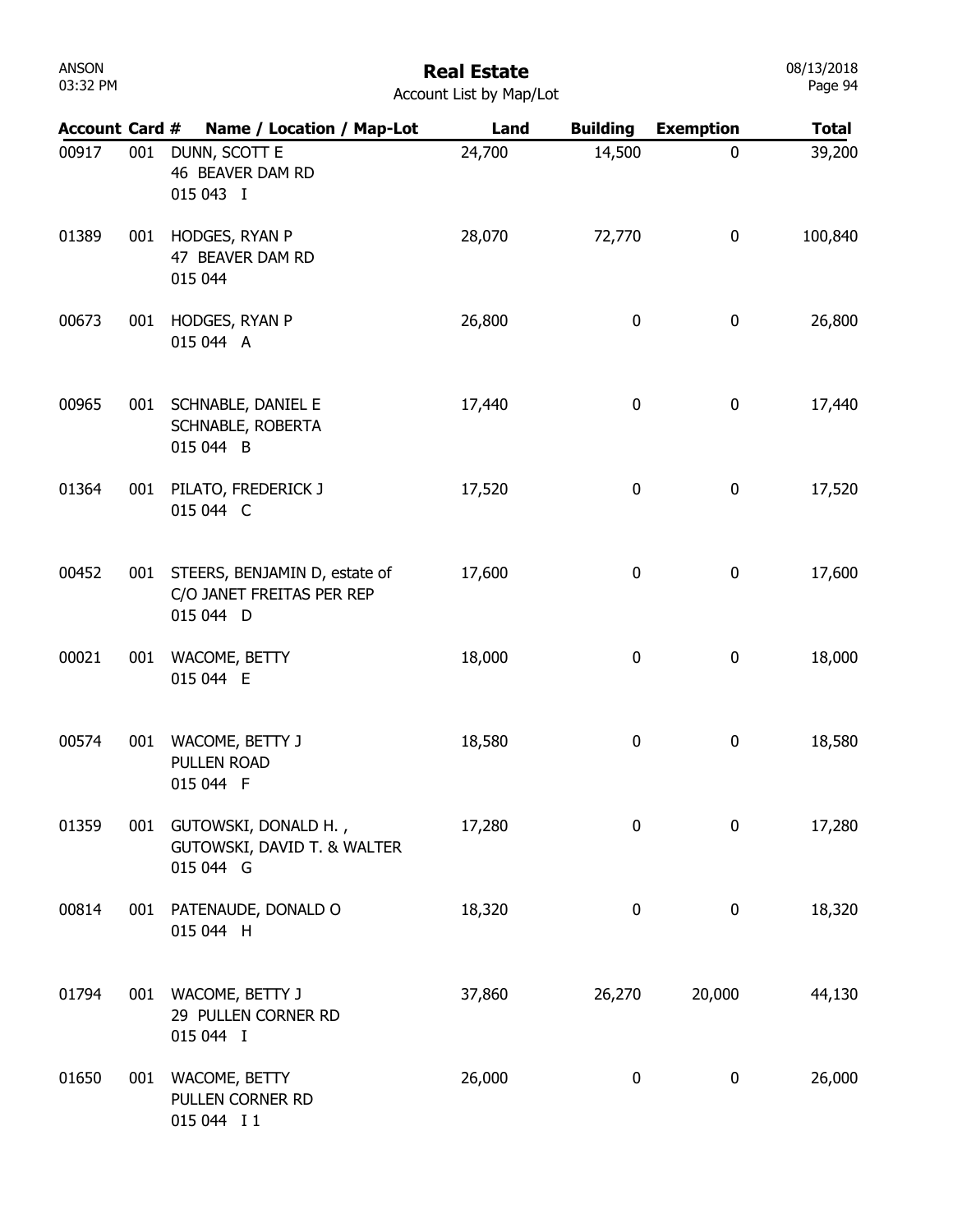# Real Estate

| <b>Account List by Map/Lot</b> |  |  |  |  |
|--------------------------------|--|--|--|--|
|--------------------------------|--|--|--|--|

| <b>Account Card #</b> |     | Name / Location / Map-Lot                                                                   | Land   | <b>Building</b> | <b>Exemption</b> | <b>Total</b> |
|-----------------------|-----|---------------------------------------------------------------------------------------------|--------|-----------------|------------------|--------------|
| 00107                 | 001 | BRADLEY, SHIRLEY M<br>015 044 K                                                             | 17,600 | 0               | 0                | 17,600       |
| 01181                 |     | 001 WHEELER, LESTER T<br>WHEELER, DOROTHY B<br>015 044 L                                    | 17,600 | 0               | 0                | 17,600       |
| 01680                 | 001 | HATT, MARGARET M<br>015 044 1                                                               | 33,200 | 0               | 0                | 33,200       |
| 00149                 | 001 | <b>BAKER, THOMAS D</b><br>015 045                                                           | 29,710 | 0               | 0                | 29,710       |
| 01193                 | 001 | <b>VERIZON WIRELESS</b><br>440 CAMPGROUND RD<br>015 045 ON                                  | 0      | 199,210         | 0                | 199,210      |
| 00151                 | 001 | CARREIRO, GRACE N &<br>BEAULIEU, MARIE S<br>370 CAMPGROUND RD<br>015 045 1                  | 49,890 | 57,720          | 20,000           | 87,610       |
| 00324                 | 001 | SALES, JESSICA N<br>CARREIRO, GRACE N<br>396 CAMPGROUND RD<br>015 045 2A                    | 21,500 | 91,300          | 20,000           | 92,800       |
| 01189                 | 001 | WILLIAMS FARMS, INC.<br>015 046                                                             | 39,720 | 0               | 0                | 39,720       |
| 00150                 | 001 | <b>BAKER, THOMAS D</b><br>DRUKER, SUSAN K<br>417 CAMPGROUND RD<br>015 046 A                 | 26,900 | 106,580         | 0                | 133,480      |
| 01218                 |     | 001 WRIGHT, DAVID E &<br>WRIGHT, SANDRA CARTER<br>335 CAMPGROUND RD<br>015 046 B            | 25,250 | 65,240          | 20,000           | 70,490       |
| 02035                 | 001 | WILLIAMS, HUNTER D<br>395 CAMPGROUND ROAD<br>015 046 C                                      | 23,750 | 26,910          | 0                | 50,660       |
| 00521                 | 001 | <b>BOUCHARD, DALE J</b><br><b>BOUCHARD, GERMAINE P</b><br><b>CAMPGROUND ROAD</b><br>015 047 | 40,750 | 0               | 0                | 40,750       |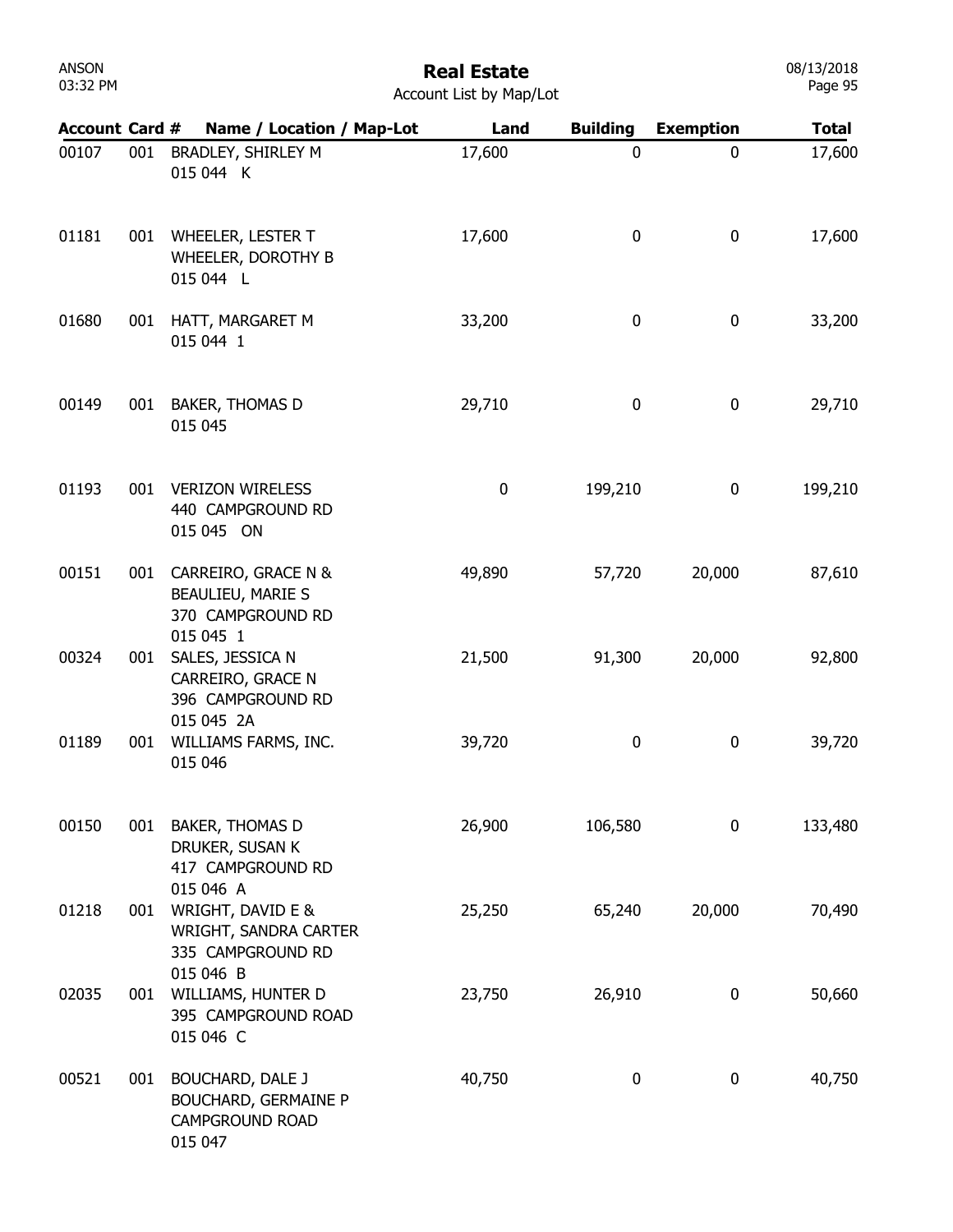| ANSON    |  |
|----------|--|
| 03:32 PM |  |

#### Real Estate Account List by Map/Lot

| <b>Account Card #</b> |     | Name / Location / Map-Lot                                                  | Land   | <b>Building</b>  | <b>Exemption</b> | <b>Total</b> |
|-----------------------|-----|----------------------------------------------------------------------------|--------|------------------|------------------|--------------|
| 01672                 | 001 | PINKHAM, SAMUEL<br>015 047 B                                               | 12,000 | $\mathbf 0$      | 0                | 12,000       |
| 00844                 | 001 | PINKHAM, SAMUEL<br>PINKHAM, VALARIE J<br>307 CAMPGROUND RD<br>015 047 D    | 13,120 | 56,450           | 0                | 69,570       |
| 00487                 | 001 | CASALETTO, FRANK J, JR.<br>293 CAMPGROUND RD<br>015 047 E                  | 21,500 | 72,620           | 20,000           | 74,120       |
| 00016                 | 001 | MCLAUGHLIN, CARROLL W &<br><b>BLANCHARD, RHONDA A</b><br>233 CAMPGROUND RD | 21,500 | 57,600           | 20,000           | 59,100       |
| 00493                 | 001 | 015 048<br><b>VIVEIROS, CARLTON J</b><br>211 CAMPGROUND RD<br>015 049      | 22,300 | 47,110           | 0                | 69,410       |
| 00087                 | 001 | MEAGHER, MARK<br>203 CAMPGROUND RD<br>015 049 A                            | 22,270 | 35,600           | 20,000           | 37,870       |
| 00475                 | 001 | MATHIEU, DOUGLAS<br>MATHIEU, SARAH<br>219 CAMPGROUND RD                    | 21,670 | 57,720           | 0                | 79,390       |
| 00359                 | 001 | 015 049 B<br>KENNEDY, CAITLIN M<br>177 CAMPGROUND RD<br>015 050            | 23,380 | 24,380           | 0                | 47,760       |
| 01563                 |     | 001 PELOQUIN, BRENDA<br>189 CAMPGROUND RD<br>015 050 A                     | 17,320 | 34,850           | 20,000           | 32,170       |
| 01839                 |     | 001 WILLIAMS FARMS, INC.<br>015 051                                        | 21,440 | $\boldsymbol{0}$ | 0                | 21,440       |
| 01431                 |     | 001 WILLIAMS FARMS, INC.<br>015 055                                        | 9,630  | 0                | 0                | 9,630        |
| 01790                 |     | 001 WILLIAMS FARMS, INC.<br>015 056                                        | 550    | 0                | 0                | 550          |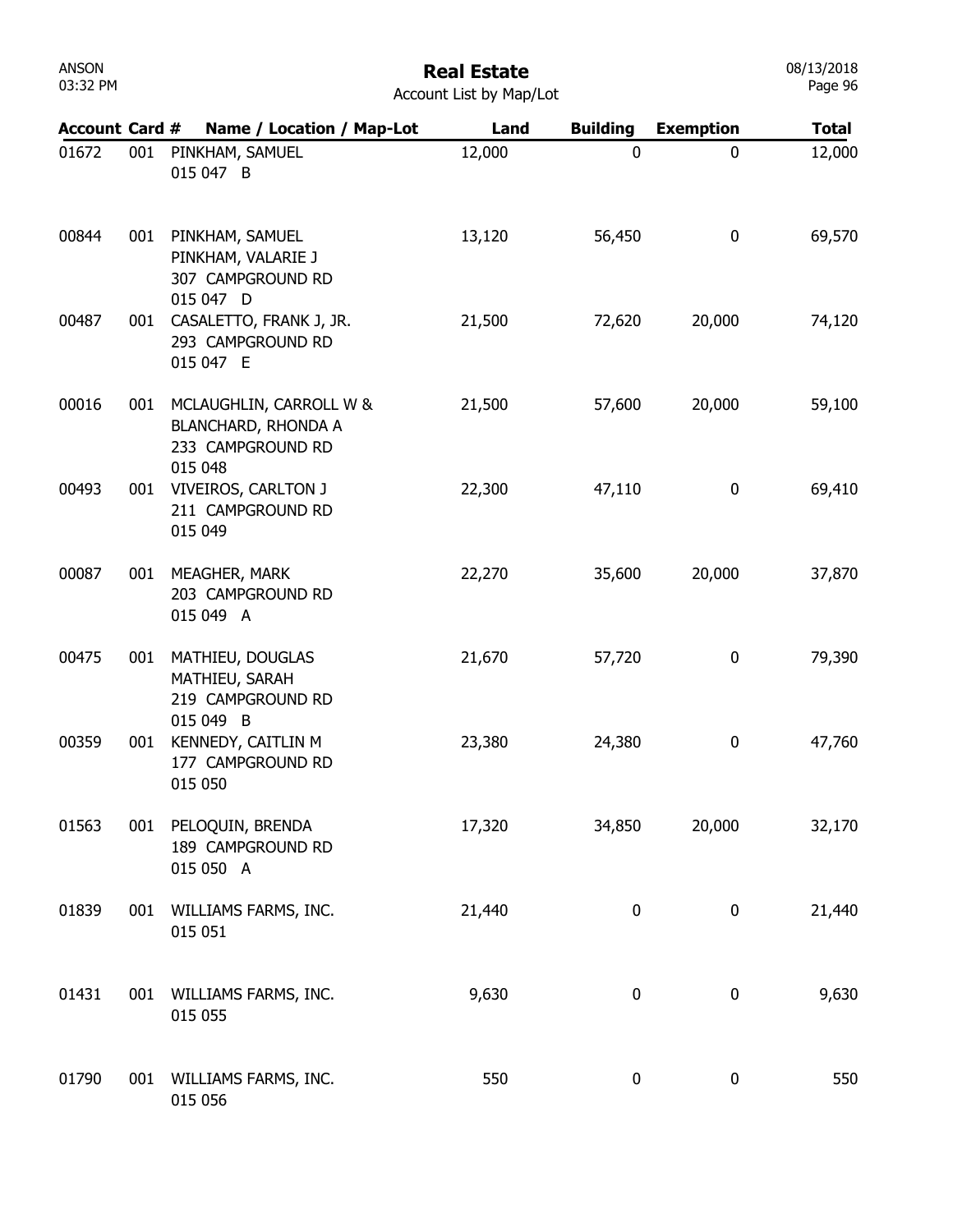### Real Estate

| <b>Account List by Map/Lot</b> |  |  |  |  |
|--------------------------------|--|--|--|--|
|--------------------------------|--|--|--|--|

| <b>Account Card #</b> |     | Name / Location / Map-Lot                                              | Land   | <b>Building</b> | <b>Exemption</b> | <b>Total</b> |
|-----------------------|-----|------------------------------------------------------------------------|--------|-----------------|------------------|--------------|
| 01850                 | 001 | WILLIAMS FARMS, INC.<br>015 057                                        | 4,890  | $\mathbf 0$     | 0                | 4,890        |
| 01229                 | 001 | WILLIAMS FARMS, INC.<br>015 058                                        | 8,080  | 0               | $\pmb{0}$        | 8,080        |
| 01064                 | 001 | WILLIAMS FARMS, INC.<br>015 059                                        | 1,330  | $\pmb{0}$       | 0                | 1,330        |
| 01469                 | 001 | GREENE, ROBERT B JR. &<br>WASKIEWICZ, CHESTER S JR<br>25 CAMPGROUND RD | 30,270 | 95,870          | 0                | 126,140      |
| 00339                 | 001 | 015 063<br>WOODPECKER LOGGING, INC.<br>015 063 1                       | 35,130 | $\pmb{0}$       | $\pmb{0}$        | 35,130       |
| 02001                 | 001 | Abbott, Katie<br>212 RIVER ROAD<br>015 063 1A                          | 27,740 | 20,660          | 0                | 48,400       |
| 01063                 | 001 | SMITH, DONALD J. ET AL<br>205 RIVER RD<br>015 064                      | 14,140 | 40,490          | 0                | 54,630       |
| 01274                 | 001 | JONES, ROBIN<br>201 RIVER RD<br>015 064 A                              | 7,040  | 23,360          | 0                | 30,400       |
| 01430                 | 001 | <b>GIGUERE, CHRISTINE</b><br>211 RIVER RD<br>015 064 B                 | 14,200 | 11,020          | 20,000           | 5,220        |
| 01250                 | 001 | MITCHELL, EVELYN R<br>224 RIVER RD<br>015 065                          | 21,200 | 32,100          | 0                | 53,300       |
| 00744                 | 001 | WADE, JACOB L<br>234 RIVER RD<br>015 066                               | 21,950 | 40,390          | 0                | 62,340       |
| 00984                 | 001 | CATES, BRANDON R<br>CATES, AMY<br>248 RIVER RD<br>015 067              | 21,200 | 62,870          | 20,000           | 64,070       |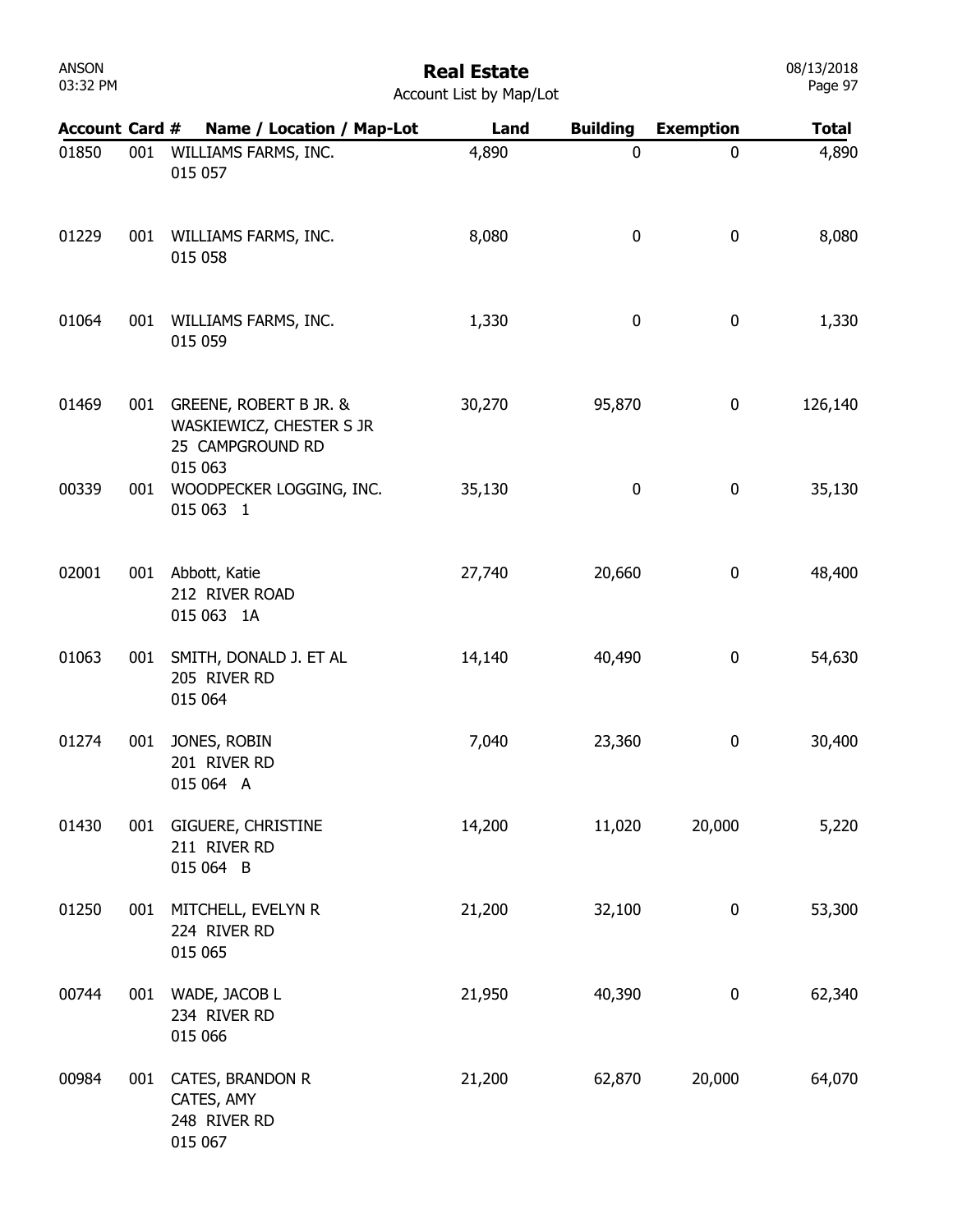### Real Estate

| <b>Account List by Map/Lot</b> |  |  |
|--------------------------------|--|--|
|                                |  |  |

| <b>Account Card #</b> |     | Name / Location / Map-Lot                                                                  | Land   | <b>Building</b> | <b>Exemption</b> | <b>Total</b> |
|-----------------------|-----|--------------------------------------------------------------------------------------------|--------|-----------------|------------------|--------------|
| 01038                 | 001 | SHAW, THOMAS R<br>256 RIVER RD<br>015 068                                                  | 47,000 | 84,420          | $\mathbf 0$      | 131,420      |
| 00518                 | 001 | SHAW, WENDY<br>252 RIVER RD<br>015 068 ON                                                  | 0      | 32,800          | 20,000           | 12,800       |
| 00435                 | 001 | MORRIS, SYLVIE B<br>MORRIS, WAYNE R<br>260 RIVER RD<br>015 068 B                           | 26,000 | 50,360          | 0                | 76,360       |
| 01942                 | 001 | FRENCH, ROBERT P<br>FRENCH, LAURIE A<br>272 RIVER RD<br>015 068 C                          | 23,600 | 69,190          | 20,000           | 72,790       |
| 00408                 | 001 | FLETCHER, DENNIS<br>FLETCHER, LINDA<br>221 RIVER RD<br>015 069 A                           | 19,360 | 89,940          | 20,000           | 89,300       |
| 00746                 | 001 | MERCIER, COLLEEN L<br>229 RIVER RD<br>015 069 B                                            | 12,650 | 28,480          | 20,000           | 21,130       |
| 01608                 | 001 | MADISON PAPER INDUSTRIES<br>015 070                                                        | 18,380 | 0               | 0                | 18,380       |
| 01163                 | 001 | BURNS, RUSSELL A II<br>BURNS, JOANNE M<br>197 RIVER RD<br>015 070 B                        | 13,420 | 18,680          | 0                | 32,100       |
| 00557                 | 001 | NELSON, BYRON E<br>282 RIVER RD<br>016 001 B                                               | 27,750 | 19,430          | 0                | 47,180       |
| 01532                 | 001 | CURRIER, SCOTT<br>294 RIVER RD<br>016 001 E                                                | 23,750 | 22,140          | 0                | 45,890       |
| 00605                 | 001 | SCOTT, LISA & RAMIREZ, PABLO<br>PELLETIER, STANLEY J & ELMIRA<br>286 RIVER RD<br>016 001 F | 24,500 | 55,380          | 0                | 79,880       |
| 01645                 | 001 | PELLETIER, STANLEY J<br>PELLETIER, ELMIRA J<br>290 RIVER RD<br>016 001 & 001-C             | 18,190 | 0               | 0                | 18,190       |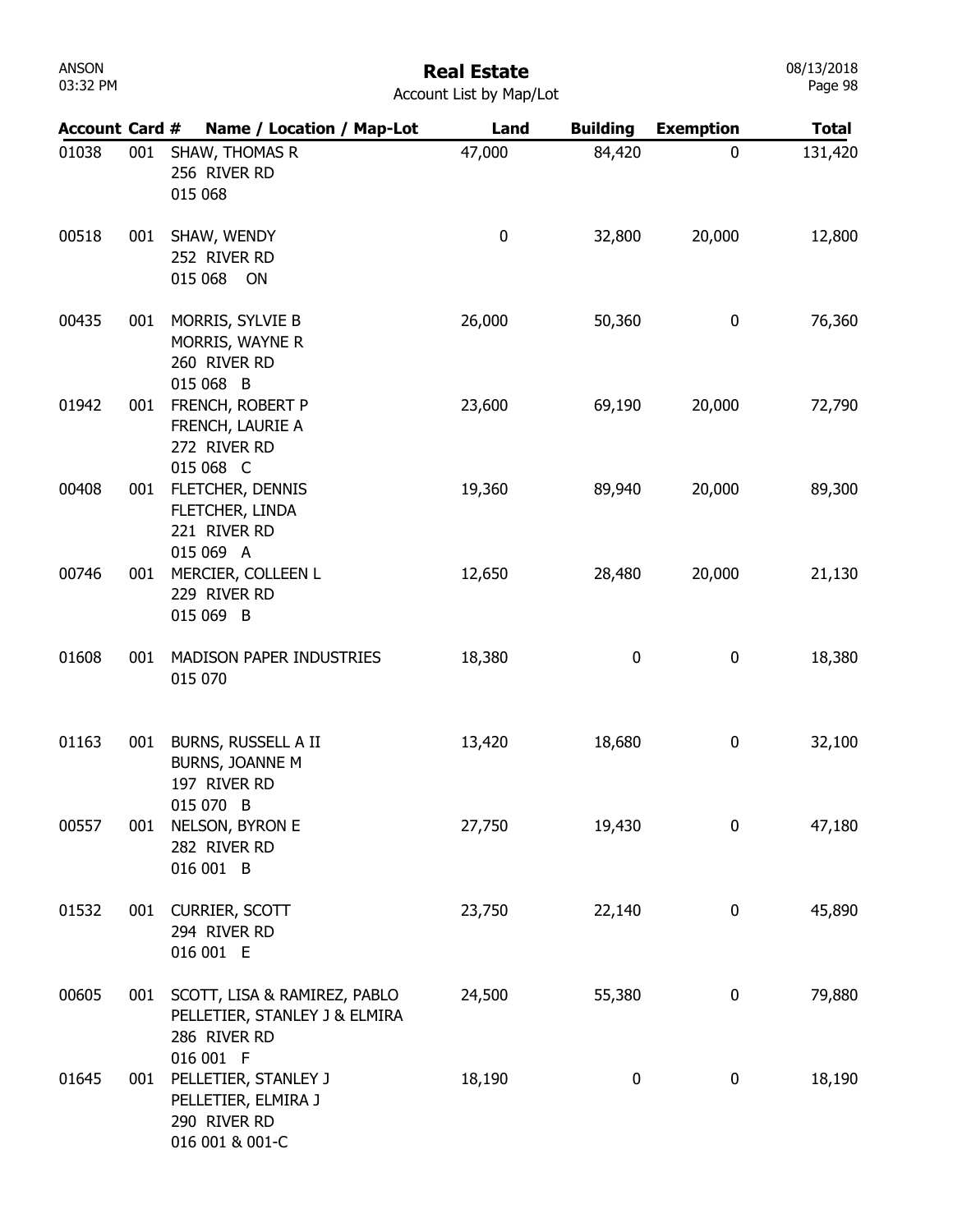| ANSON    |  |
|----------|--|
| 03:32 PM |  |

| <b>Account Card #</b> |     |                                                     | Name / Location / Map-Lot                | Land             | <b>Building</b> | <b>Exemption</b> | <b>Total</b> |
|-----------------------|-----|-----------------------------------------------------|------------------------------------------|------------------|-----------------|------------------|--------------|
| 00615                 | 001 | 298 RIVER RD<br>016 002                             | MCLEAN, DARRELL W<br>MCLEAN, KIMBERLEY C | 17,320           | 61,500          | 20,000           | 58,820       |
| 00627                 | 001 | MCLEAN, KENNETH P<br>306 RIVER RD<br>016 003        |                                          | 15,490           | 9,100           | 20,000           | 4,590        |
| 01048                 | 001 | MCLEAN, CHARLES A<br>308 RIVER RD<br>016 004        |                                          | 21,730           | 6,290           | 0                | 28,020       |
| 01114                 | 001 | 352 RIVER RD<br>016 005                             | ANDERSON, JULIETTE M                     | 43,500           | 53,910          | 26,000           | 71,410       |
| 01851                 | 001 | LIBBY, TINA M<br>382 RIVER RD<br>016 005 A          |                                          | 69,700           | 21,390          | 26,000           | 65,090       |
| 00968                 | 001 | LIBBY, TINA M<br>016 005 A ON                       |                                          | 0                | 31,820          | 0                | 31,820       |
| 01371                 | 001 | HANSON, PHILIP<br>016 005 A ON                      |                                          | $\pmb{0}$        | 8,020           | 8,020            | 0            |
| 01517                 | 001 | LIBBY, TINA<br>016 005 A ON                         |                                          | $\pmb{0}$        | 28,240          | 0                | 28,240       |
| 01730                 | 001 | COWETTE, SALLY<br>016 005 A ON                      |                                          | $\boldsymbol{0}$ | 25,240          | 20,000           | 5,240        |
| 01825                 | 001 | <b>VOELKEL, NORMAN</b><br>016 006                   |                                          | 4,240            | 0               | $\pmb{0}$        | 4,240        |
| 01824                 | 001 | <b>VOELKEL, NORMAN</b><br>412 RIVER RD<br>016 006 B |                                          | 29,340           | 43,740          | 20,000           | 53,080       |
| 01129                 | 001 | <b>VOELKEL, NORMAN</b><br>016 006 C                 |                                          | 23,690           | 12,000          | 0                | 35,690       |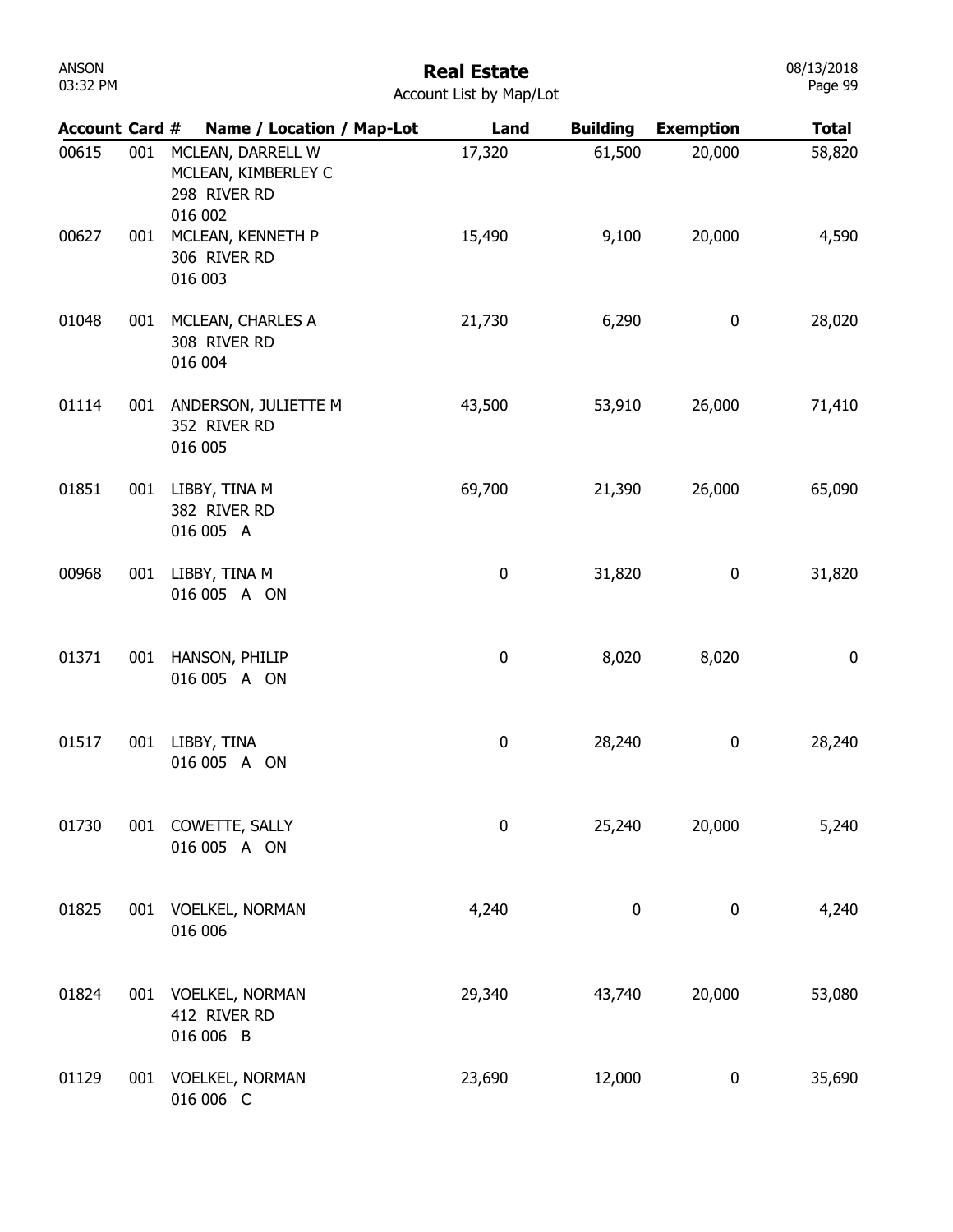# Real Estate

| <b>Account List by Map/Lot</b> |  |  |
|--------------------------------|--|--|
|                                |  |  |

| <b>Account Card #</b> |     | Name / Location / Map-Lot                                               | Land   | <b>Building</b> | <b>Exemption</b> | <b>Total</b>     |
|-----------------------|-----|-------------------------------------------------------------------------|--------|-----------------|------------------|------------------|
| 01740                 | 001 | SPOONER, IVAN C JR<br>420 RIVER RD<br>016 007                           | 14,140 | 29,530          | 20,000           | 23,670           |
| 01741                 | 001 | SPOONER, DEREK<br>418 RIVER RD<br>016 007 A                             | 14,000 | 43,160          | $\boldsymbol{0}$ | 57,160           |
| 01156                 | 001 | RICHARDSON, TED<br>RICHARDSON, VICKI C<br>438 RIVER RD<br>016 008       | 26,000 | 65,600          | 0                | 91,600           |
| 00173                 | 001 | CARBONE, ANNA-ROSE<br>426 RIVER RD<br>016 008 B                         | 10,770 | 2,230           | 13,000           | 0                |
| 00490                 | 001 | STODDARD, SCOTT A<br>STODDARD, CHRISTINE M<br>448 RIVER RD<br>016 009   | 21,040 | 20,410          | 0                | 41,450           |
| 00377                 | 001 | STODDARD, SCOTT A<br>STODDARD, CHRISTINE M<br>462 RIVER RD<br>016 009 A | 21,020 | 24,930          | 20,000           | 25,950           |
| 01202                 | 001 | WILLIAMS FARMS, INC.<br>016 010                                         | 50,320 | 0               | 0                | 50,320           |
| 01220                 | 001 | ADAMS, MICHAEL D<br>558 RIVER RD<br>016 010 B                           | 20,750 | 37,980          | $\boldsymbol{0}$ | 58,730           |
| 01845                 | 001 | WILLIAMS FARMS, INC.<br>016 010 B-1                                     | 16,000 | 0               | 0                | 16,000           |
| 01852                 | 001 | WILLIAMS, RICHARD<br>532 RIVER RD<br>016 010 C                          | 16,610 | 99,340          | 20,000           | 95,950           |
| 01548                 | 001 | BOOTHBY, JANET M<br>566 RIVER RD<br>016 010 D                           | 18,000 | 49,690          | 0                | 67,690           |
| 01903                 | 001 | ANSON TOWN OF<br>548 RIVER RD<br>016 010 E                              | 6,930  | 35,000          | 41,930           | $\boldsymbol{0}$ |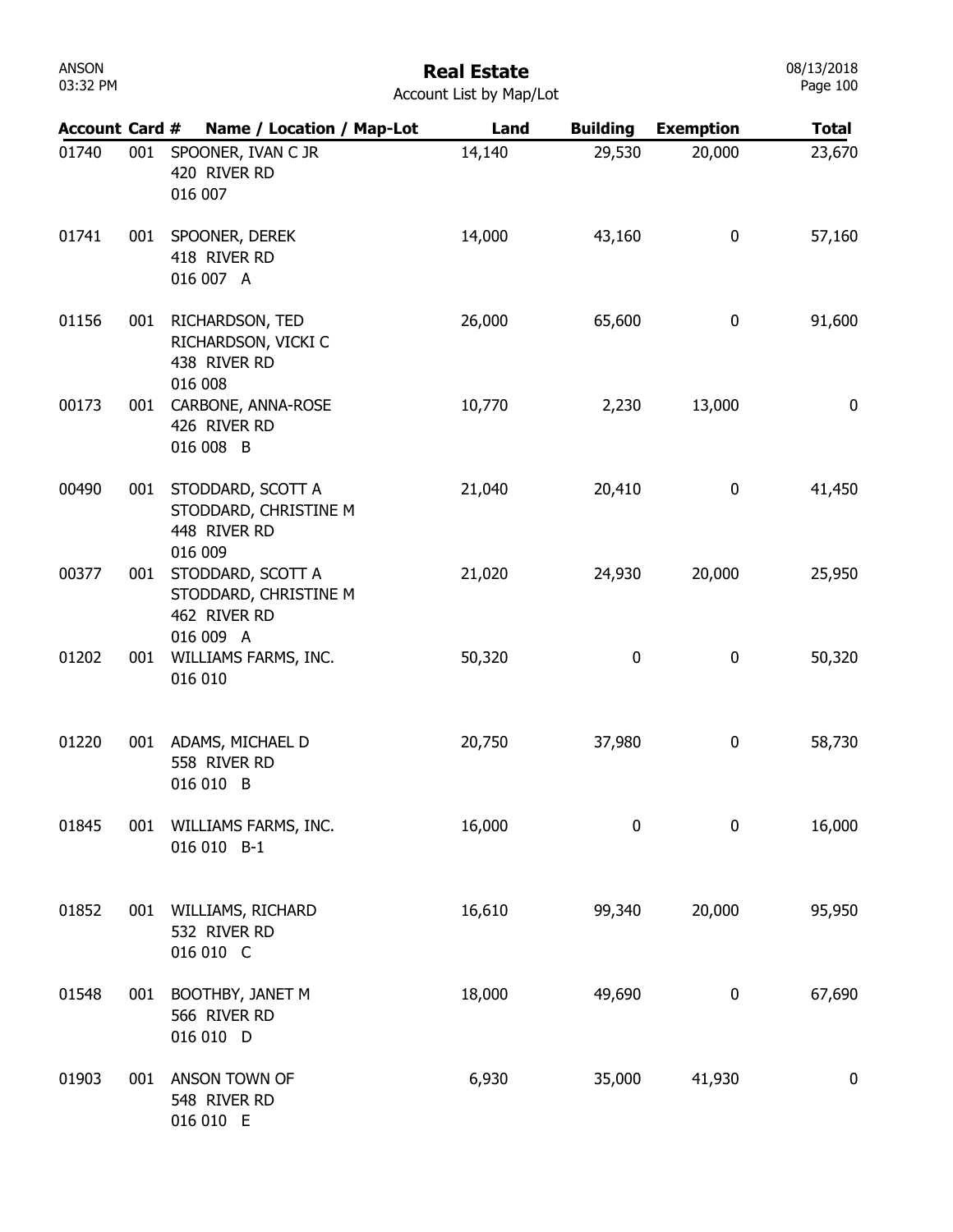## Real Estate

| <b>Account List by Map/Lot</b> |  |  |
|--------------------------------|--|--|
|                                |  |  |

| <b>Account Card #</b> |     | Name / Location / Map-Lot                                           | Land    | <b>Building</b> | <b>Exemption</b> | <b>Total</b> |
|-----------------------|-----|---------------------------------------------------------------------|---------|-----------------|------------------|--------------|
| 01433                 | 001 | WILLIAMS FARMS, INC.<br>016 011                                     | 9,630   | $\mathbf 0$     | 0                | 9,630        |
| 01432                 | 001 | MCCROHAN, MICHELINE<br>582 RIVER RD<br>016 011 B                    | 30,640  | 83,770          | 0                | 114,410      |
| 01990                 | 001 | PINKHAM, TOBY D<br>596 RIVER RD<br>016 012                          | 15,910  | 123,800         | 0                | 139,710      |
| 01065                 | 001 | WILLIAMS FARMS, INC.<br><b>RIVER RD</b><br>016 012 A                | 51,700  | 33,710          | 0                | 85,410       |
| 01846                 | 001 | WILLIAMS FARMS, INC.<br>644 RIVER RD<br>016 014                     | 28,200  | 60,510          | 0                | 88,710       |
| 01847                 | 001 | WILLIAMS, ANDY R<br>WILLIAMS, CORALEE A<br>636 RIVER RD             | 21,500  | 163,900         | 20,000           | 165,400      |
| 01857                 | 001 | 016 014 A<br>BRADBURY, CHAD H<br>016 015 A                          | 18,330  | 25,020          | 0                | 43,350       |
| 01648                 | 001 | CATALYST PAPER OPERATIONS<br>C/O FINANCE DEPARTMENT<br>696 RIVER RD | 42,500  | 40,600          | 0                | 83,100       |
| 00174                 | 001 | 016 015 B<br>CARPENTER, SHIRLEY<br>679 RIVER RD<br>016 016          | 20,000  | 39,650          | 20,000           | 39,650       |
| 01291                 | 001 | CANNON, JOHN<br>CANNON, KRISTINA<br>671 RIVER RD                    | 41,500  | 201,340         | 0                | 242,840      |
| 00520                 | 001 | 016 017<br>LEBEAU, GERARD H<br>LEBEAU, LINDA L<br>663 RIVER RD      | 20,750  | 88,560          | 20,000           | 89,310       |
| 01837                 | 001 | 016 017 A<br>WILLIAMS FARMS, INC.<br>637 RIVER RD<br>016 019,21,22  | 105,720 | 444,010         | 0                | 549,730      |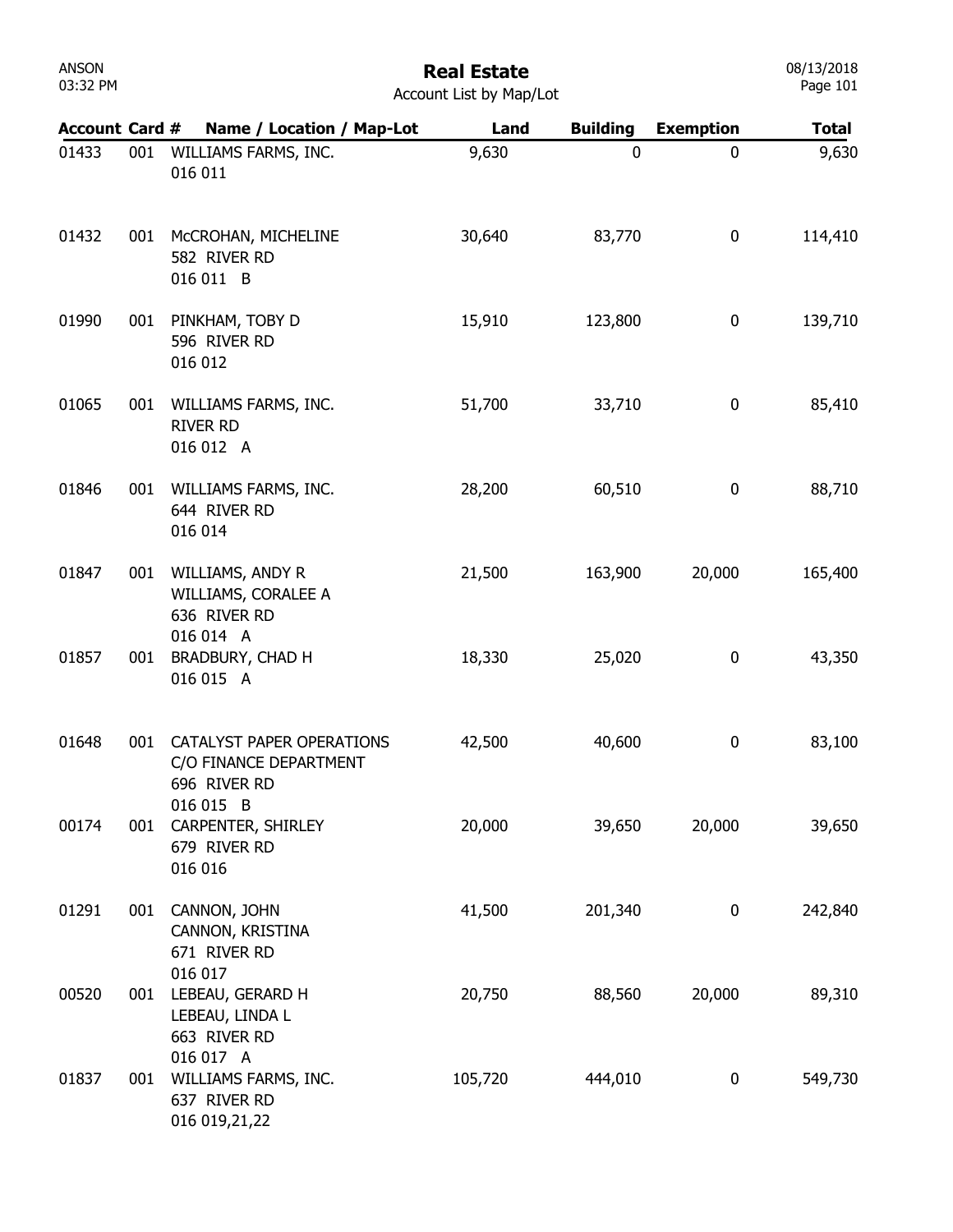| ANSON    |  |
|----------|--|
| 03:32 PM |  |

| <b>Account List by Map/Lot</b> |  |  |
|--------------------------------|--|--|

| <b>Account Card #</b> |     | Name / Location / Map-Lot                                                                  | Land      | <b>Building</b> | <b>Exemption</b> | <b>Total</b> |
|-----------------------|-----|--------------------------------------------------------------------------------------------|-----------|-----------------|------------------|--------------|
| 01789                 | 001 | WILLIAMS FARMS, INC.<br>591 RIVER RD<br>016 020                                            | 27,700    | 9,760           | $\boldsymbol{0}$ | 37,460       |
| 01987                 | 001 | WILLIAMS, ANDY R., TRUSTEE &<br><b>BRUCE, ROBERT, TRUSTEE</b><br>80 AMY'S WAY<br>016 021 A | 14,100    | 0               | 0                | 14,100       |
| 00436                 | 001 | WILLIAMS FARMS, INC.<br>28 AMY'S WAY<br>016 022 ON                                         | $\pmb{0}$ | 17,950          | 0                | 17,950       |
| 01427                 |     | 001 WILLIAMS FARMS, INC.<br>32 AMY'S WAY<br>016 022 ON                                     | 0         | 5,430           | 0                | 5,430        |
| 01480                 |     | 001 ALOES, CHARLES P<br>ALOES, ELAINE O<br>565 RIVER RD                                    | 10,770    | 27,330          | 0                | 38,100       |
| 00189                 | 001 | 016 023<br>TAYSE, MICHAEL<br>563 RIVER RD<br>016 023 A                                     | 12,650    | 4,820           | 0                | 17,470       |
| 01575                 | 001 | WILLIAMS FARMS, INC.<br>016 023 B                                                          | 3,180     | 0               | 0                | 3,180        |
| 01195                 | 001 | WILLIAMS FARMS, INC.<br>016 024                                                            | 6,600     | 0               | 0                | 6,600        |
| 01198                 | 001 | WILLIAMS FARMS, INC.<br>016 025                                                            | 230       | 0               | $\pmb{0}$        | 230          |
| 01599                 | 001 | WILLIAMS FARMS, INC.<br>016 026                                                            | 4,950     | 0               | 0                | 4,950        |
| 01844                 | 001 | WILLIAMS FARMS, INC.<br>016 026 B                                                          | 5,600     | 0               | 0                | 5,600        |
| 00081                 | 001 | PRIEST, DARREN H<br>441 RIVER RD<br>016 027                                                | 20,000    | 36,160          | 0                | 56,160       |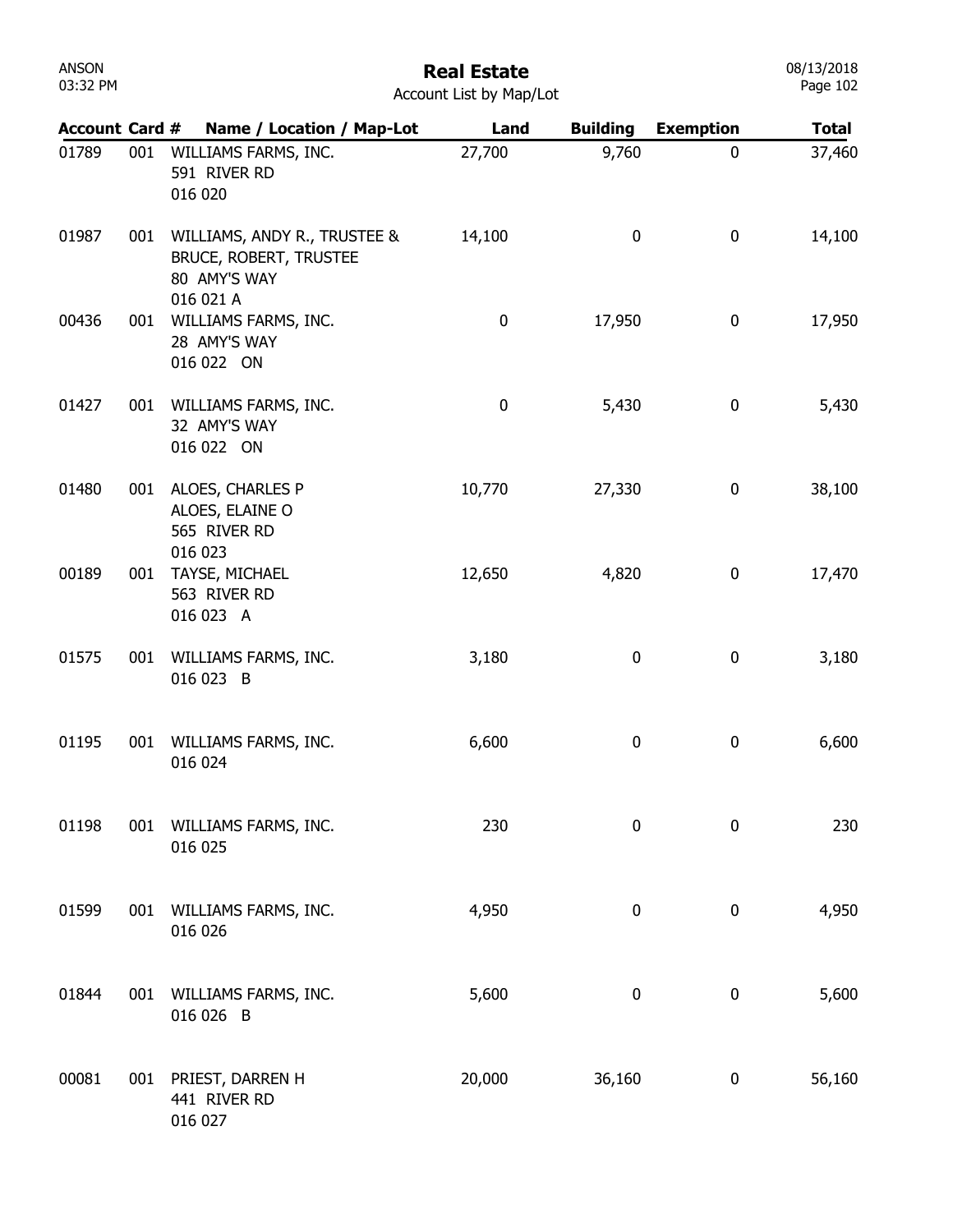| ANSON    |  |
|----------|--|
| 03:32 PM |  |

| <b>Account Card #</b> |     | Name / Location / Map-Lot                                                   | Land   | <b>Building</b> | <b>Exemption</b> | <b>Total</b> |
|-----------------------|-----|-----------------------------------------------------------------------------|--------|-----------------|------------------|--------------|
| 01047                 | 001 | PRIEST, DARREN H<br>PRIEST, LISA M<br>433 RIVER RD<br>016 028               | 26,000 | 48,710          | 0                | 74,710       |
| 01948                 | 001 | SPOONER, DEREK L<br>SPOONER, WENDA M<br>403 RIVER RD<br>016 029             | 16,130 | 70,800          | $\bf{0}$         | 86,930       |
| 01192                 | 001 | WILLIAMS FARMS, INC.<br><b>RIVER RD</b><br>016 029A                         | 16,410 | 0               | $\bf{0}$         | 16,410       |
| 01032                 | 001 | FREESE, ROBERT C, JR & SUSAN<br>397 RIVER RD<br>016 030                     | 18,110 | 59,790          | 20,000           | 57,900       |
| 00179                 | 001 | FROST, DIANE M<br><b>BAUM, LAWRENCE J</b><br>387 RIVER RD<br>016 030 C      | 17,320 | 32,090          | $\bf{0}$         | 49,410       |
| 01199                 | 001 | WILLIAMS FARMS, INC.<br>016 031                                             | 10,380 | 0               | $\bf{0}$         | 10,380       |
| 01551                 | 001 | ANSON TOWN OF<br>339 RIVER RD<br>016 031 A                                  | 6,630  | 35,000          | 41,630           | 0            |
| 01116                 | 001 | VILES, WALTER T<br>VILES, KENTON T<br>717 RIVER RD<br>017 001               | 20,870 | 67,400          | 26,000           | 62,270       |
| 00052                 | 001 | MITCHELL, MICHAEL O<br>MITCHELL, PAMELA<br>707 RIVER RD<br>017 001 B        | 13,710 | 93,270          | 0                | 106,980      |
| 00231                 | 001 | COOLEY, GLYNES W<br>727 RIVER RD<br>017 003                                 | 15,490 | 4,230           | 19,720           | 0            |
| 00533                 | 001 | LEHAY, WILLIE E<br>LEHAY, ANGELINE G<br>714 RIVER RD<br>017 004             | 16,850 | 13,680          | $\bf{0}$         | 30,530       |
| 00519                 | 001 | SPAULDING, WILLIAM C &<br>SPAULDING, SHIRLEY M<br>726 RIVER RD<br>017 004 1 | 21,500 | 47,730          | 20,000           | 49,230       |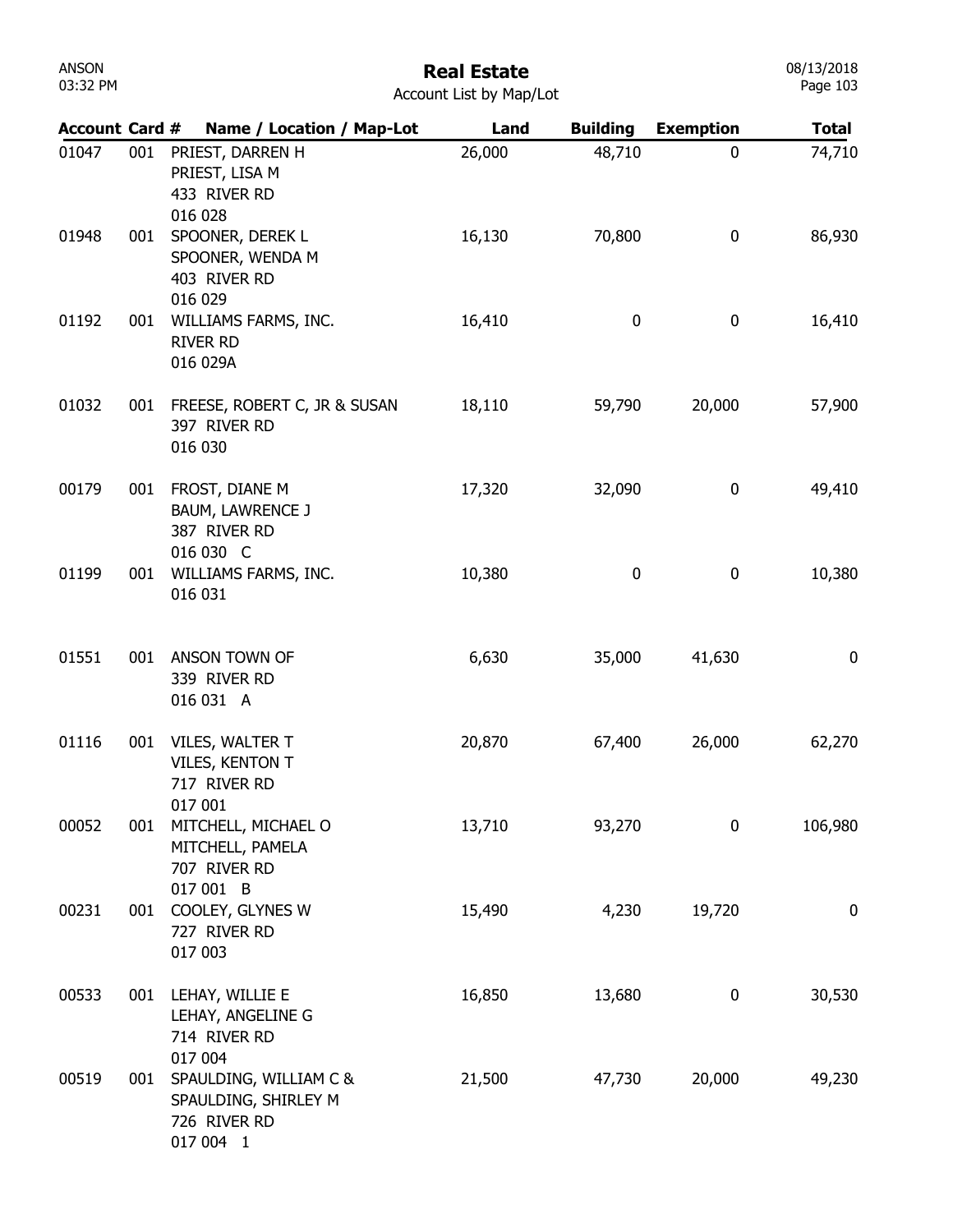# Real Estate

08/13/2018 Page 104

| <b>Account Card #</b> |     | Name / Location / Map-Lot                                                 | Land     | <b>Building</b> | <b>Exemption</b> | <b>Total</b> |
|-----------------------|-----|---------------------------------------------------------------------------|----------|-----------------|------------------|--------------|
| 01019                 | 001 | CANTRELL, JANE A<br>732 RIVER RD<br>017 005                               | 9,800    | 28,380          | 26,000           | 12,180       |
| 00300                 | 001 | VICNEIRE, CHRISTOPHER M. &<br>DUNPHY, HOLLYE J<br>746 RIVER RD<br>017 006 | 19,500   | 11,700          | 20,000           | 11,200       |
| 00780                 | 001 | <b>BUBAR, RANDY G</b><br>740 RIVER RD<br>017 007                          | 21,650   | 35,560          | $\pmb{0}$        | 57,210       |
| 00205                 | 001 | DICKEY, DALE<br>017 007 A                                                 | 12,000   | 0               | $\pmb{0}$        | 12,000       |
| 00050                 |     | 001 BARTLETT, DONNA<br>BARTLETT, WENDELL G. ESTATE<br>754 RIVER RD        | 20,890   | 83,750          | 20,000           | 84,640       |
| 01160                 | 001 | 017 008<br>WEBBER, PHILIP B JR<br>017 009                                 | 17,320   | 3,650           | $\bf{0}$         | 20,970       |
| 01161                 | 001 | WEBBER, PHILIP B JR<br>749 RIVER RD<br>017 010                            | 14,140   | 63,850          | $\bf{0}$         | 77,990       |
| 00828                 | 001 | PETERS, RICHARD<br>PETERS, SANDRA<br>766 RIVER RD                         | 17,320   | 38,370          | 20,000           | 35,690       |
| 00962                 | 001 | 017 011<br>WILLIAMS FARMS, INC.<br>017 013                                | 59,620   | 0               | $\mathbf 0$      | 59,620       |
| 01357                 |     | 001 ABRUZZESE, MICHAEL A<br>ABRUZZESE, VALERIE L<br>759 RIVER RD          | 20,000   | 70,140          | 20,000           | 70,140       |
| 00619                 | 001 | 017 013 B<br><b>BEANE, CARRIE M</b><br><b>BEANE, LEO</b><br>847 RIVER RD  | 46,000   | 68,360          | 20,000           | 94,360       |
| 00242                 | 001 | 017 015<br>BEANE-SMITH, JAIME<br>845 RIVER RD<br>017 015 ON               | $\bf{0}$ | 14,900          | 14,900           | $\mathbf 0$  |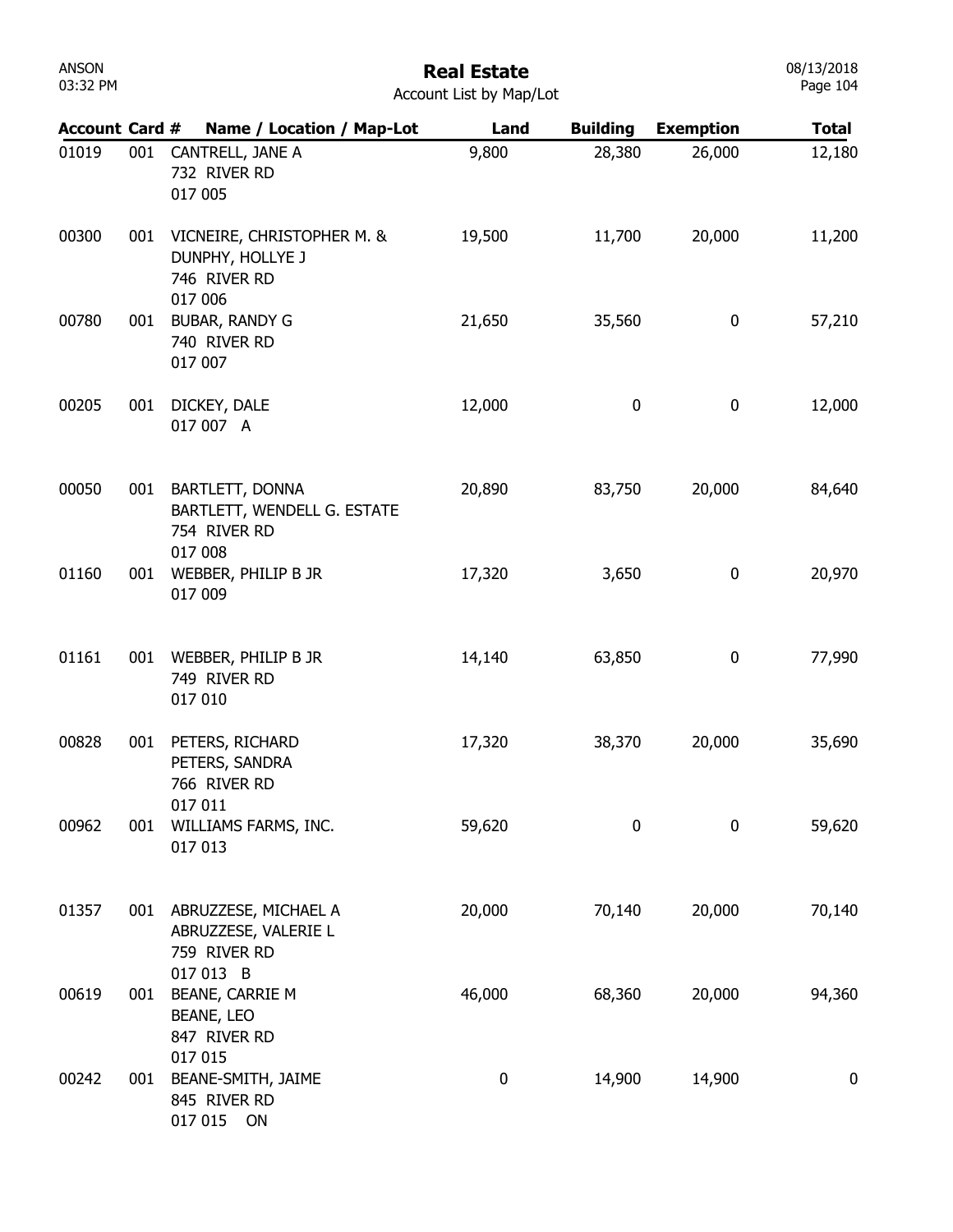# Real Estate

| Account List by Map/Lot |  |  |  |
|-------------------------|--|--|--|
|-------------------------|--|--|--|

| <b>Account Card #</b> |     | Name / Location / Map-Lot                                               | Land   | <b>Building</b>  | <b>Exemption</b> | <b>Total</b> |
|-----------------------|-----|-------------------------------------------------------------------------|--------|------------------|------------------|--------------|
| 00077                 | 001 | BESSEY, VAUGHN<br>BESSEY, EVANGELINE<br>835 RIVER RD<br>017 015 A       | 17,890 | 63,450           | 26,000           | 55,340       |
| 00529                 | 001 | LEHTO, IRJA N<br>017 016                                                | 19,000 | 0                | 0                | 19,000       |
| 01091                 | 001 | LESCAULT, MICHAEL<br>64 MADISON ST<br>017 019                           | 23,300 | 48,760           | 20,000           | 52,060       |
| 01732                 | 001 | TDS TELECOM<br>155 NORTH MAIN ST<br>017 019 B                           | 32,630 | 267,370          | 0                | 300,000      |
| 00679                 | 001 | <b>INLAND HOSPITAL</b><br>167 NORTH MAIN ST<br>017 019 C                | 31,500 | 145,680          | 177,180          | 0            |
| 01015                 | 001 | FRATERNITY HALL ASSOC., LTD<br>173 NORTH MAIN ST<br>017 019 C-1         | 20,600 | 237,360          | 257,960          | 0            |
| 01806                 | 001 | MACPHERSON, RICHARD H &<br>MEADE, MELINDA<br>74 MADISON ST<br>017 019 D | 42,080 | 38,090           | 20,000           | 60,170       |
| 00534                 | 001 | ROBINSON, TESSA A<br>7 SOLON RD<br>017 021                              | 20,500 | 63,910           | 0                | 84,410       |
| 00688                 | 001 | MATTINGLY, PHILLIP P<br>MATTINGLY, BONNIE P<br>017 022                  | 23,490 | 0                | 0                | 23,490       |
| 01835                 | 001 | WILLIAMS FARMS, INC.<br>017 023                                         | 27,770 | $\bf{0}$         | 0                | 27,770       |
| 01632                 | 001 | OLIVER, DYLAN F<br>QUALEY, KATHERINE G<br>280 MADISON ST                | 26,000 | 35,910           | 20,000           | 41,910       |
| 01940                 | 001 | 017 023 A<br>MADISON PAPER INDUSTRIES<br>017 023 C                      | 7,200  | $\boldsymbol{0}$ | 0                | 7,200        |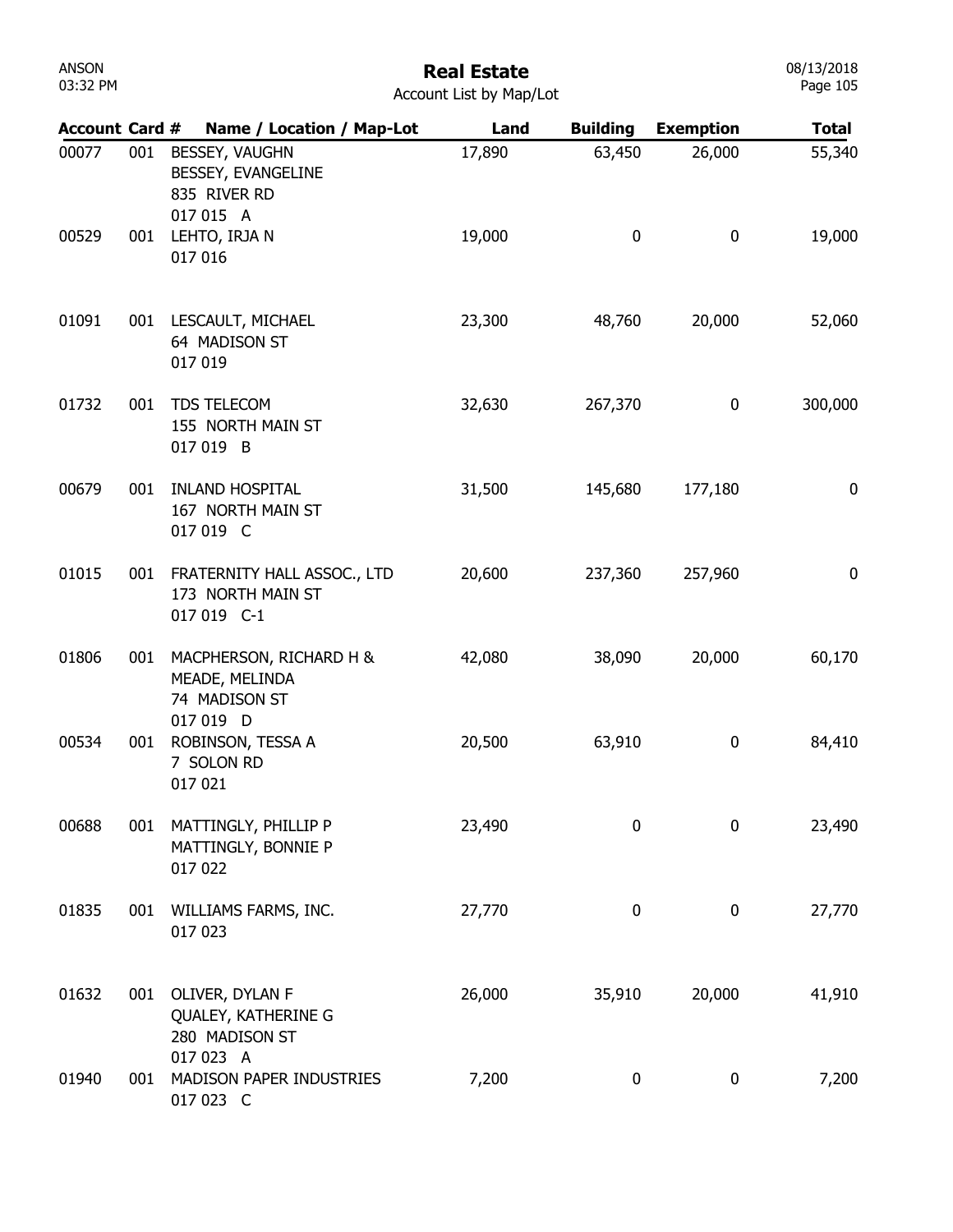# Real Estate

| <b>Account Card #</b> |     | Name / Location / Map-Lot                                             | Land   | <b>Building</b> | <b>Exemption</b> | <b>Total</b> |
|-----------------------|-----|-----------------------------------------------------------------------|--------|-----------------|------------------|--------------|
| 00252                 | 001 | ADAMS, MICHAEL D<br>017 023 D                                         | 15,750 | 3,220           | $\mathbf 0$      | 18,970       |
| 01941                 | 001 | MADISON PAPER INDUSTRIES<br>017 024 A                                 | 15,740 | 0               | 0                | 15,740       |
| 01211                 | 001 | BARKWELL, REX H<br>BARKWELL, CARLA M<br>017 025                       | 41,850 | 0               | 0                | 41,850       |
| 00122                 | 001 | BROWN, DANIEL M<br>91 MADISON ST<br>017 027                           | 43,000 | 109,360         | 20,000           | 132,360      |
| 01414                 | 001 | MATTINGLY, PHILLIP P<br>MATTINGLY, BONNIE P<br>25 SOLON RD<br>017 028 | 46,500 | 251,090         | 0                | 297,590      |
| 00051                 | 001 | STEUBER, CHAD W<br>51 SOLON RD<br>017 029                             | 17,550 | 51,770          | 20,000           | 49,320       |
| 01020                 | 001 | <b>STATE OF MAINE</b><br>017 030                                      | 16,500 | 0               | 16,500           | $\bf{0}$     |
| 01869                 | 001 | DUNPHY, TROY T<br>DUNPHY, JUDITH<br>56 HANNAH'S WAY                   | 57,120 | 172,330         | 0                | 229,450      |
| 01419                 |     | 017 031<br>001 DUNPHY, GARY L<br>6 HANNAH'S WAY<br>017 031 ON         | 0      | 9,310           | 0                | 9,310        |
| 01216                 | 001 | WOODPECKER LOGGING INC<br>017 031 A                                   | 26,220 | 64,670          | 0                | 90,890       |
| 00347                 |     | 001 DUNPHY, GARY L<br>5 HANNAH'S WAY<br>017 031 C                     | 30,000 | 99,500          | 20,000           | 109,500      |
| 00349                 | 001 | WOODPECKER LOGGING, INC.<br>017 031 D                                 | 20,500 | 0               | 0                | 20,500       |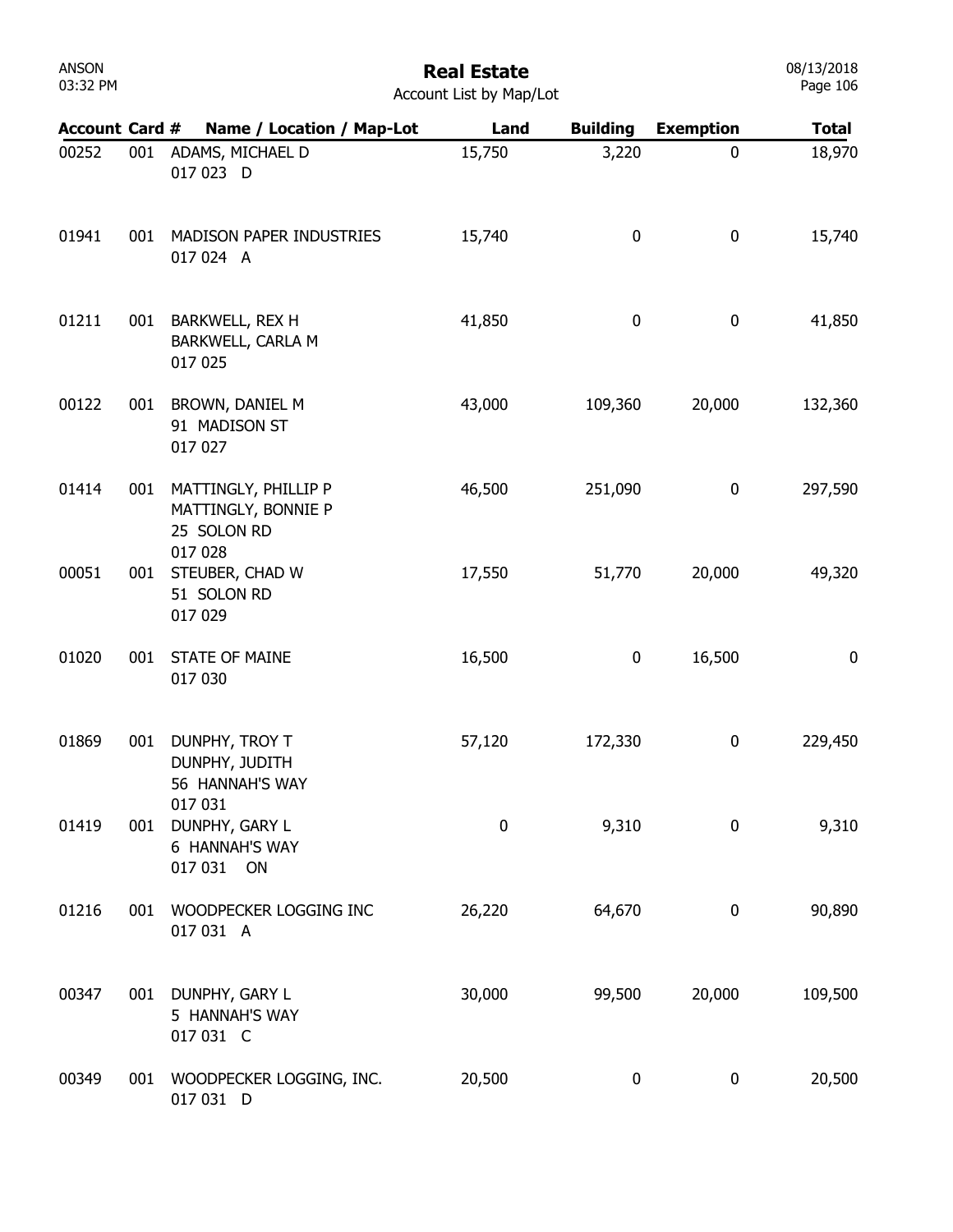# Real Estate

| <b>Account Card #</b> |     | Name / Location / Map-Lot                                         | Land   | <b>Building</b> | <b>Exemption</b> | <b>Total</b> |
|-----------------------|-----|-------------------------------------------------------------------|--------|-----------------|------------------|--------------|
| 01664                 | 001 | OLIVER, DEREK A<br>155 SOLON RD<br>017 033                        | 15,360 | 0               | 0                | 15,360       |
| 00346                 | 001 | DUNPHY, GARY<br>017 033 B                                         | 14,000 | 0               | 0                | 14,000       |
| 00036                 |     | 001 SWEENEY, MICHAEL S JR<br>141 SOLON RD<br>017 033 C            | 21,380 | 11,770          | 0                | 33,150       |
| 01878                 | 001 | OLIVER, DEREK A<br>153 SOLON RD<br>017 033 D                      | 20,270 | 86,830          | 20,000           | 87,100       |
| 01337                 | 001 | COLLINS, PATSY L<br>COLLINS, JOHN N<br>171 SOLON RD<br>017 034    | 22,250 | 75,660          | 20,000           | 77,910       |
| 01247                 | 001 | NELSON, BRIAN M<br>NELSON, CHRISTINA M<br>172 SOLON RD<br>017 035 | 41,500 | 121,590         | 20,000           | 143,090      |
| 01249                 | 001 | LIGHTBODY, MEGHAN E<br>017 036                                    | 16,300 | 0               | 0                | 16,300       |
| 00778                 |     | 001 ADAMS, MICHAEL D<br>34 PATTERSON BRIDGE RD<br>017 037         | 25,940 | 38,930          | 0                | 64,870       |
| 00783                 | 001 | YOUNG, TRUDY A<br>24 PATTERSON BRIDGE RD<br>017 037 1             | 15,100 | 28,410          | 20,000           | 23,510       |
| 02023                 | 001 | PIPER FARM REAL ESTATE, LLC,<br>PATTERSON BRIDGE RD<br>017 037 2  | 23,970 | 0               | $\boldsymbol{0}$ | 23,970       |
| 00779                 |     | 001 ADAMS, MICHAEL D<br>017 038                                   | 6,500  | 0               | 0                | 6,500        |
| 00005                 |     | 001 ADAMS, MARGARET<br>017 039                                    | 17,400 | 0               | 0                | 17,400       |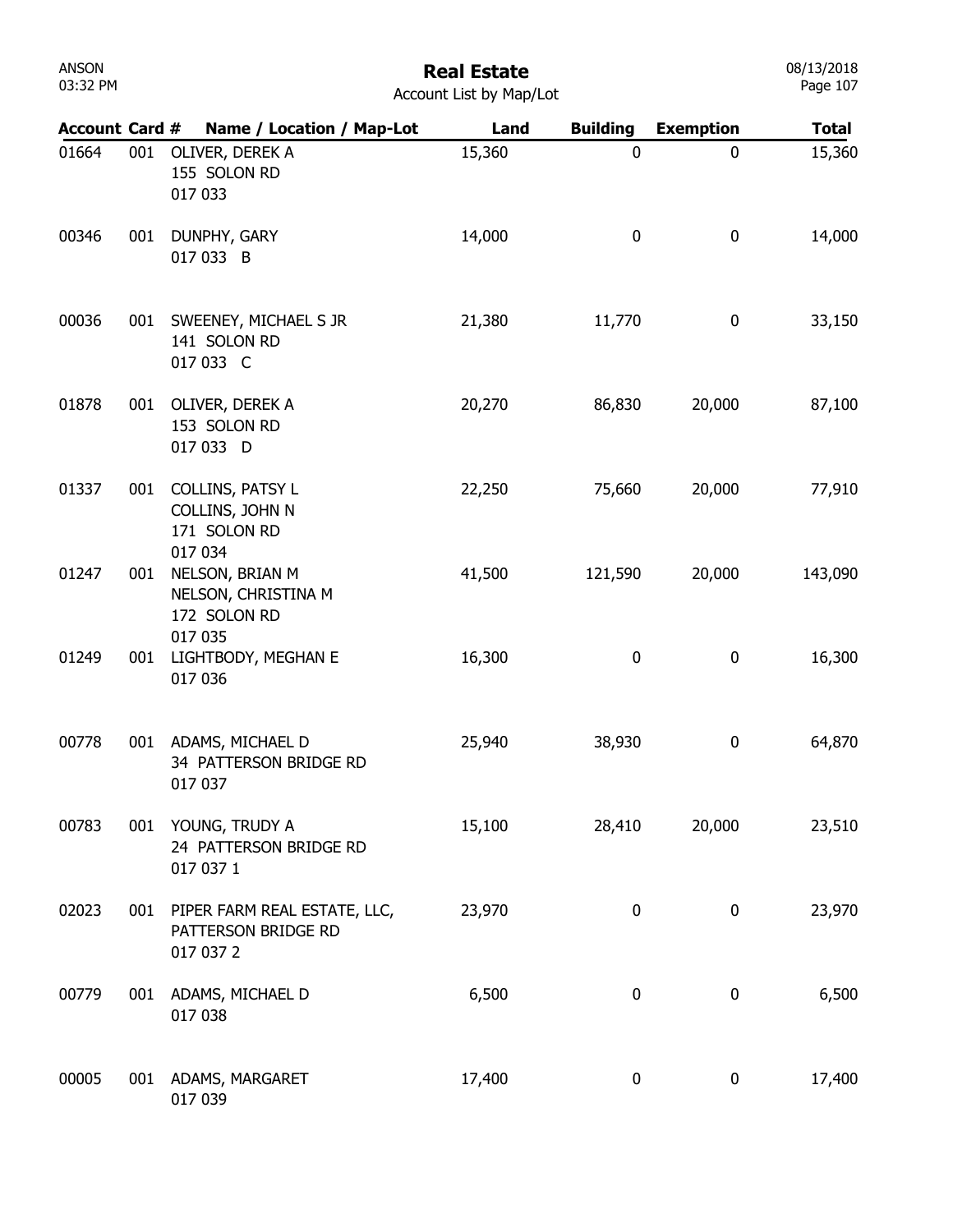| ANSON    |  |  |  |  |  |  |  |
|----------|--|--|--|--|--|--|--|
| 03:32 PM |  |  |  |  |  |  |  |

| <b>Account Card #</b> |     | Name / Location / Map-Lot                                                  | Land      | <b>Building</b> | <b>Exemption</b> | <b>Total</b> |
|-----------------------|-----|----------------------------------------------------------------------------|-----------|-----------------|------------------|--------------|
| 00003                 | 001 | ADAMS, MARGARET<br>ADAMS, CYNTHIA E<br>85 PATTERSON BRIDGE RD<br>017 039 B | 31,900    | 74,270          | 20,000           | 86,170       |
| 00663                 |     | 001 ADAMS, CYNTHIA<br>017 039 B ON                                         | $\pmb{0}$ | 21,080          | 0                | 21,080       |
| 01186                 | 001 | WHITAKER, PEGGYANN O<br>51 PATTERSON BRIDGE RD<br>017 039 C                | 21,800    | 78,650          | 26,000           | 74,450       |
| 01761                 | 001 | ANSON TOWN OF<br>017 040                                                   | 36,500    | $\pmb{0}$       | 36,500           | $\bf{0}$     |
| 00008                 |     | 001 ADAMS, MICHAEL D<br>110 PATTERSON BRIDGE RD<br>017 041                 | 23,000    | 126,360         | 20,000           | 129,360      |
| 01388                 |     | 001 CULVER, JEAN B. (Life Estate)<br>VERMETTE, DORIS & DAVID<br>017 041 B  | 15,000    | $\pmb{0}$       | 0                | 15,000       |
| 00545                 | 001 | NILE, DANNY E<br>NILE, ELLIE M<br>11 NILE RD<br>017 042                    | 12,390    | 0               | 0                | 12,390       |
| 01522                 | 001 | NILE, DANIEL S<br>NILE, JENNIFER L<br>114 SOLON RD<br>017 043              | 25,410    | 81,460          | 20,000           | 86,870       |
| 01262                 | 001 | GREENE, JAMES A. CAROLINE I<br>62 SOLON RD<br>017 044                      | 54,450    | 32,510          | 0                | 86,960       |
| 01382                 |     | 001 GREENE, JAMES<br><b>GREENE, DORIANE</b><br>62 SOLON RD<br>017 044 A    | 14,140    | 54,050          | 0                | 68,190       |
| 00838                 | 001 | SMITH, RONALD M<br>SMITH, PATRICIA D<br>20 GRUMPY MEN AVE<br>017 044 B     | 28,200    | 52,940          | 0                | 81,140       |
| 01868                 | 001 | NILE, DANNY E<br>NILE, ELLIE M<br>7 NILE RD<br>017 044 E                   | 19,320    | 5,920           | 0                | 25,240       |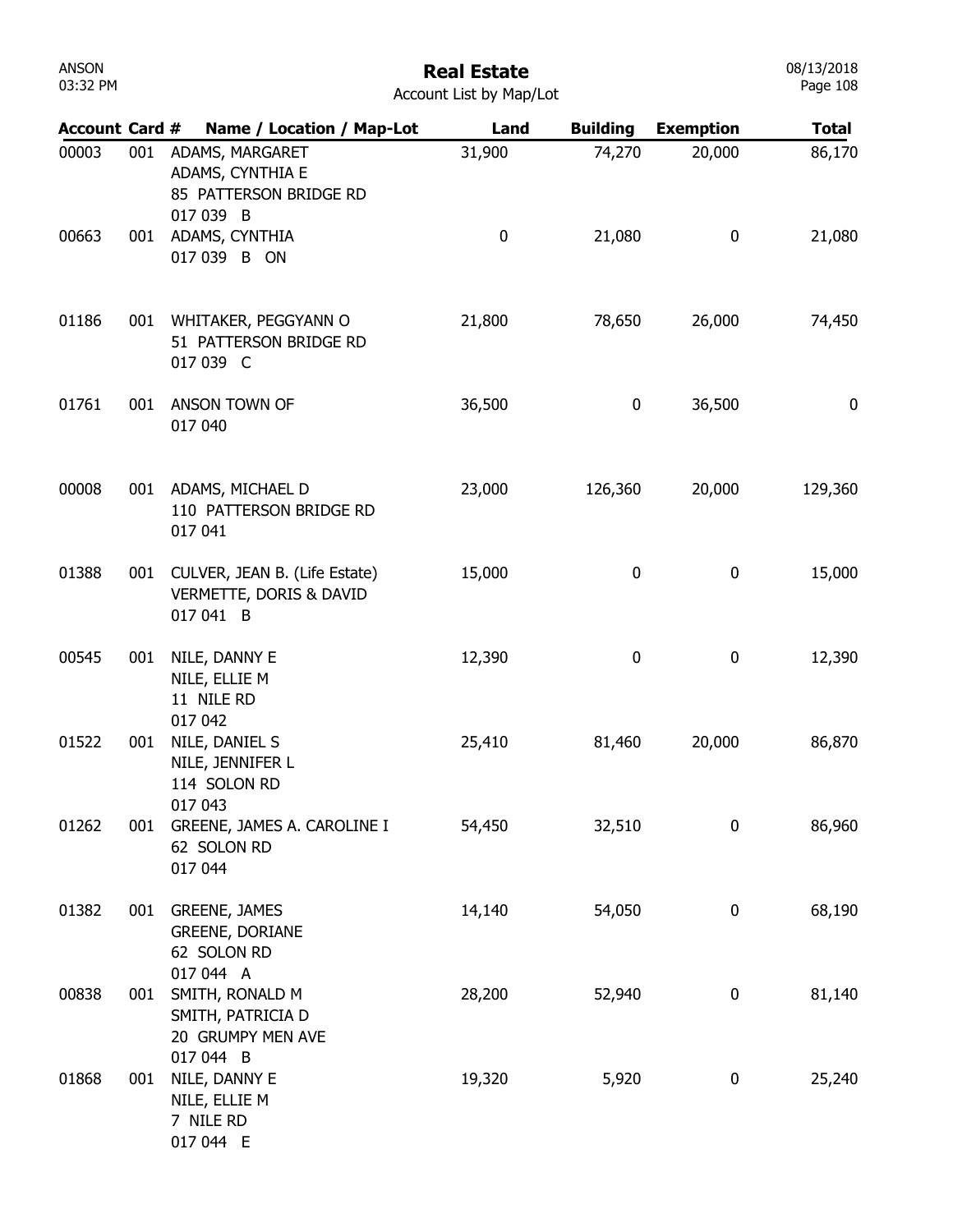#### Real Estate Account List by Map/Lot

| <b>Account Card #</b> |     | Name / Location / Map-Lot                                                           | Land   | <b>Building</b> | <b>Exemption</b> | <b>Total</b> |
|-----------------------|-----|-------------------------------------------------------------------------------------|--------|-----------------|------------------|--------------|
| 00763                 | 001 | COLE, JESSE R &<br>COLE, CARRIE E<br>124 SOLON RD<br>017 044 F                      | 14,140 | 24,010          | 20,000           | 18,150       |
| 00631                 | 001 | TAYLOR, KATHERINE<br>138 SOLON RD<br>017 044 G                                      | 20,000 | 14,510          | 0                | 34,510       |
| 00764                 | 001 | NILE, BRITTANY M. Trustee<br>NILE, DANNY E. & ELLIE M.<br>112 SOLON RD<br>017 044 H | 20,600 | 48,000          | $\pmb{0}$        | 68,600       |
| 01936                 | 001 | <b>BEAUFORT, KENNETH</b><br><b>BEAUFORT, GRACE</b><br>39 GRUMPY MEN AVE<br>017 045  | 30,800 | 110,440         | 20,000           | 121,240      |
| 00960                 | 001 | MATTINGLY, PHILLIP P<br>MATTINGLY, BONNIE J<br>017 045 A                            | 20,180 | 0               | 0                | 20,180       |
| 00839                 | 001 | IRISH, CYNTHIA M<br>36 SOLON RD<br>017 046                                          | 14,140 | 47,140          | 20,000           | 41,280       |
| 01562                 | 001 | LIGHTBODY, KATHRYN A<br>14 SOLON RD<br>017 047                                      | 19,600 | 39,860          | 20,000           | 39,460       |
| 01197                 | 001 | MATTINGLY, PHILLIP P<br>MATTINGLY, BONNIE J<br>26 SOLON RD                          | 31,500 | 68,820          | 0                | 100,320      |
| 01867                 | 001 | 017 047 A<br>CARRABEC HIGH SCHOOL<br>017 050                                        | 23,000 | 0               | 23,000           | 0            |
| 00551                 | 001 | TESMACHER, MICHAEL G<br>017 051                                                     | 21,000 | 0               | 0                | 21,000       |
| 00528                 | 001 | LEHAY, ANGELINE G<br>018 001                                                        | 1,990  | 0               | 0                | 1,990        |
| 00299                 |     | 001 VICNEIRE, CHRISTOPHER M. &<br>DUNPHY, HOLLYE J<br>018 002                       | 17,000 | 0               | $\pmb{0}$        | 17,000       |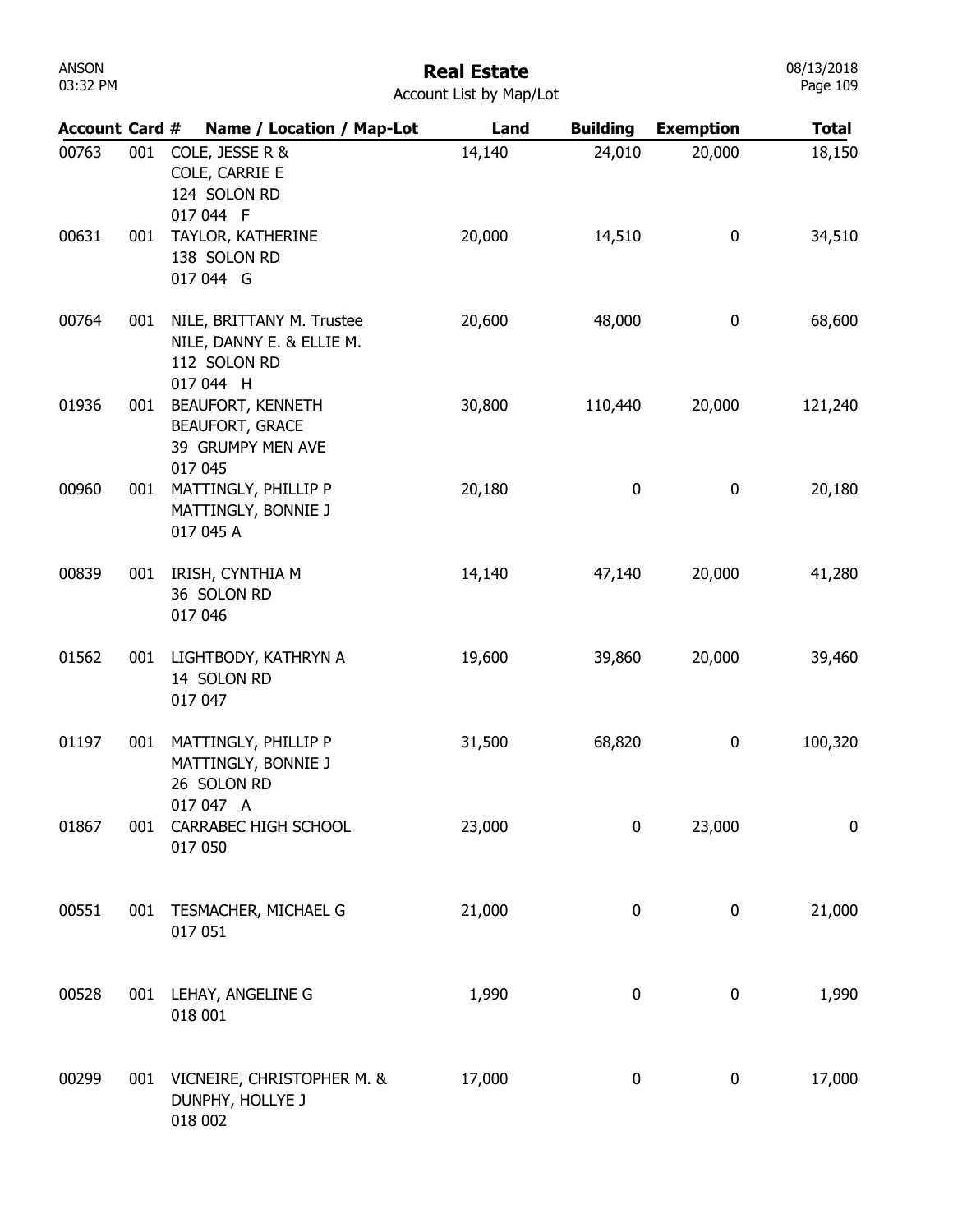| ANSON    |  |
|----------|--|
| 03:32 PM |  |

| <b>Account Card #</b> |     | Name / Location / Map-Lot                                                | Land   | <b>Building</b>  | <b>Exemption</b> | <b>Total</b> |
|-----------------------|-----|--------------------------------------------------------------------------|--------|------------------|------------------|--------------|
| 01840                 | 001 | WILLIAMS FARMS, INC.<br>018 003                                          | 27,020 | $\mathbf 0$      | 0                | 27,020       |
| 01343                 | 001 | BURNS, RUSSELL A II<br>BURNS, JOANNE M<br>800 RIVER RD<br>018 005        | 20,750 | 25,820           | 0                | 46,570       |
| 01344                 | 001 | CORO, PATRICIA<br>808 RIVER RD<br>018 005 A                              | 14,140 | 47,070           | 20,000           | 41,210       |
| 00234                 | 001 | POISSONER, ALESIA M<br>PETERSON, CHEYENNE M<br>830 RIVER RD<br>018 005 C | 6,000  | 10,730           | 0                | 16,730       |
| 00249                 | 001 | CARVER, DONNA J<br>834 RIVER RD<br>018 006                               | 11,490 | 0                | 0                | 11,490       |
| 01855                 | 001 | BROWN, SHEILA W<br>840 RIVER RD<br>018 007                               | 31,650 | 44,950           | 20,000           | 56,600       |
| 01975                 | 001 | PARTRIDGE, DARYEL K<br>PARTRIDGE, DENISE L<br>018 009                    | 26,950 | 60,510           | 0                | 87,460       |
| 00751                 | 001 | PARTRIDGE, DARYEL K<br>PARTRIDGE, KORY K<br>018 010                      | 44,000 | 0                | 0                | 44,000       |
| 00523                 |     | 001 GRAY, DANA A<br>561 CAMPGROUND RD<br>018 010 A                       | 21,500 | 35,010           | 20,000           | 36,510       |
| 01231                 |     | 001 LEHTO, KATHRYN E<br>018 011                                          | 38,790 | $\boldsymbol{0}$ | 0                | 38,790       |
| 00530                 |     | 001 LEHTO, KATHRYN<br>018 011 B                                          | 25,150 | $\pmb{0}$        | $\pmb{0}$        | 25,150       |
| 00220                 |     | 001 CORRIGAN, JEFRY B<br>503 CAMPGROUND RD<br>018 012 B                  | 15,490 | 25,870           | 0                | 41,360       |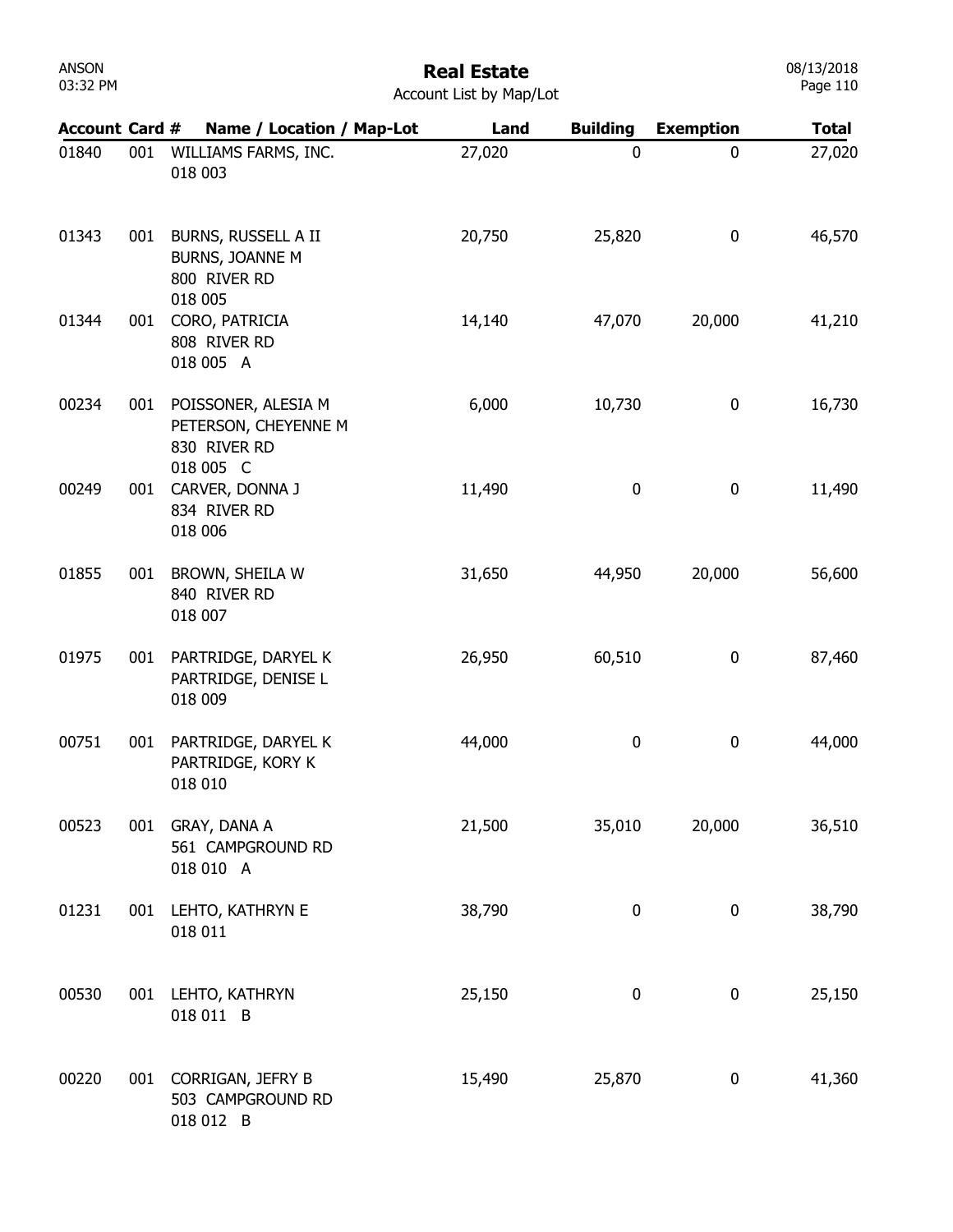| Account Card # |     | Name / Location / Map-Lot                                          | Land             | <b>Building</b> | <b>Exemption</b> | <b>Total</b> |
|----------------|-----|--------------------------------------------------------------------|------------------|-----------------|------------------|--------------|
| 01660          | 001 | PEARY, EVERETT H<br>PEARY, JOYCE<br>511 CAMPGROUND RD<br>018 012 C | 51,640           | 39,830          | 20,000           | 71,470       |
| 00729          | 001 | MAINE STATE HOUSING<br>517 CAMPGROUND RD<br>018 012 D              | 25,100           | 33,540          | 0                | 58,640       |
| 00376          | 001 | ESTY, HENRY A<br>ESTY, BETTY A<br>469 CAMPGROUND RD<br>018 013     | 45,630           | 85,370          | 20,000           | 111,000      |
| 00893          | 001 | ARSENAULT, DARCY ANN<br>479 CAMPGROUND RD<br>018 013 D             | 12,960           | 22,750          | 0                | 35,710       |
| 00929          | 001 | ROLFE, STEPHEN R<br>483 CAMPGROUND RD<br>018 013 E                 | 13,420           | 34,610          | 20,000           | 28,030       |
| 01528          | 001 | DOVER, MARK III<br>8 DOVER LANE<br>018 014 1                       | 23,560           | 33,490          | 20,000           | 37,050       |
| 01904          | 001 | RODERICK, HANNAH R<br>30 DOVER LANE<br>018 014 2                   | 29,730           | 27,890          | 0                | 57,620       |
| 02003          | 001 | RODERRICK, STEVEN W<br>45 DOVER LANE<br>018 014 2 ON               | $\boldsymbol{0}$ | 14,520          | 6,000            | 8,520        |
| 01905          | 001 | HEIDENSTROM, MELISSA<br>53 DOVER LANE<br>018 014 3                 | 16,530           | 14,820          | 0                | 31,350       |
| 01906          | 001 | DOVER, MARK III<br><b>DOVER LANE</b><br>018 014 4                  | 26,780           | 0               | 0                | 26,780       |
| 01893          | 001 | LIBBY, TROY M<br>LIBBY, ERIN A<br>457 CAMPGROUND RD                | 21,200           | 68,800          | 20,000           | 70,000       |
| 00033          | 001 | 018 014 5<br>AYOTTE, CLARENCE L<br>456 CAMPGROUND RD<br>018 015    | 76,540           | 122,800         | 20,000           | 179,340      |

08/13/2018 Page 111

ANSON 03:32 PM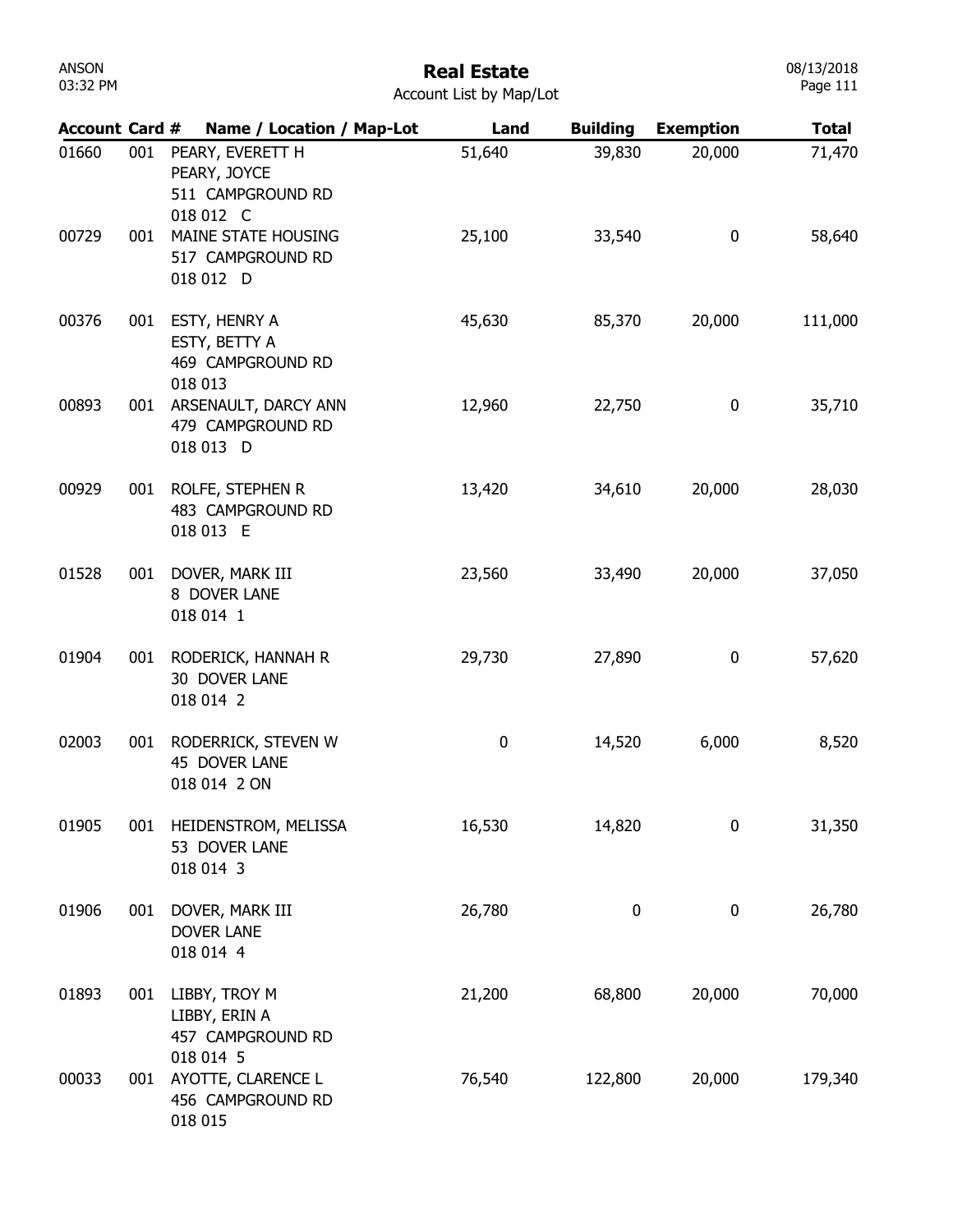# Real Estate

08/13/2018 Page 112

| <b>Account Card #</b> |     | Name / Location / Map-Lot                                             | Land   | <b>Building</b> | <b>Exemption</b> | <b>Total</b> |
|-----------------------|-----|-----------------------------------------------------------------------|--------|-----------------|------------------|--------------|
| 01006                 | 001 | TDS TELECOM<br>444 CAMPGROUND RD<br>018 015 B                         | 15,000 | 16,660          | 0                | 31,660       |
| 01896                 | 001 | MAINE RSA #1, INC<br>448 CAMPGROUND RD<br>018 015 ON                  | 9,590  | 145,770         | $\boldsymbol{0}$ | 155,360      |
| 00855                 | 001 | POMELOW, BRIAN L<br>POMELOW, KATHY L<br>476 CAMPGROUND RD             | 28,000 | 53,020          | 20,000           | 61,020       |
| 00911                 | 001 | 018 016<br>MCFADYEN, TANYA M<br>488 CAMPGROUND RD<br>018 017          | 32,920 | 91,440          | 20,000           | 104,360      |
| 00639                 |     | 001 AYOTTE, ANTHONY A<br>AYOTTE, STACEY A<br>532 CAMPGROUND ROAD      | 55,720 | 0               | $\boldsymbol{0}$ | 55,720       |
| 00032                 | 001 | 018 018<br>AYOTTE, ANTHONY<br>63 NAULT RD<br>018 018 B                | 47,940 | 86,660          | 20,000           | 114,600      |
| 00037                 | 001 | AYOTTE, W PATRICK<br>48 VALLEY RD<br>018 018 C                        | 24,740 | 17,580          | 0                | 42,320       |
| 01140                 | 001 | AYOTTE, W PATRICK<br>32 VALLEY RD<br>018 018 D                        | 23,350 | 27,800          | 20,000           | 31,150       |
| 00859                 |     | 001 ROCKS, TODD ROBERT<br>ROCKS, TODD ROBERT JR<br><b>VALLEY ROAD</b> | 7,860  | 0               | 0                | 7,860        |
| 01549                 | 001 | 018 019<br>BRUCE, RANDY C<br>018 020                                  | 13,200 | 0               | 0                | 13,200       |
| 01177                 | 001 | DOWD, GREGG A<br>018 021 A                                            | 18,280 | 1,000           | $\boldsymbol{0}$ | 19,280       |
| 00245                 |     | 001 COYLE, LORETTA M<br>018 021 B                                     | 17,600 | 0               | 0                | 17,600       |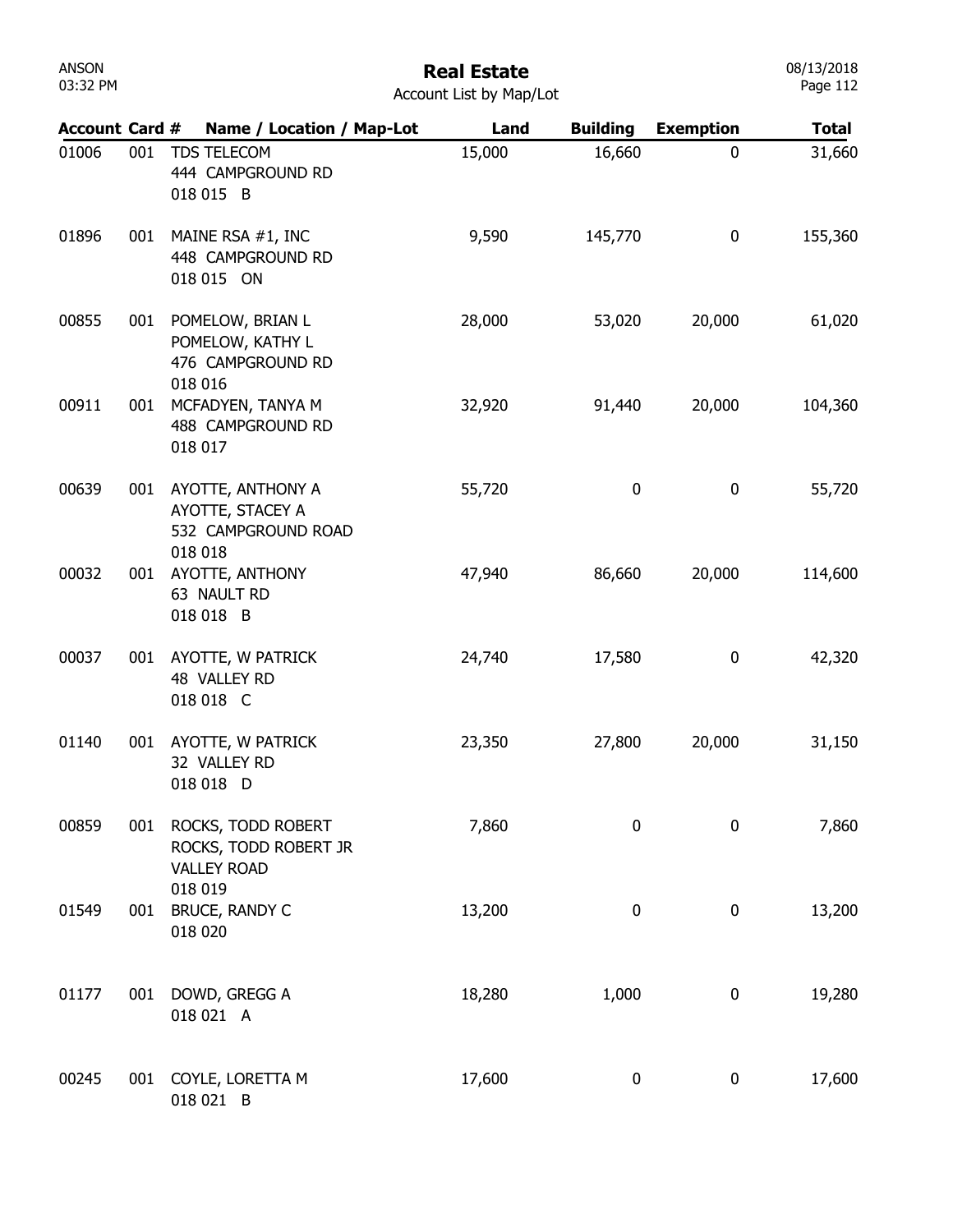| ANSON    |  |
|----------|--|
| 03:32 PM |  |

| <b>Account Card #</b> |     | Name / Location / Map-Lot                                                          | Land   | <b>Building</b> | <b>Exemption</b> | <b>Total</b> |
|-----------------------|-----|------------------------------------------------------------------------------------|--------|-----------------|------------------|--------------|
| 00437                 | 001 | LORD, MICHAEL D<br>LORD, JENNIFER L<br>180 PULLEN CORNER RD<br>018 021 C           | 20,640 | 26,630          | 0                | 47,270       |
| 01208                 | 001 | NAULT, JOHN<br>NAULT, ANN<br>190 PULLEN CORNER RD<br>018 021 D                     | 20,400 | 27,060          | 0                | 47,460       |
| 01438                 | 001 | HINKLE, ROBERT L<br>HINKLE, IRENE F<br>018 021 E                                   | 17,600 | 0               | 0                | 17,600       |
| 00886                 | 001 | MILLER, AARON C<br>220 PULLEN CORNER RD<br>018 021 F                               | 18,600 | 11,990          | 0                | 30,590       |
| 00885                 | 001 | PAPAZIAN, ARTHUR D<br>PAPAZIAN, JILL A<br>228 PULLEN CORNER RD<br>018 021 G        | 19,200 | 18,030          | 0                | 37,230       |
| 00229                 | 001 | WACOME, KEVIN C<br><b>WACOME, SHARON R</b><br>018 021 H                            | 17,280 | 0               | 0                | 17,280       |
| 00004                 | 001 | TRAVERS, SCOTT A &<br>LEIGH, LAWRENCE D<br>241 PULLEN CORNER RD<br>018 021 I       | 24,600 | 19,420          | 0                | 44,020       |
| 00594                 | 001 | BRUCE, RANDY C<br>OFF POULIN CORNER ROAD<br>018 021 J                              | 19,880 | 20,990          | 0                | 40,870       |
| 01180                 |     | 001 WHEELOCK, BARRY &<br>PEARSON, GARY<br>018 021 K                                | 17,760 | 0               | 0                | 17,760       |
| 00222                 |     | 001 PAYETTE, JOSEPH SR W<br>175 PULLEN CORNER RD<br>018 021 L                      | 21,600 | 28,290          | 0                | 49,890       |
| 00635                 | 001 | MEDUGNO, JOYCE A<br>OFF PULLEN CORNER ROAD<br>018 021 M                            | 17,600 | 0               | $\boldsymbol{0}$ | 17,600       |
| 00383                 |     | 001 EVERETT, LEVI ESTATE OF<br>c/o JOSEPH A EVERETTE II<br>50 VALLEY RD<br>018 024 | 23,000 | 3,500           | 0                | 26,500       |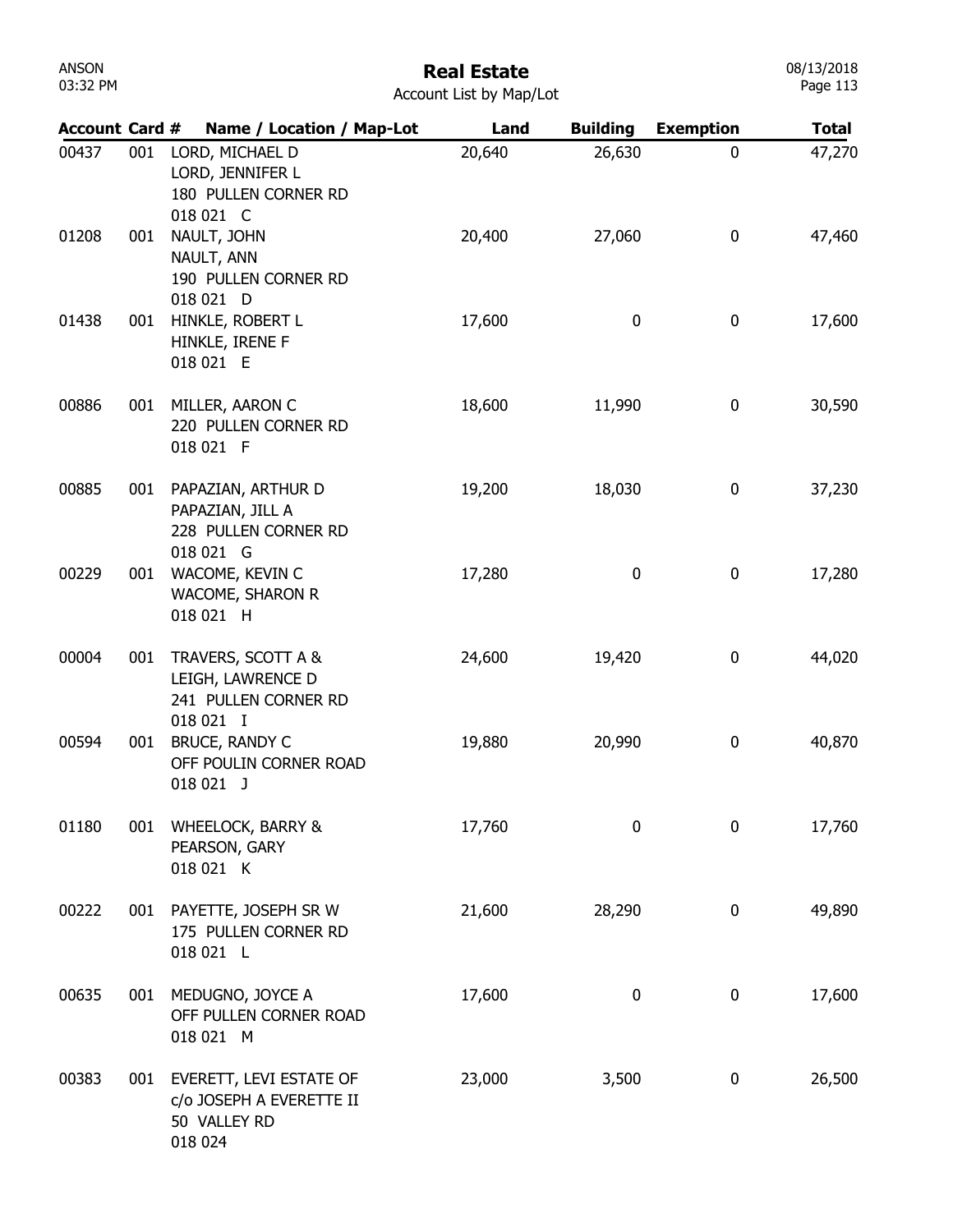| <b>ANSON</b> |  |
|--------------|--|
| 03:32 PM     |  |

#### Real Estate

08/13/2018 Page 114

| <b>Account Card #</b> |     | Name / Location / Map-Lot                                                      | Land   | <b>Building</b> | <b>Exemption</b> | <b>Total</b> |
|-----------------------|-----|--------------------------------------------------------------------------------|--------|-----------------|------------------|--------------|
| 01010                 | 001 | COUSINEAU WOOD PRODUCTS<br>018 026                                             | 11,000 | 0               | 0                | 11,000       |
| 00858                 | 001 | ROCKS, TODD ROBERT<br>ROCKS, TODD ROBERT JR<br><b>VALLEY ROAD</b><br>018 027   | 18,020 | 0               | $\mathbf 0$      | 18,020       |
| 00114                 | 001 | <b>BROWNE, SHAWN E</b><br>106 VALLEY RD<br>018 028                             | 30,000 | 122,920         | 20,000           | 132,920      |
| 00884                 | 001 | RAC REALTY TRUST<br>141 VALLEY RD<br>018 030                                   | 39,000 | 10,150          | $\boldsymbol{0}$ | 49,150       |
| 00611                 | 001 | MAYO, RICHARD, SR., & GLORIA<br>145 VALLEY RD<br>018 030 B                     | 20,000 | 17,930          | 20,000           | 17,930       |
| 01013                 | 001 | HOMISKI, JOHN W JR<br>HOMISKI, GLORIA A<br>144 VALLEY RD                       | 60,500 | 13,110          | $\boldsymbol{0}$ | 73,610       |
| 00868                 | 001 | 018 031<br>PRIEST, DONALD W<br>PRIEST, DIANNE R<br>130 VALLEY RD               | 21,200 | 66,310          | 26,000           | 61,510       |
| 00927                 | 001 | 018 031 B<br>ROCKS, TODD ROBERT<br>ROCKS, TODD ROBERT JR<br><b>VALLEY ROAD</b> | 18,200 | 16,150          | 0                | 34,350       |
| 00048                 | 001 | 018 032<br>WHITNEY, BRIAN M<br>018 034                                         | 4,550  | 0               | $\mathbf 0$      | 4,550        |
| 00007                 | 001 | ARSENAULT, LANCE<br>ARSENAULT, HILLARY<br>162 VALLEY ROAD                      | 52,980 | 0               | $\boldsymbol{0}$ | 52,980       |
| 01044                 | 001 | 018 035<br><b>GORISS, TRACIE L</b><br>170 VALLEY RD<br>018 035 A               | 20,230 | 5,390           | 0                | 25,620       |
| 00291                 | 001 | NORTON, LEONA M<br>NORTON, BRUCE<br>176 VALLEY RD<br>018 035 B                 | 21,580 | 29,470          | 20,000           | 31,050       |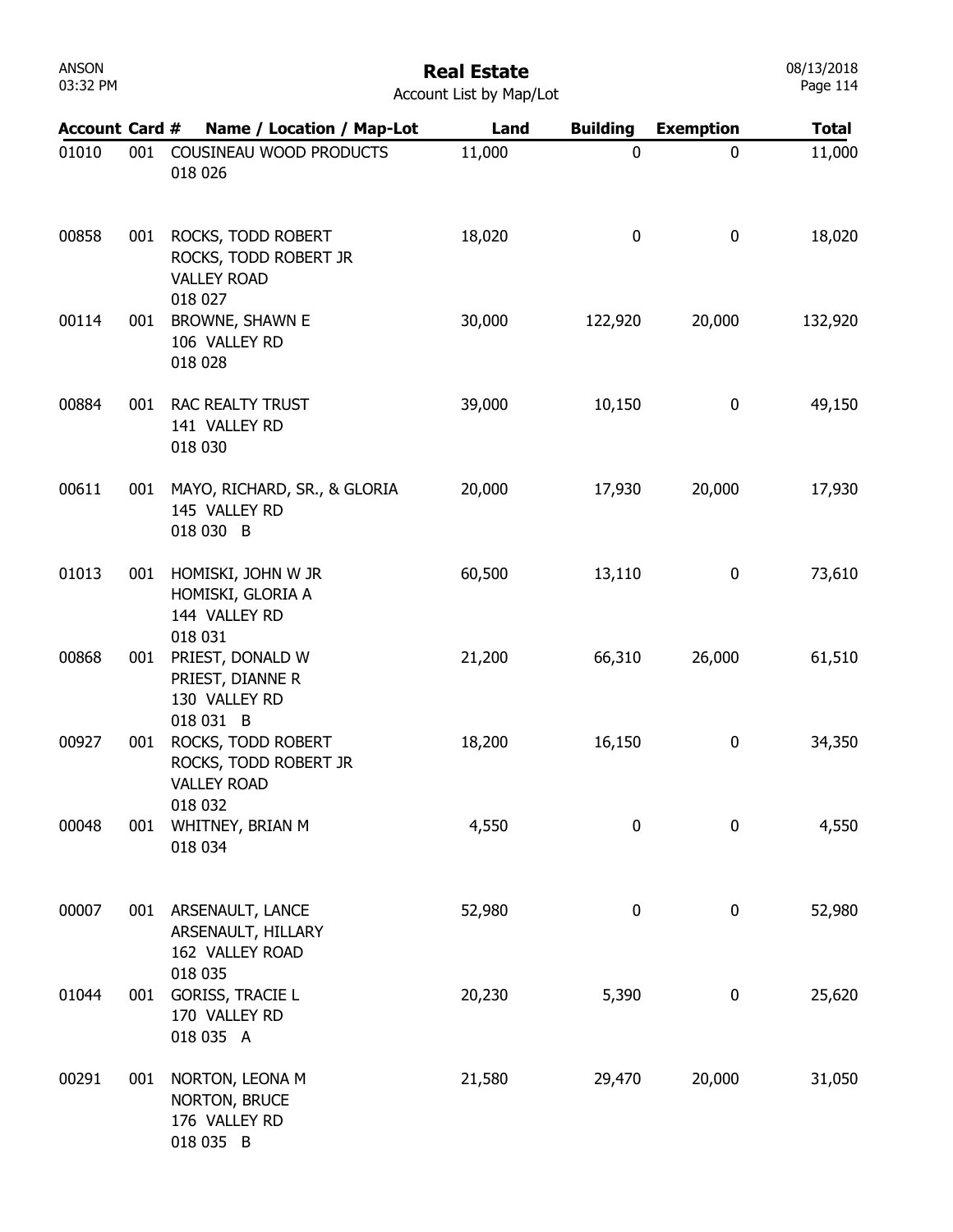# Real Estate

| <b>Account Card #</b> |     | Name / Location / Map-Lot                                                | Land   | <b>Building</b> | <b>Exemption</b> | <b>Total</b> |
|-----------------------|-----|--------------------------------------------------------------------------|--------|-----------------|------------------|--------------|
| 00125                 | 001 | YORK, SCOTT G<br>018 036                                                 | 32,000 | 0               | $\mathbf 0$      | 32,000       |
| 01278                 |     | 001 YORK, SCOTT G<br>018 036 1                                           | 6,960  | 0               | $\mathbf 0$      | 6,960        |
| 01809                 | 001 | MALONEY, KEVIN G<br>255 VALLEY RD<br>018 037                             | 34,400 | 4,240           | 0                | 38,640       |
| 00562                 | 001 | ROSS, TIMOTHY A<br>ROSS, LISA L<br>231 VALLEY RD<br>018 037 A            | 38,400 | 77,090          | 0                | 115,490      |
| 01194                 | 001 | WILLIAMS FARMS, INC.<br>261 VALLEY RD<br>018 037 B                       | 28,320 | 0               | 0                | 28,320       |
| 01167                 | 001 | WELCH, EDWARD GERALD<br>018 038                                          | 55,000 | 0               | 0                | 55,000       |
| 00939                 | 001 | RUGH, JOHNELL LEE<br>018 038 B                                           | 49,400 | 0               | $\pmb{0}$        | 49,400       |
| 01657                 | 001 | PARTRIDGE, DANIEL JOHN<br>PARTRIDGE, JAMIE<br>240 VALLEY RD<br>018 038 C | 30,700 | 92,160          | 0                | 122,860      |
| 01168                 | 001 | WELCH, EDWARD GERALD<br><b>WELCH, RACHEL</b><br>11 WELCH RD<br>018 038 D | 26,750 | 58,800          | 20,000           | 65,550       |
| 00787                 | 001 | WELCH, EDWARD<br>19 WELCH RD<br>018 038 D 1                              | 15,300 | 0               | $\boldsymbol{0}$ | 15,300       |
| 01973                 | 001 | WELCH, DEREK E<br>29 WELCH RD<br>018 038 D 2                             | 21,950 | 43,610          | 20,000           | 45,560       |
| 00937                 | 001 | RUGH, GEORGE W<br>RUGH, JOHNELL L<br>190 VALLEY RD<br>018 038 E          | 22,250 | 73,570          | 26,000           | 69,820       |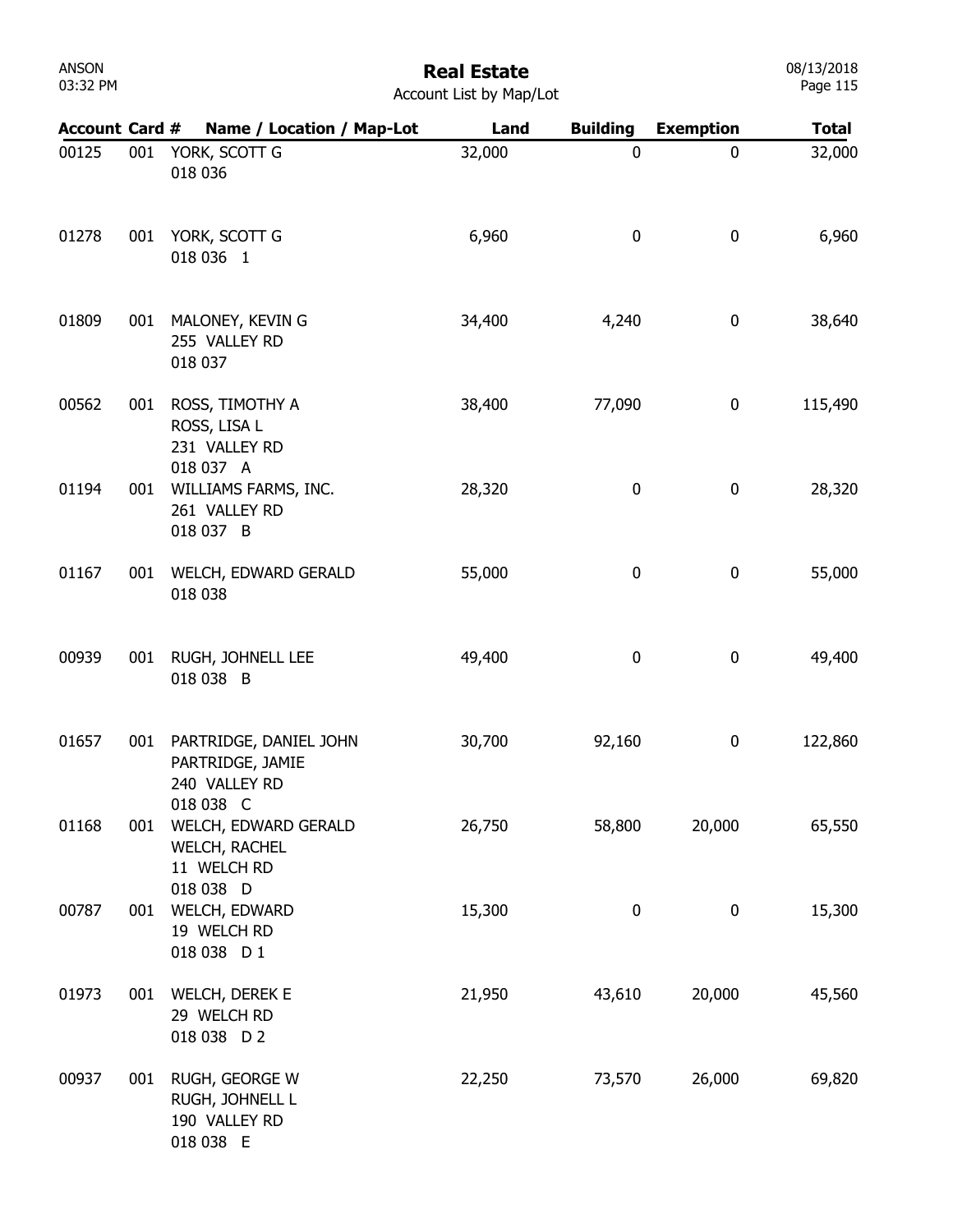# Real Estate

| Account List by Map/Lot |  |
|-------------------------|--|
|-------------------------|--|

| <b>Account Card #</b> |     | Name / Location / Map-Lot                                              | Land   | <b>Building</b>  | <b>Exemption</b> | <b>Total</b> |
|-----------------------|-----|------------------------------------------------------------------------|--------|------------------|------------------|--------------|
| 00581                 | 001 | RUGH, GEORGE J<br>RUGH, TAMMY G<br>258 VALLEY RD<br>018 038 F          | 20,540 | 116,170          | 20,000           | 116,710      |
| 01165                 | 001 | WELCH, NANCY A<br>248 VALLEY RD<br>018 038 G                           | 23,750 | 70,600           | 20,000           | 74,350       |
| 00938                 | 001 | RUGH, GEORGE JACOB<br>268 VALLEY RD<br>018 038 H                       | 20,600 | $\boldsymbol{0}$ | 0                | 20,600       |
| 01697                 | 001 | MENOUDARAKOS, ARETI<br>MANIATAKOS, VASILIOS<br>018 039                 | 44,000 | $\boldsymbol{0}$ | 0                | 44,000       |
| 01701                 | 001 | HOLT, MICHAEL D<br>HOLT, DALENE L<br>296 VALLEY RD                     | 22,100 | 46,270           | 20,000           | 48,370       |
| 00903                 | 001 | 018 039 A<br>RICKER, MICHAEL D<br>288 VALLEY RD<br>018 039 B           | 20,900 | 84,830           | 20,000           | 85,730       |
| 00085                 | 001 | ESTES, RICHARD E<br>358 VALLEY RD<br>018 039 C                         | 21,500 | 57,880           | 0                | 79,380       |
| 00967                 | 001 | WILLIAMS FARMS, INC.<br>018 040                                        | 3,690  | 0                | 0                | 3,690        |
| 01550                 | 001 | POLLOCK, RONALD E<br>58 NEW PORTLAND RD<br>018 041                     | 29,520 | 120,390          | 0                | 149,910      |
| 01545                 | 001 | WILLIAMS FARMS, INC.<br>018 041 C                                      | 27,500 | 0                | 0                | 27,500       |
| 00390                 | 001 | JORDAN, MICHAEL D<br>JORDAN, KAYLA D<br>101 NEW PORTLAND RD<br>018 042 | 49,200 | 68,140           | 0                | 117,340      |
| 01947                 | 001 | LANEY, RYAN W<br>LANEY, NONA B<br>107 NEW PORTLAND RD<br>018 042 A     | 15,490 | 57,740           | 20,000           | 53,230       |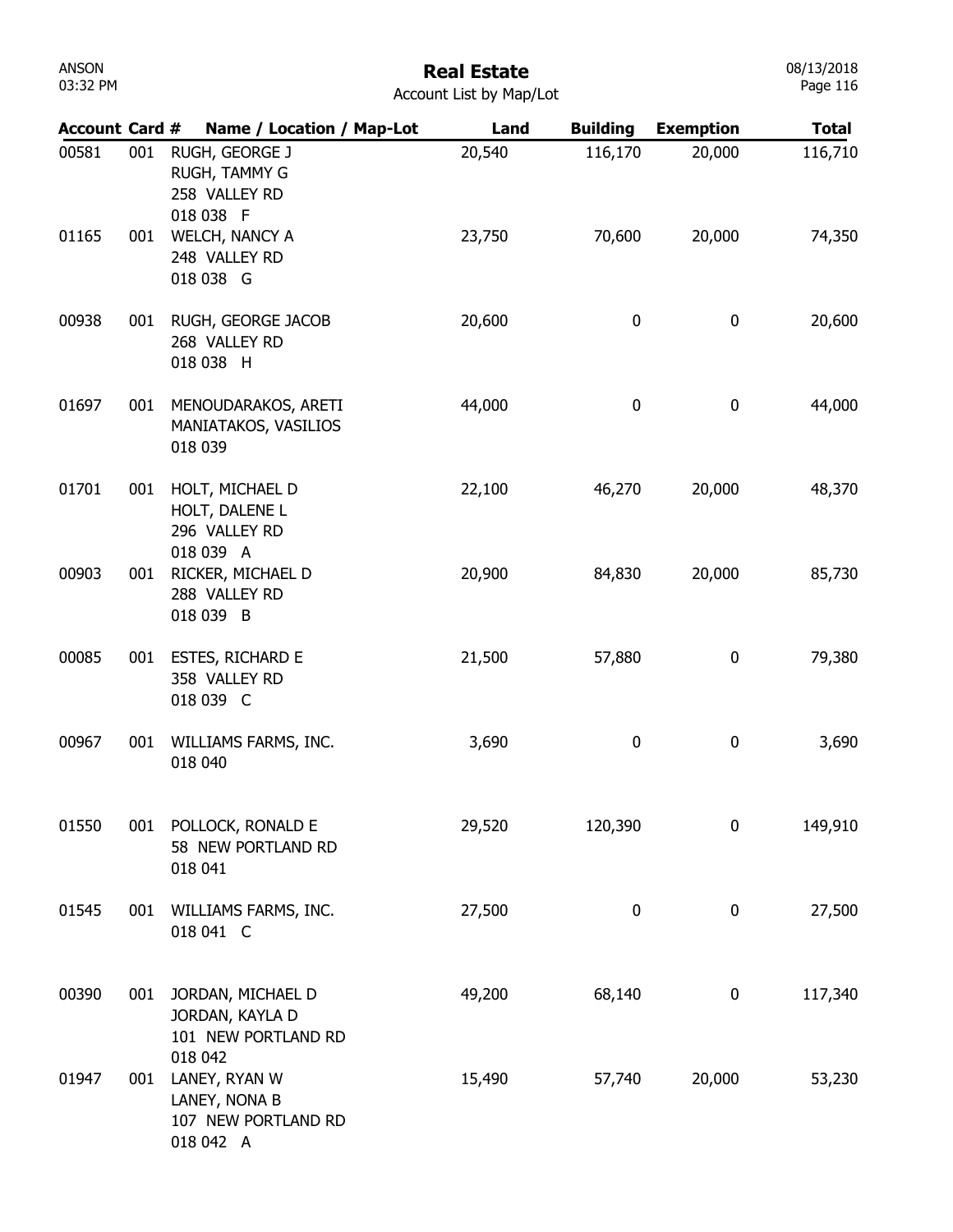| ANSON    |  |
|----------|--|
| 03:32 PM |  |

| <b>Account Card #</b> |     | Name / Location / Map-Lot                                                | Land   | <b>Building</b> | <b>Exemption</b> | <b>Total</b> |
|-----------------------|-----|--------------------------------------------------------------------------|--------|-----------------|------------------|--------------|
| 00492                 | 001 | MANZER, BRUCE A<br>MANZER, CRYSTAL D<br>51 NEW PORTLAND RD<br>018 042 B  | 26,150 | 110,180         | 0                | 136,330      |
| 01965                 | 001 | QUINN, JEFFERY<br>102 EMBDEN POND RD<br>018 043                          | 59,800 | 143,510         | 20,000           | 183,310      |
| 00553                 |     | 001 ANSON/MADISON WATER DIST<br>48 EMBDEN POND RD<br>018 043 A           | 5,760  | 0               | 5,760            | $\bf{0}$     |
| 01498                 | 001 | <b>KEEN, CAROLYN F</b><br>KEEN, KIMBERLY A<br>96 EMBDEN POND RD          | 21,500 | 81,560          | 26,000           | 77,060       |
| 00832                 | 001 | 018 043 B<br>FRIEND, KRISTIN<br>84 EMBDEN POND RD<br>018 043 C           | 17,780 | 87,220          | 0                | 105,000      |
| 01939                 | 001 | BURPEE, BETSY L<br>58 EMBDEN POND RD<br>018 043 D                        | 26,840 | 108,620         | 26,000           | 109,460      |
| 00721                 | 001 | GREENE, JAMES L<br><b>GREENE, PATRICIA L</b><br>110 EMBDEN POND RD       | 14,140 | 36,190          | 0                | 50,330       |
| 02032                 | 001 | 018 043 E<br>TOWN OF ANSON<br><b>EMBDEN POND RD</b><br>018 043 F         | 15,000 | 0               | 15,000           | 0            |
| 01285                 | 001 | <b>GRAHAM, DOUGLAS</b><br><b>GRAHAM, SHIRLEY J</b><br>107 EMBDEN POND RD | 36,500 | 0               | $\mathbf 0$      | 36,500       |
| 01225                 | 001 | 018 044<br>SARGENT, CHRISTOPHER<br>103 EMBDEN POND RD<br>018 044 B       | 10,000 | 15,740          | 0                | 25,740       |
| 00318                 | 001 | DILLON, GERALD R<br>DILLON, CYNTHIA<br>87 EMBDEN POND RD                 | 13,570 | 57,720          | 20,000           | 51,290       |
| 00912                 | 001 | 018 044 C<br>HINMAN, JEREMY C<br>018 045                                 | 37,900 | 0               | 0                | 37,900       |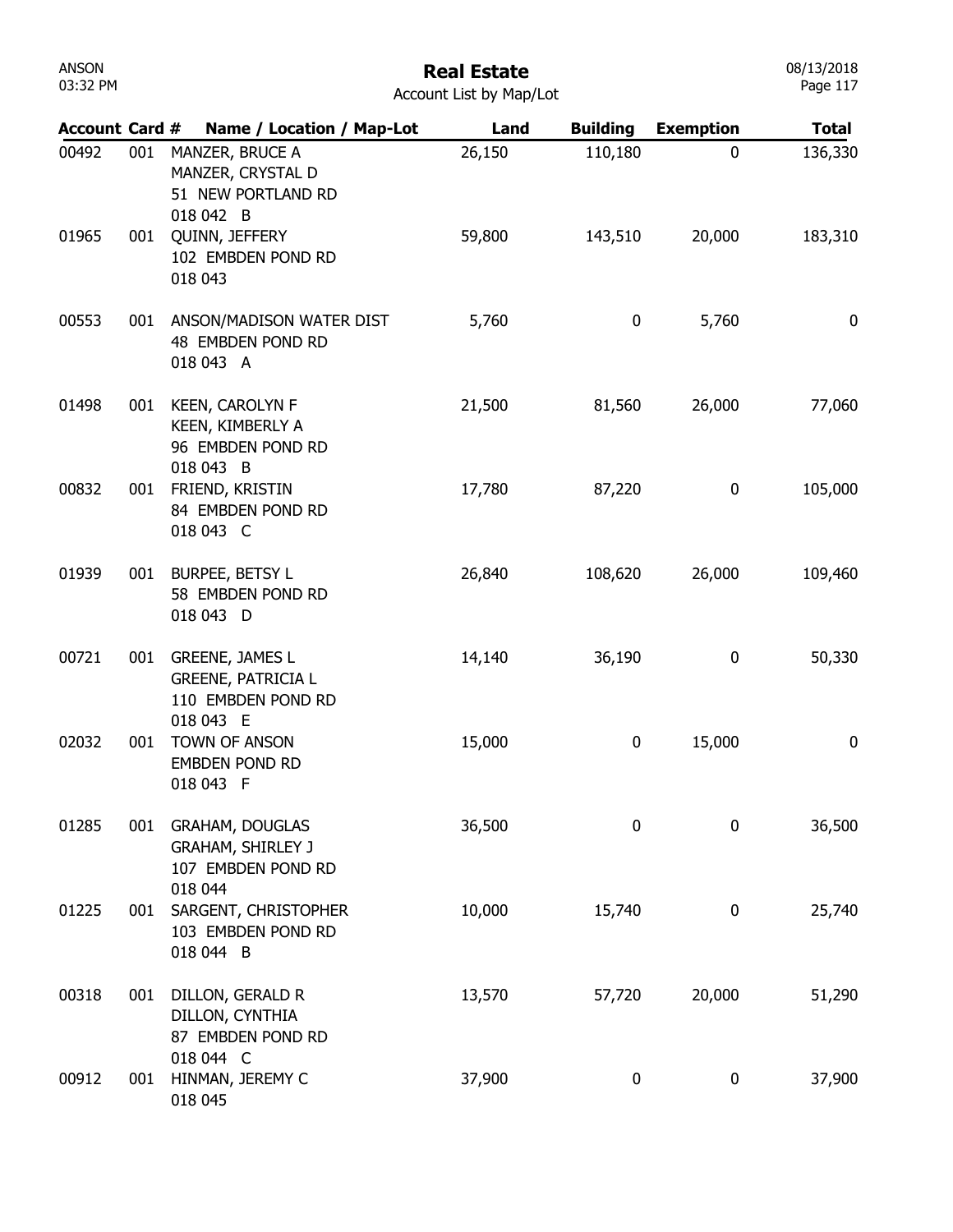# Real Estate

| <b>Account Card #</b> |     | Name / Location / Map-Lot                                      | Land      | <b>Building</b> | <b>Exemption</b> | <b>Total</b>     |
|-----------------------|-----|----------------------------------------------------------------|-----------|-----------------|------------------|------------------|
| 00720                 | 001 | MSAD 74<br>OFF FAHI POND ROAD<br>018 046                       | 17,500    | 0               | 17,500           | $\boldsymbol{0}$ |
| 01833                 | 001 | MSAD 74<br>22 FAHI POND RD<br>018 047                          | 42,500    | 26,460          | 68,960           | $\bf{0}$         |
| 01750                 | 001 | SUNSET CEMETERY ASSOC<br>018 048                               | 33,500    | 0               | 33,500           | $\bf{0}$         |
| 00782                 | 001 | OLIVER, EDWIN G<br>018 049                                     | 26,000    | 0               | 0                | 26,000           |
| 00994                 | 001 | SMITH, JAMES<br>SMITH, LYNN<br>019 001                         | 37,020    | 4,170           | 0                | 41,190           |
| 01731                 | 001 | DAY, IRA<br>611 HORSEBACK RD<br>019 001 1                      | 35,250    | 99,530          | 20,000           | 114,780          |
| 00451                 | 001 | SMITH, JAMES E<br>SMITH, LYNN<br>629 HORSEBACK RD<br>019 001 A | 34,410    | 67,120          | 20,000           | 81,530           |
| 01452                 | 001 | SMITH MOUNTAIN<br>639 HORSEBACK RD<br>019 002                  | 25,500    | 9,570           | 0                | 35,070           |
| 00945                 | 001 | MCHUGH, JOHN P III ET AL<br>019 004                            | 45,000    | 0               | 0                | 45,000           |
| 00561                 | 001 | CHICK, FREEMAN I<br>703 HORSEBACK RD<br>019 004 B              | 35,140    | $\pmb{0}$       | $\pmb{0}$        | 35,140           |
| 01863                 | 001 | NILE, DELINA<br>697 HORSEBACK RD<br>019 004 B ON               | $\pmb{0}$ | 11,510          | 11,510           | $\boldsymbol{0}$ |
| 01871                 | 001 | CARTER, RENEE<br>703 HORSEBACK RD<br>019 004 B ON              | $\pmb{0}$ | 7,250           | 7,250            | $\bf{0}$         |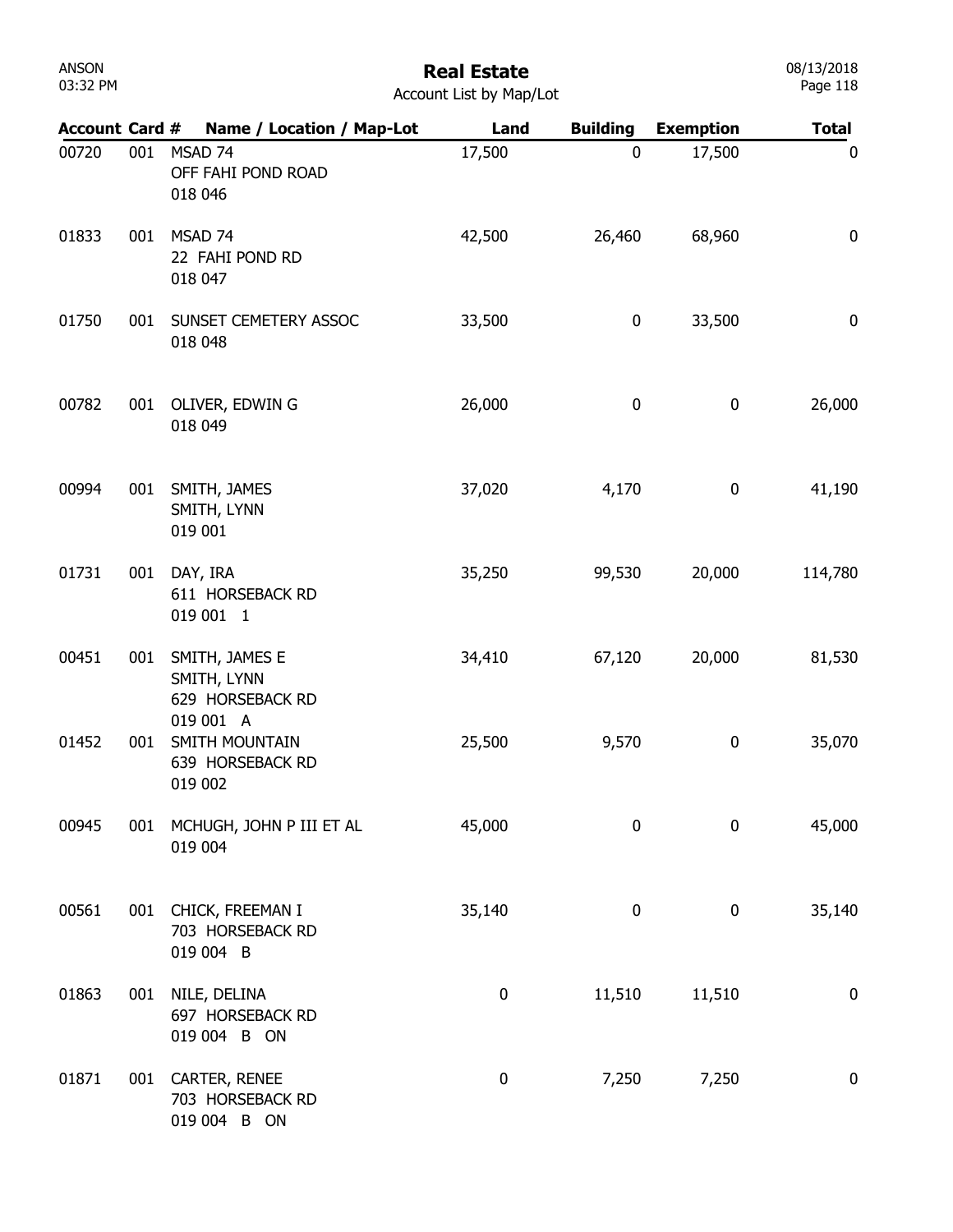## Real Estate

|  | <b>Account List by Map/Lot</b> |  |  |  |  |
|--|--------------------------------|--|--|--|--|
|--|--------------------------------|--|--|--|--|

| <b>Account Card #</b> |     | Name / Location / Map-Lot                                                       | Land      | <b>Building</b> | <b>Exemption</b> | <b>Total</b> |
|-----------------------|-----|---------------------------------------------------------------------------------|-----------|-----------------|------------------|--------------|
| 00737                 | 001 | WHITNEY, BRIAN M<br>793 HORSEBACK RD<br>019 005 A                               | 35,650    | 78,580          | 0                | 114,230      |
| 00579                 | 001 | HOYT, GAIL & MICHAEL LTD<br>735 HORSEBACK RD<br>019 005 B                       | 20,000    | 420             | 0                | 20,420       |
| 01456                 | 001 | RICKARDS, MATTHEW R<br>GIRARDIN, BRIGITTE A<br>765 HORSEBACK RD<br>019 005 1    | 27,430    | $\bf{0}$        | 0                | 27,430       |
| 01341                 | 001 | RICKARDS, MATTHEW<br>765 HORSEBACK RD<br>019 005 1 ON                           | $\pmb{0}$ | 19,160          | 19,160           | 0            |
| 01907                 | 001 | RICKARDS, MATTHEW R<br>GIRARDIN, BRIGITTE A<br><b>HORSEBACK RD</b><br>019 005 2 | 17,000    | $\bf{0}$        | $\boldsymbol{0}$ | 17,000       |
| 01908                 | 001 | HOYT, GAIL & MICHAEL LTD<br><b>HORSEBACK RD</b><br>019 005 3                    | 16,610    | 0               | 0                | 16,610       |
| 01909                 | 001 | HOYT, GAIL & MICHAEL LTD<br><b>HORSEBACK RD</b><br>019 005 5                    | 18,470    | 0               | 0                | 18,470       |
| 01910                 | 001 | HOYT, GAIL & MICHAEL LTD<br><b>HORSEBACK RD</b><br>019 005 6                    | 18,960    | 0               | 0                | 18,960       |
| 00049                 | 001 | MADDEN, BRENDA G<br>807 HORSEBACK RD<br>019 006                                 | 33,220    | 110,360         | 20,000           | 123,580      |
| 01133                 | 001 | KNEELAND, MICHAEL A<br>847 HORSEBACK ROAD<br>019 007                            | 41,500    | 14,180          | 0                | 55,680       |
| 00895                 | 001 | ANDERSON, PATRICK W<br>359 VALLEY RD<br>019 008                                 | 31,090    | 0               | 0                | 31,090       |
| 01372                 | 001 | HANNAN, RICHARD L<br>HANNAN, LINDA B<br>76 TOWN FARM RD<br>019 008 1            | 27,740    | 87,260          | 0                | 115,000      |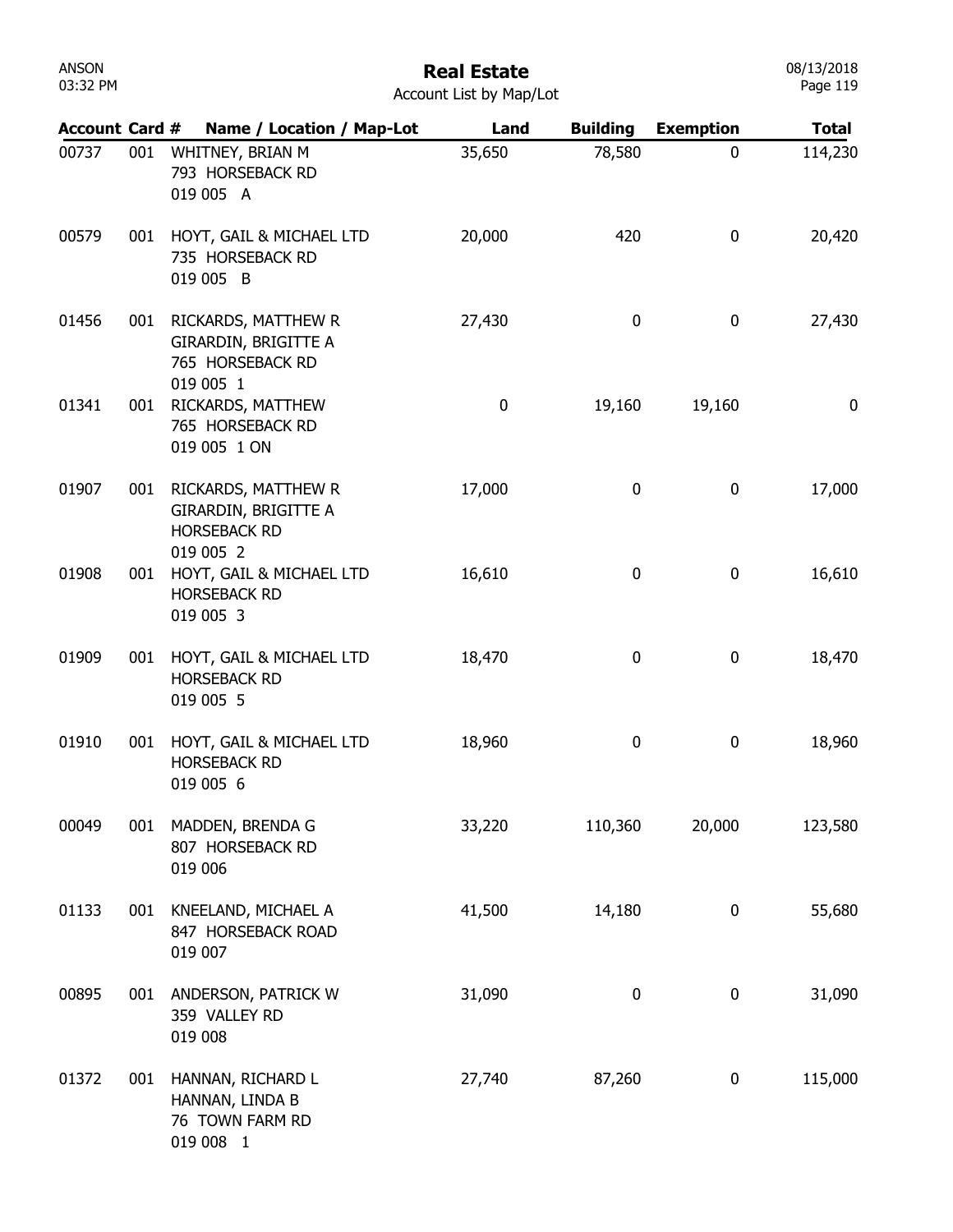| <b>ANSON</b><br>03:32 PM | <b>Real Estate</b><br>Account List by Map/Lot |                                                                     |        |                  |                  |              |  |
|--------------------------|-----------------------------------------------|---------------------------------------------------------------------|--------|------------------|------------------|--------------|--|
| <b>Account Card #</b>    |                                               | Name / Location / Map-Lot                                           | Land   | <b>Building</b>  | <b>Exemption</b> | <b>Total</b> |  |
| 01268                    | 001                                           | MILLIKAN, MICHELLE DENISE<br><b>TOWN FARM ROAD</b><br>019 008 2     | 19,670 | $\boldsymbol{0}$ | 0                | 19,670       |  |
| 00908                    | 001                                           | DUNPHY, BRYCE K<br>DUNPHY, TAMERA A<br>34 TOWN FARM RD<br>019 008 3 | 28,180 | 63,290           | $\boldsymbol{0}$ | 91,470       |  |
| 00185                    | 001                                           | ROSADO, MIGUEL A<br>407 VALLEY RD<br>019 008 A                      | 16,000 | 10,920           | 0                | 26,920       |  |
| 00690                    | 001                                           | MOODY, LAURIE A<br>019 009                                          | 31,500 | 2,100            | 0                | 33,600       |  |
| 01135                    | 001                                           | BRYAN, WENDY J., ESTATE<br>019 010 A                                | 18,000 | 0                | $\mathbf 0$      | 18,000       |  |
| 00798                    | 001                                           | LEEK, JAMES R<br>LEEK, SABRE M<br>475 VALLEY RD<br>019 010 B        | 63,500 | 35,000           | $\boldsymbol{0}$ | 98,500       |  |
| 01537                    | 001                                           | LEEK, JAMES R<br>LEEK, SABRE M<br>TOWN FARM ROAD<br>019 011         | 36,500 | $\bf{0}$         | $\boldsymbol{0}$ | 36,500       |  |
| 01039                    | 001                                           | WHITE, WILLIAM A<br>WHITE, JOANNE E<br>567 VALLEY RD<br>019 012     | 45,800 | 27,690           | 20,000           | 53,490       |  |
| 01453                    | 001                                           | SARGENT, RONALD S<br>587 VALLEY RD<br>019 013                       | 14,000 | 15,340           | 20,000           | 9,340        |  |
| 00440                    | 001                                           | LANE, FLOYD A<br>LANE, TAMARA A<br>019 014                          | 35,750 | $\bf{0}$         | $\mathbf 0$      | 35,750       |  |
| 01536                    | 001                                           | LANE, FLOYD A<br>655 VALLEY RD<br>019 014 1                         | 20,600 | 71,200           | 20,000           | 71,800       |  |
| 01043                    | 001                                           | LANE, BRANDON A<br>627 VALLEY RD<br>019 014 A                       | 22,220 | 53,880           | 0                | 76,100       |  |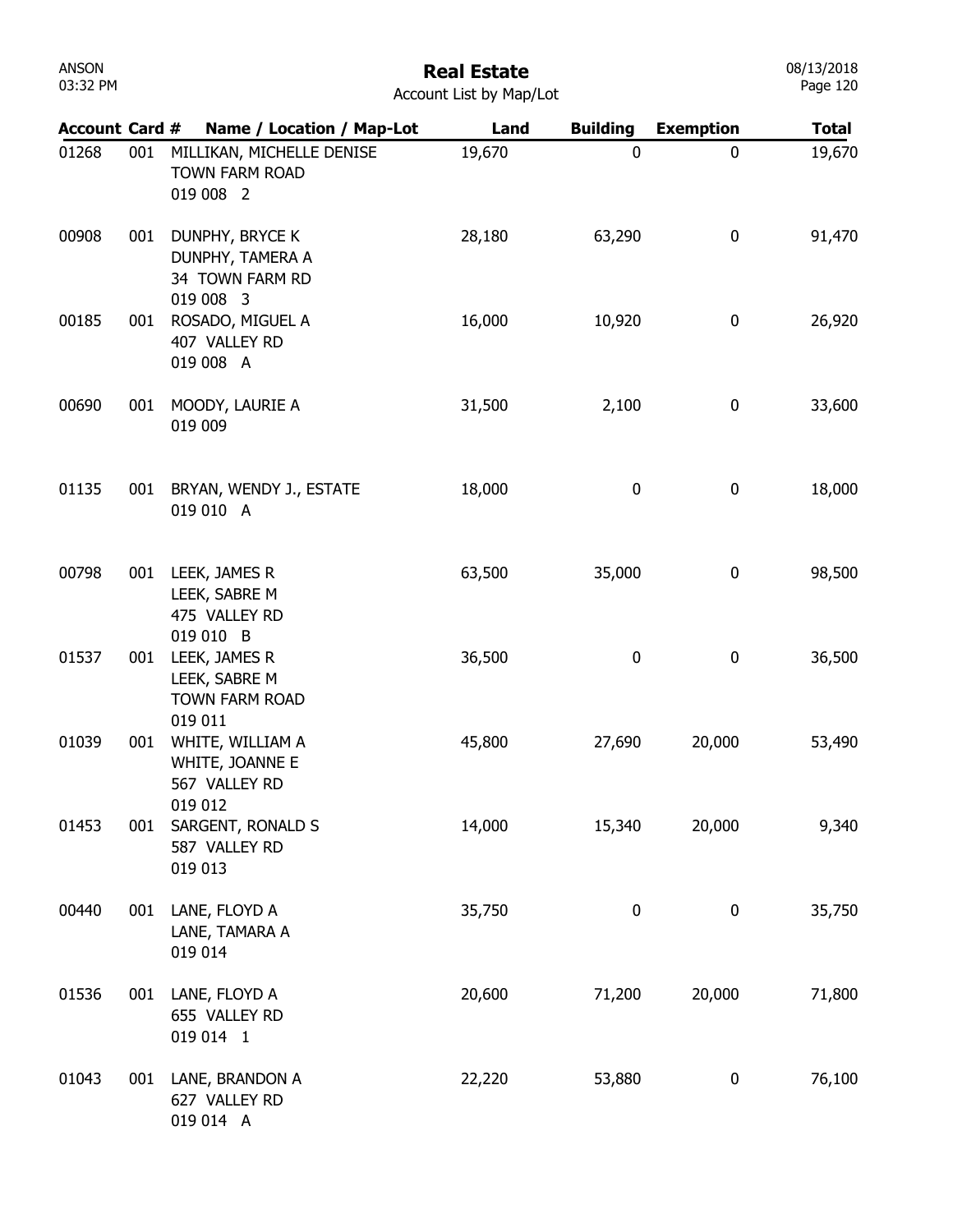| <b>ANSON</b><br>03:32 PM |     |                                                                                   | <b>Real Estate</b><br>Account List by Map/Lot |                  |                  | 08/13/2018<br>Page 121 |
|--------------------------|-----|-----------------------------------------------------------------------------------|-----------------------------------------------|------------------|------------------|------------------------|
| <b>Account Card #</b>    |     | Name / Location / Map-Lot                                                         | Land                                          | <b>Building</b>  | <b>Exemption</b> | <b>Total</b>           |
| 01984                    | 001 | MOODY, CLEMENT L; BEATRICE<br>LUCAS, LUCAS, ANTHONY<br>711 VALLEY RD<br>019 015 C | 12,000                                        | $\mathbf 0$      | $\mathbf 0$      | 12,000                 |
| 00826                    | 001 | PERKINS, ANITA L<br>PERKINS, ERLON<br>471 TOWN FARM RD<br>019 015 & 15 B          | 50,500                                        | 57,270           | 26,000           | 81,770                 |
| 00013                    | 001 | RUNDIN, JOHN H<br>RUNDIN, PRISCILLA A<br>019 017 1                                | 9,760                                         | $\mathbf 0$      | 0                | 9,760                  |
| 01309                    | 001 | HILPERT, LAURIE K<br>797 VALLEY RD<br>019 017 2                                   | 31,700                                        | 26,560           | 0                | 58,260                 |
| 01310                    | 001 | HILPERT, LAURIE K<br>019 017 3                                                    | 23,700                                        | $\mathbf 0$      | $\bf{0}$         | 23,700                 |
| 00730                    | 001 | DEBLOIS, TRAVIS N<br>DEBLOIS, BERDINA L<br>825 VALLEY RD<br>019 017 4             | 37,220                                        | 1,500            | $\bf{0}$         | 38,720                 |
| 00286                    | 001 | BURNETT, JOANN<br>019 017 5                                                       | 51,000                                        | $\boldsymbol{0}$ | $\bf{0}$         | 51,000                 |
| 00445                    | 001 | FRIEND, DOROTHY M<br>FRIEND, KELVIN R<br>868 VALLEY RD<br>019 018                 | 124,100                                       | 0                | 0                | 124,100                |
| 00068                    | 001 | FRIEND, KELVIN R<br>868 VALLEY RD<br>019 018 ON                                   | $\mathbf 0$                                   | 101,080          | 20,000           | 81,080                 |
| 01232                    | 001 | ZELONIS, TIMOTHY J<br>019 020                                                     | 65,700                                        | $\mathbf 0$      | 0                | 65,700                 |
| 01703                    | 001 | LAWRENCE, GORDON W<br><b>VALLEY ROAD</b><br>019 022 1                             | 18,180                                        | $\boldsymbol{0}$ | 0                | 18,180                 |
| 00326                    | 001 | LAWRENCE, GORDON<br>730 VALLEY ROAD<br>019 022 2                                  | 26,270                                        | 5,840            | 0                | 32,110                 |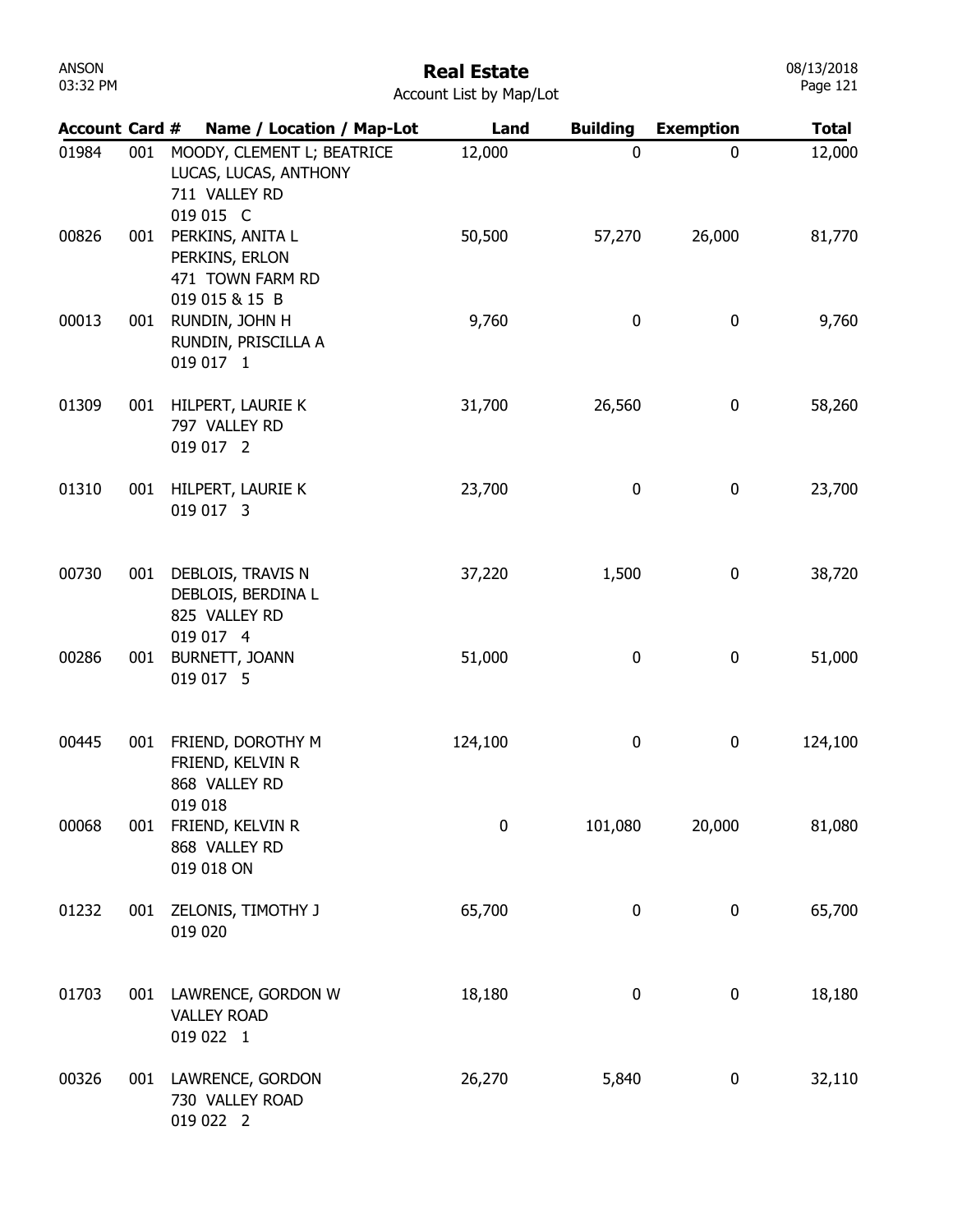| 03:32 PM              |     |                                                               | INGUI LOLULG<br>Account List by Map/Lot |                 |                  | Page 122     |
|-----------------------|-----|---------------------------------------------------------------|-----------------------------------------|-----------------|------------------|--------------|
| <b>Account Card #</b> |     | Name / Location / Map-Lot                                     | Land                                    | <b>Building</b> | <b>Exemption</b> | <b>Total</b> |
| 00622                 | 001 | MCKENZIE, MICHAEL R<br>MCKENZIE, MARIE G<br>019 022 3         | 18,330                                  | $\mathbf 0$     | 0                | 18,330       |
| 00947                 |     | 001 SALEEMUDDIN, MOHAMMAD<br>SALEEMUDDIN, IMTIAZ<br>019 022 4 | 18,330                                  | 0               | 0                | 18,330       |
| 00578                 |     | 001 MAHONEY, PATRICK<br>019 022 5                             | 18,230                                  | $\bf{0}$        | 0                | 18,230       |
| 00655                 |     | 001 HILPERT, LAURIE K<br>019 022 6                            | 18,180                                  | 0               | 0                | 18,180       |
| 00656                 |     | 001 HILPERT, LAURIE K<br>019 022 7                            | 8,310                                   | $\bf{0}$        | $\boldsymbol{0}$ | 8,310        |
| 01112                 |     | 001 VILES, DAVID D., TRUSTEE<br>678 VALLEY RD<br>019 023      | 33,500                                  | 46,900          | 0                | 80,400       |
| 00710                 |     | 001 ADAMS, SHERMAN G<br>73 PARLIN RD<br>019 024               | 52,540                                  | 0               | 0                | 52,540       |
| 01695                 | 001 | RAWSON, CLARK E<br>45 PARLIN RD<br>019 024 A                  | 23,050                                  | 42,880          | 26,000           | 39,930       |
| 00118                 | 001 | JORDAN, JOHN B<br>JORDAN, REBECCA B<br>019 024 B              | 12,750                                  | 0               | 0                | 12,750       |
| 01333                 |     | 001 LANCASTER, LAURA R<br>71 PARLIN RD<br>019 024 C           | 17,270                                  | 18,910          | 20,000           | 16,180       |
| 01831                 |     | 001 ANDERSON, REBECCA D<br>31 PARLIN RD<br>019 024 D          | 13,980                                  | 0               | 0                | 13,980       |
| 00400                 |     | 001 FIFIELD, MICHAEL G<br>019 025                             | 48,250                                  | 15,790          | 0                | 64,040       |

ANSON

# Real Estate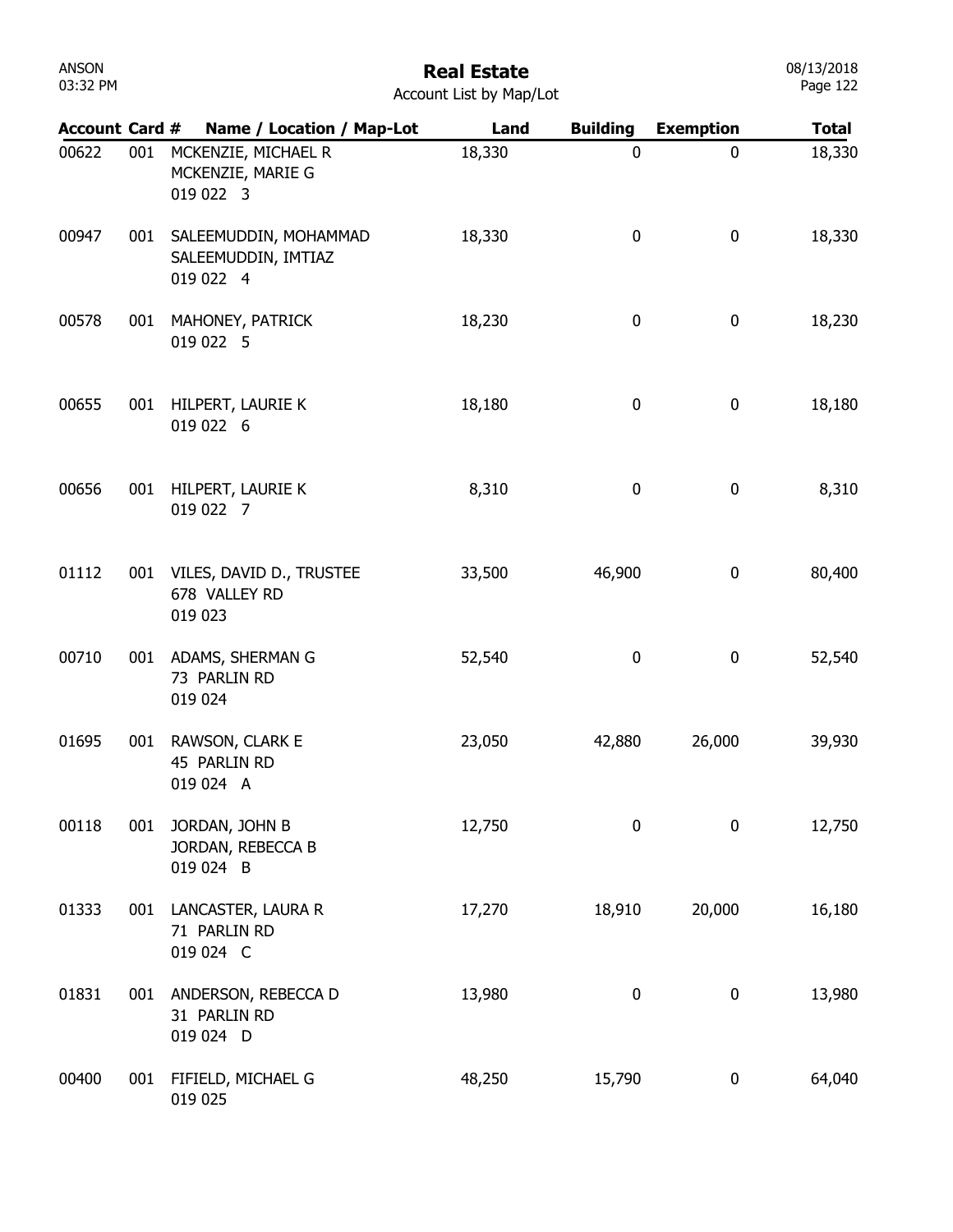| ANSON    |  |
|----------|--|
| 03:32 PM |  |

| <b>Account Card #</b> |     | Name / Location / Map-Lot                                      | Land   | <b>Building</b>  | <b>Exemption</b> | <b>Total</b> |
|-----------------------|-----|----------------------------------------------------------------|--------|------------------|------------------|--------------|
| 00813                 | 001 | NILE, DANIEL S<br>NILE, JENNIFER L<br>96 PARLIN RD<br>019 026  | 49,820 | 0                | 0                | 49,820       |
| 01635                 | 001 | BROWNE, DONALD J<br>BROWNE, CHERYL A<br>019 026 A              | 32,220 | 9,420            | $\boldsymbol{0}$ | 41,640       |
| 00138                 | 001 | CLOUGH, NORRIS<br>019 027                                      | 14,450 | $\boldsymbol{0}$ | $\boldsymbol{0}$ | 14,450       |
| 01102                 | 001 | ANDERSON, REBECCA D<br>019 028 1                               | 38,250 | $\boldsymbol{0}$ | $\boldsymbol{0}$ | 38,250       |
| 00677                 | 001 | MICKET, ALEJANDRINA<br>MICKET, MARLAND<br>019 028 2            | 38,250 | $\bf 0$          | $\boldsymbol{0}$ | 38,250       |
| 01298                 | 001 | CATES, DEAN<br>CATES, LINDA<br>606 VALLEY RD<br>019 028 A      | 23,000 | 1,260            | 0                | 24,260       |
| 01081                 | 001 | LONGLEY, WENDY<br>606 VALLEY RD<br>019 028 A ON                | 0      | 7,510            | 0                | 7,510        |
| 00184                 | 001 | CATES, DEAN F<br>CATES, LINDA M<br>628 VALLEY RD<br>019 028 B  | 36,500 | 109,310          | 20,000           | 125,810      |
| 00213                 | 001 | CLOUGH, NORRIS A<br>CLOUGH, MARY C<br>596 VALLEY RD<br>019 029 | 18,920 | $\boldsymbol{0}$ | 0                | 18,920       |
| 00197                 | 001 | CLOUGH, NORRIS A<br>CLOUGH, MARY C<br>019 030                  | 7,500  | $\bf{0}$         | 0                | 7,500        |
| 00956                 | 001 | DIRIGO WOODLAND, LLC,<br>019 031                               | 4,670  | $\bf{0}$         | 0                | 4,670        |
| 01099                 | 001 | CHESTNUT, GEORGE E., III<br>OFF VALLEY ROAD<br>019 032         | 47,500 | $\bf{0}$         | 0                | 47,500       |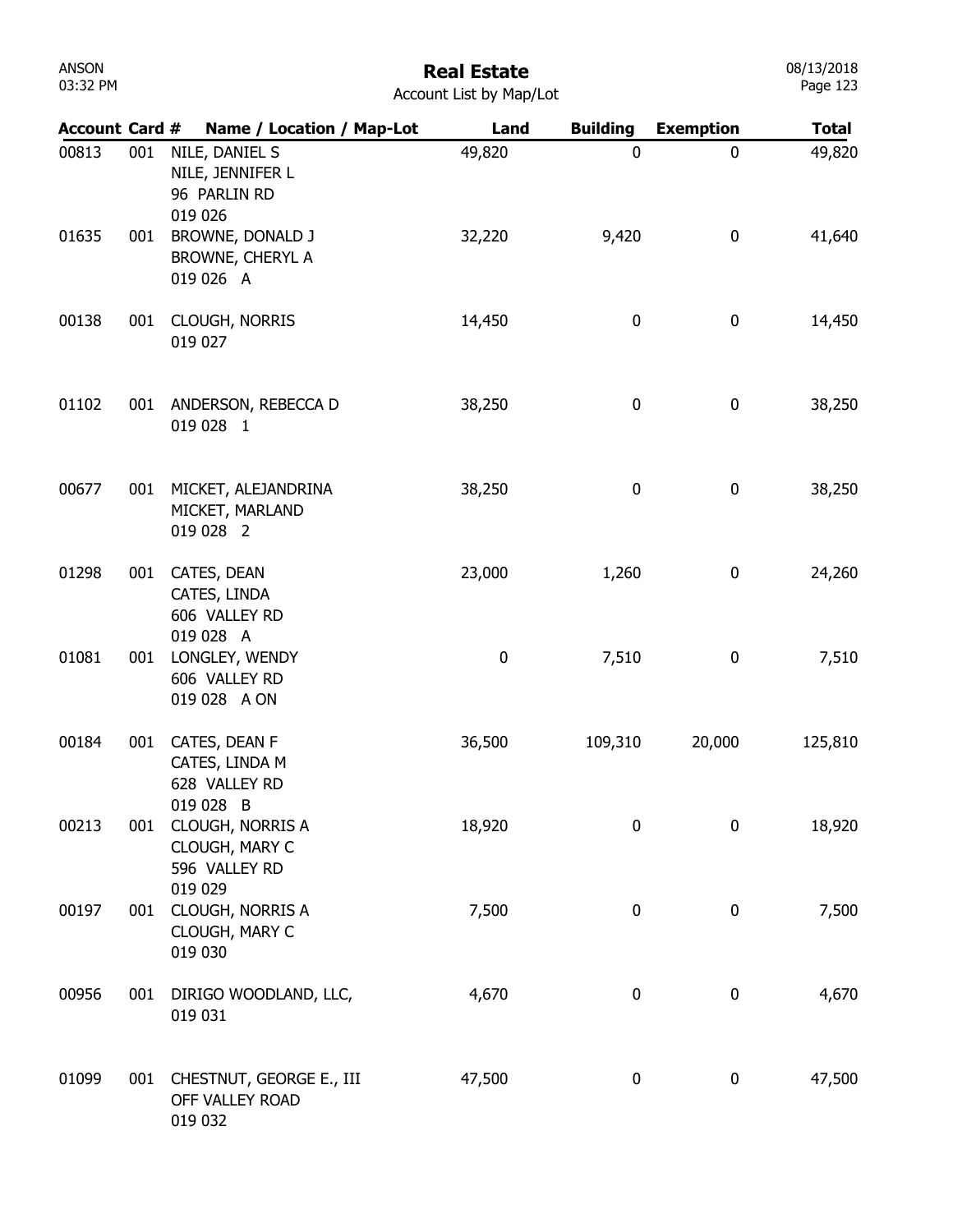# Real Estate

08/13/2018 Page 124

| <b>Account Card #</b> |     |            | Name / Location / Map-Lot                                               | Land   | <b>Building</b> | <b>Exemption</b> | <b>Total</b> |
|-----------------------|-----|------------|-------------------------------------------------------------------------|--------|-----------------|------------------|--------------|
| 01616                 | 001 | 019 032 A  | MAYO, EVERETT<br>584 VALLEY RD                                          | 20,100 | 22,360          | 20,000           | 22,460       |
| 00713                 | 001 | 019 033    | PIMENTAL, MATTHEW J<br>562 VALLEY RD                                    | 26,540 | 42,970          | 20,000           | 49,510       |
| 00806                 | 001 | 019 033 A  | BUZZELL, DONALD E, JR, &<br>538 VALLEY RD                               | 17,000 | 17,400          | 0                | 34,400       |
| 00799                 | 001 | 019 035    | PAINE, JOHN W & CATHIE<br>C/O CATHIE PAINE<br>476 VALLEY RD             | 14,140 | 52,400          | $\bf{0}$         | 66,540       |
| 01134                 | 001 | 019 036    | FISHER, WAYNE E<br>FISHER, MARIA<br>838 HORSEBACK RD                    | 53,500 | 114,240         | $\bf{0}$         | 167,740      |
| 00800                 | 001 | 019 036 B  | PAINE, JOHN W<br>PAINE, CATHIE L<br>492 VALLEY RD                       | 21,500 | 31,930          | 20,000           | 33,430       |
| 01826                 | 001 | 019 036 C  | WACOME, KERRY L<br>504 VALLEY RD                                        | 31,600 | 10,470          | 20,000           | 22,070       |
| 01879                 | 001 | 019 036 D  | MERRILL, DREW S<br><b>CORNER OF VALLEY &amp; HORSEBA</b>                | 29,000 | 44,870          | $\bf{0}$         | 73,870       |
| 01880                 | 001 | 019 036 E  | JOHNSON, TERRY V<br>JOHNSON, DONNA                                      | 21,200 | 0               | 0                | 21,200       |
| 01384                 | 001 | 019 037    | HARDY, RUTH L (Life Estate)<br>CATES, JOHN CHANDLER<br>822 HORSEBACK RD | 24,500 | 31,190          | 20,000           | 35,690       |
| 01762                 | 001 | 019 037 02 | KANAGY, CURTISS L<br>KANAGY, ROBIN L<br>30 JOYVILLE LANE                | 22,100 | 25,710          | 0                | 47,810       |
| 01943                 | 001 | 019 037 A  | SMITH, CRAIG L<br>SMITH, JUDY E<br>796 HORSEBACK RD                     | 49,900 | 63,590          | 20,000           | 93,490       |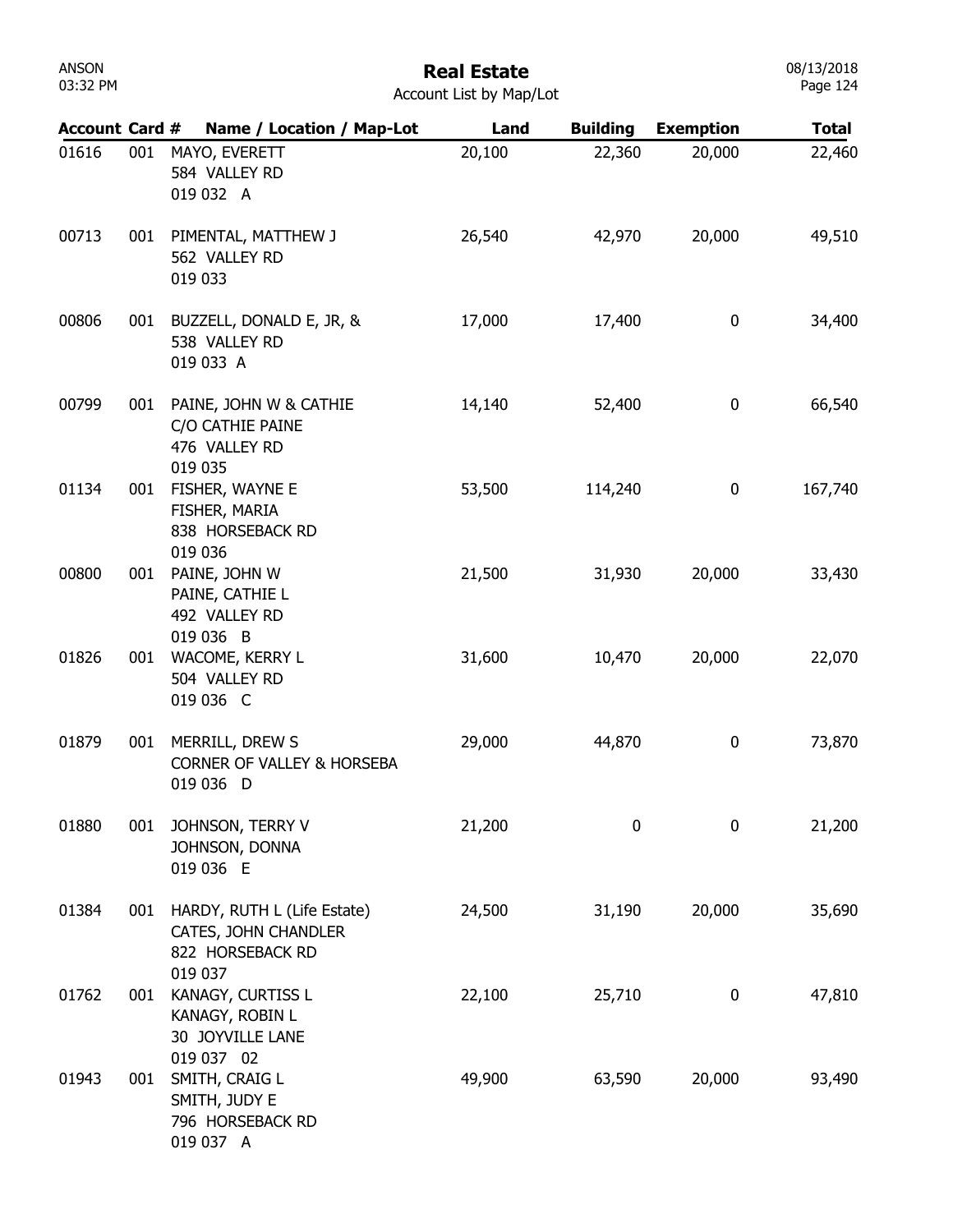| Account Card # |     | Name / Location / Map-Lot                                                          | Land        | <b>Building</b> | <b>Exemption</b> | <b>Total</b> |
|----------------|-----|------------------------------------------------------------------------------------|-------------|-----------------|------------------|--------------|
| 01535          | 001 | <b>BISHOP, RICHARD</b><br><b>BISHOP, JULIA</b><br>812 HORSEBACK RD<br>019 037 A ON | $\mathbf 0$ | 51,210          | 20,000           | 31,210       |
| 01185          | 001 | DEMCHAK, ROBERT E<br>DEMCHAK, MARGARET A<br>790 HORSEBACK RD<br>019 037 B          | 28,500      | 73,290          | 26,000           | 75,790       |
| 00856          | 001 | CLEMENT, JOEL K<br>019 037 C                                                       | 9,390       | 0               | 0                | 9,390        |
| 01127          | 001 | GOWER, DUSTIN D<br>DAISEY, ELIZABETH A<br><b>HORSEBACK ROAD</b><br>019 037 D       | 21,000      | 0               | 0                | 21,000       |
| 01922          | 001 | CLEMENT, JOEL<br>019 037 E                                                         | 16,700      | $\pmb{0}$       | $\pmb{0}$        | 16,700       |
| 00368          | 001 | MANZER, CARL E &<br>WALTHER, FREDERICK J<br>734 HORSEBACK RD<br>019 038            | 46,500      | 53,040          | $\pmb{0}$        | 99,540       |
| 00499          | 001 | PAVMAT, INC<br>732 HORSEBACK RD<br>019 038<br>ON                                   | $\pmb{0}$   | 10,400          | $\pmb{0}$        | 10,400       |
| 00093          | 001 | HUPPER, RAMONA A<br>716 HORSEBACK RD<br>019 038 A                                  | 20,000      | 70,140          | 20,000           | 70,140       |
| 00748          |     | 001 MANZER, CARL E<br>756 HORSEBACK RD<br>019 038 B                                | 16,500      | 75,050          | 20,000           | 71,550       |
| 00957          | 001 | DIRIGO WOODLANDS LLC<br>019 039                                                    | 9,790       | 0               | $\boldsymbol{0}$ | 9,790        |
| 01710          |     | 001 MCHUGH, JOHN P III ET AL<br>019 040                                            | 30,750      | 0               | $\boldsymbol{0}$ | 30,750       |
| 00620          |     | 001 MCHUGH, JOHN P III ET AL<br>664 HORSEBACK RD<br>019 040 B                      | 20,000      | 45,990          | $\pmb{0}$        | 65,990       |

08/13/2018 Page 125

ANSON 03:32 PM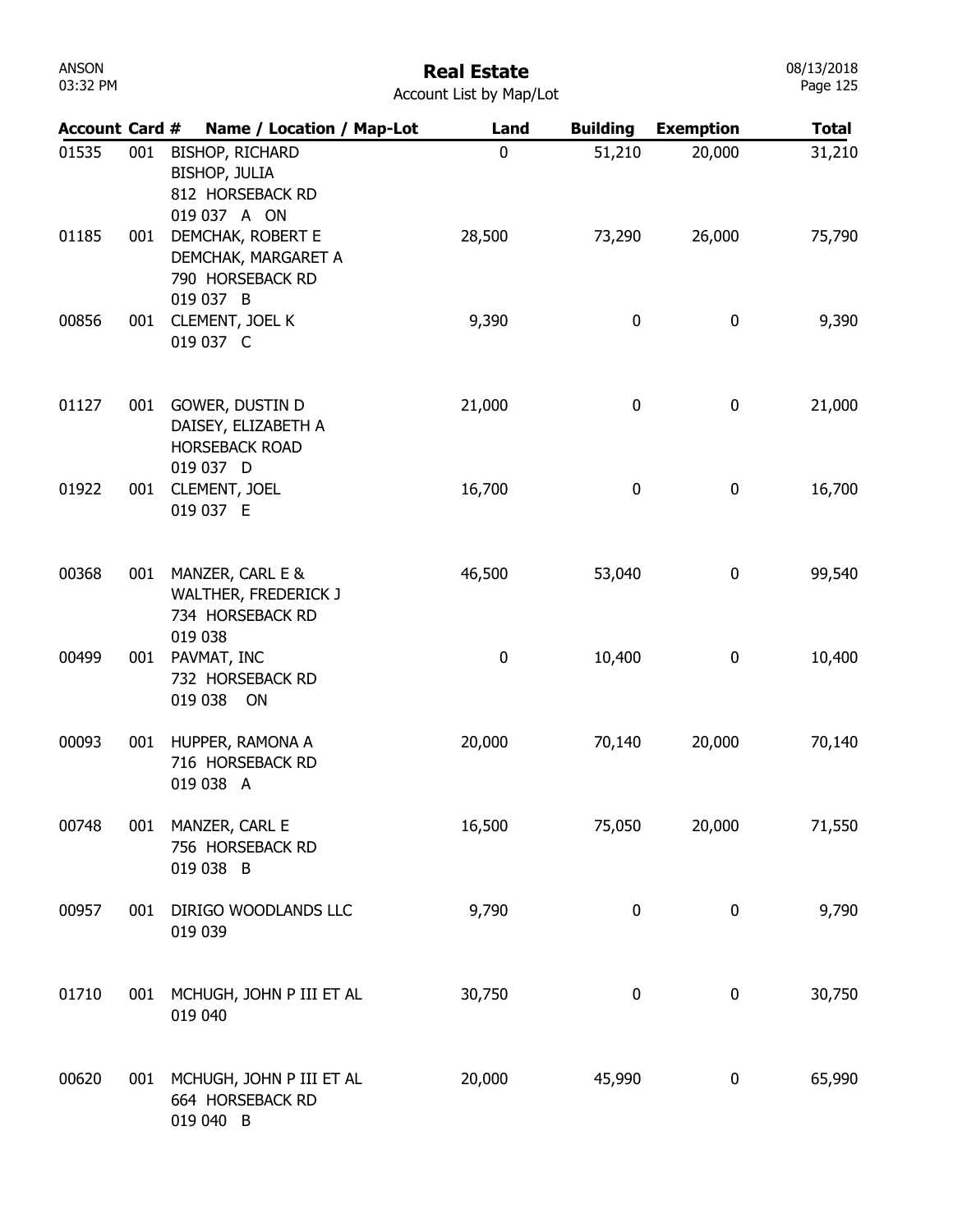# Real Estate

|  | Account List by Map/Lot |  |  |  |  |
|--|-------------------------|--|--|--|--|
|--|-------------------------|--|--|--|--|

| <b>Account Card #</b> |     | Name / Location / Map-Lot                                                        | Land   | <b>Building</b> | <b>Exemption</b> | <b>Total</b> |
|-----------------------|-----|----------------------------------------------------------------------------------|--------|-----------------|------------------|--------------|
| 01573                 | 001 | CHICK, FREEMAN I<br>019 040 D                                                    | 16,500 | $\mathbf 0$     | 0                | 16,500       |
| 01574                 | 001 | CHICK, FREEMAN I<br>019 040 E                                                    | 27,500 | $\bf{0}$        | $\pmb{0}$        | 27,500       |
| 01628                 |     | 001 SPENCER, HENRY O<br>SPENCER, PEGGY J<br><b>684 HORSEBACK RD</b><br>019 040 F | 21,500 | 82,300          | 20,000           | 83,800       |
| 00946                 | 001 | PAINE, CARLA C<br>658 HORSEBACK RD<br>019 041                                    | 23,000 | 69,510          | 20,000           | 72,510       |
| 00801                 | 001 | PANDORA, EDWARD G<br>PANDORA, THERESA<br>019 042                                 | 34,810 | 19,130          | 0                | 53,940       |
| 00612                 | 001 | PANDORA, EDWARD G<br>PANDORA, THERESA M<br>642 HORSEBACK RD                      | 14,700 | 27,510          | 0                | 42,210       |
| 00847                 | 001 | 019 042 A<br>FROST, PHILLIP L SR &<br>FROST, CLAUDETTE G<br>652 HORSEBACK RD     | 20,600 | 47,210          | 26,000           | 41,810       |
| 00342                 | 001 | 019 042 B<br>WILLEY, GERALD E. &<br>SCHEIB, PATRICIA L., TRUSTEE<br>019 044      | 44,860 | 10,550          | 0                | 55,410       |
| 00292                 | 001 | LAKEVILLE SHORES, INC<br>019 046                                                 | 40,420 | $\mathbf 0$     | 0                | 40,420       |
| 01408                 | 001 | HEBERT, ERROL K. Trustee<br>HEBERT, SUN JA Trustee SUN JA<br>019 047             | 13,260 | $\pmb{0}$       | 0                | 13,260       |
| 00501                 | 001 | KIERNAN, EDWARD T<br>514 HOLLIN WAITE HILL RD<br>020 001                         | 77,400 | 14,280          | 0                | 91,680       |
| 01523                 | 001 | KNOWLES, CALVIN F<br>591 HOLLIN WAITE HILL RD<br>020 002                         | 51,470 | 0               | 0                | 51,470       |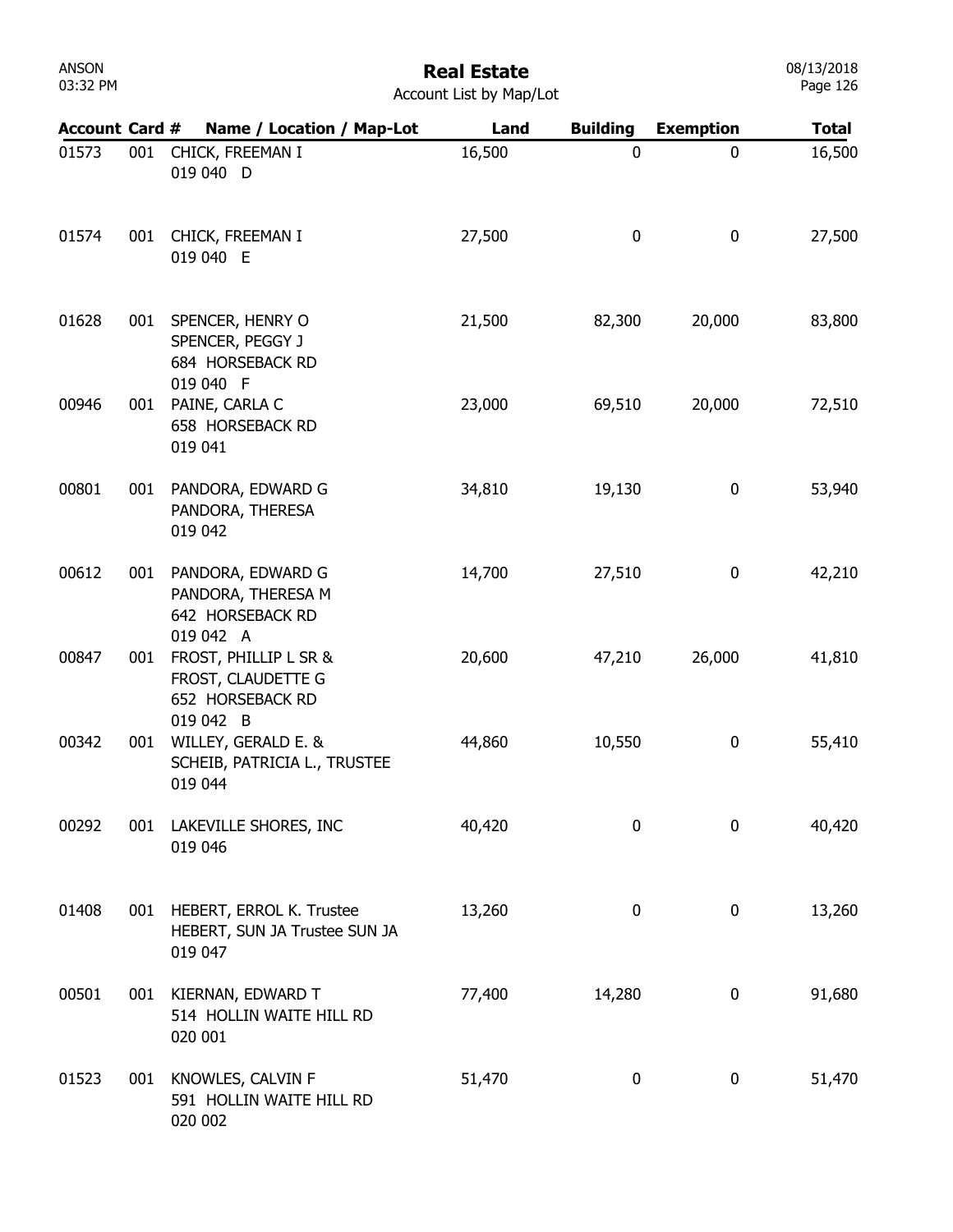| ANSON    |  |
|----------|--|
| 03:32 PM |  |

# Real Estate

08/13/2018 Page 127

| <b>Account Card #</b> |     | Name / Location / Map-Lot                                                                    | Land   | <b>Building</b>  | <b>Exemption</b> | <b>Total</b> |
|-----------------------|-----|----------------------------------------------------------------------------------------------|--------|------------------|------------------|--------------|
| 01524                 | 001 | KNOWLES, CALVIN F<br>020 003                                                                 | 6,000  | $\mathbf 0$      | $\mathbf 0$      | 6,000        |
| 01738                 | 001 | HERRMANN, ROBIN J. Trustee<br>SPENCER FARM TRUST 4/25/13<br><b>TOWN FARM ROAD</b><br>020 004 | 18,800 | $\bf{0}$         | $\pmb{0}$        | 18,800       |
| 00466                 | 001 | GAYNE, DAVID A<br>020 005                                                                    | 9,320  | $\pmb{0}$        | $\pmb{0}$        | 9,320        |
| 01088                 | 001 | TRASK, TERRENCE L<br>TRASK, IRIS L<br>020 006                                                | 44,500 | $\bf{0}$         | $\mathbf 0$      | 44,500       |
| 00494                 | 001 | <b>GORDON, TRACY L</b><br>020 007                                                            | 18,760 | $\pmb{0}$        | $\pmb{0}$        | 18,760       |
| 01737                 | 001 | HERRMANN, ROBIN J. Trustee<br>SPENCER FARM TRUST 4/25/13<br>020 008                          | 18,800 | 0                | $\pmb{0}$        | 18,800       |
| 01694                 | 001 | CORNELIA, RAINBOW<br>157 SPENCER RD<br>020 009                                               | 36,510 | 13,380           | 26,000           | 23,890       |
| 00446                 | 001 | FRIEND, RALPH EST OF &<br>FRIEND, DARREN<br>020 009 B                                        | 13,500 | $\bf{0}$         | 0                | 13,500       |
| 01506                 | 001 | KIERNAN, EDWARD<br>020 009 CD                                                                | 44,400 | $\mathbf 0$      | $\mathbf 0$      | 44,400       |
| 00472                 | 001 | SHEPARD, DWIGHT W<br>SHEPARD, GAIL N<br>140 SPENCER RD                                       | 48,170 | 16,740           | 0                | 64,910       |
| 00387                 | 001 | 020 009 E<br>EVERLITH, RONALD<br>230 SPENCER RD<br>020 009 F                                 | 25,700 | 33,610           | 20,000           | 39,310       |
| 01159                 | 001 | WEBSTER, DAVID A<br>020 009 G                                                                | 38,250 | $\boldsymbol{0}$ | 0                | 38,250       |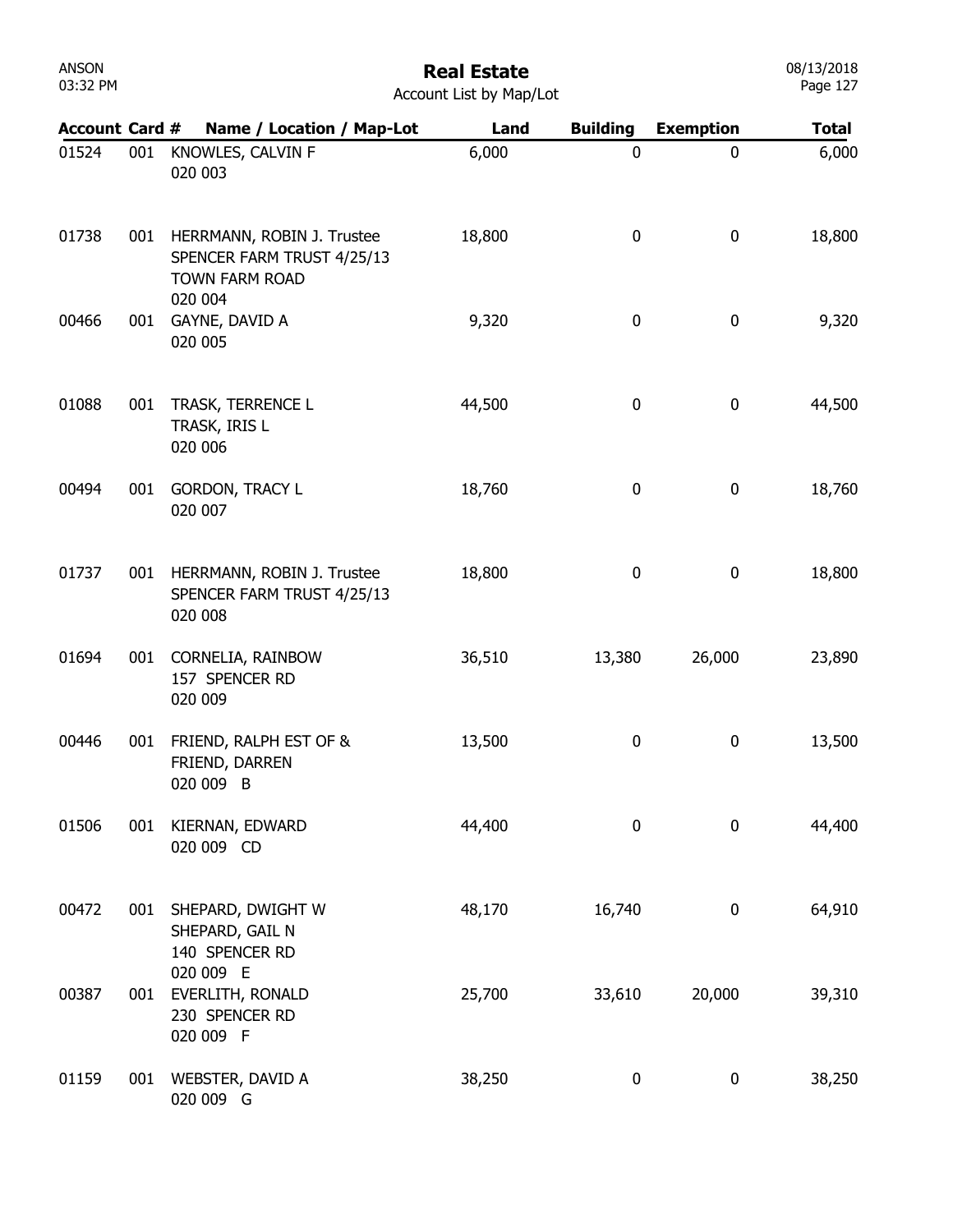# Real Estate

| <b>Account Card #</b> |     | Name / Location / Map-Lot                                                  | Land    | <b>Building</b>  | <b>Exemption</b> | <b>Total</b> |
|-----------------------|-----|----------------------------------------------------------------------------|---------|------------------|------------------|--------------|
| 01367                 | 001 | LUKER, BRADFORD<br>LUKER, CHANDA<br>020 010                                | 64,500  | 0                | 0                | 64,500       |
| 01215                 | 001 | WOOD, KEVIN M<br>020 010 A                                                 | 44,500  | $\boldsymbol{0}$ | 0                | 44,500       |
| 01713                 | 001 | MANZER, NATHAN M<br>MANZER, CRYSTAL D<br>SPENCER ROAD<br>020 011           | 101,040 | 67,420           | 0                | 168,460      |
| 00517                 | 001 | LUKER, BRADFORD<br>LUKER, CHANDA<br>020 011 A                              | 22,580  | 32,720           | 0                | 55,300       |
| 00470                 | 001 | BYTHER, LICIA<br>020 011 A 1                                               | 28,810  | 15,090           | 0                | 43,900       |
| 00584                 | 001 | MALONEY, DALE R<br>183 SPENCER RD<br>020 012 B                             | 26,000  | 17,920           | 20,000           | 23,920       |
| 01692                 | 001 | PRESTHOLT, ALBERT<br>214 SPENCER RD<br>020 012 C                           | 16,500  | 0                | 0                | 16,500       |
| 01546                 | 001 | MASSE, LETA<br>235 SPENCER RD<br>020 012 D                                 | 18,000  | 0                | 0                | 18,000       |
| 01739                 | 001 | HERRMANN, ROBIN J. Trustee<br>SPENCER FARM TRUST 4/25/13<br>105 SPENCER RD | 46,980  | 42,980           | 0                | 89,960       |
| 01901                 | 001 | 020 013<br>ZAHN, JOSHUA<br>CAPACCIOLI, JOHN IV<br><b>VALLEY ROAD</b>       | 39,250  | 0                | 0                | 39,250       |
| 01783                 | 001 | 020 014 1<br>RUDOLFO, JOAN P<br><b>VALLEY RD</b><br>020 014 2              | 37,830  | 0                | 0                | 37,830       |
| 01911                 | 001 | TRONERUD, ANDY<br><b>VALLEY RD</b><br>020 014 3                            | 15,350  | 0                | 0                | 15,350       |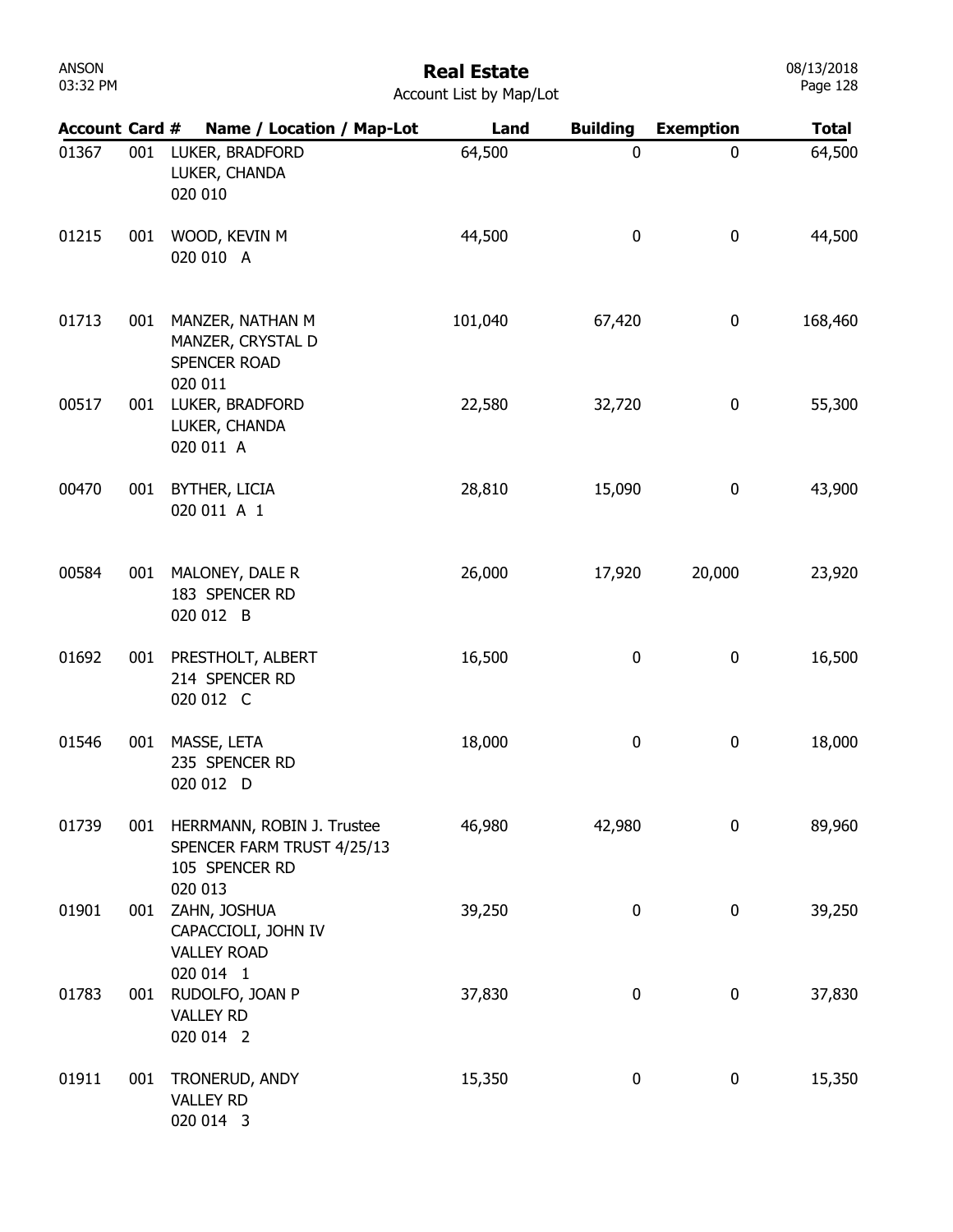| ANSON    |  |
|----------|--|
| 03:32 PM |  |

# Real Estate

|  | <b>Account List by Map/Lot</b> |  |  |  |  |
|--|--------------------------------|--|--|--|--|
|--|--------------------------------|--|--|--|--|

| <b>Account Card #</b> |     | Name / Location / Map-Lot                                                               | Land   | <b>Building</b> | <b>Exemption</b> | <b>Total</b>     |
|-----------------------|-----|-----------------------------------------------------------------------------------------|--------|-----------------|------------------|------------------|
| 01912                 | 001 | TIROCCHI, WILLIAM J<br>TIROCCHI, DOROTHY A<br>HOLLIN WAITE HILL RD<br>020 014 4         | 15,740 | $\mathbf 0$     | 0                | 15,740           |
| 01913                 | 001 | TOUSSAINT, ERIC<br>HOLLIN WAITE HILL RD<br>020 014 5                                    | 17,190 | 0               | 0                | 17,190           |
| 01914                 | 001 | MASON, PETER J<br><b>HOLLIN WAITE HILL RD</b><br>020 014 6                              | 18,590 | 0               | 0                | 18,590           |
| 01915                 | 001 | O'BRIEN, KEVIN M<br>O'BRIEN, JOANNE<br>HOLLIN WAITE HILL RD<br>020 014 7                | 19,950 | 0               | 0                | 19,950           |
| 01916                 | 001 | HORTON, WILLIAM J., JR.<br>3 FIREFLY LANE<br>020 014 8                                  | 22,230 | 0               | 0                | 22,230           |
| 01917                 | 001 | GARIS, HARRY J., JR. & HORTON,<br>24 FIREFLY LANE<br>020 014 9                          | 22,350 | 12,310          | 0                | 34,660           |
| 01918                 | 001 | MICHAUD, BRIAN J<br>MICHAUD, REBECCA L<br>HOLLIN WAITE HILL RD                          | 19,520 | 0               | 0                | 19,520           |
| 01919                 | 001 | 020 014 10<br>BORNTRAEGER, IV, HENRY<br>QUINTAL-SNOWMAN, ANGELA<br>HOLLIN WAITE HILL RD | 24,300 | 0               | 0                | 24,300           |
| 01920                 | 001 | 020 014 11<br>HEWITT, MICHAEL A<br>HOLLIN WAITE HILL RD<br>020 014 12                   | 25,070 | 0               | 0                | 25,070           |
| 01921                 | 001 | <b>BRADY, CHERYL</b><br>HOLLIN WAITE HILL RD<br>020 014 13                              | 21,820 | 0               | 0                | 21,820           |
| 01892                 | 001 | SAVAGE, RODNEY S &<br>CLARK, ALTON S<br>3 SPENCER RD                                    | 16,990 | 2,390           | 19,380           | $\boldsymbol{0}$ |
| 01951                 | 001 | 020 014 14<br>COUTU, MICHAEL L<br>675 HOLLIN WAITE HILL RD<br>020 015 1                 | 16,460 | 0               | 0                | 16,460           |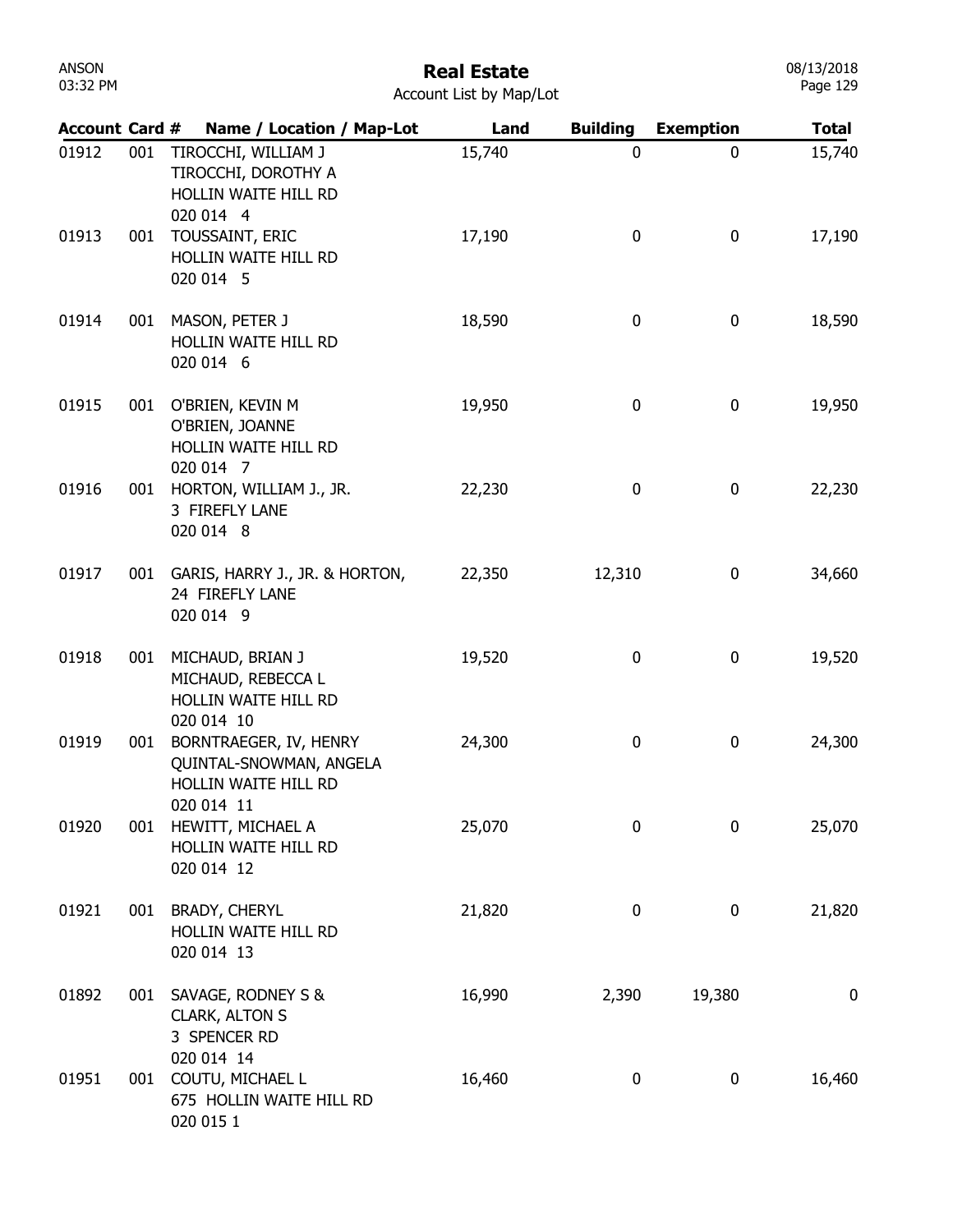| ANSON    |  |
|----------|--|
| 03:32 PM |  |

# Real Estate

08/13/2018 Page 130

| <b>Account Card #</b> |     |         | Name / Location / Map-Lot                                 | Land   | <b>Building</b> | <b>Exemption</b> | <b>Total</b> |
|-----------------------|-----|---------|-----------------------------------------------------------|--------|-----------------|------------------|--------------|
| 01952                 | 001 |         | COUTU, MICHAEL L<br>673 HOLLIN WAITE HILL RD<br>020 015 2 | 17,640 | $\mathbf 0$     | 0                | 17,640       |
| 01953                 | 001 |         | COUTU, MICHAEL L<br>653 HOLLIN WAITE HILL RD<br>020 015 3 | 18,140 | 0               | 0                | 18,140       |
| 01954                 | 001 |         | COUTU, MICHAEL L<br>651 HOLLIN WAITE HILL RD<br>020 015 4 | 18,090 | 0               | 0                | 18,090       |
| 01955                 | 001 |         | COUTU, MICHAEL L<br>637 HOLLIN WAITE HILL RD<br>020 015 5 | 17,370 | 0               | 0                | 17,370       |
| 01358                 | 001 |         | ROSS, DOREEN R<br>639 HOLLIN WAITE HILL RD<br>020 015 6   | 40,150 | $\pmb{0}$       | 0                | 40,150       |
| 00900                 | 001 | 020 016 | NEAL, ANDREW J<br>705 HOLLIN WAITE HILL RD                | 74,000 | 78,700          | 0                | 152,700      |
| 01923                 |     | 020 017 | 001 ADAMS, ERIC G<br>934 VALLEY RD                        | 53,600 | 9,980           | 0                | 63,580       |
| 00919                 | 001 |         | SMEDBERG, ELLIS C JR<br>916 VALLEY RD<br>020 017 A        | 21,200 | 27,920          | 20,000           | 29,120       |
| 01931                 | 001 |         | CONNOR, SEAN<br>948 VALLEY RD<br>020 017 B ON             | 22,250 | 12,680          | 20,000           | 14,930       |
| 00504                 | 001 | 020 018 | GOUTHRO, THOMAS<br>NEGRI, DOMINIC R                       | 40,600 | 0               | 0                | 40,600       |
| 00071                 | 001 | 020 019 | <b>BELL, STEPHEN B</b><br>783 HOLLIN WAITE HILL RD        | 50,500 | 76,030          | 20,000           | 106,530      |
| 01785                 | 001 | 020 020 | HERRMANN, ROBIN J. Trustee<br>SPENCER FARM TRUST 4/25/13  | 8,180  | 0               | 0                | 8,180        |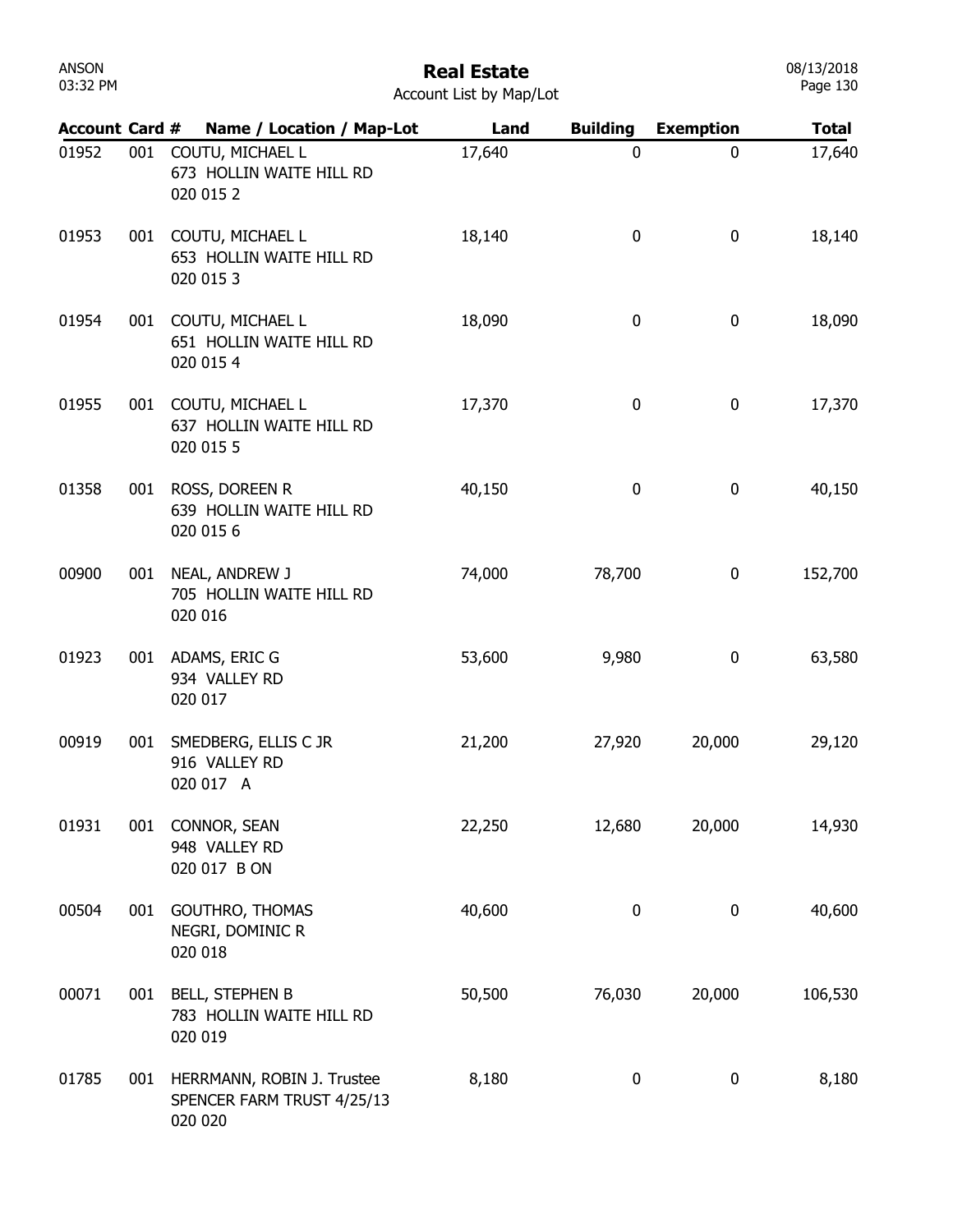#### Real Estate

08/13/2018 Page 131

| <b>Account Card #</b> |     | Name / Location / Map-Lot                                                            | Land   | <b>Building</b> | <b>Exemption</b> | <b>Total</b> |
|-----------------------|-----|--------------------------------------------------------------------------------------|--------|-----------------|------------------|--------------|
| 00953                 | 001 | GORDON, GEORGETTE<br>1037 VALLEY RD<br>020 021                                       | 20,000 | 59,980          | 20,000           | 59,980       |
| 00246                 |     | 001 CRAFFEY, MICHAEL &<br>SPARROW, LAVINIA G<br><b>VALLEY RD</b><br>020 022          | 37,200 | 0               | $\boldsymbol{0}$ | 37,200       |
| 01795                 | 001 | POMELOW, JEFFREY<br>47 FOUR MILE SQUARE RD<br>020 022 2 1                            | 22,060 | 10,790          | $\boldsymbol{0}$ | 32,850       |
| 00974                 |     | 001 LESTER F THOMAS INTER VIVOS<br>43 FOUR MILE SQUARE RD<br>020 022 2 2             | 21,950 | 0               | $\boldsymbol{0}$ | 21,950       |
| 01282                 | 001 | IRISH, TINA M<br>37 FOUR MILE SQUARE RD<br>020 022 2 3                               | 22,630 | 9,360           | $\boldsymbol{0}$ | 31,990       |
| 00513                 |     | 001 CWIKLA, JASON E. &<br>BAKER, AMANDA ANN<br>25 FOUR MILE SQUARE RD<br>020 022 2 4 | 29,280 | 44,630          | 20,000           | 53,910       |
| 00108                 | 001 | TRONERUD, ANDY<br>1061 VALLEY RD<br>020 022 A                                        | 29,500 | 33,040          | 0                | 62,540       |
| 01035                 | 001 | MIKE, RONALD<br>MIKE, SUSAN<br>985 VALLEY RD<br>020 022 B                            | 5,330  | 0               | 0                | 5,330        |
| 01898                 |     | 001 BAKER, AMY J<br>1091 VALLEY RD<br>020 022 C                                      | 25,400 | 24,050          | 20,000           | 29,450       |
| 00203                 | 001 | CLARK, RICHARD R JR<br>020 023                                                       | 13,050 | 0               | 0                | 13,050       |
| 00196                 |     | 001 CLARK, ARNOLD ESTATE<br>1142 VALLEY RD<br>020 024 C                              | 11,830 | $\pmb{0}$       | $\boldsymbol{0}$ | 11,830       |
| 01377                 | 001 | JOHNSON, JEREMY L<br>OFF VALLEY ROAD<br>020 024 D                                    | 17,400 | 0               | 0                | 17,400       |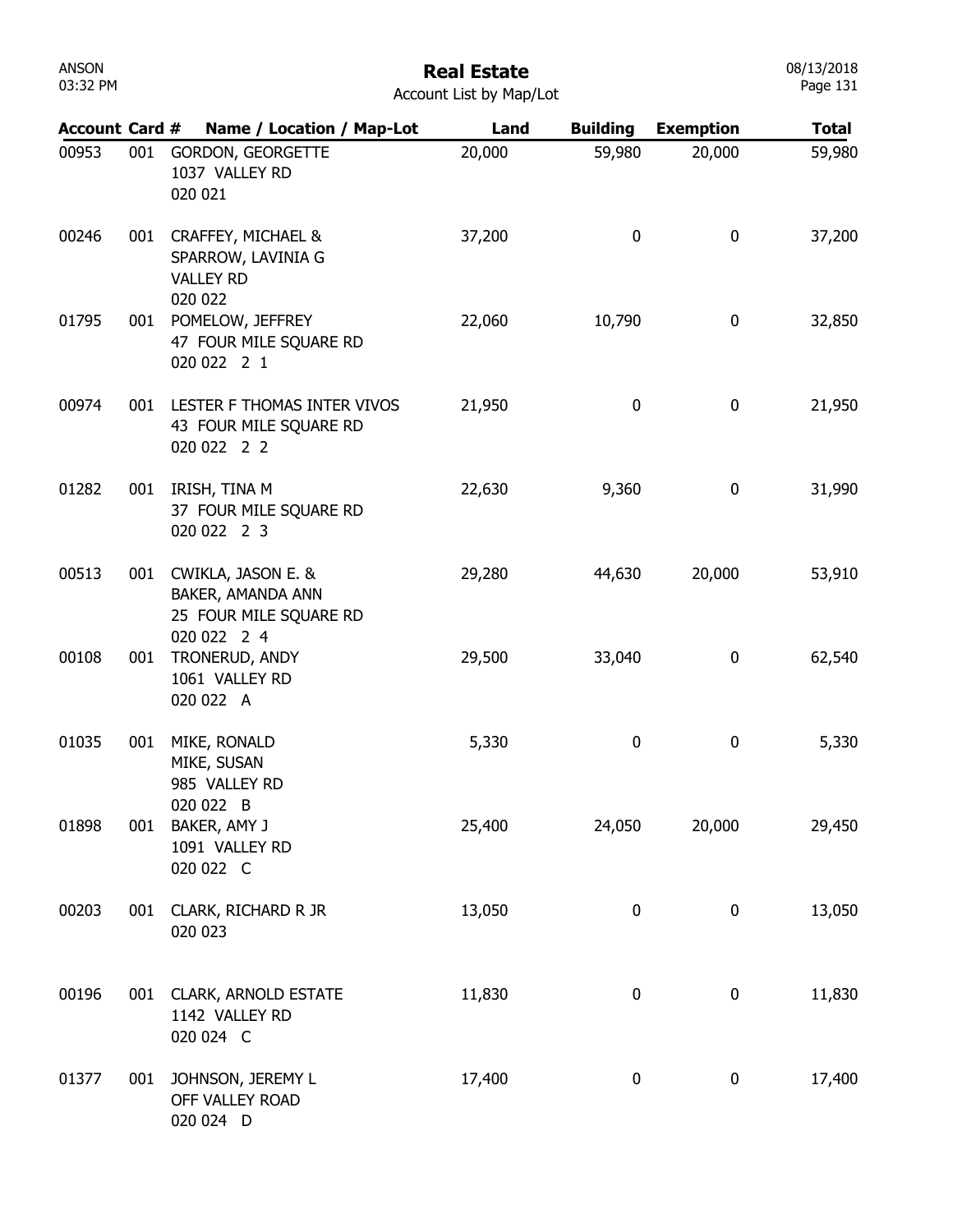#### Real Estate

08/13/2018 Page 132

| <b>Account Card #</b> |     | Name / Location / Map-Lot                                                       | Land        | <b>Building</b> | <b>Exemption</b> | <b>Total</b> |
|-----------------------|-----|---------------------------------------------------------------------------------|-------------|-----------------|------------------|--------------|
| 00225                 | 001 | BRYANT, BILLY II<br>1160 VALLEY RD<br>020 024 E                                 | 20,000      | 12,180          | 0                | 32,180       |
| 00583                 | 001 | MALONEY, DALE<br>020 024 F                                                      | 13,500      | 0               | $\bf{0}$         | 13,500       |
| 01331                 |     | 001 CLARK, GLADYS, HEIRS<br>582 FOUR MILE SQUARE RD<br>020 025                  | 31,500      | 8,970           | $\pmb{0}$        | 40,470       |
| 00469                 | 001 | GEHRKE, JEANETTE WACOME<br>44 FOUR MILE SQUARE RD<br>020 025<br>$\overline{B}$  | 27,500      | 7,040           | 20,000           | 14,540       |
| 01109                 | 001 | CLARK, CARROL<br>CLARK, KELLY<br>580 FOUR MILE SQUARE RD<br>020 025 ON          | $\pmb{0}$   | 5,980           | 0                | 5,980        |
| 00202                 | 001 | CLARK, DANA E<br>1139 VALLEY RD<br>020 025 C & D                                | 24,500      | 7,480           | 20,000           | 11,980       |
| 00195                 |     | 001 CLARK, ALTON S<br>1147 VALLEY RD<br>020 025 E                               | 12,650      | 700             | 6,000            | 7,350        |
| 00329                 | 001 | <b>BAKER, NORMAN G</b><br>BAKER, BECKY J<br>624 FOUR MILE SQUARE RD             | 23,750      | 6,440           | 20,000           | 10,190       |
| 00210                 |     | 020 025 F<br>001 CLARK, LINDA<br>604 FOUR MILE SQUARE RD<br>020 025 G           | 19,490      | 43,360          | 20,000           | 42,850       |
| 00599                 |     | 001 CLARK, ELLOUISE<br>CLARK, JAMMIE<br>612 FOUR MILE SQUARE RD<br>020 025 G ON | $\mathbf 0$ | 9,920           | 9,920            | $\mathbf 0$  |
| 00907                 |     | 001 WELCH, SANDRA J<br>616 FOUR MILE SQUARE RD<br>020 025 G 1                   | 14,140      | 13,910          | 20,000           | 8,050        |
| 00208                 |     | 001 POIRIER, CHRISTOPHER G<br>596 FOUR MILE SQUARE RD<br>020 025 H              | 20,300      | 10,690          | 0                | 30,990       |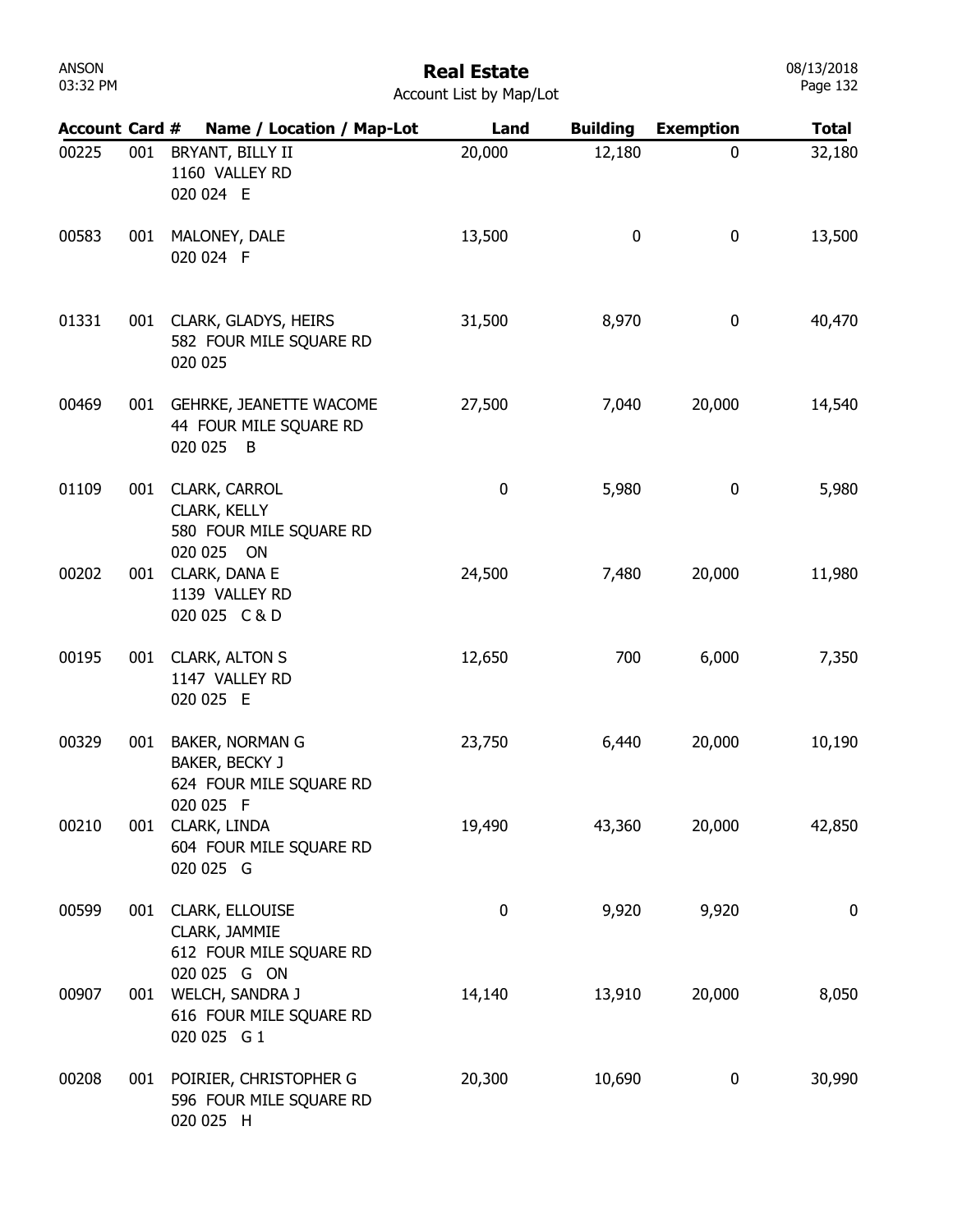| <b>Account Card #</b> |     | Name / Location / Map-Lot                                                              | Land     | <b>Building</b> | <b>Exemption</b> | <b>Total</b> |
|-----------------------|-----|----------------------------------------------------------------------------------------|----------|-----------------|------------------|--------------|
| 01962                 | 001 | CLARK, ELLOUISE A<br>OFF FOUR MILE SQUARE ROAD<br>020 025 H 1                          | 7,950    | $\mathbf 0$     | 0                | 7,950        |
| 00204                 | 001 | PERRY, TIMOTHY<br>PERRY, FELICIA<br>590 FOUR MILE SQUARE RD<br>020 025 I               | 20,000   | 0               | 0                | 20,000       |
| 00393                 | 001 | FAUCETT, GREGORY<br>FAUCETT, CYNTHIA<br>574 FOUR MILE SQUARE RD<br>020 025 J           | 31,110   | 47,390          | 20,000           | 58,500       |
| 01183                 | 001 | WHICHER, CLIFFORD A, JR<br>575 FOUR MILE SQUARE RD<br>020 026                          | 28,000   | 0               | 0                | 28,000       |
| 00950                 | 001 | CROSBY, RONALD<br>1153 VALLEY RD<br>020 026 B                                          | 20,000   | 20,250          | 20,000           | 20,250       |
| 00752                 | 001 | <b>BARBONE, BRUCE R</b><br>FOUR MILE SQUARE RD<br>020 026 D                            | 10,040   | 0               | 0                | 10,040       |
| 00370                 | 001 | DAVIS, KIM<br>607 FOUR MILE SQUARE RD<br>020 026 E                                     | 33,000   | 15,190          | 20,000           | 28,190       |
| 00819                 | 001 | LANDRY, WILLIAM J<br>595 FOUR MILE SQUARE RD<br>020 026 F                              | 32,500   | 4,760           | 0                | 37,260       |
| 02036                 |     | 001 FECTEAU, MARK M & JONI L<br>595 FOUR MILE SQUARE RD<br>020 026 G                   | 18,000   | $\mathbf 0$     | 0                | 18,000       |
| 00512                 |     | 001 PATTERSON, RICHARD<br>PATTERSON, ASHLEE<br>615 FOUR MILE SQUARE RD<br>020 026 E ON | $\bf{0}$ | 8,840           | 0                | 8,840        |
| 00296                 | 001 | ZIEGLER, JAMES CRAIG &<br>ZIEGLER, GALE ELAINE<br>020 027                              | 16,500   | 0               | 0                | 16,500       |
| 01300                 | 001 | EVANS, WALTER E<br>1203 VALLEY RD<br>020 027 B                                         | 27,970   | 7,270           | 20,000           | 15,240       |

08/13/2018 Page 133

ANSON 03:32 PM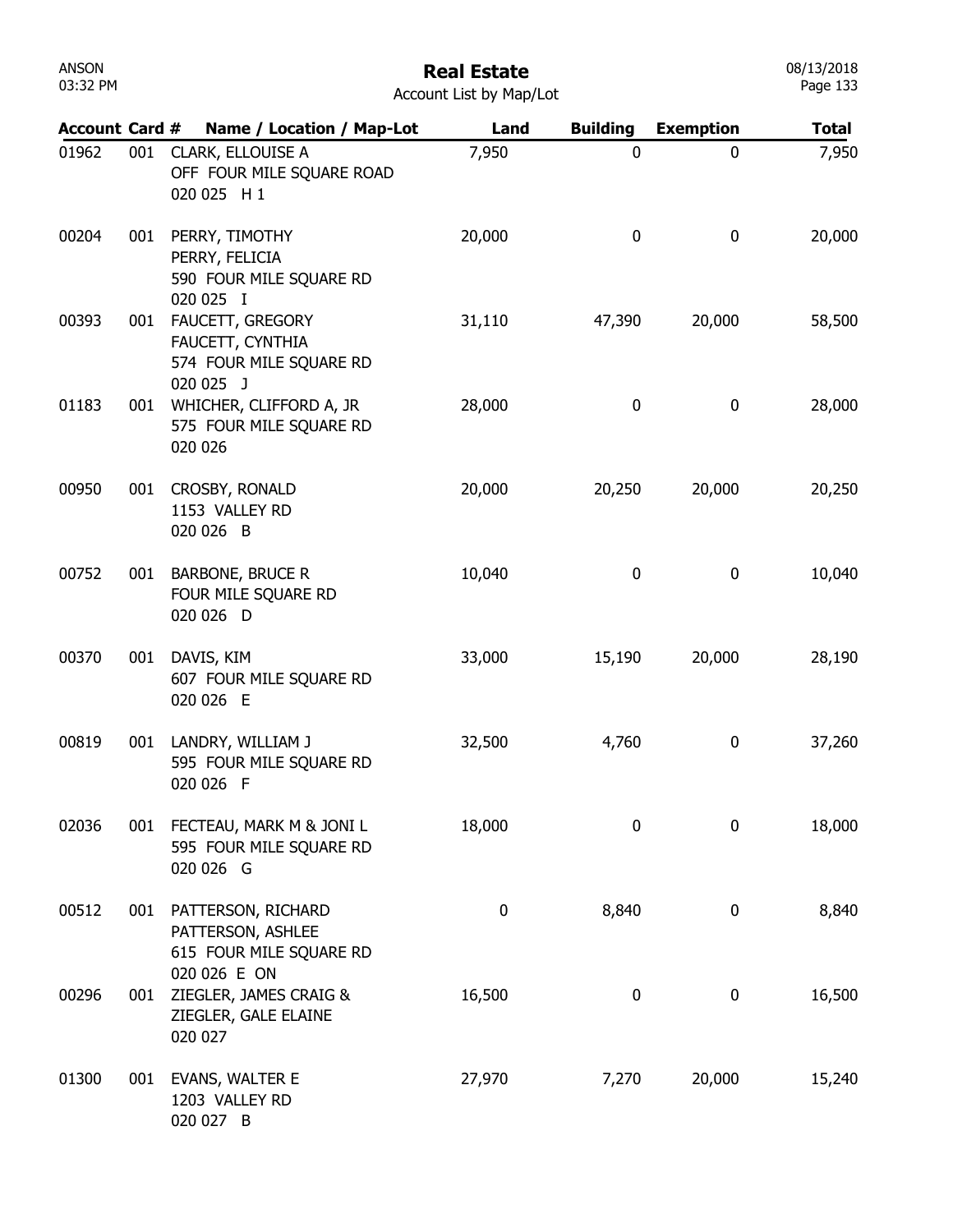| ANSON    |  |
|----------|--|
| 03:32 PM |  |

# Real Estate

| <b>Account List by Map/Lot</b> |
|--------------------------------|
|--------------------------------|

| <b>Account Card #</b> |     | Name / Location / Map-Lot                                             | Land   | <b>Building</b>  | <b>Exemption</b> | <b>Total</b> |
|-----------------------|-----|-----------------------------------------------------------------------|--------|------------------|------------------|--------------|
| 01074                 | 001 | CHICK, FREEMAN L<br>CHICK, FREEMAN T<br>1195 VALLEY RD<br>020 027 B 2 | 22,010 | $\mathbf 0$      | 0                | 22,010       |
| 01075                 | 001 | CHICK, FREEMAN L<br>CHICK, FREEMAN T<br>020 027 B 3                   | 14,420 | $\boldsymbol{0}$ | 0                | 14,420       |
| 01068                 | 001 | VOTER, CINDY L<br>1185 VALLEY RD<br>020 027 B 4                       | 25,980 | 37,270           | 20,000           | 43,250       |
| 01077                 | 001 | CASALETTO, FRANK SR<br>1177 VALLEY RD<br>020 027 B 5                  | 21,470 | 0                | 0                | 21,470       |
| 00842                 | 001 | MANZER, CARL E., II<br>1169 VALLEY RD<br>020 027 C                    | 23,000 | 32,060           | 0                | 55,060       |
| 01647                 | 001 | LINKLETTER TIMBERLANDS, LLC<br>020 028                                | 48,350 | 0                | 0                | 48,350       |
| 00297                 | 001 | CHASE, WILLIAM D<br>CHASE, EVA S<br>020 029                           | 37,000 | 0                | 0                | 37,000       |
| 00290                 | 001 | DENNER, JOHN J JR<br>020 030                                          | 33,500 | 0                | 0                | 33,500       |
| 00725                 | 001 | DAWES, TRACY A<br>1322 VALLEY RD<br>020 031                           | 10,130 | 3,780            | 0                | 13,910       |
| 00295                 | 001 | ZIEGLER, JAMES CRAIG &<br>ZIEGLER, GALE ELAINE<br>020 032 & 33        | 53,350 | 0                | 0                | 53,350       |
| 01294                 | 001 | BACON, RODGER S &<br>CARLSON BACON, MURIEL<br>905 VALLEY RD           | 39,550 | 63,760           | 0                | 103,310      |
| 00084                 | 001 | 021 001<br><b>BLOOD, CHARLES A</b><br>BLOOD, SHIRLEY A<br>021 002     | 9,980  | 0                | 0                | 9,980        |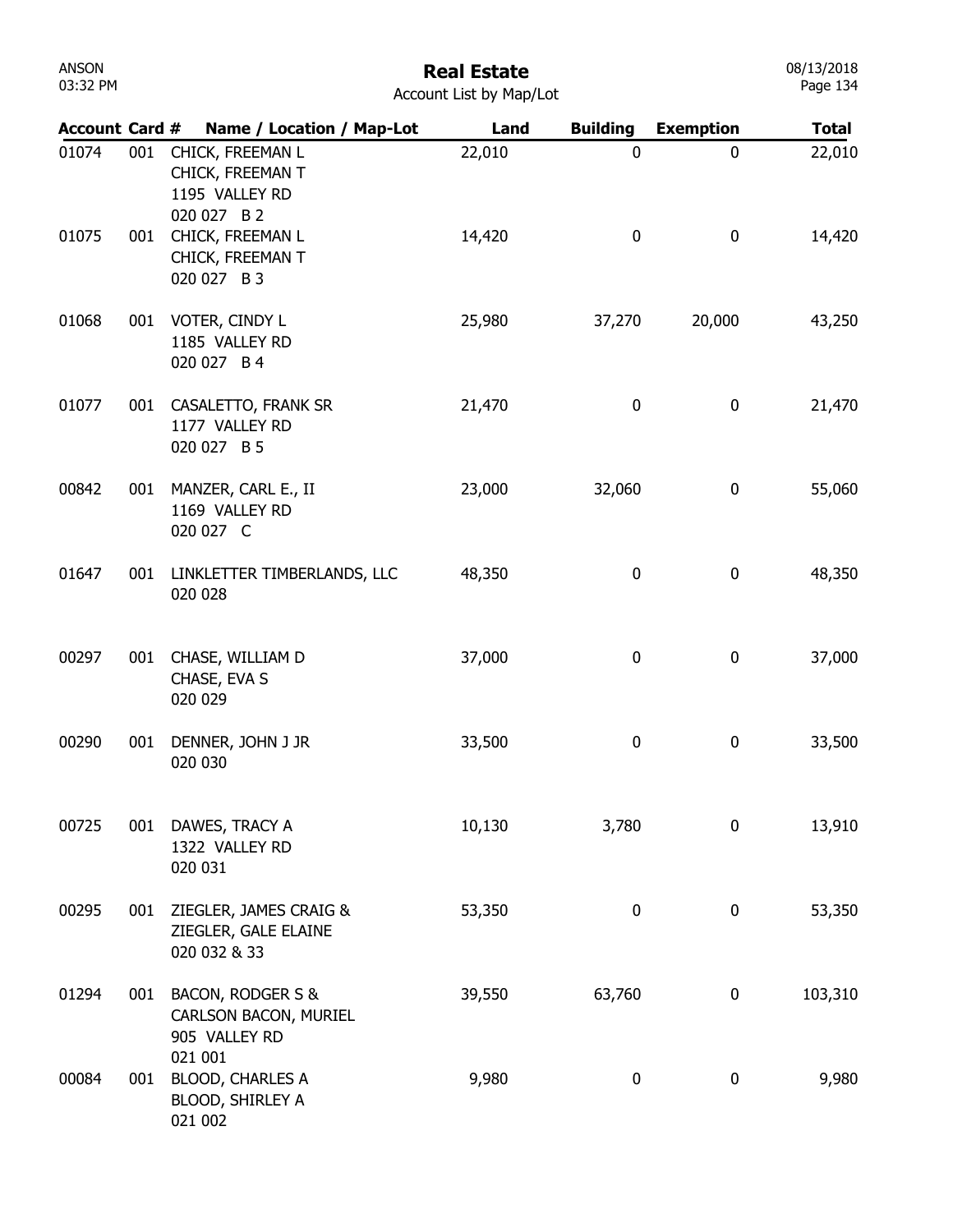### Real Estate

| Account List by Map/Lot |  |  |  |
|-------------------------|--|--|--|
|-------------------------|--|--|--|

| <b>Account Card #</b> |     | Name / Location / Map-Lot                                                                       | Land   | <b>Building</b> | <b>Exemption</b> | <b>Total</b> |
|-----------------------|-----|-------------------------------------------------------------------------------------------------|--------|-----------------|------------------|--------------|
| 00857                 | 001 | POST, TERRY A<br>947 VALLEY RD<br>021 002 A                                                     | 21,950 | 42,600          | 20,000           | 44,550       |
| 01748                 | 001 | MIKE, RONALD<br>MIKE, SUSAN<br>021 003                                                          | 8,430  | 0               | 0                | 8,430        |
| 01040                 | 001 | MIKE, RONALD T JR<br>MIKE, SUSAN J<br>021 004                                                   | 4,300  | 0               | 0                | 4,300        |
| 00072                 | 001 | AGOSTINO, STEVEN<br>AGOSTINO, MELANIE<br>99 FOUR MILE SQUARE RD<br>021 005                      | 30,690 | 10,810          | 0                | 41,500       |
| 01244                 | 001 | TYNER COWPER, CHERYL A<br>50 FOUR MILE SQUARE RD<br>021 006                                     | 27,700 | 29,770          | 20,000           | 37,470       |
| 00039                 | 001 | BAILEY, WILBERT D & JUNE A<br>BAILEY, BRETT J. & COLE D.,<br>154 FOUR MILE SQUARE RD<br>021 007 | 37,400 | 122,530         | 0                | 159,930      |
| 00251                 | 001 | CROWE, KENNETH M<br>165 FOUR MILE SQUARE RD<br>021 008                                          | 60,630 | 10,960          | 0                | 71,590       |
| 01702                 | 001 | PIZZO, FRANK S<br>021 008 1                                                                     | 34,100 | 0               | 0                | 34,100       |
| 00404                 | 001 | FITZGERALD, SALMA<br>151 FOUR MILE SQUARE RD<br>021 008 2                                       | 40,280 | 10,740          | 0                | 51,020       |
| 01330                 |     | 001 OWENS, WILLIAM G<br>33 CLARK RD<br>021 009                                                  | 36,000 | 39,850          | 0                | 75,850       |
| 00375                 |     | 001 SANDERS, ROBERT E<br>SANDERS, FRANCES J<br>177 FOUR MILE SQUARE RD<br>021 009 1             | 26,000 | 1,400           | $\boldsymbol{0}$ | 27,400       |
| 00067                 |     | 001 WEBBER, BRADLEY J &<br>VERTEFEVILLE, KATHY E<br>187 FOUR MILE SQUARE RD<br>021 009 2        | 26,300 | 12,600          | 0                | 38,900       |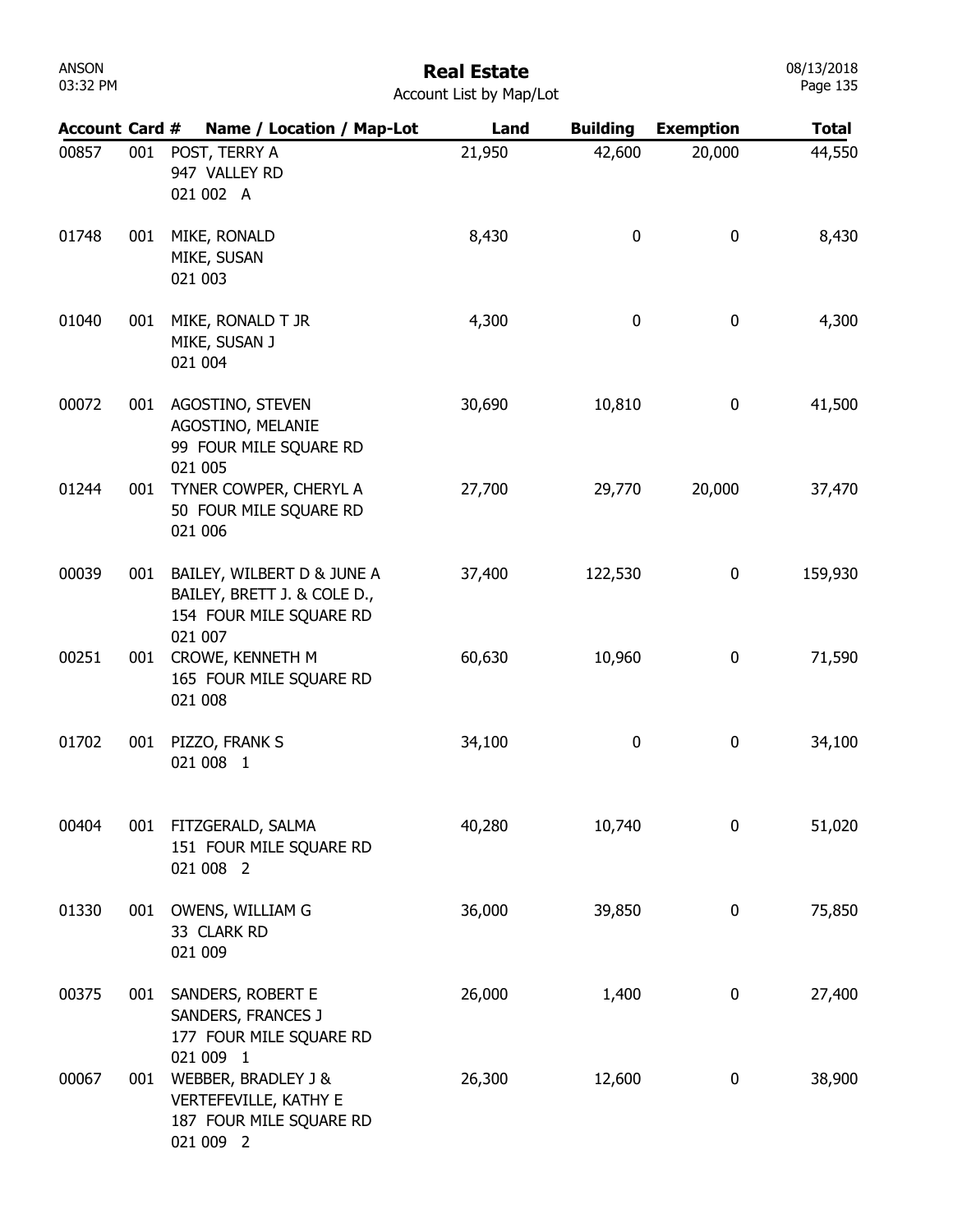| Account Card # |     | Name / Location / Map-Lot                                                     | Land   | <b>Building</b>  | <b>Exemption</b> | <b>Total</b> |
|----------------|-----|-------------------------------------------------------------------------------|--------|------------------|------------------|--------------|
| 00432          | 001 | BRYSON, WILLIAM J<br>BRYSON, BRENDA D<br>203 FOUR MILE SQUARE RD<br>021 009 3 | 26,300 | 15,950           | 0                | 42,250       |
| 00374          | 001 | ERICKSON, CHRISTOPHER<br>209 FOUR MILE SQUARE RD<br>021 009 4                 | 26,300 | 73,540           | 20,000           | 79,840       |
| 00200          | 001 | <b>CLARK, DALE F</b><br>221 FOUR MILE SQUARE RD<br>021 009 5                  | 27,650 | 108,310          | 20,000           | 115,960      |
| 01834          | 001 | HARTE, LAURETTA A<br>4 CLARK RD<br>021 009 B                                  | 32,200 | 93,020           | 0                | 125,220      |
| 00790          | 001 | OWENS, WILLIAM G., JR.<br>021 010                                             | 69,300 | 0                | 0                | 69,300       |
| 01816          | 001 | WATERMAN, BLAKE L<br>WATERMAN, MELANIE A<br>021 011                           | 46,200 | 0                | 0                | 46,200       |
| 01820          | 001 | MEDEIROS, GARY P<br>MEDEIROS, MARTHA M<br>021 011 1                           | 19,130 | $\boldsymbol{0}$ | 0                | 19,130       |
| 01815          | 001 | POWER, MARK &<br>NOWINSKI, LAWRENCE<br>021 011 2                              | 30,430 | 3,000            | 0                | 33,430       |
| 00731          | 001 | MURPHY, MICHAEL E<br>MURPHY, LINDA<br>021 011 3                               | 39,540 | 12,320           | 0                | 51,860       |
| 00254          | 001 | CROWE, WILLIAM L<br>021 011 4                                                 | 27,110 | 0                | 0                | 27,110       |
| 00791          | 001 | LINKLETTER TIMBERLANDS, LLC<br>021 011 A                                      | 16,300 | 0                | 0                | 16,300       |
| 00188          |     | 001 CHARETTE, JOHN E<br>CHARETTE, KRISTIE S<br>021 012                        | 67,000 | 0                | 0                | 67,000       |

08/13/2018 Page 136

ANSON 03:32 PM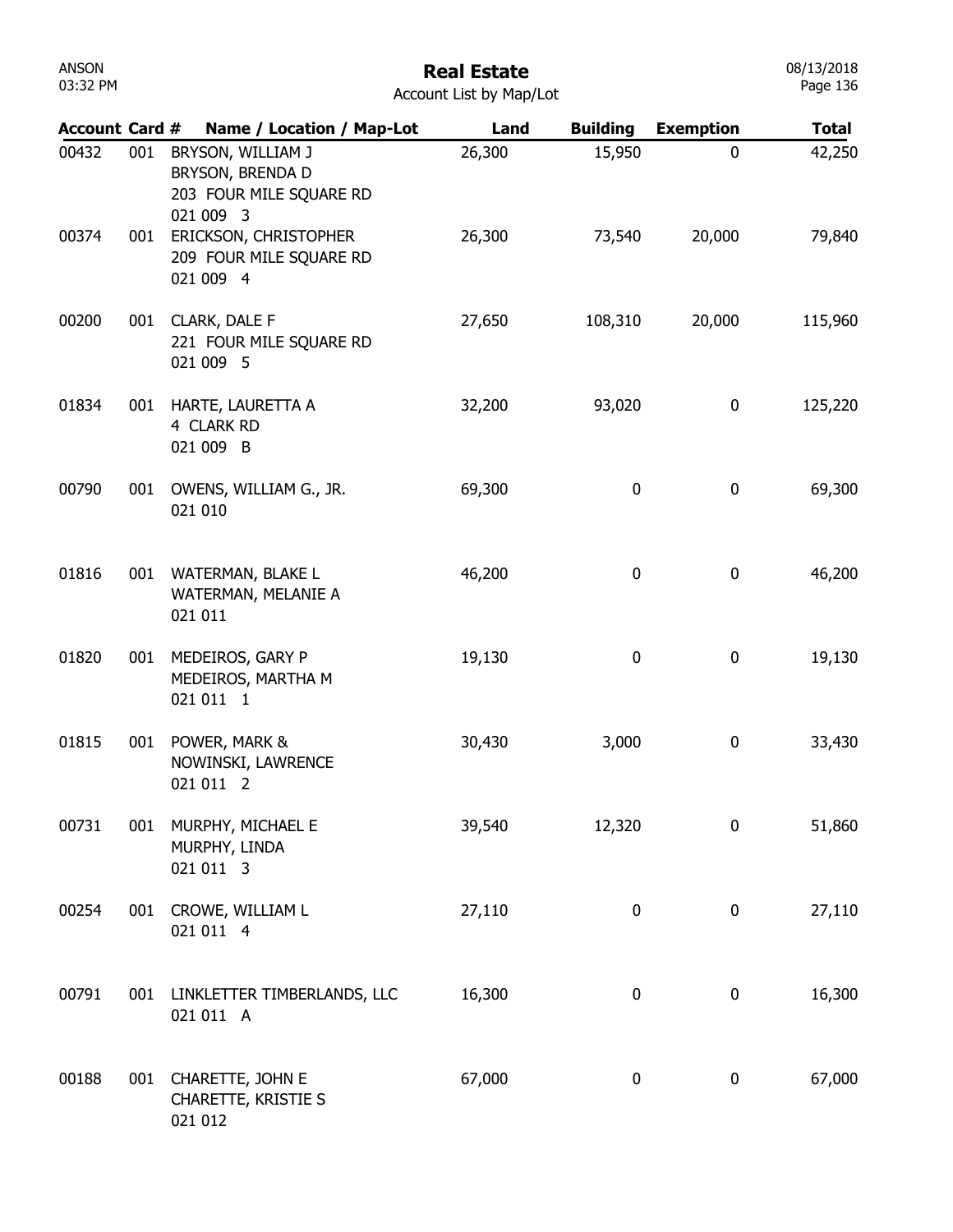| ANSON    |  |  |  |  |  |
|----------|--|--|--|--|--|
| 03:32 PM |  |  |  |  |  |

#### Real Estate

08/13/2018 Page 137

| <b>Account Card #</b> |     | Name / Location / Map-Lot                                                                            | Land   | <b>Building</b> | <b>Exemption</b> | <b>Total</b> |
|-----------------------|-----|------------------------------------------------------------------------------------------------------|--------|-----------------|------------------|--------------|
| 01611                 | 001 | MITCHELL, CORLISS J, TRUSTEE<br>THE RAVENSONG FARM TRUST<br>244 FOUR MILE SQUARE RD<br>021 013 & 17C | 41,500 | 36,010          | 20,000           | 57,510       |
| 00413                 | 001 | FOGERTY, KATHY E<br>FOGERTY, DAVID M<br>021 014                                                      | 37,650 | 0               | 0                | 37,650       |
| 01700                 | 001 | HARRIS, GREGORY J<br>HARRIS, ANDREA<br>247 FOUR MILE SQUARE RD<br>021 014 B                          | 37,890 | 41,970          | 0                | 79,860       |
| 00284                 | 001 | DEANE, ROBERT A &<br>RANDALL, BERNARD C<br>021 015 & 16                                              | 35,560 | 0               | 0                | 35,560       |
| 00373                 | 001 | <b>EMERY, CHARLES H</b><br>EMERY, MARTHA K<br>323 FOUR MILE SQUARE RD<br>021 016 1                   | 29,760 | 56,880          | 26,000           | 60,640       |
| 00047                 | 001 | GIESE, WILLIAM<br>GIESE, DIANE DOREMAN<br>314 FOUR MILE SQUARE RD<br>021 017                         | 29,740 | 38,230          | 0                | 67,970       |
| 00646                 | 001 | WELCH, EDDIE<br>381 FOUR MILE SQUARE RD<br>021 018                                                   | 23,500 | 0               | 0                | 23,500       |
| 01166                 | 001 | CLARK, RICHARD R, JR.<br>395 FOUR MILE SQUARE RD<br>021 018 C                                        | 28,750 | 9,480           | 20,000           | 18,230       |
| 00654                 | 001 | MERRILL, LILLIAN M<br>449 FOUR MILE SQUARE RD<br>021 019                                             | 26,900 | 4,200           | 0                | 31,100       |
| 00630                 | 001 | MACFARLANE, RETA A<br>475 FOUR MILE SQUARE RD<br>021 019 A                                           | 21,500 | 12,040          | 0                | 33,540       |
| 00301                 | 001 | CICCHINO, JOSHUA<br>MOORE, IMAGE<br>461 FOUR MILE SQUARE RD                                          | 21,470 | 58,640          | 26,000           | 54,110       |
| 00653                 | 001 | 021 019 B<br>MERRILL, LILLIAN M<br>434 FOUR MILE SQUARE RD<br>021 020                                | 45,300 | 9,280           | 20,000           | 34,580       |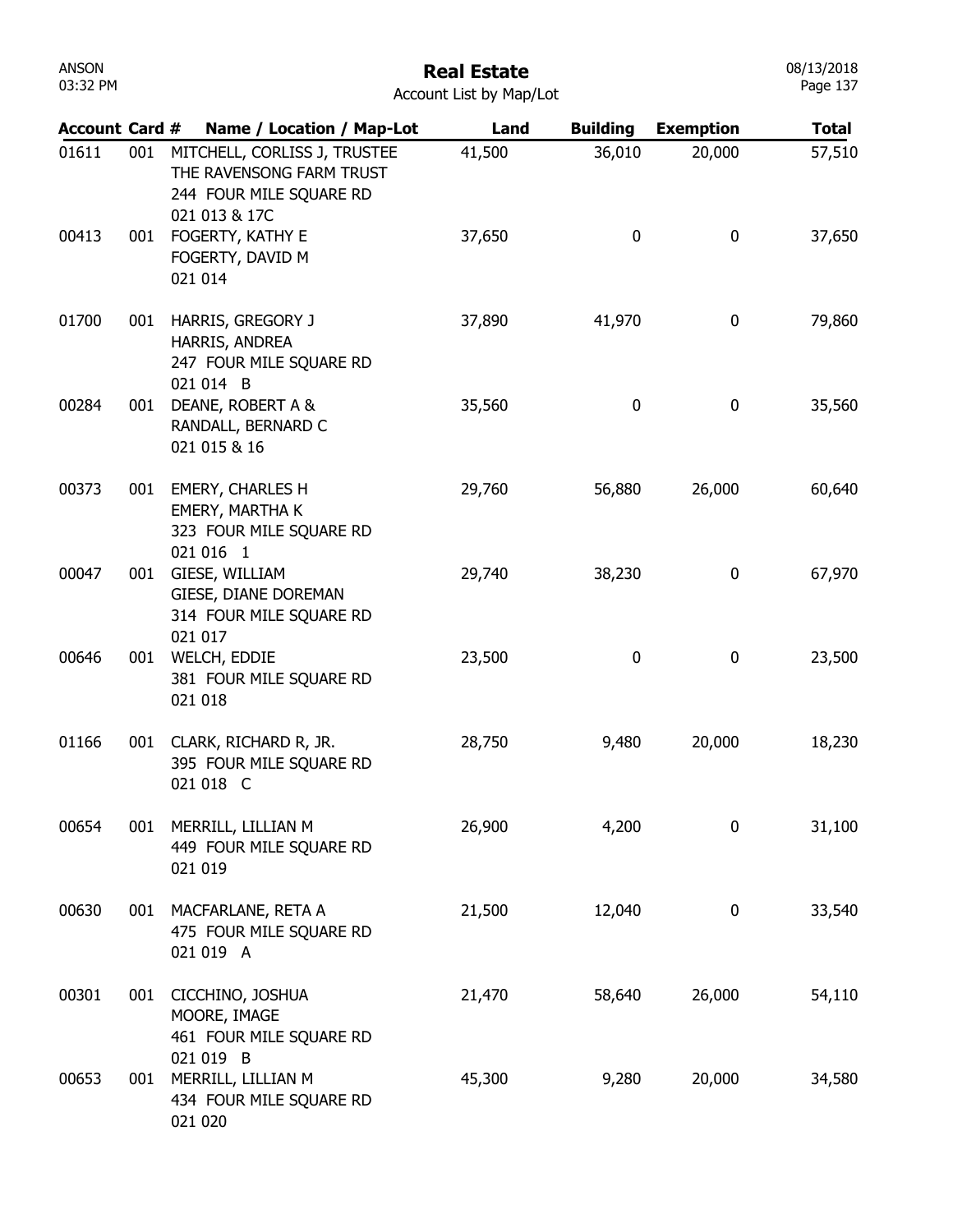| <b>ANSON</b><br>03:32 PM | <b>Real Estate</b><br>Account List by Map/Lot |                                                                                                  |        |                 |                  | 08/13/2018<br>Page 138 |
|--------------------------|-----------------------------------------------|--------------------------------------------------------------------------------------------------|--------|-----------------|------------------|------------------------|
| <b>Account Card #</b>    |                                               | Name / Location / Map-Lot                                                                        | Land   | <b>Building</b> | <b>Exemption</b> | <b>Total</b>           |
| 01173                    | 001                                           | MERRILL, DAVID H JR<br>494 FOUR MILE SQUARE RD<br>021 020 1                                      | 22,600 | 28,900          | 0                | 51,500                 |
| 00803                    | 001                                           | BOURQUE, WILLIAM R. TRUSTEE<br>BOURQUE, CAITRIN S. TRUSTEE<br>497 FOUR MILE SQUARE RD<br>021 021 | 46,000 | 77,060          | 0                | 123,060                |
| 01080                    | 001                                           | KNIGHT, SAMUEL W. &<br>DEMERS, BRIGITTE H<br>021 022 A                                           | 46,000 | $\bf{0}$        | $\mathbf 0$      | 46,000                 |
| 00372                    | 001                                           | TOWNSEND, JAMES A<br>TOWNSEND, FRANCES R<br>513 FOUR MILE SQUARE RD<br>021 022 C                 | 17,950 | 26,510          | $\mathbf 0$      | 44,460                 |
| 01782                    | 001                                           | CHADWICK, GLENN A<br>CHADWICK, ANNETTE G<br>501 FOUR MILE SQUARE RD<br>021 022 & 22B             | 29,680 | 63,270          | 20,000           | 72,950                 |
| 00092                    | 001                                           | ROBBINS, MICHAEL<br>OAKLEY, REBECCA<br>FOUR MILE SQ ROAD<br>021 023                              | 21,720 | $\bf{0}$        | $\mathbf 0$      | 21,720                 |
| 01490                    | 001                                           | BEAULIEU, ROGER<br>517 FOUR MILE SQUARE RD<br>021 023 1                                          | 33,680 | 20,170          | 20,000           | 33,850                 |
| 01803                    | 001                                           | LUCE, BRIAN<br>021 024                                                                           | 16,500 | 0               | 0                | 16,500                 |
| 01070                    |                                               | 001 FARMER, DEREK E<br>542 FOUR MILE SQUARE RD<br>021 025                                        | 31,480 | 82,780          | 0                | 114,260                |
| 01069                    |                                               | 001 FARMER, DEREK E<br>542 FOUR MILE SQUARE RD<br>021 025 1                                      | 14,300 | 0               | 0                | 14,300                 |
| 01071                    | 001                                           | SWING, BETTY LEE<br>FOUR MILE SQUARE RD<br>021 025 2                                             | 13,950 | 0               | 0                | 13,950                 |
| 01072                    |                                               | 001 SWING, BETTY LEE<br>554 FOUR MILE SQUARE ROAD<br>021 025 3                                   | 13,950 | 0               | 0                | 13,950                 |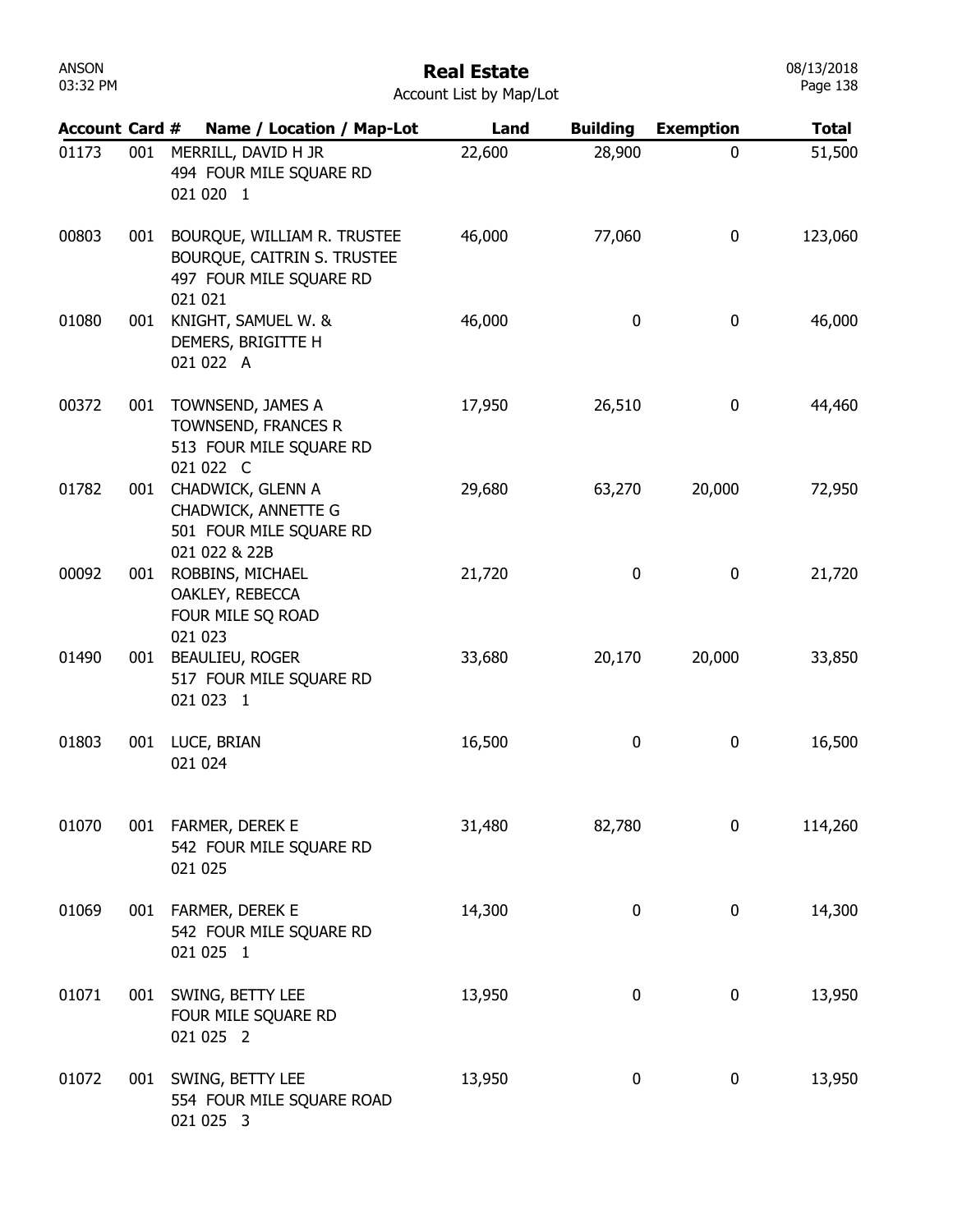| <b>Account Card #</b> |     | Name / Location / Map-Lot                                                  | Land   | <b>Building</b> | <b>Exemption</b> | <b>Total</b> |
|-----------------------|-----|----------------------------------------------------------------------------|--------|-----------------|------------------|--------------|
| 01073                 | 001 | KAKUK, LASZLO SR<br>562 FOUR MILE SQUARE RD<br>021 025 4                   | 14,720 | 5,700           | $\mathbf 0$      | 20,420       |
| 01101                 | 001 | TURNER, DEBRA D<br>TURNER, DAVID W<br>118 FOUR MILE SQUARE RD<br>021 025 C | 42,000 | 73,390          | 20,000           | 95,390       |
| 00541                 | 001 | LEWIS, EARLON V JR<br>520 FOUR MILE SQUARE RD<br>021 025 D                 | 29,900 | 55,860          | 20,000           | 65,760       |
| 00006                 | 001 | LEWIS, EARLON V SR<br>LEWIS, ENID F<br>021 025 D 1                         | 9,900  | 0               | $\pmb{0}$        | 9,900        |
| 01569                 | 001 | MCLEAN, ELDON K<br>MCLEAN, LAURIE E<br>497 NEW PORTLAND RD                 | 49,100 | 98,800          | 26,000           | 121,900      |
| 01797                 | 001 | 022 001<br><b>BATES, MARTIN W</b><br>BATES, RAYLENE V<br>022 001 1 A       | 27,500 | 79,200          | 20,000           | 86,700       |
| 01115                 | 001 | KIGER, LAURIE A<br>PORTER, ALSTON DALE<br>022 002                          | 9,450  | 0               | $\pmb{0}$        | 9,450        |
| 00230                 | 001 | CONTOIS, SHARON R<br>CONTOIS, THOMAS<br>022 002 1                          | 5,060  | 0               | 0                | 5,060        |
| 01735                 | 001 | CHIPMAN, WADE<br>OFF BARRON ROAD<br>022 002 2                              | 4,950  | 0               | 0                | 4,950        |
| 01365                 | 001 | FROST, TIFFANY L<br>022 002 3                                              | 4,200  | 0               | $\pmb{0}$        | 4,200        |
| 00662                 | 001 | MERRILL, FRANCES E<br>571 NEW PORTLAND RD<br>022 003                       | 20,000 | 41,080          | 20,000           | 41,080       |
| 00059                 | 001 | PINKHAM, RONALD D<br>PINKHAM, JUDY P<br>574 NEW PORTLAND RD<br>022 004     | 49,100 | 0               | $\pmb{0}$        | 49,100       |

08/13/2018 Page 139

ANSON 03:32 PM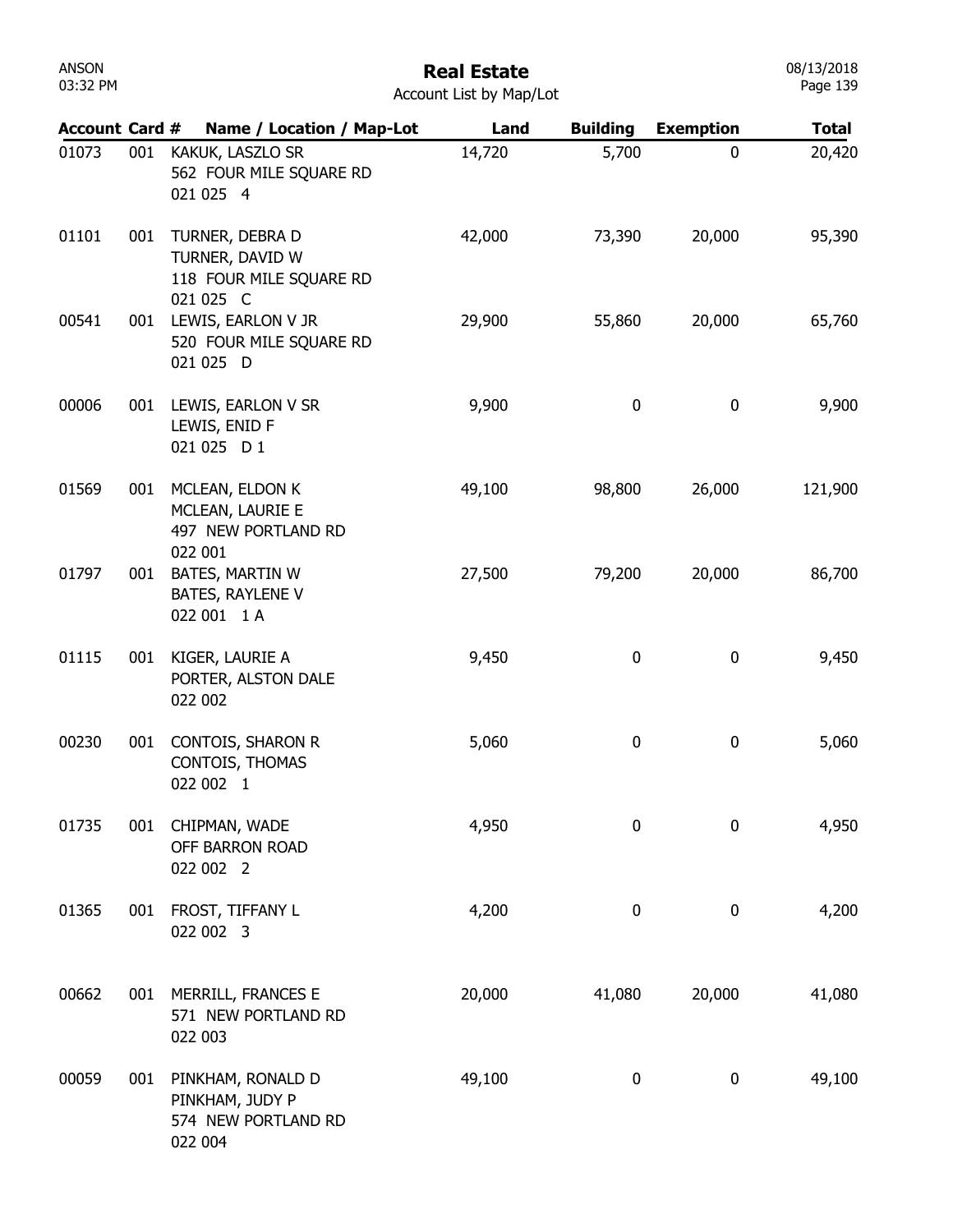## Real Estate

08/13/2018 Page 140

| <b>Account Card #</b> |     | Name / Location / Map-Lot                                      | Land      | <b>Building</b> | <b>Exemption</b> | <b>Total</b> |
|-----------------------|-----|----------------------------------------------------------------|-----------|-----------------|------------------|--------------|
| 01567                 | 001 | LESPERANCE, SEAN T<br>522 NEW PORTLAND RD<br>022 005 B         | 26,090    | 49,780          | 0                | 75,870       |
| 01544                 | 001 | DAVIS, ANDREW L<br>DAVIS, JENNIFER L<br>022 005 B 1            | 28,760    | 0               | 0                | 28,760       |
| 00626                 | 001 | MCLEAN, DALE E<br>022 005 C                                    | 31,420    | 2,350           | 0                | 33,770       |
| 00396                 | 001 | MANZER, CLINTON A<br>476 NEW PORTLAND RD<br>022 005 C1         | 23,600    | 76,130          | 20,000           | 79,730       |
| 01588                 | 001 | MCLEAN, DAVID E<br>492 NEW PORTLAND RD<br>022 005 D            | 41,920    | 23,300          | 20,000           | 45,220       |
| 00958                 | 001 | SCHICK, JAMES J<br>SCHICK, LINDA M<br>022 005 E                | 33,350    | 0               | 0                | 33,350       |
| 01671                 | 001 | PINKHAM, BRYCE P<br>PINKHAM, EDNA G<br>452 NEW PORTLAND RD     | 33,800    | 60,050          | 26,000           | 67,850       |
| 01969                 | 001 | 022 006<br>PINKHAM, TAMMY<br>424 NEW PORTLAND RD<br>022 006 ON | $\pmb{0}$ | 13,760          | 0                | 13,760       |
| 00689                 | 001 | MOODY, LAURIE A<br>89 TOWN FARM RD<br>022 007                  | 20,000    | 41,800          | 0                | 61,800       |
| 00693                 | 001 | MOODY, ROBERT<br>95 TOWN FARM RD<br>022 008                    | 34,800    | 30,940          | 20,000           | 45,740       |
| 01976                 | 001 | MOODY, LAURIE ANN<br>97 TOWN FARM RD<br>022 008 A              | 22,850    | 34,650          | 0                | 57,500       |
| 00064                 |     | 001 PELLETIER, DENNIS<br>PELLETIER, PAULA<br>022 009           | 30,000    | 0               | 0                | 30,000       |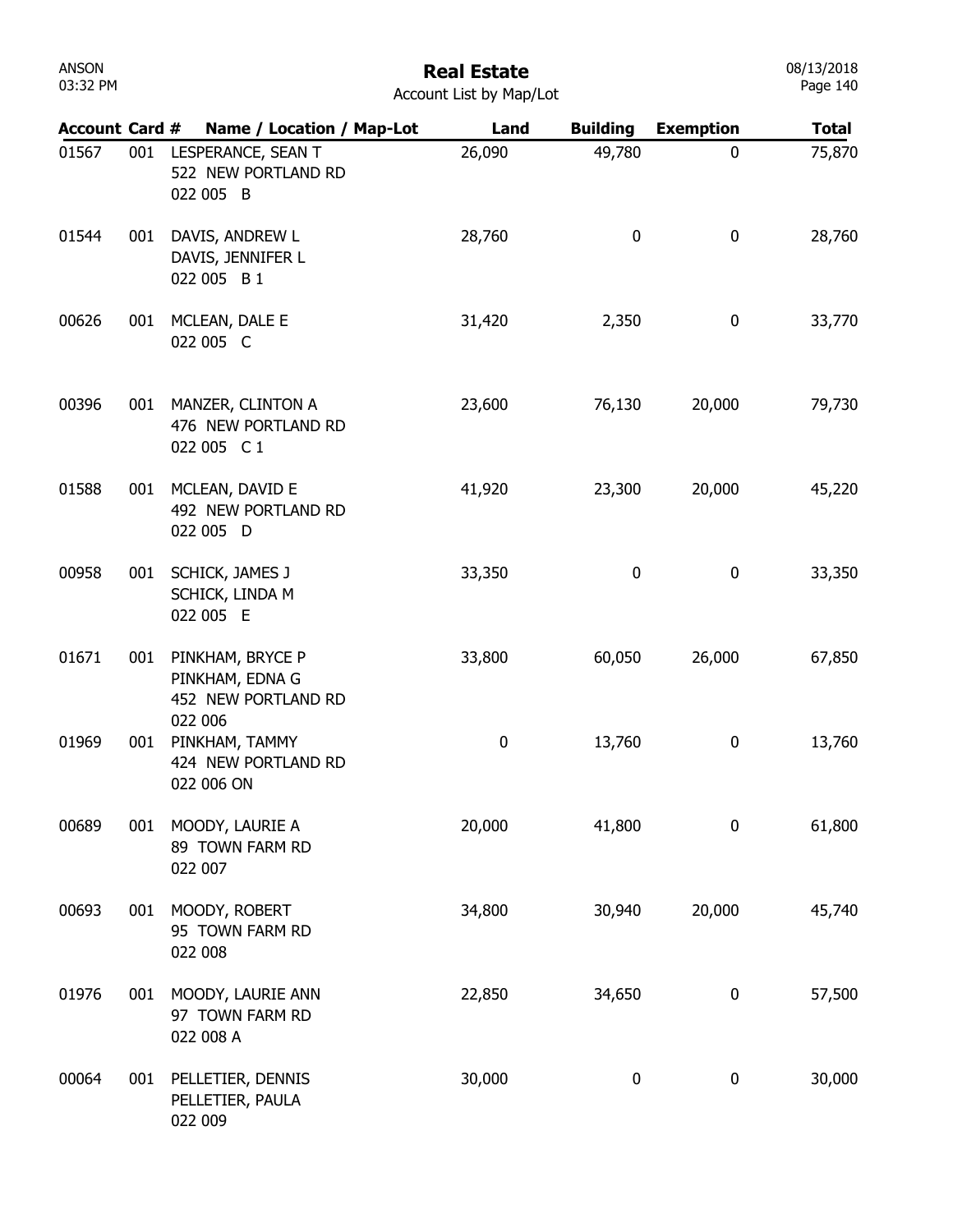#### Real Estate

|  | <b>Account List by Map/Lot</b> |  |  |  |  |
|--|--------------------------------|--|--|--|--|
|--|--------------------------------|--|--|--|--|

| <b>Account Card #</b> |     | Name / Location / Map-Lot                                                                        | Land   | <b>Building</b> | <b>Exemption</b> | <b>Total</b> |
|-----------------------|-----|--------------------------------------------------------------------------------------------------|--------|-----------------|------------------|--------------|
| 00691                 | 001 | GOREY, DAVID A<br>GOREY, JOANNE D<br>022 010                                                     | 47,800 | 0               | 0                | 47,800       |
| 00797                 | 001 | PAINE, FRANK A JR<br>PAINE, COLLETTE A<br>176 TOWN FARM RD<br>022 011                            | 43,350 | 86,550          | 20,000           | 109,900      |
| 00794                 | 001 | REYNOLDS, CHIRSTOPHER V<br>022 011 1                                                             | 35,000 | 0               | 0                | 35,000       |
| 01652                 | 001 | TAYLOR, JESSICA R<br>TAYLOR, RALPH W<br><b>TOWN FARM ROAD</b><br>022 012 001                     | 28,300 | 0               | 0                | 28,300       |
| 02011                 | 001 | HERRMANN, ROBIN J. Trustee<br>SPENCER FARM TRUST 4/25/13<br><b>TOWN FARM ROAD</b><br>022 012 002 | 25,800 | 0               | 0                | 25,800       |
| 02012                 | 001 | WOOD, SCOTT A<br><b>BRADBURY, CHRISTENE L</b><br><b>TOWN FARM ROAD</b><br>022 012 003            | 22,400 | 0               | 0                | 22,400       |
| 02002                 | 001 | BISSONETTE, DANA<br>BISSONETTE, WENDY<br><b>TOWN FARM ROAD</b>                                   | 18,900 | 0               | 0                | 18,900       |
| 00438                 | 001 | 022 012 00A<br>PAINE, SIRENA<br>259 TOWN FARM RD<br>022 013                                      | 28,300 | 32,560          | 20,000           | 40,860       |
| 01120                 | 001 | FENLASON, JOHN R. &<br>PAINE, SIRENA<br>022 013 A                                                | 29,700 | 0               | 0                | 29,700       |
| 01937                 | 001 | FENLASON, JOHN R<br>TOWN FARM RD<br>022 014                                                      | 43,200 | 0               | 0                | 43,200       |
| 01860                 | 001 | DEUTSCHE BANK NATIONAL<br>C/O OCWEN LAON SERVICING,<br>230 TOWN FARM RD<br>022 014 1             | 27,500 | 32,020          | 0                | 59,520       |
| 00395                 | 001 | FENLASON, RONALD B<br>FENLASON, GAIL A<br>326 TOWN FARM RD<br>022 014 B                          | 24,000 | 37,160          | 26,000           | 35,160       |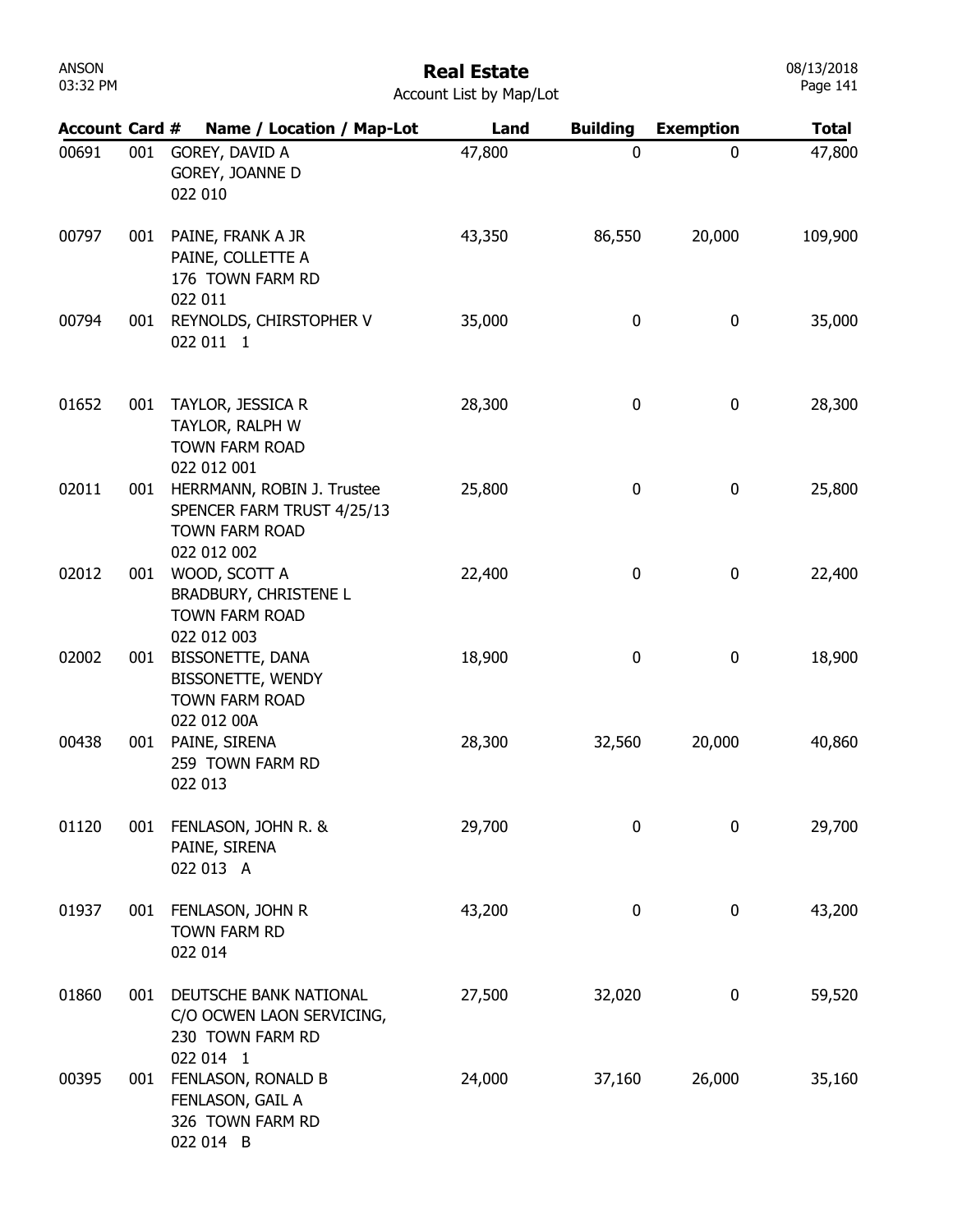| <b>ANSON</b><br>03:32 PM |     |                                                                                           | <b>Real Estate</b><br>Account List by Map/Lot |                  |                  | 08/13/2018<br>Page 142 |
|--------------------------|-----|-------------------------------------------------------------------------------------------|-----------------------------------------------|------------------|------------------|------------------------|
| <b>Account Card #</b>    |     | Name / Location / Map-Lot                                                                 | Land                                          | <b>Building</b>  | <b>Exemption</b> | <b>Total</b>           |
| 00761                    | 001 | NICHOLS, MARGARET A<br>342 TOWN FARM RD<br>022 015                                        | 55,140                                        | 27,470           | 20,000           | 62,610                 |
| 01045                    | 001 | SANTANGELO, MICHAEL A<br>SANTANGELO, GAIL M<br>404 TOWN FARM ROAD<br>022 015 A            | 54,940                                        | 116,600          | $\mathbf 0$      | 171,540                |
| 01799                    | 001 | ANSON TOWN OF<br>022 016                                                                  | 13,500                                        | 0                | 13,500           | $\boldsymbol{0}$       |
| 00439                    | 001 | FRIEND, DARREN L<br>022 017                                                               | 16,150                                        | 0                | 0                | 16,150                 |
| 00675                    | 001 | BORELLI, PETER A<br>BORELLI, MICHELLE A<br>275 TOWN FARM RD<br>022 018                    | 60,400                                        | 81,820           | 0                | 142,220                |
| 00065                    | 001 | VAN KIRK, HENRIETTA<br>022 019                                                            | 20,750                                        | 0                | 0                | 20,750                 |
| 01240                    | 001 | VAN KIRK, MARK<br>VAN KIRK, HENRIETTA<br>6 CARRABASSETT RD                                | $\pmb{0}$                                     | 30,470           | 20,000           | 10,470                 |
| 01305                    | 001 | 022 019 ON<br>GOOGINS, ROBERT G SR<br>GOOGINS, CAROL A<br>313 TOWN FARM RD<br>022 019 1   | 21,500                                        | 61,250           | 0                | 82,750                 |
| 00676                    | 001 | MICHLEWITZ, HAROLD<br>MICHLEWITZ, GERALDINE<br>022 020                                    | 39,100                                        | $\boldsymbol{0}$ | $\boldsymbol{0}$ | 39,100                 |
| 00417                    | 001 | FORRISTER, GLEN<br>022 021                                                                | 23,900                                        | 0                | $\mathbf 0$      | 23,900                 |
| 01265                    | 001 | <b>BORELLI, PETER</b><br>022 021 1                                                        | 23,800                                        | 0                | 0                | 23,800                 |
| 00479                    | 001 | GILBERT, DAVID W<br><b>GILBERT, GERTRUDE M</b><br>134 CARRABASSETT RD<br>022 021 2 1/2int | 18,800                                        | 0                | $\bf{0}$         | 18,800                 |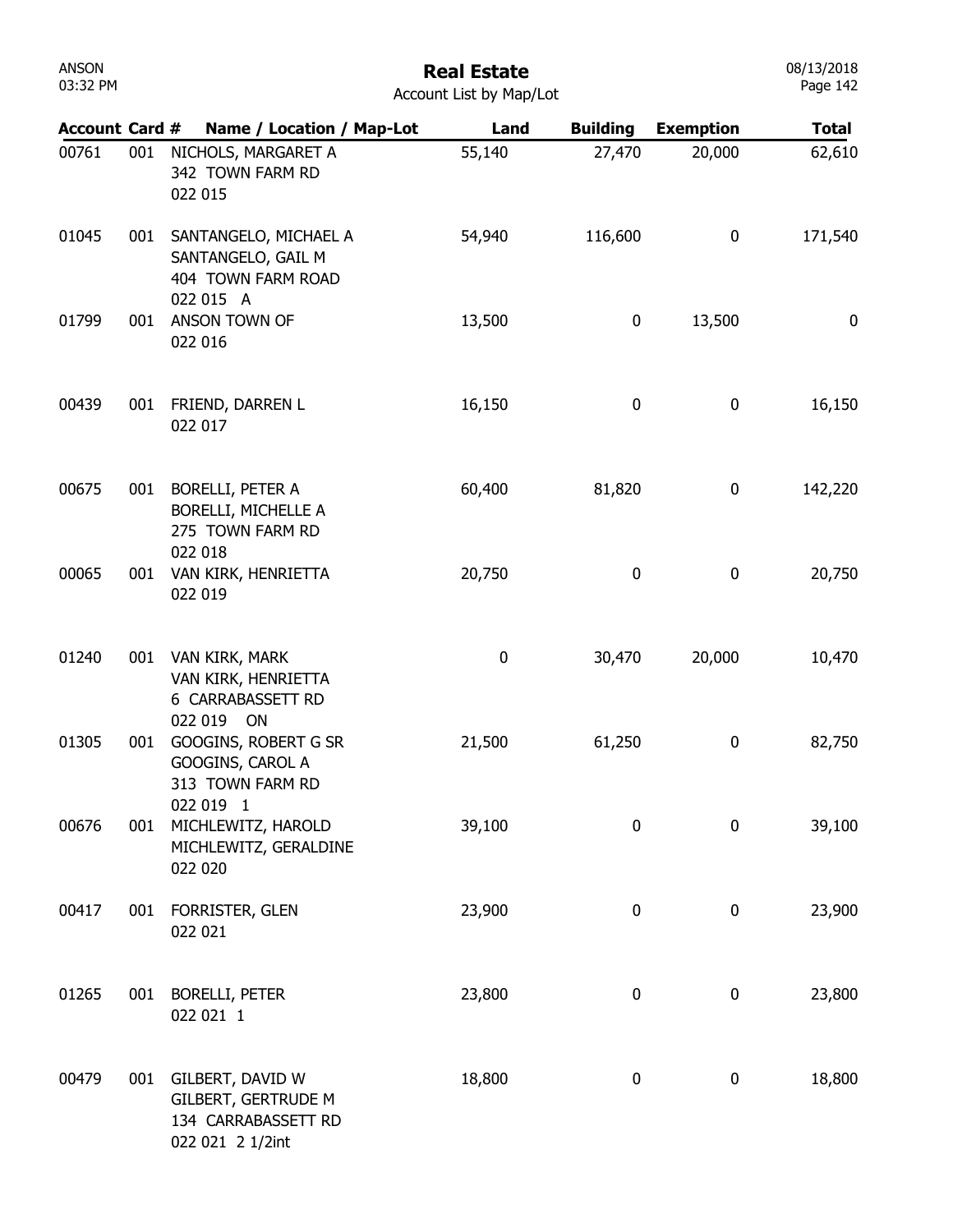| <b>ANSON</b><br>03:32 PM | <b>Real Estate</b><br>Account List by Map/Lot |                                                                                          |        |                 | 08/13/2018<br>Page 143 |              |
|--------------------------|-----------------------------------------------|------------------------------------------------------------------------------------------|--------|-----------------|------------------------|--------------|
| <b>Account Card #</b>    |                                               | Name / Location / Map-Lot                                                                | Land   | <b>Building</b> | <b>Exemption</b>       | <b>Total</b> |
| 01355                    | 001                                           | BUCKNAM, CLARENCE, JR. &<br>PEAVEY, ELIZABETH<br>126 CARRABASSETT RD<br>022 021 2 1/2int | 18,800 | 9,610           | 20,000                 | 8,410        |
| 01727                    | 001                                           | SMITH, NOLAN A<br>152 CARRABASSETT RD<br>022 021 3                                       | 33,600 | 1,120           | 0                      | 34,720       |
| 00116                    | 001                                           | <b>GRAHAM, STEPHEN</b><br>GRAHAM, LIZA<br><b>CARRABASSET ROAD</b><br>022 021 4           | 34,100 | 0               | 0                      | 34,100       |
| 00024                    | 001                                           | MCCOY, TIMOTHY S<br>MCCOY, ELISSA K<br>176 CARRABASSETT RD<br>022 021 5                  | 23,800 | 0               | 0                      | 23,800       |
| 00020                    | 001                                           | ANGSTROM, JOHN<br>022 022 1                                                              | 21,150 | 2,500           | $\boldsymbol{0}$       | 23,650       |
| 01856                    | 001                                           | SANTIAGO, WILLIAM, JR.<br>179 CARRABASSETT RD<br>022 022 2                               | 26,000 | 0               | 0                      | 26,000       |
| 00988                    | 001                                           | SLEEPER, MATTHEW W<br>SLEEPER, CATHY A<br>161 CARRABASSETT RD<br>022 022 3               | 26,450 | 14,350          | 20,000                 | 20,800       |
| 00882                    | 001                                           | COLON, ZAIDA &<br>MELENDEZ, SONIA<br>149 CARRABASSETT RD<br>022 022 4                    | 26,300 | 0               | $\boldsymbol{0}$       | 26,300       |
| 00949                    | 001                                           | SANTIAGO, WILLIAM<br>137 CARRABASSETT RD<br>022 022 5                                    | 30,750 | 65,250          | 20,000                 | 76,000       |
| 00914                    | 001                                           | ROCINO, GUIDO<br>022 022 6                                                               | 25,000 | 0               | $\boldsymbol{0}$       | 25,000       |
| 00130                    | 001                                           | <b>BORELLI, PETER P</b><br>BORELLI, MICHELLE A<br>022 022 7                              | 19,800 | 0               | 0                      | 19,800       |
| 01264                    | 001                                           | <b>BORELLI, PETER</b><br>97 CARRABASSETT RD<br>022 022 8                                 | 28,200 | 46,770          | 20,000                 | 54,970       |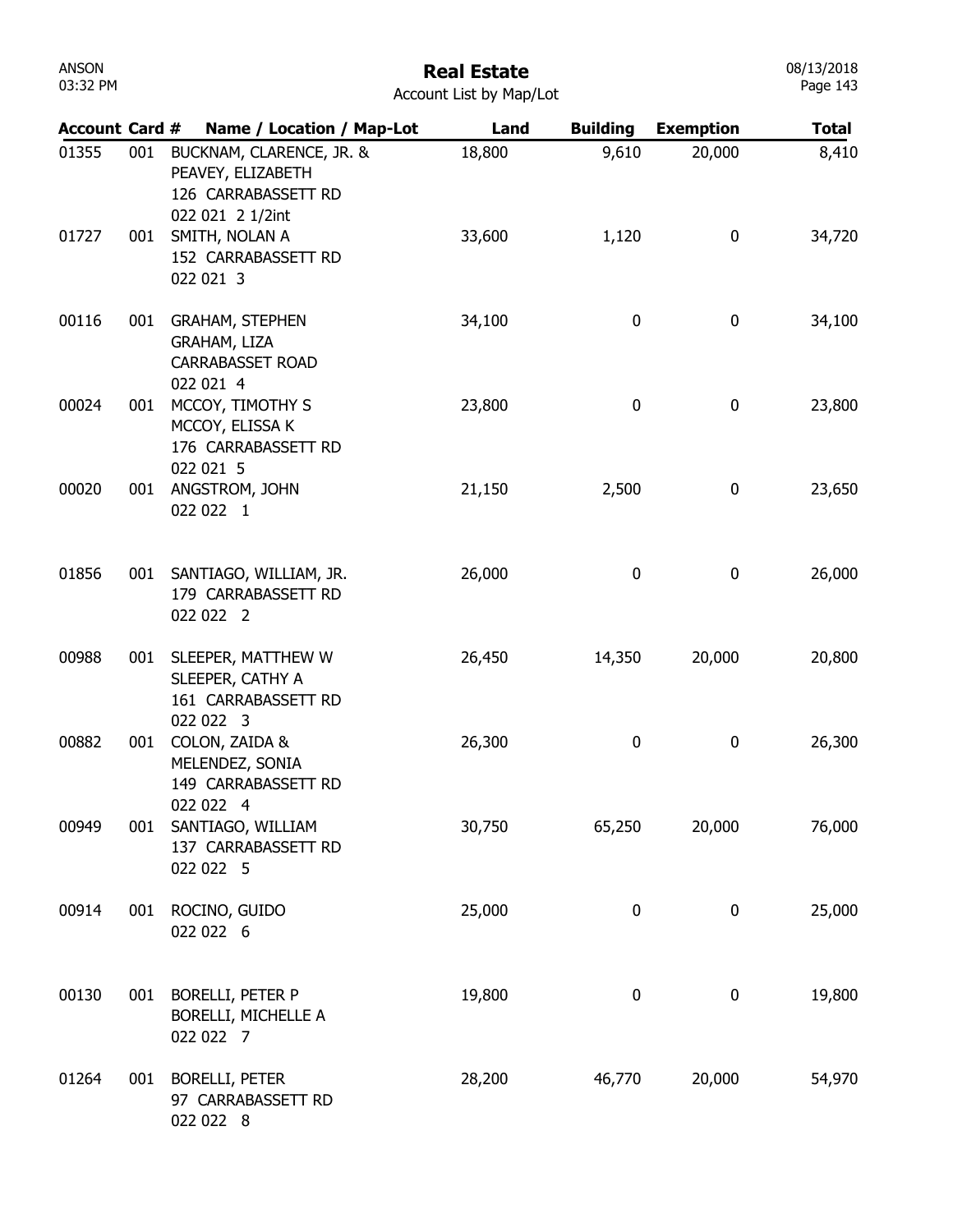#### Real Estate

|  | <b>Account List by Map/Lot</b> |  |  |  |  |
|--|--------------------------------|--|--|--|--|
|--|--------------------------------|--|--|--|--|

| <b>Account Card #</b> |     | Name / Location / Map-Lot                                                      | Land   | <b>Building</b> | <b>Exemption</b> | <b>Total</b> |
|-----------------------|-----|--------------------------------------------------------------------------------|--------|-----------------|------------------|--------------|
| 00418                 | 001 | FORRISTER, GLEN<br>95 CARRABASSETT RD<br>022 022 9                             | 28,800 | 35,010          | 0                | 63,810       |
| 00892                 | 001 | HUBBARD, CLARE C<br>187 CARRABASSETT RD<br>022 023                             | 18,500 | 0               | 0                | 18,500       |
| 01210                 | 001 | WOLFE, KEVIN<br>210 CARRABASSETT RD<br>022 024                                 | 23,000 | 15,060          | 0                | 38,060       |
| 01130                 | 001 | ALLEN, BENJAMIN J<br>ALLEN, JAMIEE L<br>182 CARRABASSETT RD                    | 15,000 | 0               | 0                | 15,000       |
| 00131                 | 001 | 022 024 B<br>BUNKER, CHARLES ESTATE OF &<br><b>BUNKER RICHARD I</b><br>022 025 | 15,000 | 0               | 0                | 15,000       |
| 00702                 | 001 | MOORE, DUNCAN &<br>KURLANSKI, KATHLEEN<br>022 026                              | 8,870  | 0               | 0                | 8,870        |
| 00703                 | 001 | MOORE, DUNCAN &<br>KURLANSKI, KATHLEEN<br>022 027                              | 9,590  | 0               | 0                | 9,590        |
| 01029                 | 001 | EASTMAN, RICHARD<br>EASTMAN, KATHRYN<br>269 CARRABASSETT RD                    | 17,000 | 17,050          | 0                | 34,050       |
| 01594                 | 001 | 022 028<br>EDGERLY, DONALD J<br>EDGERLY, CHERYL E<br>321 CARRABASSETT RD       | 23,050 | 9,310           | 0                | 32,360       |
| 01747                 | 001 | 022 029<br>EMERY, RODNEY<br>EMERY, HEIDI A<br>CARRABASSETT RD                  | 21,500 | 0               | 0                | 21,500       |
| 00462                 | 001 | 022 029 A<br>DESROCHERS, ROGER L<br>DESROCHERS, BETTY E<br>022 029 B           | 13,950 | 0               | 0                | 13,950       |
| 01593                 |     | 001 VIOLA, VINCENZO<br>VIOLA, PAUL V<br>CARRABASSETT ROAD<br>022 030 1         | 47,050 | 54,480          | 0                | 101,530      |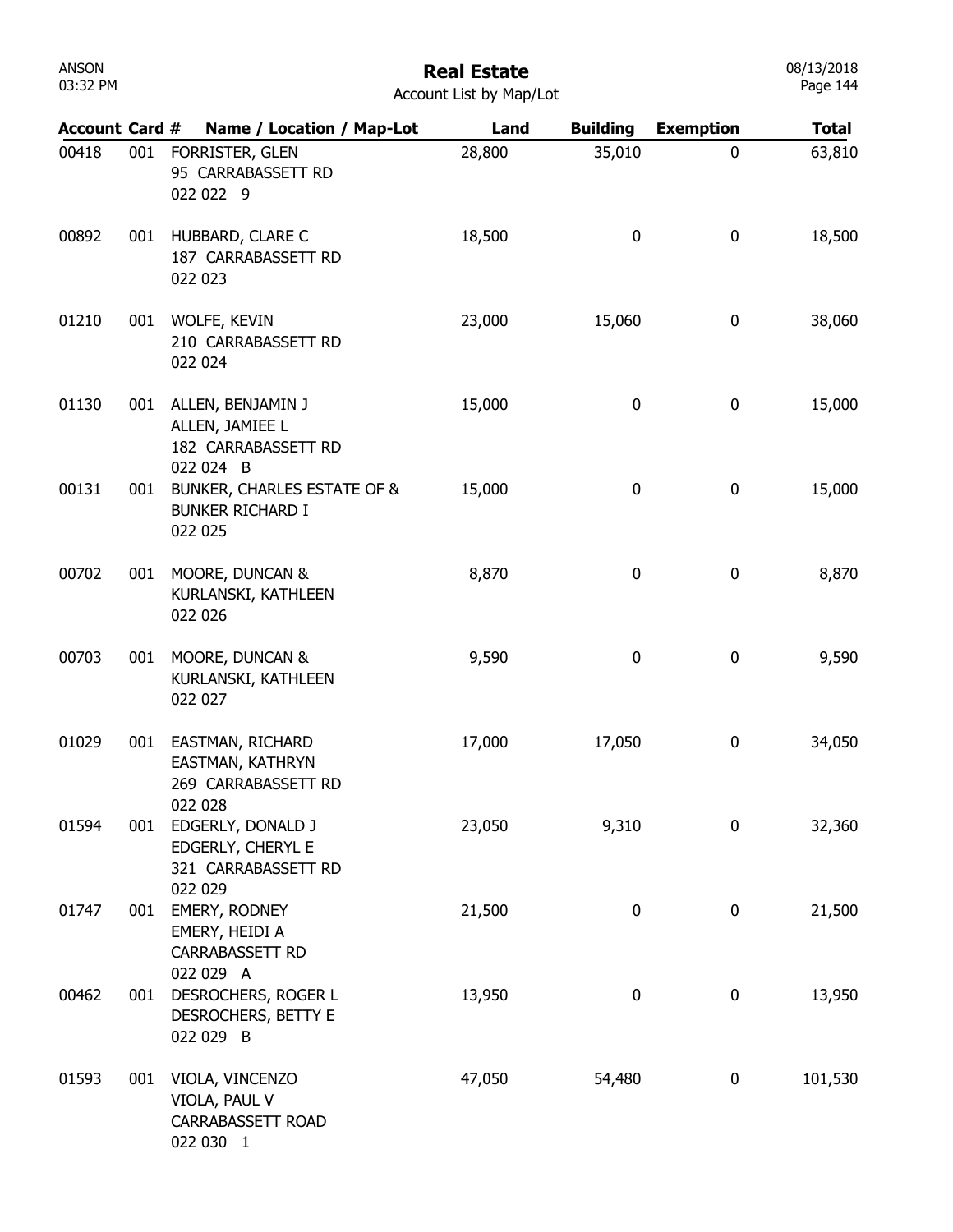# Real Estate

| Account List by Map/Lot |  |  |  |  |  |
|-------------------------|--|--|--|--|--|
|-------------------------|--|--|--|--|--|

| <b>Account Card #</b> |     | Name / Location / Map-Lot                                                  | Land    | <b>Building</b> | <b>Exemption</b> | <b>Total</b> |
|-----------------------|-----|----------------------------------------------------------------------------|---------|-----------------|------------------|--------------|
| 01082                 | 001 | VIOLA, VINCENZO<br>VIOLA, PAUL V<br>022 030 2                              | 41,650  | 0               | 0                | 41,650       |
| 01100                 | 001 | DOMINSKI, ROBERT J<br>DOMINSKI, BRENDA<br>022 030 3                        | 41,250  | 0               | 0                | 41,250       |
| 01745                 | 001 | HOBSON, ERIC<br>022 031                                                    | 72,500  | 82,990          | 0                | 155,490      |
| 01004                 | 001 | LATTIN, NATHAN<br>379 CARRABASSETT RD<br>022 032                           | 34,500  | 197,100         | 20,000           | 211,600      |
| 00447                 | 001 | FRIEND, RALPH EST OF<br>022 033 & 34                                       | 63,200  | 0               | 0                | 63,200       |
| 01784                 | 001 | BUNNEY, JOHN P &<br>LUCAS, EILEEN V<br><b>CLARK ROAD</b>                   | 35,500  | 13,080          | 0                | 48,580       |
| 01838                 | 001 | 022 035<br>ROBBINS, MICHAEL<br><b>CLARK ROAD</b><br>022 035 A              | 13,980  | 0               | 0                | 13,980       |
| 00880                 | 001 | OVERMILLER, THERESA A<br><b>CLARK ROAD</b><br>022 035 A 1                  | 21,200  | 7,740           | 0                | 28,940       |
| 02020                 | 001 | SOUZA, JEFFREY<br><b>CLARK ROAD</b><br>022 035 A 2                         | 17,980  | 7,560           | 0                | 25,540       |
| 01219                 | 001 | KAY SCOTT M & CYNTHIA J<br><b>CLARK ROAD</b><br>022 035 B                  | 16,550  | 0               | $\boldsymbol{0}$ | 16,550       |
| 01201                 | 001 | LAKE, SHELLY L<br><b>CLARK ROAD</b><br>022 035 C                           | 30,250  | 0               | 0                | 30,250       |
| 00428                 |     | 001 ALLEN, BENJAMIN J<br>ALLEN, JAMIEE L<br>182 CARRABASSETT RD<br>022 036 | 173,700 | 169,970         | 20,000           | 323,670      |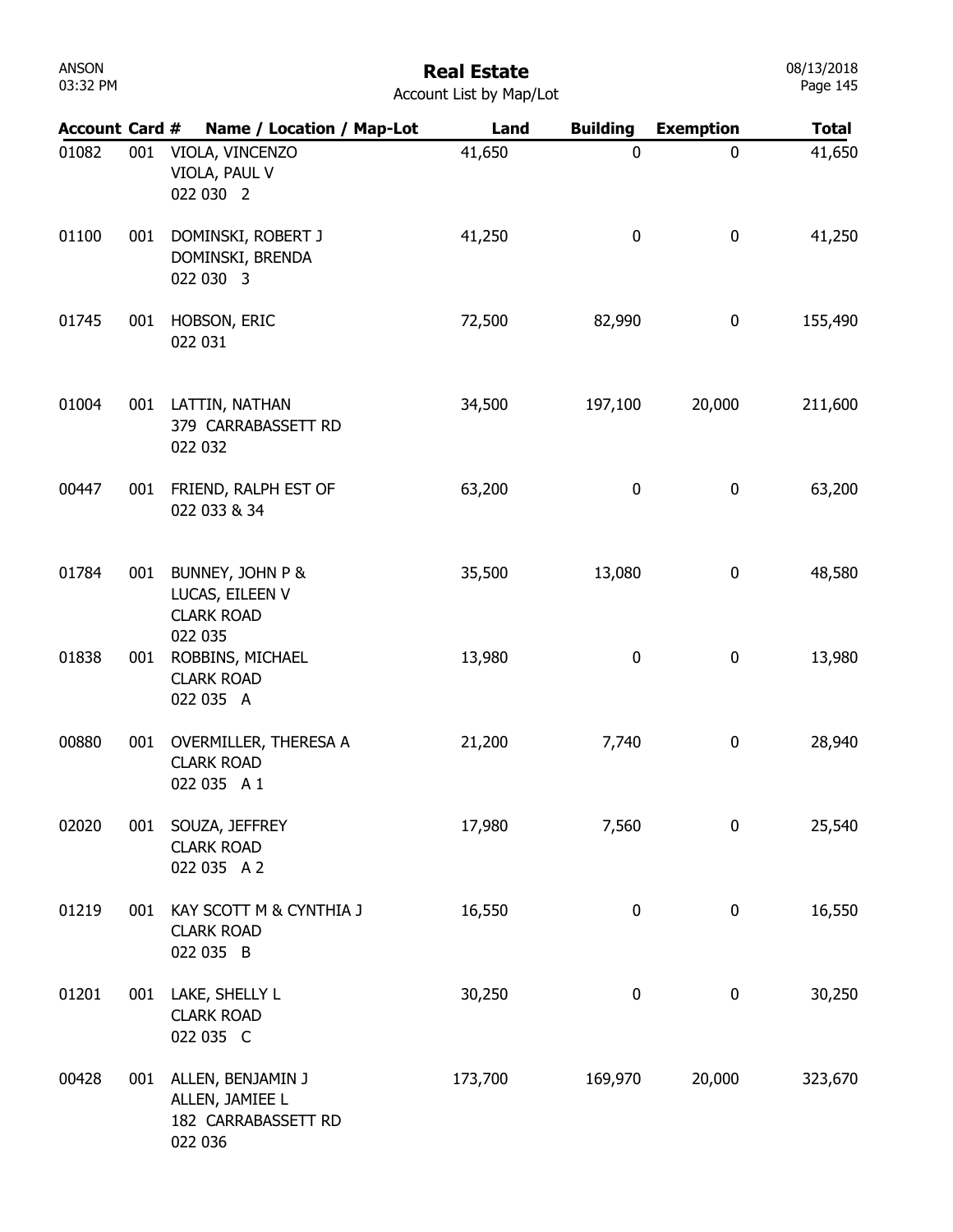| ANSON    |  |
|----------|--|
| 03:32 PM |  |

| <b>Account Card #</b> |     | Name / Location / Map-Lot                                                | Land   | <b>Building</b> | <b>Exemption</b> | <b>Total</b> |
|-----------------------|-----|--------------------------------------------------------------------------|--------|-----------------|------------------|--------------|
| 00288                 | 001 | THOMAS, JASON<br>MAGOFF ROAD<br>022 036 B                                | 11,310 | 1,830           | 0                | 13,140       |
| 00465                 | 001 | SENEY, CAROLYN M &<br>SENEY THEODORE P JR<br>343 TOWN FARM RD<br>022 037 | 54,200 | 50,820          | 0                | 105,020      |
| 00621                 |     | 001 MCKEE, HERBERT J<br>MCKEE, ANN MARIE<br>61 GRAY RD<br>022 038        | 53,140 | 13,600          | 0                | 66,740       |
| 00732                 |     | 001 PETELLE, LESLEY<br>022 038 1                                         | 22,220 | 0               | 0                | 22,220       |
| 01057                 |     | 001 MILLER, ROBERT A<br>MILLER, JANICE L<br>2 GRAY RD                    | 38,010 | 0               | $\pmb{0}$        | 38,010       |
| 00604                 | 001 | 022 038 2<br>MAYOU, BRIAN<br>1 GRAY RD<br>022 038 3                      | 26,630 | 26,210          | 20,000           | 32,840       |
| 01058                 | 001 | IBANEZ, JEANNETTE<br>383 TOWN FARM RD<br>022 038 4                       | 23,080 | 9,090           | 0                | 32,170       |
| 01059                 | 001 | WHITCOMB, JOHN E<br>WHITCOMB, LINDA C<br>022 038 5                       | 18,150 | 0               | 0                | 18,150       |
| 00323                 | 001 | DOBSON, CLINTON K JR<br>35 GRAY RD<br>022 038 6                          | 18,140 | 10,500          | 0                | 28,640       |
| 01060                 |     | 001 PIEHLER, COURTLAND W JR, &<br>JASON W.B., & COURTLAND W<br>022 038 7 | 24,690 | 0               | $\bf{0}$         | 24,690       |
| 01061                 | 001 | MILLER, ROBERT A<br>MILLER, JANICE L<br>52 GRAY RD<br>022 038 8          | 22,940 | 47,560          | 20,000           | 50,500       |
| 00317                 | 001 | DICKEY, WAYNE<br>023 001                                                 | 13,600 | 0               | $\pmb{0}$        | 13,600       |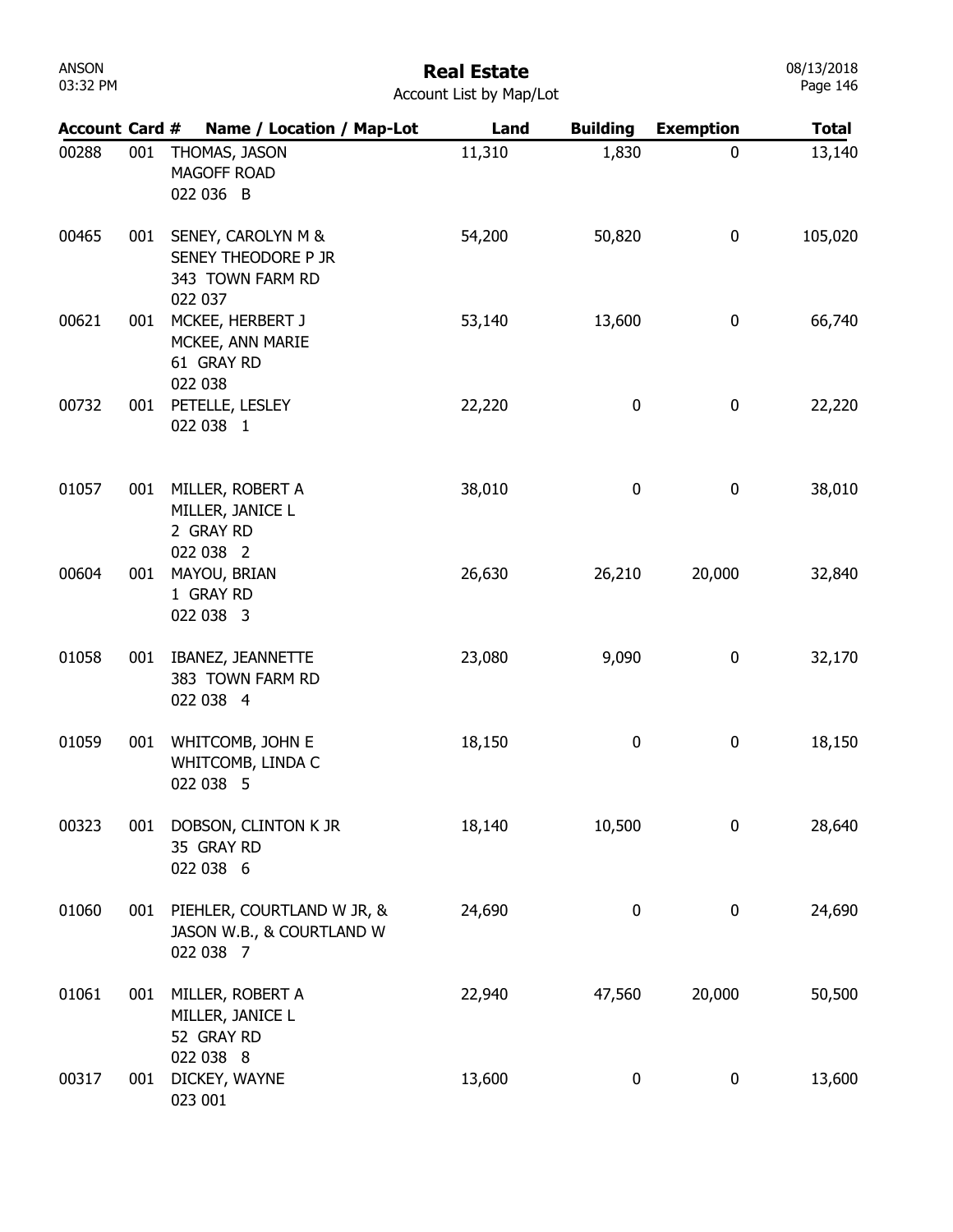| ANSON    |  |
|----------|--|
| 03:32 PM |  |

| <b>Account Card #</b> |     | Name / Location / Map-Lot                                              | Land   | <b>Building</b> | <b>Exemption</b> | <b>Total</b> |
|-----------------------|-----|------------------------------------------------------------------------|--------|-----------------|------------------|--------------|
| 01810                 | 001 | DICKEY, WAYNE A<br>023 002                                             | 31,990 | 0               | 0                | 31,990       |
| 00351                 | 001 | DICKEY, WAYNE A<br>DICKEY, DALE W<br>84 FAHI POND RD<br>023 002 A      | 14,830 | 20,900          | 0                | 35,730       |
| 00337                 | 001 | DRAFFIN, ROBERT E<br>023 003                                           | 63,700 | 0               | $\boldsymbol{0}$ | 63,700       |
| 01350                 | 001 | DICKEY, WAYNE<br>88 FAHI POND RD<br>023 004                            | 14,140 | 41,620          | 26,000           | 29,760       |
| 00214                 | 001 | MCLAUGHLIN, RAMONA &<br>RUSSELL, CINDY<br>92 FAHI POND RD<br>023 005   | 14,140 | 70,690          | 0                | 84,830       |
| 01669                 | 001 | MYERS, VICKI P. &<br>VIGNEAULT, BECKY P<br>104 FAHI POND RD<br>023 006 | 34,490 | 52,390          | $\boldsymbol{0}$ | 86,880       |
| 01775                 | 001 | MCLEAN, DALE E<br>120 FAHI POND RD<br>023 007                          | 33,100 | 52,040          | 20,000           | 65,140       |
| 00910                 | 001 | MCPHERSON, LINDA S<br>140 FAHI POND RD<br>023 008                      | 21,600 | 54,930          | 20,000           | 56,530       |
| 01092                 | 001 | LARLEE, HAL J<br>LARLEE, ANGELA E<br>186 FAHI POND RD<br>023 009       | 36,800 | 69,450          | 20,000           | 86,250       |
| 01079                 | 001 | TINGLEY, SHANNON<br>168 FAHI POND RD<br>023 009 B                      | 23,000 | 68,990          | 20,000           | 71,990       |
| 01078                 | 001 | TINGLEY, SHANNON &<br>CHESTNUT, GEORGE E III<br>023 009 B 1            | 13,020 | 0               | 0                | 13,020       |
| 00840                 | 001 | PINKHAM FAMILY IRREVOCABLE<br>176 FAHI POND RD<br>023 009 C            | 18,330 | 72,170          | 20,000           | 70,500       |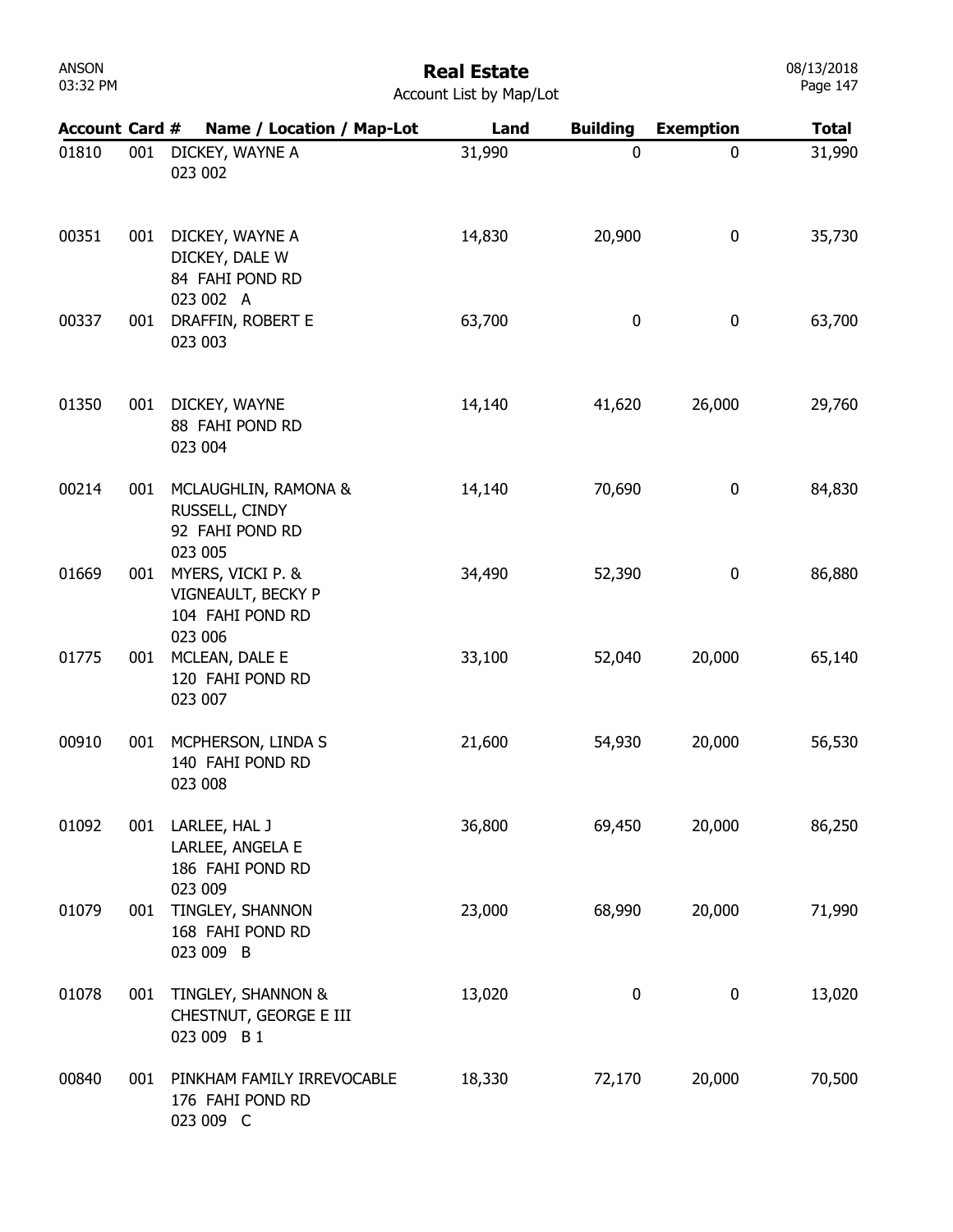## Real Estate

08/13/2018 Page 148

Account List by Map/Lot

| <b>Account Card #</b> |     | Name / Location / Map-Lot                                                           | Land   | <b>Building</b> | <b>Exemption</b> | <b>Total</b> |
|-----------------------|-----|-------------------------------------------------------------------------------------|--------|-----------------|------------------|--------------|
| 01206                 | 001 | CAMELIO, NANCY M<br>208 FAHI POND RD<br>023 009 D                                   | 21,430 | 88,050          | 0                | 109,480      |
| 00624                 | 001 | MCLAUGHLIN, CAROL S<br>023 009 E                                                    | 37,700 | $\bf{0}$        | 0                | 37,700       |
| 01679                 | 001 | TRIPP, BEVERLY E<br>190 FAHI POND RD<br>023 009 F                                   | 20,530 | 34,890          | 20,000           | 35,420       |
| 01807                 | 001 | LIGHTBODY, ROBERT D<br>LIGHTBODY, MEGHAN E<br>180 FAHI POND RD<br>023 010           | 15,880 | 75,910          | 20,000           | 71,790       |
| 00026                 | 001 | NELSON, JOYCE T &<br>CARTER, DEBRA R<br>218 FAHI POND RD<br>023 011                 | 21,500 | 26,150          | 20,000           | 27,650       |
| 00861                 | 001 | PIERCE WILLIAM B., JR. &<br>PIERCE, MADELENE E<br>226 FAHI POND RD<br>023 012       | 21,650 | 47,930          | 0                | 69,580       |
| 00177                 | 001 | CASWELL, SHAWN L<br>230 FAHI POND RD<br>023 013                                     | 21,650 | 61,870          | 20,000           | 63,520       |
| 00401                 | 001 | FISHER, ALBERT G III<br>140 SKIDMORE RD<br>023 014 1                                | 35,500 | 50,510          | 20,000           | 66,010       |
| 00403                 | 001 | <b>BOLDUC, MICHAEL R</b><br><b>BOLDUC, SHARON A</b><br>134 SKIDMORE RD<br>023 014 A | 45,000 | 24,580          | 0                | 69,580       |
| 00162                 | 001 | MARIOTTI, JASON E. Trustee<br>MORIOTTI FAMILY TRUST<br>104 SKIDMORE RD<br>023 014 B | 50,390 | 144,600         | 20,000           | 174,990      |
| 02017                 |     | 001 LEWIS, RICHARD M<br><b>SKIDMORE ROAD</b><br>023 014 C                           | 38,740 | 150,510         | 0                | 189,250      |
| 02029                 |     | 001 LEWIS, MARGARET<br>HANSEN, HANSEN, SENA<br>SKIDMORE ROAD<br>023 014 C 1         | 23,810 | 119,810         | 0                | 143,620      |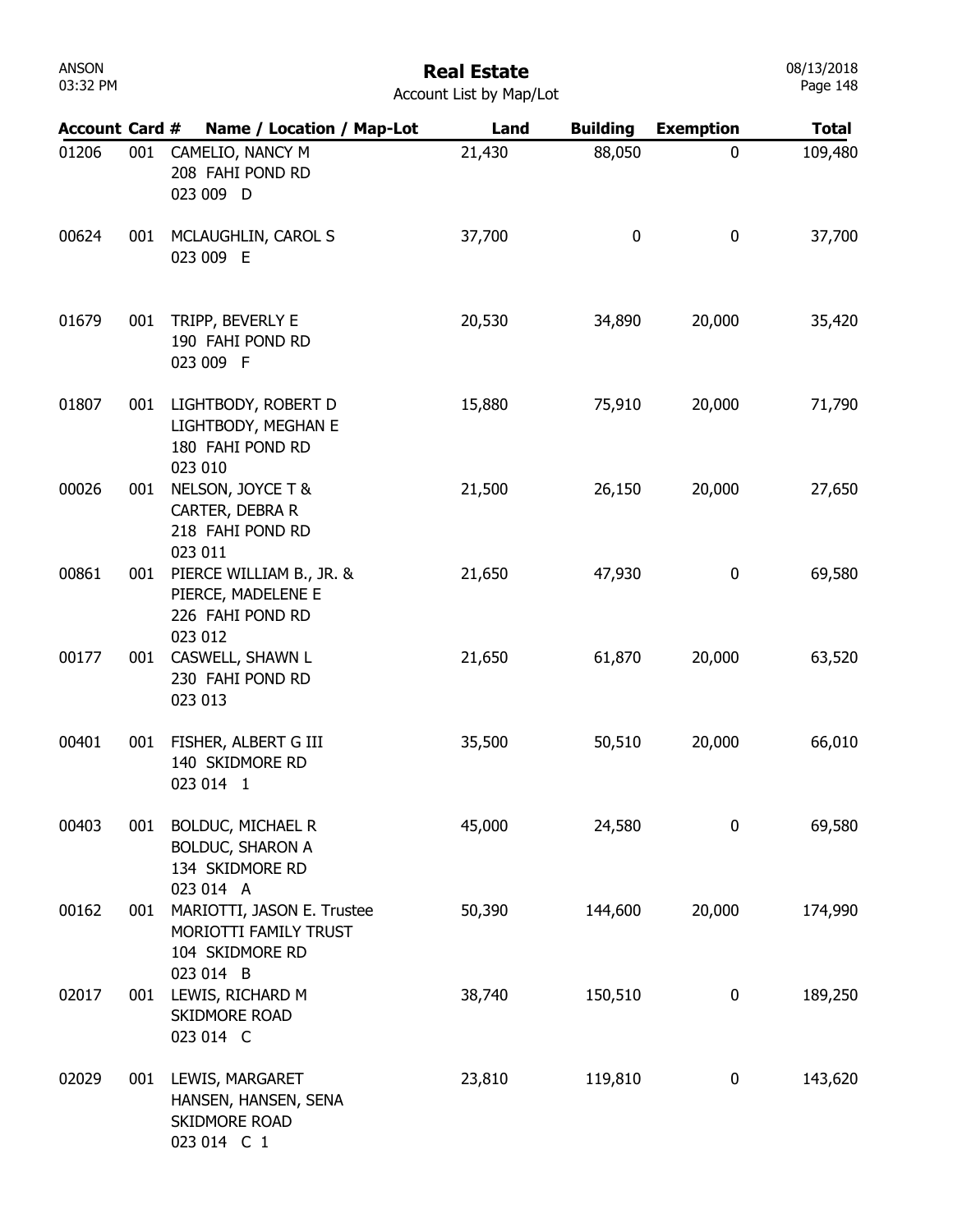| ANSON    |  |
|----------|--|
| 03:32 PM |  |

## Real Estate

|  | <b>Account List by Map/Lot</b> |  |  |  |  |
|--|--------------------------------|--|--|--|--|
|--|--------------------------------|--|--|--|--|

| <b>Account Card #</b> |     | Name / Location / Map-Lot                                                  | Land   | <b>Building</b> | <b>Exemption</b> | <b>Total</b> |
|-----------------------|-----|----------------------------------------------------------------------------|--------|-----------------|------------------|--------------|
| 00074                 | 001 | WESCOTT, STEVEN M<br>WESCOTT, LISA<br>120 SKIDMORE RD<br>023 014 E         | 21,380 | 51,320          | 0                | 72,700       |
| 00977                 | 001 | SCHELL, RICHARD W<br>SCHELL, SHARRON F<br>97 SKIDMORE RD<br>023 015        | 48,500 | 700             | 0                | 49,200       |
| 01272                 | 001 | FILES, CATHERINE<br>242 FAHI POND RD<br>023 015 3                          | 13,720 | 0               | 0                | 13,720       |
| 00961                 | 001 | MISIASZEK, THEODORE<br>MISIASZEK, NANCY A<br>302 FAHI POND RD<br>023 015 B | 30,840 | 68,060          | 0                | 98,900       |
| 00716                 | 001 | MORYAN, VIRGINIA<br>63 SKIDMORE RD<br>023 015 C & H                        | 44,050 | 55,640          | 20,000           | 79,690       |
| 01533                 | 001 | POULIN, DELANN T<br>165 SKIDMORE RD<br>023 015 D                           | 31,500 | 31,990          | 26,000           | 37,490       |
| 00054                 | 001 | CARTER, KENNETH R<br>CARTER, BETH-ANN<br>204 SKIDMORE RD<br>023 015 E      | 31,800 | 50,050          | 0                | 81,850       |
| 00062                 | 001 | FOSS, RICHARD E<br>FOSS, TERRY L<br>023 015 F                              | 15,000 | 0               | 0                | 15,000       |
| 00135                 | 001 | <b>BREEN, SHANE L</b><br>SKIDMORE RD<br>023 015 F1                         | 22,500 | 0               | 0                | 22,500       |
| 01271                 | 001 | FILES, CATHERINE<br>023 015 G                                              | 1,890  | 0               | 0                | 1,890        |
| 01534                 | 001 | BUCKLAND, LISA A<br>023 015 I                                              | 29,000 | 0               | 0                | 29,000       |
| 01734                 | 001 | LAWRENCE, CHRISTOPHER P<br>133 B SKIDMORE RD<br>023 015 I 1                | 28,050 | 15,300          | 20,000           | 23,350       |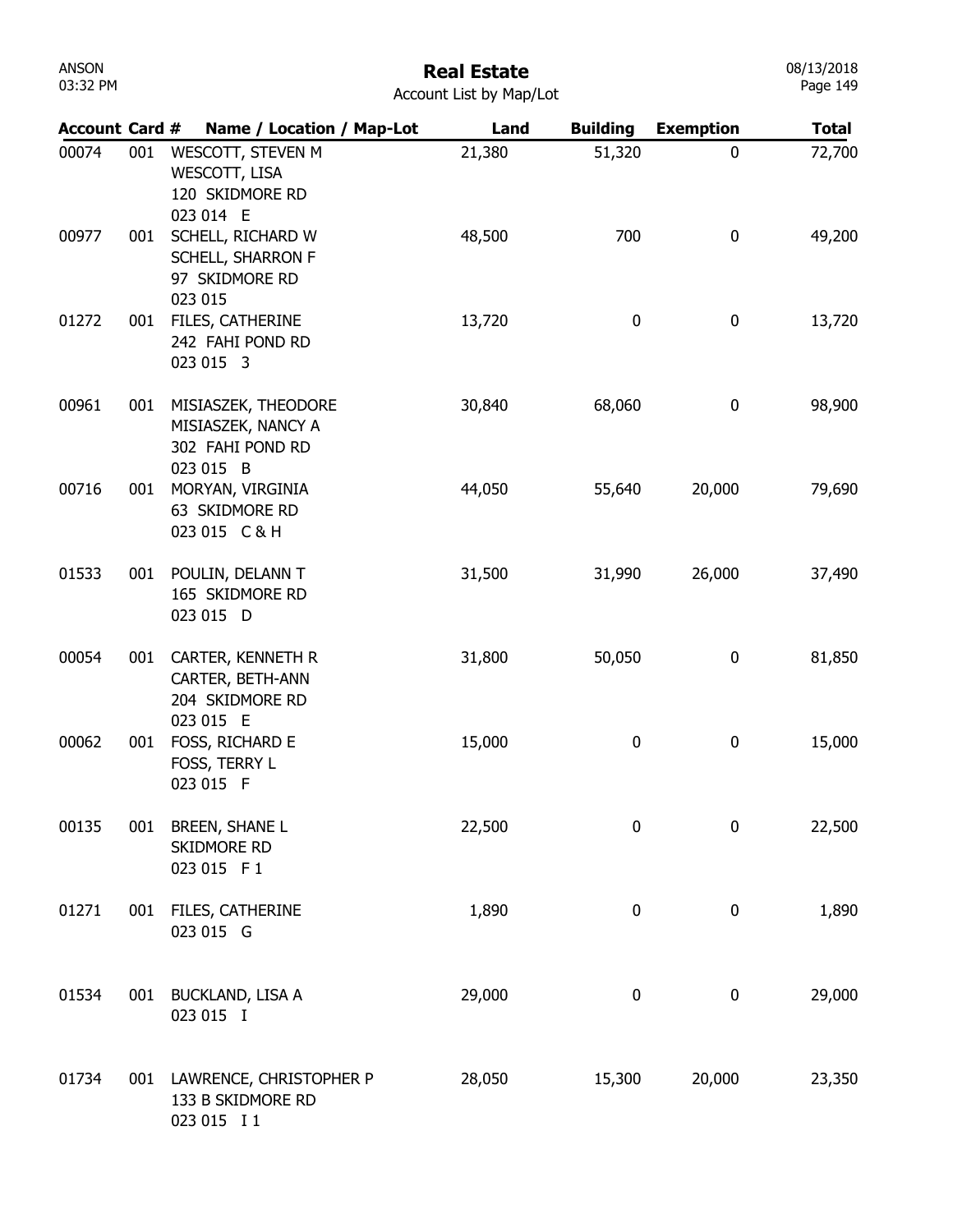## Real Estate

| Account List by Map/Lot |  |  |  |
|-------------------------|--|--|--|
|-------------------------|--|--|--|

| <b>Account Card #</b> |     | Name / Location / Map-Lot                                              | Land      | <b>Building</b>  | <b>Exemption</b> | <b>Total</b>     |
|-----------------------|-----|------------------------------------------------------------------------|-----------|------------------|------------------|------------------|
| 00727                 | 001 | ALEXANDRIN, ALLA<br>ALEXANDRIN, EUGENE<br>191 SKIDMORE RD<br>023 015 J | 23,440    | 82,240           | 0                | 105,680          |
| 00728                 | 001 | LEWIS, RICHARD M &<br>NELSON, JUDY L<br>023 015 K                      | 1,930     | $\bf{0}$         | 0                | 1,930            |
| 00932                 | 001 | LATHROP, THEODORE S. &<br>BUCKLAND, LISA A<br>158 SKIDMORE RD          | 28,200    | 69,960           | 0                | 98,160           |
| 00240                 | 001 | 023 015 L<br>ALEXANDRIN, ALLA<br>ALEXANDRIN, EUGENE<br>184 SKIDMORE RD | 27,500    | 11,240           | 0                | 38,740           |
| 00505                 | 001 | 023 015 L1<br>LANDRY, ARMAND E<br>LANDRY, SALLY A<br>97 SKIDMORE RD    | 31,500    | 74,240           | 20,000           | 85,740           |
| 00121                 | 001 | 023 015 M<br>FAHY, THOMAS E<br>FAHY, FARON D<br>023 016                | 11,800    | 0                | 0                | 11,800           |
| 00982                 | 001 | SKILLINGS, KEVIN M<br>023 017                                          | 13,500    | 0                | 0                | 13,500           |
| 01854                 | 001 | WILLS, CHRISTINE M<br>171 EMBDEN POND RD<br>023 018                    | 44,800    | 0                | 0                | 44,800           |
| 00922                 | 001 | ROLFE, MERLE ESTATE OF<br>133 EMBDEN POND RD<br>023 018 B              | 20,610    | 0                | 0                | 20,610           |
| 01279                 | 001 | ROLFE, DEBORAH A<br>131 EMBDEN POND RD<br>023 018 B ON                 | $\pmb{0}$ | 32,000           | 26,000           | 6,000            |
| 01369                 | 001 | MORIN, GARY R., JR.<br>129 EMBDEN POND RD<br>023 018 B ON              | 0         | 23,390           | 20,000           | 3,390            |
| 00774                 | 001 | ANSON TOWN OF<br>023 018 C                                             | 5,630     | $\boldsymbol{0}$ | 5,630            | $\boldsymbol{0}$ |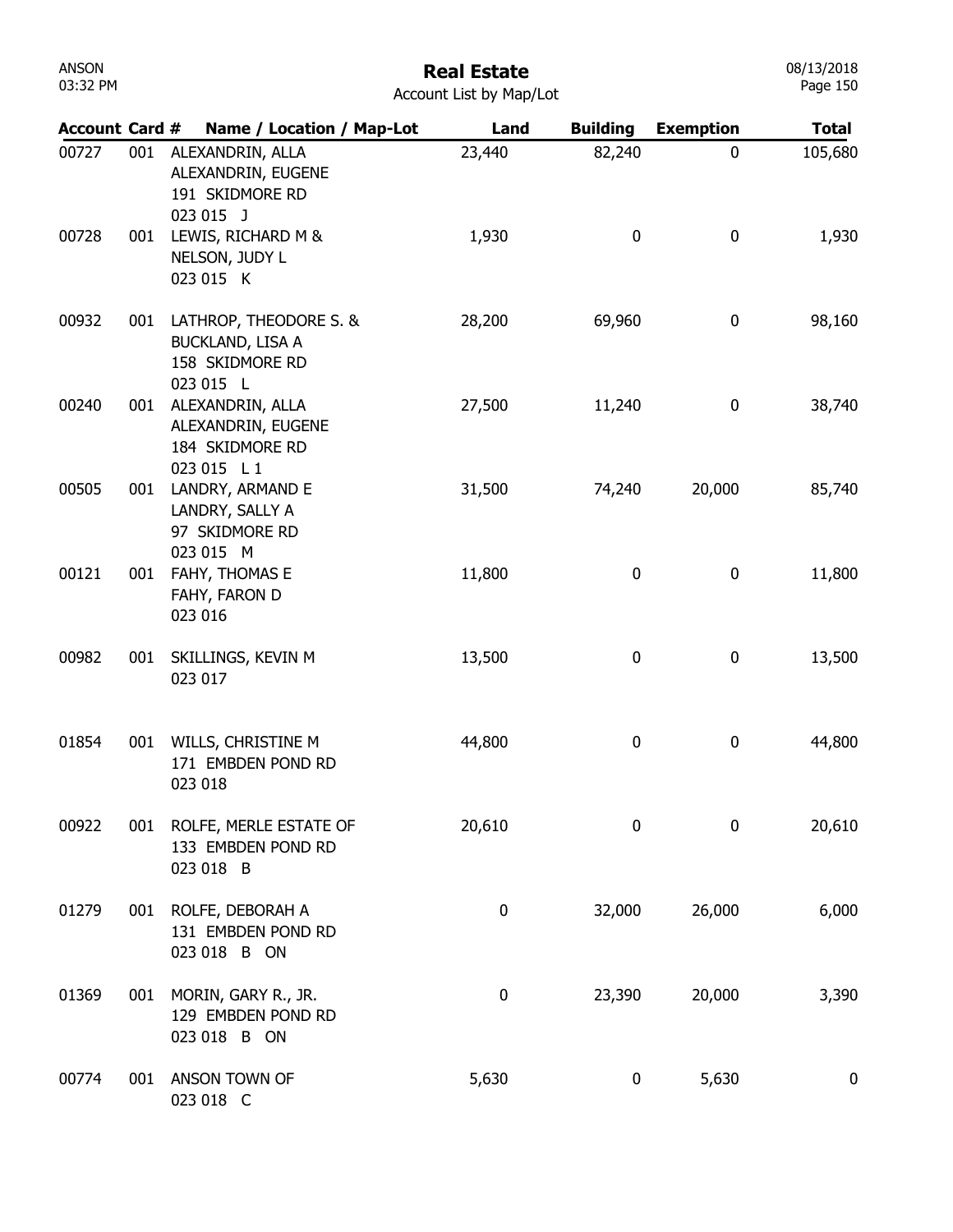| Account Card # |     | Name / Location / Map-Lot                                           | Land             | <b>Building</b> | <b>Exemption</b> | <b>Total</b> |
|----------------|-----|---------------------------------------------------------------------|------------------|-----------------|------------------|--------------|
| 00567          | 001 | HARVIE, LINDA<br>171 EMBDEN POND RD<br>023 018 ON                   | $\mathbf 0$      | 17,490          | 17,490           | 0            |
| 00362          | 001 | FORTIER, LEE C<br>FORTIER, IRENE M<br>183 EMBDEN POND RD<br>023 019 | 13,710           | 36,130          | 20,000           | 29,840       |
| 01241          | 001 | WENTWORTH, AMY E<br>175 EMBDEN POND RD<br>023 019 B                 | 24,880           | 80,160          | 20,000           | 85,040       |
| 00522          | 001 | LEBEAU, MARK R<br>179 EMBDEN POND RD<br>023 019 C                   | 20,000           | 79,280          | 20,000           | 79,280       |
| 00478          | 001 | <b>BLAZIC, GLENNA A</b><br>023 020                                  | 18,420           | 0               | 0                | 18,420       |
| 00287          | 001 | DELEONARDIS, ANNA<br>197 EMBDEN POND RD<br>023 020 B                | 22,550           | 22,300          | 20,000           | 24,850       |
| 00360          | 001 | DELEONARDIS, FREDERICK<br>199 EMBDEN POND RD<br>023 020 B ON        | $\boldsymbol{0}$ | 12,430          | 0                | 12,430       |
| 00767          | 001 | NORMAN, ARTHUR<br>NORMAN, THELMA<br>215 EMBDEN POND RD<br>023 020 C | 24,000           | 24,700          | 20,000           | 28,700       |
| 00425          | 001 | KING, ROXANN<br>KING, JOSEPH<br>205 EMBDEN POND RD<br>023 020 E     | 40,200           | 36,890          | 20,000           | 57,090       |
| 01409          | 001 | HEBERT, JENNIFER A ZWEIG<br>023 020 D                               | 20,930           | 0               | 0                | 20,930       |
| 00815          |     | 001 PAUL, CECELIA<br>221 EMBDEN POND RD<br>023 021                  | 16,610           | 72,050          | 20,000           | 68,660       |
| 01725          | 001 | SMITH, DANIEL L<br>SMITH, NOLAN A<br>233 EMBDEN POND RD<br>023 022  | 25,250           | 17,530          | 20,000           | 22,780       |

### Real Estate Account List by Map/Lot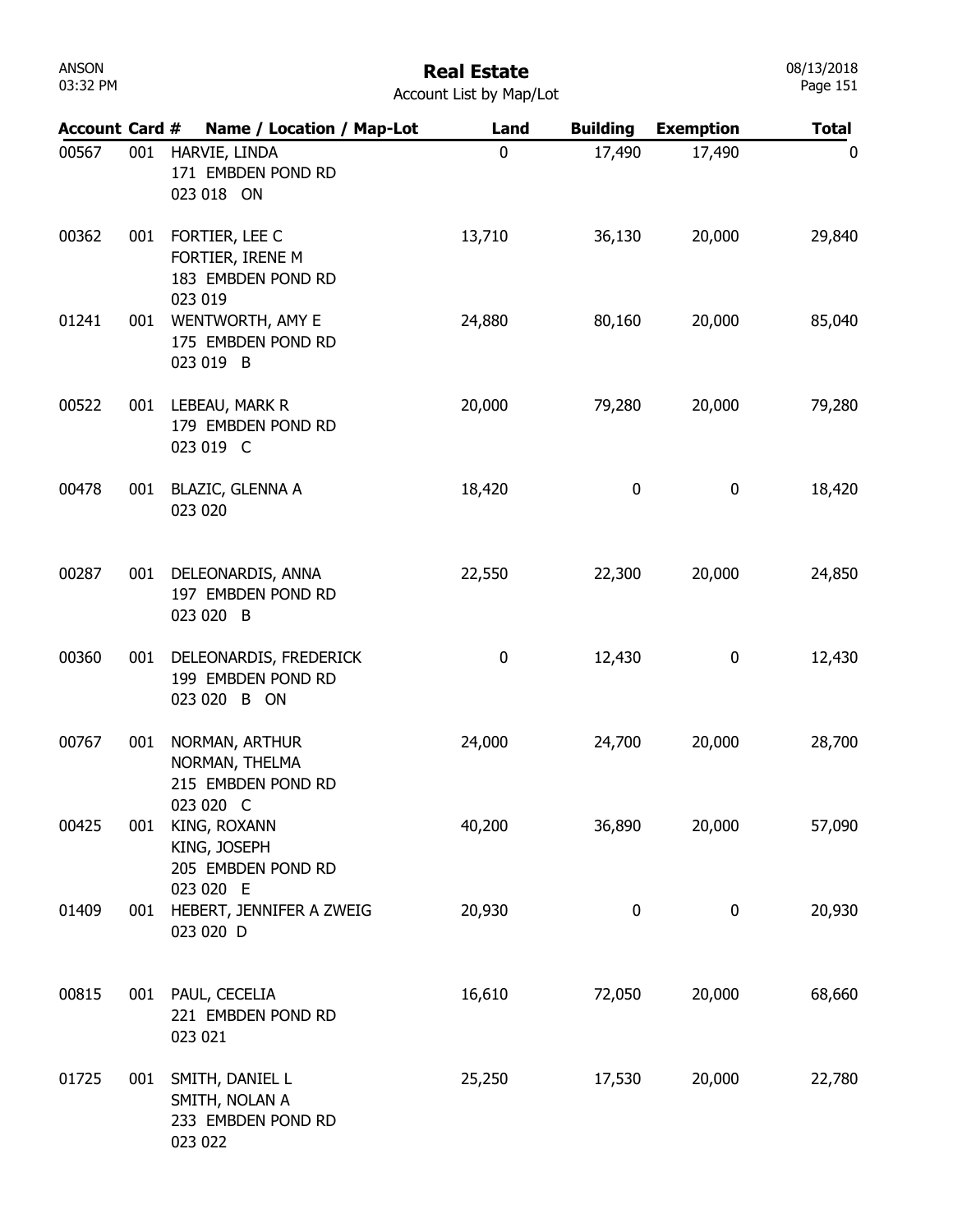## Real Estate

| <b>Account Card #</b> |     |         | Name / Location / Map-Lot                                                     | Land             | <b>Building</b> | <b>Exemption</b> | <b>Total</b>     |
|-----------------------|-----|---------|-------------------------------------------------------------------------------|------------------|-----------------|------------------|------------------|
| 01255                 | 001 |         | <b>BISHOP, BERNARD L</b><br>263 EMBDEN POND RD<br>023 024 C                   | 24,000           | 22,620          | 20,000           | 26,620           |
| 00110                 | 001 |         | <b>BRIDGES, LUCIE E</b><br>329 EMBDEN POND RD<br>023 024 D                    | 34,000           | 80,840          | 20,000           | 94,840           |
| 01055                 | 001 |         | TONEY, ERIC L. ESTATE<br>295 EMBDEN POND RD<br>023 024 E                      | 33,700           | 104,060         | 0                | 137,760          |
| 00239                 | 001 | 023 026 | MELLO, CRAIG<br>GREGORY R, GREGORY R, JR<br>343 EMBDEN POND RD                | 13,500           | 0               | 0                | 13,500           |
| 00238                 | 001 |         | MELLO, CRAIG<br>GREGORY R, GREGORY R, JR<br>343 EMBDEN POND RD<br>023 026 A   | 23,000           | 25,800          | 20,000           | 28,800           |
| 01836                 | 001 |         | RICHARDSON, LLEWELLYN J<br>421 EMBDEN POND RD<br>023 026 B                    | 20,000           | 30,640          | 20,000           | 30,640           |
| 01971                 | 001 |         | MOORE, CARL E., SR., & RUTH A.<br>351 EMBDEN POND RD<br>023 026 C             | 51,800           | 34,490          | 26,000           | 60,290           |
| 01113                 | 001 |         | MOORE, RUTH A<br>357 EMBDEN POND RD<br>023 026 C ON                           | $\pmb{0}$        | 500             | 0                | 500              |
| 01849                 | 001 |         | <b>GROVER, NANCY</b><br>347 EMBDEN POND RD<br>023 026 C ON                    | 0                | 12,320          | 12,320           | $\boldsymbol{0}$ |
| 00161                 | 001 |         | PATTEN, MERTON L<br><b>41 PATTEN LN</b><br>023 026 C1                         | 26,000           | 0               | 0                | 26,000           |
| 01933                 | 001 |         | <b>GORDON, RAYMOND</b><br>41 PATTEN LN<br>023 026 C 1 ON                      | $\boldsymbol{0}$ | 5,060           | 0                | 5,060            |
| 01621                 | 001 |         | <b>GORDON, SHIRLEY &amp;</b><br>PATTEN, MERTON<br>26 PATTEN LN<br>023 026 C 2 | 28,500           | 39,210          | 20,000           | 47,710           |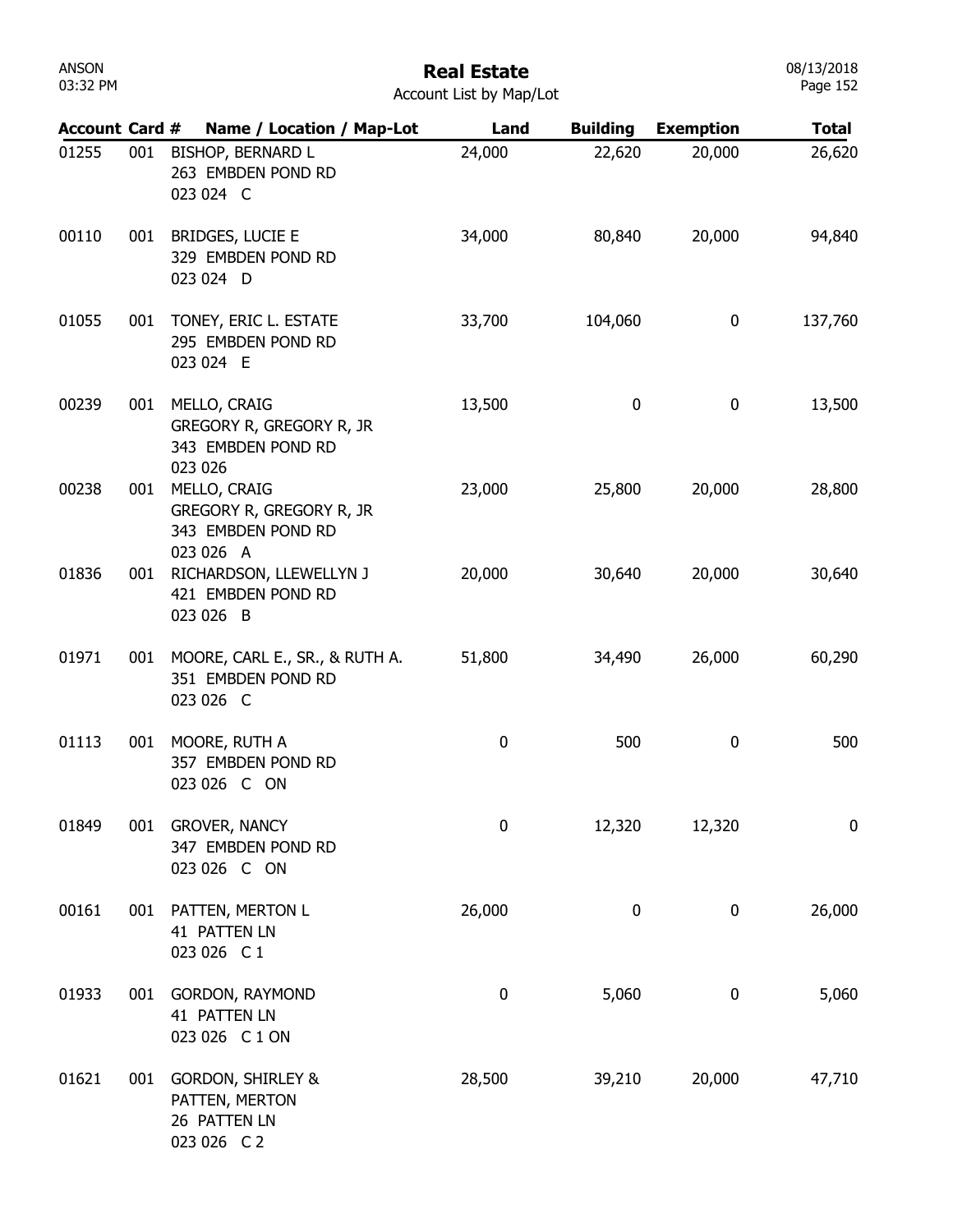| ANSON    |  |
|----------|--|
| 03:32 PM |  |

| <b>Account Card #</b> |     | Name / Location / Map-Lot                                                   | Land   | <b>Building</b> | <b>Exemption</b> | <b>Total</b> |
|-----------------------|-----|-----------------------------------------------------------------------------|--------|-----------------|------------------|--------------|
| 00571                 | 001 | TUCKER, PATRICIA<br>415 EMBDEN POND RD<br>023 026 C3                        | 21,500 | 11,630          | $\mathbf{0}$     | 33,130       |
| 00027                 |     | 001 ATWOOD, RAYMOND M<br>422 EMBDEN POND RD<br>023 027                      | 23,000 | 63,670          | 20,000           | 66,670       |
| 01124                 | 001 | NELSON, JOHN D<br>NELSON, LISA J<br>370 EMBDEN POND RD<br>023 028           | 20,300 | 82,430          | 0                | 102,730      |
| 00025                 | 001 | RADNAI, RAPHAEL<br>388 EMBDEN POND RD<br>023 029                            | 21,500 | 90,670          | 20,000           | 92,170       |
| 00862                 | 001 | LUCE, ARNOLD P<br>LUCE, ELAINE A<br>366 EMBDEN POND RD<br>023 029 B         | 52,000 | 115,780         | 0                | 167,780      |
| 01519                 | 001 | KNIFFIN, RICKY R<br>KNIFFIN, TRACY L<br>404 EMBDEN POND RD<br>023 029 C     | 44,500 | 108,100         | 20,000           | 132,600      |
| 00951                 | 001 | SASS, JEREMY<br>412 EMBDEN POND RD<br>023 029 D                             | 33,210 | 31,920          | 20,000           | 45,130       |
| 00973                 | 001 | SHAW, KEVIN L<br>394 EMBDEN POND RD<br>023 029 E                            | 17,320 | 1,790           | 0                | 19,110       |
| 01256                 | 001 | FRITH, BERNARD P<br>FRITH, MONICA L<br>262 EMBDEN POND RD<br>023 030        | 24,500 | 76,650          | 20,000           | 81,150       |
| 01726                 | 001 | SMITH, LYMAN A, ESTATE<br>220 EMBDEN POND RD<br>023 031                     | 24,330 | 2,800           | 0                | 27,130       |
| 00925                 | 001 | QUINN, JEFFERY<br>023 034                                                   | 29,600 | 0               | $\bf{0}$         | 29,600       |
| 00874                 | 001 | JACKSON, CRAIG LEE<br>JACKSON, CECELIA O<br>226 EMBDEN POND RD<br>023 034 A | 23,980 | 81,790          | 26,000           | 79,770       |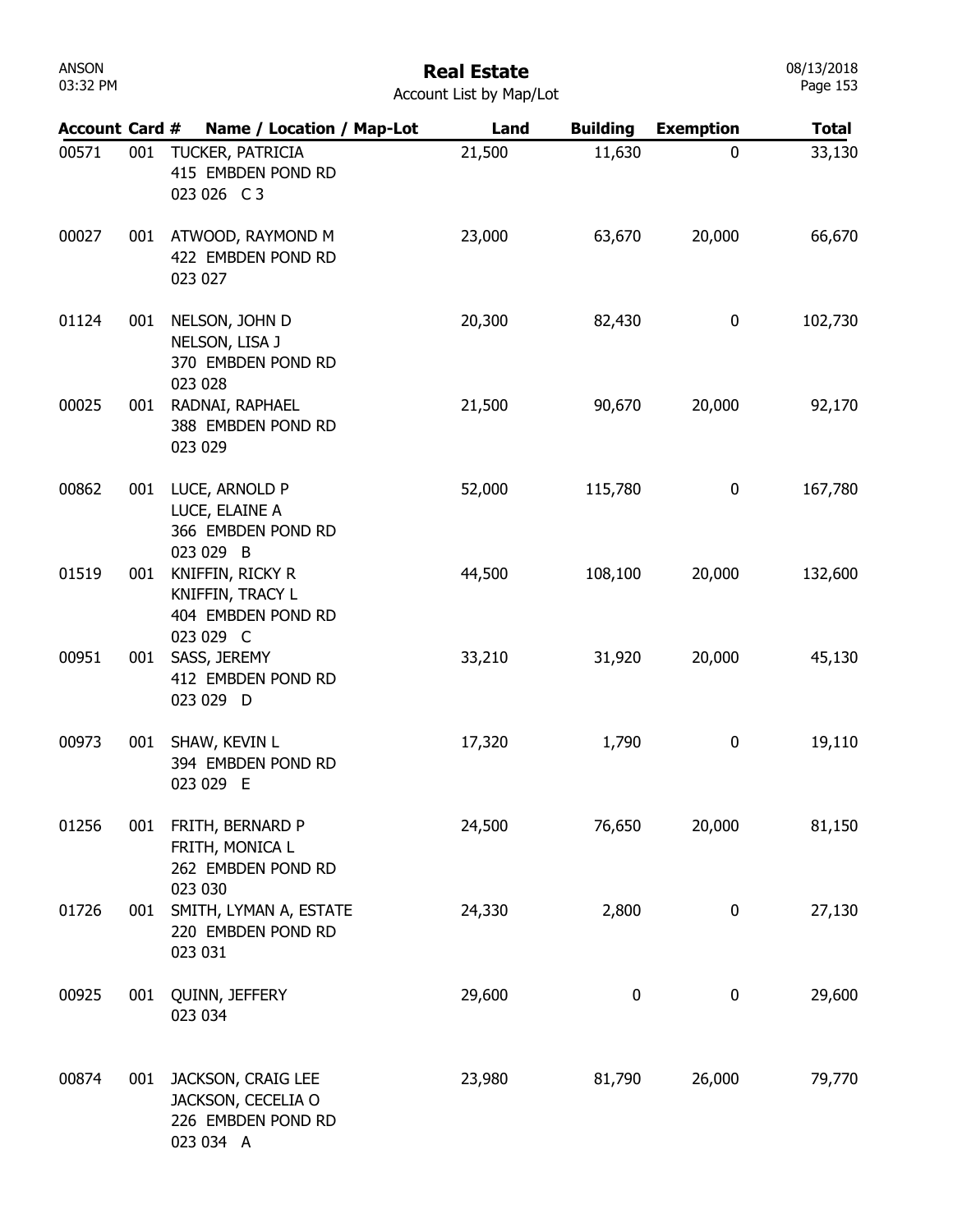| ANSON    |  |
|----------|--|
| 03:32 PM |  |

| <b>Account Card #</b> |     | Name / Location / Map-Lot                                                            | Land   | <b>Building</b> | <b>Exemption</b> | <b>Total</b> |
|-----------------------|-----|--------------------------------------------------------------------------------------|--------|-----------------|------------------|--------------|
| 01062                 | 001 | TRIPP, MARY<br>148 EMBDEN POND RD<br>023 034 B                                       | 25,400 | 21,840          | 20,000           | 27,240       |
| 00223                 | 001 | COLLINS, RAYMOND A<br>COLLINS, CAROL J<br>156 EMBDEN POND RD<br>023 034 C            | 26,000 | 23,690          | 20,000           | 29,690       |
| 00010                 | 001 | <b>BIGELOW, LARRY R</b><br>BIGELOW, ALICE I ADLEY<br>170 EMBDEN POND RD<br>023 034 D | 27,200 | 38,700          | 20,000           | 45,900       |
| 01316                 | 001 | <b>BLAZIC, GLENNA A</b><br>123 NEW PORTLAND RD<br>023 035 B                          | 26,750 | 90,150          | 20,000           | 96,900       |
| 01717                 | 001 | WILLIAMS FARMS, INC.<br>023 035&36B                                                  | 63,890 | 0               | 0                | 63,890       |
| 01716                 | 001 | SEAVEY, MYRON<br>SEAVEY, FAYLENE<br>273 NEW PORTLAND RD                              | 34,400 | 46,090          | 20,000           | 60,490       |
| 01858                 | 001 | 023 036<br>WILLIAMS, DANA E<br>023 036 A                                             | 18,000 | 0               | 0                | 18,000       |
| 01572                 | 001 | ANSON TOWN OF<br>023 036 C                                                           | 4,330  | 1,540           | 5,870            | 0            |
| 01985                 |     | 001 WILLIAMS, DANA E<br>300 EMBDEN POND RD<br>023 036 D                              | 30,500 | 140,750         | 0                | 171,250      |
| 00616                 | 001 | MATTINGLY LAND HOLDINGS,<br>023 036 E                                                | 6,000  | 0               | $\pmb{0}$        | 6,000        |
| 01742                 |     | 001 SEAVEY, JESSE<br>265 NEW PORTLAND RD<br>023 036 ON                               | 0      | 5,680           | 0                | 5,680        |
| 01579                 | 001 | MCLEAN, DAVID E<br>023 037 & 38                                                      | 16,630 | 0               | 0                | 16,630       |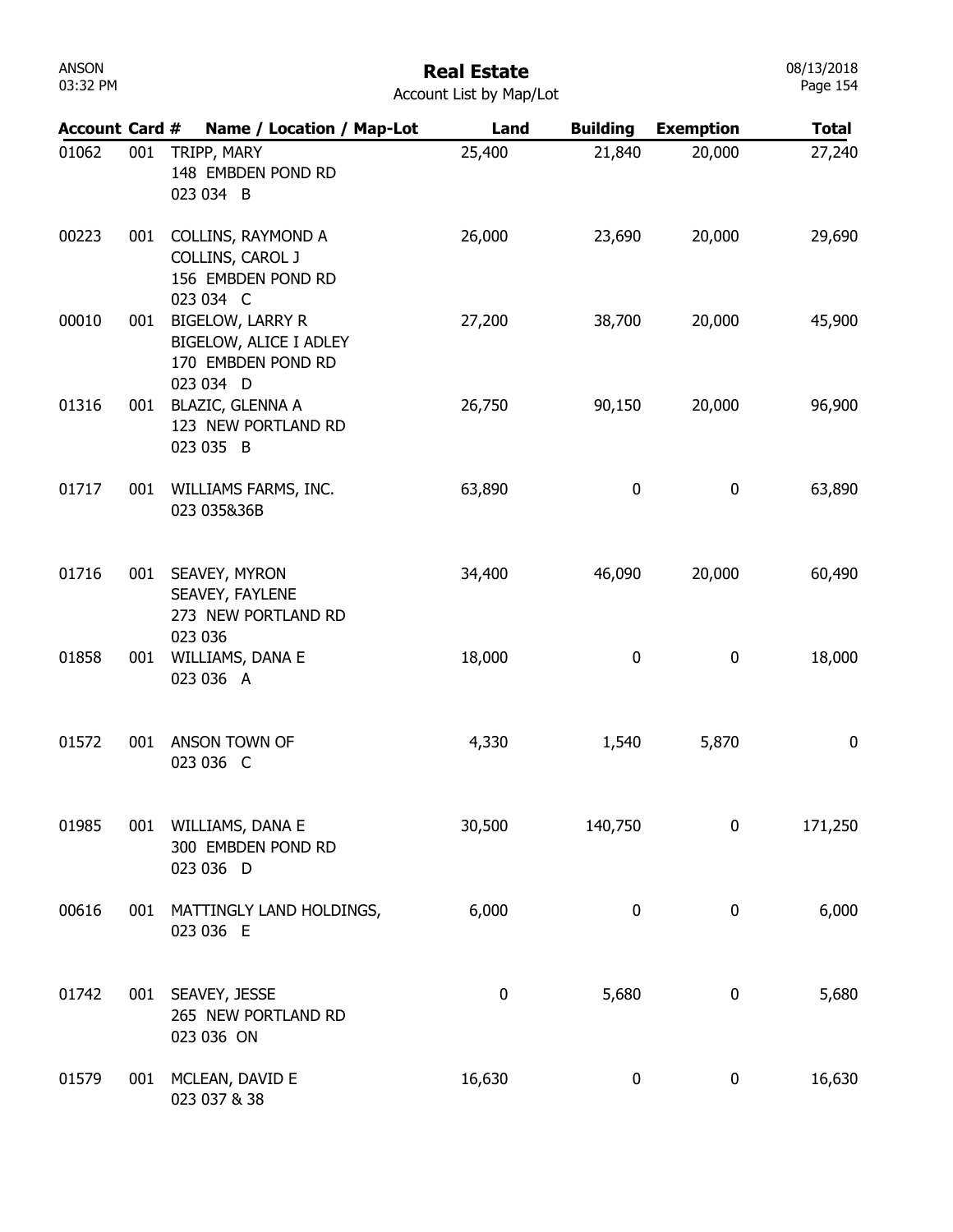| 00602 | 001 | MATTINGLY, PHILLIP P<br>MATTINGLY, REBECCAH A<br>321 NEW PORTLAND RD<br>023 039     | 31,500 | 61,020           | 20,000           | 72,520  |
|-------|-----|-------------------------------------------------------------------------------------|--------|------------------|------------------|---------|
| 00601 | 001 | MATTINGLY, PHILLIP P<br>377 NEW PORTLAND RD<br>023 039 1                            | 34,810 | 90,750           | 0                | 125,560 |
| 01295 | 001 | LANE, SHANE<br>297 NEW PORTLAND RD<br>023 039 A                                     | 24,700 | 34,540           | $\boldsymbol{0}$ | 59,240  |
| 01083 |     | 001 MATTINGLY, PHILLIP P<br>MATTINGLY, BONNIE P<br>347 NEW PORTLAND RD<br>023 039 B | 62,100 | 278,650          | 0                | 340,750 |
| 01996 | 001 | MATTINGLY LAND HOLDINGS,<br>NEW PORTLAND ROAD<br>023 039 C                          | 14,100 | 0                | 0                | 14,100  |
| 01630 | 001 | MATTINGLY LAND HOLDINGS,<br>023 040                                                 | 5,500  | 0                | 0                | 5,500   |
| 01798 | 001 | MATTINGLY, PHILLIP P<br>MATTINGLY, BONNIE P<br>023 040 A                            | 25,300 | 0                | 0                | 25,300  |
| 00302 | 001 | Weis, Brandy<br>382 NEW PORTLAND RD<br>023 041 A                                    | 13,570 | 17,730           | 0                | 31,300  |
| 00009 | 001 | MCLEAN, BRIAN<br>MCLEAN, JEAN<br>390 NEW PORTLAND RD<br>023 041 B                   | 21,500 | 79,730           | 20,000           | 81,230  |
| 00316 | 001 | DICKEY, TIMOTHY<br>410 NEW PORTLAND RD<br>023 041 D                                 | 22,700 | 28,780           | 20,000           | 31,480  |
| 01780 | 001 | DICKEY, TIMOTHY S<br>023 041 D 1                                                    | 5,090  | $\boldsymbol{0}$ | 0                | 5,090   |
| 00304 | 001 | DICKEY, SHIRLEY<br>402 NEW PORTLAND RD<br>023 041 E                                 | 16,500 | 770              | 0                | 17,270  |

Account Card # Name / Location / Map-Lot Land Building Exemption Total

ANSON 03:32 PM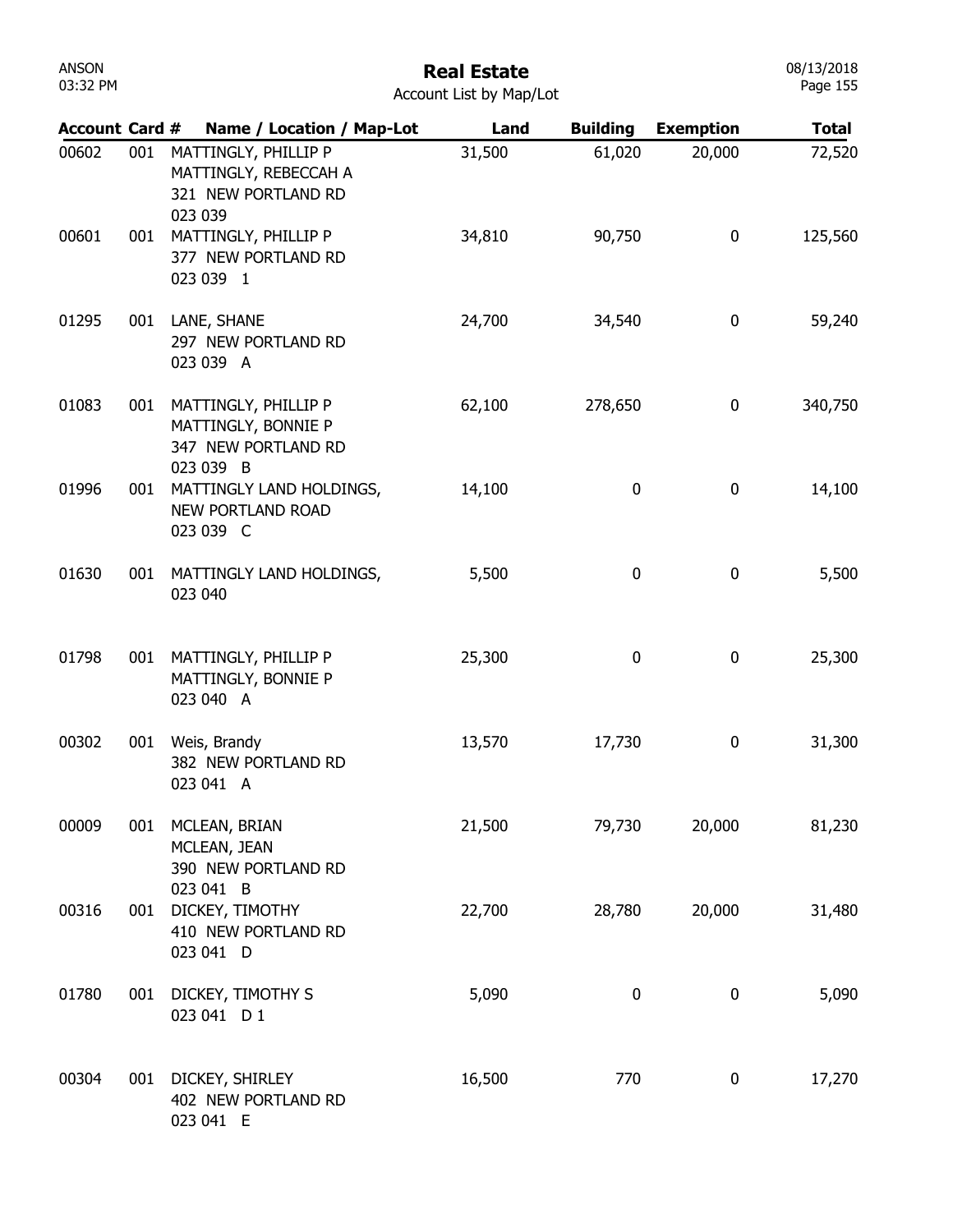| Account Card # |     | Name / Location / Map-Lot                                                     | Land    | <b>Building</b> | <b>Exemption</b> | <b>Total</b> |
|----------------|-----|-------------------------------------------------------------------------------|---------|-----------------|------------------|--------------|
| 00315          | 001 | RODRIGUE, JANINE &<br>DICKEY, PHILLIP JR<br>402 NEW PORTLAND RD<br>023 041 F  | 16,130  | 9,910           | $\mathbf 0$      | 26,040       |
| 00664          | 001 | LANDRY MERRILL, MAGEN L<br>023 041 G                                          | 12,150  | 0               | $\bf{0}$         | 12,150       |
| 00306          | 001 | DICKEY, CHRISTOPHER A,<br>PARADIS, ANGEL D<br>023 041 H                       | 18,600  | 2,940           | 0                | 21,540       |
| 01791          | 001 | TINGLEY, RAY M<br>TINGLEY, LINDA J<br>023 041 I                               | 12,370  | 840             | $\pmb{0}$        | 13,210       |
| 00695          |     | 001 ADAMS, MICHAEL D<br>ADAMS, MARGARET W<br>023 041 J                        | 20,740  | 15,090          | $\bf{0}$         | 35,830       |
| 00649          | 001 | BURROWS, VERNIE W<br>023 041 L                                                | 15,650  | 6,780           | $\bf{0}$         | 22,430       |
| 01786          | 001 | WHITE, DONNA M<br>023 041 M                                                   | 11,580  | 0               | $\bf{0}$         | 11,580       |
| 01819          | 001 | MATTINGLY, PHILLIP P<br>MATTINGLY, BONNIE J<br>417 NEW PORTLAND RD<br>023 042 | 23,840  | 0               | $\bf{0}$         | 23,840       |
| 00314          | 001 | DICKEY, PHILLIP W SR &<br>TAYLOR, JUDY<br>383 NEW PORTLAND RD<br>023 042 A    | 19,180  | 34,160          | $\boldsymbol{0}$ | 53,340       |
| 00303          | 001 | MATTINGLY LAND HOLDINGS,<br>419 NEW PORTLAND RD<br>023 042 B                  | 30,720  | 0               | $\boldsymbol{0}$ | 30,720       |
| 00740          | 001 | MATTINGLY LAND HOLDINGS,<br>419 NEW PORTLAND RD<br>023 042 C                  | 274,830 | 314,750         | 0                | 589,580      |
| 00775          | 001 | PINKHAM, TOBY D<br>421 NEW PORTLAND RD<br>023 043                             | 26,000  | 86,770          | 0                | 112,770      |

### ANSON 03:32 PM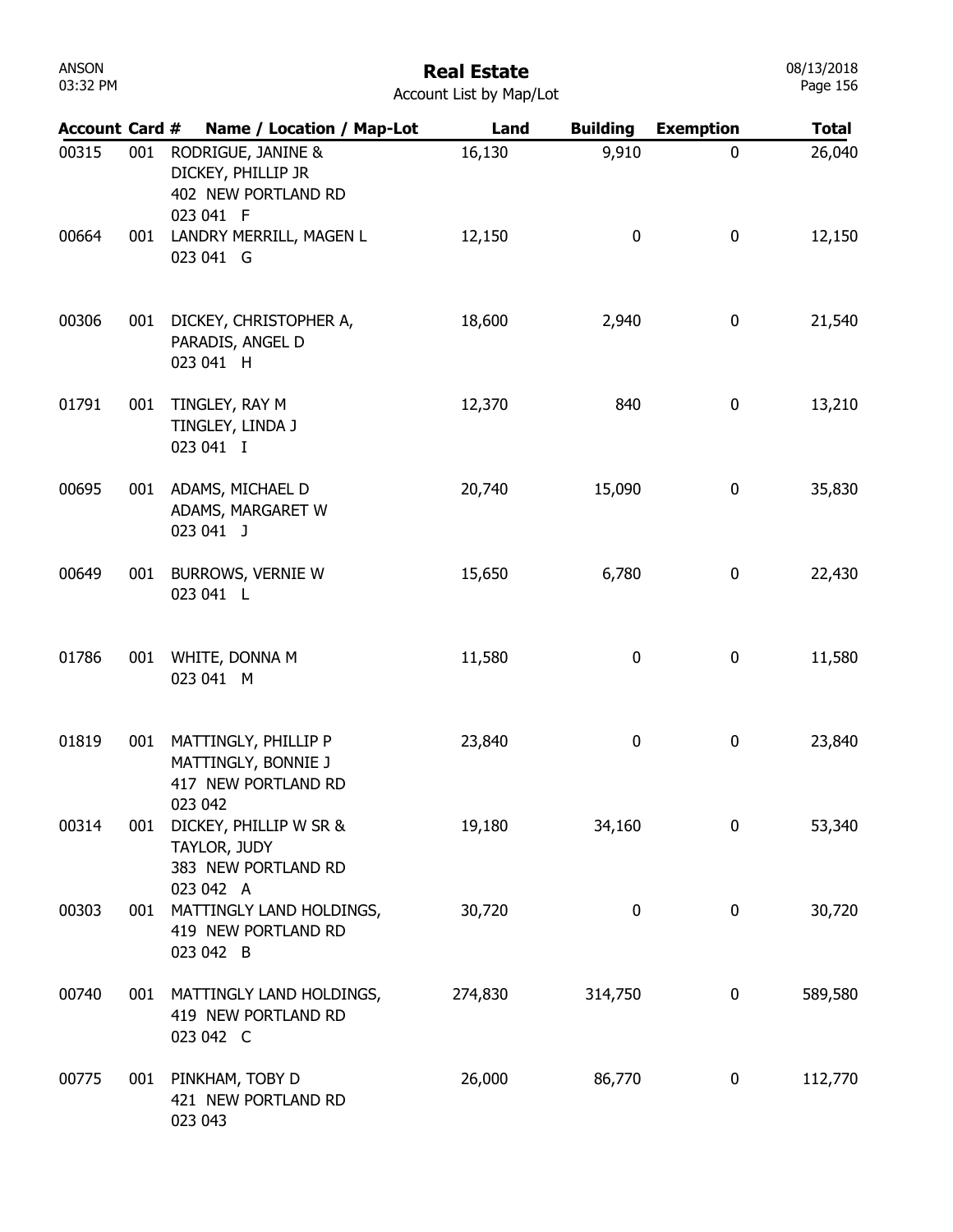| ANSON    |  |
|----------|--|
| 03:32 PM |  |

| Account Card # |     | Name / Location / Map-Lot                                                       | Land   | <b>Building</b> | <b>Exemption</b> | <b>Total</b> |
|----------------|-----|---------------------------------------------------------------------------------|--------|-----------------|------------------|--------------|
| 01900          | 001 | PINKHAM, TOBY &<br><b>BLANCHARD, BETH K</b><br>449 NEW PORTLAND RD<br>023 043 A | 51,000 | 197,480         | 20,000           | 228,480      |
| 01935          | 001 | WILLIAMS, DANA<br>023 043 B                                                     | 8,100  | 0               | $\bf{0}$         | 8,100        |
| 00354          |     | 001 CLOUTIER, RAYMOND J<br>297 VALLEY RD<br>023 044 B                           | 23,450 | 64,790          | 20,000           | 68,240       |
| 01699          | 001 | RICKER FAMILY REVOCABLE<br>023 044 C                                            | 23,750 | 420             | $\pmb{0}$        | 24,170       |
| 00909          | 001 | ROBBINS, BARBARA<br>023 044 D                                                   | 24,500 | 1,230           | $\pmb{0}$        | 25,730       |
| 01312          |     | 001 CHAREST, ROBERT T<br>CHAREST, PATRICIA<br>311 VALLEY RD                     | 26,750 | 46,960          | 20,000           | 53,710       |
| 01644          | 001 | 023 044 E<br><b>GORDON, ROBERT B SR</b><br>023 044 F                            | 26,500 | 3,360           | 0                | 29,860       |
| 00692          | 001 | SANTO, NICOLE L<br>023 044 G                                                    | 29,700 | 49,770          | 0                | 79,470       |
| 00812          | 001 | DRISCOLL, ROBERT J<br>DRISCOLL, PATRICIA A<br>023 044 H                         | 21,600 | 15,170          | 0                | 36,770       |
| 01661          | 001 | MOTA, MARGARET<br>023 044 I                                                     | 22,000 | 0               | 0                | 22,000       |
| 01373          | 001 | HARRINGTON, DAVID M<br>HARRINGTON, DEBORAH<br>023 044 J                         | 18,000 | 0               | $\pmb{0}$        | 18,000       |
| 01662          | 001 | PERGE, PETER<br>023 044 K                                                       | 18,150 | 0               | 0                | 18,150       |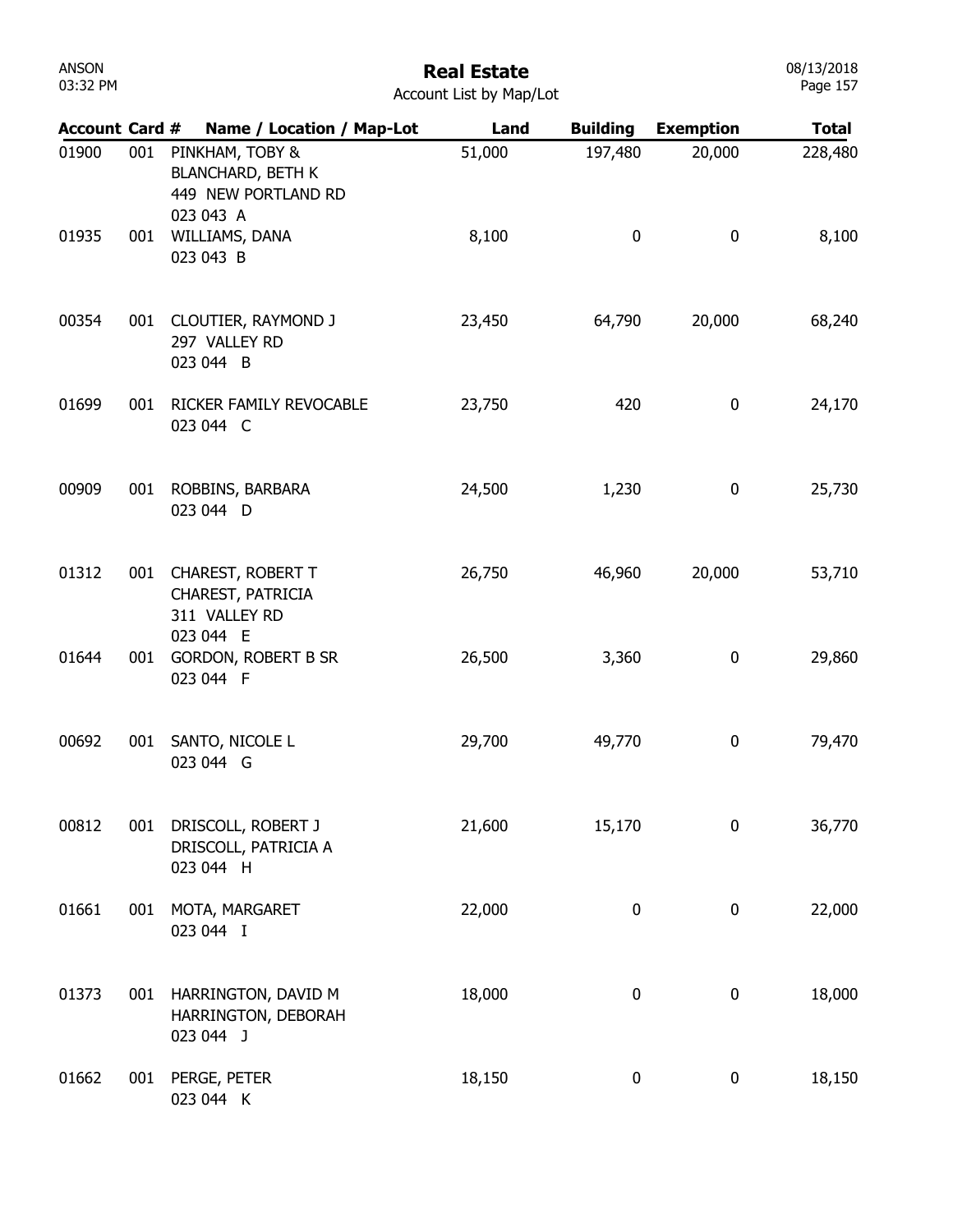# Real Estate

| <b>Account Card #</b> |     | Name / Location / Map-Lot                                                   | Land   | <b>Building</b> | <b>Exemption</b> | <b>Total</b> |
|-----------------------|-----|-----------------------------------------------------------------------------|--------|-----------------|------------------|--------------|
| 00995                 | 001 | ATWOOD, JOSHUA C<br>ATWOOD, LORENE S<br>023 044 L                           | 18,150 | 0               | $\pmb{0}$        | 18,150       |
| 01233                 | 001 | ZIMMERMANN, WILLIAM<br>023 044 M                                            | 18,150 | 0               | 0                | 18,150       |
| 00564                 | 001 | LORD, MARY ROSE L &<br>MERRITHEW, JANA<br>023 044 N                         | 18,300 | 0               | 0                | 18,300       |
| 00563                 | 001 | LORD, MARY ROSE L &<br>MERRITHEW, JANA<br>023 044 O                         | 18,300 | 0               | 0                | 18,300       |
| 01485                 | 001 | JORDAN, MICHAEL S<br>023 044 P                                              | 18,300 | 0               | $\pmb{0}$        | 18,300       |
| 01237                 | 001 | BEAROR, JAMES A<br>85 TOWN FARM RD<br>023 045                               | 33,700 | 61,820          | 20,000           | 75,520       |
| 00030                 | 001 | AVALLONE, ROBERT M<br>AVALLONE, JANET L<br>77 FAHI POND RD<br>024 001       | 35,040 | 100,280         | 20,000           | 115,320      |
| 00552                 | 001 | LIVINGSTON, LARRY<br>LIVINGSTON, SHARON A<br>024 002                        | 12,000 | 0               | $\pmb{0}$        | 12,000       |
| 01668                 | 001 | MEYERS, VICKI L. &<br>VIGNEAULT, BECKY P. &<br>OFF SOLON ROAD<br>024 004    | 31,000 | 0               | 0                | 31,000       |
| 01259                 | 001 | MATTINGLY, PHILLIP P<br>MATTINGLY, BONNIE J<br>024 005                      | 39,350 | 0               | $\pmb{0}$        | 39,350       |
| 00405                 | 001 | RANDALL, MAUREEN D. &<br>CARREIRO, DERIVAL M<br>101 FAHI POND RD<br>024 006 | 36,800 | 68,310          | 20,000           | 85,110       |
| 00419                 | 001 | FORTIN, JEFFREY<br>FORTIN, NORMA<br>113 FAHI POND RD<br>024 007             | 24,650 | 75,500          | 20,000           | 80,150       |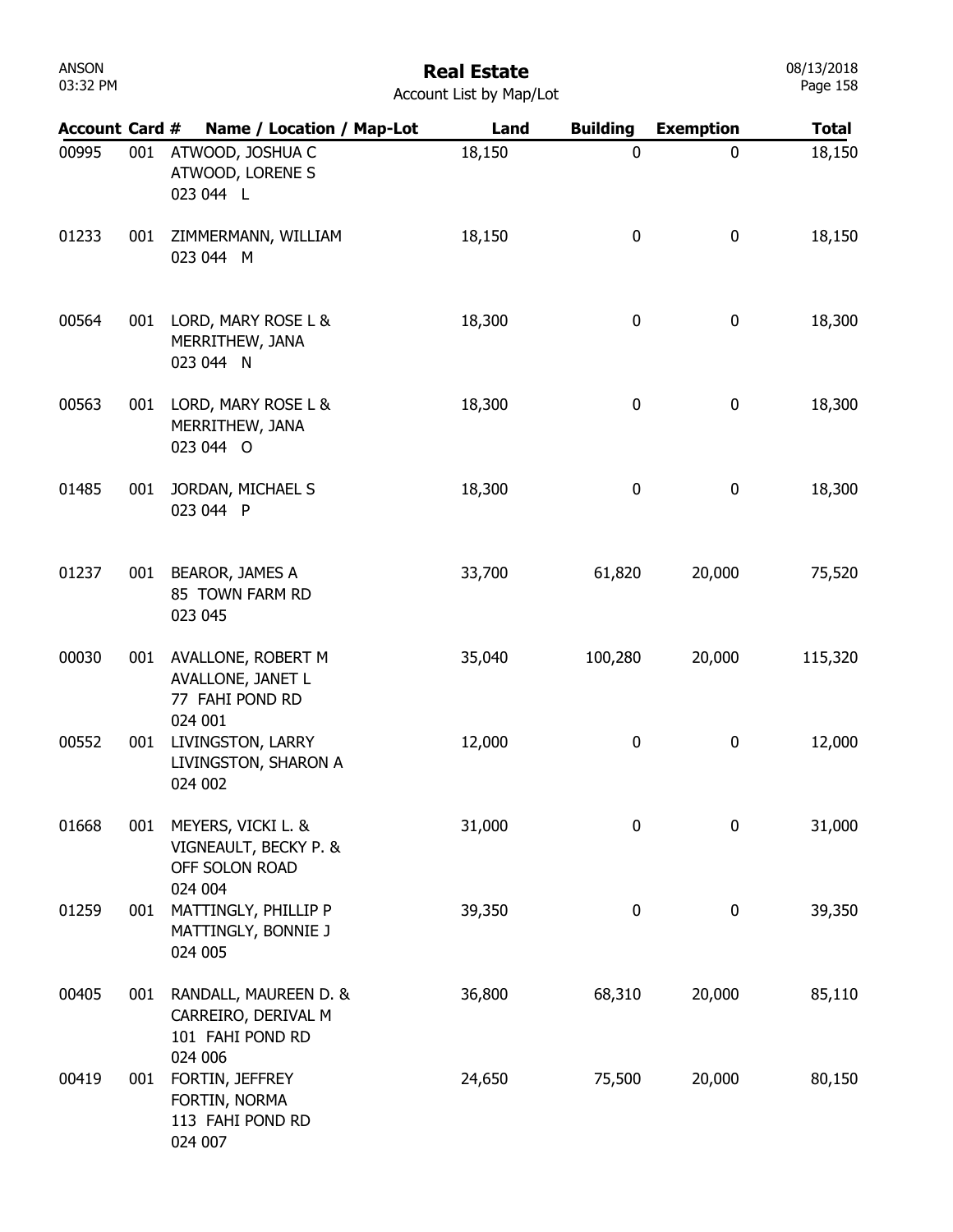| ANSON    |  |
|----------|--|
| 03:32 PM |  |

| <b>Account Card #</b> |     | Name / Location / Map-Lot                                                                 | Land   | <b>Building</b> | <b>Exemption</b> | <b>Total</b> |
|-----------------------|-----|-------------------------------------------------------------------------------------------|--------|-----------------|------------------|--------------|
| 01642                 | 001 | OLIVER, ELIZABETH, HEIRS<br>024 008                                                       | 38,000 | 0               | 0                | 38,000       |
| 00777                 |     | 001 OLIVER, ELIZABETH M, HEIRS<br>133 FAHI POND RD<br>024 009                             | 14,140 | 56,840          | $\mathbf 0$      | 70,980       |
| 00694                 | 001 | BURNS, DANNY J<br>137 FAHI POND RD<br>024 010 B                                           | 21,130 | 61,760          | 20,000           | 62,890       |
| 01516                 | 001 | SULEA, ADRIAN<br>SULEA, NICOLE M<br>143 FAHI POND RD<br>024 010 C                         | 42,830 | 52,920          | 20,000           | 75,750       |
| 01468                 |     | 001 HORR, JANICE L<br>145 FAHI POND RD<br>024 010 D                                       | 21,650 | 50,260          | 20,000           | 51,910       |
| 01150                 | 001 | <b>WASHBURN, JANE E</b><br>151 FAHI POND RD<br>024 011                                    | 57,000 | 15,820          | $\mathbf 0$      | 72,820       |
| 01152                 | 001 | VOTER, MICHAEL L. &<br>WASHBURN, JANE<br>165 FAHI POND RD<br>024 011 B                    | 20,090 | 40,170          | 20,000           | 40,260       |
| 00894                 | 001 | FLAGG, MELISSA &<br>VOTER, MICHAEL<br>195 FAHI POND RD                                    | 17,750 | 30,860          | $\mathbf 0$      | 48,610       |
| 00623                 | 001 | 024 011 C<br>MCLAUGHLIN, CAROL S<br>181 FAHI POND RD<br>024 012                           | 35,500 | 94,280          | 20,000           | 109,780      |
| 01151                 | 001 | <b>WASHBURN, JANE E</b><br>024 013                                                        | 35,000 | 0               | $\mathbf 0$      | 35,000       |
| 01792                 | 001 | TINGLEY, RAY M<br>TINGLEY, LINDA J<br>237 FAHI POND RD<br>024 014                         | 38,900 | 108,290         | 26,000           | 121,190      |
| 00310                 | 001 | Cates, Cathy L. & Desrosier,<br>Palmer, Pamela J. & Weiss,<br>243 FAHI POND RD<br>024 015 | 33,500 | 44,860          | 20,000           | 58,360       |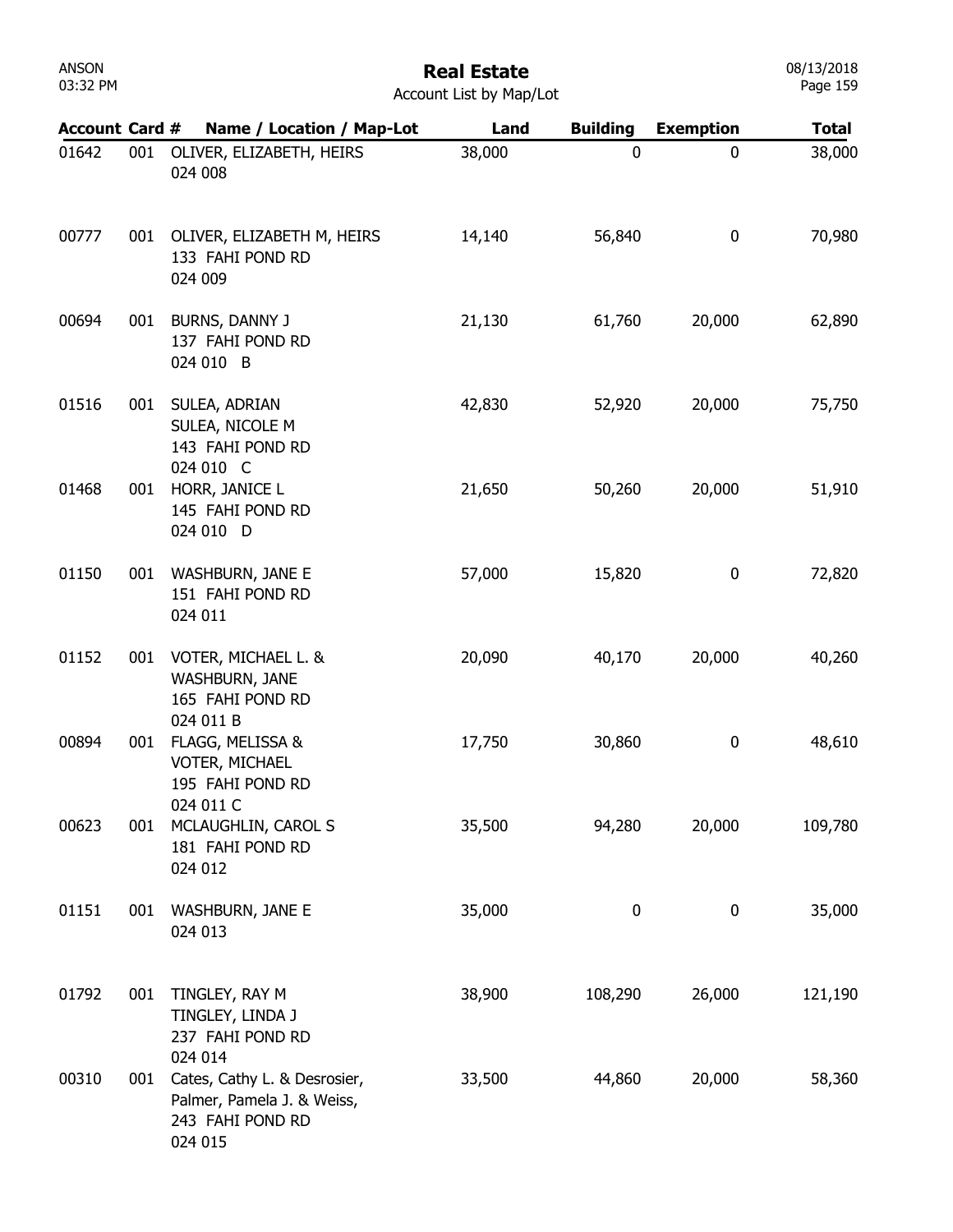## Real Estate

| Account List by Map/Lot |  |  |  |
|-------------------------|--|--|--|
|-------------------------|--|--|--|

| <b>Account Card #</b> |     | Name / Location / Map-Lot                                             | Land      | <b>Building</b> | <b>Exemption</b> | <b>Total</b> |
|-----------------------|-----|-----------------------------------------------------------------------|-----------|-----------------|------------------|--------------|
| 00309                 | 001 | DICKEY, WAYNE<br>251 FAHI POND RD<br>024 016                          | 20,300    | 2,800           | $\mathbf 0$      | 23,100       |
| 00836                 | 001 | DICKEY, MYRON R<br>DICKEY, SANDRA J<br>301 FAHI POND RD<br>024 017    | 30,550    | 132,920         | 20,000           | 143,470      |
| 01110                 | 001 | VICNEIRE, JAMES P SR<br>119 GRUMPY MEN AVE<br>024 018                 | 41,460    | 61,170          | 20,000           | 82,630       |
| 01558                 | 001 | THIBODEAU, HAROLD A., III<br>224 SOLON RD<br>024 019                  | 23,300    | 50,740          | 0                | 74,040       |
| 02016                 | 001 | MATTINGLY, PHILLIP P<br>MATTINGLY, BONNIE P<br>024 019 A              | 47,000    | 0               | 0                | 47,000       |
| 00876                 | 001 | <b>QUIMBY, ARTHUR</b><br>248 SOLON RD<br>024 019 B                    | 23,000    | 48,220          | 20,000           | 51,220       |
| 01176                 | 001 | NELSON, BRIAN<br>NELSON, CHRISTINA<br>OFF SOLON ROAD<br>024 019 C     | 22,500    | 0               | 0                | 22,500       |
| 00264                 | 001 | KACHNOVICH, TOBY J<br>KACHNOVICH, JENNIFER<br>223 SOLON RD<br>024 020 | 48,900    | 4,930           | 0                | 53,830       |
| 00137                 | 001 | CURRY, KAREN A<br>269 SOLON RD<br>024 021                             | 21,800    | 35,310          | 0                | 57,110       |
| 00313                 | 001 | DICKEY, DALE W<br>255 SOLON RD<br>024 021 B                           | 8,980     | 14,790          | $\boldsymbol{0}$ | 23,770       |
| 00766                 | 001 | NILE, PAUL O JR<br>024 023                                            | 11,660    | 5,920           | $\boldsymbol{0}$ | 17,580       |
| 01093                 | 001 | MCDONALD, ROBERT<br>MCDONALD, EILEEN<br>303 SOLON RD<br>024 023 ON    | $\pmb{0}$ | 39,470          | 20,000           | 19,470       |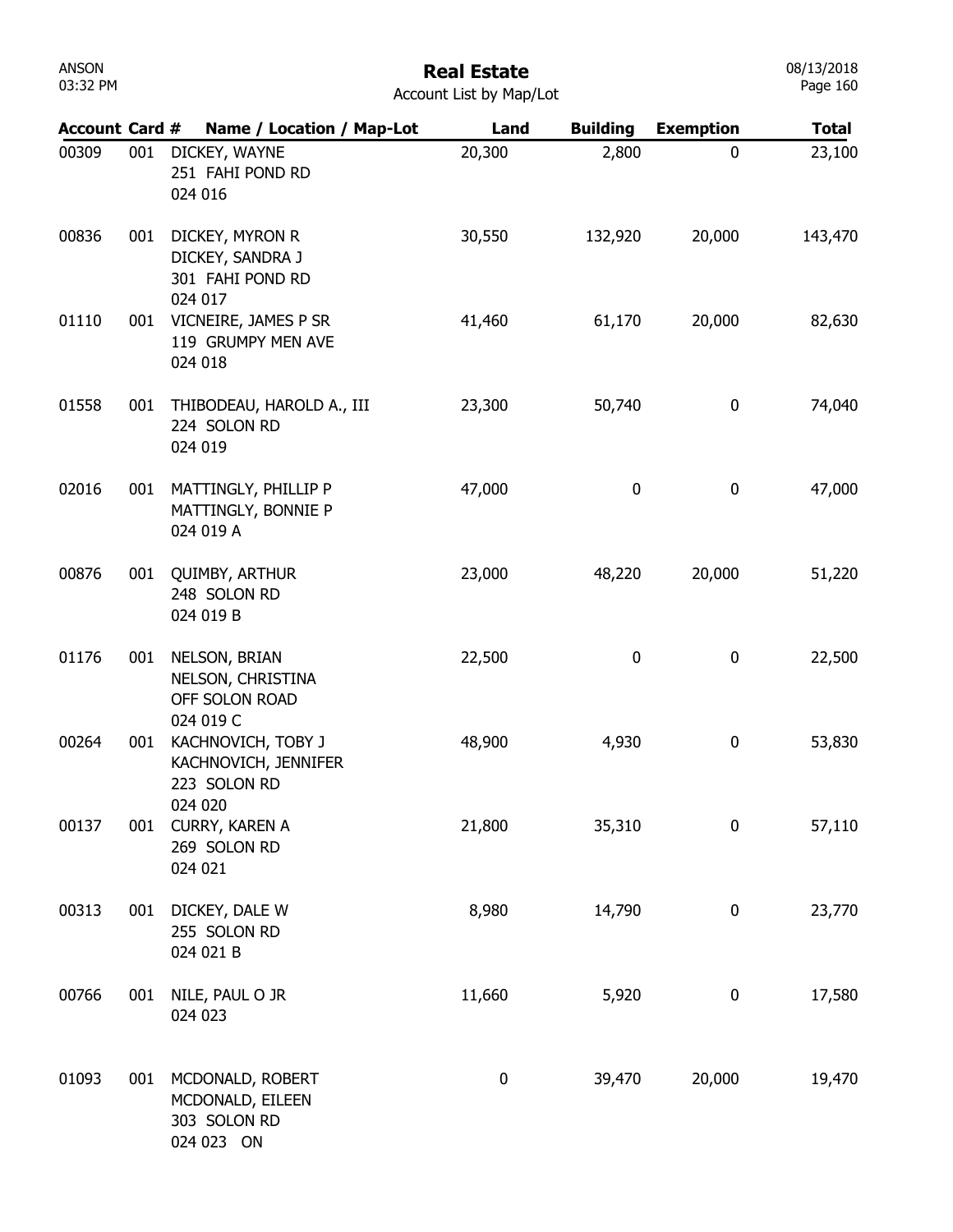# Real Estate

| Account List by Map/Lot |  |  |  |
|-------------------------|--|--|--|
|-------------------------|--|--|--|

| <b>Account Card #</b> |     | Name / Location / Map-Lot                                                    | Land   | <b>Building</b> | <b>Exemption</b> | <b>Total</b> |
|-----------------------|-----|------------------------------------------------------------------------------|--------|-----------------|------------------|--------------|
| 00298                 | 001 | DEXTER, RICKY<br>268 SOLON RD<br>024 024                                     | 23,050 | 27,630          | 0                | 50,680       |
| 00972                 | 001 | OGILVIE, CHRISTOPHER R<br>FLETCHER, BRIAN A<br>334 SOLON RD<br>024 024 1     | 14,750 | 0               | 0                | 14,750       |
| 01026                 | 001 | ALLEN, KATRINA H<br>314 SOLON RD<br>024 024 2                                | 27,560 | 57,740          | 20,000           | 65,300       |
| 00749                 | 001 | <b>GARLOFF, CHRISTY M</b><br>024 024 2 A                                     | 11,010 | 0               | 0                | 11,010       |
| 01445                 | 001 | STEWARD, GABRIEL G<br>312 SOLON RD<br>024 024 2 B                            | 18,230 | 104,150         | 20,000           | 102,380      |
| 00969                 | 001 | HENDERLY, SHAWN<br>288 SOLON RD<br>024 024 3                                 | 31,560 | 51,660          | 0                | 83,220       |
| 00970                 | 001 | <b>BARRETTE, STEVEN E</b><br>BARRETTE, JOANNE M<br>284 SOLON RD<br>024 024 4 | 23,540 | 63,620          | 20,000           | 67,160       |
| 00971                 | 001 | PULLEN, WILLIAM R<br>024 025                                                 | 35,500 | 0               | 0                | 35,500       |
| 00243                 | 001 | TABOR, ROBERT W<br>024 025 A                                                 | 40,110 | 0               | 0                | 40,110       |
| 01042                 | 001 | DUNPHY, BONNIE J<br>333 SOLON RD<br>024 026                                  | 31,500 | 51,390          | 0                | 82,890       |
| 01589                 | 001 | DURRELL, JOHN A<br>349 SOLON RD<br>024 026 A                                 | 20,750 | 30,910          | 0                | 51,660       |
| 00311                 | 001 | MCGUIRE, RORY<br>OFF SOLON ROAD<br>024 026 A 1                               | 5,300  | 0               | 0                | 5,300        |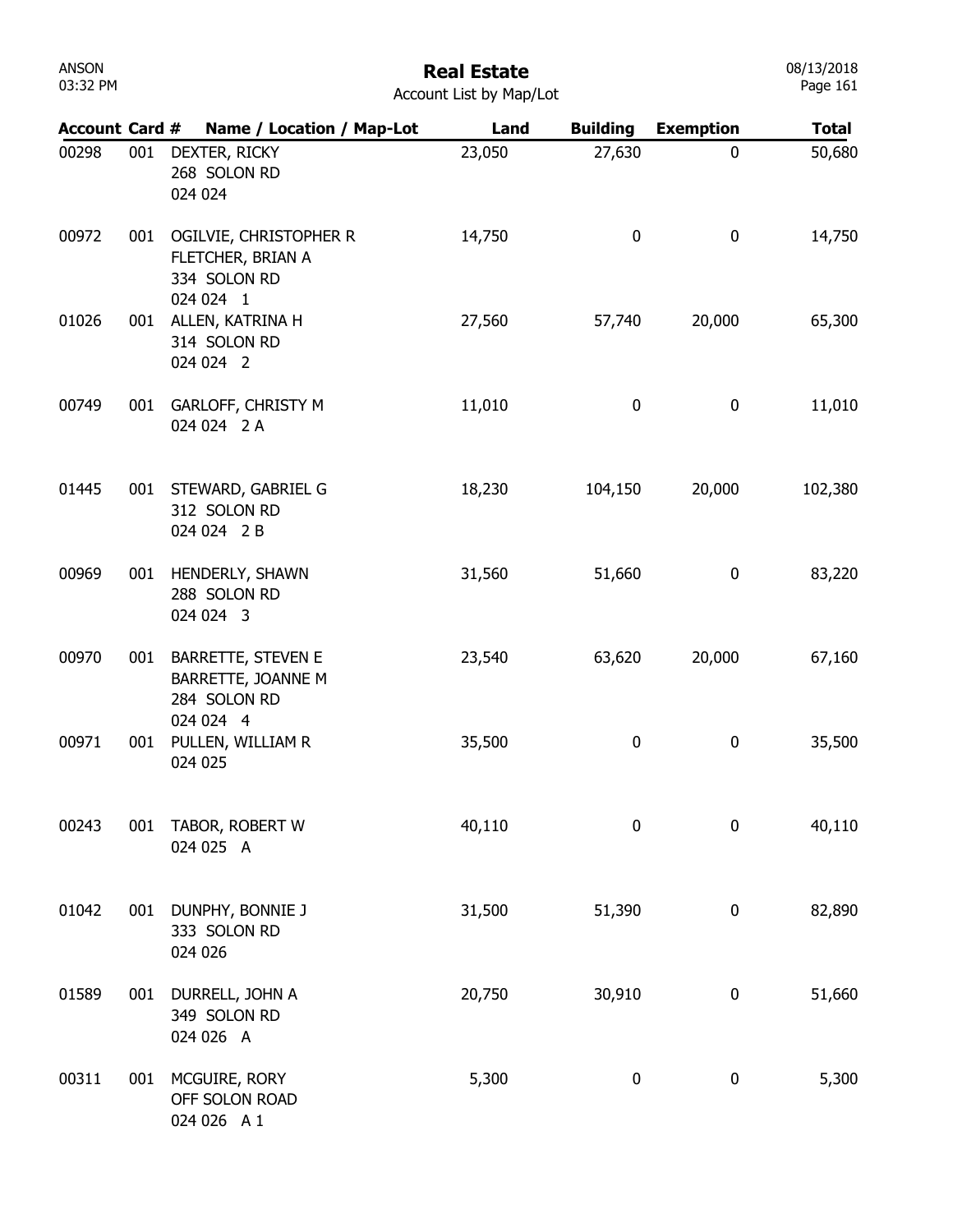| ANSON    |  |
|----------|--|
| 03:32 PM |  |

| <b>Account Card #</b> |     | Name / Location / Map-Lot                                                       | Land   | <b>Building</b> | <b>Exemption</b> | Total  |
|-----------------------|-----|---------------------------------------------------------------------------------|--------|-----------------|------------------|--------|
| 00154                 | 001 | MCGUIRE, RORY<br>024 026 B                                                      | 8,600  | 0               | 0                | 8,600  |
| 00217                 |     | 001 MOISAN, KIMBERLEY<br>JOHNSON, JOHNSON, ALLEGRA<br>285 SOLON RD<br>024 026 C | 31,500 | 15,220          | $\pmb{0}$        | 46,720 |
| 00232                 | 001 | COULTHARD, BRIANE<br>COULTHARD, JUDITH E<br>024 026 D                           | 36,000 | 0               | $\pmb{0}$        | 36,000 |
| 00344                 | 001 | DUNLAP, WENDELL E<br>374 SOLON RD<br>024 027                                    | 27,320 | 91,780          | 20,000           | 99,100 |
| 01779                 | 001 | DUNLAP VEGETABLE FARMS, LLC<br><b>SOLON RD</b><br>024 027 A                     | 8,760  | 0               | $\bf{0}$         | 8,760  |
| 00353                 |     | 001 DUNLAP VEGETABLE FARMS, LLC<br>390 SOLON RD<br>024 027 B                    | 11,130 | 11,550          | $\pmb{0}$        | 22,680 |
| 00609                 | 001 | VICNEIRE, JAMES P., JR.<br>024 028                                              | 18,560 | 0               | $\pmb{0}$        | 18,560 |
| 00651                 | 001 | BROWN, JASON A<br>BROWN, JODY M<br>024 028 B                                    | 11,540 | 0               | $\pmb{0}$        | 11,540 |
| 01016                 |     | 001 BEVANS, ANTHONY<br>BEVANS, DEBRA J<br>024 028 C                             | 20,100 | 0               | 0                | 20,100 |
| 00706                 | 001 | TINGLEY, RAY M<br>TINGLEY, LINDA J<br>024 029                                   | 14,250 | 0               | 0                | 14,250 |
| 00975                 | 001 | TURNER, VINTON B &<br>BASLEY, NANCY A<br>024 030                                | 12,650 | 7,560           | 0                | 20,210 |
| 01865                 | 001 | <b>BEVANS, ANTHONY</b><br>BEVANS, DEBRA J<br>45 WEEKS DR<br>024 031             | 21,000 | 73,370          | 0                | 94,370 |